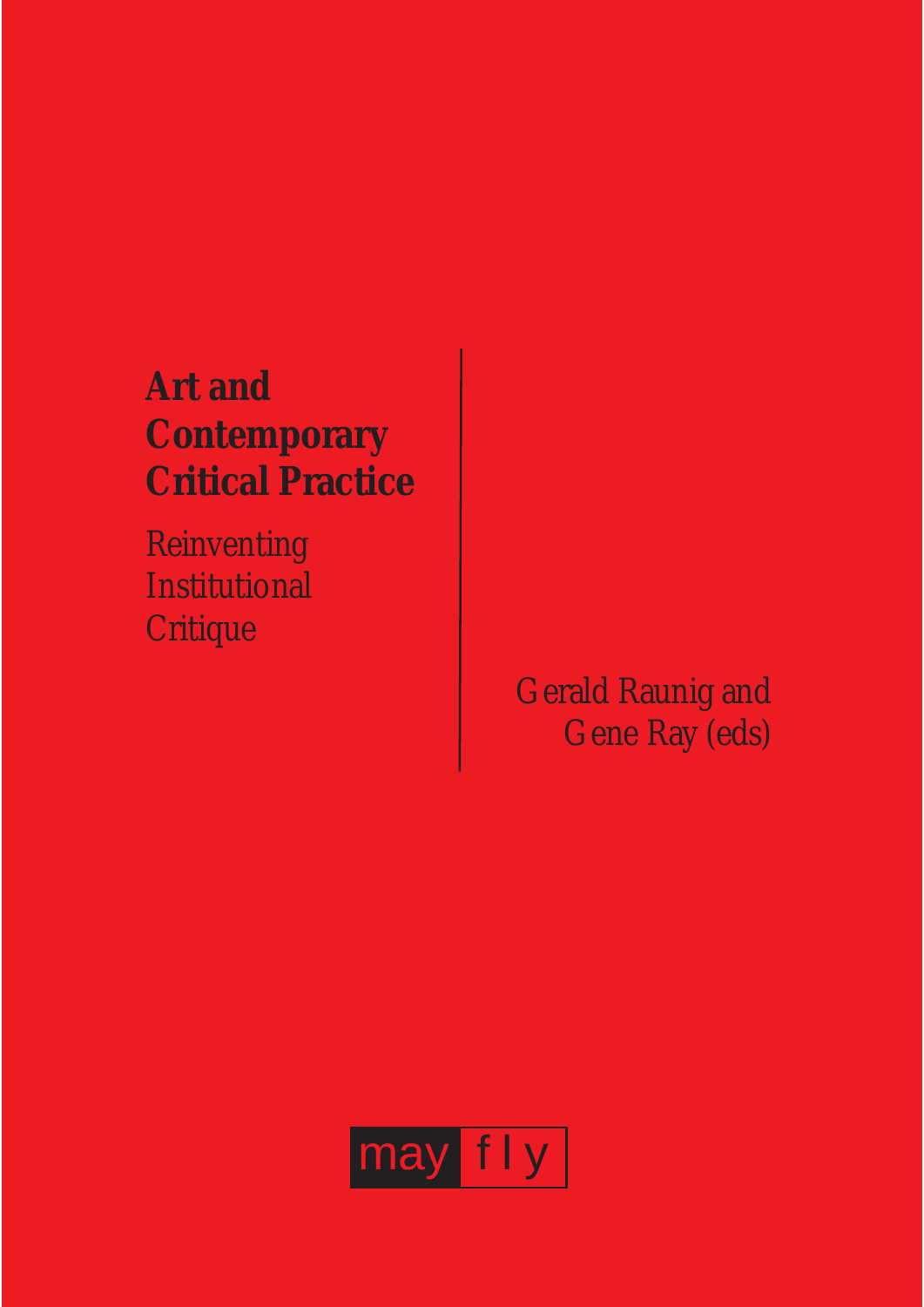# **Art and Contemporary Critical Practice**

## Gerald Raunig and Gene Ray (eds)

'Institutional critique' is best known through the critical practice that developed in the late 1960s and early 1970s by artists who presented radical challenges to the museum and gallery system. Since then it has been pushed in new directions by new generations of artists registering and responding to the global transformations of contemporary life. The essays collected in this volume explore this legacy and develop the models of institutional critique in ways that go well beyond the field of art. Interrogating the shifting relations between 'institutions' and 'critique', the contributors to this volume analyze the past and present of institutional critique and propose lines of future development. Engaging with the work of philosophers and political theorists such as Michel Foucault, Judith Butler, Gilles Deleuze, Antonio Negri, Paolo Virno and others, these essays reflect on the mutual enrichments between critical art practices and social movements and elaborate the conditions for politicized critical practice in the twenty-first century.

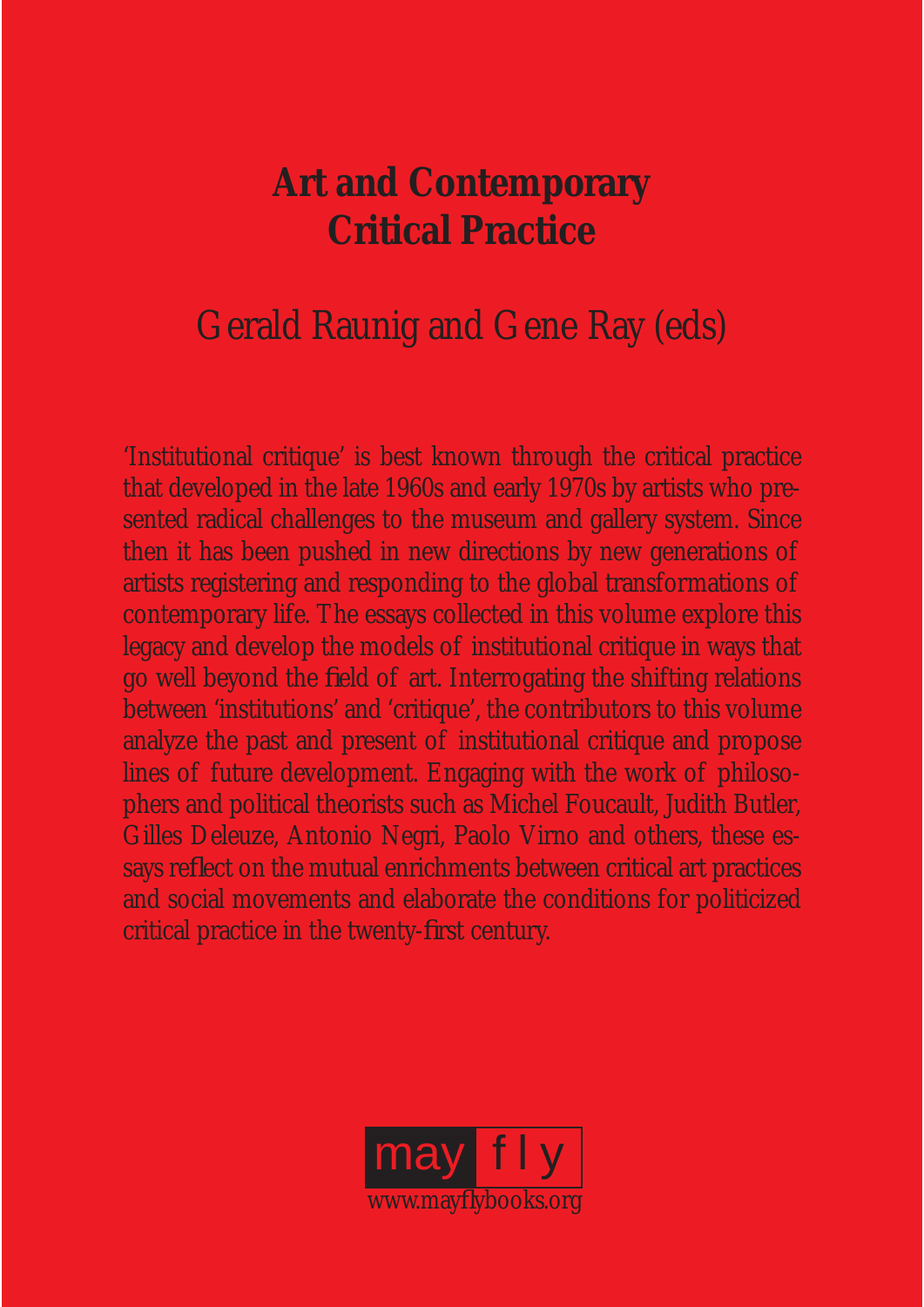Today, at one and the same time, scholarly publishing is drawn in two directions. On the one hand, this is a time of the most exciting theoretical, political and artistic projects that respond to and seek to move beyond global administered society. On the other hand, the publishing industries are vying for total control of the ever-lucrative arena of scholarly publication, creating a situation in which the means of distribution of books grounded in research and in radical interrogation of the present are increasingly restricted. In this context, MayFlyBooks has been established as an independent publishing house, publishing political, theoretical and aesthetic works on the question of organization. MayFlyBooks publications are published under Creative Commons license free online and in paperback. MayFlyBooks is a notfor-profit operation that publishes books that matter, not because they reinforce or reassure any existing market.

- 1. Herbert Marcuse, *Negations: Essays in Critical Theory*
- 2. Dag Aasland, *Ethics and Economy: After Levinas*
- 3. Gerald Raunig and Gene Ray (eds), *Art and Contemporary Critical Practice: Reinventing Institutional Critique*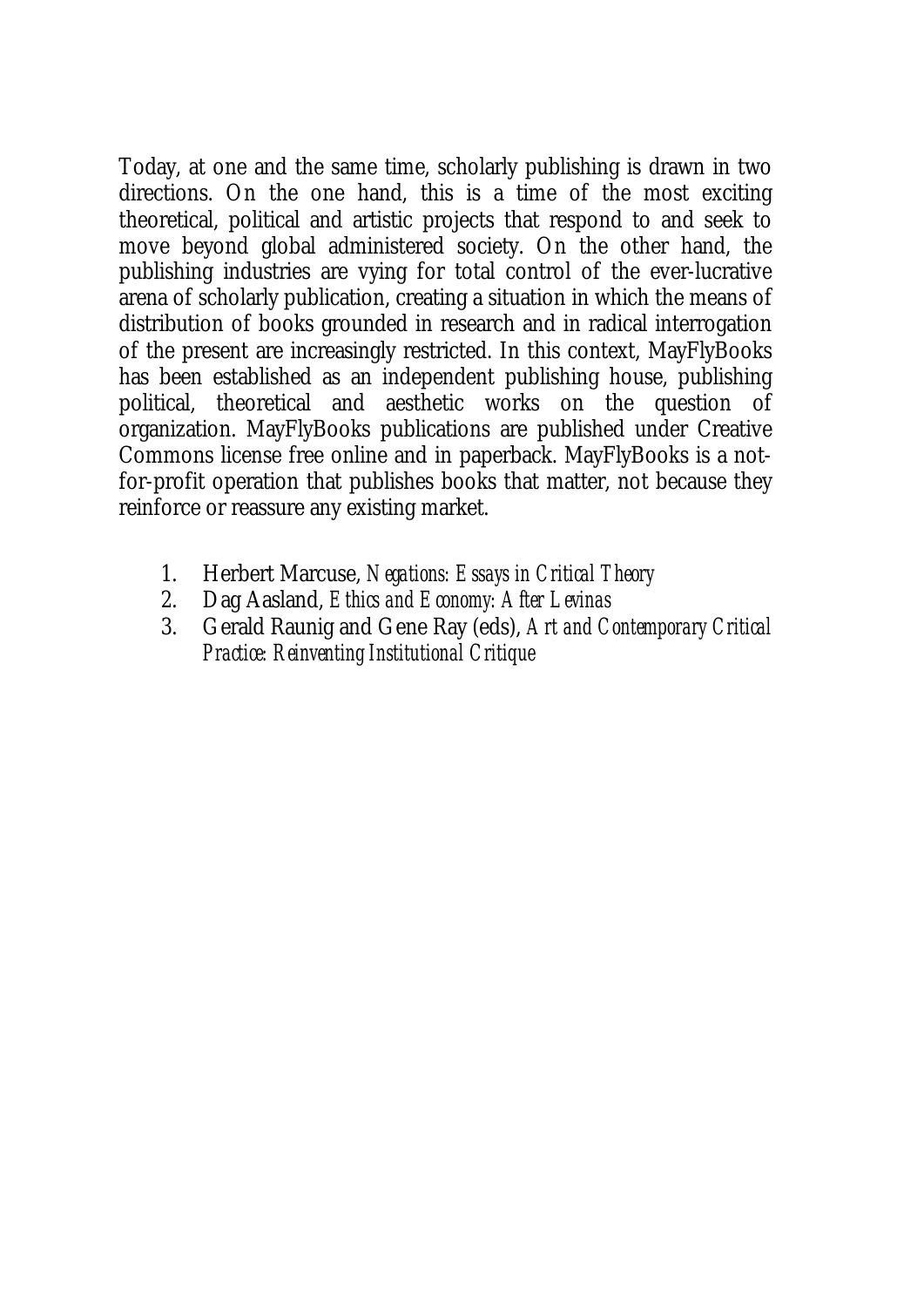## ART AND CONTEMPORARY CRITICAL PRACTICE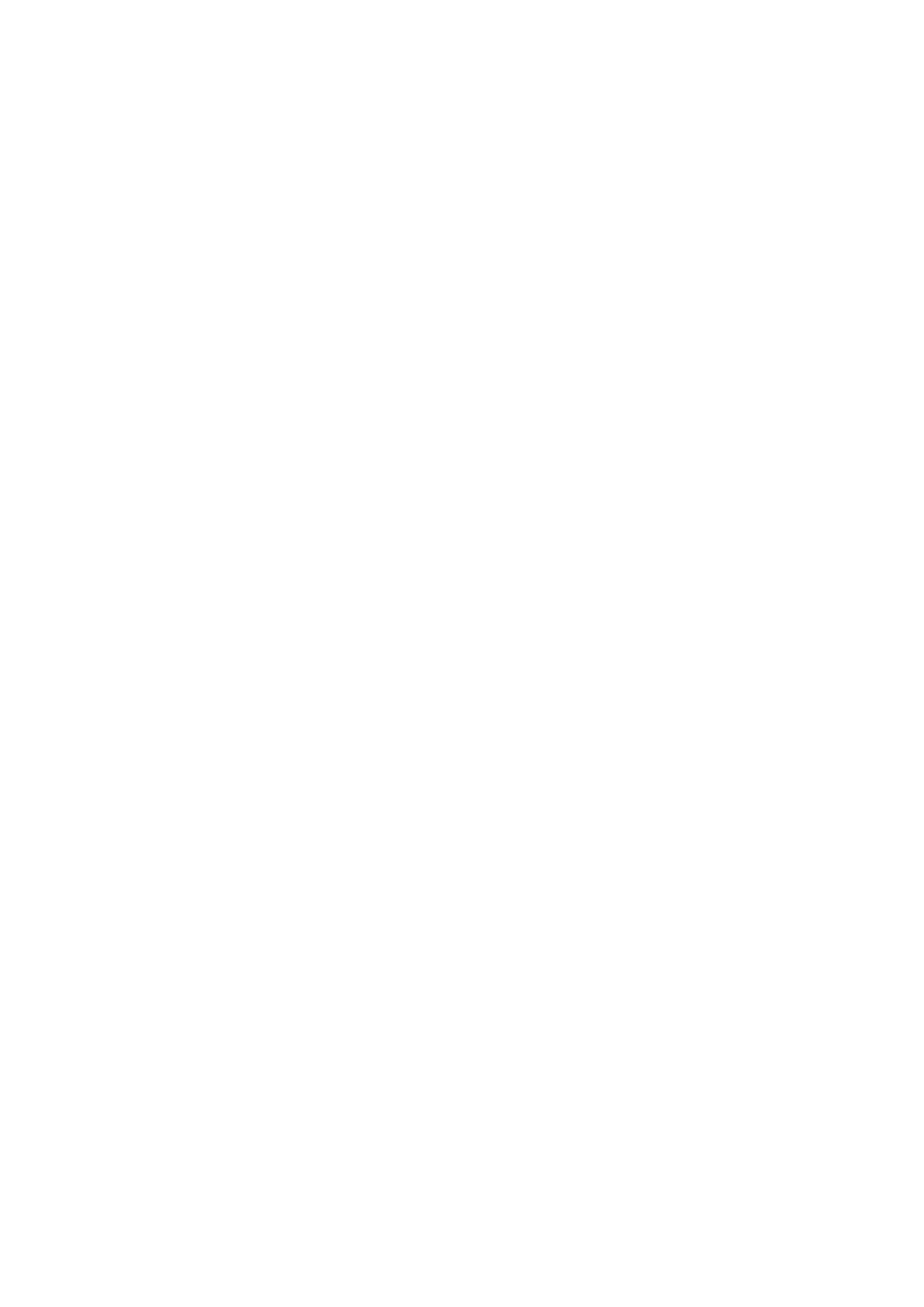# **Art and Contemporary Critical Practice: Reinventing Institutional Critique**

Gerald Raunig and Gene Ray (eds)

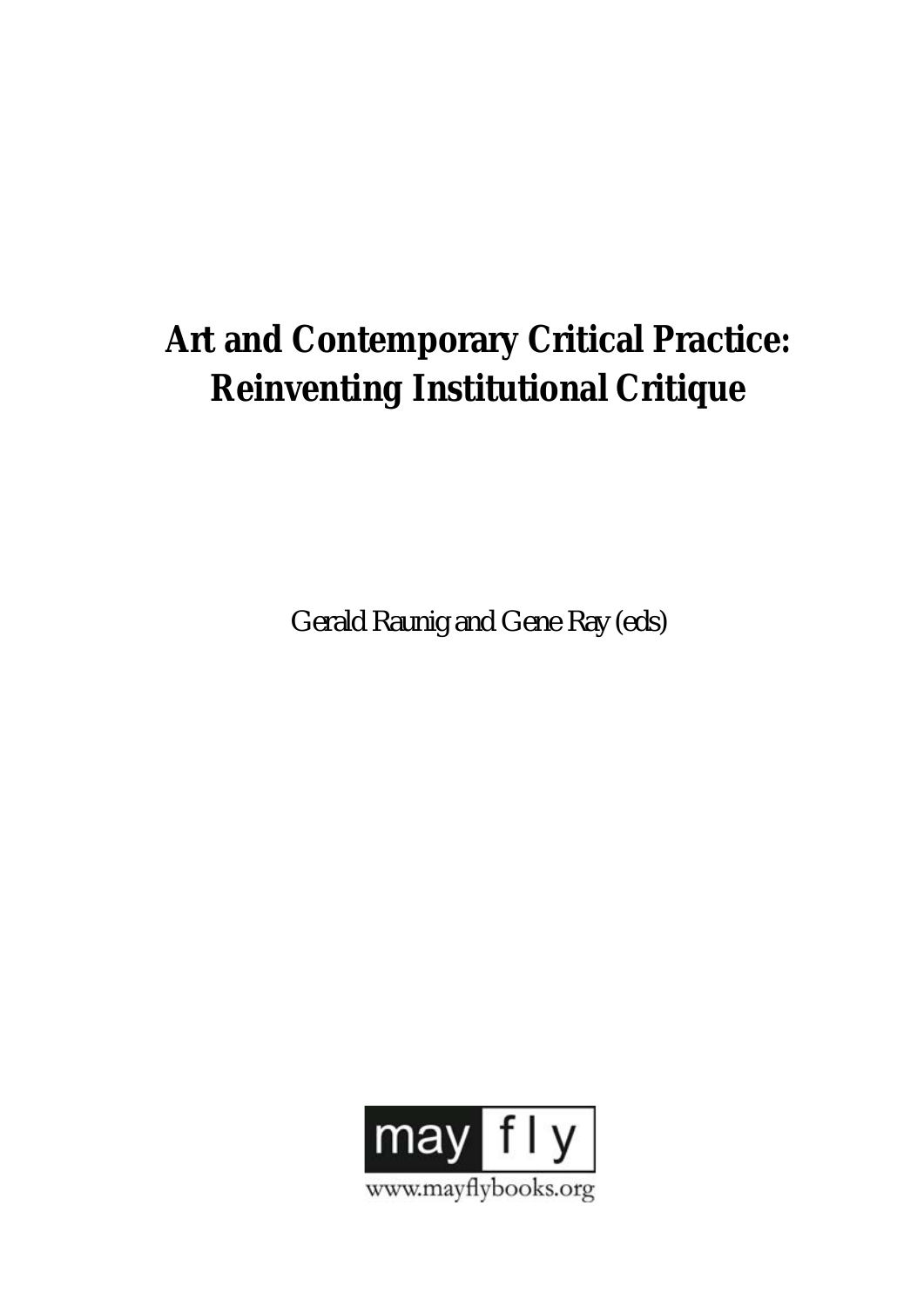First published by MayFlyBooks in paperback in London and free online at www.mayflybooks.org in 2009.

CC: The editors & authors 2009

ISBN (Print) 978-1-906948-02-3 ISBN (PDF) 978-1-906948-03-0

This work has been published in conjunction with the European Institute for Progressive Cultural Policies (www.eipcp.net).



The publication has been carried out within the framework of transform.eipcp.net and with the support of the Culture 2000 program of the European Union. It reflects the views only of the

Culture 2000 authors, and the Commission cannot be held responsible for any use which may be made of the information contained therein.

This work is licensed under the Creative Commons Attribution-Noncommercial-No Derivative Works 3.0 Unported. To view a copy of this license, visit http://creativecommons.org/licenses/by-nc-nd/3.0/ or send a letter to Creative Commons, 171 Second Street, Suite 300, San Francisco, California, 94105, USA.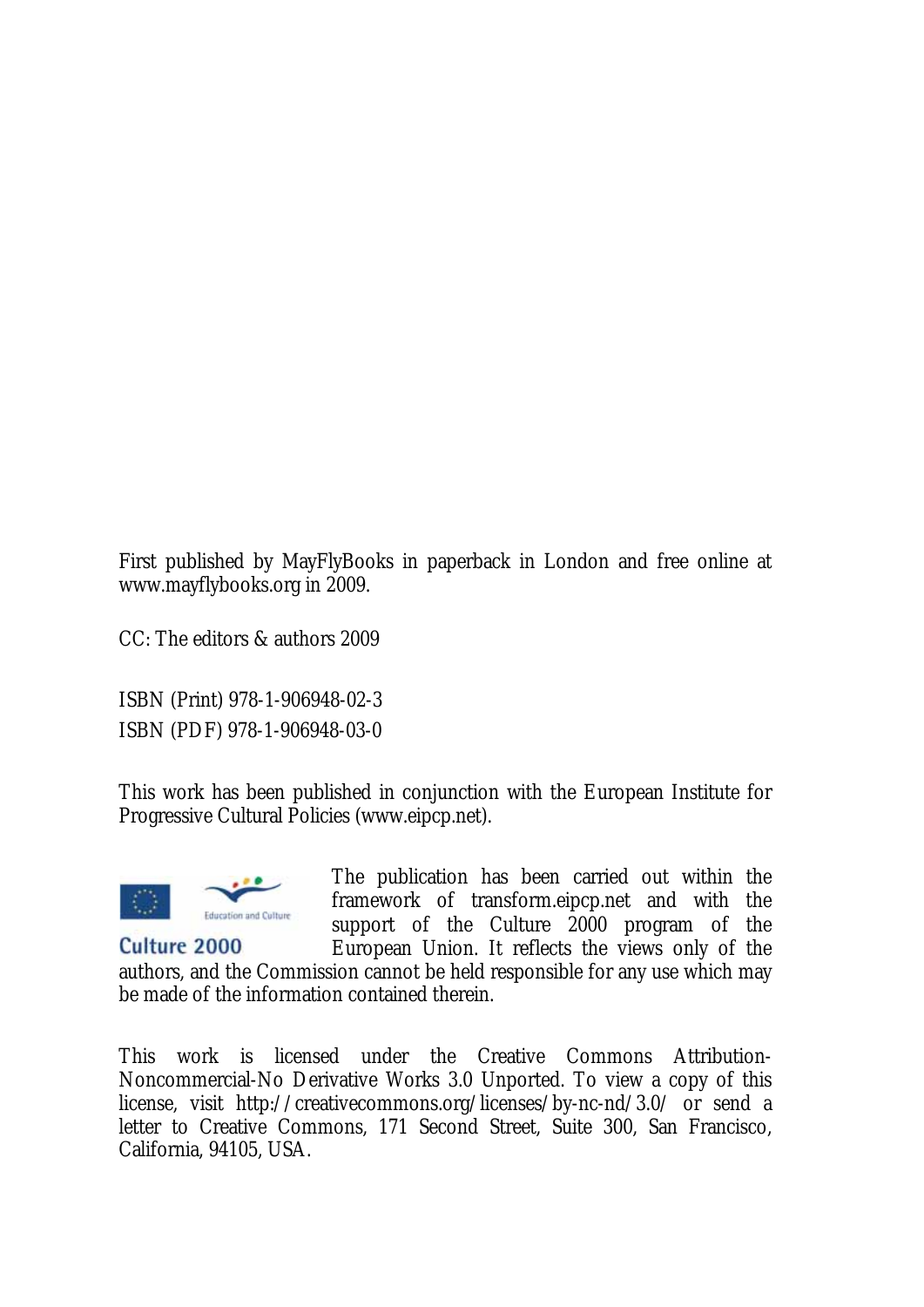## **Contents**

| Contributors<br>Acknowledgments<br>Preface |                                                                                                              | vii<br>хi<br>xiii |
|--------------------------------------------|--------------------------------------------------------------------------------------------------------------|-------------------|
| 1                                          | WHAT IS INSTITUTIONAL CRITIQUE?<br>Instituent Practices: Fleeing, Instituting, Transforming<br>Gerald Raunig | 3                 |
| $\overline{2}$                             | The Institution of Critique<br>Hito Steyerl                                                                  | 13                |
| 3 <sup>1</sup>                             | Anti-Canonization: The Differential Knowledge of Institutional<br>Critique<br>Stefan Nowotny                 | 21                |
| 4                                          | Notes on Institutional Critique<br>Simon Sheikh                                                              | 29                |
| 5                                          | Criticism without Crisis: Crisis without Criticism<br>Boris Buden                                            | 33                |
| 6                                          | Artistic Internationalism and Institutional Critique<br>Jens Kastner                                         | 43                |
| 7 <sup>1</sup>                             | Extradisciplinary Investigations: Towards a New Critique of<br><b>Institutions</b><br><b>Brian Holmes</b>    | 53                |
| 8                                          | Louise Lawler's Rude Museum<br>Rosalyn Deutsche                                                              | 63                |
| 9                                          | <b>Toward a Critical Art Theory</b><br>Gene Ray                                                              | 79                |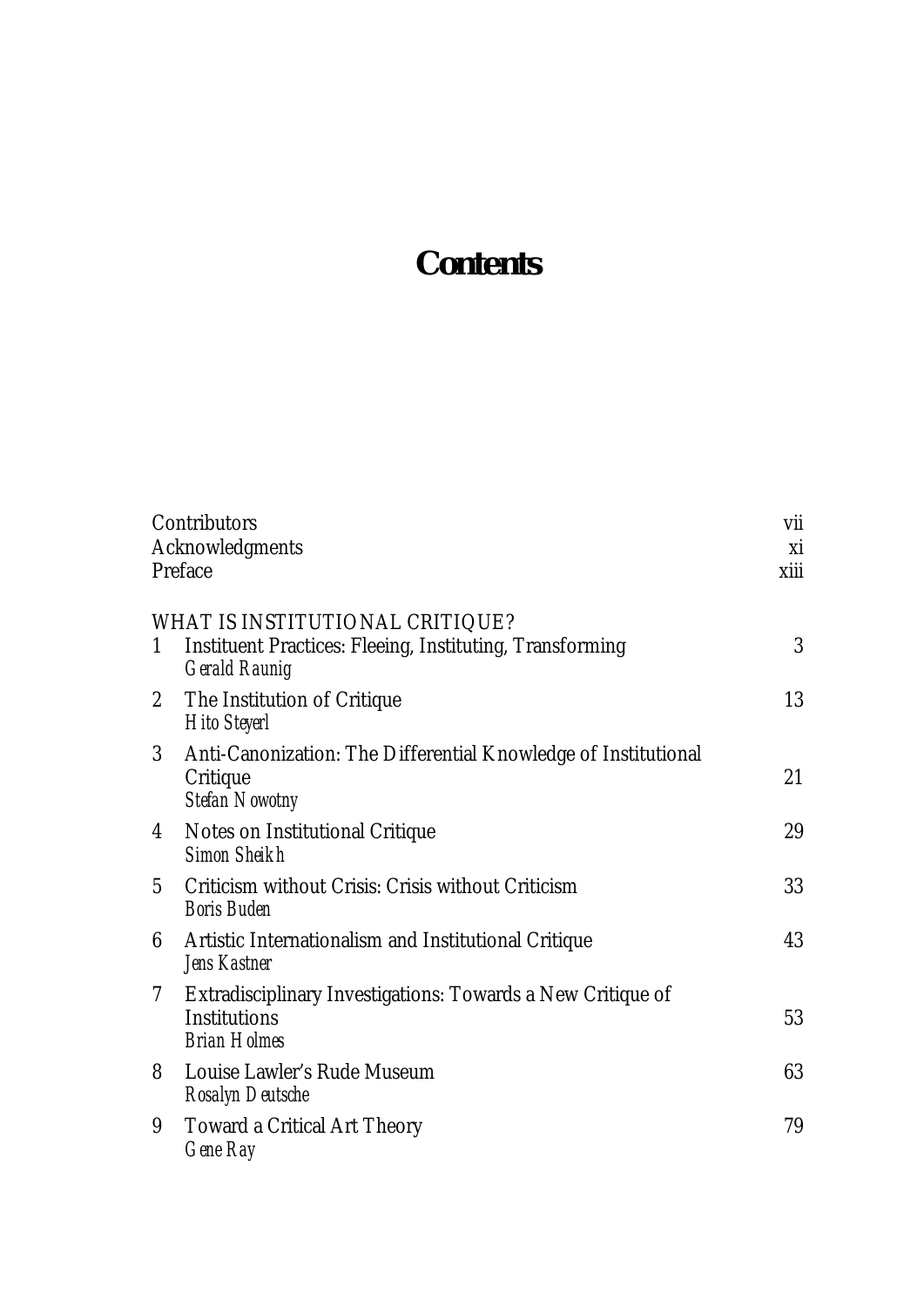|    | <b>INSTITUTIONS OF EXODUS</b>                                                                                                                                                             |            |
|----|-------------------------------------------------------------------------------------------------------------------------------------------------------------------------------------------|------------|
|    | 10 Anthropology and Theory of Institutions<br>Paolo Virno                                                                                                                                 | 95         |
|    | 11 What is Critique? Suspension and Re-Composition in Textual and<br><b>Social Machines</b><br>Gerald Raunig                                                                              | 113        |
|    | 12 Attempt to Think the Plebeian: Exodus and Constituting as Critique<br>Isabell Lorey                                                                                                    | 131        |
|    | 13 Inside and Outside the Art Institution: Self-Valorization and Montage<br>in Contemporary Art<br>Marcelo Expósito                                                                       | 141        |
|    | 14 The Rise and Fall of New Institutionalism: Perspectives on a Possible<br>Future<br>Nina Möntmann                                                                                       | 155        |
|    | 15 The Political Form of Coordination<br>Maurizio Lazzarato                                                                                                                               | 161        |
|    | <b>INSTITUENT PRACTICES AND MONSTER INSTITUTIONS</b><br>16 Instituent Practices, No. 2: Institutional Critique, Constituent Power,<br>and the Persistence of Instituting<br>Gerald Raunig | 173        |
|    | 17 Governmentality and Self-Precarization: On the Normalization of<br><b>Cultural Producers</b><br>Isabell Lorey                                                                          | 187        |
|    | 18 To Embody Critique: Some Theses, Some Examples<br>Marina Garcés                                                                                                                        | 203        |
|    | 19 The Double Meaning of Destitution<br>Stefan Nowotny                                                                                                                                    | 211        |
| 20 | Towards New Political Creations: Movements, Institutions, New<br>Militancy<br>Raúl Sánchez Cedillo                                                                                        | 223        |
| 21 | Mental Prototypes and Monster Institutions: Some Notes by Way of<br>an Introduction<br>Universidad Nómada                                                                                 | 237        |
|    | <b>Bibliography</b><br>The Transform Project issues of <i>transversal</i>                                                                                                                 | 247<br>261 |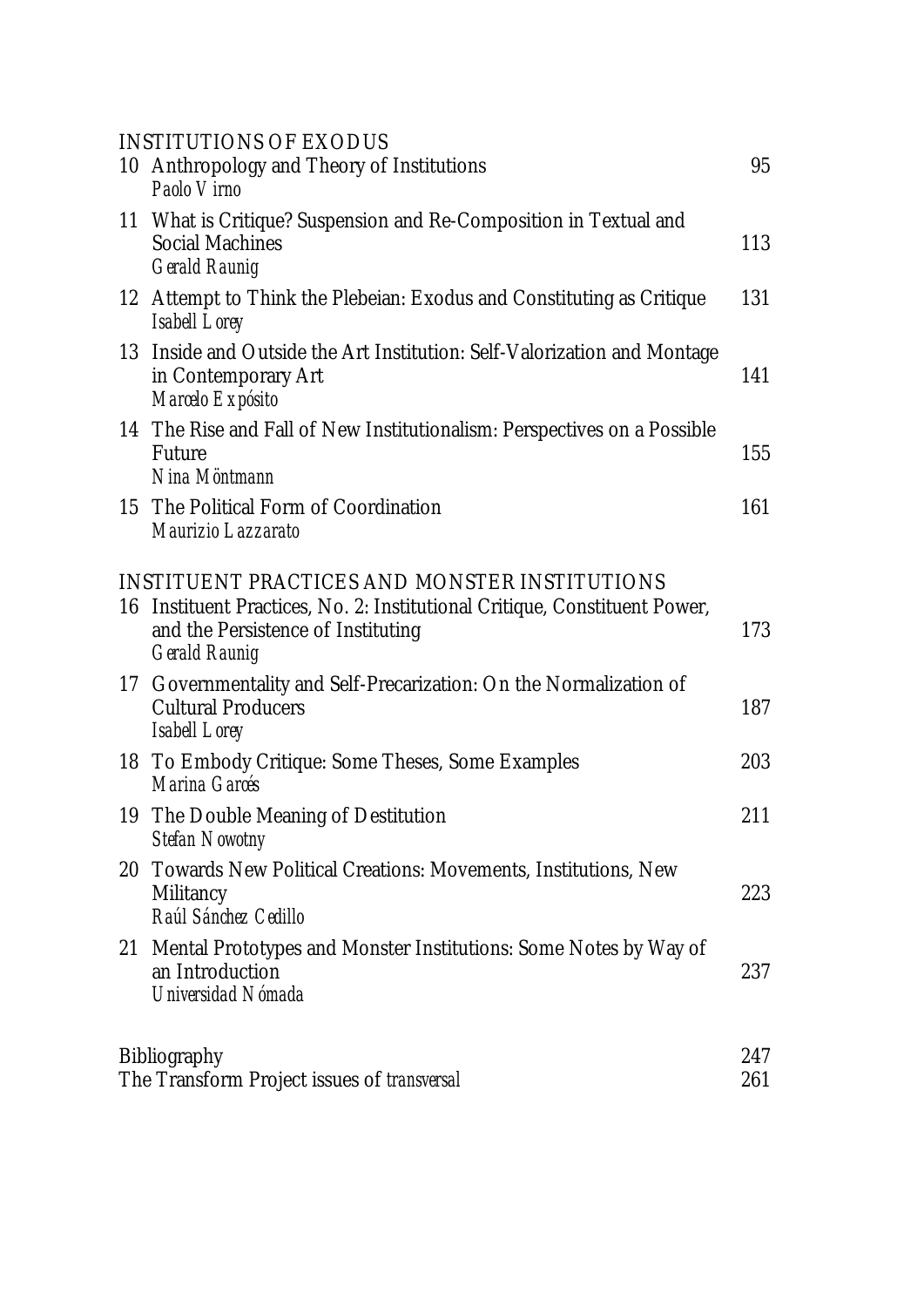## **Contributors**

**Boris Buden** is a philosopher living in Berlin. In the 1990s he was editor of the magazine *Arkzin,* Zagreb. Among his translations into Serbocroatian are two books of Sigmund Freud. Buden is the author of *Barikade* (Zagreb 1996/1997), *Kaptolski Kolodvor* (Beograd 2001), *Der Schacht von Babel* (Berlin 2004; *Vavilonska jama*, Beograd 2007) and, together with Stefan Nowotny, *Übersetzung. Das Versprechen eines Begriffs*  (Turia + Kant 2008).

**Rosalyn Deutsche** is a critic and art historian living in New York. She teaches modern and contemporary art, feminist theory and urban theory at Barnard College, Columbia University. Her publications include the influential book *Evictions: Art and Spatial Politics* (MIT Press, 1998).

**Marcelo Expósito** is an artist mostly based in Barcelona. He was cofounder and co-editor of *Brumaria* magazine (2002-2006). He teaches video theory and history at Facultad de Bellas Artes, Universidad de Castilla-La Mancha (Cuenca), art theory at Universitat Pompeu Fabra (Barcelona), and art and politics at Independent Studies Programm (PEI) at Macba (Barcelona).

**Marina Garcés** is professor for contemporary philosophy at the University Oberta de Catalunya and at the University of Zaragoza. She is author of the book *In the prisons of the possible* (Ediciones Bellaterra, Barcelona, 2002) and she collaborates with such magazines as *Archipiélago*, *Zeha*r o *Le passant ordinaire* and with institutions such as Arteleku (San Sebastián) o Unia-Arte y pensamiento (Sevilla). Since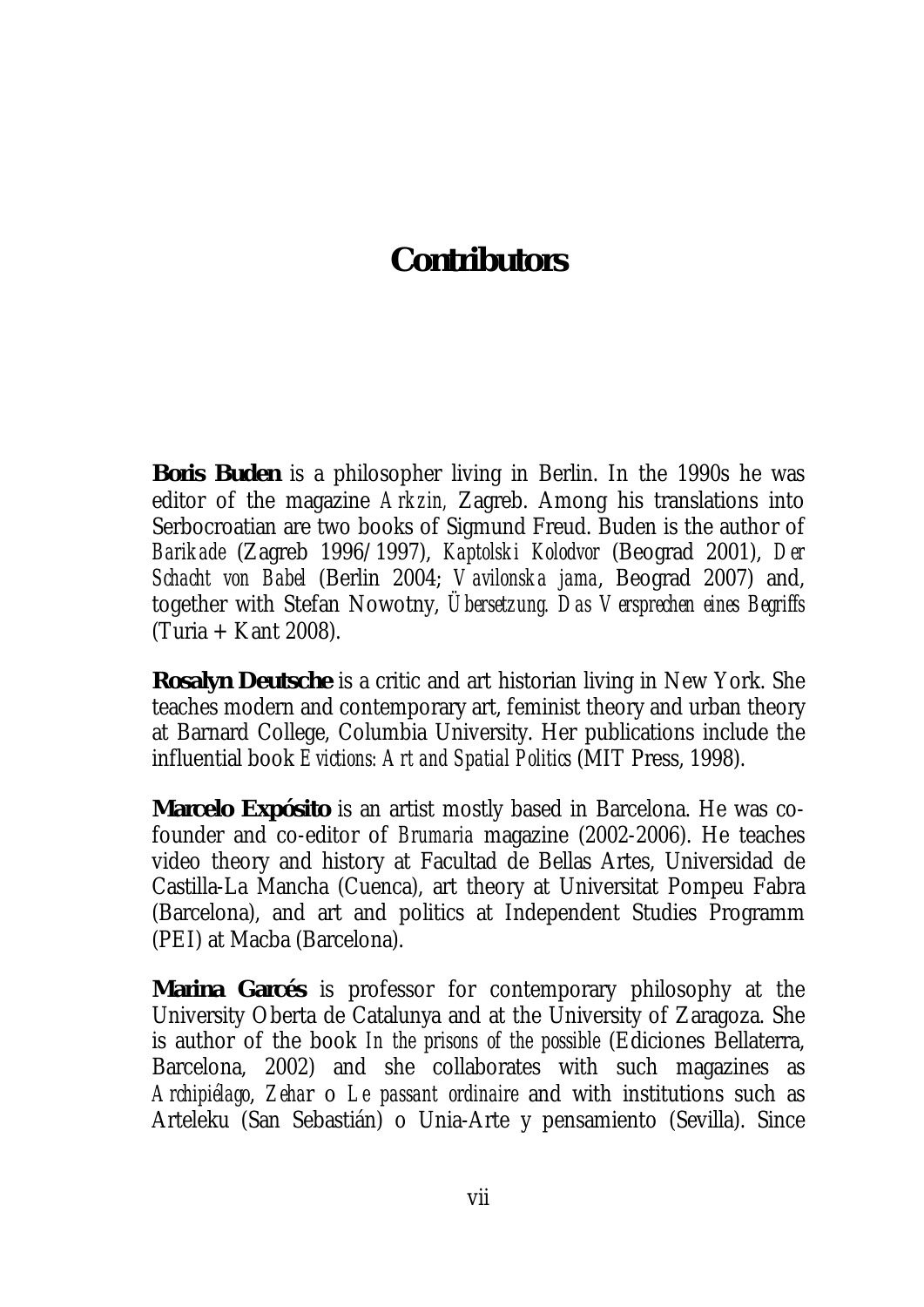#### *Contributors*

2003 she co-ordinates the activity of Espai en Blanc (http://www.espaienblanc.net).

**Brian Holmes** is a culture critic who works directly with artist and activist groups. He publishes in *Springerin*, *Brumaria* and *Multitudes*, and is the author of the books *Hieroglyphs of the Future* (Arkzin/WHW, 2002) and *Unleashing the Collective Phantoms* (Autonomedia, 2008).

**Jens Kastner** is a sociologist and art historian working at the Academy of Fine Arts in Vienna. He is editor of *Bildpunkt: Zeitschrift der IG Bildende Kunst*. His recent books are *Transnationale Guerilla: Aktivismus, Kunst und die kommende Gemeinschaft* (Unrast, 2007) and, together with Bettina Spörr, *nicht alles tun* (Unrast, 2008).

**Maurizio Lazzarato** is a sociologist, philosopher and independent researcher specializing in studies of relationships of work, economy and society. He is a member of the editorial team of *Multitudes*. His latest publications include *Les révolutions du capitalisme* (Les empêcheurs de penser en rond, 2004) and, together with Antonella Corsani, *Intermittents et Précaires* (éditions Amsterdam, 2008).

**Isabell Lorey** is a political scientist living in Berlin. From 2001 to 2007 she was assistant professor for Gender & Postcolonial Studies at the University of the Arts Berlin and lecturer at the Center for Transdisciplinary Gender Studies at the Humboldt University Berlin. She has published on feminist and political theory, with special focus on Michel Foucault, biopolitical governmentality and critical whiteness studies. She is currently working on a book about Roman struggles of order, concepts of community and immunization.

**Nina Möntmann** is Professor and Head of the Department of Art Theory and the History of Ideas at the Royal University College of Fine Arts in Stockholm. From 2003 to 2006 she was Curator at the Nordic Institute for Contemporary Art (NIFCA) in Helsinki. Currently she is curatorial advisor for Manifesta 7, 2008. She is a correspondent for *Artforum*, and contributes to *Le Monde Diplomatique*, *Parachute*, *metropolis m*, *Frieze* and others. Her recent publications include *Kunst als sozialer Raum*, Köln (Walther König, 2002); *Art and its Institutions* (Black Dog Publishing, 2006).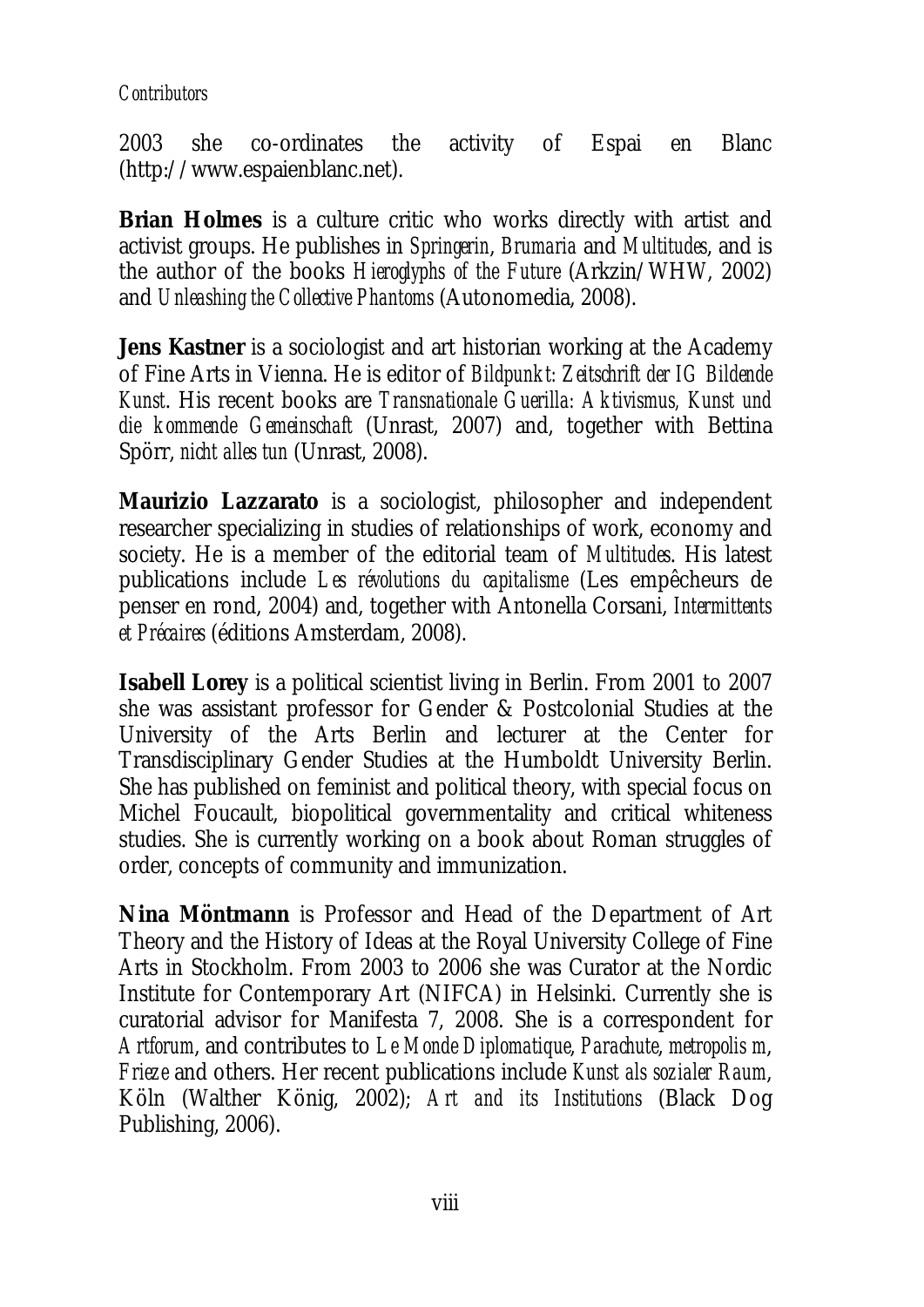**Stefan Nowotny** is a philosopher living in Vienna. He works at the eipcp and has published various essays on philosophical and political topics, co-edited several anthologies, and translated texts from both French and English into German. His recent books include: *Instituierende Praxen. Bruchlinien der Institutionskritik* (together with Gerald Raunig, Turia + Kant 2008); *Übersetzung. Das Versprechen eines Begriffs* (together with Boris Buden, Turia + Kant 2008).

**Gerald Raunig** is a philosopher and art theorist living in Vienna. He works at the eipcp and is co-founder of the magazine *Kulturrisse* and the multilingual web journal *transversal*. Raunig is the author of *Art and Revolution: Transversal Activism in the Long Twentieth Century* (Semiotext(e)/MIT Press 2007) and *A Thousand Machines* (Semiotext(e)/MIT Press, 2009, forthcoming).

**Gene Ray** is a critic and theorist living in Berlin. A member of the Radical Culture Research Collective (RCRC), he writes frequently for the journals *Third Text* and *Left Curve.* He is the author of *Terror and the Sublime in Art and Critical Theory* (Palgrave Macmillan, 2005) and editor of *Joseph Beuys: Mapping the Legacy* (DAP, 2001). *Whither Tactical Media?,* a special issue of *Third Text* co-edited with Gregory Sholette, has been published in Fall 2008.

**Raúl Sánchez Cedillo** is a writer and translator living in Madrid. Since 1991 he has been collaborating with the post-operaist research and political networks, and has edited a number of works by Antonio Negri, Félix Guattari and others. Politically, he was active in the antimilitarist and Insumisión movement during the 1990s, later in the okupación and Centros Sociales Okupados movements and the first cyberactivism network in Spain, www.sindominio.net. Since 2000 he's been promoting new self-educational and political projects, mainly the Madrid based Universidad Nómada.

**Simon Sheikh** is a curator and critic living in Berlin and Copenhagen. He is an Assistant Professor of Art Theory and a Coordinator of the Critical Studies Program, Malmö Art Academy in Sweden. He was director of Overgaden – Institute for Contemporary Art in Copenhagen from 1999 to 2002, and was Curator at NIFCA, Helsinki, from 2003 to 2004. Editor of the magazine *Øjeblikket* (1996-2000), and a member of the project group GLOBE (1993-2000). His recent publications include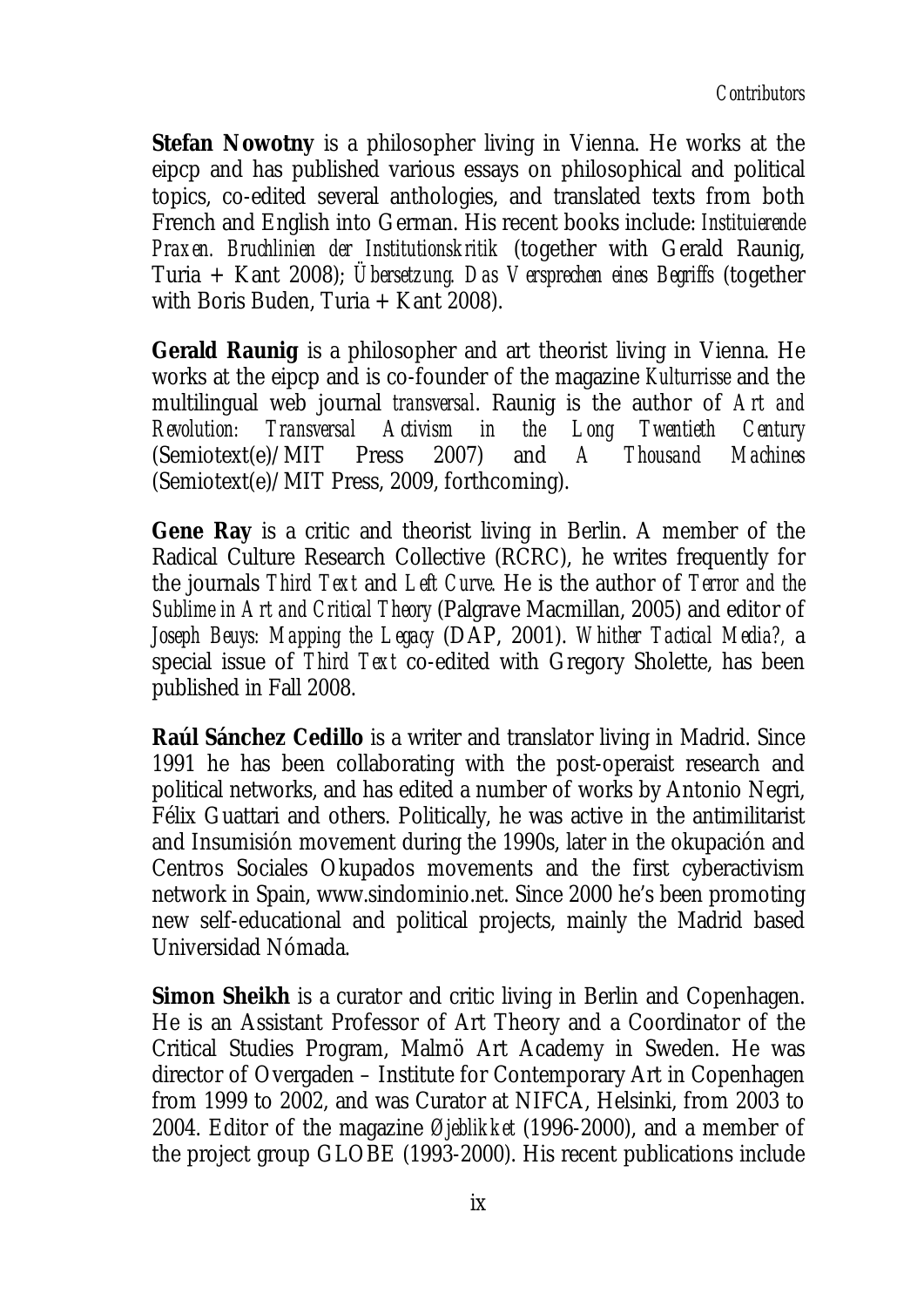the anthologies *We are all Normal* (with Katya Sander) (Black Dog Publishing, 2001), *In the Place of the Public Sphere?* (b\_books, 2005) and *Capital (It Fails Us Now)*(b\_books, 2006).

**Hito Steyerl** works as a filmmaker, video artist and author in the area of essayist documentary film and postcolonial criticism. A producer as well as theorist, her films have received international awards and are screened on TV in many countries. She is Visiting Professor for Experimental Media Creation at Universität der Künste, Berlin. Her recent book is *Die Farbe der Wahrheit* (Turia + Kant, 2008).

#### **Universidad Nómada** http://www.universidadnomada.net/

**Paolo Virno** is a philosopher who lives in Rome and teaches at the University of Calabria. He was politically active as a member of the Italian political group Potere Operaio during the 1970s, for which he was imprisoned for three years before being acquitted. He is the author of *Convenzione e materialismo* (1986), *Mondanità* (1994), *Parole con parole* (1995), *Il ricordo del presente: Saggio sul tempo storico* (1999), *Grammatica della moltitudine* (2001; in English as *A Grammar of the Multitude*, 2004), *Esercizi di esodo* (2002), *Quando il verbo si fa carne: Linguaggio e natura umana* (2003), *Motto di spirito e azione innovativa* (2005). He is contributor of the philosophical review *Forme di vita*.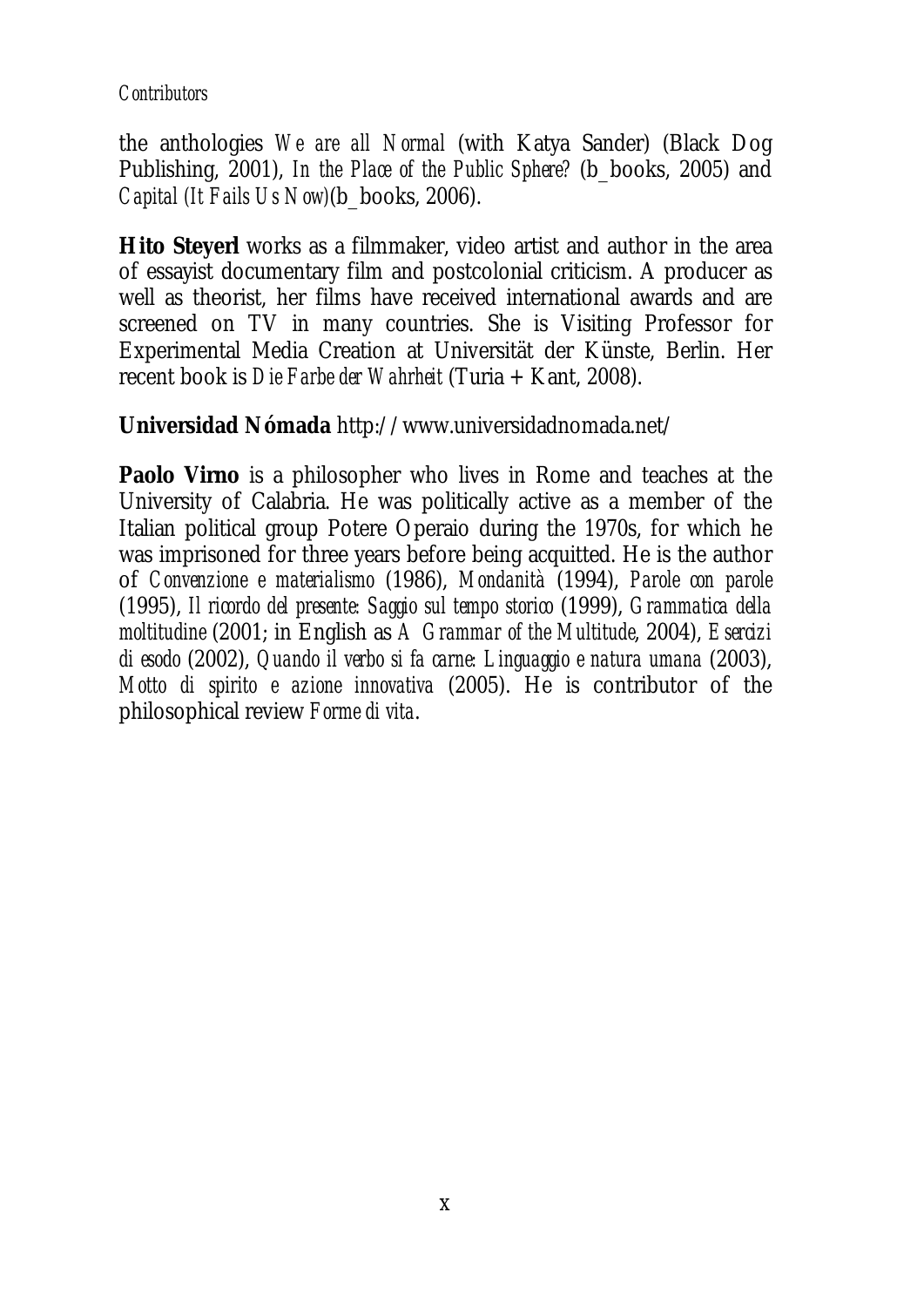## **Acknowledgments**

Many warm thanks to the following friends, participants and supporters of the Transform project:

Andrea Hummer Bernhard Hummer Birgit Mennel Raimund Minichbauer Stefan Nowotny Boris Buden Aileen Derieg Marcelo Expósito Therese Kaufmann Isabell Lorey Monika Mokre Andrea Salzmann Simon Sheikh Hito Steyerl

Brian Holmes Imre Szeman Charles Esche Solvita Krese Jorge Ribalta Stella Rollig Ulf Wuggenig Wolfie Christl Ralf Traunsteiner MayFlyBooks All partners in the project **Transform** All *transversal* authors and translators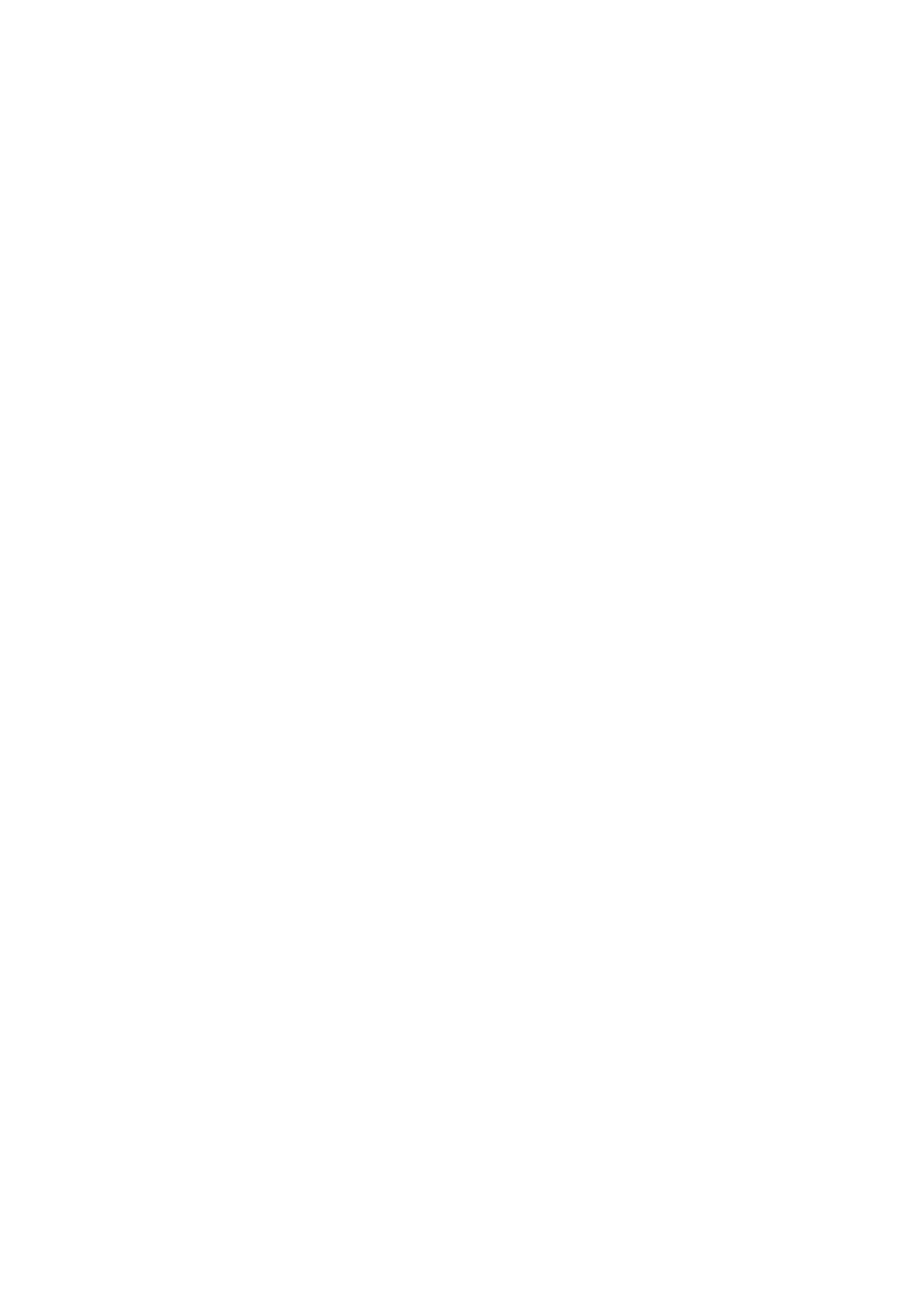## **Preface**

The essays collected in this volume were selected from Transform, a three-year (2005-8) research project of the European Institute for Progressive Cultural Policies (eipcp). Following up on the eipcp's previous Republicart project (2002-5), Transform supported a wide range of activities, research and exchanges focused on investigating political and artistic practices of 'institutional critique'. These included exhibitions, conferences and the publication of the web journal *transversal*, in which all of the following essays appeared.

For the Transform project, artists, activists, writers, theorists and researchers were encouraged to interrogate the history of the relations between 'institutions' and 'critique' and to consider the present and future possibilities for the theory and practice of institutional critique along three related but still distinct lines of inquiry. These lines were sketched as follows at the beginning of the project, in the summer of 2005:

1. The line of art production. The thesis here is that following the two phases of institutional critique in the 1970s and 1990s, now a new phase of critique is emerging, which goes beyond the two earlier phases, particularly as a combination of social critique, institutional critique and self-critique.

2. The line of art institutions. Here questions will be raised about the development of radical positions taken by critical art institutions, not only against the background that open, socially critical art associations, museums and initiatives are increasingly under pressure, partly from authoritarian repressive cultural policies, partly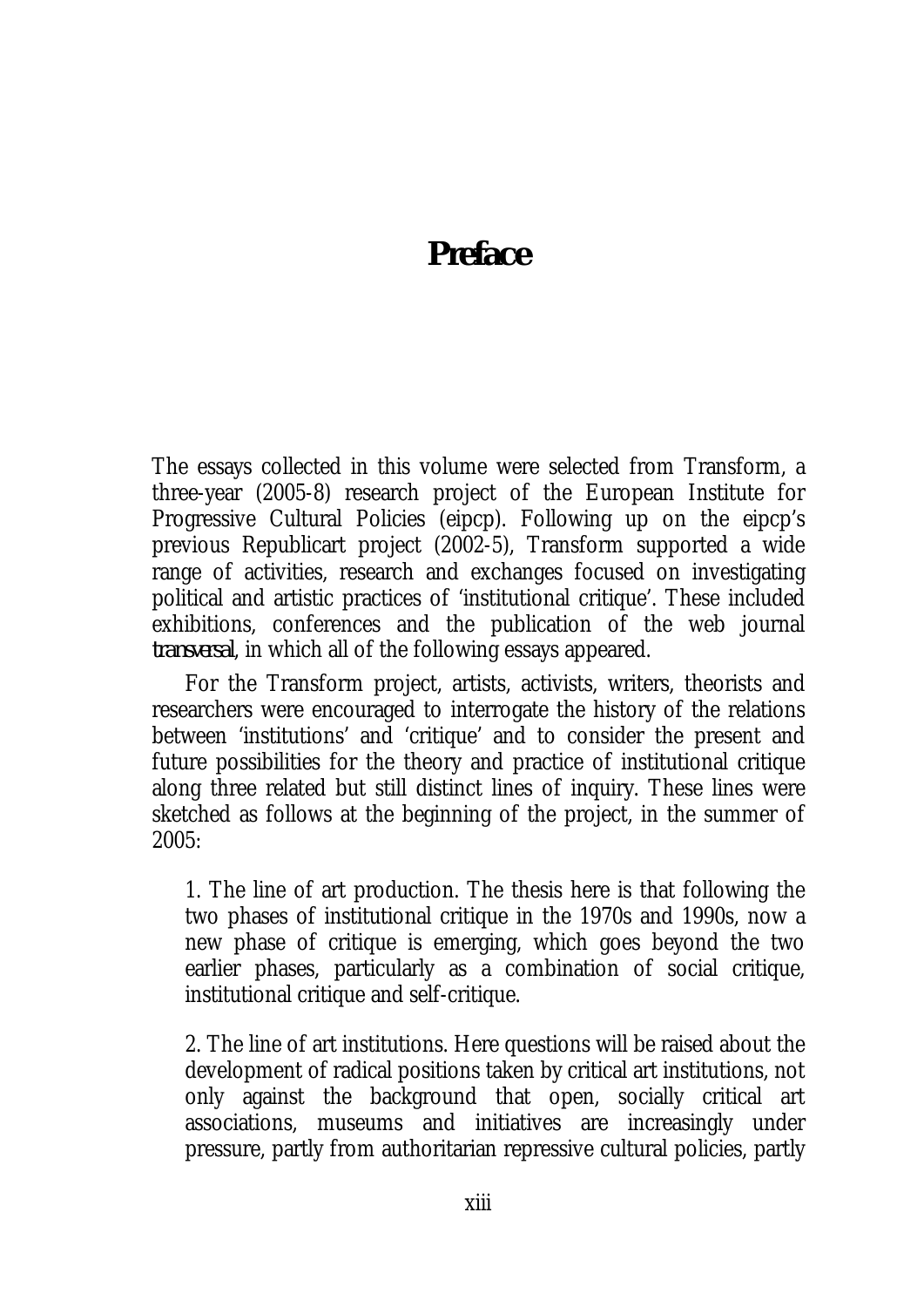from neo-liberal populist cultural policies. Beyond this defensive figure and the question of counter-strategies, new forms of the organization of critical art institutions are to be reflected on.

3. The line of the relationship of institution and critique as movement: at this most general level the question of the mutual interrelationship of institution and movement, machines and state apparatuses, is to be addressed, and how this relationship can be made productive in the sense of emancipatory policies and beyond the abrupt demarcation between the two poles.

From the beginning of the Transform project, it was clear that 'institutional critique' has long been an established stream of artistic practices with, now, well over three decades of history and development behind it. From its now almost mythical origins, this stream has given rise to transversal practices that cannot be classified as purely or exclusively 'artistic'. The institutional critique of the 1960s and 70s formed a loose, barely coherent nexus that can only be understood within the context of micro and macro-political developments before and around 1968. Accordingly, the Transform project has oscillated over the last three years between the three lines sketched at the outset and the fields and practices from which they can hardly be separated. At the same time, a movement became discernible – even if not a rigidly linear one – from the major concerns of the first to the second and finally the third line of inquiry.

#### **I. What is Institutional Critique?**

The timeliness of the project quickly became apparent. Although it was conceived in 2004, its concrete beginnings in September 2005 coincided with a wave of renewed interest in institutional critique within the field of art itself – an interest confirmed by a series of symposia, publications and themed issues of art journals and magazines. These debates, which included diverse perspectives on the genealogy of institutional critique and on the operations of its canonization, are fully reflected in the first of twelve Transform issues of the web journal *transversal*, under the title 'Do You Remember Institutional Critique?' (January 2006). What appears in retrospect as the 'first wave' of institutional critique was initiated in the 1960s and 70s by artists such as Michael Asher, Robert Smithson, Daniel Buren, Hans Haacke and Marcel Broodthaers, among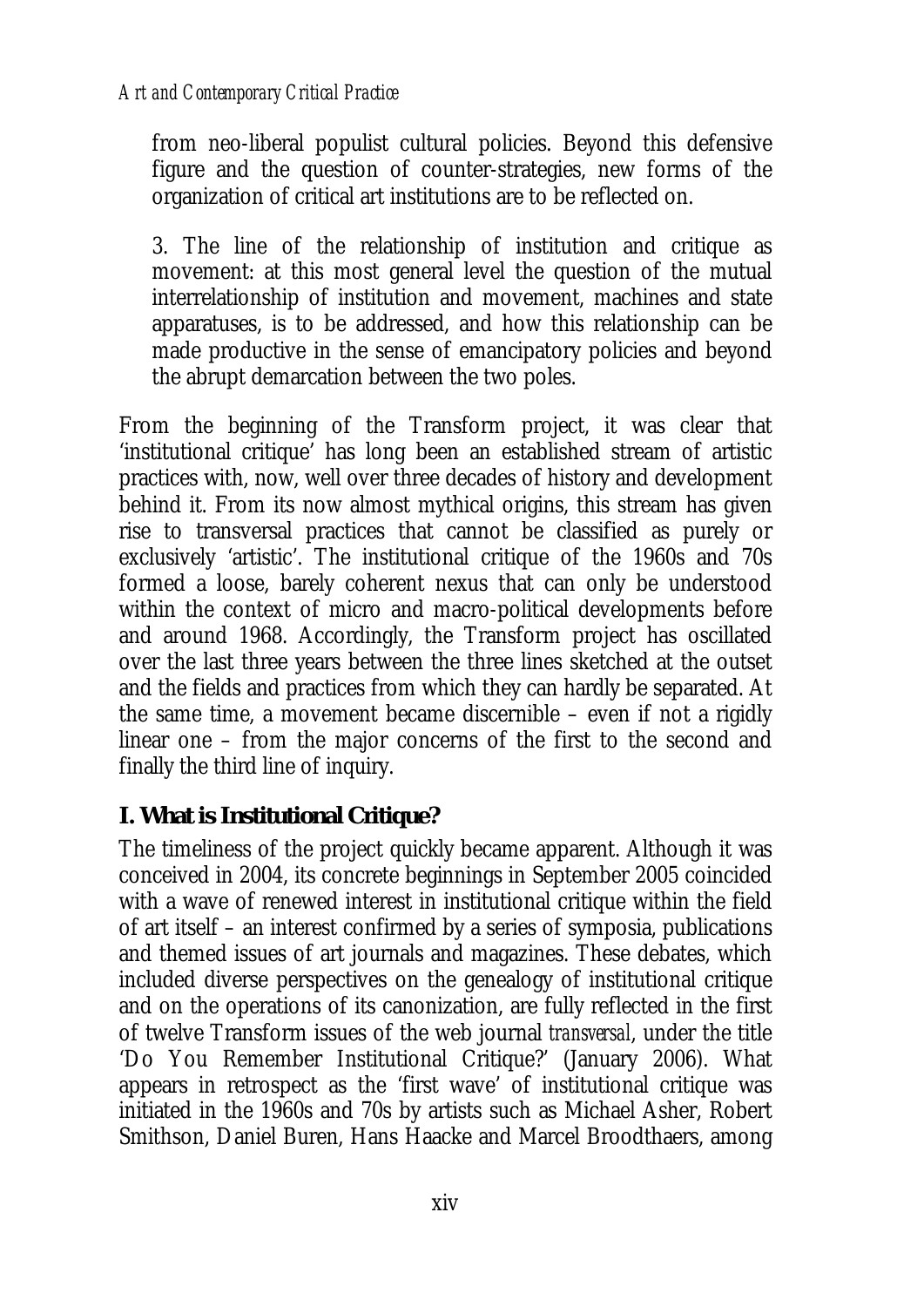others. They investigated the conditions of the museum and art field, aiming to oppose, subvert or break out of rigid institutional frameworks. In the late 1980s and 90s, in a changed context, these practices were developed into diverse artistic projects by new protagonists like Renee Green, Christian Philipp Müller, Fred Wilson and Andrea Fraser. To the economic and political discourse of their predecessors, the practices of this 'second generation' added a growing awareness of the forms of subjectivity and the modes of its formation. Second wave practices continued however to circulate under the name of institutional critique.

The process by which these first two waves of institutional critique have become a recognized part of art history was not without controversy and debate. Still, the canonization of these practices proceeds on a terrain that is quite orderly, operates by clear rules and borders, and is characterized by a certain amount of depoliticization and self-reference. However, our thesis concerning a 'third phase' of institutional critique provoked some very different interpretations among the participants of the Transform project. Some of the authors in this book focus on art institutions themselves, insofar as these are emerging as the new and paradoxical agents of institutional critique. Others seek to analyze the 'extradisciplinary investigations' undertaken by contemporary artist-activists and to reflect on what some see as a new artistic internationalism developing in conjunction with political activism. And while the attention of the mainstream art world has moved on from the debates about institutional critique, the question of the character of, what we have called, 'instituent practices' remains especially relevant for the actors in the overlapping fields of art and politics. Without over-determining the concept of 'instituent practices', we can say that it refers to strategies and initiated processes that in some respects take their bearings from traditions of institutional critique, even as in other respects they go beyond anything recognizable in the movement now canonized as part of art history. As the texts in this volume show, this tendency towards new activist and instituent practices is one direction in which practitioners and theorists are actively attempting to renew and reinvent institutional critique under difficult contemporary conditions.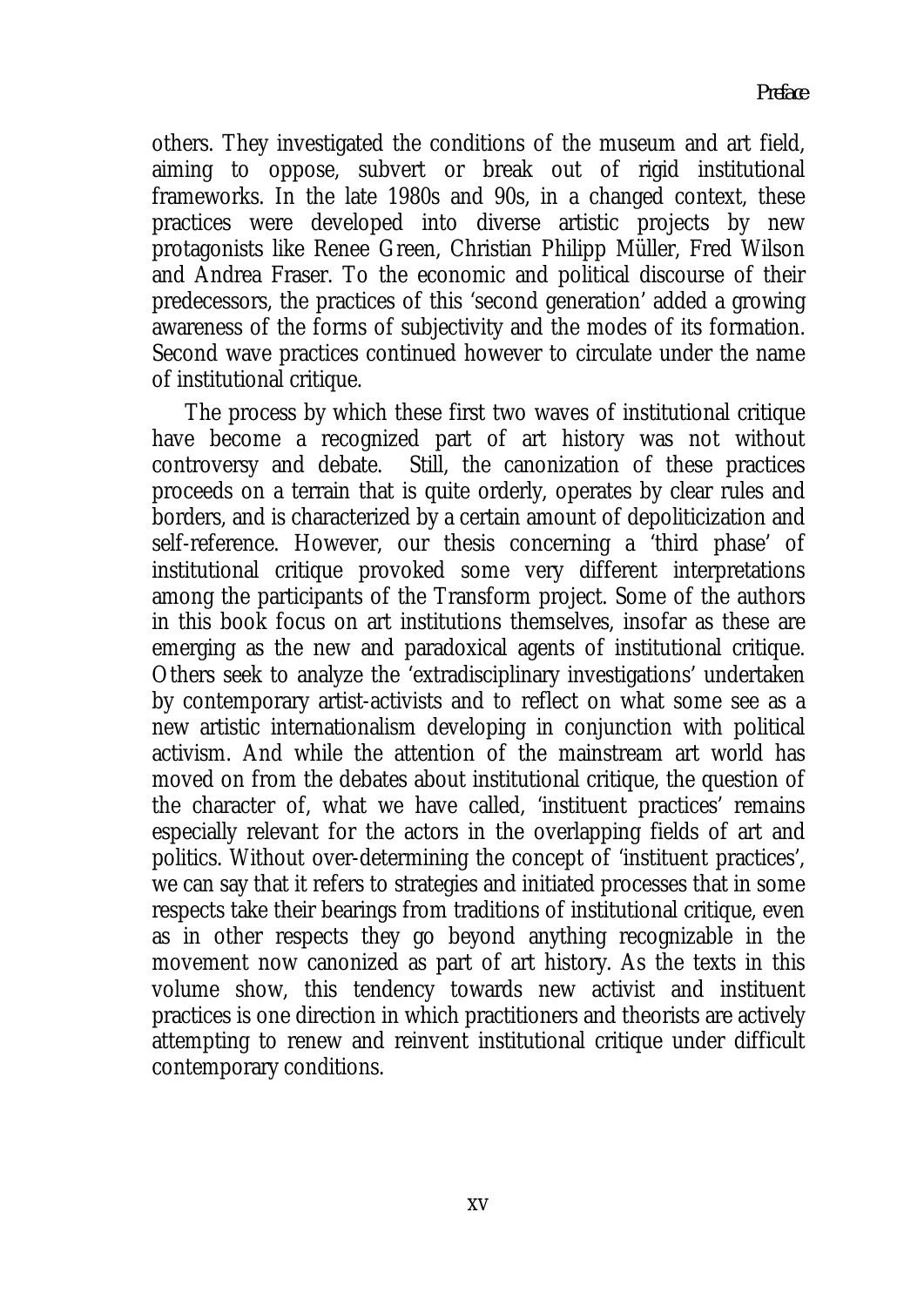#### **II. Institutions of Exodus**

The second line of inquiry inescapably had to pass through a reflection on the pressure of economic and administrative logics bearing down on all institutions in the cultural field, including those with which the eipcp has collaborated in realizing the Transform project. The eipcp's own position as 'project institution' within the paradoxes of a relative and critical autonomy created a self-reflexive debate on the future of critical institutions as such. In fact, the very idea of a 'project institution' is glaringly contradictory. For if the concept of 'institution' implies a desire for long-term duration, continuity and security, the concept of 'project' by contrast implies limited duration and the negative effects, such as precarization and insecurity, associated with it. Accordingly, one issue of *transversal* took on the tasks of reflecting on the conditions that make critical institutions possible and of seeking to specify the modes of action for politicizing these conditions, fractures and contradictions under the title 'Progressive Institutions' (April 2007).

The questions that begin to emerge at this point are of course not limited to institutions of the cultural field: they concern the conditions for critical and resistant institutions generally. Various recent approaches in philosophy and political theory, including those advanced by Gilles Deleuze, Michel Foucault, Judith Butler, Antonio Negri and Paolo Virno, among others, as well as by some authors in the present volume, have undertaken to develop a 'non-dialectical' concept of resistance and critique, one seeking above all to establish a different conceptualization of contradiction, negation and reaction. The proposals for this conceptual development extend from the various figures of 'flight' (nomadism, desertion, destitution, withdrawal and treason) to differing concepts of 'exodus'. As thought by the authors in this volume, exodus is not a naïve exit 'out of every kind of institution', but refers rather to the deliberations and actualizations of 'institutions of exodus'.

#### **III. Instituent Practices and Monster Institutions**

Over the course of the project, the third line of inquiry brought the relations between social movements and their institutions to the foreground. In play here are the marked degradation of representative democracy in Europe, the frustrations and processes of internal transformation to be seen in the alter-globalization movement following September 11 and the so-called 'war on terror', as well as increasing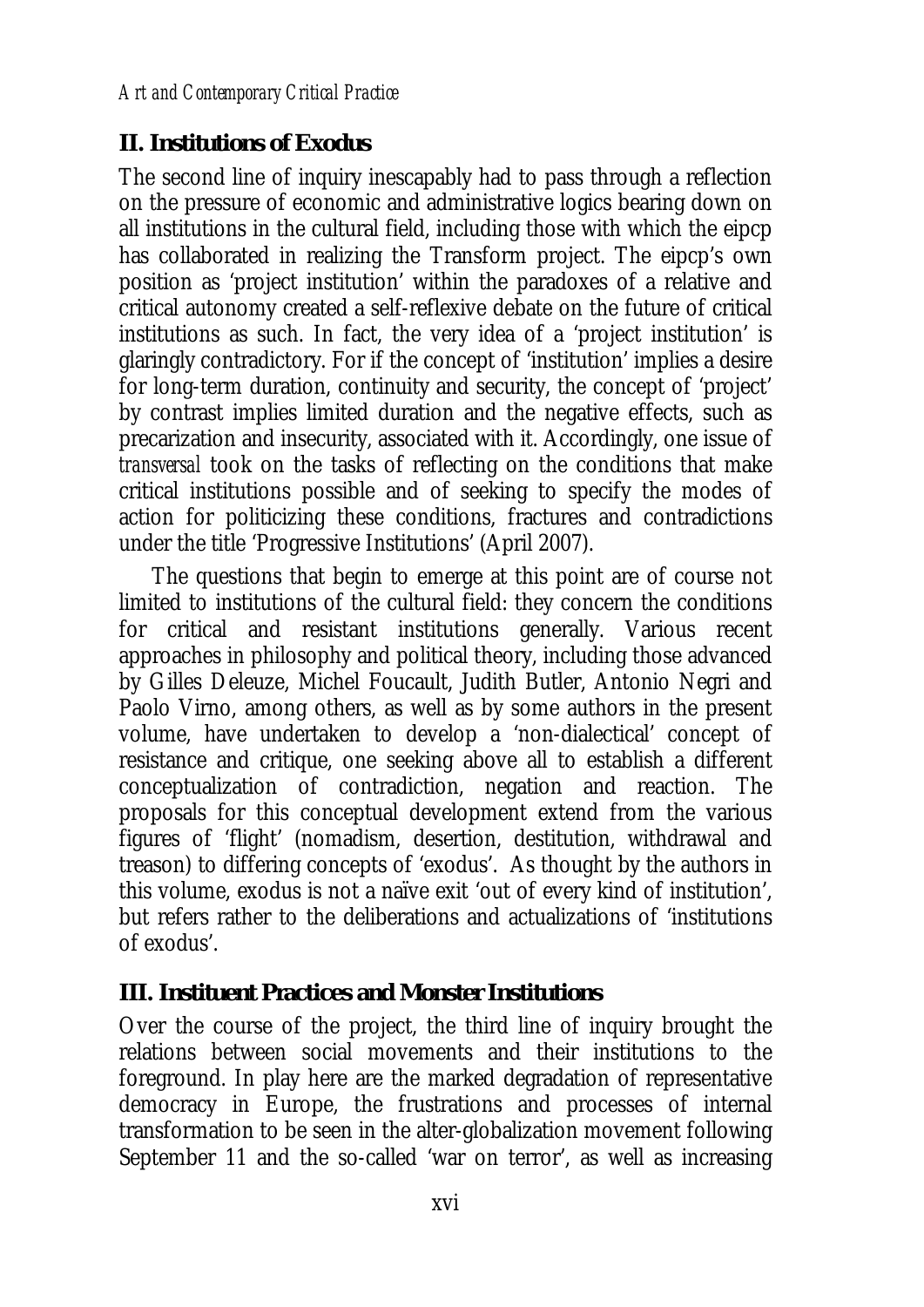social marginalization and misery seen by many as an effect of national and transnational institutions. In any case, the third line helped to clarify as a concrete question the problem that became central to the debates generated by the project: which form of institutions and instituting do contemporary social movements need?

For answers to questions of this kind, two concepts became most important for the project: 'instituent practices' and 'monster institutions'. Deriving from Antonio Negri's concept of 'constituent power', understood as a permanent process of *con*stitution, *in*stituent practices thwart the logics of institutionalization; they invent new forms of instituting and continuously link these instituting events. Against this background, the concept of 'instituent practices' marks the site of a productive tension between a new articulation of critique and the attempt to arrive at a notion of 'instituting' after traditional understandings of institutions have begun to break down and mutate. When we speak of an 'instituent practice', this actualization of the future in a present becoming is not the opposite of institution in the way that utopia, for instance, is the opposite of bad reality. Nor is it to be understood simply in the way that Antonio Negri's concept pair 'constituent power/constituted power' is conceptualized, necessarily in relation to being instituted or constituted power. Rather, 'instituent practice' as a process and concatenation of instituent events means an absolute concept exceeding mere opposition to institutions: it does not oppose the institution, but it does flee from institutionalization and structuralization.

But while fleeing, 'instituent practice' searches for a weapon. Introducing monsters into existing institutions, it gives birth to new forms of institutions, monster institutions. Deliberations of such a kind led, by the end of the project, to a collaboration with the Spanish Universidad Nómada on an issue of *transversal* entitled 'Monster Institutions' (May 2008). The essays in it reflect on the possibilities for new forms of institutionality in conjunction with social movements and with a clear focus on the new generation of social centers in Europe. From this perspective it is also possible to reverse the movement described above: the transversal quality of artistic institutional critique does not only challenge and thwart the borders of the field of art; the strategies and specific competencies of art can also be deployed to spur on a general reflection on the problems of institutions, the predicaments of critique and the openings for new 'instituent practices'.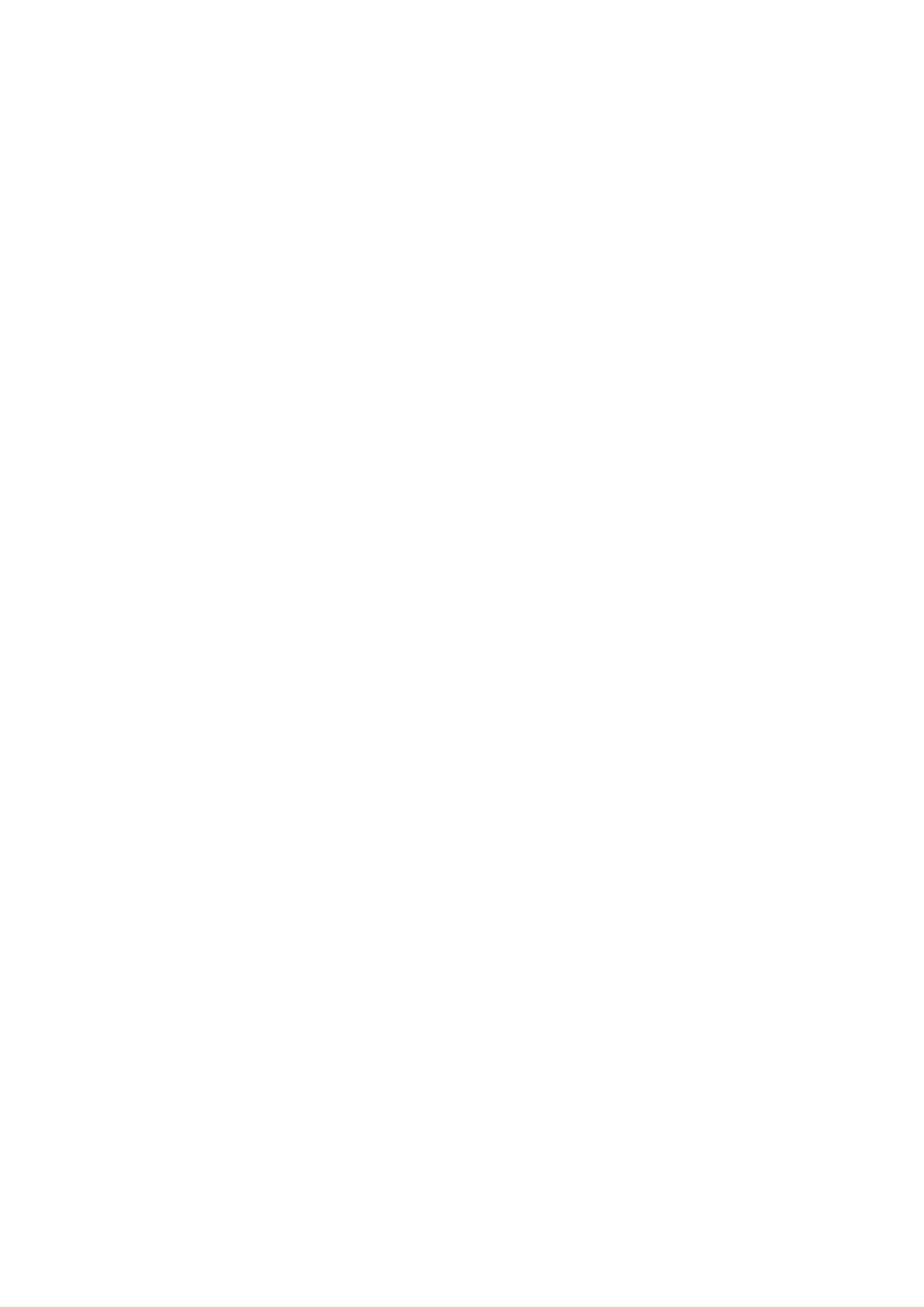# **WHAT IS INSTITUTIONAL CRITIQUE?**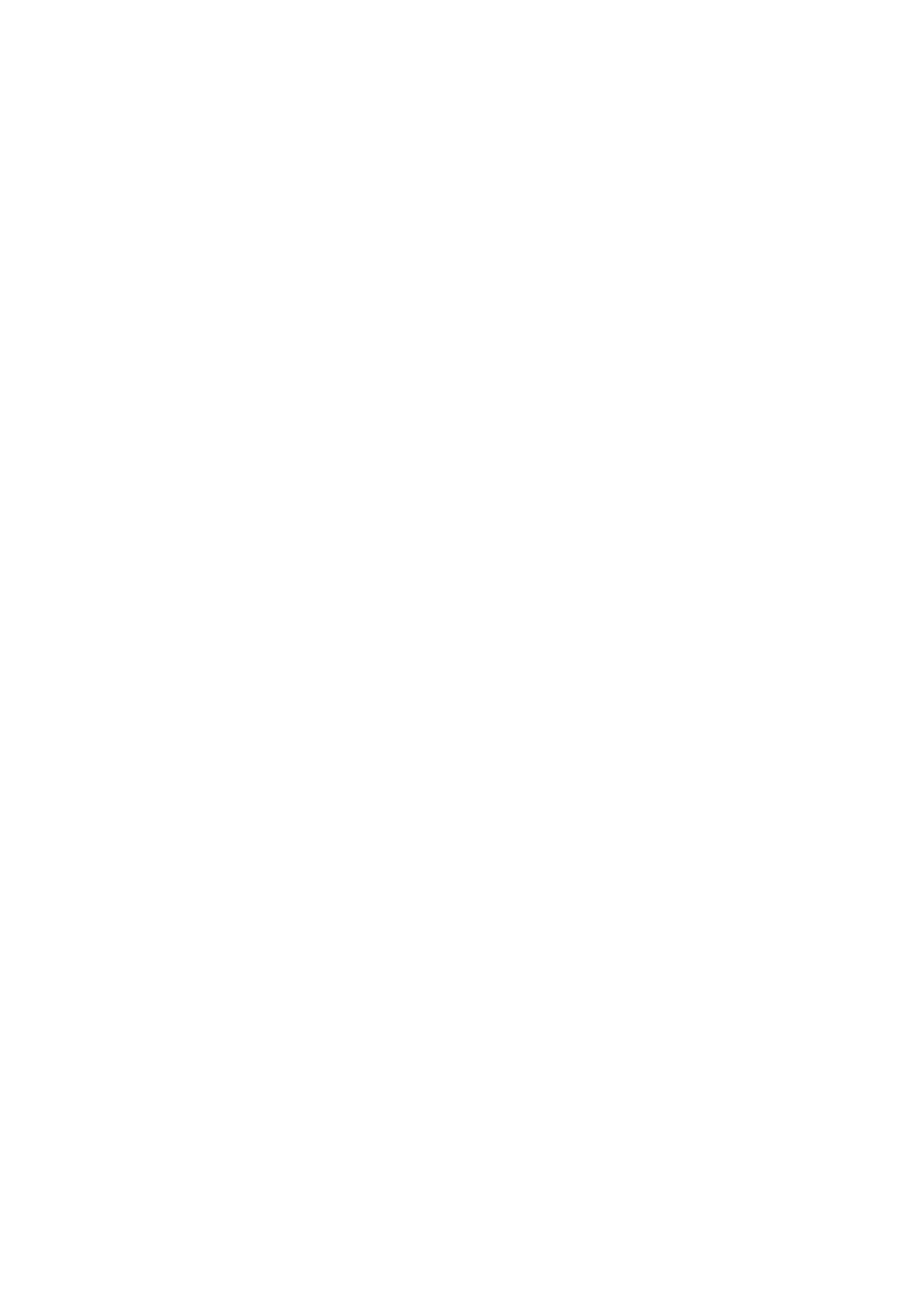### **Instituent Practices: Fleeing, Instituting, Transforming\***

Gerald Raunig (Translated by Aileen Derieg)

When we propose in the announcement of our Transform project the provisional thesis that a new 'phase' of institutional critique will now emerge,1 following the two previous 'phases' – the first beginning in the late 1960s, the second in the late 1980s – this thesis is based less on empirical evidence than on a political and theoretical necessity to be found in the logic of institutional critique itself. Both 'phases' of this now-canonized practice developed their own strategies and methods within their respective contexts. The resemblances between them are deep – and go beyond even what the categories of art history and criticism would suggest. At the same time, there are clear divergences grounded in the differing social and political conditions within which each emerged. Things have changed tremendously since Michael Asher, Robert Smithson, Daniel Buren, Hans Haacke, Marcel Broodthaers and others initiated what appears in retrospect as the first wave of institutional critique. In the late 1980s and 90s, in a changed context, these practices developed into diverse artistic projects that continued to circulate under the same name. Now, if institutional critique is not to be fixed and paralyzed as something established in the field of art and remaining constrained by its rules, then it must continue to change and develop in a changing society. It must link up with other forms of critique both within and outside the art field – whether these forms emerged in opposition to existing conditions or were the resistance that provoked those conditions in the first place.2 Against the background of this kind of transversal exchange among forms of critique – but also without naively imagining spaces somehow free from domination and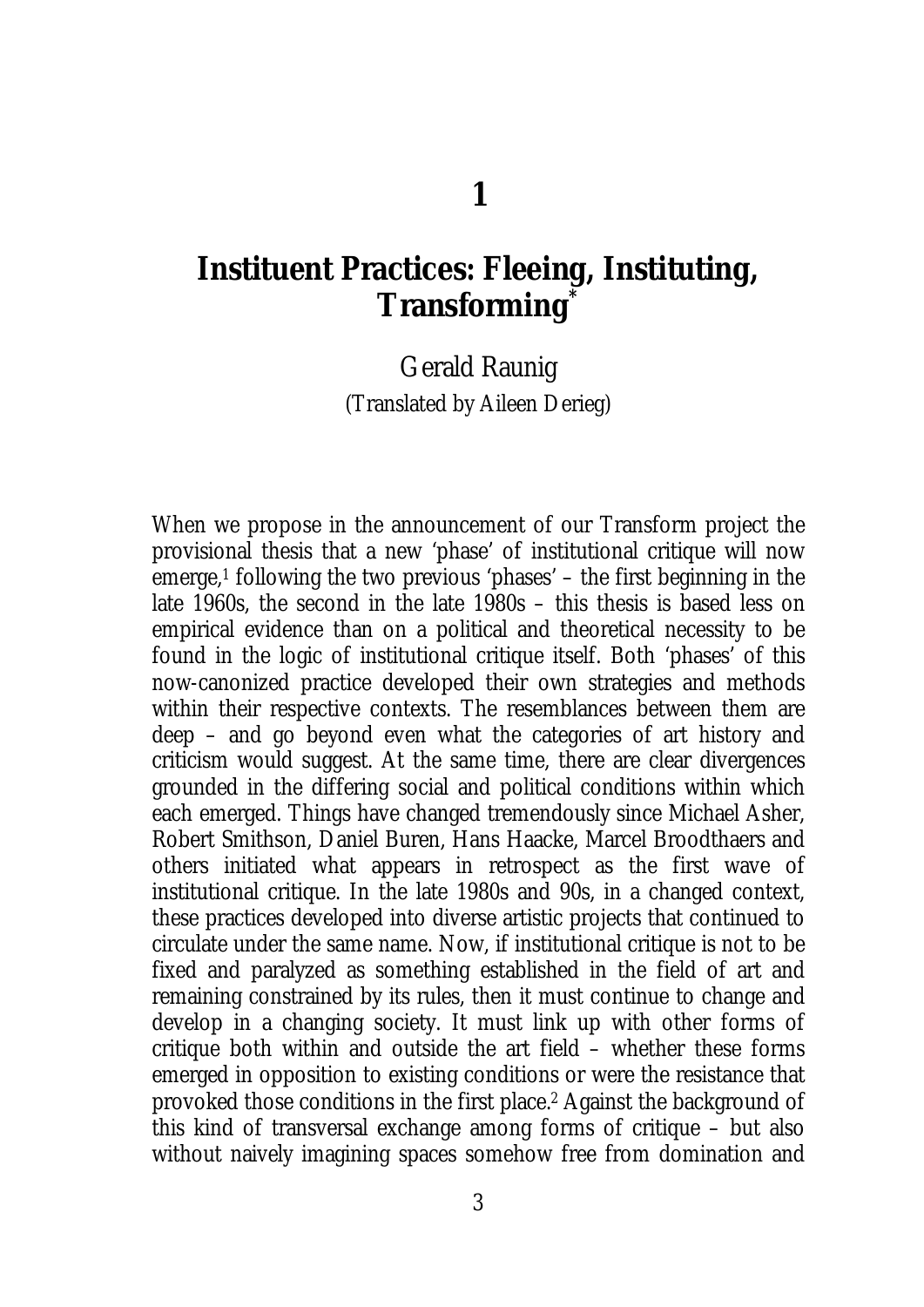#### *Gerald Raunig*

institutions – institutional critique needs to be rethought as a critical attitude and as what I call an 'instituent practice'.

In his 1978 lecture 'What is Critique?' Michel Foucault describes the spread and replication of governmentality in Western Europe in the sixteenth century, claiming that along with this governmentalization of all possible areas of life and finally of the self, critique also developed as the art not to be governed *like that*. Even without going into more depth here on the continuities and breaks between the historical forms of developing liberal governmentality and the current forms of neo-liberal governmentality (see Isabell Lorey's essay in the third section of this volume), it may be said that the relationship between *government* and *not to be governed like that* is still a prerequisite today for reflecting on the contemporary relationship between institution and critique. In Foucault's words:

[T]his governmentalization, which seems to me to be rather characteristic of these societies in Western Europe in the sixteenth century, cannot apparently be dissociated from the question 'how not be governed?' I do not mean by that that governmentalization would be opposed in a kind of face-off by the opposite affirmation, 'we do not want to be governed, and we do not want to be governed *at all*. I mean that, in this great preoccupation about the way to govern and the search for the ways to govern, we identify a perpetual question which could be: 'how not be governed *like that*, by that, in the name of those principles, with such and such an objective in mind and by means of such procedures, not like that, not for that, not by them'. (Foucault, 1997a: 28)

Here Foucault insists on the shift from a fundamental negation of government toward a maneuver to avoid this kind of dualism: from *not to be governed at all* to *not to be governed like that*, from a phantom battle for a *big other* to a constant struggle in the plane of immanence, which – as I would like to add – is not (solely) actualized as a fundamental critique of institutions, but rather as a permanent process of instituting. Foucault continues:

And if we accord this movement of governmentalization of both society and individuals the historic dimension and breadth which I believe it has had, it seems that one could approximately locate therein what we could call the critical attitude. Facing them head on and as compensation, or rather, as both partner and adversary to the arts of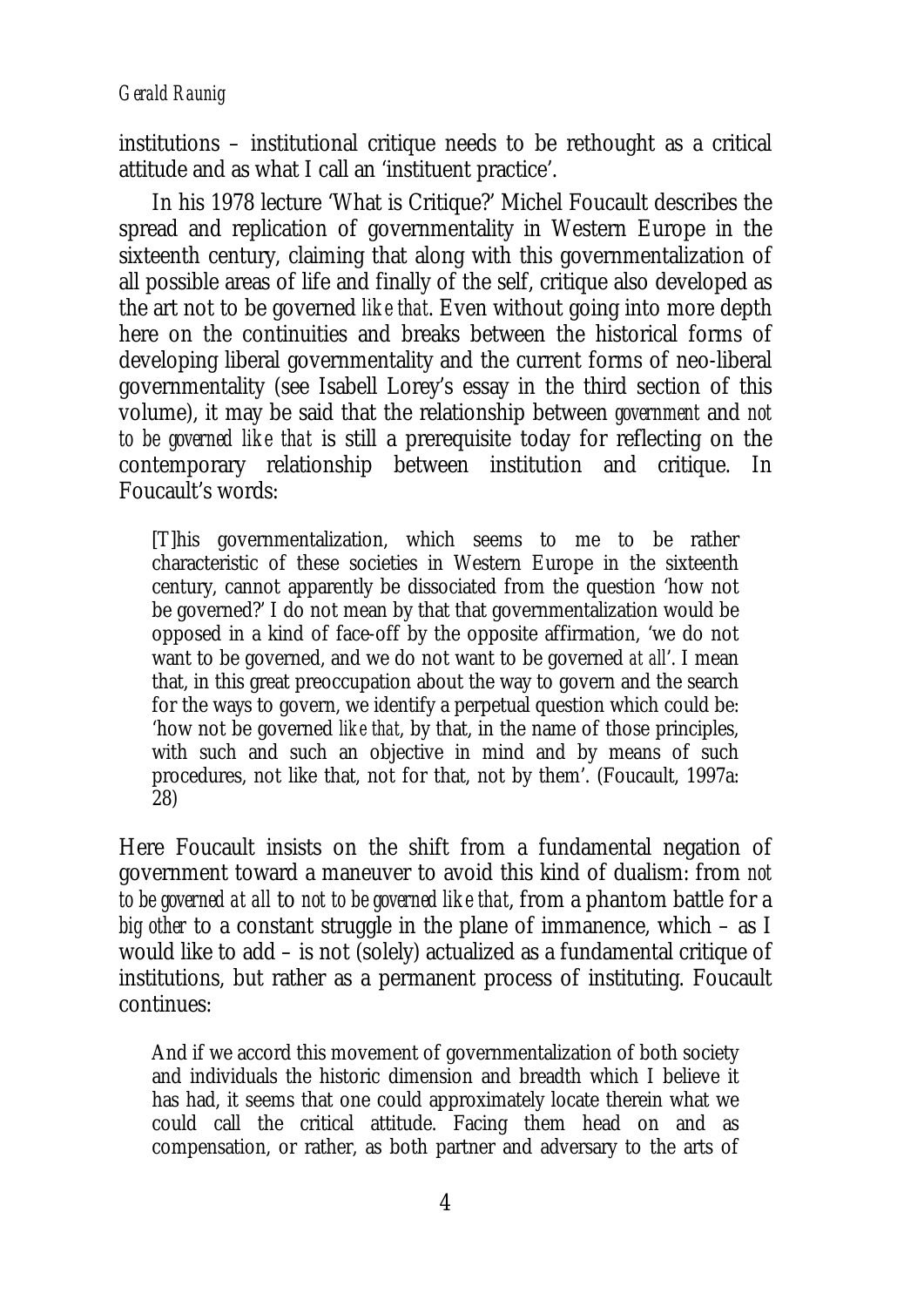governing, as an act of defiance, as a challenge, as a way of limiting these arts of governing and sizing them up, transforming them, of finding a way to escape from them or, in any case, a way to displace them. (Foucault, 1997a: 28)

These latter categories are the ones I want to focus on in terms of the transformation and further development of the question of contemporary forms of institutional critique: transformations as ways of escaping from the arts of governing, lines of flight, which are not at all to be taken as harmless or individualistic or escapist and esoteric, even if they no longer allow dreaming of an entirely different exteriority. "Nothing is more active than a flight!" as Gilles Deleuze and Claire Parnet write (2002: 36) and as Paolo Virno echoes almost literally: "Nothing is less passive than the act of fleeing, of exiting" (2004a: 70).

If the 'arts of governing' mean an intertwining of governing and being governed, government and self-government, then '*transforming* the arts of governing' does not consist simply of any arbitrary transformation processes in the most general sense, because transformations are an essential aspect of the context of governmentality itself. It is more a matter of specifically *emancipatory* transformations, and this also rescinds a central aspect of the old institutional critique. Through their emancipatory character these transformations also assume a transversal quality, i.e. their effects extend beyond the bounds of particular fields.

In contrast to these kinds of emancipatory transversal transformations of the 'arts of governing', there is a recurring problem in art discourse: that of reducing and enclosing more general questions in one's own field. Even though (self-)canonizations, valorizations and depreciations in the art field – as well as in debates on institutional critique practices – are often adorned with an eclectic, disparate and contradictory selection of theory imports, these imports frequently only have the function of disposing of specific art positions or the art field. A contemporary variation of this functionalization consists of combining poststructuralist immanence theories with a simplification of Pierre Bourdieu's field theory. The theories that argue, on the one hand, against an outside in the sense of Christian or socialist transcendence, for instance, and, on the other, for the relative autonomy of the art field, are blurred here into the defeatist statement, "We are trapped in our field" (Fraser, 2005). Even the critical actors of the 'second generation'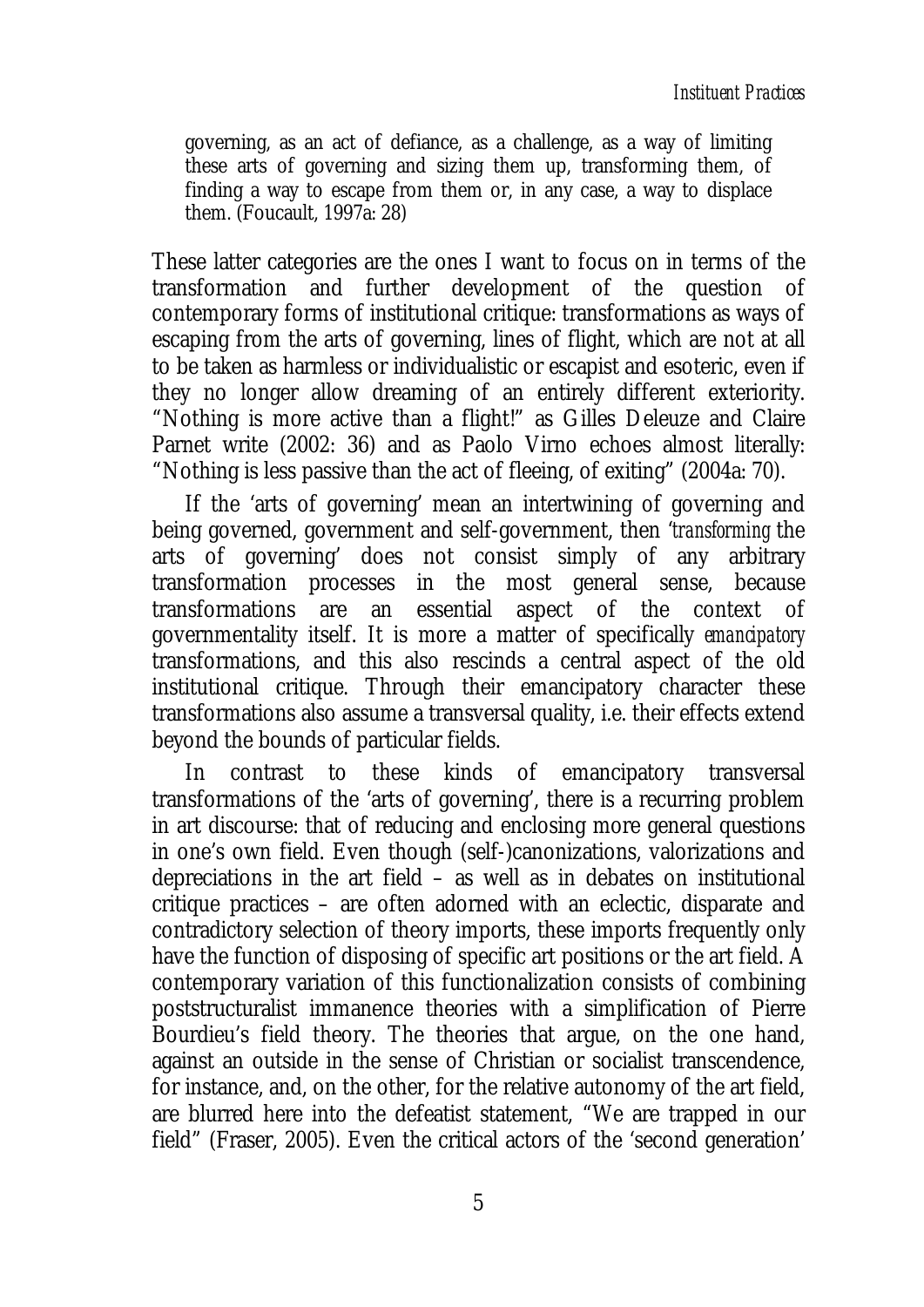#### *Gerald Raunig*

of institutional critique do not appear to be free from these kinds of closure phantasms. Fraser, for instance, conducts an offensive selfhistoricization in her essay 'From the Critique of Institutions to an Institution of Critique', published in *Artforum* in 2005. In her account, all possible forms of institutional critique are ultimately limited to a critique of the 'institution of art' (Bürger, 1984) and its sub-institutions. Invoking Bourdieu, she writes:

[J]ust as art cannot exist outside the field of art, we cannot exist outside the field of art, at least not as artists, critics, curators, etc. And what we do outside the field, to the extent that it remains outside, can have no effect within it. So if there is no outside for us, it is not because the institution is perfectly closed, or exists as an apparatus in a 'totally administered society', or has grown all-encompassing in size and scope. It is because the institution is inside of us, and we can't get outside of ourselves. (Fraser, 2005: 282)

Although there seems to be an echo of Foucault's concept of selfgovernment here, there is no indication of forms of escaping, shifting, transforming. Whereas for Foucault the critical attitude appears simultaneously as 'partner' and as 'adversary' of the arts of governing, the second part of this specific ambivalence vanishes in Fraser's account, yielding to a discursive self-limitation that barely permits reflection on one's own enclosure. Against all the evidence that art – and not only critical art – over the whole twentieth century produced effects that went beyond the restricted field of art, she plays a worn-out record: art is and remains autonomous, its function limited to its own field. "With each attempt to evade the limits of institutional determination, to embrace an outside, we expand our frame and bring more of the world into it. But we never escape it" (Fraser, 2005: 282).

Yet exactly this kind of constriction is refused in Foucault's concept of critique, the critical attitude: instead of inducing the closure of the field with theoretical arguments and promoting this practically, thus carrying out the art of governing, a different form of art should be pushed at the same time which leads to *escaping the arts of governing*. And Foucault is not the only one to introduce these new non-escapist terms of escape. Figures of flight, of dropping out, of betrayal, of desertion, of exodus: these are the figures that several authors advance as poststructuralist, non-dialectical forms of resistance in refusal of cynical or conservative invocations of inescapability and hopelessness. With these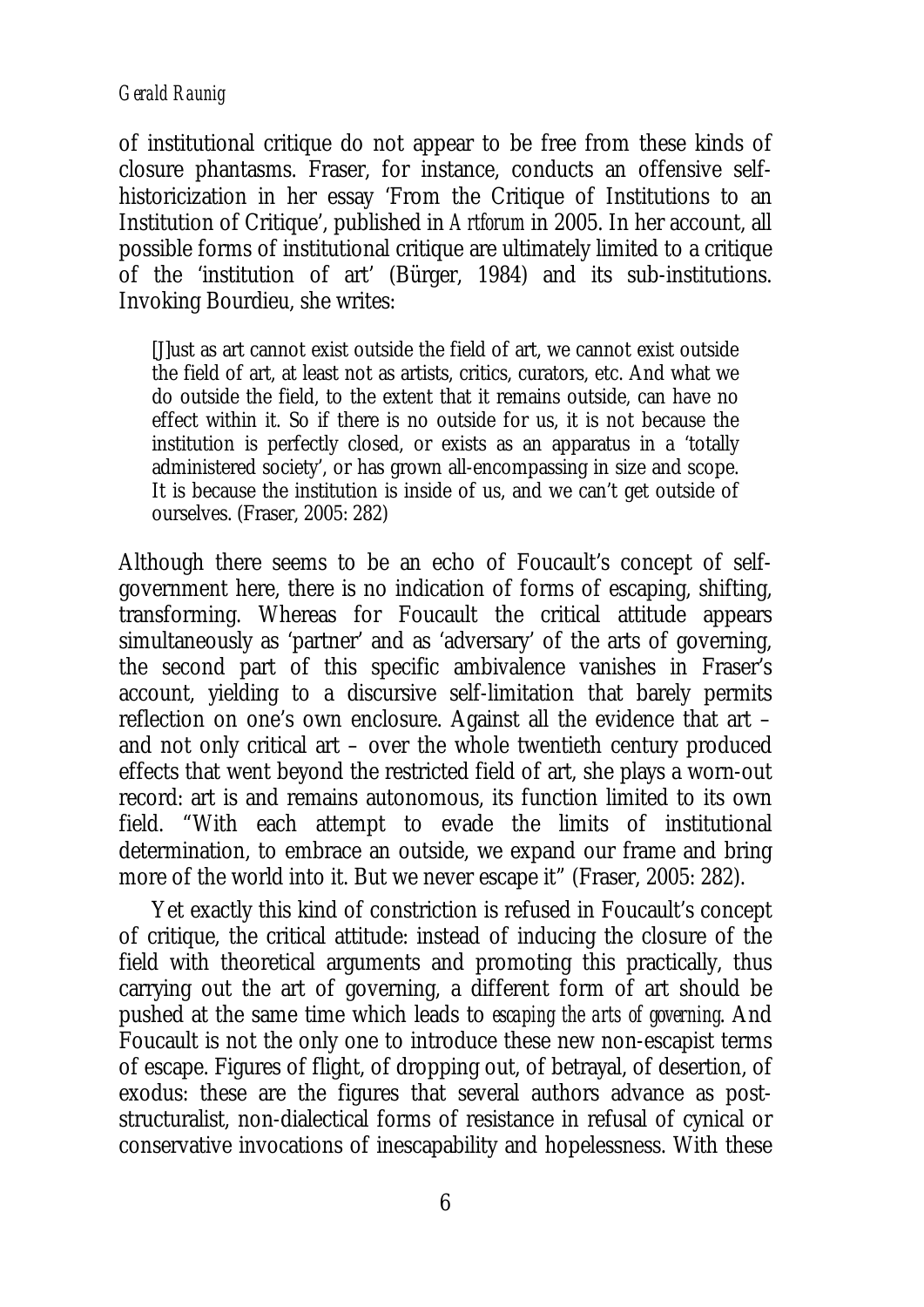kinds of concepts Gilles Deleuze, Paolo Virno and others attempt to propose new models of non-representationist politics that can be turned equally against Leninist concepts of revolution aimed at taking over the state and against radical anarchist positions imagining an absolute outside of institutions, as well as against concepts of transformation and transition in the sense of a successive homogenization in the direction of neo-liberal globalization. In terms of their new concept of resistance, the aim is to thwart a dialectical idea of power and resistance: a positive form of dropping out, a flight that is simultaneously an 'instituent practice'. Instead of presupposing conditions of domination as an immutable horizon and yet fighting against them, this flight changes the conditions under which the presupposition takes place. As Paolo Virno writes in *The Grammar of the Multitude*, exodus transforms "the context within which a problem has arisen, rather than facing this problem by opting for one or the other of the provided alternatives" (Virno, 2004a: 70).

When figures of flight are imported into the art field, this often leads to the misunderstanding that it involves the subject's personal retreat from the noise and babble of the world. Protagonists such as Herman Melville's Bartleby in Deleuze and Giorgio Agamben or the 'virtuoso' pianist Glenn Gould in Virno are seen as personifications of individual resistance and – in the case of Bartleby – of individual withdrawal. In a conservative process of pilferage and reinterpretation, in critical art discourse these figures are displaced so far from their starting point that flight no longer implies, as it does with Deleuze, fleeing to look for a weapon. On the contrary, here the old images of retreat into an artist hermitage are rehashed, which are not only deployed by the new circles of cultural pessimism against participative and relational spectacle art, but also against collective interventionist, activist or other experimental strategies. For example, when *Texte zur Kunst* editor Isabelle Graw turns to "the model of the preoccupied painter working away in his studio, refusing to give any explanation, ostentatiously not networking, never travelling, hardly showing himself in public", it is allegedly to prevent the principle of the spectacle from "directly accessing his mental and emotional competencies" (Graw, 2005: 46).

Although Graw refers to Paolo Virno directly before the passage quoted, neither Virno's problematization of the culture industry nor his concept of exodus tends toward these kinds of bourgeois expectations of salvation by the artist-individual. With the image of the solitary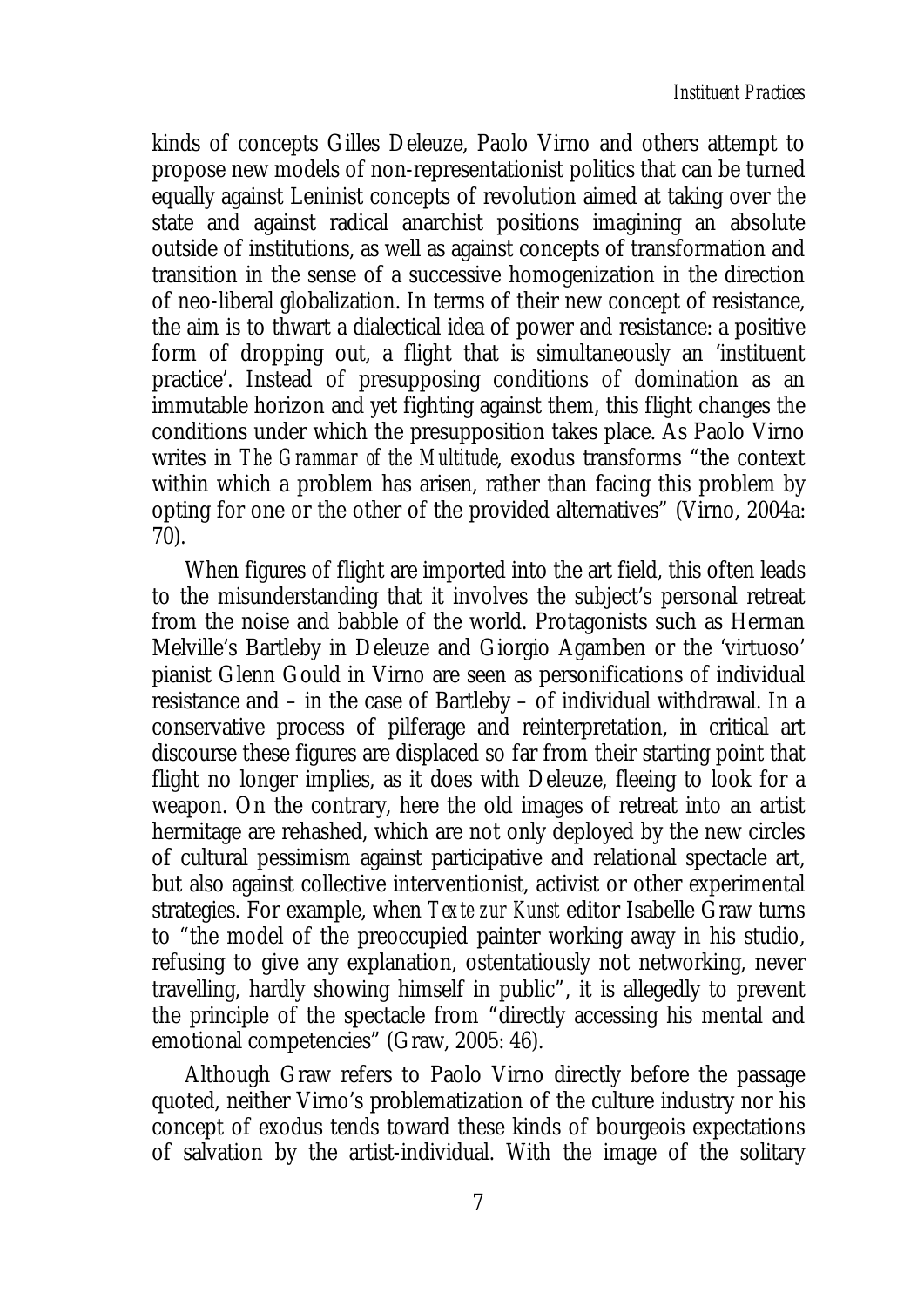#### *Gerald Raunig*

painter, who eludes the "new tendency in capitalism to take over the whole person" (Graw, 2005: 47) by obstinately withdrawing his person, Graw links a contemporary analysis with an ultra-conservative result. Even after the countless spectacular utilizations of this stereotype, it appears that the same old artist image – contrary to Virno's ideas of virtuosity – can today still or once again be celebrated as antispectacular.

What the poststructuralist proposals for dropping out and withdrawal involve, however, is anything but this kind of relapse into the celebration of an individual turning away from society. The point is to thwart dichotomies such as that of the individual and the collective, to offensively theorize new forms of what is common and singular at the same time. Paolo Virno in particular has lucidly developed this idea in *A Grammar of the Multitude*. Alluding to Karl Marx's notion of the 'general intellect' from the *Grundrisse*, Virno posits the notion of a 'public intellect'. Following Marx, 'intellect' is not to be understood here as a competence of an individual, but rather as a shared link and constantly developing foundation for individuation. Thus Virno neither alludes to media intellectuals in the society of the spectacle, nor to the lofty ideas of the autonomous thinker or painter. That kind of individualized publicity corresponds more to Virno's negative concept of 'publicness without a public sphere': "The *general intellect*, or public intellect, if it does not become a *republic*, a public sphere, a political community, drastically increases forms of submission" (Virno, 2004a: 41).

Virno focuses, on the other hand, on the social quality of the intellect.3 Whereas the alienated thinker (or even painter) is traditionally drawn as an individual withdrawing from idle talk, from the noise of the masses, for Virno the noise of the multitude is itself the site of a nonstate, non-spectacular, non-representationist public sphere. This nonstate public sphere is not to be understood as an anarchic place of absolute freedom, as an open field beyond the realm of the institution. Flight and exodus are nothing negative, not a reaction to something else, but are instead linked and intertwined with constituent power, reorganizing, re-inventing and instituting. The movement of flight also preserves these 'instituent practices' from structuralization and closure from the start, preventing them from becoming institutions in the sense of constituted power.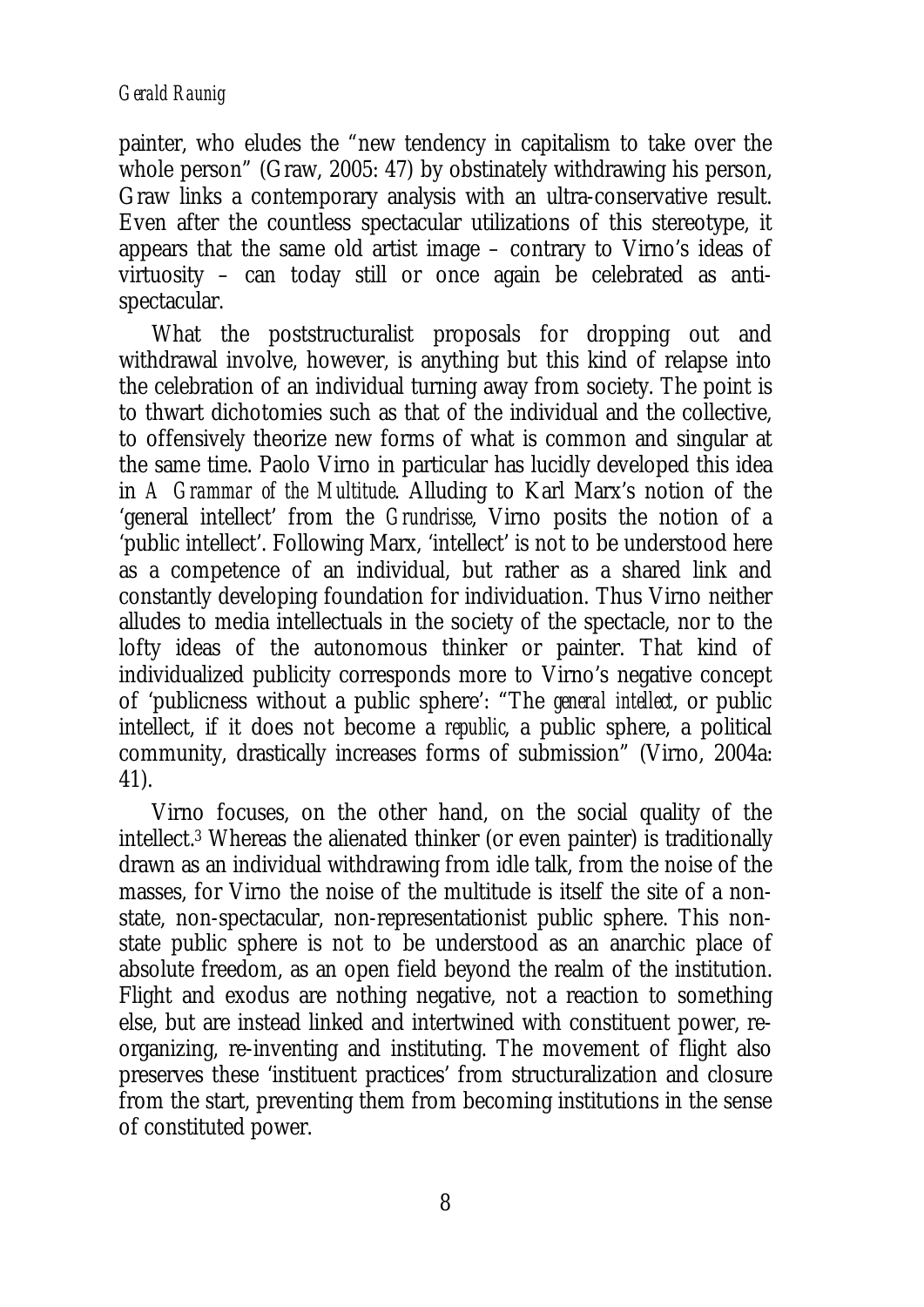What does this mean in relation to the artistic practices of institutional critique? From a 'schematic perspective', the 'first generation' of institutional critique sought a *distance from* the institution; the 'second' addressed the inevitable *involvement in* the institution. I call this a schematic perspective, because these kinds of 'generation clusters' are naturally blurred in the relevant practices, and there were attempts – by Andrea Fraser, for instance – to describe the first wave as being constituted by the second (including herself) and also to attribute to the first phase a similar reflectedness on their own institutionality. Whether this is the case or not, an important and effective position can be attributed to both generations in the art field from the 1970s to the present, and in some cases relevance is evident that goes beyond the boundaries of the field. Yet the fundamental questions that Foucault already implicitly raised, which Deleuze certainly pursued in his book on Foucault, are not posed with the strategies of distanced and deconstructive intervention in the institution: do Foucault's considerations lead us to enclose ourselves more and more in power relations? And most of all, which lines of flight lead out of the dead end of this enclosure?

To make use of Foucault's treatments of this problem for the question of new 'instituent practices', I would like to conclude this article by returning to the later Foucault, specifically to his Berkeley lecture series 'Discourse and Truth', delivered in the autumn of 1983, and to the term *parrhesia* broadly explained there.4

In classical Greek, *parrhesia* means 'to say everything', freely speaking truth without rhetorical games and without ambiguity, even and especially when this is hazardous. Foucault describes the practice of *parrhesia* using numerous examples from ancient Greek literature as a movement from a political to a personal technique. The older form of *parrhesia* corresponds to publicly speaking truth as an institutional right. Depending on the form of the state, the subject addressed by the *parrhesiastes* is the assembly in the democratic agora, the tyrant in the monarchical court.5 *Parrhesia* is generally understood as coming from below and directed upward, whether it is the philosopher's criticism of the tyrant or the citizen's criticism of the majority in the agora: the specific potentiality of *parrhesia* is found in the unequivocal gap between the one who takes a risk to express everything and the criticized sovereign who is impugned by this truth.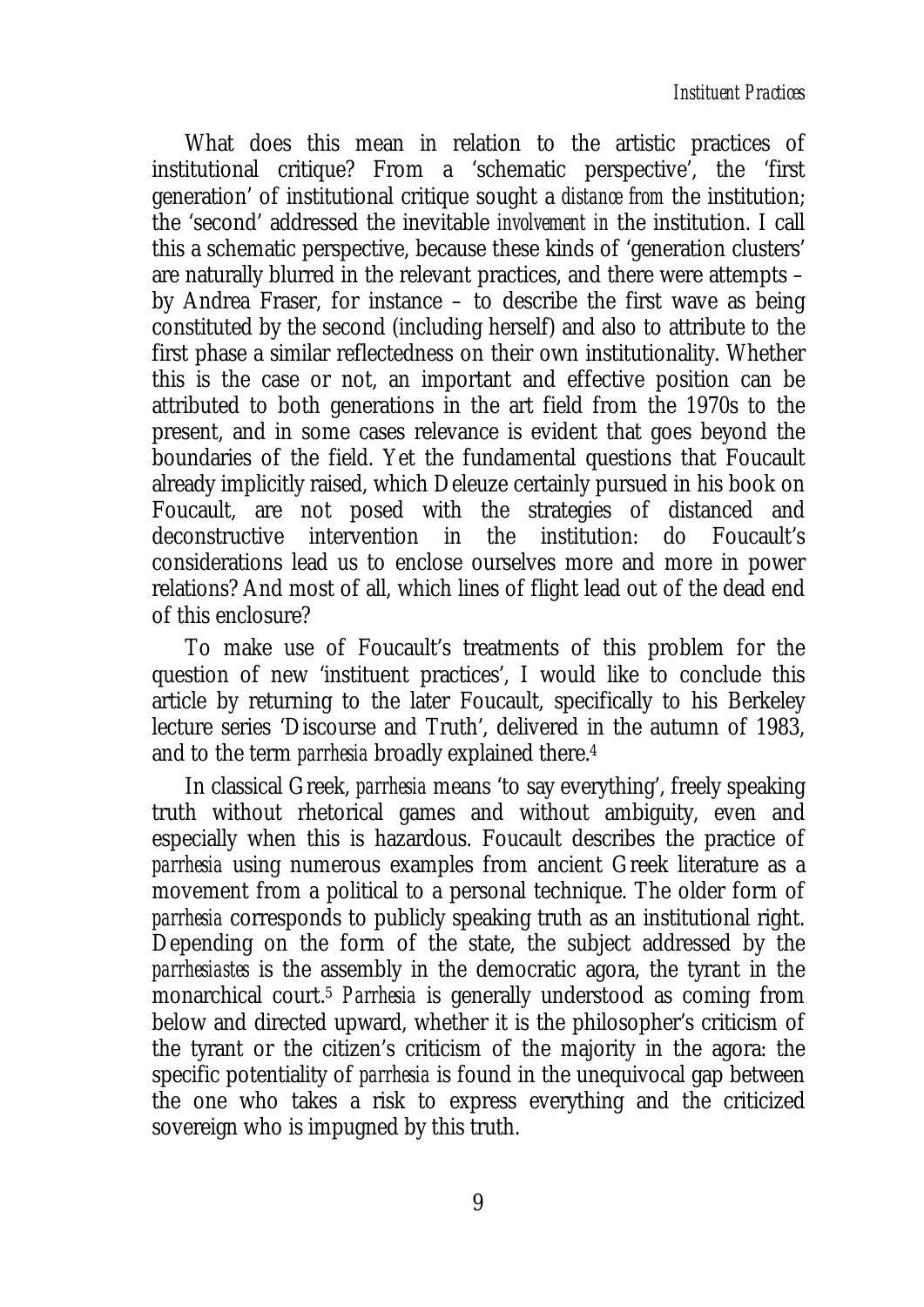#### *Gerald Raunig*

Over the course of time, a change takes place in the game of truth "which – in the classical Greek conception of *parrhesia* – was constituted by the fact that someone was courageous enough to tell the truth to *other people*… [T]here is a shift from that kind of *parrhesiastic* game to another truth game which now consists in being courageous enough to disclose the truth about *oneself*" (Foucault, 1997b: 150). This process from public criticism to personal (self-)criticism develops in parallel to the decrease in the significance of the democratic public sphere of the agora. At the same time, *parrhesia* comes up increasingly in conjunction with education. One of Foucault's relevant examples here is Plato's dialogue *Laches*, in which the question of the best teacher for the interlocutor's sons represents the starting point and foil. The teacher Socrates no longer assumes the function of the *parrhesiastes* in the sense of exercising dangerous contradiction in a political sense, but rather by moving his listeners to give account of themselves and leading them to a self-questioning that queries the relationship between their statements (*logos*) and their way of living (*bios*). However, this technique does not serve as an autobiographical confession or examination of conscience or as a prototype of Maoist self-criticism, but rather to establish a relationship between rational discourse and the lifestyle of the interlocutor or the self-questioning person. Contrary to any individualistic interpretation especially of later Foucault texts (imputing a 'return to subject philosophy', etc.), here *parrhesia* is not the competency of a subject, but rather a movement between the position that queries the concordance of *logos* and *bios*, and the position that exercises self-criticism in light of this query.

In keeping with a productive interpretation for contemporary institutional critique practices, my aim here is to link the two concepts of *parrhesia* described by Foucault as a genealogical development, to understand hazardous refutation in its relation to self-revelation. Critique, and especially institutional critique, is not exhausted in denouncing abuses nor in withdrawing into more or less radical selfquestioning. In terms of the art field this means that neither the belligerent strategies of the institutional critique of the 1970s nor art as a service to the institution in the 1990s promise effective interventions in the governmentality of the present.

What is needed here and now is *parrhesia* as a double strategy: as an attempt of involvement and engagement in a process of hazardous refutation, and as self-questioning. What is needed, therefore, are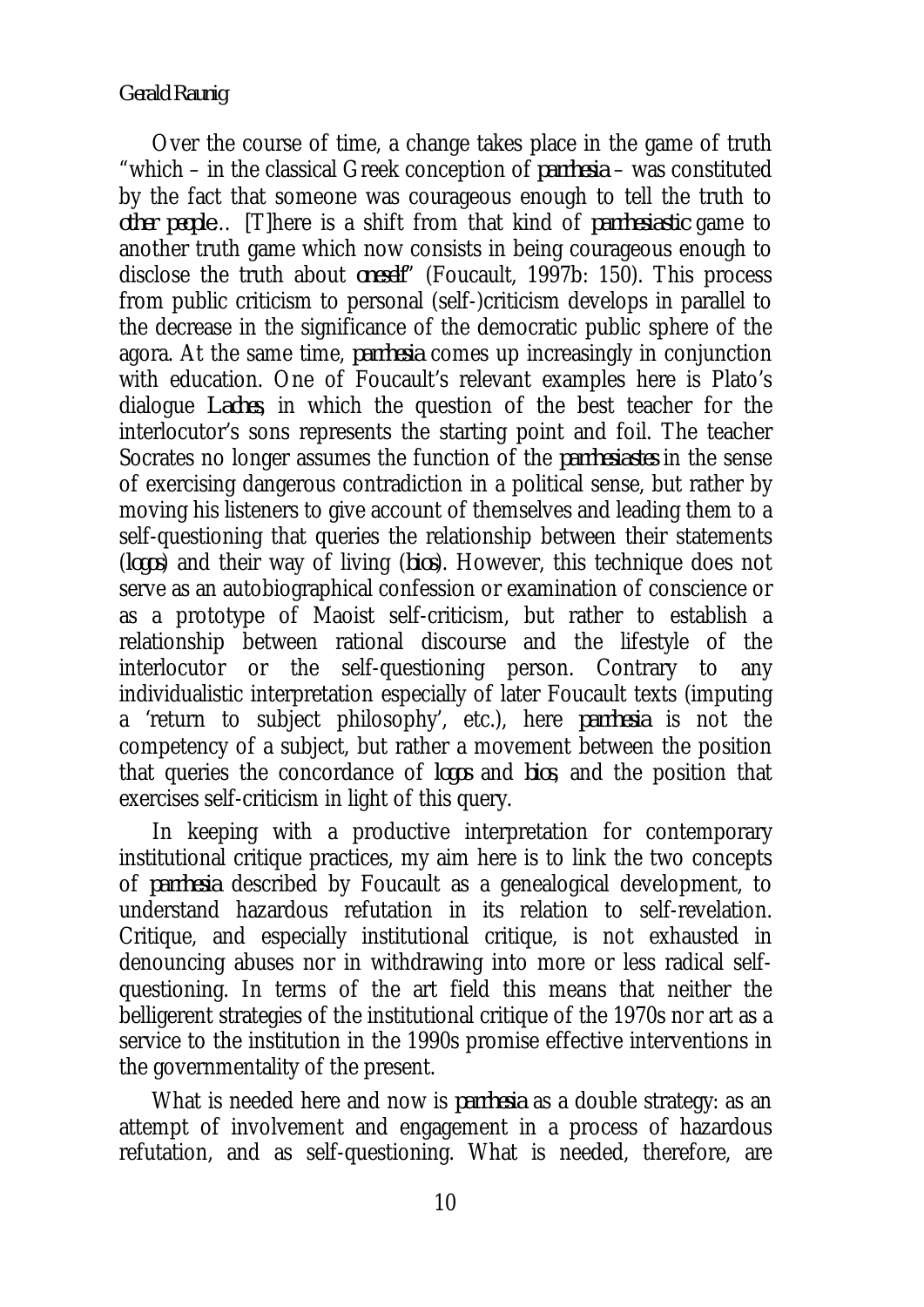practices that conduct radical social criticism, yet which do not fancy themselves in an imagined distance to institutions; at the same time, practices that are self-critical and yet do not cling to their own involvement, their complicity, their imprisoned existence in the art field, their fixation on institutions and the institution, their own beinginstitution. 'Instituent practices' that conjoin the advantages of both 'generations' of institutional critique, thus exercising both forms of *parrhesia*, will impel a linking of social criticism, institutional critique and self-criticism. This link will develop, most of all, from the direct and indirect concatenation with political practices and social movements, but without dispensing with artistic competences and strategies, without dispensing with resources of and effects in the art field. Here exodus would not mean relocating to a different country or a different field, but betraying the rules of the game through the act of flight: 'transforming the arts of governing' not only in relation to the institutions of the art field or the institution art as the art field, but rather as participation in processes of instituting and in political practices that traverse the fields, the structures, the institutions.

#### **Notes**

- \* The author thanks Isabell Lorey and Stefan Nowotny for critical remarks and advice.
- 1. The project announcement, first published online in 2005, is reprinted in revised format – in the preface to this volume.
- 2. On the temporal and ontological priority of critique-resistance, see Deleuze: "The final word of power is that resistance comes first" (1988: 89, trans. modified). See also Raunig (2007: 48-54).
- 3. Klaus Neundlinger and I discuss the social character of 'intellect' more fully in our introduction to the German edition of *A Grammar of the Multitude* (Virno, 2005: 9-21).
- 4. My ideas on Foucault and *parrhesia* were first developed for the eipcp conference 'Progressive Art Institutions in the Age of the Dissolving Welfare State', held in Vienna in 2004, and first published online (Raunig, 2004).
- 5. The oldest example of political *parrhesia* is the figure of Diogenes, who, precarious in his barrel, commands Alexander to move out of his light. Like the citizen expressing a minority opinion in the democratic setting of the agora, the cynic philosopher also practices a form of *parrhesia* with regard to the monarch in public.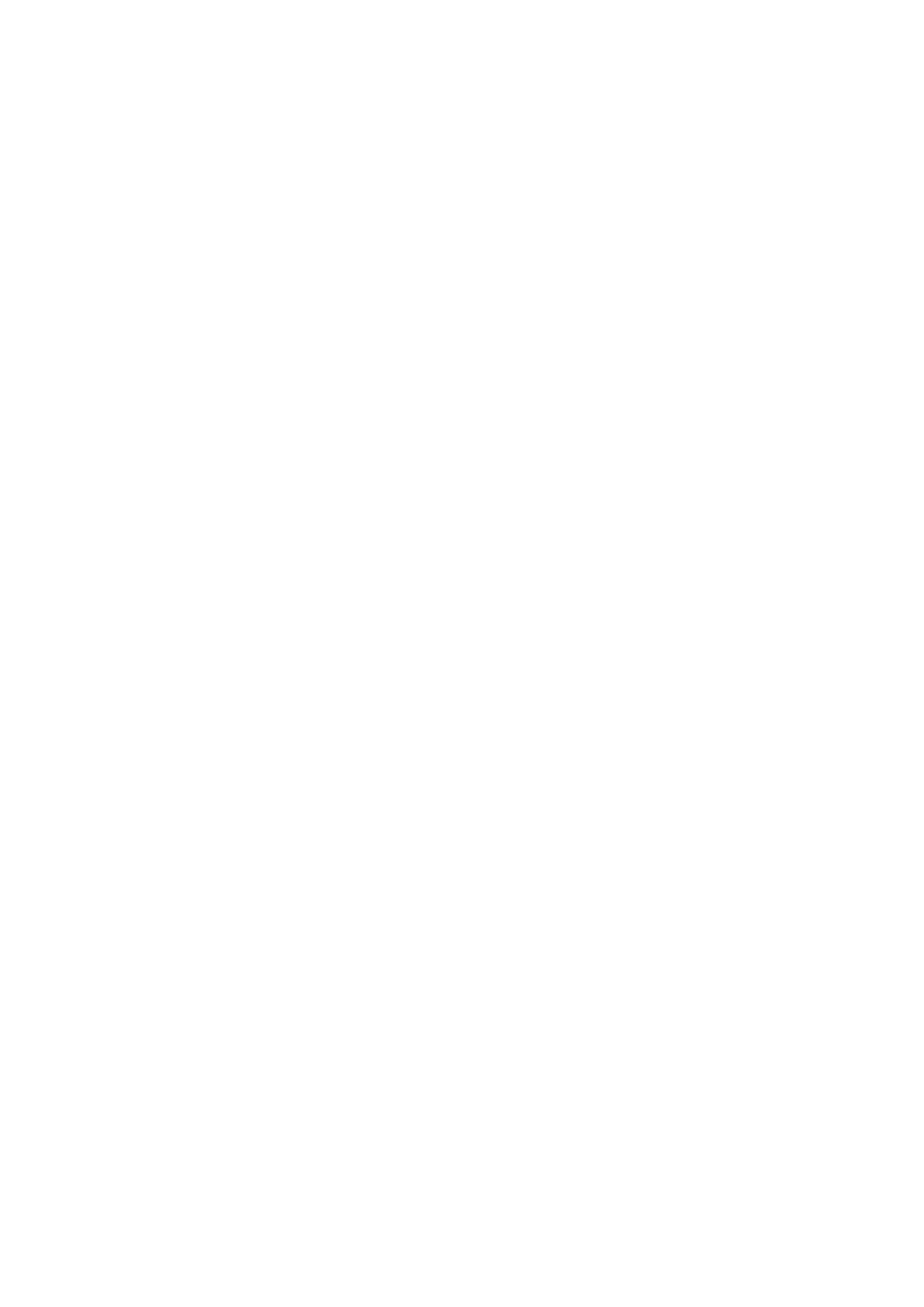### **The Institution of Critique**

#### Hito Steyerl

In speaking about the critique of institutions, the problem we ought to consider is the opposite one: the institution of critique. Is there anything like an institution of critique and what does it mean? Isn't it pretty absurd to argue that something like this exists at a moment when critical cultural institutions are undoubtedly being dismantled, underfunded, subjected to the demands of a neo-liberal event economy and so on? However, I would like to pose the question on a much more fundamental level. The question is: what is the internal relationship between critique and institution? What sort of relation exists between the institution and its critique or on the other hand – the institutionalization of critique? And what is the historical and political background for this relationship?

To get a clearer picture of this relationship we must first consider the function of criticism in general. On a very general level, certain political, social or individual subjects are formed through the critique of institutions. Bourgeois subjectivity as such was formed through such a process of critique, and encouraged to leave behind 'self-incurred immaturity', to quote Immanuel Kant's famous definition of enlightenment (Kant, 2000: 54). This critical subjectivity was of course ambivalent, since it entailed the use of reason only in those situations we would consider as apolitical today, namely in the deliberation of abstract problems, but not the criticism of authority. Critique produces a subject who should make use of reason in public circumstances, but not in private ones. While this sounds emancipatory, the opposite is the case. The criticism of authority is according to Kant futile and private.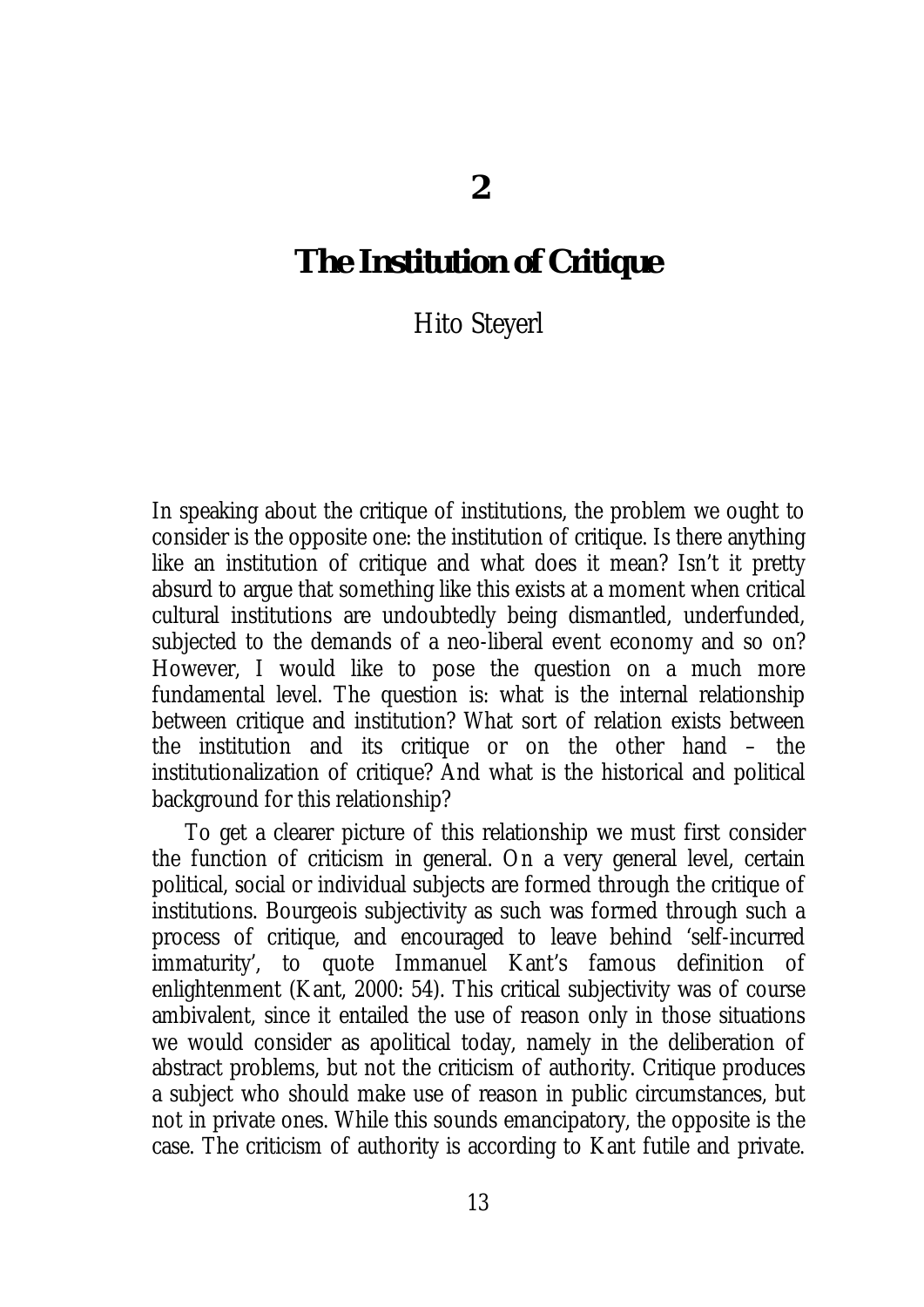#### *Hito Steyerl*

Freedom consists in accepting that authority should not be questioned. Thus, this form of criticism produces a very ambivalent and governable subject; it is as much a tool of governance as of that resistance with which it is often assumed to be aligned. But the bourgeois subjectivity formed thereby was very efficient. And in a certain sense, institutional criticism is integrated into that subjectivity, something which Karl Marx and Friedrich Engels explicitly refer to in their *Communist Manifesto*, namely as the capacity of the bourgeoisie to abolish and to melt down outdated institutions and everything else that is useless and petrified, as long as the general form of authority itself isn't threatened. The bourgeois class had formed through a limited, so to speak, institutionalized critique and also maintained and reproduced itself through its continuous application. And in this way critique had become an institution in itself, a governmental tool that produces streamlined subjects.

But there is also another form of subjectivity that is produced by criticism and also institutional criticism. An obvious example is the French citizen, a political subject of French formed through an institutional critique of the French monarchy. The latter institution was eventually abolished and even beheaded. In this process, an appeal was already realized that Marx was to launch much later: the weapons of critique should be replaced by the critique of weapons. In this vein one could say that the proletariat as a political subject was produced through the criticism of the bourgeoisie as an institution. This second form produces forms of subjectivity that probably are just as ambivalent, but with a crucial difference: it abolishes the institution that it criticizes instead of reforming or improving it.

So in this sense institutional critique serves as a tool of subjectivation of certain social groups or political subjects. And which sort of different subjects does it produce? Let's take a look at different modes of institutional critique within the artfield of the last decades.

To simplify a complex development: the first wave of institutional criticism in the art sphere in the 1970s questioned the authoritarian role of the cultural institution. It challenged the authority that had accumulated in cultural institutions within the framework of the nation state. Cultural institutions such as museums had taken on a complex governmental function. This role has been brilliantly described by Benedict Anderson in his seminal work *Imagined Communities*, where he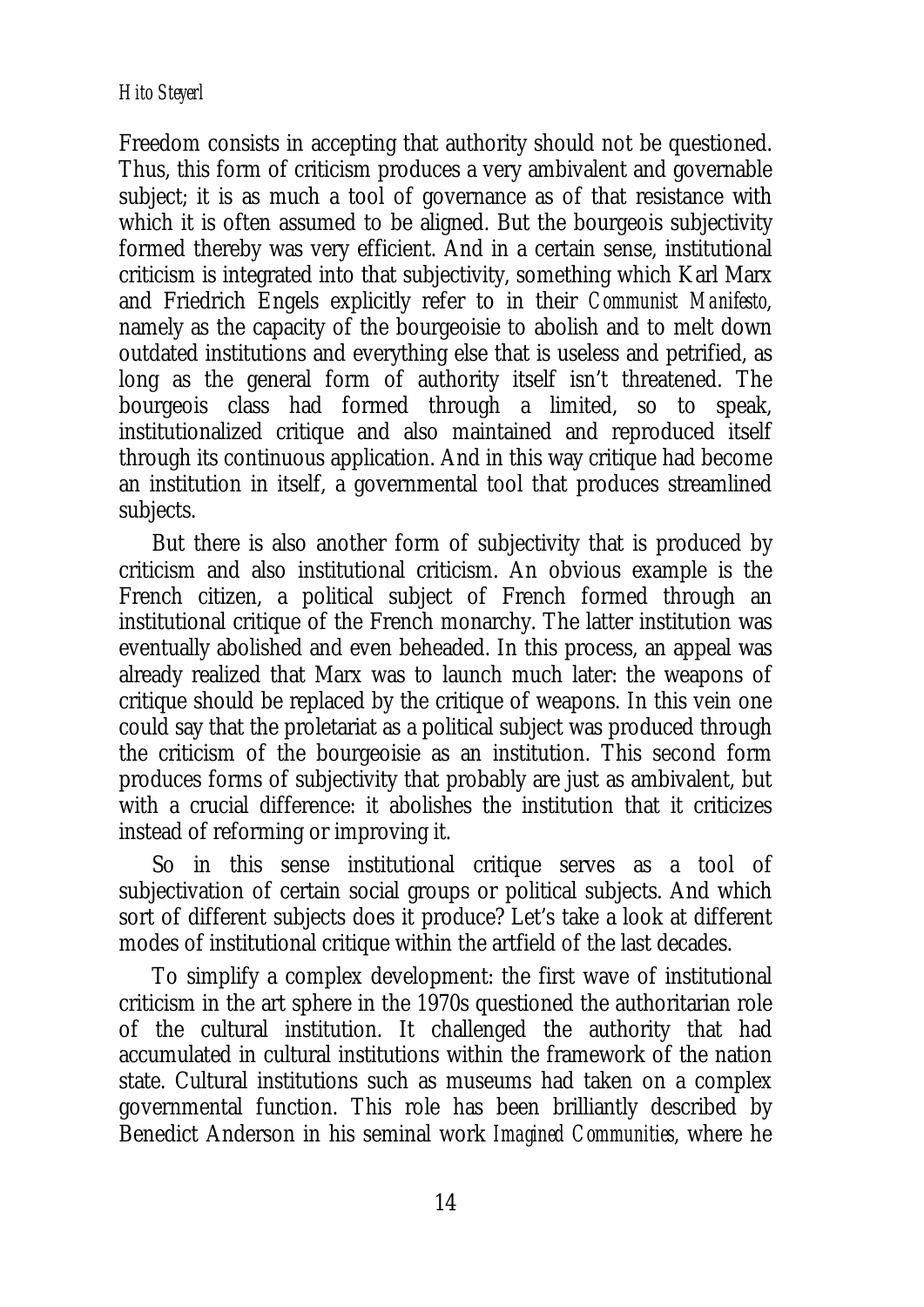analyzes the role of the museum in the formation of colonial nation states. In his view, the museum, in creating a national past, retroactively also created the origin and foundation of the nation, and that was its main function (Anderson, 1983). But this colonial situation, as in many other cases, points at the structure of the cultural institution within the nation state in general. And this situation, the authoritarian legitimation of the nation state by the cultural institution through the construction of a history, a patrimony, a heritage, a canon and so on, was the one that the first wave of institutional critique set out to criticize in the 1970s.

Their justification in doing so was ultimately a political one. Most nation states considered themselves to be democracies founded on the political mandate of the people or citizens. In that sense, it was easy to argue that any national cultural institution should reflect this selfdefinition and that any national cultural institution should thus be founded on similar mechanisms. If the political national sphere was – at least in theory – based on democratic participation, why should the cultural national sphere and its construction of histories and canons be any different? Why shouldn't the cultural institution be at least as representative as parliamentary democracy? Why shouldn't it include for example women in its canon, if women were at least in theory accepted in parliament? In that sense the claims that the first wave of institutional critique voiced were of course founded in contemporary theories of the public sphere, and based on an interpretation of the cultural institution as a potential public sphere. But implicitly they relied on two fundamental assumptions. First, this public sphere was implicitly a national one because it was modeled after the model of representative parliamentarism. Institutional critique justified itself precisely on this point. Since the political system of the nation state is at least in theory representative of its citizens, why shouldn't a national cultural institution be? And this analogy was more often than not grounded in material conditions, since most cultural institutions were funded by the state. Thus, this form of institutional critique relied on a model based on the structure of political participation within the nation state and a Fordist economy, in which taxes could be collected for such purposes.

Institutional critique of this period related to these phenomena in different ways. Either by radically negating institutions altogether, by trying to build alternative institutions or by trying to be included in mainstream ones. Just as in the political arena, the most effective strategy was a combination of the second and third model, which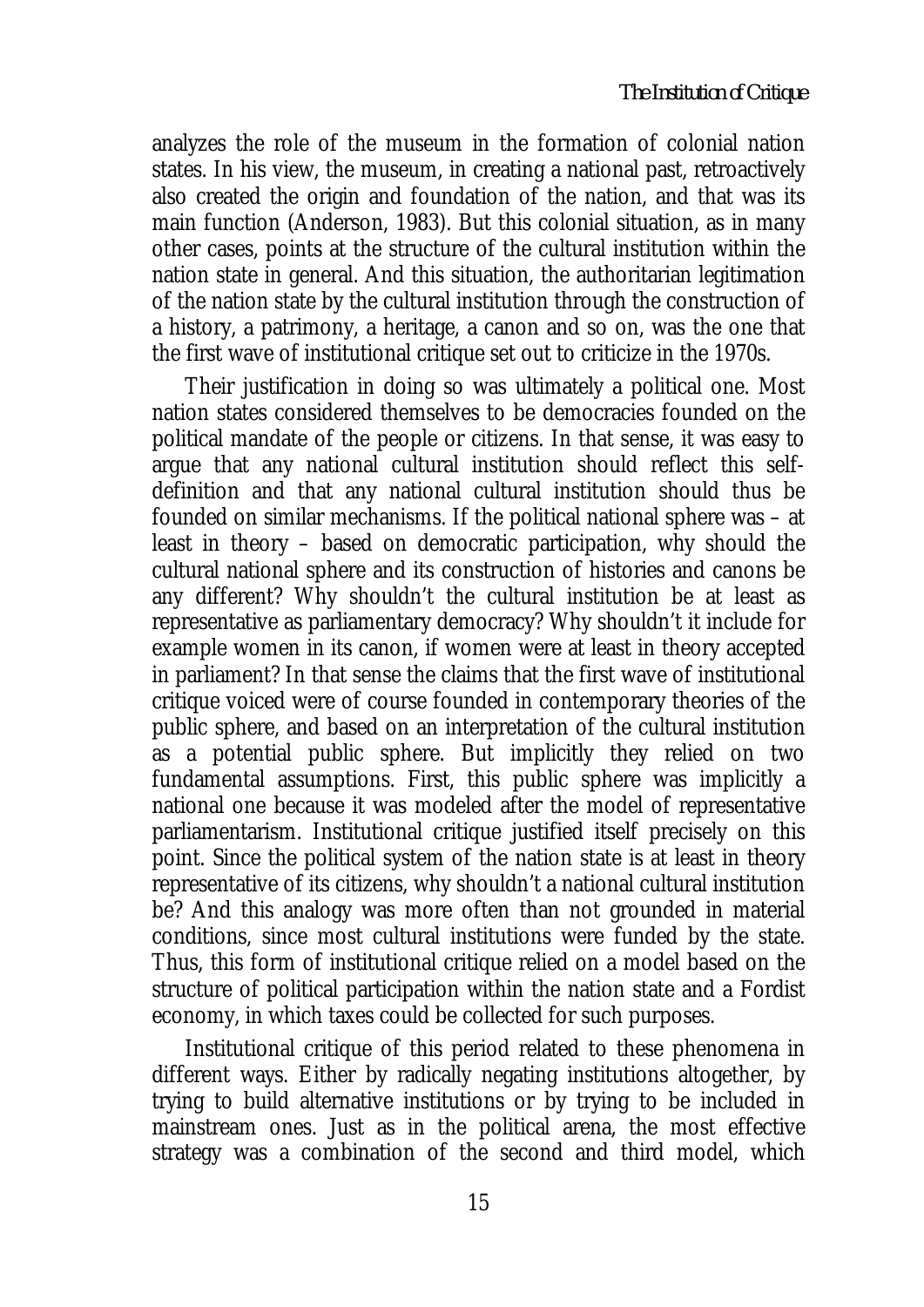### *Hito Steyerl*

demanded for example that cultural institutions include minorities and disadvantaged majorities such as women. In this sense institutional critique functioned like the related paradigms of multiculturalism, reformist feminism, ecological movements and so on. It was a new social movement within the arts scene.

But during the next wave of institutional criticism in the 1990s, the situation was somewhat different. It wasn't much different from the point of view of the artists or those who tried to challenge and criticize institutions that, in their view, were still authoritarian. Rather, the main problem was that they had been overtaken by a right-wing form of bourgeois institutional criticism, precisely the process by which "all that is solid melts into air" (Marx and Engels, 1998: 38). Thus, the claim that the cultural institution ought to be a public sphere was no longer unchallenged. The bourgeoisie had de facto decreed that a cultural institution was primarily an economic one and as such had to be subjected to the laws of the market. The belief that cultural institutions ought to provide a representative public sphere broke down with Fordism, and it is not by chance that, in a sense, institutions which still adhere to the ideal of creating a public sphere have survived longer in places where Fordism is still hanging on. Thus, the second wave of institutional critique was in a sense unilateral since claims were made which at that time had at least partially lost their legitimative power.

The next factor was the relative transformation of the national cultural sphere that mirrored the transformation of the political cultural sphere. First of all, the nation state is no longer the only framework of cultural representation – there are also supranational bodies like the European Union. And secondly, their mode of political representation is very complicated and only partly representative. It represents its constituencies symbolically rather than materially. To play on the additional meanings in the German word for 'representation': *Sie stellen sie eher dar, als sie sie vertreten* ('They *portray* more than they *represent*'). Thus, why should a cultural institution materially represent its constituency? Isn't it somehow sufficient to symbolically represent it? And although the production of a national cultural identity and heritage is still important, it is not only important for the interior or social cohesion of the nation, but also very much to provide it with international selling points in an increasingly globalized cultural economy. Thus, in a sense, a process was initiated which is still going on today. That is the process of the cultural or symbolic integration of critique into the institution or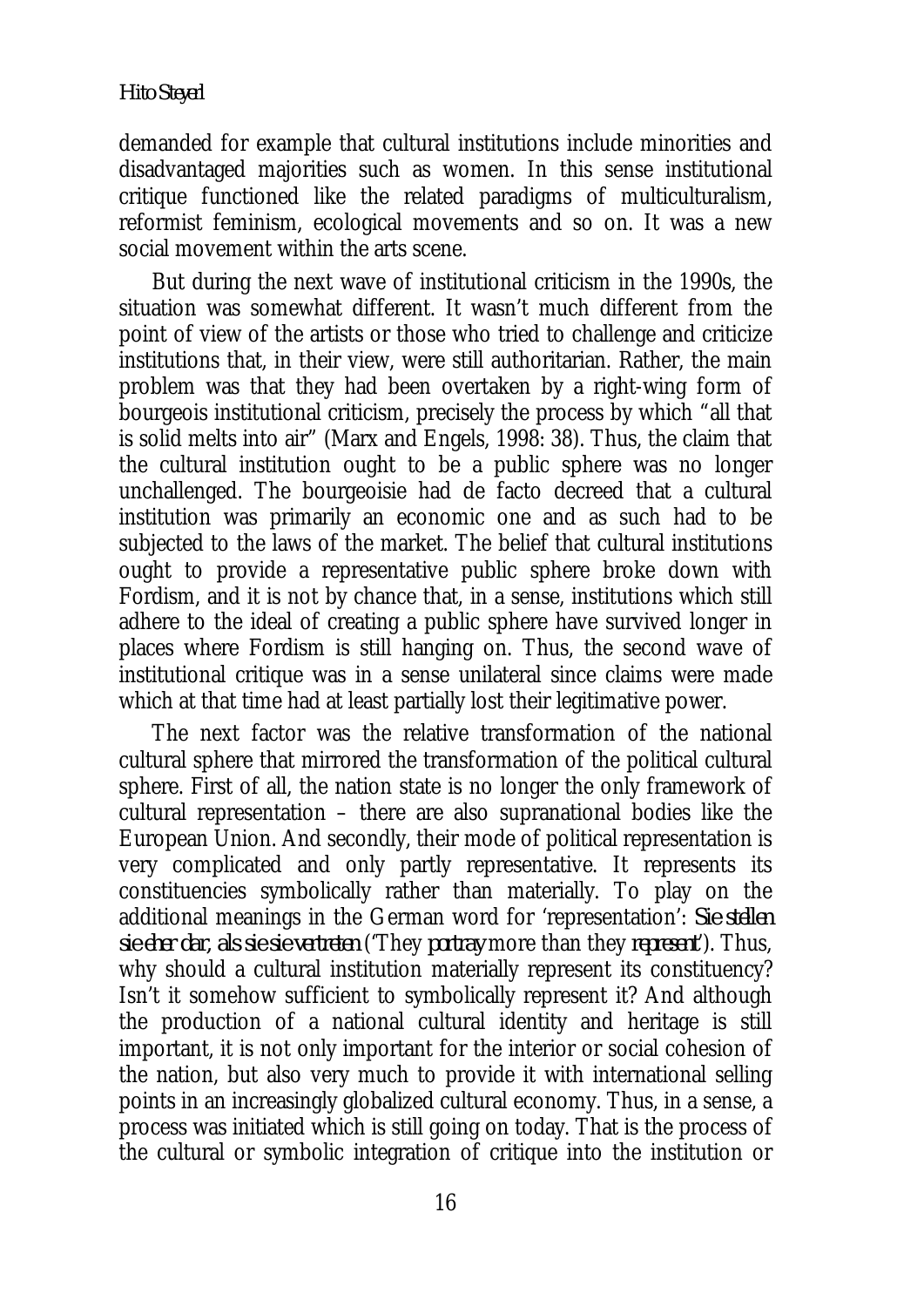rather only into the surface of the institution without materially altering the institution or its organization in any deeper sense. This mirrors a similar process on the political level: the symbolic integration of minorities, for example, while maintaining political and social inequality, the symbolic representation of constituencies into supranational political bodies and so on. In this sense the bond of material representation was broken and replaced with a more symbolic one.

This shift in representational techniques by the cultural institution also mirrored a trend in criticism itself, namely the shift from a critique of institution towards a critique of representation. This trend, which was informed by cultural studies, feminist and postcolonial epistemologies, somehow continued in the vein of the previous institutional critique by comprehending the whole sphere of representation as a public sphere, where material representation ought to be implemented, for example in form of the unbiased and proportional display of images of women or black people. This claim somehow mirrors the confusion about representation on the political plane, since the realm of visual representation is even less representative in the material sense than a supranational political body. It doesn't represent constituencies or subjectivities but creates them; it articulates bodies, affects and desires. But this is not exactly how it was comprehended, since it was rather taken for a sphere where one has to achieve hegemony – a majority on the level of symbolic representation, so to speak – in order to achieve an improvement of a diffuse area hovering between politics and economy, state and market, subject as citizen and subject as consumer, as well as between representation and representation. Since criticism could no longer establish clear antagonisms in this sphere, it started to fragment and to atomize it, and to support a politics of identity which led to the fragmentation of public spheres and their replacement by markets, to the culturalization of identity and so on.

This representational critique pointed at another aspect, namely the unmooring of the seemingly stable relation between the cultural institution and the nation state. Unfortunately for institutional critics of that period, a model of purely symbolic representation gained legitimacy in this field as well. Institutions no longer claimed to materially represent the nation state and its constituency, but only claimed to represent it symbolically. And thus, while one could say that the former institutional critics were either integrated into the institution or not, the second wave of institutional critique was integrated not into the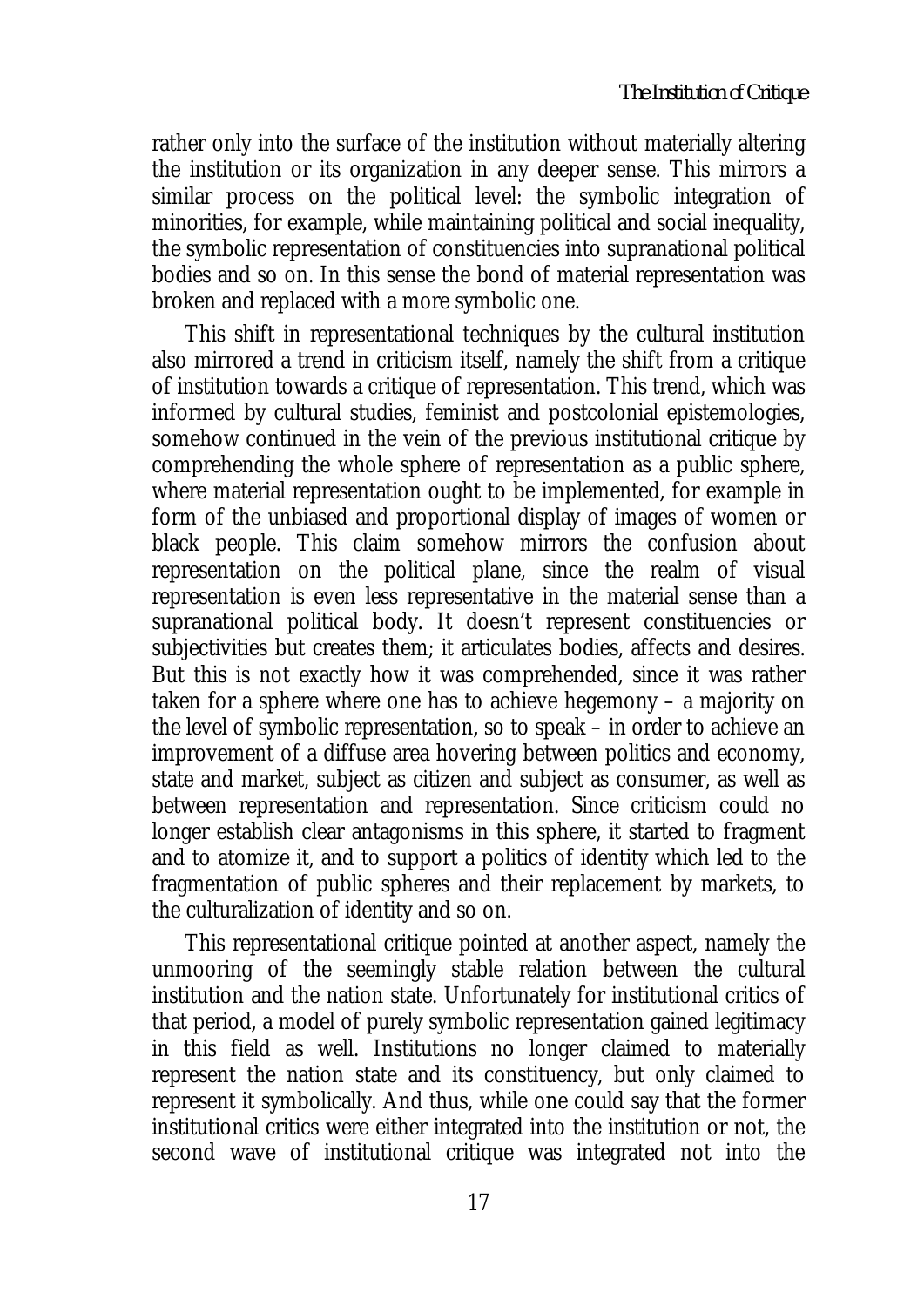institution but into representation as such. Thus, again, a Janus-faced subject was formed. This subject was interested in more diverse and less homogenous forms of representation than its predecessor. But in trying to create this diversity, it also created niche markets, specialized consumer profiles, and an overall spectacle of 'difference' – without effectuating much structural change.

But which conditions are prevailing today, during what might tentatively be called an extension of the second wave of institutional critique? Artistic strategies of institutional critique have become increasingly complex. They have fortunately developed far beyond the ethnographic urge to indiscriminately drag underprivileged or unusual constituencies into museums, even against their will – just for the sake of 'representation'. They include detailed investigations, such as for example Allan Sekula's *Fish Story*, which connects a phenomenology of new cultural industries, like the Bilbao Guggenheim, with documents of other institutional constraints, such as those imposed by the World Trade Organization or other global economic organizations. They have learned to walk the tightrope between the local and the global without becoming either indigenist and ethnographic, or else unspecific and snobbish. Unfortunately, this cannot be said of most cultural institutions that would have to react to the same challenge of having to perform both within a national cultural sphere and an increasingly globalizing market.

If you look at them from one side, then you will see that they are under pressure from indigenist, nationalist and nativist demands. If you look from the other side, then you will see that they are under pressure from neo-liberal institutional critique, that is to say, under the pressure of the market. Now the problem is – and this is indeed a very widespread attitude – that when a cultural institution comes under pressure from the market, it tries to retreat into a position which claims that it is the duty of the nation state to fund it and to keep it alive. The problem with that position is that it is an ultimately protectionist one, that it ultimately reinforces the construction of national public spheres and that under this perspective the cultural institution can only be defended in the framework of a New Left attitude seeking to retreat into the remnants of a demolished national welfare state and its cultural shells and to defend them against all intruders. In other words, it tends to defend itself ultimately from the perspective of its other enemies, namely the nativist and indigenist critics of institution, who want to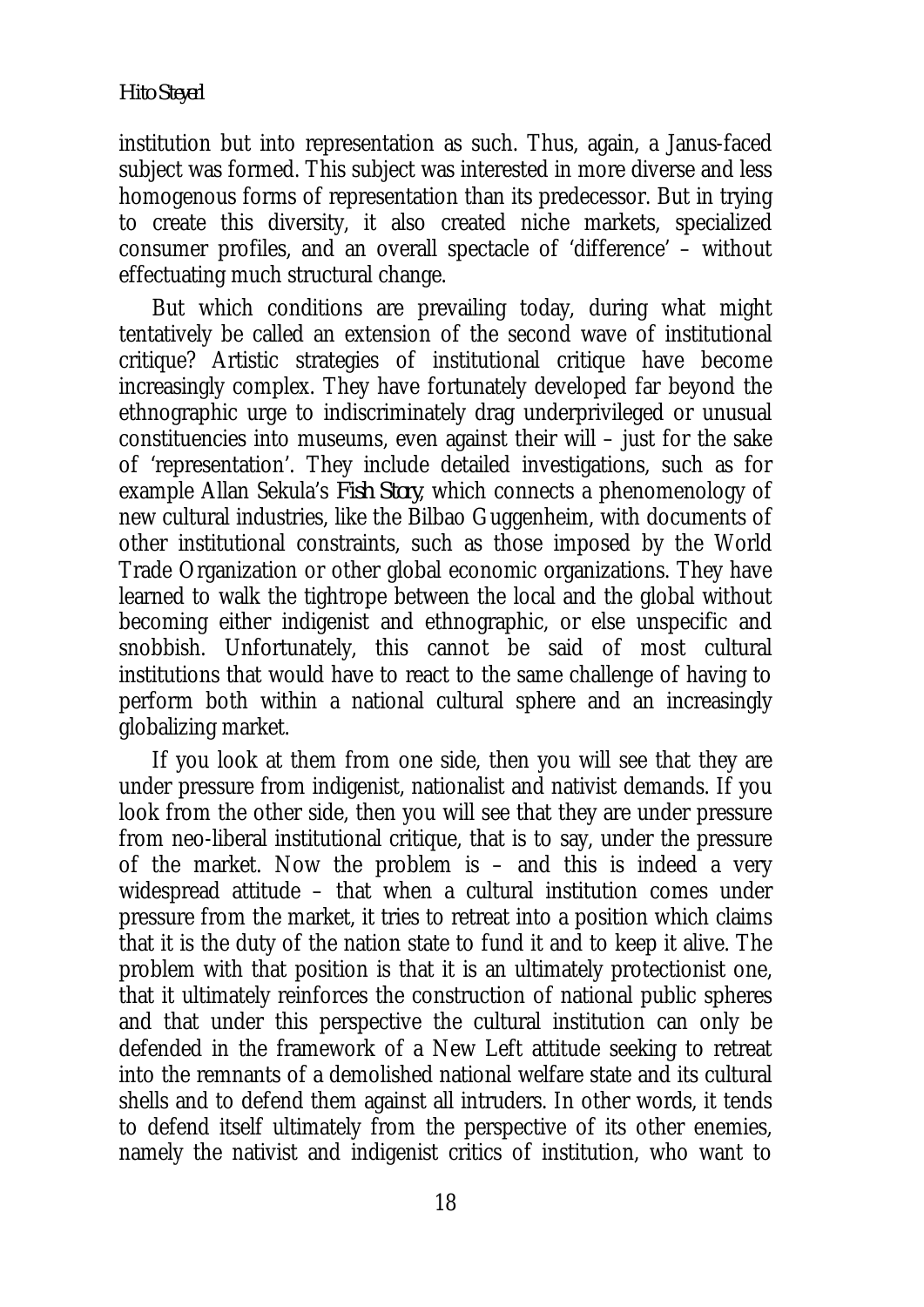transform it into a sort of sacralized ethnopark. But there is no going back to the old Fordist nation-state protectionism, with its cultural nationalism, at least not in any emancipatory perspective.

On the other hand, when the cultural institution is attacked from this nativist, indigenist perspective, it also tries to defend itself by appealing to universal values like freedom of speech or the cosmopolitanism of the arts, which are so utterly commodified as either shock effects or the display of enjoyable cultural difference that they hardly exist beyond this form of commodification. Or it might even earnestly try to reconstruct a public sphere within market conditions, for example with the massive temporary spectacles of criticism funded by the German *Bundeskulturstiftung* (National Foundation for Culture). But under reigning economic conditions, the main effect achieved is to integrate the critics into precarity, into flexibilized working structures within temporary project structures and freelance work within cultural industries. And in the worst cases, those spectacles of criticism are the decoration of large enterprises of economic colonialism such as in the colonization of Eastern Europe by the same institutions that are producing the conceptual art in these regions.

If in the first wave of institutional critique criticism produced integration into the institution, in the second one only integration into representation was achieved. But now in the third phase there seems to be only integration into precarity. And in this light we can now answer the question concerning the function of the institution of critique as follows: while critical institutions are being dismantled by neo-liberal institutional criticism, this produces an ambivalent subject which develops multiple strategies for dealing with its dislocation. It is on the one side being adapted to the needs of ever more precarious living conditions. On the other, the need seems never to have been greater for institutions that could cater to the new needs and desires that this constituency will create.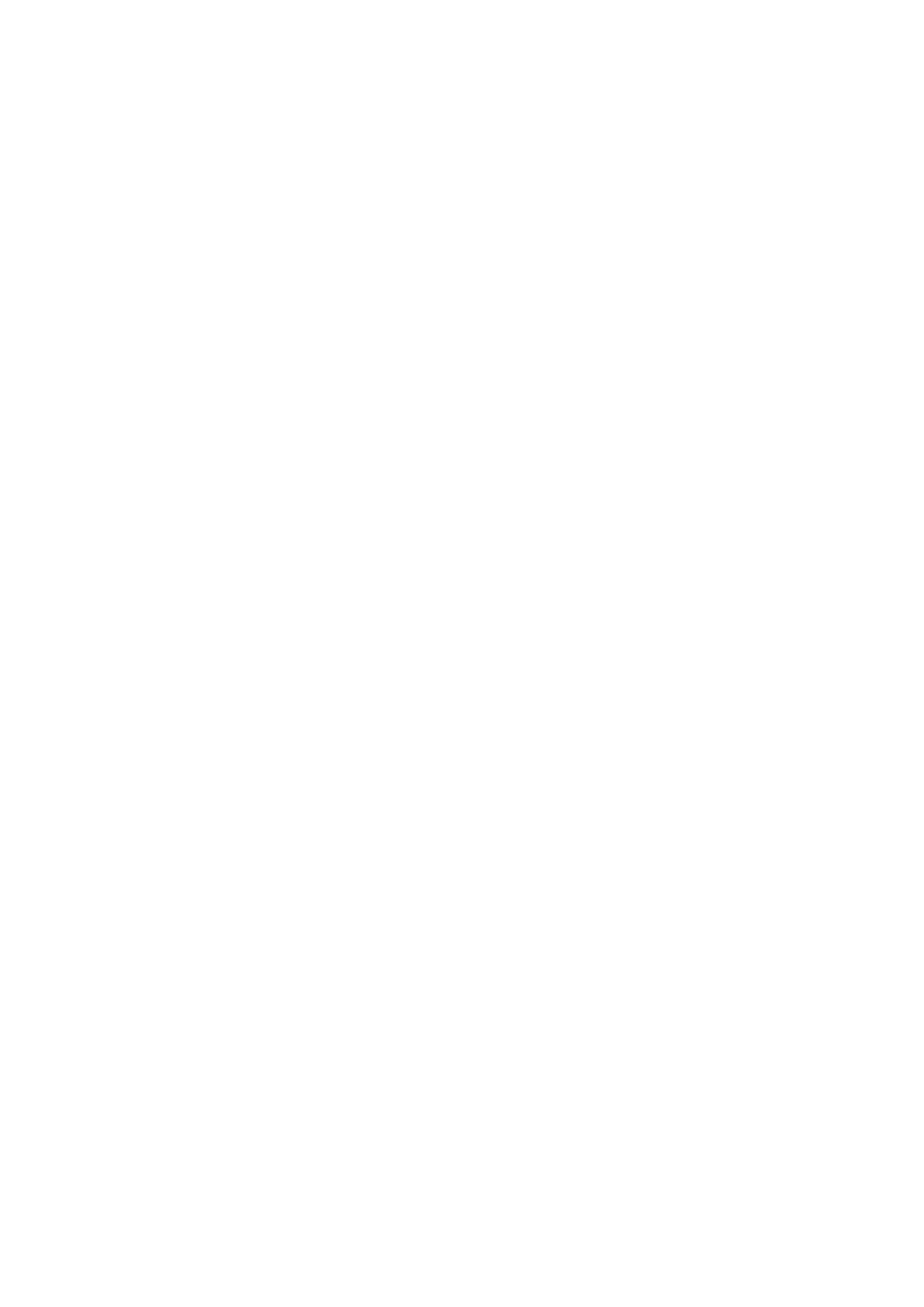# **Anti-Canonization: The Differential Knowledge of Institutional Critique**

Stefan Nowotny (Translated by Aileen Derieg)

Wanting to canonize artistic practices of institutional critique is a rather paradoxical endeavor. The reason is quickly evident. Canonization itself belongs to the specifically institutional practices that institutional critique refers to – and indeed *critically* refers to. Tacitly ignoring one of these critical impulses is hence inscribed in every canonization attempt, even though a retrospective acknowledgement of the relevance of these impulses is intended. 'Relevance' itself is categorized in the framework of a historiography that is entangled in its own preconditions, clinging jealously to the notion that in the end it has to be the art whose history is to be written.

The results are well known, not only in terms of the art subsumed under the name 'institutional critique', but also in terms of what is called 'political art' in general. Bert Brecht is treated as a revolutionary of theater art who was eccentric enough to be a communist as well; the Situationists are seen as oddballs of fine art who no less eccentrically maintained that changing perceptions of the streets was more important than changing perceptions of painting. And the 'art' of 'institutional critique'? As a 'current' it has meanwhile also aged sufficiently to provide a welcome occasion for various historicizations, selfhistoricizations or even 'examinations of topicality', which – instead of examining it – regularly become entangled in the self-referentiality specific to the art field, and specifically examining it as *institutional practice*.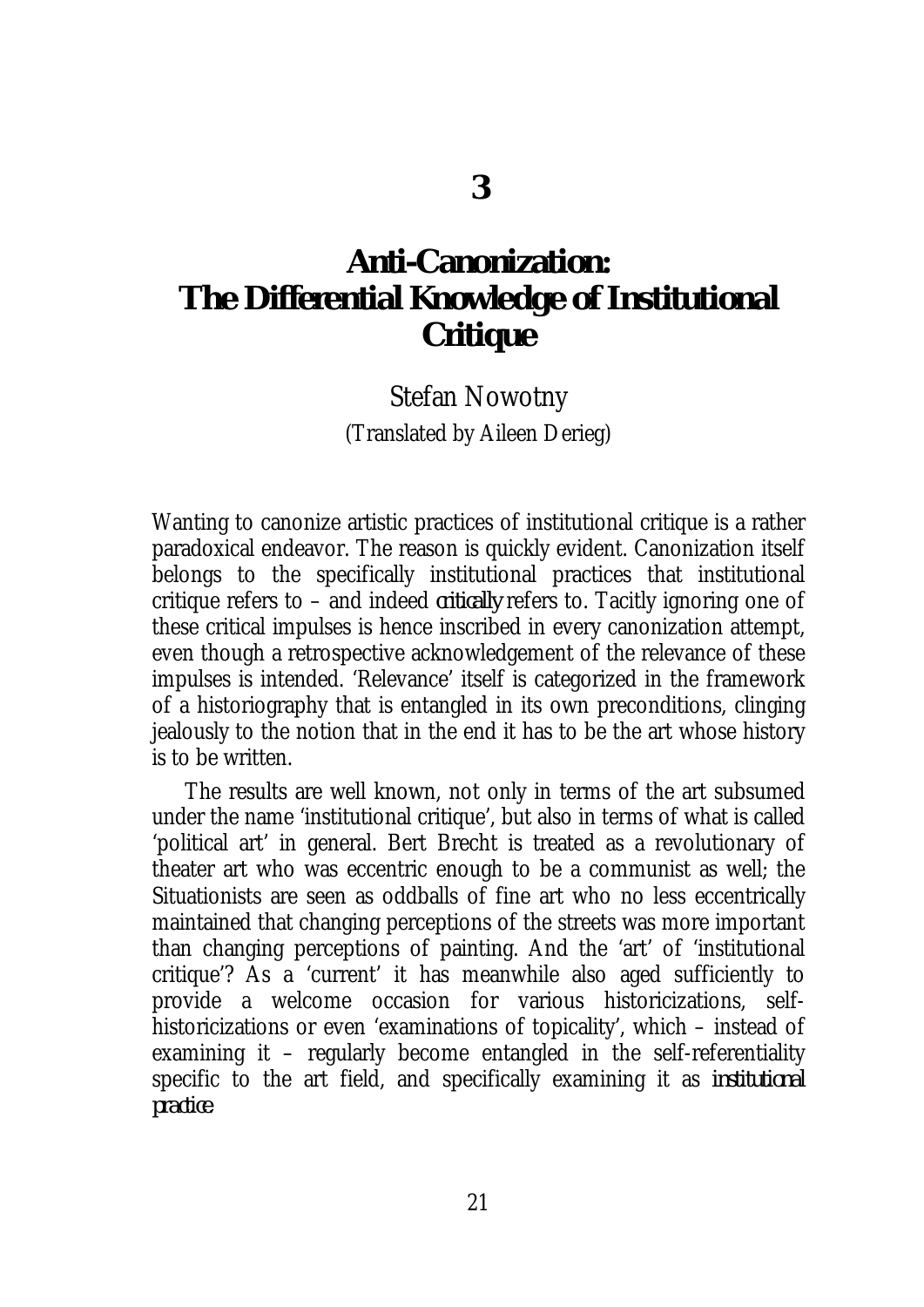It is not particularly helpful when one established canon or another is itself declared – in a duplication of the retrospective gesture – the object of negotiation by contrasting it with a possible 'other' or expanded canon. This is naturally not intended to deny that a critical query and contestation of dominant canonizations, their complicity with social-political power relations, their legitimizing and stabilizing function in terms of these hegemonic relations were (and are) an important element of the insights of institutional critique. Nevertheless, guidelines for action are not to be seamlessly derived from theoretical insights in the sense that the *end* of changing criticized conditions is already to be reached with the *means* of an expanded or counter-canon. This circumvention suffers from the problem of all superficial theories of hegemony: an insufficient reflection on the level of the means themselves. Where the critical impulse is at least maintained as a socialpolitical one, this is usually accompanied by a fetishization of the ends, which ultimately obscures a critical examination of the means altogether; where it withdraws into the self-contemplation of the contexts it started from (and this is of particular interest here), the result is the fetishization of a certain *form of ends*.

What is fetishized in the latter case is less the end itself, but rather the form in which it is sought, that is, more precisely, the form of aiming at something or the link binding means and ends together. And this link proves to be all the more deceptive, since an incautious consideration of the form of ends and means may depict one and the same thing. Pursuing an end according to a certain form and treating it solely within the confines of this form, however, does not at all signify a sufficient reflection on the means. Instead, it simply signifies fixing the means as such to a spectrum placed beyond the realm of critique, a spectrum that yet results from a specific, fundamentally contingent connection between means and ends in need of reflection. And it ultimately signifies constraining the possible ends themselves, to the extent that the only acceptable end is one that corresponds to a given spectrum of means.<sup>1</sup>

A flagrant example of fixing institutional critique art practices to art as the form of ends is found, for instance, in an issue of *Texte zur Kunst* devoted to institutional critique. There, Isabelle Graw proposes expanding the canon of 'the usual suspects' (Michael Asher, Daniel Buren, Hans Haacke, Andrea Fraser, etc.) with artists such as Jörg Immendorff or Martin Kippenberger. The concern that the existing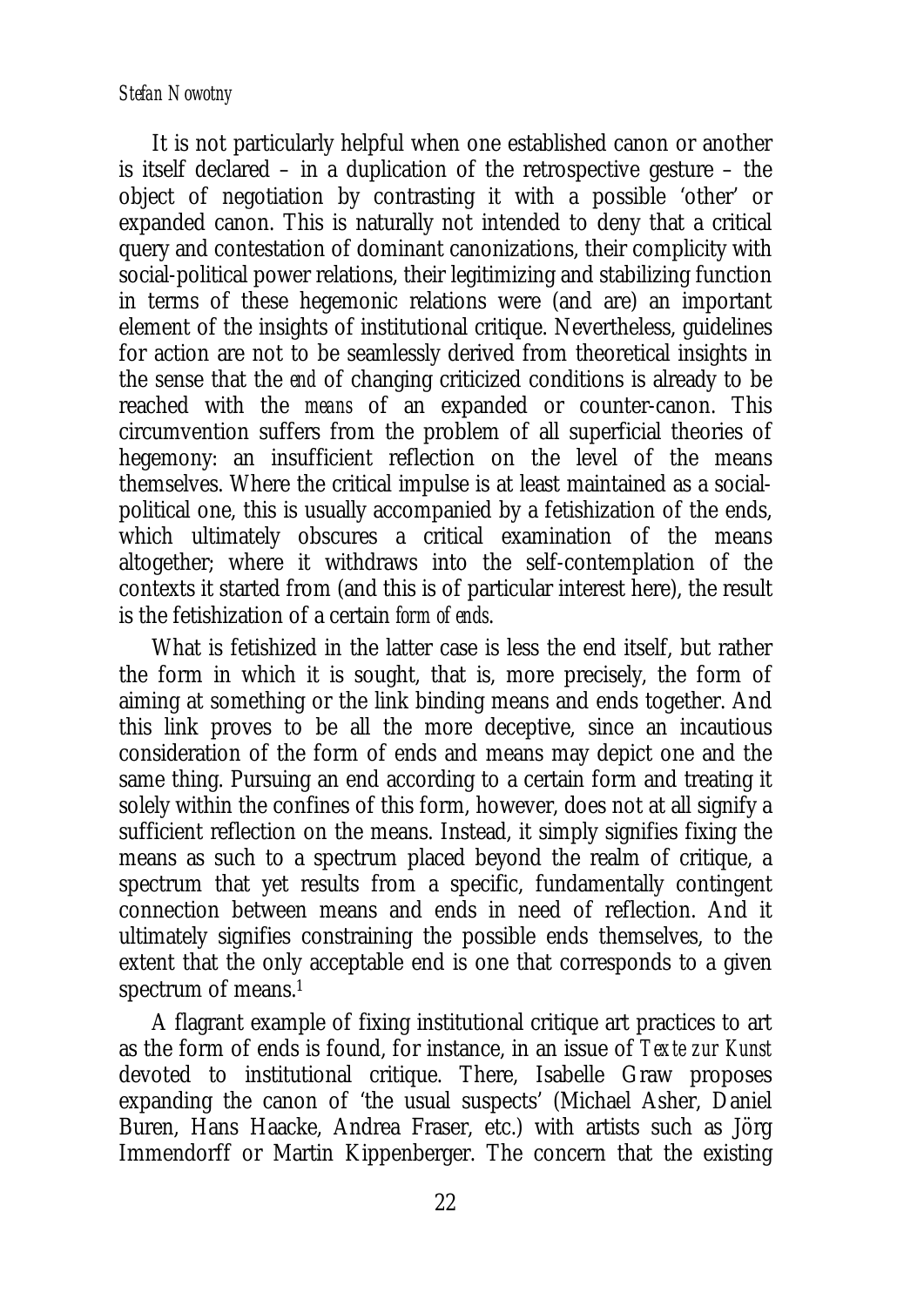canon could be 'at the expense' of certain artists, whose work "could be equally regarded as questioning the institution of art or as an attack on it" (Graw, 2005: 47) is just as characteristic as the 'expense' rhetoric that Graw utilizes, which appears at least ambiguous in the context of the magazine that conceptually addresses a match between art criticism and the art market (or more precisely: that is to be read against the background of the highly conflictual interweaving of symbolic and material valuation systems, which is characteristic of the art field throughout modernism).

No less characteristic is the specification of Graw's concern, which immediately follows: this relates to painting, the canonical neglect of which is deplored as a proven medium of institutional critique. Accordingly, the figure of the 'ostentatiously' solitary atelier painter, who withdraws his 'mental and emotional competences' from public access, is stylized into the carrier of an institutional critique revolt, into an anti-neo-liberal spectacle dissident. The genius in individual revolt need only withdraw and produce; all the others can devote themselves to the contemplative viewing of the fruits of his competences (Nowotny, 2005), specifically – why not? – in the form of 'institutional critical' painting. Meanwhile, the 'institution of art' carries on in its old familiar bourgeois variation undeterred – if it were not for the unfortunate battle against its neo-liberal adversaries, in which it is entangled.

The irony of all this is that Graw's concerns are not only due to the dissatisfaction that art fixed to "its presumed capability of critique" is "underestimated", but also that they claim to do justice to another concern, namely that an "inflationary assertion of critique" could ultimately lead to the "neutralization of every possibility of really achieving critique" (Graw, 2005: 41, 43). The latter concern indeed touches on a central problem that is inextricably linked with the *activity* of critique – as opposed to its mere assertion – and which has been widely discussed in the art field, not least of all since the publication of Luc Boltanski and Eve Chiapello's *The New Spirit of Capitalism*. How does critical activity relate to its effects? To what extent is it capable of keeping alive its differential deployment aimed at change beyond the respective self-assurance of a 'critical distance', in other words, feeding it into a social context and counteracting its own neutralization or the ways it is even inverted for uncritical purposes?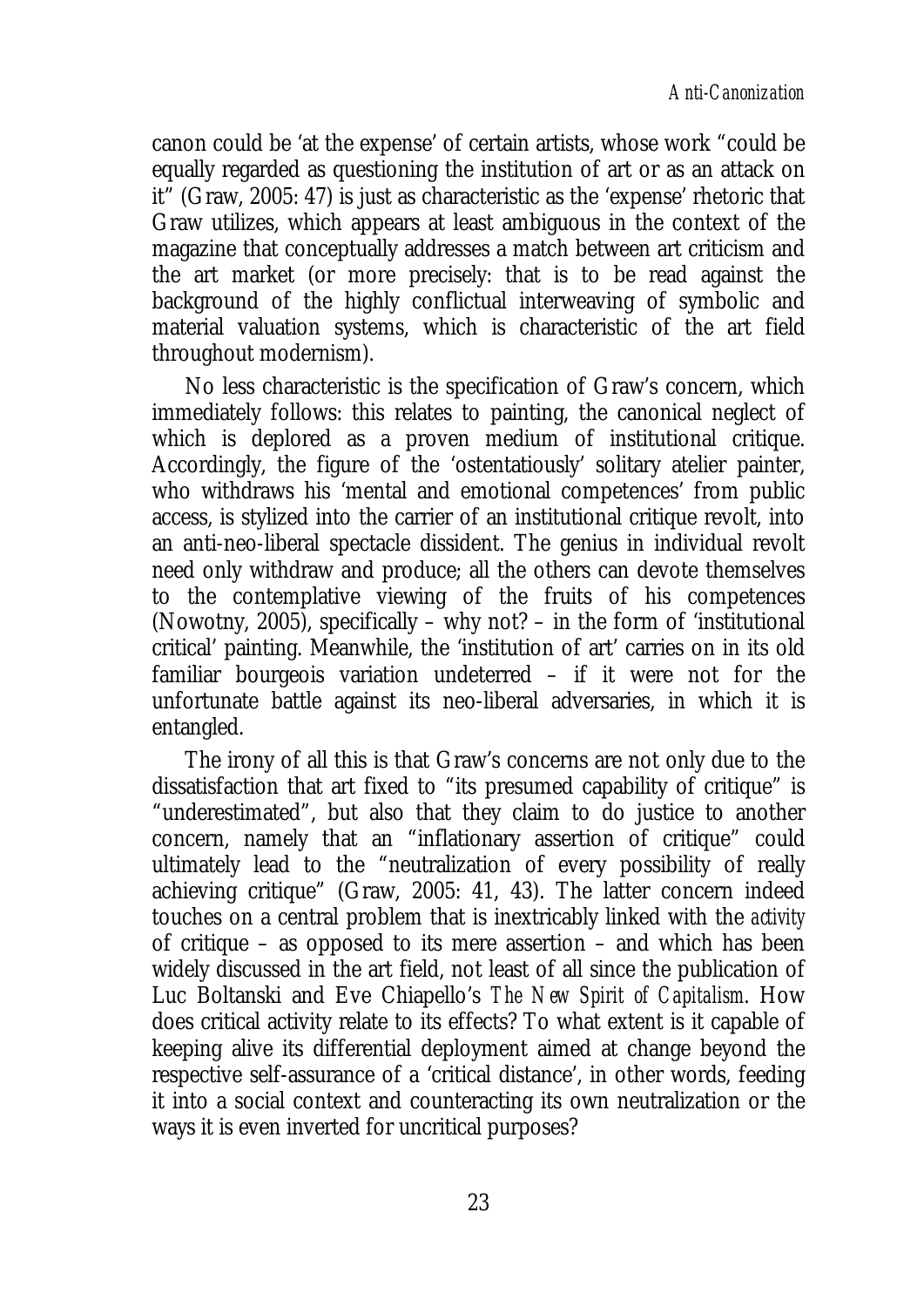### *Stefan Nowotny*

However, Graw does not let this concern leap any borders, but encloses it within the boundaries of the very field that art criticism routinely – *institutionally* – plows. For this reason, the questions remain obscured that would arise from the inversion of Graw's suspicion about 'fixing' art to its capability for critique: namely, whether the critique that is manifested in institutional critique practices is not underestimated when it is fixed to its character as art. In fact, in terms of canonization, this question can be traced even in the 'first generation' of institutional critique art practices, for it is an essential element of the critical impulses of these practices. It may be sufficient here to recall Robert Smithson's essay 'Cultural Confinement' from 1972, which sees the conditions for neutralizing the explosiveness of critique specifically in its fixation to being art (and not in the reverse fixation), that is in the confinement of the critical to a predetermined framework of representation:

Museums, like asylums and jails, have yards and cells – in other words, neutral rooms called *galleries*. A work of art when placed in a gallery loses its charge, and becomes a portable object or surface disengaged from the outside world. A vacant white room with lights is still a submission to the neutral […] The function of the warden-curator is to separate art from the rest of society. Next comes integration. Once the work of art is totally neutralized, ineffective, abstracted, safe, and politically lobotomized, it is ready to be consumed by society. (Smithson, 2001: 16)

It would be too simple to reduce the scope of Smithson's criticism to the museum-bound forms of representation and curatorship that it directly refers to. The operative structure that it describes, namely the 'political lobotomization' of the potential charge of artistic works that follows from isolation and neutralizing reintegration, can also be observed often enough where art works in public space, intended as political interventions, only provoke meager debates about art or occasionally about cultural policies, instead of really triggering the intended political discussions. The 'warden-curator' as functionary of this operative structure is abetted, in turn, by a whole series of further functionaries, including, not least of all, the professional discourse producers of the art field. This also applies to the artists themselves, whom Smithson is already far from locating in a naively asserted outside of the institutional field of power per se, which is evident, for instance, in his polemic against post-minimalist art practices: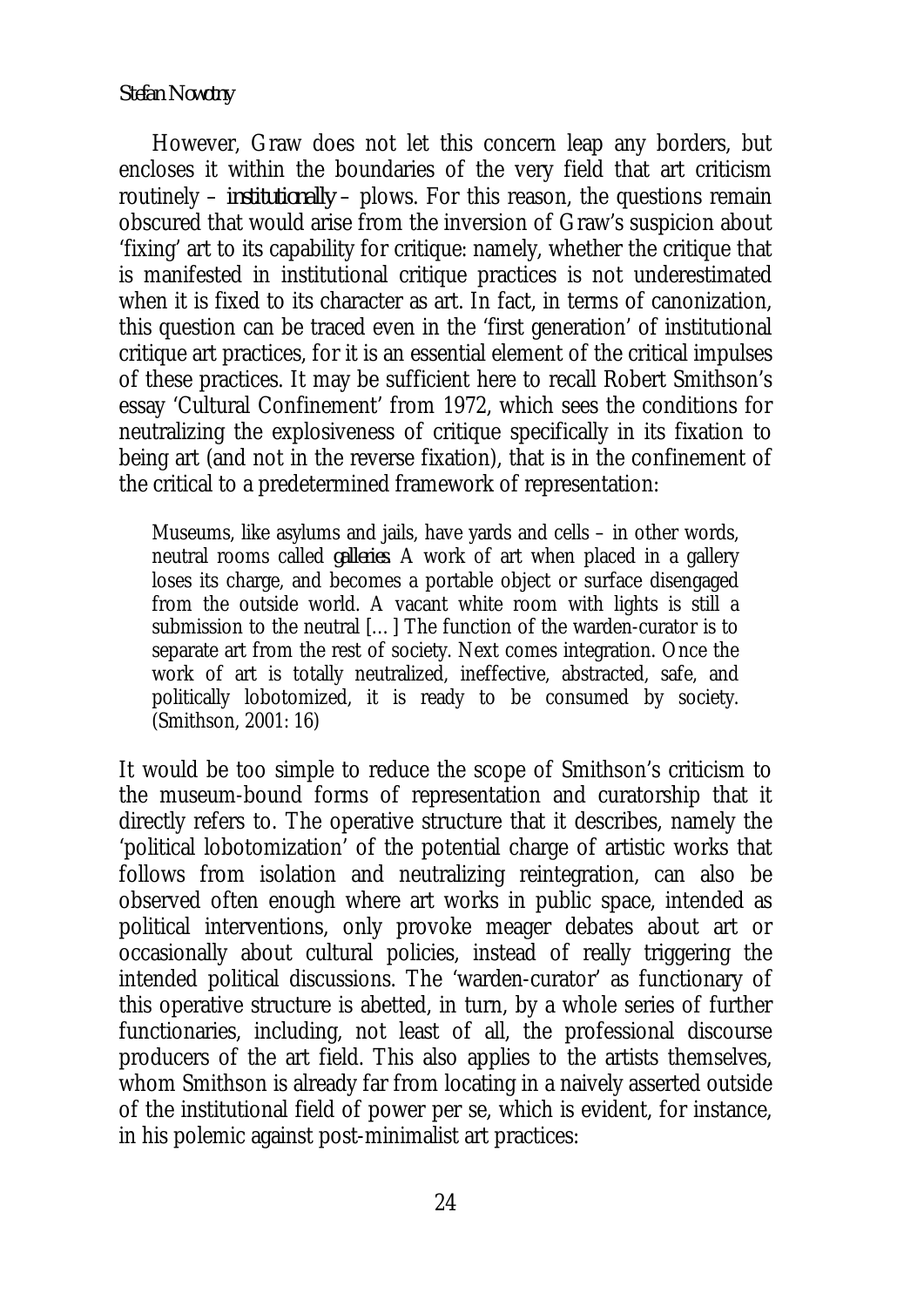Also, I am not interested in art works that suggest *process* within the metaphysical limits of the neutral room. There is no freedom in that kind of behavioral game playing. The artist acting like a B. F. Skinner rat doing his *tough* little tricks is something to be avoided. Confined process is no process at all. It would be better to disclose the confinement rather than make illusions of freedom. (Smithson, 2001: 16)

The institutional critique impulse originating with artists like Smithson not only ties into the desire for a positively productive 're-socialization' of their own activities going beyond the boundaries of the art field, but also into the impulse to critically query one's own role as an artist and the forms of artistic self-confinement. Adrian Piper succinctly formulated the task of self-criticism that becomes apparent in this latter impulse (and which can be expanded to other functionaries within the art field) no less polemically than Smithson in a text written in 1983:

[T]here is no biological necessity about a socially conditioned disinclination to perform the difficult and often thankless task of political self-analysis. It is not as though artists are congenitally incapacitated by having right cerebral hemispheres the size of a watermelon and left cerebral hemispheres the size of a peanut. (Piper, 2001: 50-1)

That not only the sharpness and decisiveness of these kinds of statements, but especially the multiple layers of the critical gesture inherent to them are marginalized in the discussion today, in favor of routine canonizations and counter-canonizations, may have something to do with the fact that the reason for current debates on art institutions and other public institutions is the impact of neo-liberal policies on these institutions. And as in other areas as well, the extent of political defensiveness and a lack of orientation in light of rampaging neo-liberal reforms is expressed, not least of all, in the defense of instruments and institutions that might well have been the subject of a critical examination yesterday. Instead of targeting what can generally be identified as 'art' and classified in 'currents', against this background it would seem advisable not to fall back behind the institutional critique of historical political analyses of modern art and exhibition institutions – or 'art' as an institutional field – like Carol Duncan's *Civilizing Rituals* (1995) for instance, or Tony Bennett's *The Birth of the Museum* (1995). With Bennett's historically precise reconstruction of the modern museum and exhibition complex in mind, for example, carried out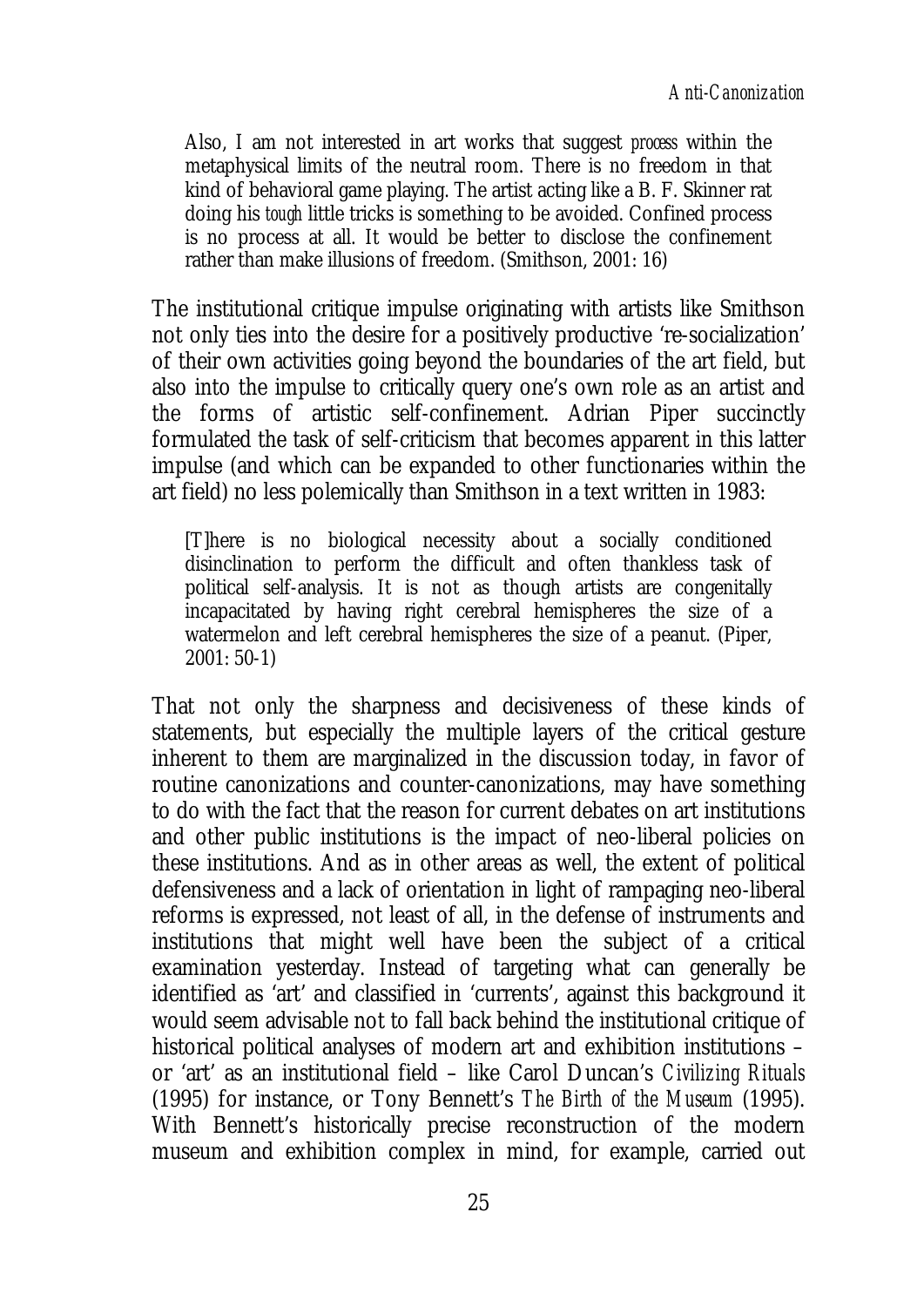### *Stefan Nowotny*

against the background of Foucault's analyses of governmentality (Nowotny, 2003a; 2005), it would be better to begin by considering the overlapping of various governmentality arrangements in which institutional critique has to orient itself today, both within the art field and beyond it. Given the growing divergence between political economy and nation-state frameworks, this overlapping must be seen as inherently contradictory.

Yet if every form of historiography must ultimately be regarded as an institutional practice itself and an 'outside the institution' cannot simply be presumed, but rather questions must be raised about the possibilities of a transformation of institutional practices, how can an alternative to canonization be imagined that is not a countercanonization? One possibility certainly consists in a *political* analysis of the respective constellation, in which institutional critique is articulated. This means assuming a perspective which takes into account the specific functionality of the art field within the concrete social-political context, ranging beyond the self-referential structures of this field, and which also includes a view to the changes, to which this functionality and thus the conditions of critique are subjected. Here I would like to propose a somewhat different approach, however, which does not contradict the first at all, but should rather be appended to it: an approach that envisions 'critique' less in keeping with the model of a *judgement structure* (roughly speaking, in other words, a subject that *positions* itself *vis-à-vis* the criticized conditions), but rather with the model of a practice (meaning a subject that *is involved* and *involves itself* in a specific way *in* the criticized conditions).

Perhaps too little attention has previously been given to the fact that Foucault – where he talks about 'suppressed knowledges', the 'local discursivities' that are denigrated by the dominant discourse – describes these forms of knowledge as, among others, 'differential knowledge' (Foucault, 1999: 16). What does the notion of differentiality refer to here? On the one hand, certainly to the resistance of this knowledge, to the fact that "it owes its force to the sharpness with which it enters into opposition with everything around it". On the other hand, however, it also refers to this knowledge being differential *in itself* (also selfpluralizing for this reason), to the fact that it cannot be "transposed into unanimity" – even though the Foucauldian genealogy itself, as a tactic of its description, exposes it to a certain danger of uniformed coding and re-colonization (Foucault, 1999: 21). Not least of all, this knowledge is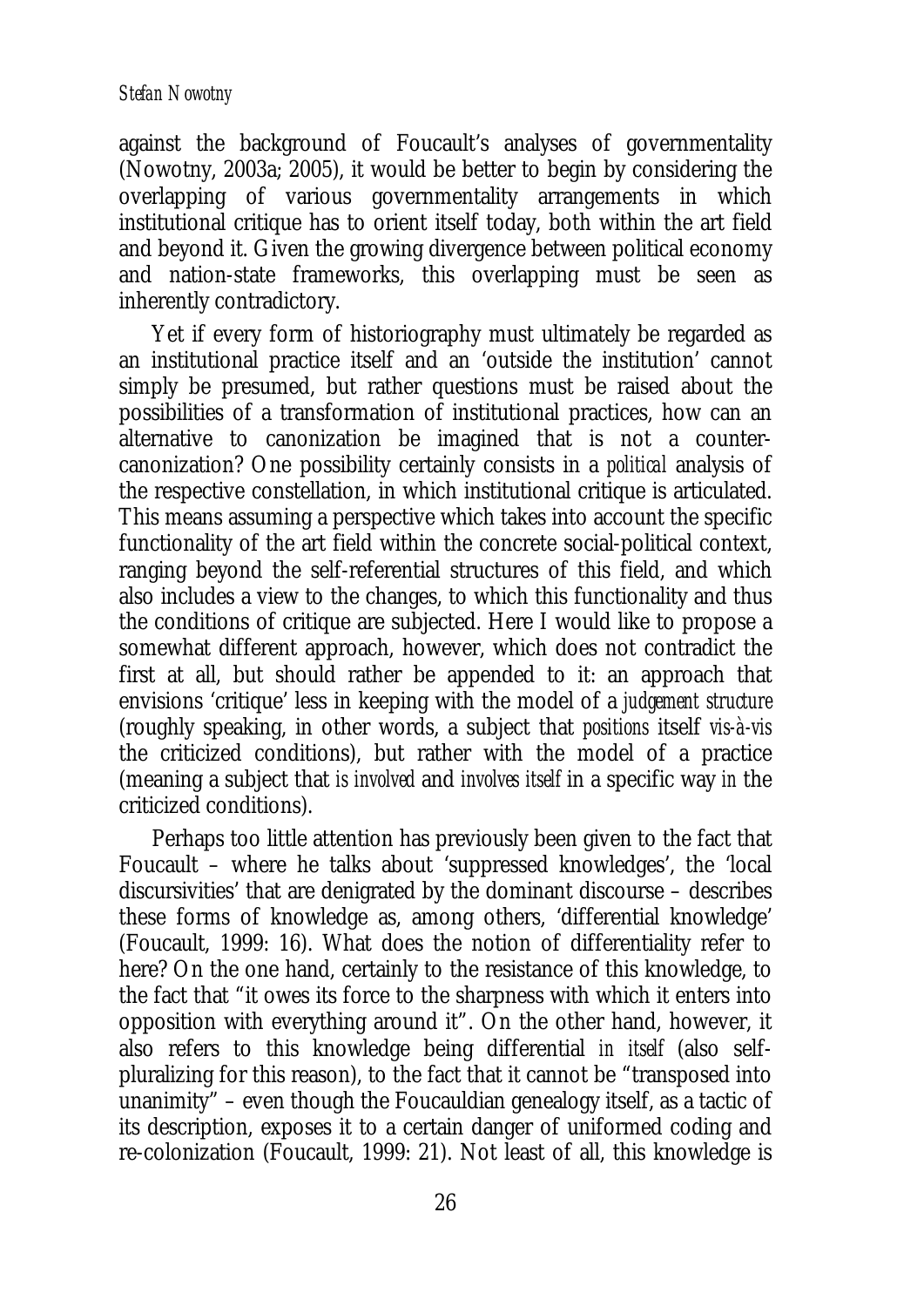*differential* because it does not allow itself, being resistive, to be subjected to any authorized discursive field, to any authorization by a dominant discourse, but instead recognizes the power effects found in the separation of knowledge into fields and in furnishing these fields with discursive authorities, yet without composing itself into a new totality of knowledge. Hence as plural knowledge it also does not 'organize' itself under a unified form, but rather in an open, non-dialectical game of concurrence. For precisely this reason, the Foucauldian genealogy can be concerned with "preparing a historical knowledge of struggles and introducing this knowledge into current tactics" (Foucault, 1999: 17).

The struggles that Foucault was specifically thinking of in the mid-1970s – and through which "for ten, fifteen years now [...] it has become possible to criticize things, institutions, practices, discourses to a tremendous and overflowing extent" (Foucault, 1999: 13) – were particularly those of anti-psychiatry, attacks on gender hierarchies and sexual morals, and on the legal and penal apparatus. Why should we not append the battles of institutional critique practices to this list (it is not a coincidence that Robert Smithson compares the 'cells' of the museums with those of 'asylums and prisons' in the passage quoted above...)? What could come into view through this kind of perspective is not so much – or at least not solely – the question of the respective critical assessment of art institutions, and certainly not of a canon, but rather an open field of a knowledge of action, a practical knowledge that rejects reintegration into the form of ends specific to art and in which the difference of institutional critique is actualized. We find it in the most diverse tactics of context politicization, self-masking, alienation, parody, the situation-specific refraction of themes, research, discursive and material context production, in self-institutionalization, in production that starts with social interaction, or even simply in a more or less developed renegade position.

A historiography and investigation of institutional critique could be oriented to these practices, if the aim is to introduce this knowledge into current tactics.

### **Notes**

1. An example from – at least at first glance – outside the art field that indicates the background of these reflections (namely Walter Benjamin's essay 'On the Critique of Violence'): Pursuing the end of justice under the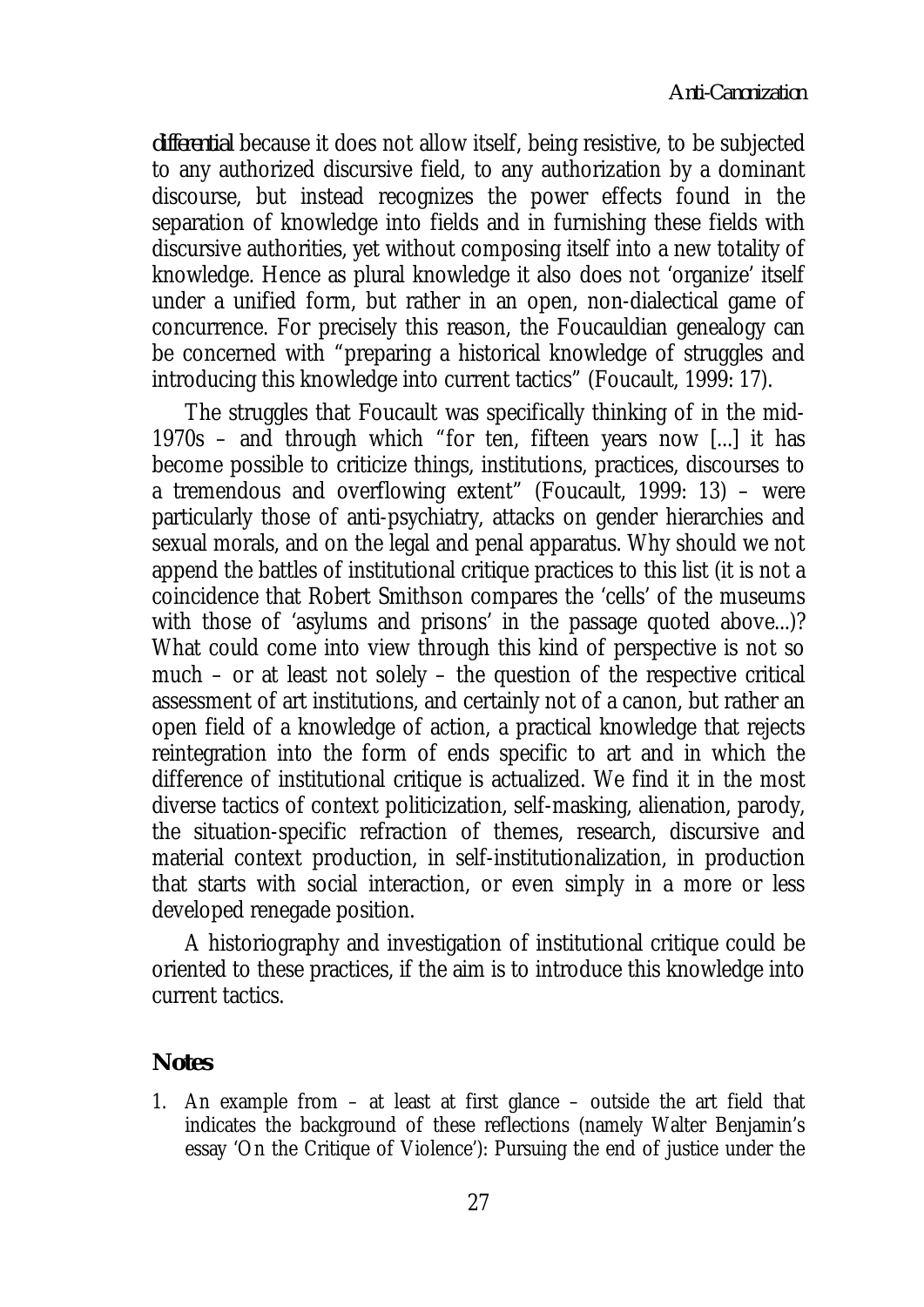*Stefan Nowotny*

form of law, in other words as a legal end, means nothing more than considering it (egally) capable of generalization, whereby the form of law is placed beyond dispute both at the level of the means (legal claims, laws, etc.) and at the level of the ends (e.g. the non-contradictory regulation of human affairs).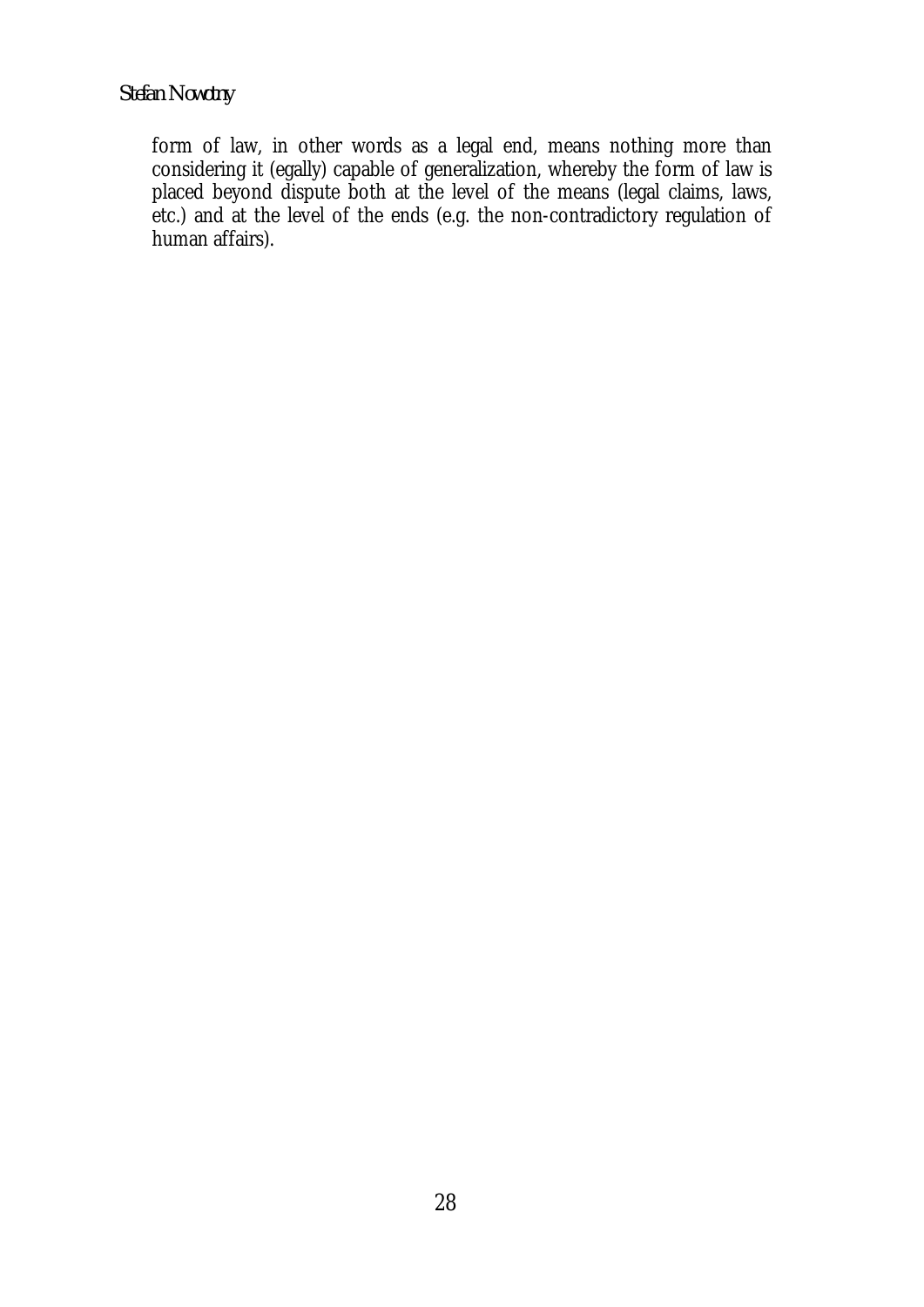## **Notes on Institutional Critique**

### Simon Sheikh

The very term 'institutional critique' seems to indicate a direct connection between a method and an object: the method being the critique and the object the institution. In the first wave of institutional critique from the late 1960s and early 1970s – long since celebrated and relegated by art history – these terms could apparently be even more concretely and narrowly defined: the critical method was an artistic practice, and the institution in question was the art institution, mainly the art museum, but also galleries and collections. Institutional critique thus took on many forms, such as artistic works and interventions, critical writings or (art-)political activism. However, in the so-called second wave, from the 1980s, the institutional framework became somewhat expanded to include the artist's role (the subject performing the critique) as institutionalized, as well as an investigation into other institutional spaces (and practices) besides the art space.1 Both waves are today themselves part of the art institution, in the form of art history and education as much as in the general de-materialized and postconceptual art practice of contemporary art. It shall not be my purpose here, however, to discuss or access the meaning of institutional critique as an art historical canon, or to engage in the writing of such a canon (I shall respectfully leave that endeavor for the *Texte zur Kunst* and *October* magazines of this world). Instead, though, I would like to point out a convergence between the two waves, that seems to have drastically changed in the current 'return' of institutional critique that may or may not constitute a third wave. In either of its historical emergences, institutional critique was a practice mainly, if not exclusively, conducted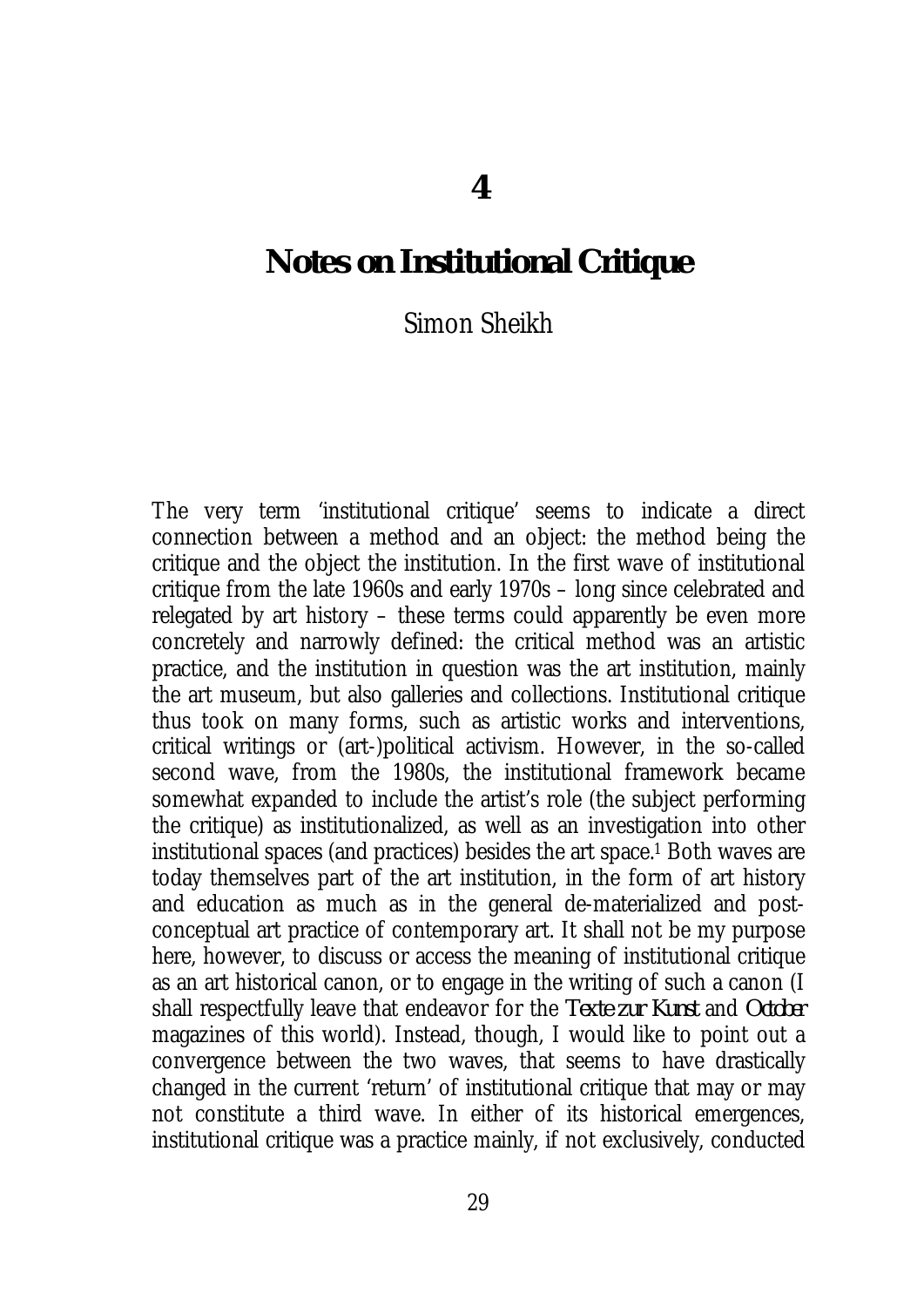by artists, and directed *against* the (art) institutions, as a critique of their ideological and representative social function(s). Art's institutions, which may or may not contain the artists' work, were seen, in the words of Robert Smithson, as spaces of 'cultural confinement' and circumscription, and thus as something to attack aesthetically, politically and theoretically. The institution was posed as a problem (for artists). In contrast, the current institutional-critical discussions seem predominantly propagated by curators and directors of the very same institutions, and they are usually opting *for* rather than against them. That is, they are not an effort to oppose or even destroy the institution, but rather to modify and solidify it. The institution is not only a problem, but also a solution!

There has been a shift, then, in the placement of institutional critique, not only in historical time, but also in terms of the subjects who direct and perform the critique – it has moved from an outside to an inside. Interestingly, Benjamin Buchloh (1990) has described the historical moment of conceptual art as a movement from institutional critique and 'the aesthetic of administration to the critique of institutions', in a controversial essay entitled, tellingly, 'Conceptual Art 1962–1969: From the Aesthetics of Administration to the Critique of Institutions'. While Buchloh focuses on the emergence of conceptualism, his suggestive distinction is perhaps even more pertinent now that institutional critique is literally being performed by administrative aestheticians, i.e. museum directors, curators etc. (Buchloh, 1990). Taking her cue from Buchloh, Andrea Fraser goes a step further in her recent essay 'From the Critique of Institutions to an Institution of Critique', where she claims that a movement between an inside and an outside of the institution is no longer possible, since the structures of the institution have become totally internalized. "We are the institution", Fraser (2005: 282) writes, and thus concludes that it is rather a question of creating critical institutions – what she terms 'an institution *of* critique', established through self-questioning and selfreflection (Fraser, 2005). Fraser also writes that the institutions of art should not be seen as an autonomous field, separate from the rest of the world, the same way that 'we' are not separate from the institution. While I would certainly agree with any attempt to view art institutions as part of a larger ensemble of socio-economic and disciplinary spaces, I am nonetheless confused by the simultaneous attempt to integrate the art world into the current (politico-economic) world system *and* the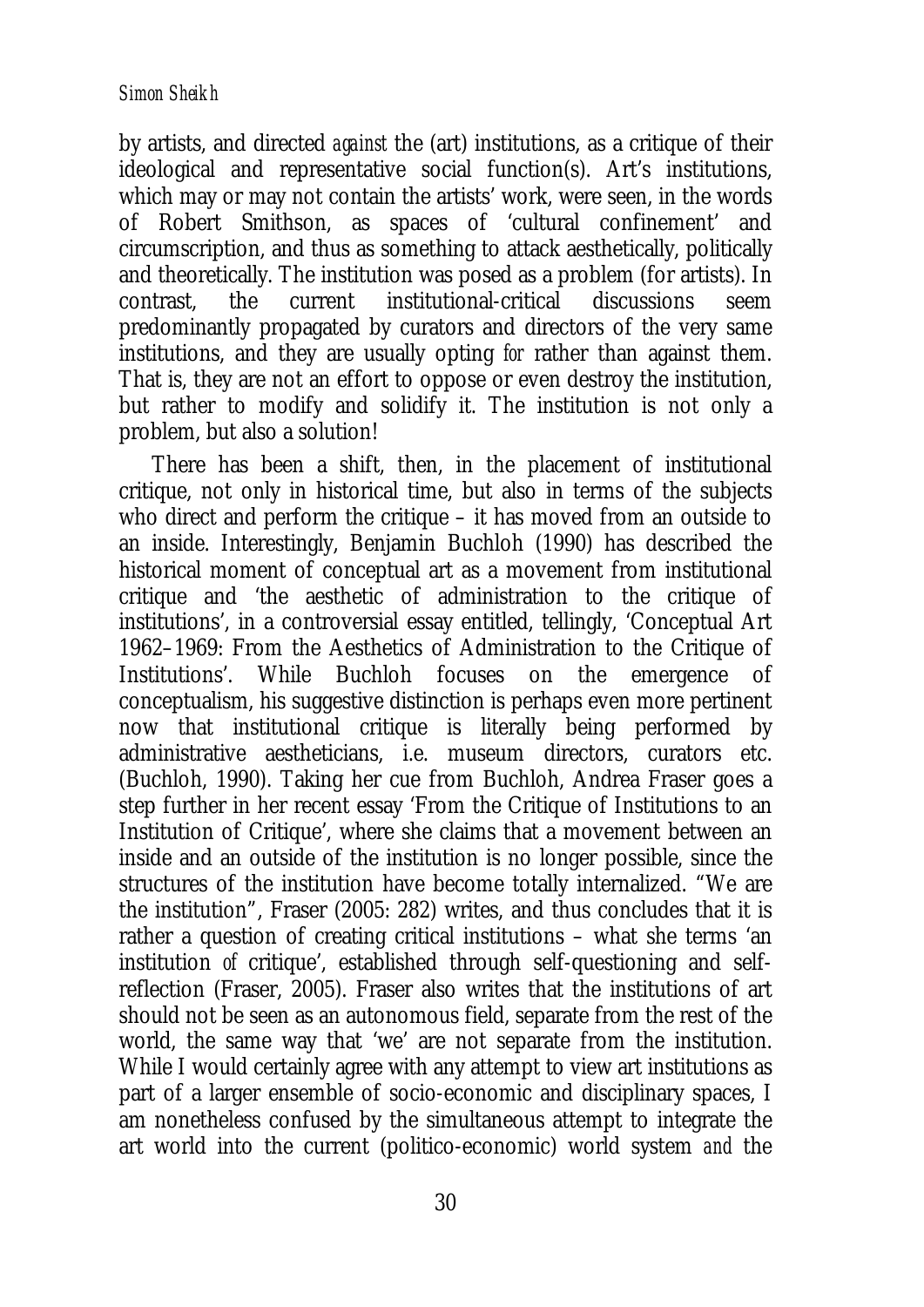upholding of a 'we' of the art world itself. Who exactly is this 'we'? If the art world is seen as part of a generalized institutionalization of social subjects (that in turn internalizes the institutionalization), what and where are the demarcation lines for entry, for visibility and representation? If one of the criteria for institutions is given in the exclusions performed by them (as inherent in any collection), the question which subjects fall outside institutionalization, not due to a willful act or exodus as certain artistic movements thought and desired, but through the expulsions at the very center of institutions that allow them to institutionalize? Obviously, this would require a very expanded notion of institutional critique – one that lies somewhat outside the history of institutional critique as discussed here.

So, to return to the object at hand, institutional critique as an art practice: what does it mean when the practice of institutional critique and analysis has shifted from artists to curators and critics, and when the institution has become internalized in artists and curators alike (through education, through art historical canon, through daily praxis)? Analyzed in terms of negative dialectics, this would seem to indicate the total co-optation of institutional critique by the institutions (and by implication and extension, the co-optation of resistance by power), and thus make institutional critique as a *critical* method completely obsolete. Institutional critique, as co-opted, would be like bacteria that may have temporarily weakened the patient – the institution – but only in order to strengthen the immune system of that patient in the long run. However, such a conclusion would hinge around notions of subjectivities, agencies and spatialities that institutional critique, arguably, tried to deconstruct. It would imply that the historical institutional critique was somehow 'original' and 'pure', thus confirming the authenticity of the artistsubjects performing it (as opposed to the current 'institutional' subjects), and consequently reaffirming one of the ideas that institutional critique set out to circumvent, namely the notion of authentic subjects per se (as represented by the artist, reified by the institution). If institutional critique was indeed a discourse of disclosure and demystification of how the artistic subject as well as object was staged and reified by the institution, then any narrative that (again) posits certain voices and subjects as authentic, as possible incarnations of certain politics and criticalities, must be said to be not only counter to the very project of institutional critique, but perhaps also the ultimate co-optation, or more accurately, hostile take-over of it. Institutional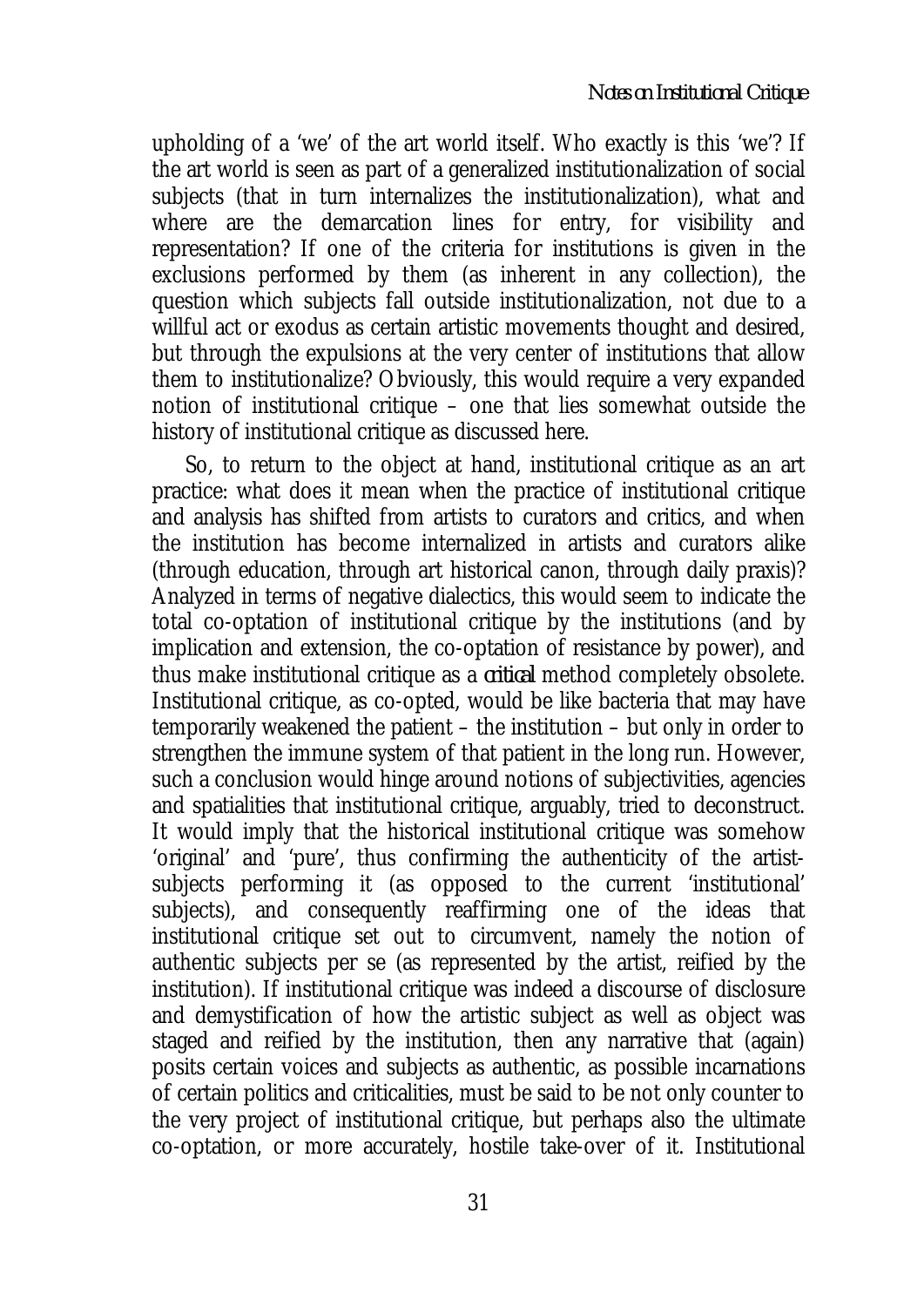critique is, after all, not primarily about the intentionalities and identities of subjects, but rather about the politics and inscriptions of institutions (and, thus, about how subjects are always already threaded through specific and specifiable institutional spaces).

Rather, one must try to historicize the moments of institutional critique and look at how it has been successful, in terms of being integrated into the education of artists and curators, that is of what Julia Bryan-Wilson has termed 'the curriculum of institutional critique' (Bryan-Wilson, 2003). One can then see institutional critique not as a historical period and/or genre within art history, but rather as an analytical tool, a method of spatial and political criticism and articulation that can be applied not only to the art world, but to disciplinary spaces and institutions in general. An institutional critique of institutional critique, what can be termed 'institutionalized critique', has then to question the role of education, historicization and how institutional auto-critique not only leads to a questioning of the institution and what it institutes, but also becomes a mechanism of control within new modes of governmentality, precisely through its very act of internalization. And this is the expanded notion of institutional critique that I briefly mentioned above, and which could become the legacy of the historical movements as much as an orientation for what so-called 'critical art institutions' claim to be.

### **Notes**

1. James Meyer (1993) has tried to establish a genealogy rather than a mere art history of institutional critique.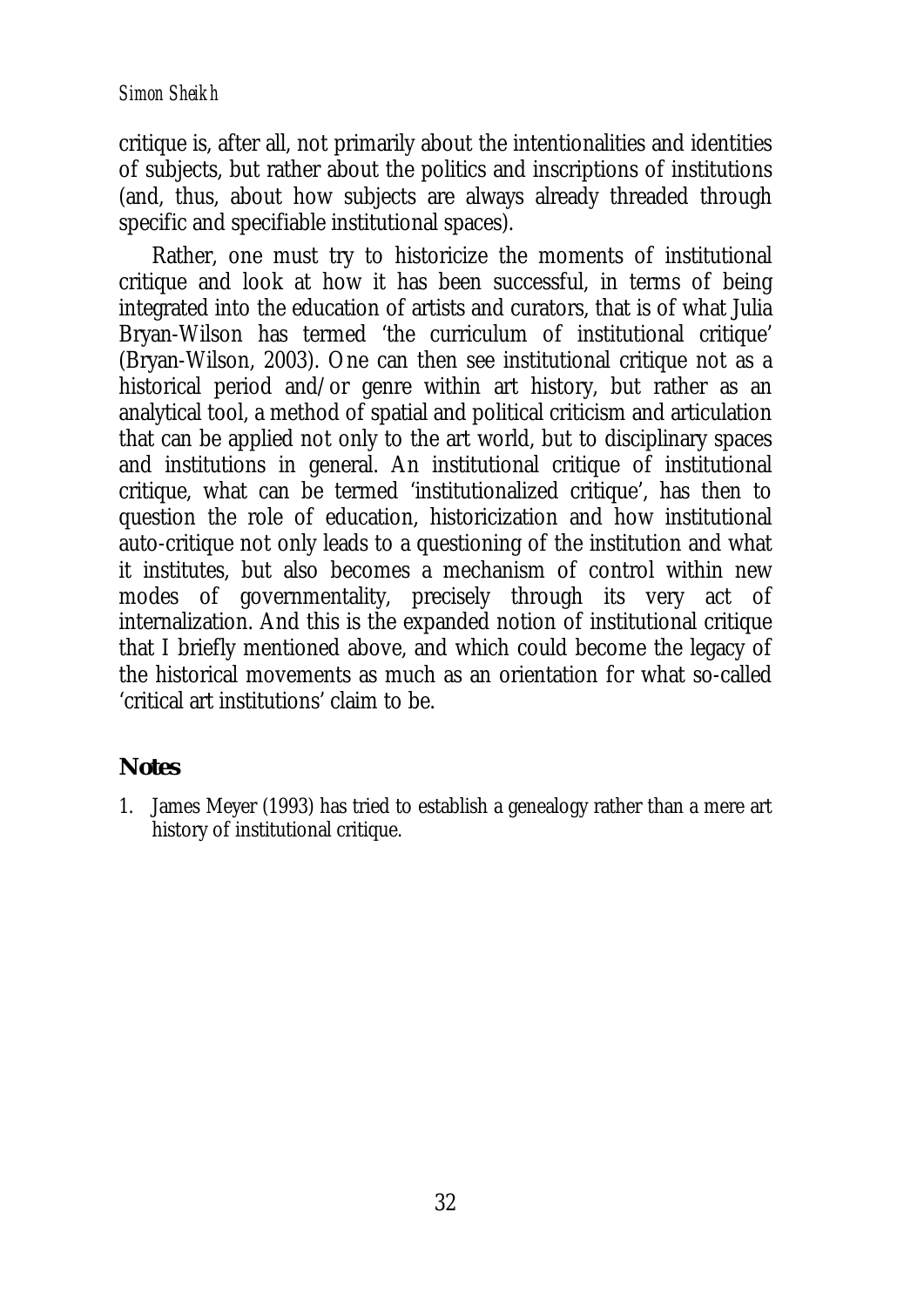# **Criticism without Crisis: Crisis without Criticism**

Boris Buden

Why do we talk today about institutional critique in the field of art? The answer is very simple: Because we (still) believe that art is intrinsically equipped with the power of criticism. Of course, we don't simply mean art criticism here but something more than that, the ability of art to criticize the world and life beyond its own realm, and even, by doing that, to change both. This includes, however, some sort of self-criticism, or more precisely, the practice of critical self-reflexivity, which means that we also expect of  $art - or$  at least used to expect  $-$  to be critically aware of the conditions of its possibility, which usually means, the conditions of its production.

These two notions – to be aware of the conditions of possibility and production – point at two major realms of modern criticism: the theoretical and the practical-political realm. It was Immanuel Kant who first posed the question about the conditions of possibility of our knowledge and who understood this question explicitly as an act of criticism. From that point on we may say that modern reflection is either critical – in this self-reflexive way – or it is not modern.

But we are not going to follow this theoretical line of modern criticism here. We will concentrate instead on its practical and political meaning, which can be simply described as a will for radical change, in short, the demand for revolution, which is the ultimate form of practical and political criticism. The French Revolution was not only prepared through the bourgeois criticism of the absolutist state. It was nothing but this criticism *in actu*, its last word turned into political action. The idea of revolution as an ultimate act of criticism has found its most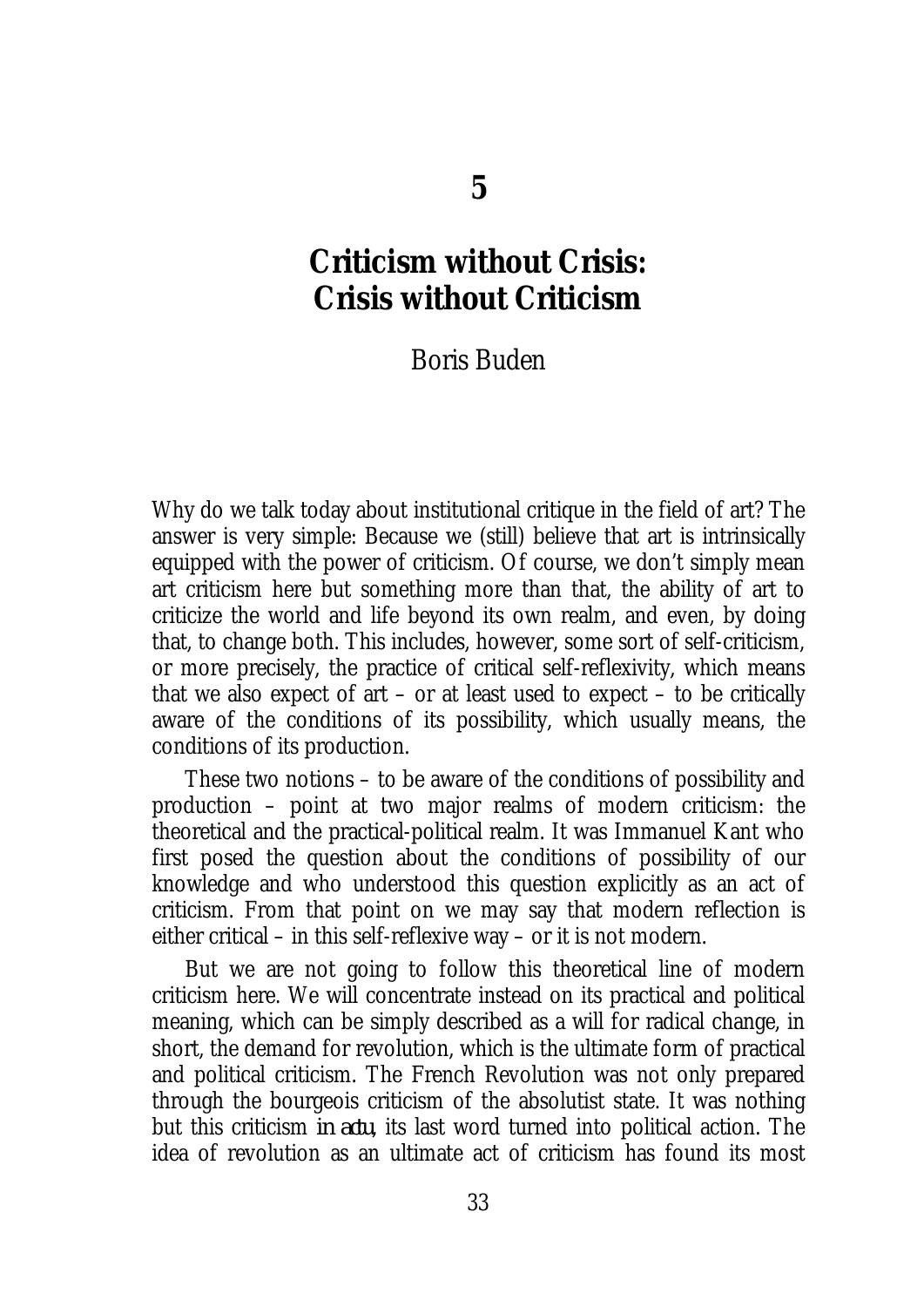#### *Boris Buden*

radical expression in Marxist theoretical and political concepts. Remember that the young Karl Marx explicitly characterized his own revolutionary philosophy as "the ruthless critique of everything existing". He meant this in the most radical sense as a criticism that 'operates' in the very basement of social life, that is, in the realm of its material production and reproduction, something we understand today, perhaps oversimplifying, as the realm of economy.

In this way criticism has become one of the essential qualities of modernity. For almost two centuries to be modern meant simply to be critical – in philosophy as much as in moral questions, in politics and social life as much as in art.

But there is also another concept, which – as a sort of its complement – has long accompanied the idea and practice of modern criticism, and that is the concept of crisis. A belief that the two – crisis and criticism – have something in common, that there is an authentic relation, or better, an interaction between them, equally belongs to the modern experience. Therefore, an act of criticism almost necessarily implies the awareness of a crisis and vice versa; a diagnosis of crisis implies the necessity of criticism.

Actually, criticism and crisis didn't enter the historical scene at the same time. Criticism is the child of the eighteenth century Enlightenment. It was born and developed out of the separation between politics and morality, a separation that criticism has deepened and kept alive throughout the modern age. It was only through the process of criticism – the criticism of all forms of traditional knowledge, religious beliefs and aesthetic values, the criticism of existing juridical and political reality and finally the criticism of the mind itself – that the growing bourgeois class could impose its own interests and values as the highest instance of judgement and in that way develop the selfconfidence and self-conscience it needed for the decisive political struggles to come. In this context one shouldn't underestimate the role of art and literary criticism especially in the development of the modern philosophy of history. It was precisely art and literary criticism that produced at that time among the intelligentsia the awareness of a contradiction between the 'old' and the 'modern' and in that way shaped a new understanding of time capable of differentiating the future from the past. But at the end of this period arises also the awareness of the approaching crisis: "We are approaching the state of crisis and the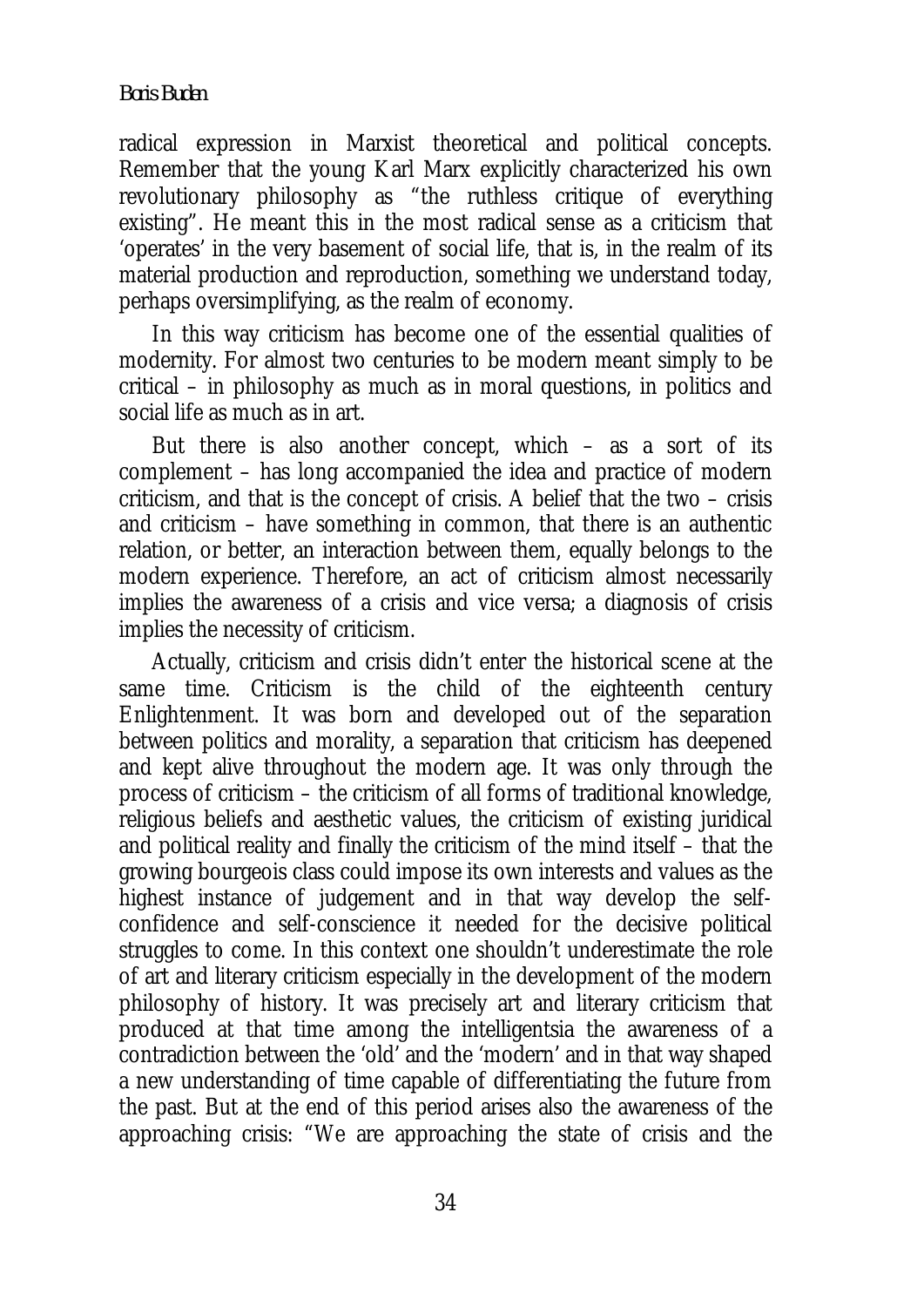century of revolutions", writes Jean-Jacques Rousseau (1966: 252). Whereas for Enlightenment thinkers revolution was a synonym for an inevitable historical progress, which occurs necessarily as a kind of natural phenomenon, Rousseau by contrast understood it as the ultimate expression of crisis, which brings about the state of insecurity, dissolution, chaos, new contradictions, etc. In connection with the crisis – which it has prepared and initiated – criticism loses its original naïvety and its alleged innocence. From now on criticism and crisis go together shaping the modern age of civil wars and revolutions, which instead of bringing about the expected historical progress, cause chaotic dissolutions and obscure regressive processes, often completely beyond rational control. The interaction between criticism and crisis is one of the major qualities of what later was conceptualized as the 'dialectics of enlightenment'.

In the meantime the interplay of both notions became a sort of *terminus technicus* of modernist progress introducing a difference – and simultaneously a relation – between 'old' and 'new'. To say that something has gone into crisis meant above all to say that it has become old; that is, that it has lost its right to exist and therefore should be replaced by something new. Criticism is nothing but the act of this judgement, which helps the old to die quickly and the new to be born easily.

This also applies to the development of modern art, which also follows the dialectics of criticism and crisis of its forms. So we understand for instance realism as a critical reaction to the crisis of Romanticism, or the idea of abstract art as a critique of figurative art, which has exhausted its potential and therefore went into crisis. Also the tension between art and 'prosaic reality' was interpreted through the dialectics of crisis and criticism. So was modern art – especially in Romanticism – often understood as a criticism of ordinary life, of ordinariness as such, or in other words of a life that had lost its authenticity or its meaning – in short, a life that had also gone into some kind of crisis.

Let us now go back to the question, whether this dialectics of criticism and crisis still makes some sense to us today. A few months ago in Austria I had an opportunity to pose this question directly. I moderated a discussion on the legacy of the artistic avant-garde today in the post-communist Eastern Europe. I hoped everybody would agree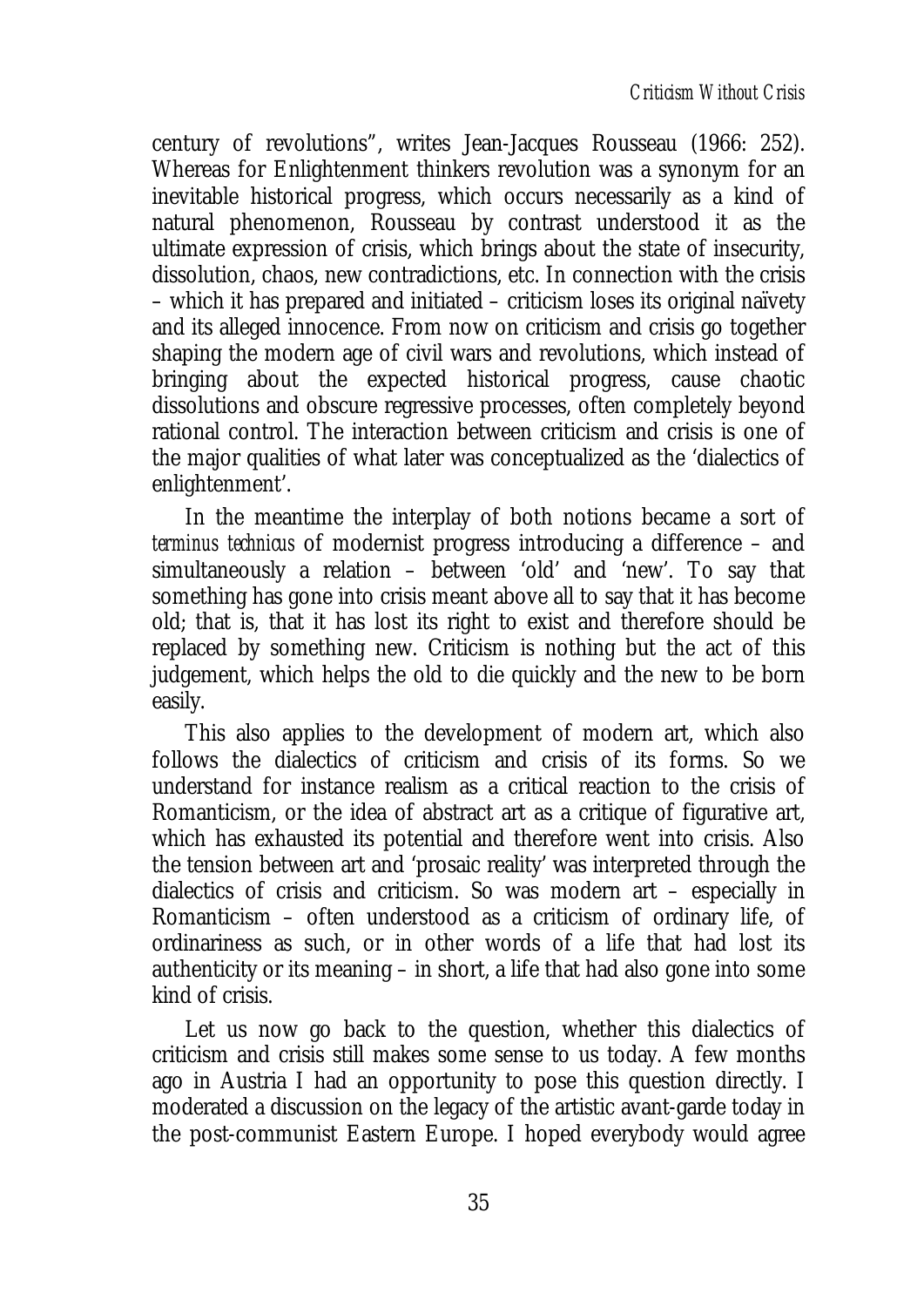when I said that the avant-garde is still the most radical case of modernist art criticism – both in terms of a criticism of traditional art of its time and in terms of a criticism of existing reality, precisely in the moment of its – widely recognized and acknowledged – crisis. After five hours of debate, the conclusion was that the critical experience of avantgarde art is of no value at all today, at least not in Eastern Europe.

The participants in the discussion were mostly younger artists from central and southern regions of Eastern Europe, the Czech Republic, Slovakia, Hungary, Serbia, Romania and also Turkey. Actually, only the representative of Turkey was prepared to take the topic seriously and believed that the critical stance of the avant-garde still makes some sense to us today. The most open and most radical in his refusal of the avant-garde question was the representative of the Czech Republic. He argued that the avant-garde experience is actually a problem of generations. For him, it is an older generation of artists and art historians that still sees some challenge in the avant-garde and is bothered by this question. The younger generation, he believes, is already beyond the problem of the political meaning of art, or relations between politics and aesthetics. He gave this example: the old generation still discusses vehemently whether or not we need to consider the political meaning of Leni Riefenstahl's work. For the young generation, on the contrary, this simply doesn't matter any more. They have so to speak a direct insight into her art without any political connotations. They see it as what it really is – a pure art in its pure aesthetic value and meaning.

In fact I was not interested at all in this topic, since I know these people and their interests, so I didn't actually expect them to be really interested in the avant-garde. However, there was another issue I found much more interesting there. The participants were actually all members of the so-called Transit-Project. This is a project that was launched a few years ago by an Austrian bank with the aim of supporting art in Eastern Europe. The participants were representatives of the project in their countries. Since I know that this particular bank has earned an enormous amount of money in Eastern Europe, I was curious whether they would have any opinion on that fact – that is, on the way they are paid for their artistic work, or on the role of art and art funding under these circumstances.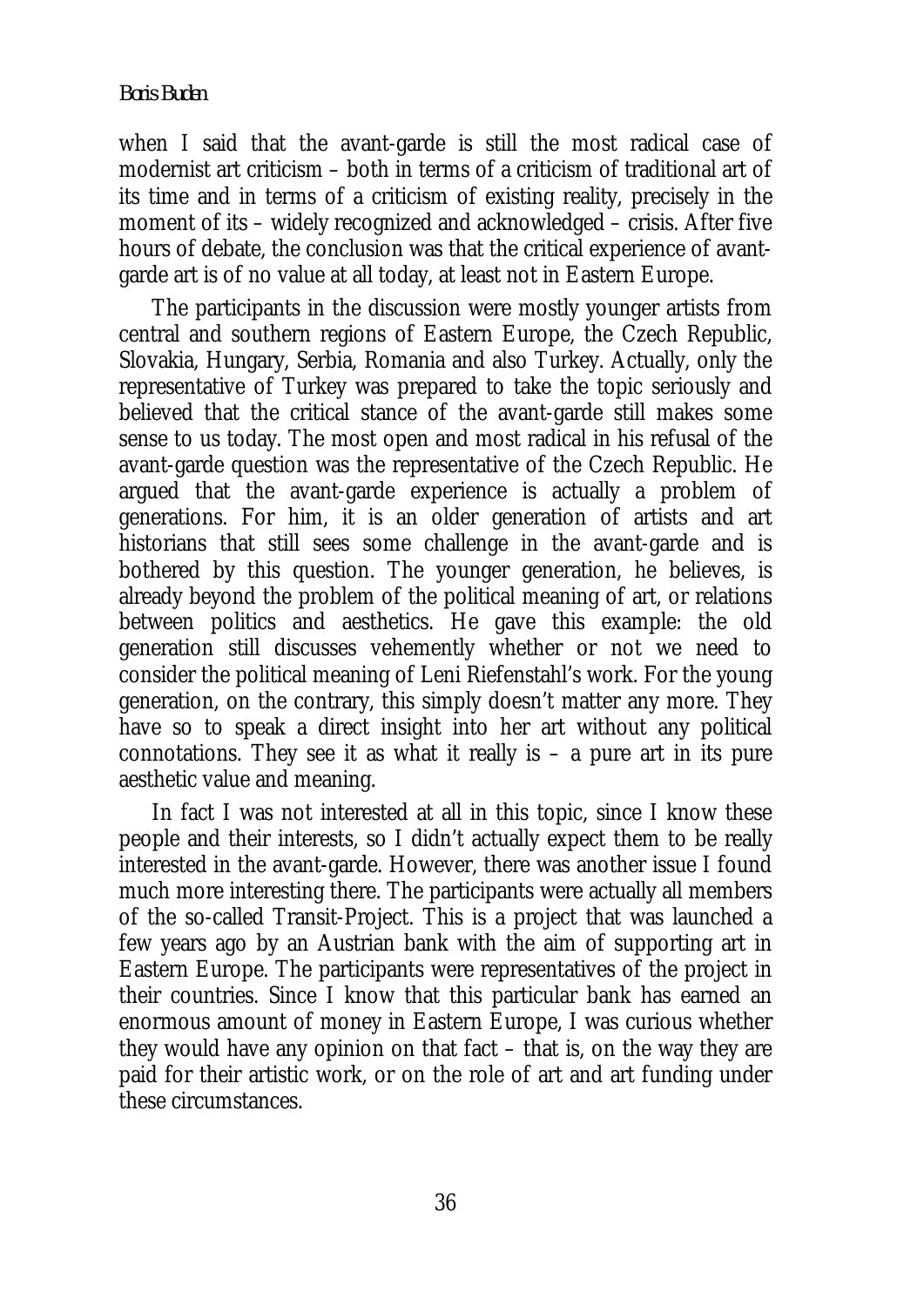I was also motivated by an article that appeared around then in the Viennese daily *Der Standard*. It reported on the profits of Austrian banks and insurance companies in Eastern Europe. In it, one could read that the result of the so-called business activity of the Generali Holding Vienna (an insurance company) had tripled the year before. The annual net profit had doubled in the same year. One can only wonder how this had been possible. The answer was to be found in the subtitle of the same article: 'The growth engine Eastern Europe'. It is due to the eastern expansion of the holding – and Austrian banks too – that they can make such profits. I hoped that the participants would somehow tackle this issue. To speak more openly, I wanted to provoke some sort of criticism. Unfortunately, it didn't work. Nobody found the economic, material conditions of their art making worth mentioning.

It seems that the critical legacy of the avant-garde in postcommunist Europe is finally dead. Moreover, it also seems that there is no authentic interest among young artists in institutional criticism, in what we have called above self-criticism: critical awareness of the conditions of the possibility of their art and the conditions of its production.

The reason for this is obvious: our perception of avant-garde criticism is essentially framed by the historical experience of communism. This means that the experience of the avant-garde, as much as the experience of radical criticism, appears to us today only from our post-communist (post-totalitarian, or post-ideological) perspective. It appears as a phenomenon of our past, as a phenomenon, to use Francis Fukuyama's (1992: xi) notion, of a lower level of humanity's ideological evolution. In short it appears that, as a problem, it belongs to the concerns of an older generation, to use words of the Czech colleague, and thus by implication is sooner or later going to die out.

But let me, at this point, pose an 'impossible' question: is communism really dead? As far as I know, it is not only still alive, but also proves, in some fields, its superiority over capitalism. Yes, I really mean today's China. (Please don't tell me that this is not the real communism. There has never been a real communism. I can remember very well that from the perspective of Yugoslavian communism – also often dismissed, due to the market economy, as not being an authentic, real one – the Soviet and whole East-block communism was defined as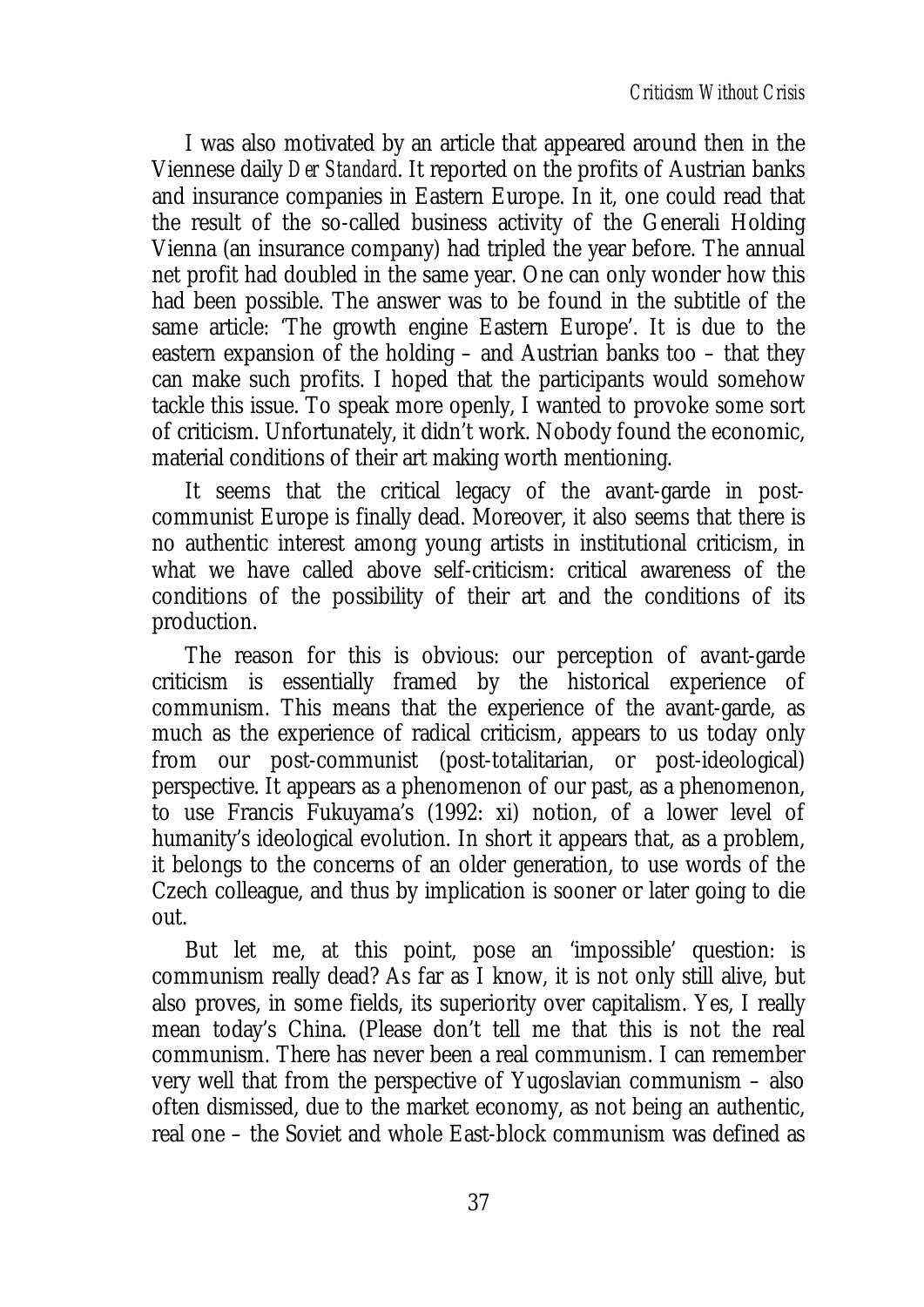a form of state-capitalism). Why don't we then learn about radical criticism and self-criticism from Chinese communists who obviously seem to have been more successful than their Western comrades? But before we ask the highest theoretical authority of the Chinese communism about the true meaning of criticism and self-criticism, let me remind you of a historical fact: In the historical reality of the nineteenth and twentieth centuries the idea of communist revolution itself became an institution – in the form of the communist movement and the Communist Party in its various national forms. As an institution, the communist movement also developed its own institution of criticism, the institution of so-called self-criticism, which played the extremely important function of informing the self-conscious subject of revolutionary action and later of a socialist community.

For Chairman Mao, conscientious practice of self-criticism was one of the most important hallmarks distinguishing a Communist Party from all other political parties. Let me quote him: "As we say, dust will accumulate if a room is not cleaned regularly, our faces will get dirty if they are not washed regularly. Our comrades' minds and our Party's work may also collect dust, and also need sweeping and washing". Therefore, self-criticism is for Mao "the only effective way to prevent all kinds of political dust and germs from contaminating the minds of our comrades and the body of our Party".

This sounds very funny to us today, like an infantile ideological fairy tale. But let me point to a crucial contradiction in Mao's concept of selfcriticism: it has nothing to do whatsoever with the crisis of capitalism or with any sort of crisis. Although Mao describes communist self-criticism as the most effective weapon of Marxism-Leninism, he doesn't justify it with the ideological principals of Marxism-Leninism. On the contrary, his definition of self-criticism seems to be completely non-ideological, simply a matter of trivial common sense: a clean face is better than a dirty one, a clean room better than one full of dust, germs are bad for health.

Why this trivialization? And, what is even more important, what happened to the crisis, where has it gone, why has it suddenly disappeared? Why this particular form of communist criticism – a selfcriticism that is not related to any sort of crisis? In the guise of the communist political movement both the crisis of capitalism and its criticism have merged into one single institution in which there is no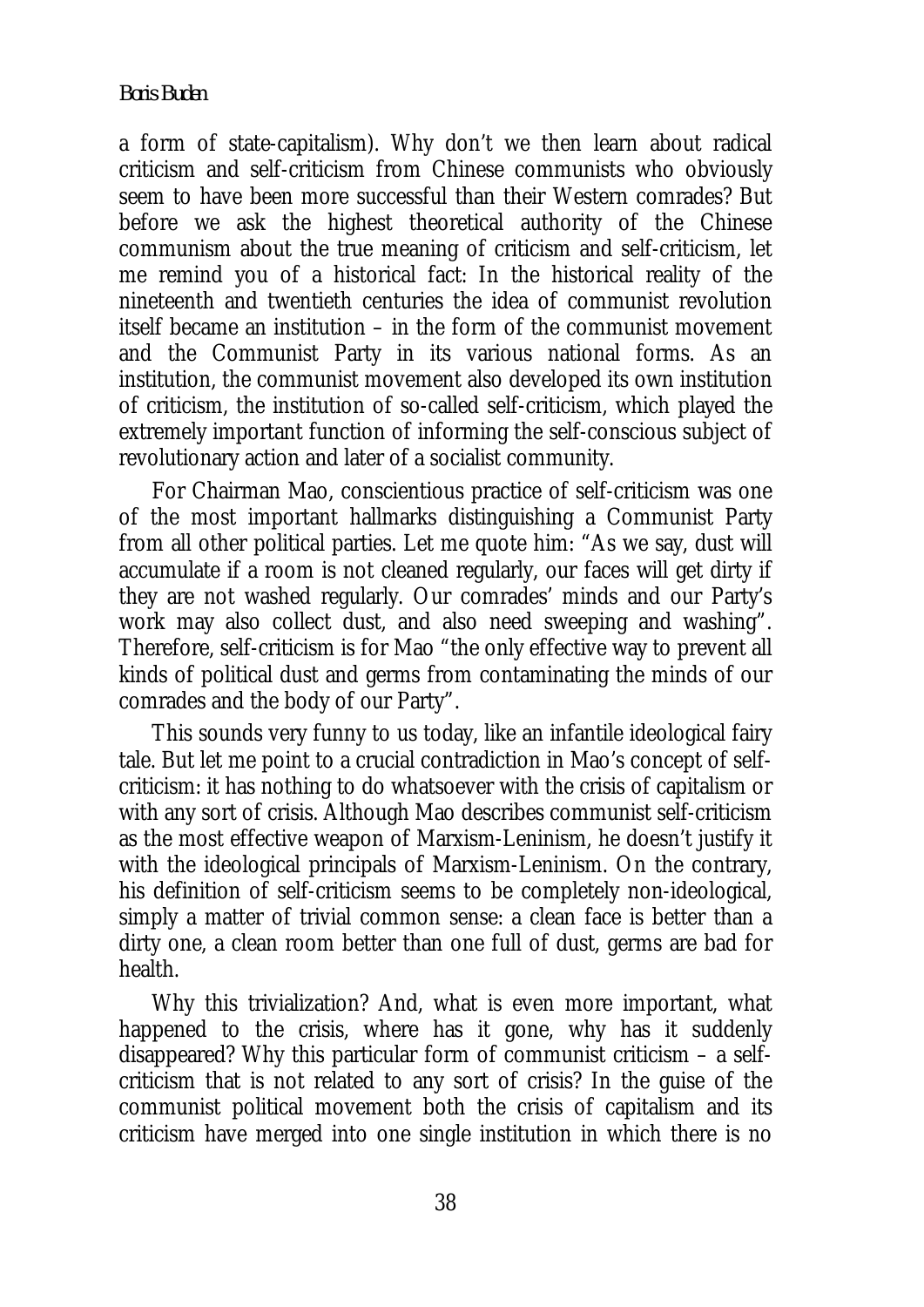possibility to differentiate between them. In other words, precisely in merging together they have become each other's outside. For the communist movement the crisis of capitalism was suddenly out there, in the outside of its own institution. But for capitalism, too, the criticism of its crisis can now be perceived only as coming from its own outside. The result is that communists couldn't see themselves as being part of the capitalist crisis and therefore, instead of resolving it, through their criticism, they have finally succeeded in making it stronger, more efficient, finally more sustainable or simply permanent. The problem was that communism and capitalism – or if you want, capitalism as crisis and its communist criticism – have never reached the point of a radical mutual exclusion, but on the contrary, were helping each other in moments of crises.

Why should we forget that it was precisely American capital which helped Bolshevik Russia to recover from the destructions of the civil war? And why forget the role of art in this story? The Soviets, as it is well known, were exchanging some of the most precious and also most expensive art works, mostly French paintings from the nineteen century, for new industrial technology from the United States. In our liberal jargon we today would call it a perfect win-win situation. The one side could get rid of what it considered at that time meaningless and historically obsolete (i.e., bourgeois art). And the other side could expand its markets, push forward employment and consequently stabilize the social situation and pacify its working class (i.e., escape its crisis). It didn't work, but not, as many believe today, because the Bolsheviks were primitives who couldn't recognize the real value of the artworks they possessed. Far from it: they knew all about the market value of those artworks, and this according to the pure capitalist logic. They treated them exclusively as commodities. But this became possible only after these artworks were artistically devaluated, after they had lost their artistic value as a consequence of an authentic art-criticism. It was actually the avant-garde art that stated the crisis of traditional art and – within what we today understand as pure history of art – radically criticized all these French paintings and destroyed their artistic value.

Moreover, it was now the artistic avant-garde itself that needed factories and working masses in order to articulate its artistic principles and produce its own artistic values. The avant-garde did not need museums and depots to collect its works and present them to an audience they didn't care about and were actually disgusted with. And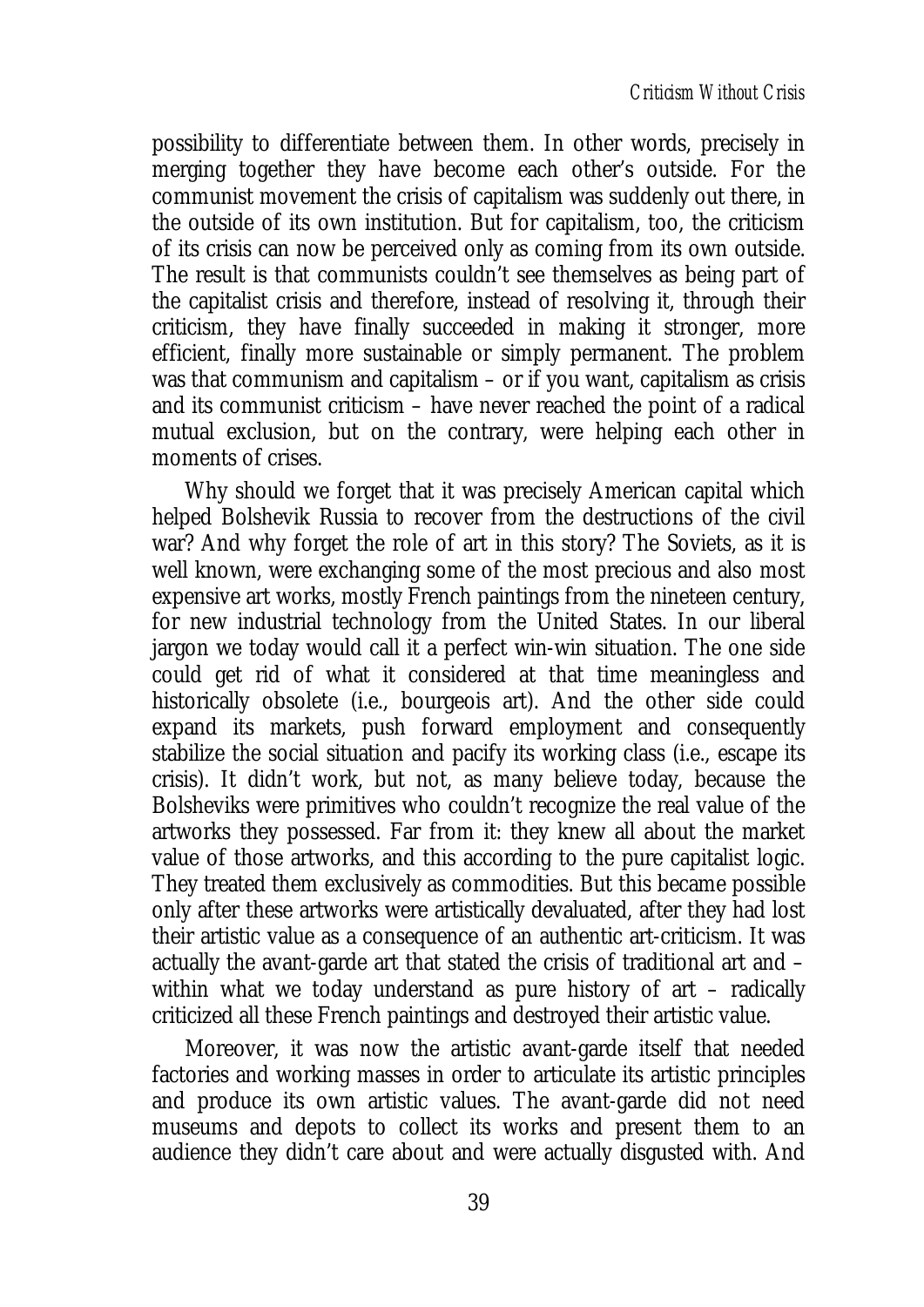#### *Boris Buden*

who could provide the needed factories and working class? American industrial technology. Capitalism, in short. This is a wonderful example of how crisis and criticism of both capitalism and art can successfully work together, of course within an overall capitalist context, in order to produce – normality!

Another example of how capitalism and communism can function in harmony is of course today's China. To translate the reality into the dialectics of crisis and its criticism, it is precisely the rule of an institutionalized criticism of capitalism (i.e., the rule of the Chinese Communist Party) that today helps capitalism to survive its crises and persist. Not only by opening the world's largest market to global corporate capital, but also by providing it with cheap and highly disciplined labour. This doesn't happen, as so many believe, because today's Chinese communists have betrayed the very principles of the communist idea, and because, ceasing to criticize capitalism, they have started to improve it. They have not betrayed Mao. On the contrary, they stick faithfully to his true legacy.

Let me quote the Chairman once more. Discussing the necessity for self-criticism, he calls for personal sacrifice:

As we Chinese Communists, who… never balk at any personal sacrifice and are ready at all times to give our lives for the cause, can we be reluctant to discard any idea, viewpoint, opinion or method which is not suited to the needs of the people? Can we be willing to allow political dust and germs to dirty our clean faces or eat into our healthy organisms? [C]an there be any personal interest… that we would not sacrifice or any error that we would not discard?

And let's remember that the famous Stalinist show trials would have never been possible without the institution of self-criticism and personal sacrifice. As is well known today, they were introduced at the beginning of the 1930s, precisely at the moment when collectivization started to produce catastrophic results, plunging Soviet society into deep crisis. It was self-criticism that then helped to project this crisis into an outside, to present it as an effect of the subversion from the outside, a work of imperialist spies and agents. It was therefore completely understandable that the institution had to be cleaned up from all those 'germs and parasites' which had eaten into the healthy organism of Soviet society. Criticism – in the guise of communist self-criticism – was used (or if you like misused), not to disclose the real crisis and its antagonisms and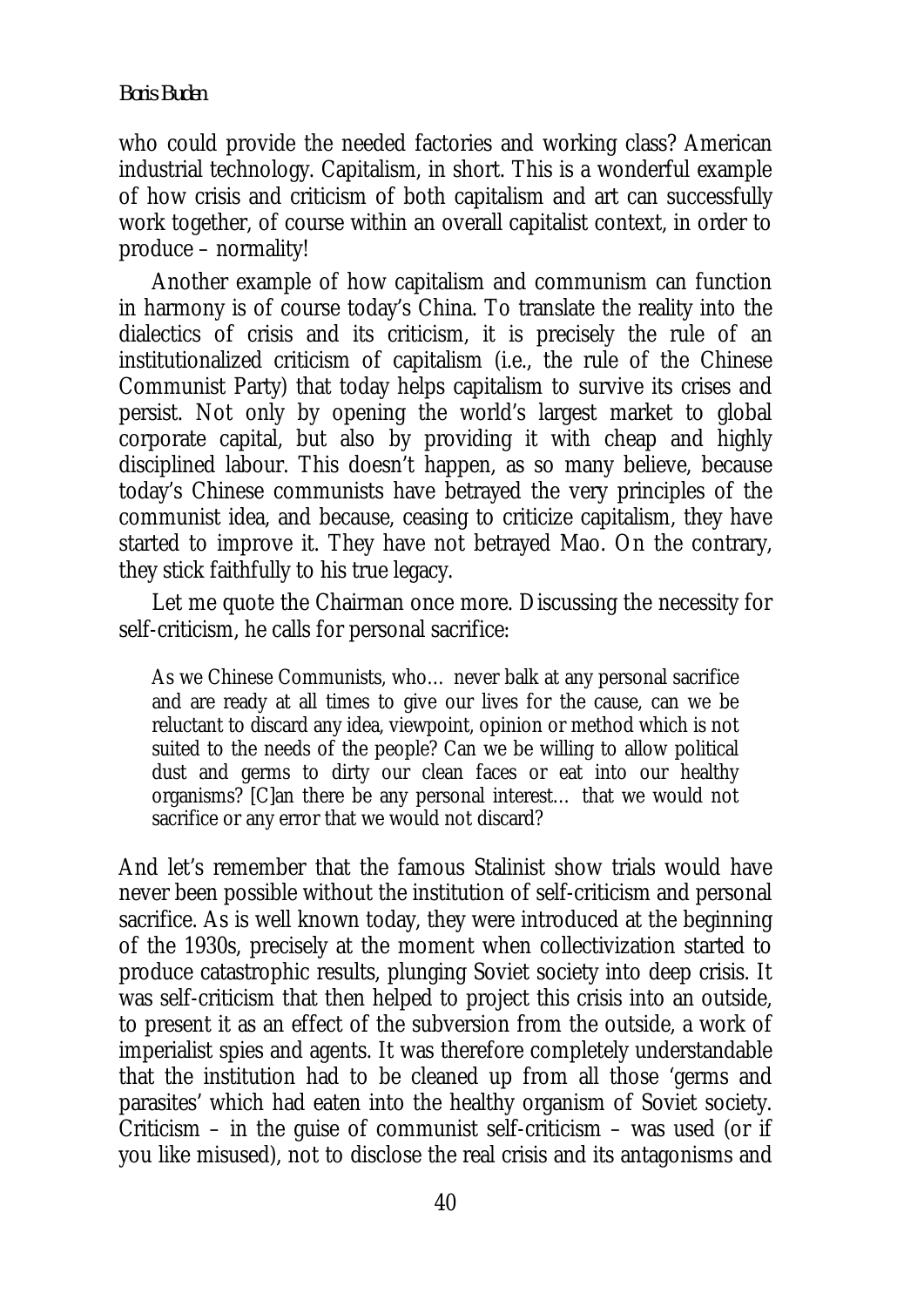intervene in it (which would have been a classical Marxist approach), but on the contrary to hide it and in this way to make it permanent, that is, to transform or translate crisis in some sort of normality.

This is typical for today's situation: neither are we able to experience our time as crisis nor do we try to become subjects through an act of criticism. In the period of classical modernism, crisis was always experienced as an actual possibility of a break and criticism as this break itself. Obviously, such an experience is no longer possible for us today. There is no experience whatsoever of an interaction between crisis and critique. One cannot simply ignore Giorgio Agamben's warning, that one of the most important experiences of our times is the fact that we are unable to have any experience of it. The result is a permanent criticism that is blind to the crisis, and a permanent crisis that is deaf to criticism. In short, a perfect harmony!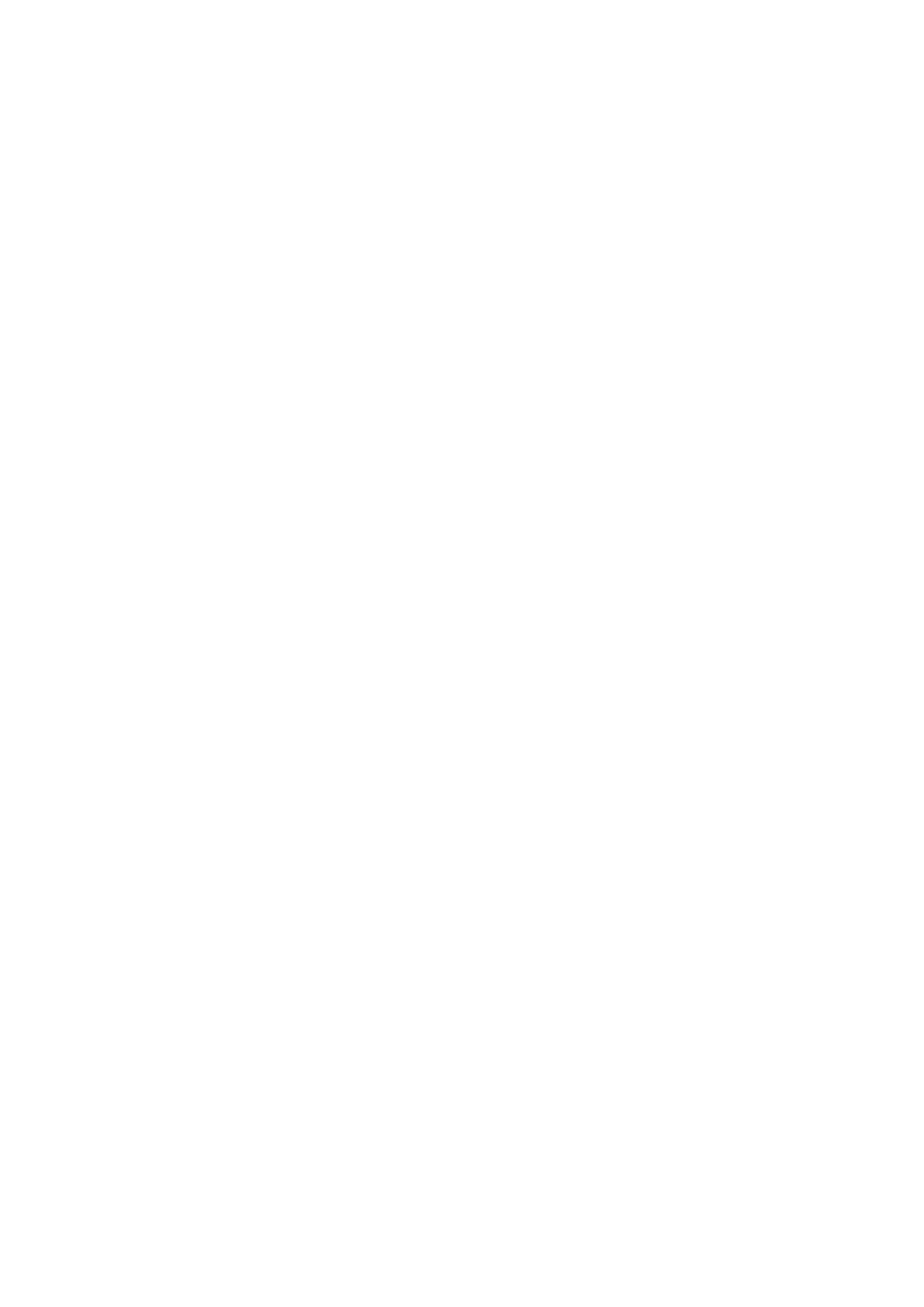# **Artistic Internationalism and Institutional Critique**

Jens Kastner (Translated by Aileen Derieg)

In 1970 a group called the Guerilla Art Collective Project placed military uniforms filled with meat and labeled 'SHIP TO…' in the main square in front of the university in San Diego. The action – at the same time a protest against the war in Vietnam and an art production (Breitwieser, 2003: 16) – was carried out on the borderline between installation and sculpture, as well as between art and politics. The group member who initiated the project was Allan Sekula, a student of the social philosopher Herbert Marcuse.

Marcuse was one of the most important advocates of social movements in the 1960s. His *One-Dimensional Man* (1964), influential for many students in Western Europe and North America during that period, saw in the protest movements new possibilities for the realization of alternative, non-alienated ways of living, an approach that later became conventional in research dealing with social movements. However, it was not only these possibilities that united the various upheavals since the mid-1960s and partly enabled the conjoining of very different concerns – feminist, anti-colonialist, anti-racist, antiauthoritarian, anti-imperialist and anti-militarist. Similar in some ways to Dada fifty years earlier, in terms of what the actors had in common, 1968 as an international or transnational upheaval, as 'a world revolution' (*il manifesto*), in which widespread artistic mobilization was also involved, was based primarily on negative internationalist motivations: the war against Vietnam conducted by the USA was the outstanding negatively uniting element. "The military intervention of the USA in the Vietnam conflict gave the protests of the various national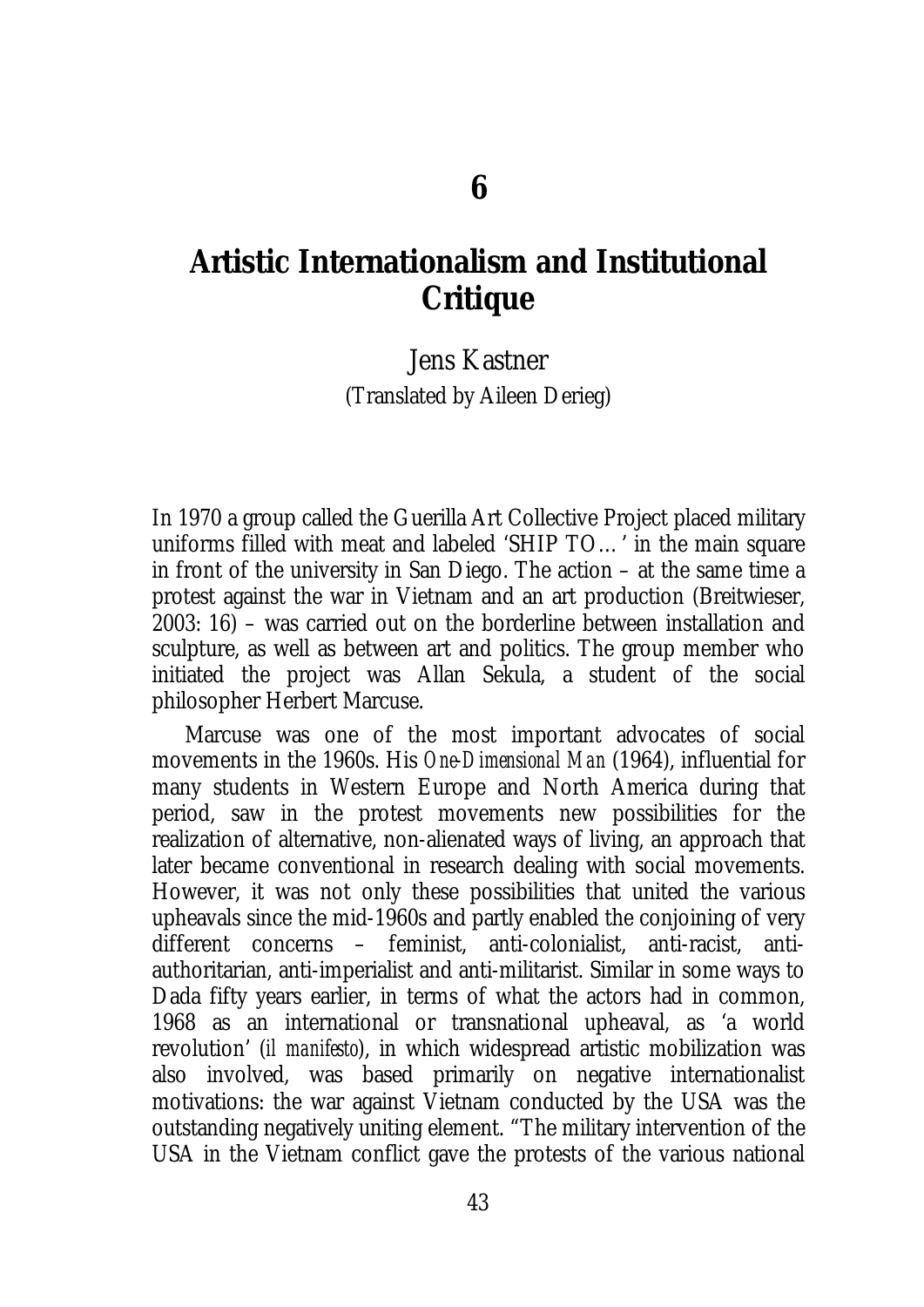#### *Jens Kastner*

student avant-garde groups an international dimension, an idea that united them, and a common strategy" (Gilcher-Holtey, 2003: 49). Just as social criticism was linked at the political level in the urban centers through this negative bracket with liberation movements in developing countries, at the cultural level agitation by politicized students joined forces with artists expanding their methods. Countless artistic actions took place in the most diverse countries in the course of the protest movements, linking anti-war ideas with local social, cultural and political concerns, and especially joined them with the actions of the social movements. In his history of conceptual art Tony Godfrey (2005: 190) wonders about "how little the political situation was directly addressed by art" in light of the vehement student unrest, but he considers the importance of the Vietnam war in the development of art in the late 1960s and early 1970s so great that he begins every chapter of his book by elaborating on it.

My thesis is that the internationalist orientation functions both as the potential link between artistic and social movements and as a possible means for overcoming the structural obstacles between both. This conjunction is by no means to be taken for granted, nor is it generally the case. It is blocked, according to Pierre Bourdieu, by the complete difference and incompatibility of the respective fields. Although there exists a "structural affinity between literary avant-garde and the political avant-garde" (Bourdieu, 1996: 251), the reconciliation of the two "in a sort of summation of all revolutions – social, sexual, artistic" (Bourdieu, 1996: 387) repeatedly runs into the rifts or hurdles that exist between the two areas. It was not unusual for these hurdles to appear even in the context of 1968. They were evident, for example, in the repeatedly occurring, mutual vituperation between political activists and activist artists. In 1971 Henryk M. Broder, for instance, contended that the Vienna Actionist Otto Muehl was "no leftist, but an analfascist", whereas Muehl criticized the bourgeois mentality of all revolutionaries, who "put on their comfy slippers" again when they are finished revolting (Raunig, 2007: 290). The controversies surrounding Muehl and the other actors from Vienna Actionism were ultimately so heated because the art scene in Austria had a certain dominance within the situation in 1968, which was generally marked, according to Robert Foltin (2004: 74) by "a lack of theory and by a low degree of militancy."1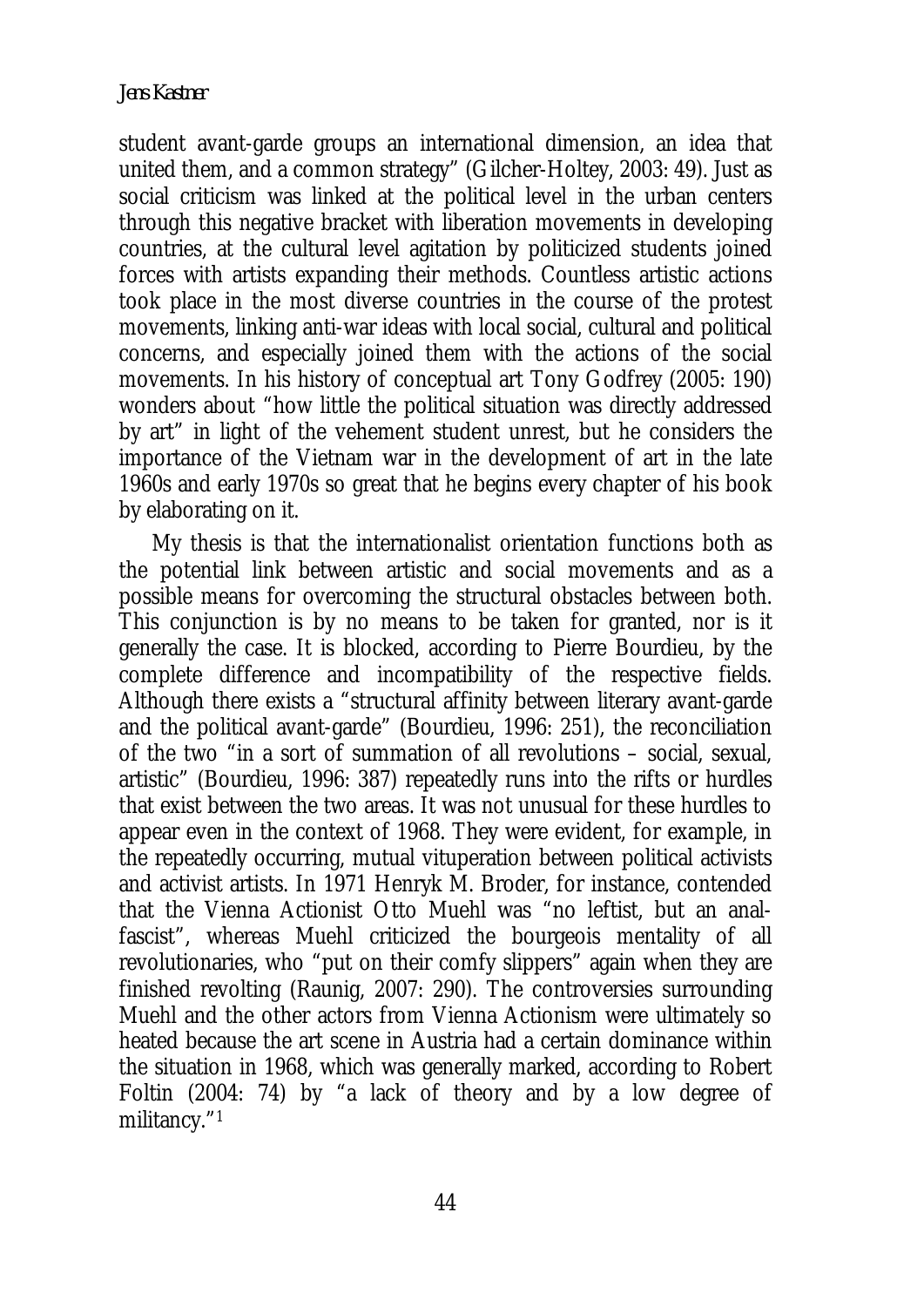The thesis that social and artistic movements come together and/or mutually permeate one another in artistic internationalism also contradicts two narrow readings of Bourdieu, which have been formulated in discussions about institutional critique. Andrea Fraser's reading (2005), for example, which picks up from Bourdieu, regards the art field as being so closed that everything done outside it can have no effects at all towards the inside – and vice versa. In the essay that opens this volume, Gerald Raunig rightly criticizes Fraser's position, and Stefan Nowotny in his text on 'anti-canonization' criticizes a similar position on the part of Isabelle Graw. Nowotny maintains that in Graw's essay 'Beyond Institutional Critique' is a "flagrant example of fixing institutional critique art practices to art" (this volume). However, Graw's position also stands for a second curtailment of Bourdieu's art field theory. In light of the sales-oriented clientele of a New York art fair, completely uninterested in content, she wrote in a *Tageszeitung* article in 2004 that "under these circumstances... the notion of art as an autonomous special sphere... can no longer be maintained" (Graw, 2005: 15). However, since the autonomization of the art field, the economy of symbolic goods, which Bourdieu speaks of, does not take place between the poles of total commercialization and 'pure production'.2 Hence the existence and expansion of influential art fairs does not at all contradict the autonomy of the field.3 Objections must therefore be raised against both of these constrictions: talking about the autonomy of the art field means neither asserting a social area incapable of achieving effects towards the outside, nor that a terrain exists here, which is untouched by economic, social and other influences. Instead, it is a matter of pointing out specific functionalities that differ from those in other social fields.4

The artist, photographer and art theoretician Allan Sekula also formulated the protest against the Vietnam War in another action, one that was photographically documented. In this six-part photo series an activist, barefooted and equipped with a Vietnamese peasant's straw hat and plastic machine gun, crawls through the wealthy suburbs of a large US city. The title of the 1972 action, *Two, three, many ... (terrorism),* directly refers to Ernesto Che Guevara's anti-imperialist *foco* theory. In this context Guevara called for the creation of 'two, three, many' Vietnams to expand the so-called people's war against imperialism by creating multiple revolutionary hot spots. Sekula thus puts Che Guevara's internationalist appeal into an artistic form, indicating the justification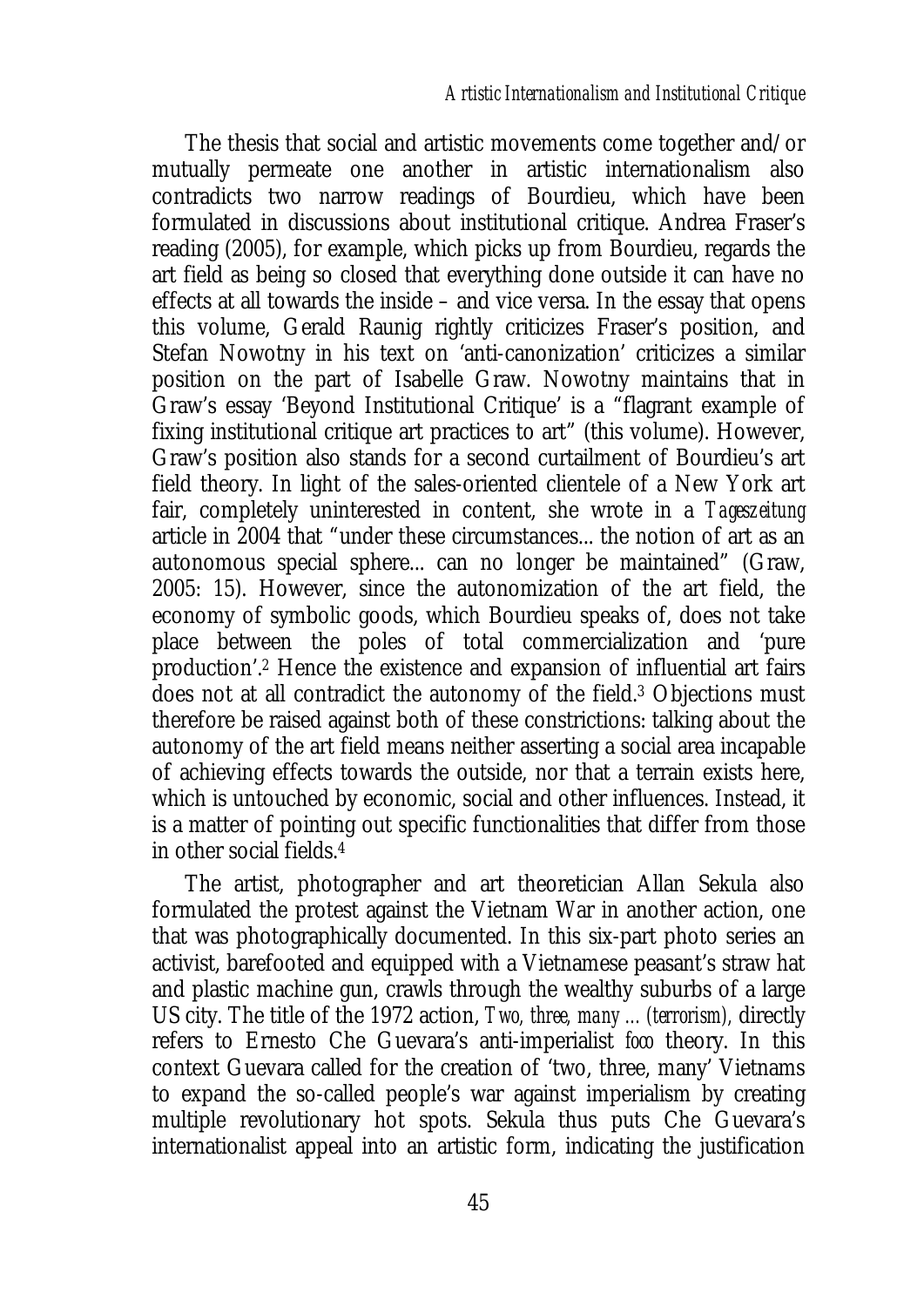### *Jens Kastner*

for the appeal on the one hand, but on the other also representing a symbolic alternative to the non-artistic implementation of guerrilla concepts in the major urban centers. The *foco* theory was not only one of the foundations for the development of the 'urban guerrilla concept' by the Red Army Fraction (RAF) in 1971. Following a first wave of guerrilla movements limited to Latin America, a 'second wave' (Kaller-Dietrich and Mayer, undated) arose in Western cities based on the practices of the Tupamaros, the leftist urban guerrillas in Uruguay. The Weather Underground in the USA and other radical leftist groups in various western countries also referred directly or indirectly to this dictum from Che Guevara as they went underground (Jacobs, 1997).

The collage series *Bringing the War Home* (1967 – 1972) by the US artist and art theoretician Martha Rosler<sup>5</sup> is also to be seen in the context of *foco* theory. The collages show various motifs from the Vietnam War mounted in pictures from contemporary US American brochures for furnishings. By calling everyday furnishings into question as the furnishings of everyday life, Rosler builds here on an effect similar to that of the Berlin group Kommune 1 with their flyer about a fire in a Brussels department store in 1967. In this flyer, Kommune 1 satirically calls the fire an advertising gag for the USA, invoking the 'crackling Viet Nam feeling (of being there and burning too)', that everyone should be able to share (Enzensberger, 2004). This satire strategy also serves the idea of making injustice in developing countries directly comprehensible to people in major cities, making it palpable, in fact 'bringing the war home'.

If institutional critique is taken not merely as a label for works by the four or five protagonists that are always named (Michael Asher, Marcel Broodthaers, Daniel Buren, Hans Haacke, John Knight), but rather, as Hito Steyerl sees it in her essay in this volume, as 'a new social movement within the art field', then this would certainly include Martha Rosler and Allan Sekula. Questioning one's own role within the art system, linking this with concrete socio-political themes such as the criticism of US foreign policy and the criticism of the ideology of the idyllic private sphere of the family, suggests a version of institutional critique that goes beyond the constraints of art institutions like galleries and museums. It also covers more than Isabelle Graw (2005: 50) includes with the differentiated, expanded concept of institution, of corporate culture and celebrity culture. It is more to be understood as a criticism of the institutions of capitalist society altogether, in the sense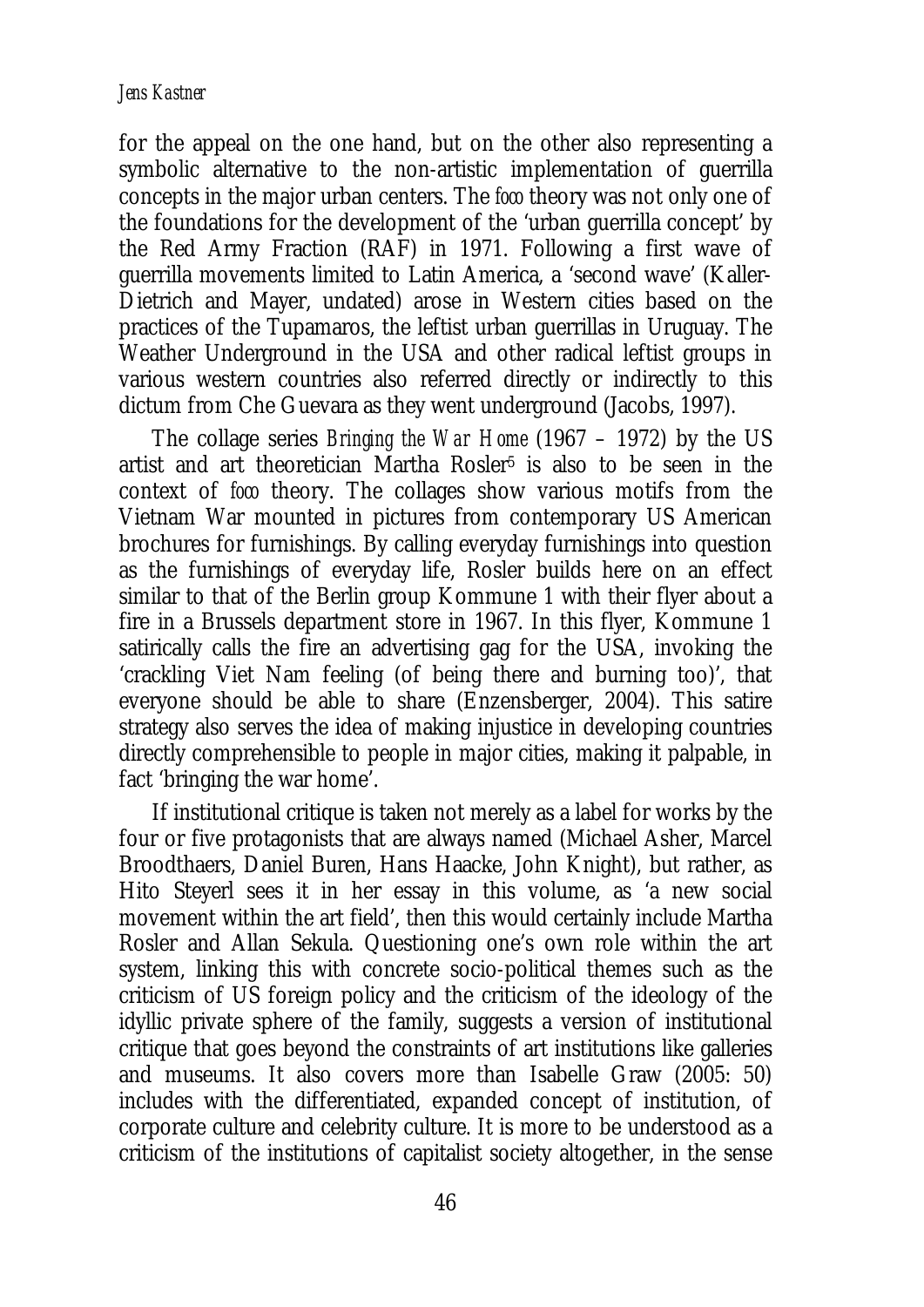of Marcuse's utopian idea that the aim is to work towards a society in which people are no longer enslaved by institutions. To this extent, Steyerl's analysis also needs to be expanded: institutional critique should not only be understood as a movement within the art field, but also as one that would hardly be imaginable without the social movements outside the art field.

Artistic internationalism – in other words a certain orientation of the subject matter of artistic work that nevertheless first develops in the confrontation with the viewers – proves to be the link between art movement and social movement. With regard to this functional link, works like those described above are to be defended against both their proponents and their opponents.

One of these opponents, for example, is Jacques Rancière (2006), who lists Rosler's aforementioned work as an example of art that too strongly disambiguates the relation between illusion and reality. In works like *Bringing the War Home*, according to Rancière, "the sense of fiction is lost" (Rancière, 2006: 91), which should, however, be central to the real politics of art. Rancière (2006: 87) argues for a "politics of art that is proper to the aesthetic regime of art" and which precedes the political action of the artist.6 He maintains that the confrontation between two heterogeneous elements, as demonstrated in Rosler's collages, is characteristic of critical art. However, it tends to turn itself into a mere inventory of things. In turn, this taking inventory leads to the exact opposite of what was intended: the politics of art is reduced to "welfare and ethical imprecision" (Rancière, 2006: 96), or it dissolves into "the indeterminacy[...] that is called ethics today" (Rancière, 2006: 99). According to Rancière, art is political neither because of its message nor in the way that it represents social structures, ethnic and sexual identity or political struggles. "Art is primarily political in creating a space-time sensorium, in certain modes of being together or apart, of defining being inside or outside, opposite to or in the middle of" (Rancière, 2006: 77).

Yet Rosler and Sekula's works are by no means situated exclusively in the tradition of explicitly political agitation art like that of John Heartfield or Diego Rivera. However, even their works – denigrated by Rancière as 'directly' political art – could prove to be suitable for creating a sensorium, if, for example, the indeterminate specification of being together and apart, etc. is interpreted as a relationship, as it exists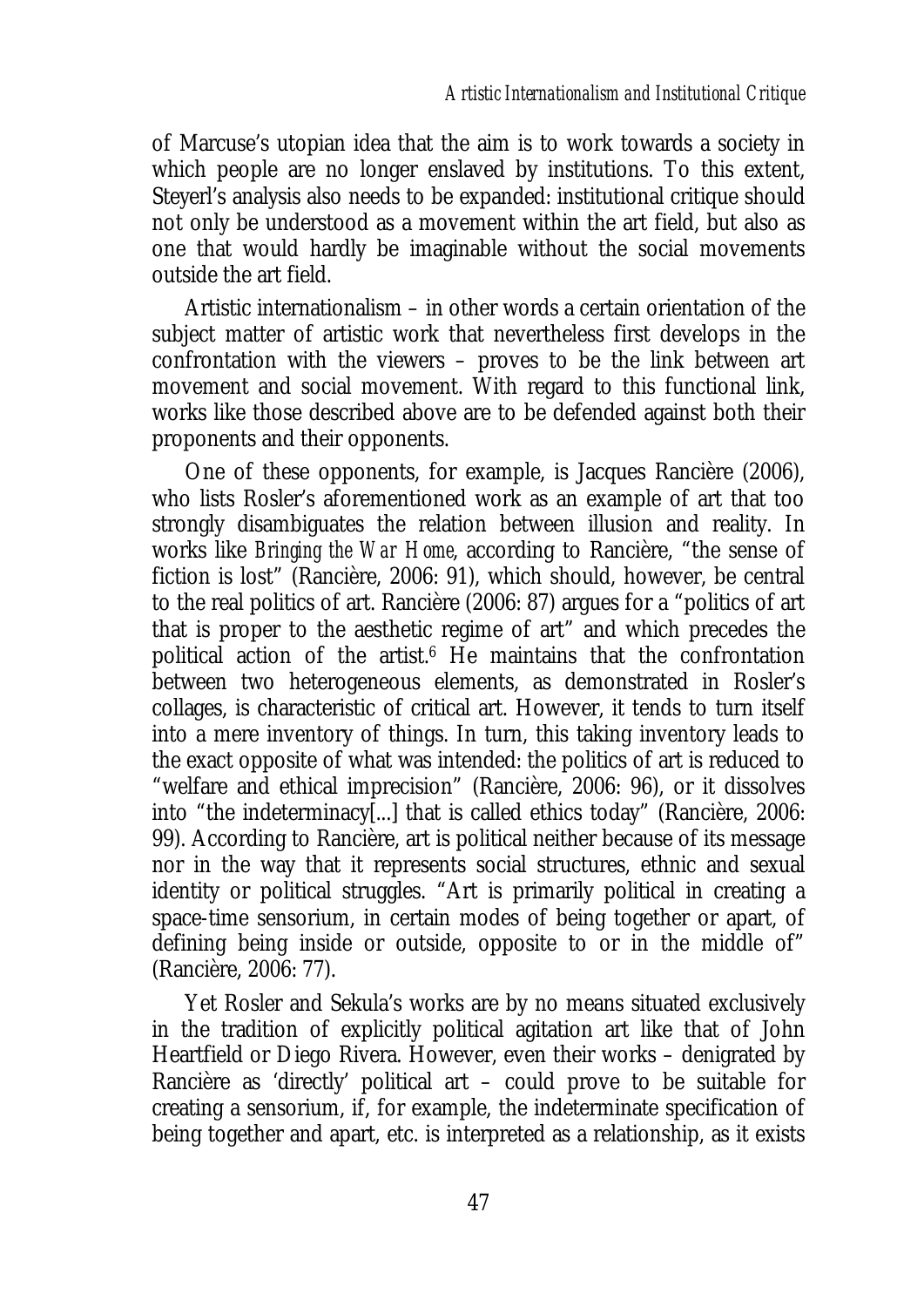and is thematized in the relationship between work and viewer. For only very few 'political' works are limited solely to conveying messages and representing social/political conflicts. Michelangelo Pistoletto, for instance, in his mirror painting (*Vietnam*, 1962/1965) linked the art historical issue of the work-viewer relationship with political explicitness. Two persons, painted on tissue paper and cut out along their contours, are glued to a reflecting metal panel, a woman in a red trench coat and a man in a black suit with a tie, each of them holding a stick with a demo banner attached to the upper ends, on which the letters '...NAM' can be read. Looking at this life-sized picture, viewers are immediately drawn into the depiction of the scene, obviously an anti-Vietnam War demonstration. Here Pistoletto positions the viewers both opposite the picture as such and also in front of a political statement, directly involving them in both. According to Tony Godfrey (2005: 114), this artistic stance, which places the viewer in a direct relationship to the image, is "a crucial characteristic of Conceptual Art."

In the case of Sekula's *Two, three, many ... (terrorism)* and Rosler's *Bringing the War Home*, this kind of context is established through the internationalism of 1968. This internationalism involves more of a political stance than a (for example, Trotskyist) program, an awareness of the ways in which social battles in different regions of the world are mutually conditioned. Due not least of all to the anti-colonial liberation movements, with the student movements of the 1960s an antiauthoritarian internationalism – in contrast to the proletarian internationalism of the early twentieth century – gained "more significance theoretically as well[...] In fact, this was one of its central components. Internationalism and '68' formed a unit and must therefore also be treated as such" (Hierlmeier, 2002: 23). This internationalist perspective was realized in the social movements in this way perhaps even more than in the art field, within which it was criticized as obscuring western hegemony.7

The artistic internationalism is all the more to be emphasized also in response to proponents of Rosler's *Bringing the War Home*, such as Beatrice von Bismarck (2006). Martha Rosler continued her series in 2004 under the same title, but instead of motifs from the Vietnam War she used motifs from the US invasion of Iraq. Although there is no dismissing that Rosler's Iraq series is a 'self-quotation', as Bismarck (2006: 239) puts it, a comparable point of reference in terms of subject matter is certainly the rhetoric of freedom used by the US government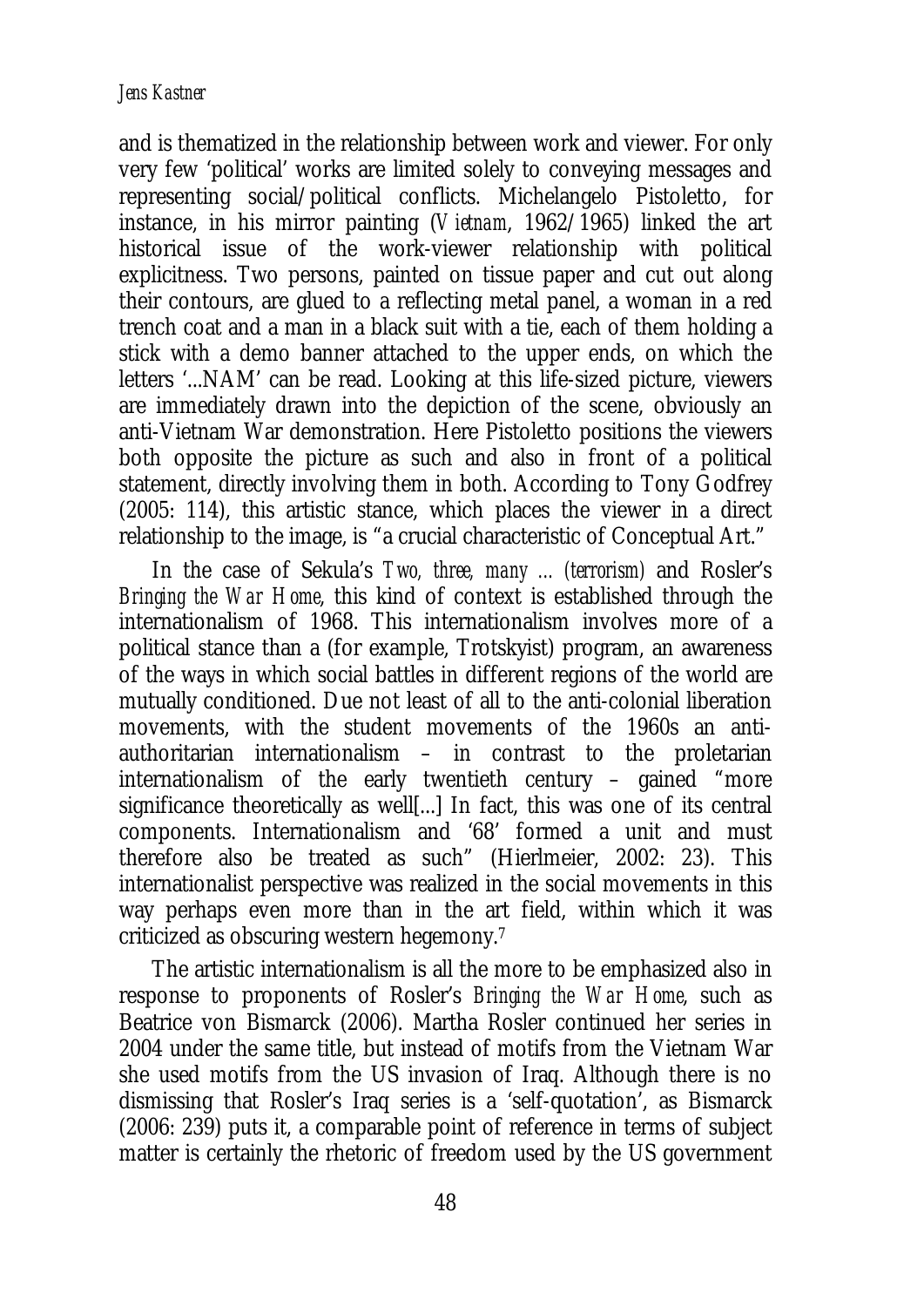both then and now. Nor is the observation false that the more garish choice of colors in comparison with the original series enhances the impression of uncanniness, understood in Freud's sense as a return of the repressed. "Especially in Rosler's photographic collages, in which the images of war break into the familiar homeyness, the home sweet home, as what is only seemingly alien, this return of the repressed finds a striking visual form" (Bismarck, 2006: 240).

Yet one crucial criterion still remains unmentioned in this account, specifically the integration of artistic work in the strategies and practices of the social movements. Although the US invasion of Iraq was accompanied by worldwide protests, this movement has for the most part long since ceased to operate in the context of a Guevara-like antiimperialism. The tactic of 'bringing the war home' in any way was completely absent. And there is a reason for this: filling this slogan with emancipatory significance seems to be entirely unthinkable for social movements at a time when al-Qaida-style Islamic terror has struck Western capitals on many levels, on the one hand, and on the other is installed as a scenario of general threat. The war, or a war, has long since 'come home', has arrived in the Western urban centers, into which it first had to be brought in the 1960s and 1970s, although its effects are not those intended by movement actors in the 1960s. On the contrary, instead of enlightenment, awareness, empathy, emancipatory radicalization, an institutional and psychological insulation is taking place. The boom in security technologies and policies had already signaled the end of the urban guerrillas in the 1970s. Failing to reflect on this end and merely attempting to pick up from where it stopped thirty years earlier must give rise to perplexity in the case of an artist like Rosler. For she herself had emphasized how relatively "the measures of aesthetic coherence are applied to photographic practice" (Rosler, 1999: 122), and lamented a contemporary tendency to detach art works from their context. Although a link is made in the continuation of the series to an ethical issue, and the standpoint of the viewer in relation to the depicted situation is questioned, the political context of the emancipatory social movement and its strategies remains omitted – both in the work and in the criticism formulated by Bismarck.

With respect to the first phase of institutional critique, Sabeth Buchmann (2006) states that, in terms of the call for cultural and social relevance, it diverged from the historical avant-garde in that a different way of dealing with these issues was cultivated: the "radius of action was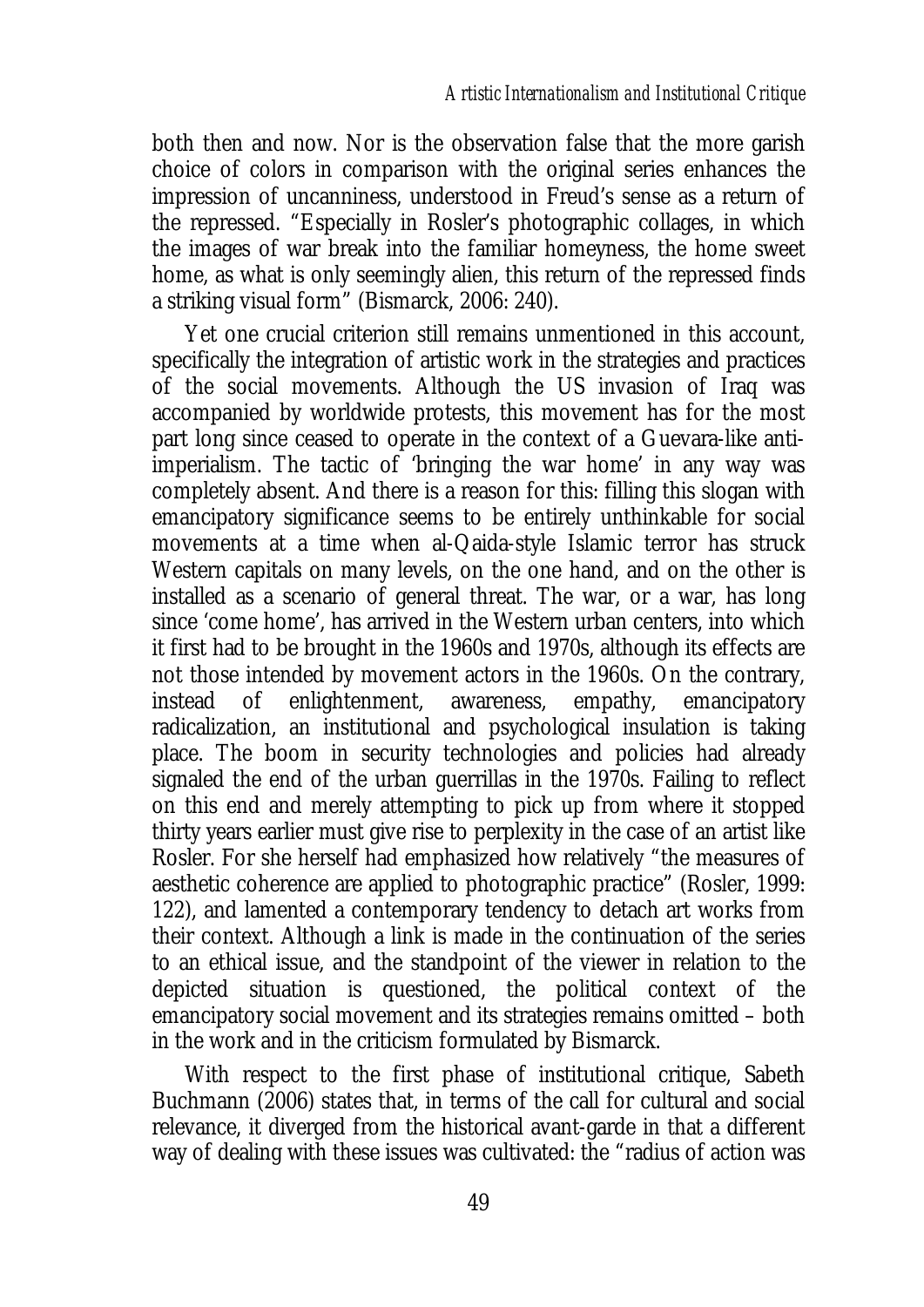and is no longer society", according to Buchmann (2006: 22), "but rather specific public, institutional and/or media fields."

Neither the depreciation of the aesthetic value of artistic works like *Two, three, many ... (terrorism)* or *Bringing the War Home* nor their political de-contextualization does justice to their specific criticism. The works discussed here do indeed thematize central issues that are immanent to the art field, which are linked to the questions and concerns of social movements – with the normative turn, so to speak, of being embroiled in the production of the social world: if I am part of the historical process, then – according to one of the central ideas of *foco* theory, which has been criticized as being voluntaristic – it ultimately only depends on my determination (and that of a few others) to reverse the conditions. Both Rancière and Bismarck are building on a false focus: Rancière with his criticism of the unambiguousness that he claims exists in the confrontation with social conditions and destroys or does not enable the alleged 'politics of aesthetics'; and Bismarck (and even Rosler herself with her continuation) by overlooking this tie with the social context. It would be better to build instead on the hinge function between artistic issues and political forms of social movements. Tying into the art historical question of the relationship between artist, work and viewer would make it possible to draw from what Bourdieu called the 'space of possibilities', which "defines and delimits the universe of both what is thinkable and what is unthinkable" (Bourdieu, 2001: 373). In this sense, the development of artistic internationalism that is based on and rooted in the battles of the social movements and their practices of solidarity represents a potential expansion of this space.

### **Notes**

- 1. On the connection between Vienna Actionism and the student movement, see Foltin (2004: 58) and Raunig (2007: 187-202).
- 2. Nina Tessa Zahner (2005) has analyzed the emergence of a third field, a 'sub-field of expanded production' in the context of the Pop Art of the 1960s. This conjoins elements from both poles in the figure of the artist as entrepreneur. The lasting transformations of the field that go back to these developments would have to be discussed separately.
- 3. The 'autonomy of the art field' that Bourdieu speaks of is thus not to be confused with the 'autonomy of the art work' that is asserted by modernist art theory. Bourdieu's whole theory ultimately aims to unmask the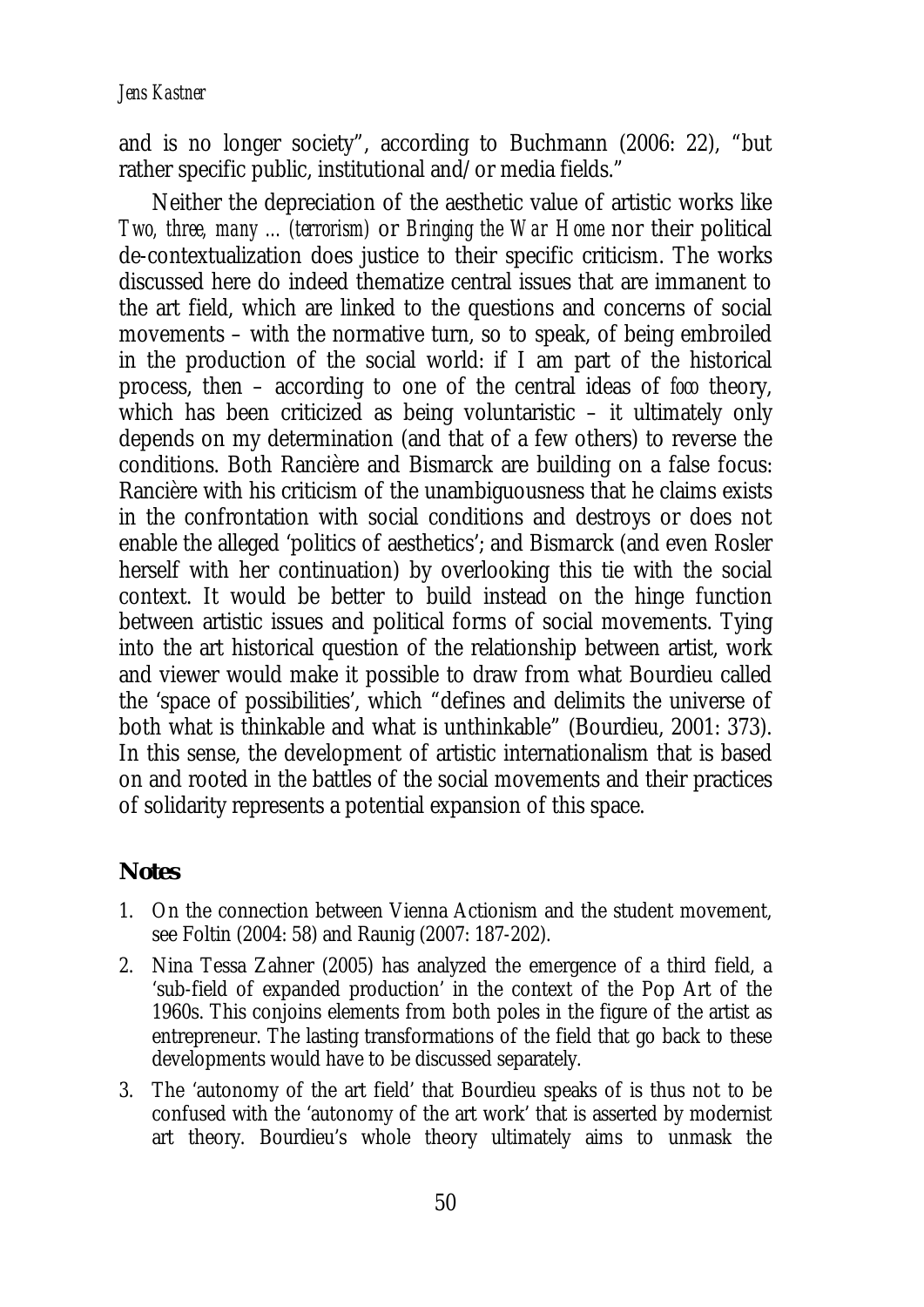'autonomy of the art work' as an ideology. Both Graw's slightly disgusted statement about the dominance of money on the one hand and Zahner's (2005: 290) recognition of Pop Art on the other, which credits Warhol for, among other things, "having pointed out the ideological content of the art that claims to be autonomous", are based on this misunderstanding.

- 4. Bourdieu (2003: 141) speaks of a "space with two dimensions and two forms of struggle and history": between the 'pure' and the 'commercial' pole there is the question of the legitimacy and the status of art; at another level the recognition of the works and the conflicts between young/new and old/established artists is at stake.
- 5. The first pictures of the series were published about 1970 as contributions to a magazine called *Goodbuy to all that* (No. 10), placed next to an article by the 'Angela Davis Committee in Defense of Women Prisoners'.
- 6. Rancière also decisively rejects the social conditions of judgments of taste and their integration in the symbolic struggles of a society that Bourdieu developed in *Distinction* (1982). He describes Bourdieu's demystification of the pure aesthetic gaze as a "cheap alliance between scientific and political progressive thinking", yet he has nothing to counter this with but the assertion of a singular "form of freedom and indifference[...], which joined aesthetics with the identification of what art is at all" (Rancière, 2006: 79). It would be interesting to discuss whether this is the reason why Rancière, as Christian Höller (2006: 180) stresses, is to be regarded "currently in the context of left-wing cultural circles as 'most wanted'."
- 7. For example, Rasheed Araeen's (1997: 100) criticism in 1978: "The myth of the internationalism of western art must be destroyed now[...] Western art expresses exclusively the characteristics of the west[...] Western art is not international. It is only a transatlantic art. It only reflects the culture of Europe and North America. The current 'internationalism' of western art is no more than a function of the political and economic power of the west, which imposes its values on other people. In an international context it would therefore be more appropriate to speak of an imperialistic art."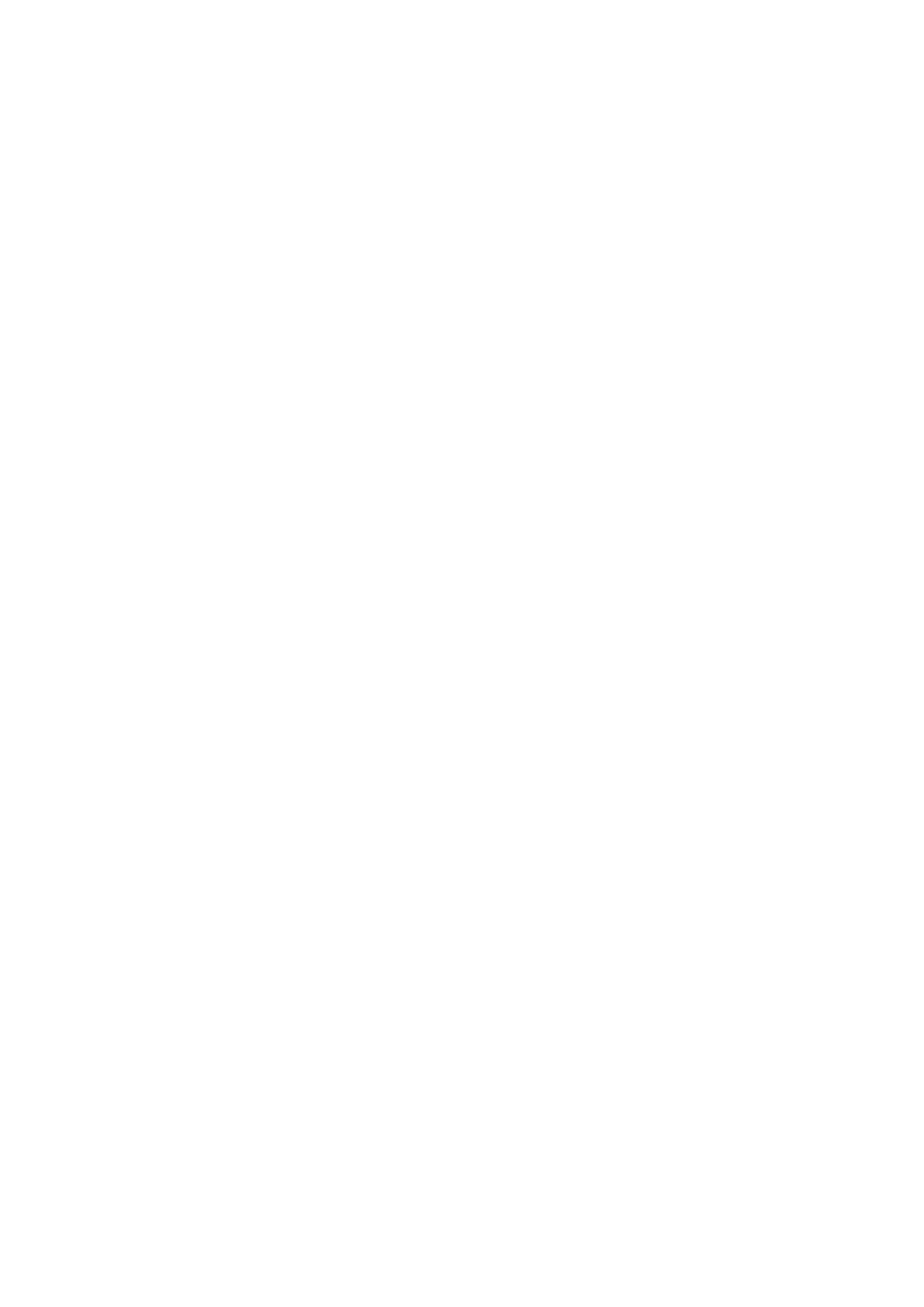# **Extradisciplinary Investigations: Towards a New Critique of Institutions**

Brian Holmes

What is the logic, the need or the desire that pushes more and more artists to work outside the limits of their own discipline, defined by the notions of free reflexivity and pure aesthetics, incarnated by the gallerymagazine-museum-collection circuit, and haunted by the memory of the normative genres, painting and sculpture?

Pop art, conceptual art, body art, performance and video each marked a rupture of the disciplinary frame, already in the 1960s and 70s. But one could argue that these dramatized outbursts merely *imported* themes, media or expressive techniques back into what Yves Klein had termed the 'specialized' ambiance of the gallery or the museum, qualified by the primacy of the aesthetic and managed by the functionaries of art. Exactly such arguments were launched by Robert Smithson in 1972 in his text on cultural confinement (Smithson, 1996), then restated by Brian O'Doherty in his theses on the ideology of the white cube (O'Doherty, 1986). They still have a lot of validity. Yet now we are confronted with a new series of outbursts, under such names as net.art, bio art, visual geography, space art and database art – to which one could add an archi-art, or art of architecture, which curiously enough has never been baptized as such, as well as a machine art that reaches all the way back to 1920s constructivism, or even a 'finance art' whose birth was announced in the Casa Encendida of Madrid just last summer.

The heterogeneous character of the list immediately suggests its application to all the domains where theory and practice meet. In the artistic forms that result, one will always find remains of the old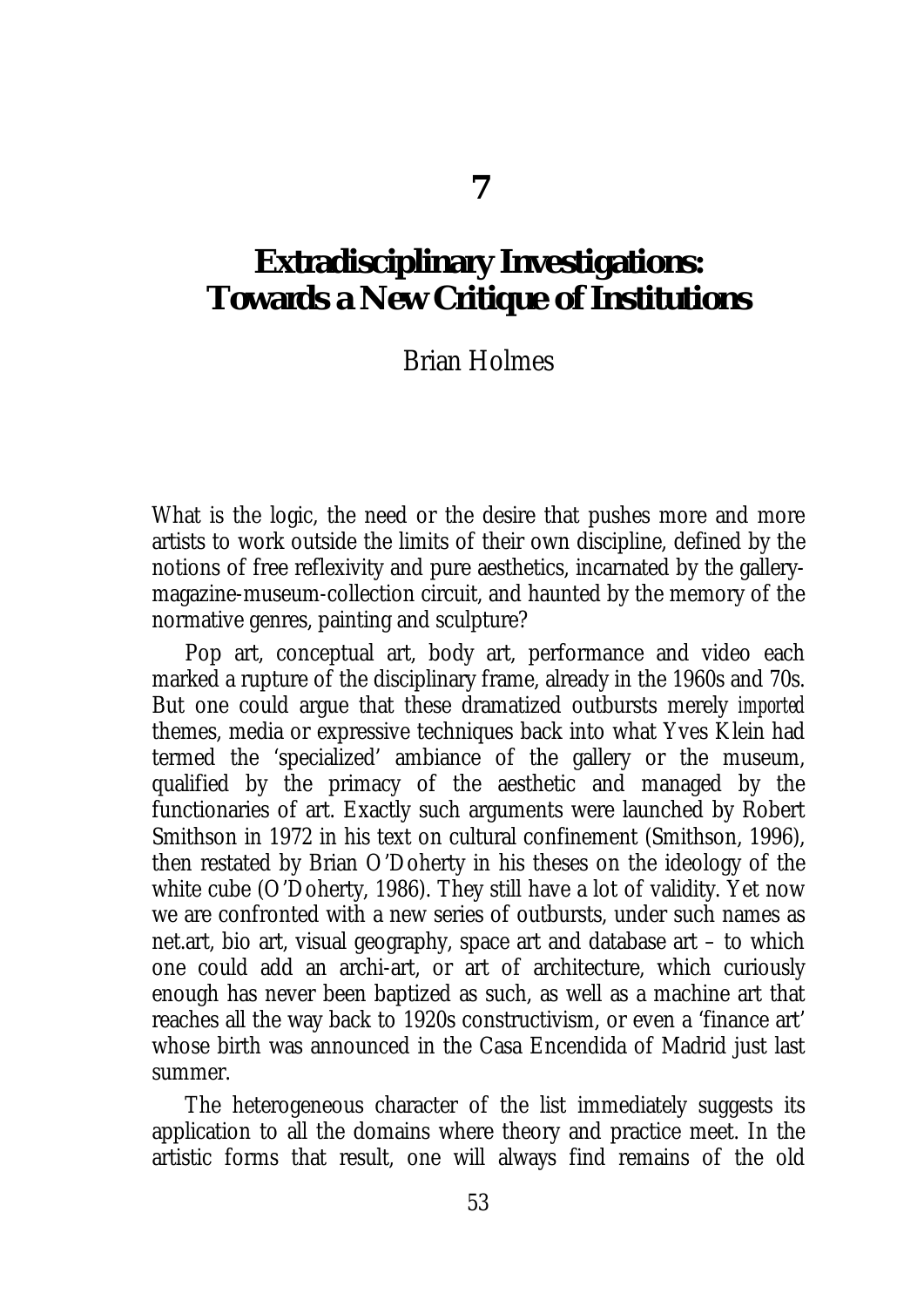modernist tropism whereby art designates itself first of all, drawing the attention back to its own operations of expression, representation, metaphorization or deconstruction. Independently of whatever 'subject' it treats, art tends to make this self-reflexivity its distinctive or identifying trait, even its *raison d'être*, in a gesture whose philosophical legitimacy was established by Immanuel Kant. But in the kind of work I want to discuss, there is something more at stake.

We can approach it through the word that the Nettime project used to define its collective ambitions. For the artists, theorists, media activists and programmers who inhabited that mailing list – one of the important vectors of net.art in the late 1990s – it was a matter of proposing an 'immanent critique' of the Internet, that is, of the technoscientific infrastructure then in the course of construction. This critique was to be carried out inside the network itself, using its languages and its technical tools and focusing on its characteristic objects, with the goal of influencing or even of directly shaping its development – but without refusing the possibilities of distribution outside this circuit.1 What's sketched out is a two-way movement, which consists in occupying a field with a potential for shaking up society (telematics) and then radiating outward from that specialized domain, with the explicitly formulated aim of effecting change in the discipline of art (considered too formalist and narcissistic to escape its own charmed circle), in the discipline of cultural critique (considered too academic and historicist to confront the current transformations) and even in the 'discipline' – if you can call it that – of leftist activism (considered too doctrinaire, too ideological to seize the occasions of the present).

At work here is a new tropism and a new sort of reflexivity, involving artists as well as theorists and activists in a passage beyond the limits traditionally assigned to their practice. The word tropism conveys the desire or need to turn towards something else, towards an exterior field or discipline; while the notion of reflexivity now indicates a critical return to the departure point, an attempt to transform the initial discipline, to end its isolation, to open up new possibilities of expression, analysis, cooperation and commitment. This back-and-forth movement, or rather, this transformative spiral, is the operative principle of what I will be calling extradisciplinary investigations.

The concept was forged in an attempt to go beyond a kind of double aimlessness that affects contemporary signifying practices, even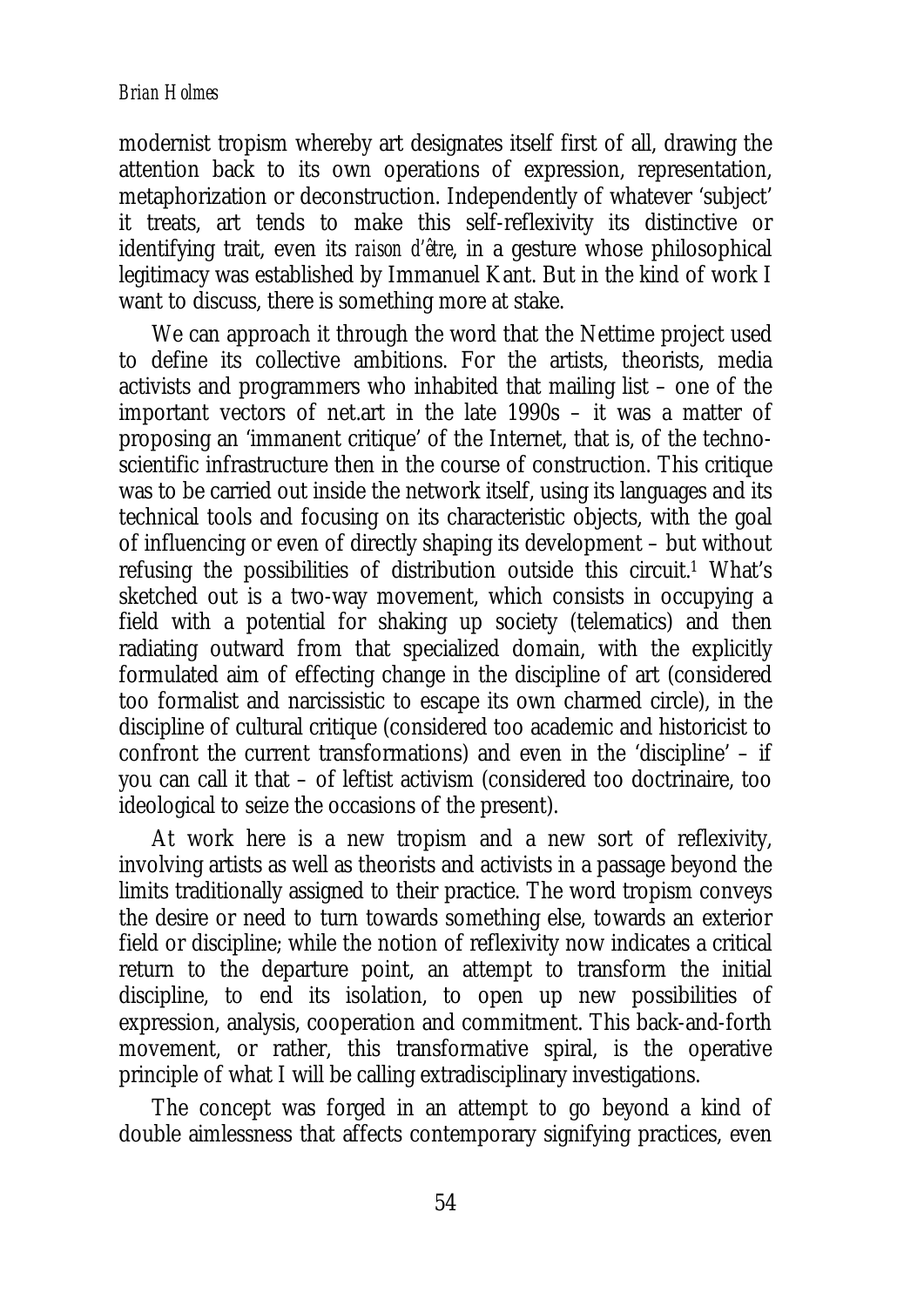a double drift, but without the revolutionary qualities that the Situationists were looking for. I'm thinking first of the inflation of interdisciplinary discourses on the academic and cultural circuits: a virtuoso combinatory system that feeds the symbolic mill of cognitive capital, acting as a kind of supplement to the endless pinwheels of finance itself (the curator Hans-Ulrich Obrist is a specialist of these combinatories). Second is the state of indiscipline that is an unsought effect of the anti-authoritarian revolts of the 1960s, where the subject simply gives into the aesthetic solicitations of the market (in the neo-Pop vein, indiscipline means endlessly repeating and remixing the flux of prefabricated commercial images). Though they aren't the same, interdisciplinarity and indiscipline have become the two most common excuses for the neutralization of significant inquiry (Holmes, 2001). But there is no reason to accept them.

The extradisciplinary ambition is to carry out rigorous investigations on terrains as far away from art as finance, biotech, geography, urbanism, psychiatry, the electromagnetic spectrum, etc., to bring forth on those terrains the 'free play of the faculties' and the intersubjective experimentation that are characteristic of modern art, but also to try to identify, inside those same domains, the spectacular or instrumental uses so often made of the subversive liberty of aesthetic play – as the architect Eyal Weizman does in exemplary fashion, when he investigates the appropriation by the Israeli and US military of what were initially conceived as subversive architectural strategies. Weizman challenges the military on its own terrain, with his maps of security infrastructures in Israel; but what he brings back are elements for a critical examination of what used to be his exclusive discipline (Weizman, 2007). This complex movement, which never neglects the existence of the different disciplines, but never lets itself be trapped by them either, can provide a new departure point for what used to be called *institutional critique*.

### **Histories in the Present**

What has been established, retrospectively, as the 'first generation' of institutional critique includes figures like Michael Asher, Robert Smithson, Daniel Buren, Hans Haacke and Marcel Broodthaers. They examined the conditioning of their own activity by the ideological and economic frames of the museum, with the goal of breaking out. As Stefan Nowotny and Jens Kastner show in their essays in this section of this volume, these artists had a strong relation to the anti-institutional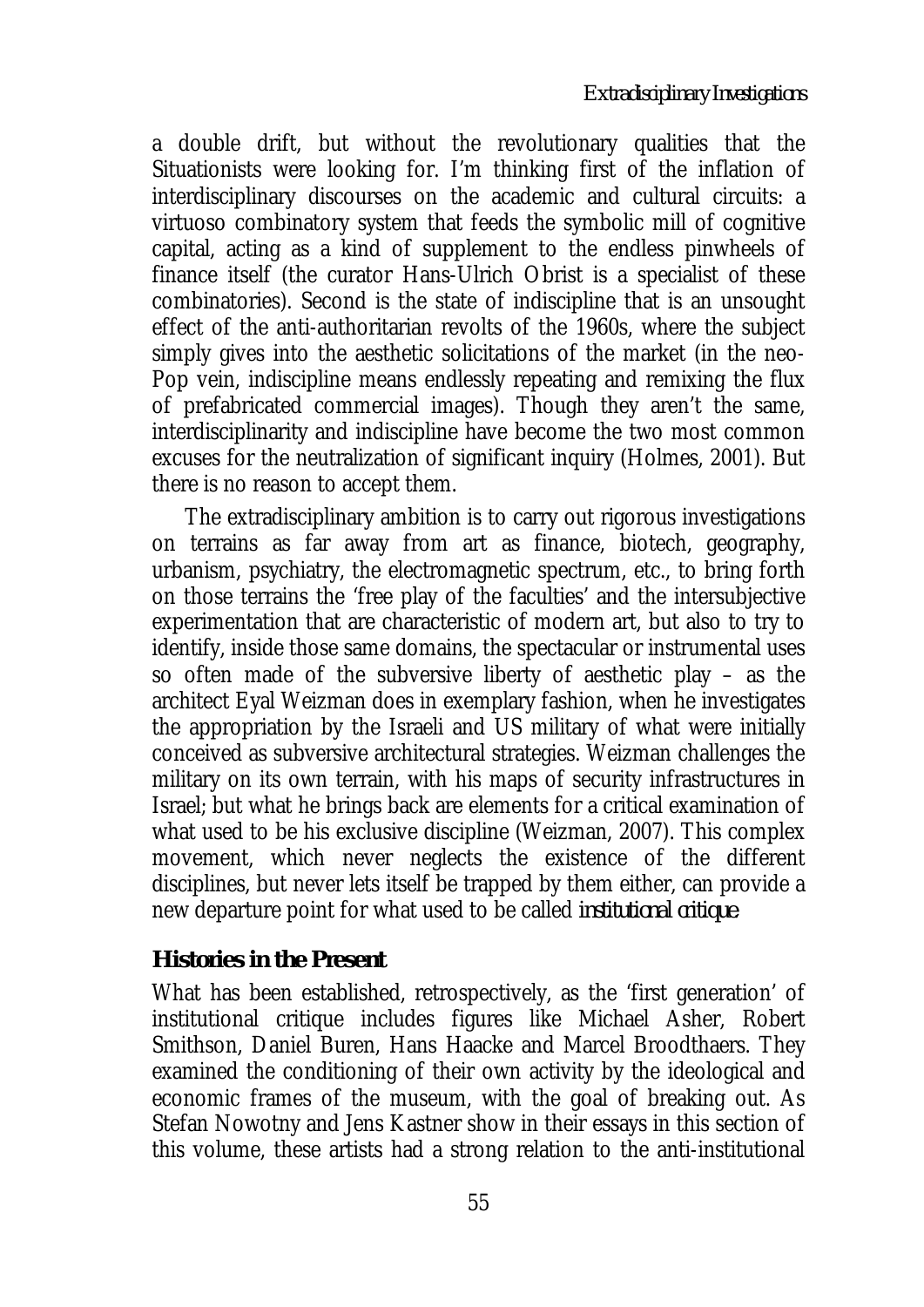#### *Brian Holmes*

revolts of the 1960s and 70s, and to the accompanying philosophical critiques. The best way to take their specific focus on the museum is not as a self-assigned limit or a fetishization of the institution, but instead as part of a materialist praxis, lucidly aware of its context, but with wider transformatory intentions. To find out where their story leads, however, we have to look at the writing of Benjamin Buchloh and see how he framed the emergence of institutional critique.

In a text entitled 'Conceptual Art 1962-1969', Buchloh (1990) quotes two key propositions by Lawrence Weiner. The first is *A Square Removed from a Rug in Use*, and the second, *A 36"x 36" Removal to the Lathing or Support Wall of Plaster or Wallboard from a Wall* (both 1968). In each it is a matter of taking the most self-referential and tautological form possible – the square, whose sides each repeat and reiterate the others – and inserting it in an environment marked by the determinisms of the social world. As Buchloh writes:

Both interventions – while maintaining their structural and morphological links with formal traditions by respecting classical geometry… – inscribe themselves in the support surfaces of the institutions and/or the home which that tradition had always disavowed… On the one hand, it dissipates the expectation of encountering the work of art only in a 'specialized' or 'qualified' location… On the other, neither one of these surfaces could ever be considered to be independent from their institutional location, since the physical inscription into each particular surface inevitably generates contextual readings. (Buchloh, 1990)

Weiner's propositions are clearly a version of immanent critique, operating flush with the discursive and material structures of the art institutions; but they are cast as a purely logical deduction from minimal and conceptual premises. They just as clearly prefigure the symbolic activism of Gordon Matta-Clark's 'anarchitecture' works, like *Splitting* (1973) or *Window Blow-Out* (1976), which confronted the gallery space with urban inequality and racial discrimination. From that departure point, a history of artistic critique could have led to contemporary forms of activism and technopolitical research, via the mobilization of artists around the AIDS epidemic in late 1980s. But the most widespread versions of 1960s and 70s cultural history never took that turn. According to the subtitle of Buchloh's famous text, the teleological movement of late-modernist art in the 1970s was heading 'from the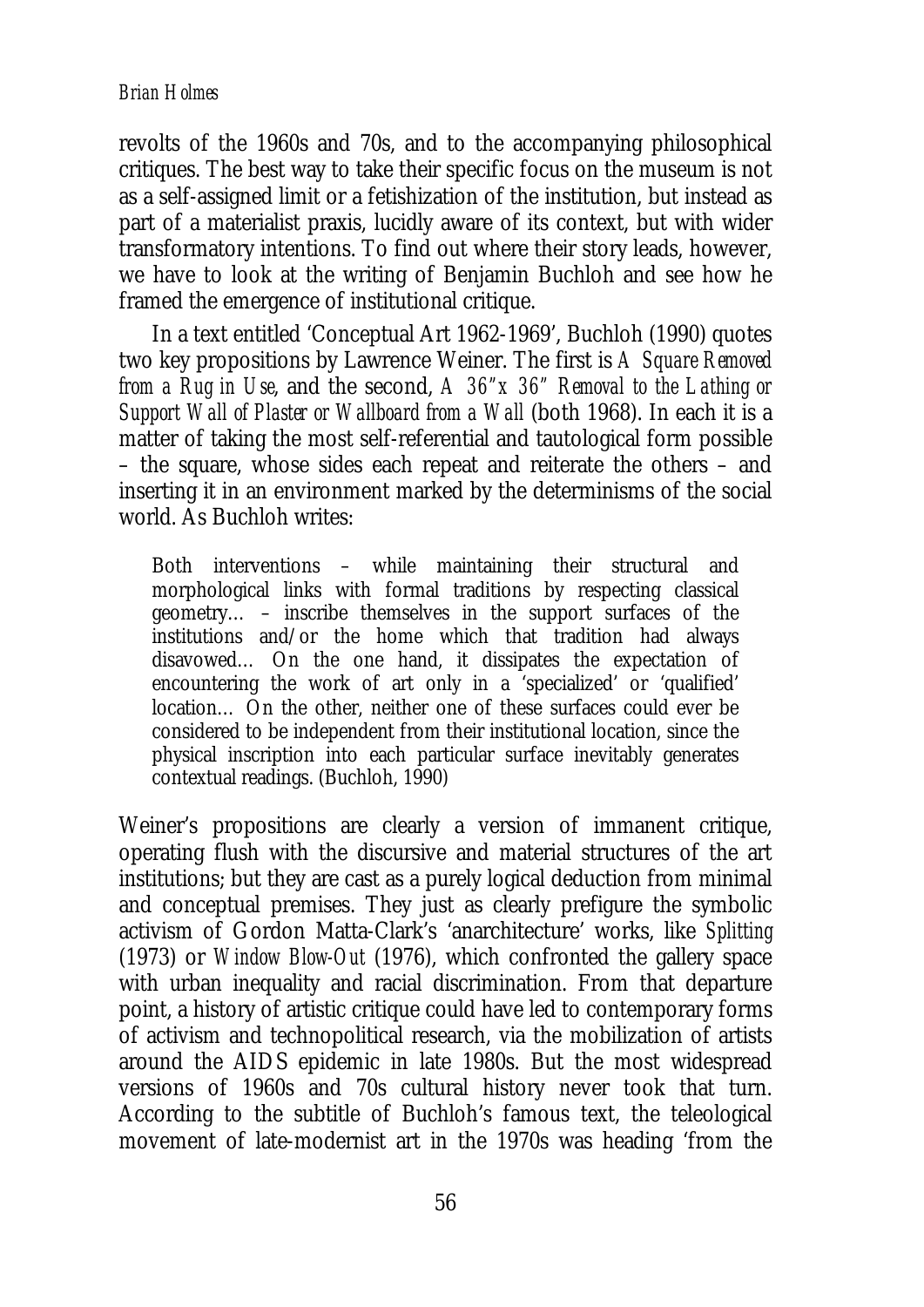aesthetics of administration to the critique of institutions'. This would mean a strictly Frankfurtian vision of the museum as an idealizing Enlightenment institution, damaged by both the bureaucratic state and the market spectacle.

Other histories could be written. At stake is the tense double-bind between the desire to transform the specialized 'cell' (as Brian O'Doherty described the modernist gallery) into a mobile potential of living knowledge that can reach out into the world, and the counterrealization that everything about this specialized aesthetic space is a trap, that it has been instituted as a form of enclosure. That tension produced the incisive interventions of Michal Asher, the sledgehammer denunciations of Hans Haacke, the paradoxical displacements of Robert Smithson, or the melancholic humor and poetic fantasy of Marcel Broodthaers, whose hidden mainspring was a youthful engagement with revolutionary surrealism. The first thing is never to reduce the diversity and complexity of artists who never voluntarily joined into a movement. Another reduction comes from the obsessive focus on a specific site of presentation, the museum, whether it is mourned as a fading relic of the 'bourgeois public sphere', or exalted with a fetishizing discourse of 'site specificity'. These two pitfalls lay in wait for the discourse of institutional critique, when it took explicit form in the United States in the late 1980s and early 90s.

It was the period of the so-called 'second generation'. Among the names most often cited are Renee Green, Christian Philipp Müller, Fred Wilson and Andrea Fraser. They pursued the systematic exploration of museological representation, examining its links to economic power and its epistemological roots in a colonial science that treats the Other like an object to be shown in a vitrine. But they added a subjectivizing turn, unimaginable without the influence of feminism and postcolonial historiography, which allowed them to recast external power hierarchies as ambivalences within the self, opening up a conflicted sensibility to the coexistence of multiple modes and vectors of representation. There is a compelling negotiation here, particularly in the work of Renee Green, between specialized discourse analysis and embodied experimentation with the human sensorium. Yet most of this work was also carried out in the form of meta-reflections on the limits of the artistic practices themselves (mock museum displays or scripted video performances), staged within institutions that were ever-more blatantly corporate – to the point where it became increasingly hard to shield the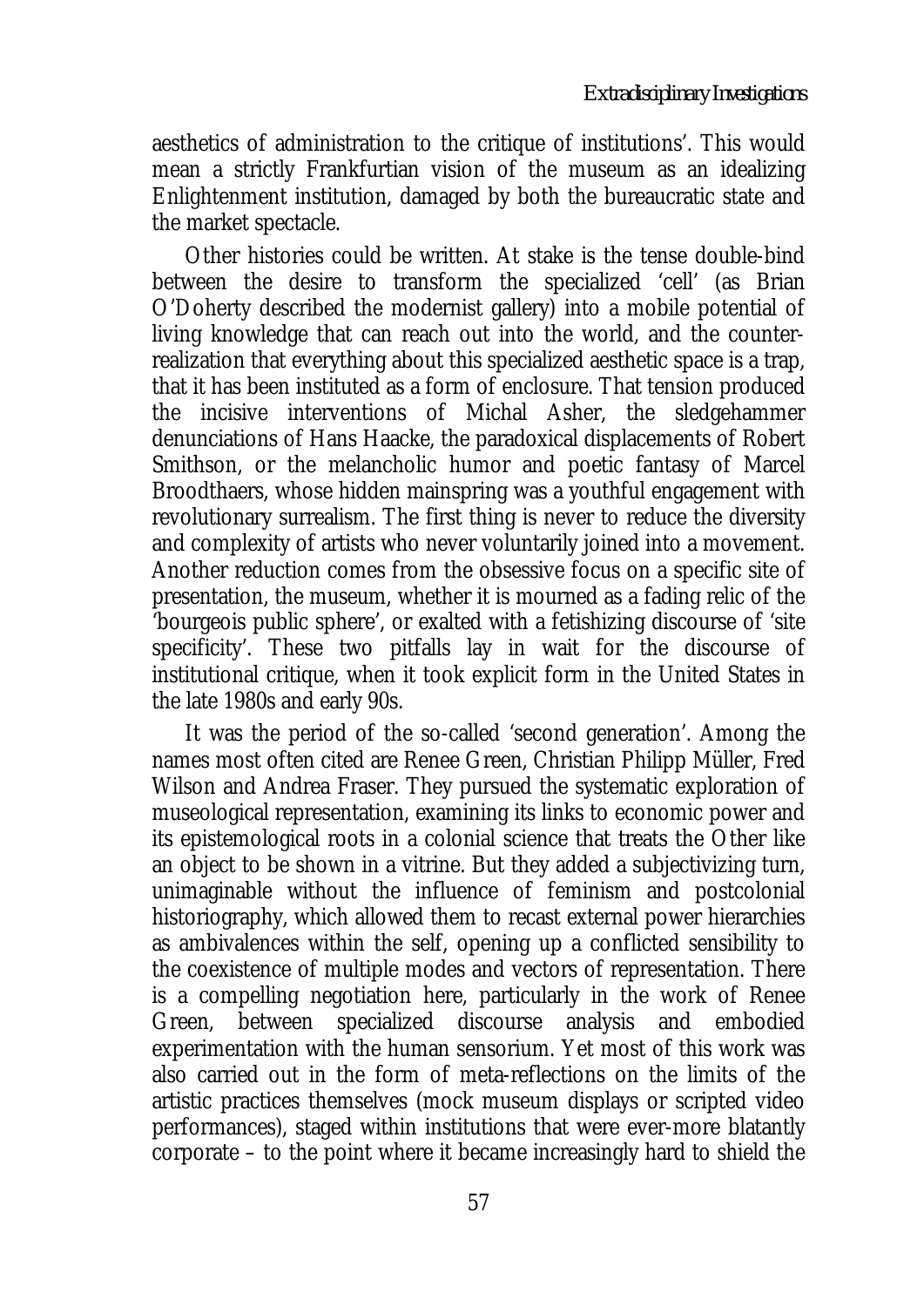#### *Brian Holmes*

critical investigations from their own accusations, and their own often devastating conclusions.

This situation of a critical process taking itself for its object recently led Andrea Fraser to consider the artistic institution as an unsurpassable, all-defining frame, sustained through its own inwardly directed critique (Fraser, 2005). Bourdieu's deterministic analysis of the closure of the socio-professional fields, mingled with a deep confusion between Weber's iron cage and Foucault's desire 'to get free of oneself', is internalized here in a governmentality of failure, where the subject can do no more than contemplate his or her own psychic prison, with a few aesthetic luxuries in compensation. Unfortunately, it all adds very little to Broodthaers' lucid testament (1987), formulated on a single page in 1975. For Broodthaers, the only alternative to a guilty conscience was self-imposed blindness – not exactly a solution! Yet Fraser accepts it, by posing her argument as an attempt to "defend the very institution for which the institution of the avant-garde's 'self-criticism' had created the potential: the institution of critique" (Fraser, 2005: 282).

Without any antagonistic or even agonistic relation to the status quo, and above all, without any aim to change it, what's defended becomes little more than a masochistic variation on the self-serving 'institutional theory of art' promoted by Arthur Danto, George Dickie and their followers (a theory of mutual and circular recognition among members of an object-oriented milieu, misleadingly called a 'world'). The loop is looped, and what had been a large-scale, complex, searching and transformational project of 1960s and 70s art seems to reach a dead end, with institutional consequences of complacency, immobility, loss of autonomy, capitulation before various forms of instrumentalization.

### **Phase Change**

The end may be logical, but some desire to go much further. The first thing is to redefine the means, the media and the aims of a possible third phase of institutional critique. The notion of transversality, developed by the practitioners of institutional analysis, helps to theorize the assemblages that link actors and resources from the art circuit to projects and experiments that don't exhaust themselves inside it, but rather, extend elsewhere (Guattari, 2003). These projects can no longer be unambiguously defined as art. They are based instead on a circulation between disciplines, often involving the real critical reserve of marginal or counter-cultural positions – social movements, political associations,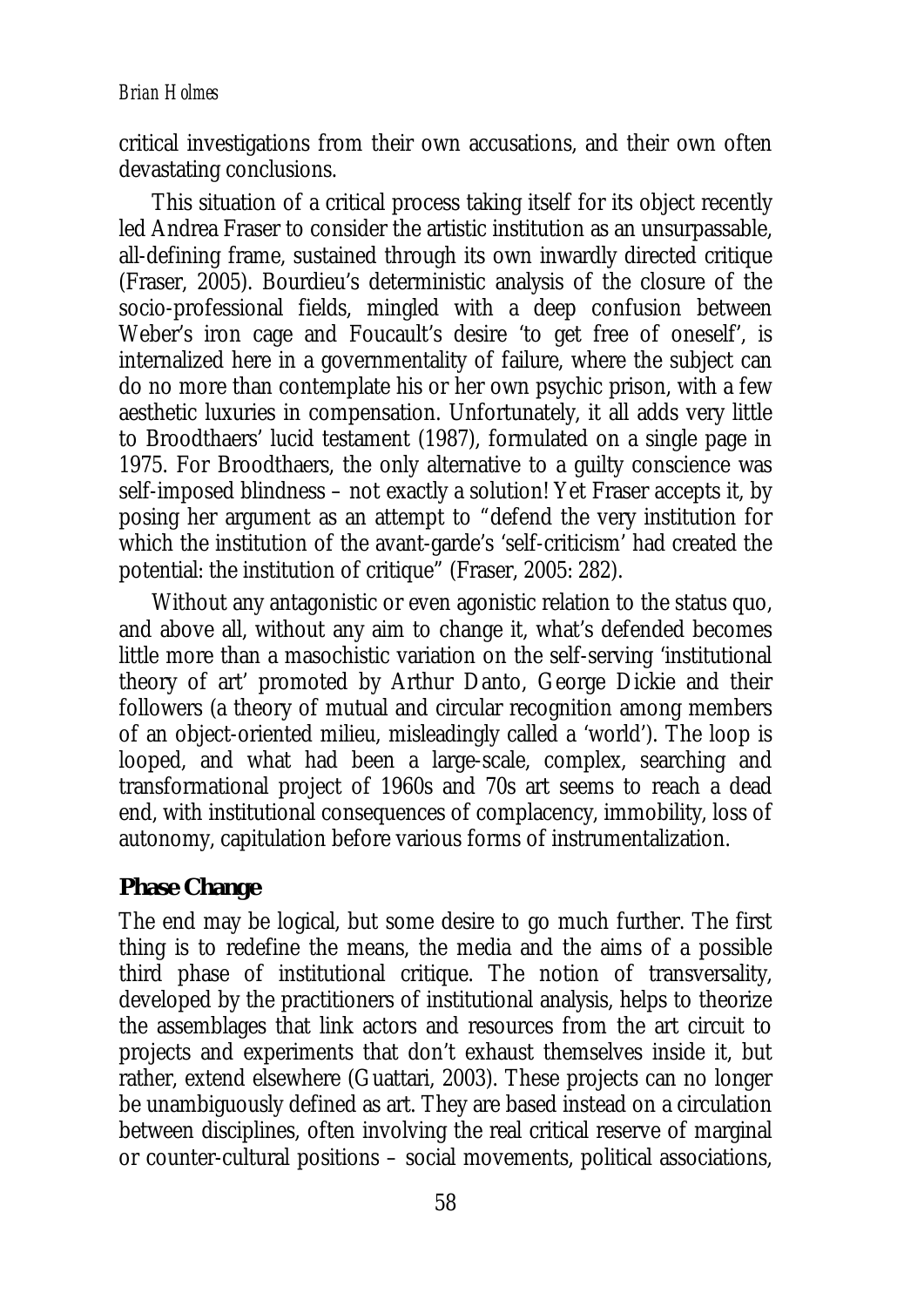squats, autonomous universities – which can't be reduced to an allembracing institution.

The projects tend to be collective, even if they also tend to flee the difficulties that collectivity involves, by operating as networks. Their inventors, who came of age in the universe of cognitive capitalism, are drawn toward complex social functions which they seize upon in all their technical detail, and in full awareness that the second nature of the world is now shaped by technology and organizational form. In almost every case it is a political engagement that gives them the desire to pursue their exacting investigations beyond the limits of an artistic or academic discipline. But their analytic processes are at the same time expressive, and for them, every complex machine is awash in affect and subjectivity. It is when these subjective and analytic sides mesh closely together, in the new productive and political contexts of communicational labor (and not just in meta-reflections staged uniquely for the museum), that one can speak of a 'third phase' of institutional critique – or better, of a 'phase change' in what was formerly known as the public sphere, a change which has extensively transformed the contexts and modes of cultural and intellectual production in the twenty-first century.

An issue of *Multitudes*, co-edited with the *Transform* web-journal, gives examples of this approach.2 The aim is to sketch the problematic field of an exploratory practice that is not new, but is definitely rising in urgency. Rather than offering a curatorial recipe, we wanted to cast new light on the old problems of the closure of specialized disciplines, the intellectual and affective paralysis to which it gives rise, and the alienation of any capacity for democratic decision-making that inevitably follows, particularly in a highly complex technological society. The forms of expression, public intervention and critical reflexivity that have been developed in response to such conditions can be characterized as extradisciplinary – but without fetishizing the word at the expense of the horizon it seeks to indicate.

On considering the work, and particularly the articles dealing with technopolitical issues, some will probably wonder if it might not have been interesting to evoke the name of Bruno Latour. His ambition is that of 'making things public', or more precisely, elucidating the specific encounters between complex technical objects and specific processes of decision-making (whether these are *de jure* or *de facto* political). For that,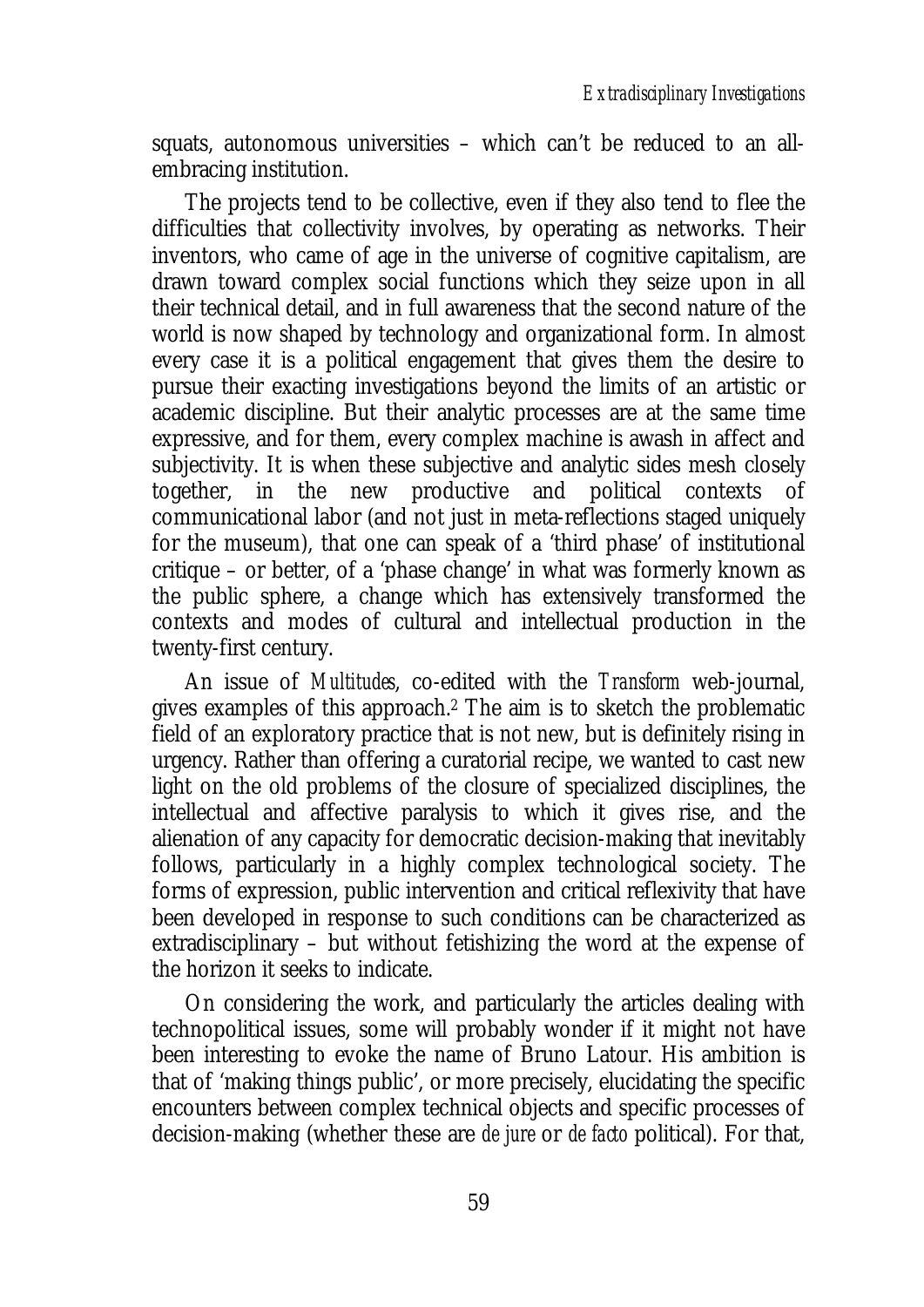he says, one must proceed in the form of 'proofs', established as rigorously as possible, but at the same time necessarily 'messy', like the things of the world themselves (Latour and Weibel, 2005).

There is something interesting in Latour's proving machine (even if it does tend, unmistakably, toward the academic productivism of 'interdisciplinarity'). A concern for how things are shaped in the present, and a desire for constructive interference in the processes and decisions that shape them, is characteristic of those who no longer dream of an absolute outside and a total, year-zero revolution. However, it's enough to consider the artists whom we invited to the *Multitudes* issue, in order to see the differences. Hard as one may try, the 1750 km Baku-Tiblisi-Ceyhan pipeline cannot be reduced to the 'proof' of anything, even if Ursula Biemann did compress it into the ten distinct sections of the Black Sea Files.<sup>3</sup> Traversing Azerbaijan, Georgia and Turkey before it debouches in the Mediterranean, the pipeline forms the object of political decisions even while it sprawls beyond reason and imagination, engaging the whole planet in the geopolitical and ecological uncertainty of the present.

Similarly, the Paneuropean transport and communication corridors running through the former Yugoslavia, Greece and Turkey, filmed by the participants of the Timescapes group initiated by Angela Melitopoulos, result from the one of the most complex infrastructureplanning processes of our epoch, carried out at the transnational and transcontinental levels. Yet these precisely designed economic projects are at once inextricable from the conflicted memories of their historical precedents, and immediately delivered over to the multiplicity of their uses, which include the staging of massive, self-organized protests in conscious resistance to the manipulation of daily life by the corridorplanning process. Human beings do not necessarily want to be the living 'proof' of an economic thesis, carried out from above with powerful and sophisticated instruments – including media devices that distort their images and their most intimate affects. An anonymous protester's insistent sign, brandished in the face of the TV cameras at the demonstrations surrounding the 2003 EU summit in Thessalonica, says it all: ANY SIMILARITY TO ACTUAL PERSONS OR EVENTS IS UNINTENTIONAL.4

Art history has emerged into the present, and the critique of the conditions of representation has spilled out onto the streets. But in the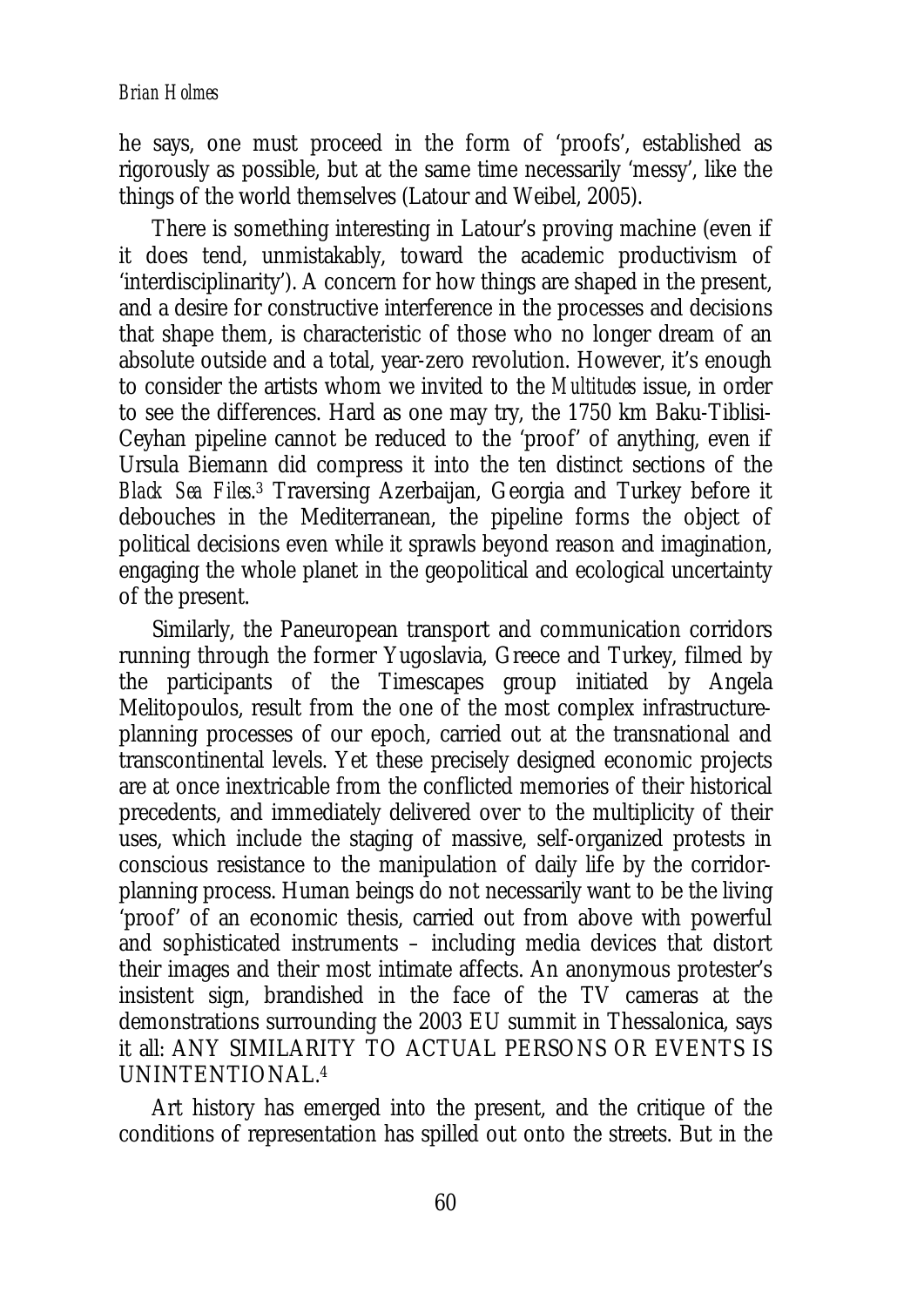same movement, the streets have taken up their place in our critiques. In the philosophical essays that we included in the *Multitudes* project, *institution* and *constitution* always rhyme with *destitution.*5 The specific focus on extradisciplinary artistic practices does not mean radical politics has been forgotten, far from it. Today more than ever, any constructive investigation has to raise the standards of resistance.

### **Notes**

- 1. See the introduction to the anthology *ReadMe!* (Bosma, 1999). One of the best examples of immanent critique is the project 'Name Space' by Paul Garrin, which aimed to rework the domain name system (DNS), which constitutes the web as a navigable space (Bosma, 1999: 224-9).
- 2. See 'Extradisciplinaire', online at http://transform.eipcp.net/transversal/ 0507.
- 3. The video installation *Black Sea Files* by Ursula Biemann, done in the context of the Transcultural Geographies project, has been exhibited with the other works of that project at Kunst-Werke in Berlin, December 2005 – February 2006, then at Tapies Foundation in Barcelona, March  $-$  May 2007; published in Franke (2005).
- 4. The video installation *Corridor X* by Angela Melitopoulos, with the work of the other members of Timescapes, has been exhibited and published in Franke (2005).
- 5. See Stefan Nowotny's essay on destitution in the last section of this volume, as well as Pechriggl (2007).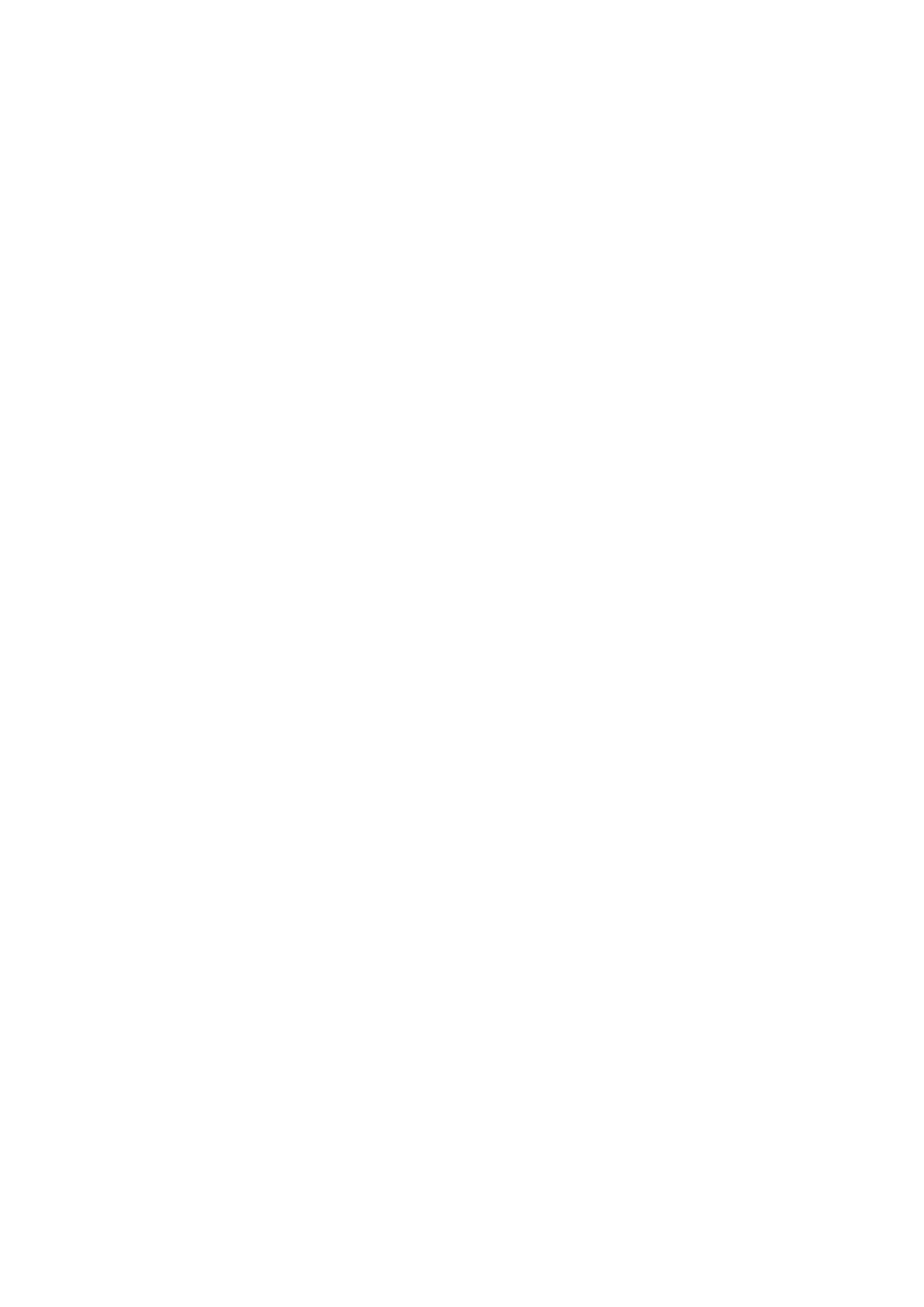## **Louise Lawler's Rude Museum\***

### Rosalyn Deutsche

On the brink of World War II, Virginia Woolf advised women to remember, learn from and use derision, of which they had long been objects (Woolf, 1938: 6). *Three Guineas*, Woolf's classic essay of ethicopolitical thought, counts derision among the great 'un-paid teachers' of women, educating them about the behavior and motives of human beings, that is, about psychology, a field that Woolf, unlike many leftist critics today, did not separate from that of the political.1 Before writing the essay, Woolf had received requests for contributions from three organizations, each promoting a different cause: women's education, the advancement of women in the professions, and the prevention of war. At least that is the book's conceit. She responded by linking the three movements, making clear that for her the goal of feminism was not just equality for women but a better, less war-like, society. Since, she argued, the professions as currently practiced encourage qualities that lead to war – grandiosity, vanity, egoism, patriotism, possessiveness, combativeness – women must not simply become educated professionals but do so differently: "How can we enter the professions and yet remain civilized human beings; human beings, that is, who wish to prevent war" (Woolf, 1938: 75)? Women can help, she suggested, by refusing to be deferential to the esteemed professions and instead considering it their duty to express the opinion that professional customs and rituals are contemptible. And what better way to accomplish this task than through humor, which, as Mignon Nixon notes, following Freud, discharges psychic energy, has pleasurable effects, and "promotes the defiance of deference"? (Nixon, 2005: 67).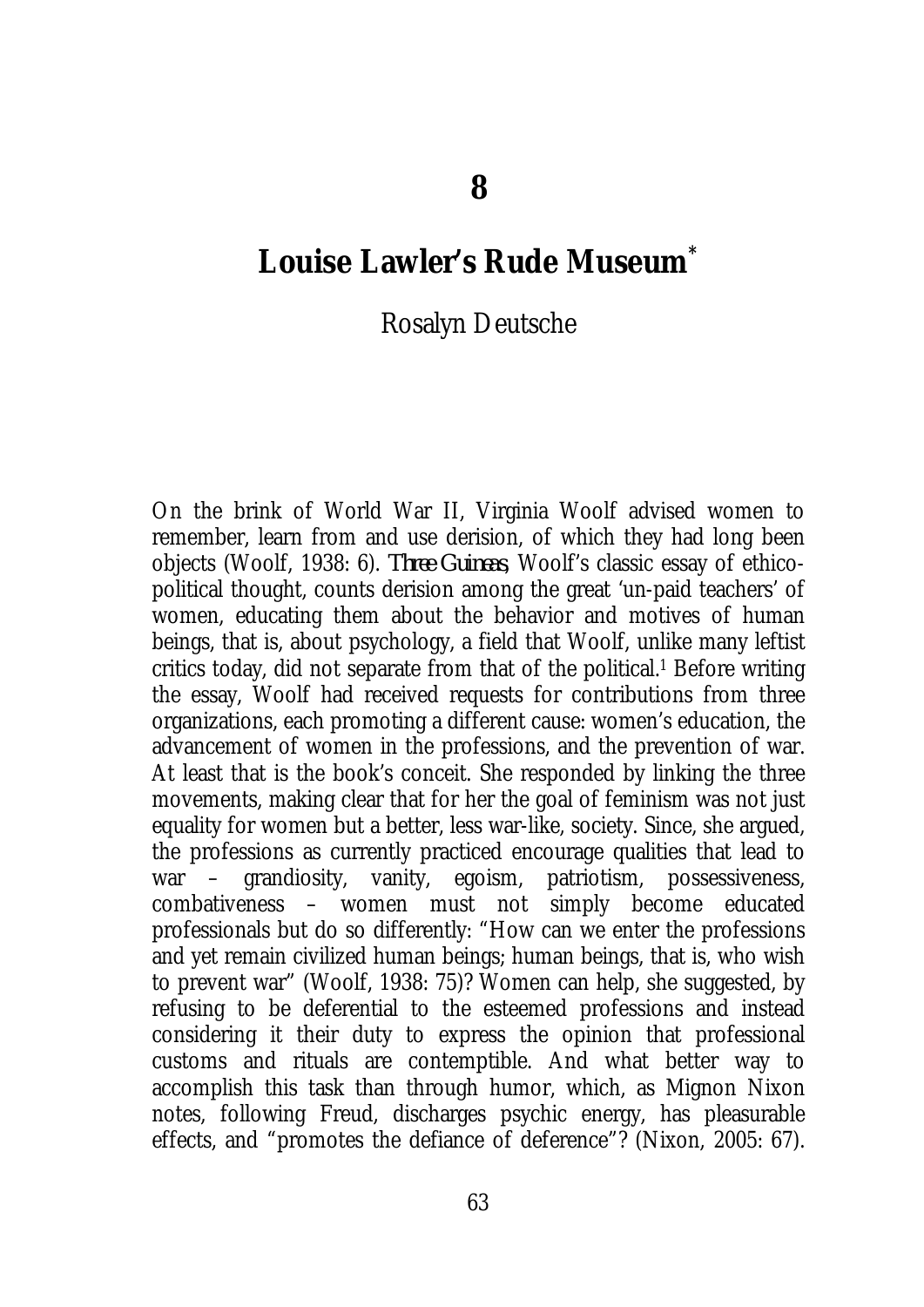#### *Rosalyn Deutsche*

Woolf's humor was of the type that Freud called 'tendentious'. It served the purpose of criticizing authority and, like hostile jokes, exploited "something ridiculous in our enemy" (Freud, 1960: 123-5). Here is a sample from her observations on professional dress:

How many, how splendid, how extremely ornate they are – the clothes worn by the educated man in his public capacity! Now you dress in violet; a jeweled crucifix swings on your breast; now your shoulders are covered with lace; now furred with ermine; now slung with many linked chains set with precious stones. Now you wear wigs on your heads; rows of graduated curls descend to your necks. Now your hats are boatshaped, or cocked; now they mount in cones of black fur. (Woolf, 1938: 19)

Woolf derided men's professional trappings because of the hierarchical distinctions of rank and the will to power they signified: "Every button, rosette and stripe seems to have some symbolical meaning. Some have the right to wear plain buttons only; others rosettes; some may wear a single stripe; others three, four or five. And each curl or stripe is sewn on at precisely the right distance apart – it may be one inch for one man, one inch and a quarter for another" (Woolf, 1938: 19). Distinctions of dress, like adding titles before or letters after names, were designed to show superiority and to arouse competition and jealousy. Therefore the professional fashion system encouraged "a disposition towards war" (Woolf, 1938: 19).

Today, some critics find Woolf's hope that women, by virtue of their earlier exclusion, might change the professions outdated, irrelevant to a historical period in which women have to a considerable extent entered public life. Yet latent in Woolf's plea – what necessitates it – is, I think, the thoroughly timely recognition that the opposite is just as likely to occur: women can identify with the masculinist position. "It would be perfectly possible for a woman to occupy the role of a representative man", as Homi Bhabha puts it, explaining why he uses the term *masculinism* not to designate the power of actual male persons but to denote a position of power authorized by the claim that one comprehends and represents the social totality (Bhabha, 1992: 242). Masculinism understood in this sense is a relationship that can be sustained only by declaring war on otherness, by subjugating that which cannot be fully known. Woolf believed that cultural institutions cultivate the triumphalist relationship. Alert, like her anti-fascist contemporary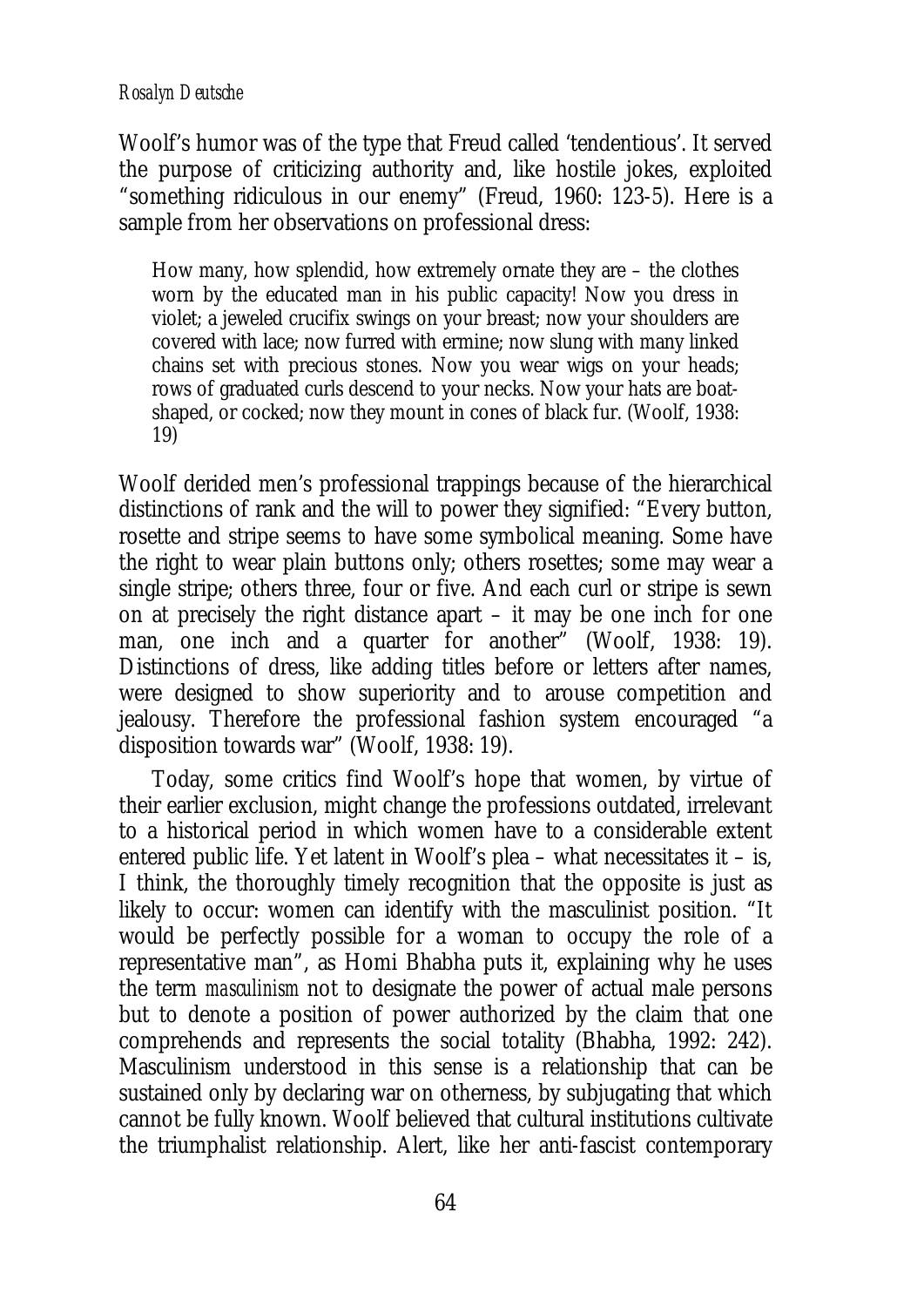Walter Benjamin, to the barbarism underlying every 'document of civilization' (Benjamin, 1969: 256), she approached such documents warily. No venerated institution was safe from her derision. She even listed the British Royal Academy of Art, the institution that safeguarded standards of professional competence in art, among the great 'battlegrounds', whose members, she said, "seem to be as bloodthirsty as the profession of arms itself" (Woolf, 1938: 63).

Woolf was referring to combative behavior between the male academicians, but the Academy inflicted another kind of violence, one that can be discerned in Johann Zoffany's portrait of the academicians, *Life Class at the Royal Academy* (1772), a painting that has been an icon of feminist art history since Linda Nochlin used it to illustrate her landmark essay, 'Why Have There Been No Great Women Artists?' (Nochlin, 1971).2 Nochlin treats Zoffany's conversation piece as a document of sexism, a work that shows an aspect of historical discrimination against women in the arts. Zoffany presented the academicians gathered around a nude male model at a time when women were excluded from access to the male nude and therefore from history painting, the most prestigious genre in the Academy's hierarchy. He solved the problem of including the Academy's two female founding members, Angelica Kauffmann and Mary Moser, by portraying them as painted portraits hanging on the wall. Directly facing the nude model, lit by a chandelier, stands Sir Joshua Reynolds, president of the Academy and author of the *Discourses on Art*, which he addressed as lectures to the 'Gentlemen' of the Royal Academy between 1769 and 1790. But, according to the critic Naomi Schor, 'Reynolds' does not just name a historical person; it is also "the proper name for the idealist aesthetics he promotes" (Schor, 1987: 17). The classical busts and figures strewn around Zoffany's life class allude to this aesthetic. Schor concludes that Reynolds' classical discourse, in which genius consists of the ability to comprehend a unity – what Reynolds enthusiastically called 'A WHOLE' – and in which the feminine is associated with the detail, which endangers masculine wholeness, cannot be separated from the discourse of misogyny (Schor, 1987: 5).

Idealist approaches to art are hardly limited to eighteenth-century classicism; they have remained alive for centuries in the widespread notion that the work of art is a complete, autonomous entity that elevates viewers above the contingencies of material life. Zoffany's *Academicians*, then, is not just a period piece that documents women's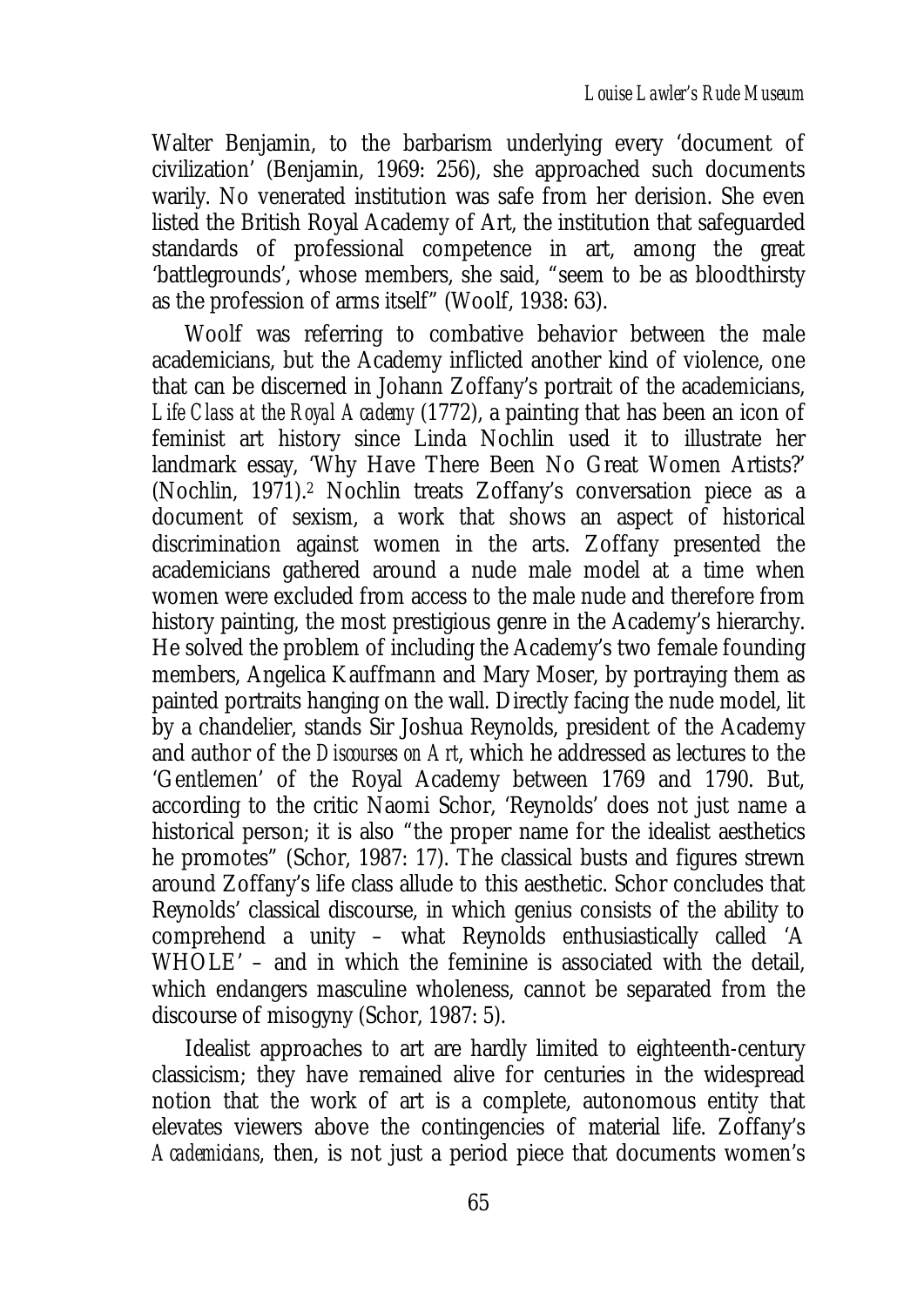#### *Rosalyn Deutsche*

historical exclusion from art education. It also records the transformation of the female figure from artist to image, from viewing subject to visual object, to what feminists two hundred years later theorized as a signifier of 'to-be-looked-at-ness' (Mulvey, 1989: 14-26). That is, it documents the representational economy that Freud called fetishism, a perversion originating in the phallocentric attempt to triumph over the female body and its supposed threat to wholeness. Zoffany unwittingly shows us that the aesthetic institution is a masculinist battleground – an authoritarian rather than democratically agonistic realm – in a somewhat different sense than Woolf had in mind.

So far I have argued that Woolf's feminist challenge to cultural institutions is not gender-exclusive. Just as women can identify with masculine positions, men, who historically have occupied actual positions of power, can dis-identify with them. That is, there can be a non-phallic masculinity. Still, it is interesting to note that when, in the 1970s and 80s, a group of mostly female artists, including Louise Lawler, entered art institutions in order to explore them as, precisely, battlegrounds, they did so differently than the first wave of institutioncritical artists.3 For whereas Marcel Broodthaers, Hans Haacke, Daniel Buren, and Michael Asher had drawn attention to the presence of economic and political power in the seemingly pure and neutral space of the museum and to the way the museum embodies dominant ideology and so exercises discursive power, and whereas works like Broodthaer's *Décor: A Conquest* (1975) and Haacke's *MoMA Poll* (1970) had, in different ways, specifically connected museums to war, the second wave – such diverse artists as Lawler, Victor Burgin, Andrea Fraser, Judith Barry, Silvia Kolbowski, Barbara Kruger, Sherrie Levine, Fred Wilson, and Mary Kelly, among others – at once extended and questioned the critique. Art historians have proposed a number of ways to distinguish between the work of the so-called first 'generation' of institutional critics and the second, postmodern generation, Lawler in particular: the second questions the authority of its own voice rather than simply challenging the authoritarian voice of museums, corporations, and governments (Foster, et al., 2004: 624); Lawler locates institutional power in a "systematized set of presentational procedures, whereas Asher, Buren, Haacke, and Broodthears situated power in a centralized building or elite" (Fraser, 1985: 123); Lawler explores not only the contextual production of meaning but, in deconstructive fashion, the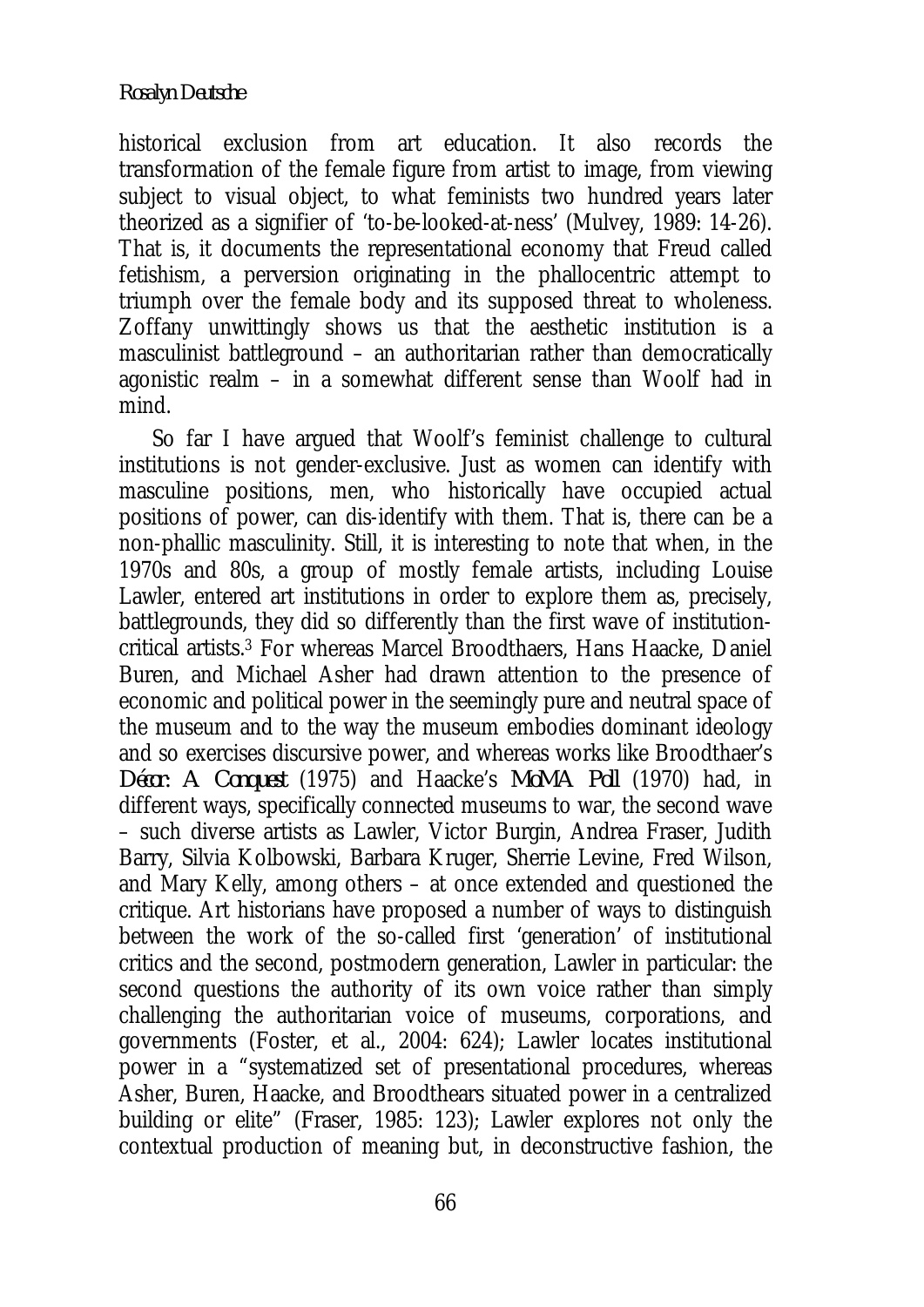boundlessness of context (Linker, 1986: 99). Still another difference is that, unlike the first generation, feminist postmodernists were influenced by psychoanalysis and recognized to varying degrees the political importance of articulating relationships between psychical and social realms. Following in Woolf's footsteps, they approached institutions of aesthetic display not only as producers of bourgeois ideology but as spaces where dangerous, masculinist fantasies are solidified.

Lawler may not have been an exponent of psychoanalytic feminism, but many of her photographs lead us into the heart of such 'solid wishes'. And they do so with what Birgit Pelzer aptly calls a 'dose of derision' (Pelzer, 2004: 32). Literary theorist Kenneth Gross uses the term 'solid wishes' in *The Dream of the Moving Statue*, a book about relationships between figural statues and fantasy, about statues *as* fantasies. "Works of sculpture", writes Gross, are "solid wishes, or vehicles of a wish for things that *are* solid" (Gross, 1992: 198). It seems fitting, then, that some of the works in which Lawler most astutely exposes the art institution's fantasy life are a group of photographs, taken in the late 1970s and early 80s, that depict figural sculpture, and, in particular, classical and neoclassical statues, in museum settings*. Statue before Painting, 'Perseus with the Head of Medusa' by Canova* (1982) is exemplary. It served as the introductory image in Lawler's first published portfolio of the photographs she calls 'arrangements of pictures'. The black-and-white portfolio, itself an arrangement of pictures, appeared in the Fall 1983 issue of the journal *October*. Lawler's 'arrangements' depict art objects in their contexts of display, calling attention to the presentational apparatus of specific arts institutions and, at the same time, to 'art as institution', a phrase coined by Peter Bürger to refer to a more dispersed aesthetic apparatus: "The concept 'art as an institution'… refers to the productive and distributive apparatus and also to ideas about art that prevail at a given time and that determine the reception of works" (Bürger, 1984: 22). In such works as *Statue before Painting*, Lawler puts existing museological arrangements of artworks on display and makes visible the elements of the presentational apparatus, which, though authoritative, generally lie on the margins of the museum-goer's visual and cognitive field – architecture, labels, vitrines, pedestals, guards, installation shots, catalogues, security systems, and so on. Lawler appropriates the museum's arrangements and re-arranges them in a manner that recalls Freud's approach to dream interpretation,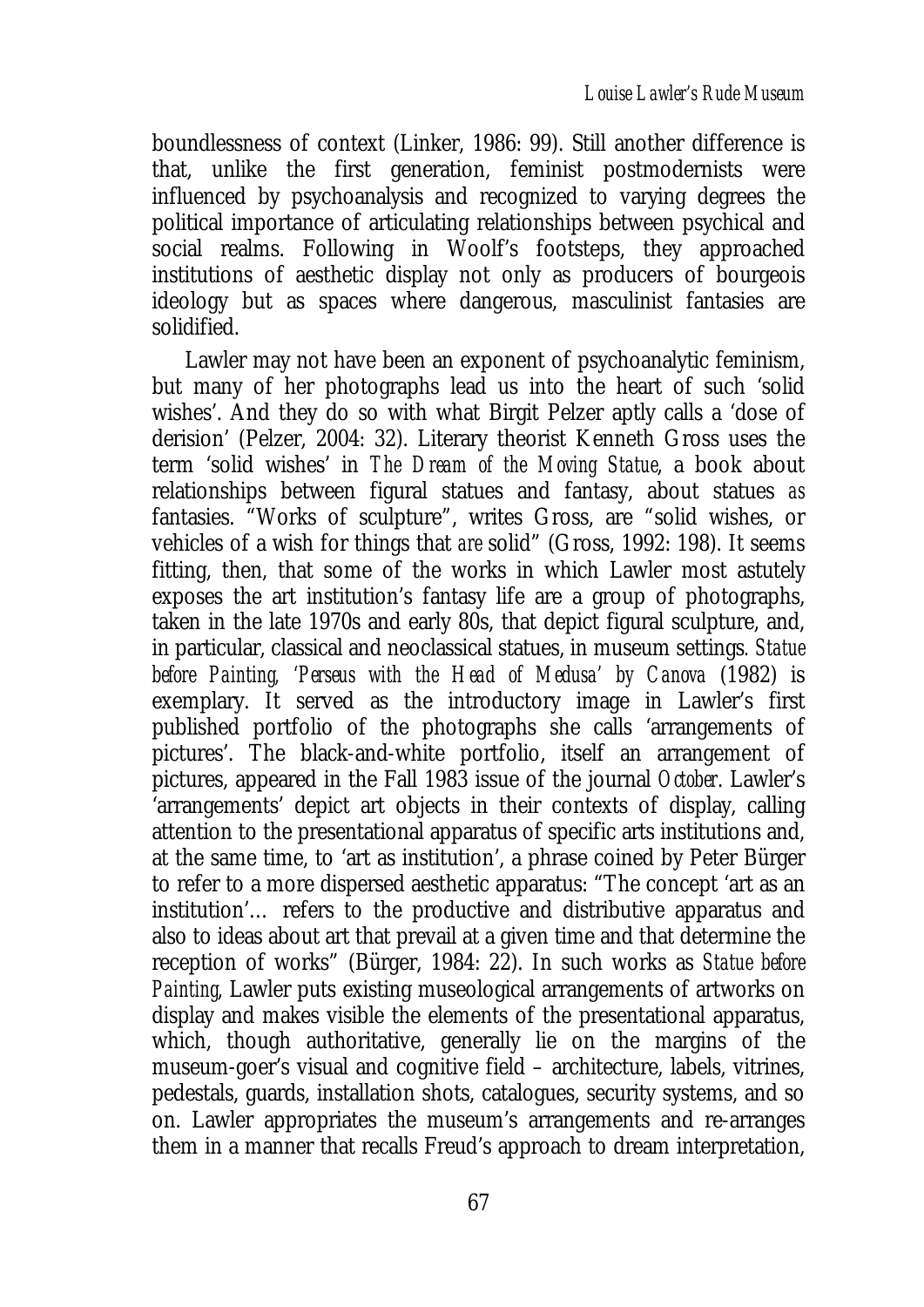an approach that re-arranges the space of the dream, bringing its peripheral elements, its details, into focus (and *vice versa*) in order to analyze the dream-work that distorts the wish at the dream's core. While it is tempting to see Lawler's arrangements, with their fragmented objects, exaggerated details, and enigmatic juxtapositions, as dream scenarios, they might more accurately be regarded as analyses of the museum's 'dreams', of the desire embodied in its arrangements.

Lawler shot *Statue before Painting, 'Perseus with the Head of Medusa', by Canova* in New York's Metropolitan Museum of Art, from the vantage point of the museum's Great Hall Balcony, where Antonio Canova's marble statue was then located. The statue occupied a position on the neoclassical museum building's processional axis, which begins at the steps leading to the main entrance, continues through the Great Hall and central staircase – both are overlooked by the balcony – and culminates at the arched entrance to the galleries of European paintings. *Perseus* stood across from the entrance, beneath an echoing arch on the balcony. The museum's official guidebook describes it as a second, more refined version of a sculpture that, when first executed and exhibited in Canova's studio between 1770 and 1800, "was acclaimed as the last word in the continuing purification of the Neoclassical style" (Howard, 1994: 265). Like 'Reynolds', 'Canova', too, is a proper name for idealist aesthetics, whose patriarchal relations of sexual difference, observed in Zoffany's *Life Class*, are concretized in the roughly contemporaneous *Perseus*. Seen in Lawler's photograph from a low, oblique angle and radically cropped so that it is cut by the upper edge of the photograph, Canova's statue, its phallus, and its pedestal – architectural equivalent of the phallus – occupy the forefront of the viewer's vision. At the same time, pushed to the right edge of the image, the statue is dislodged from its central position, disrupting the Museum's symmetrical arrangement. Behind Perseus, beyond the balcony's balustrade, the staircase, flanked by colonnades of Corinthian columns, rises from the Great Hall below and leads to the double arches through which visitors, after ascending the stairs, enter the collection of paintings. Framed by the arches hangs Giovanni Battista Tiepolo's *The Triumph of Marius* (1729), the opening exhibit in the anteroom to the Museum's history of Western painting. Its upper portion is sliced by the lower edge of the sign inscribed with the word 'paintings'*,* a mutilation that corresponds to that of the Perseus statue, which Lawler brings into visual alignment with the Tiepolo. In a second correspondence, the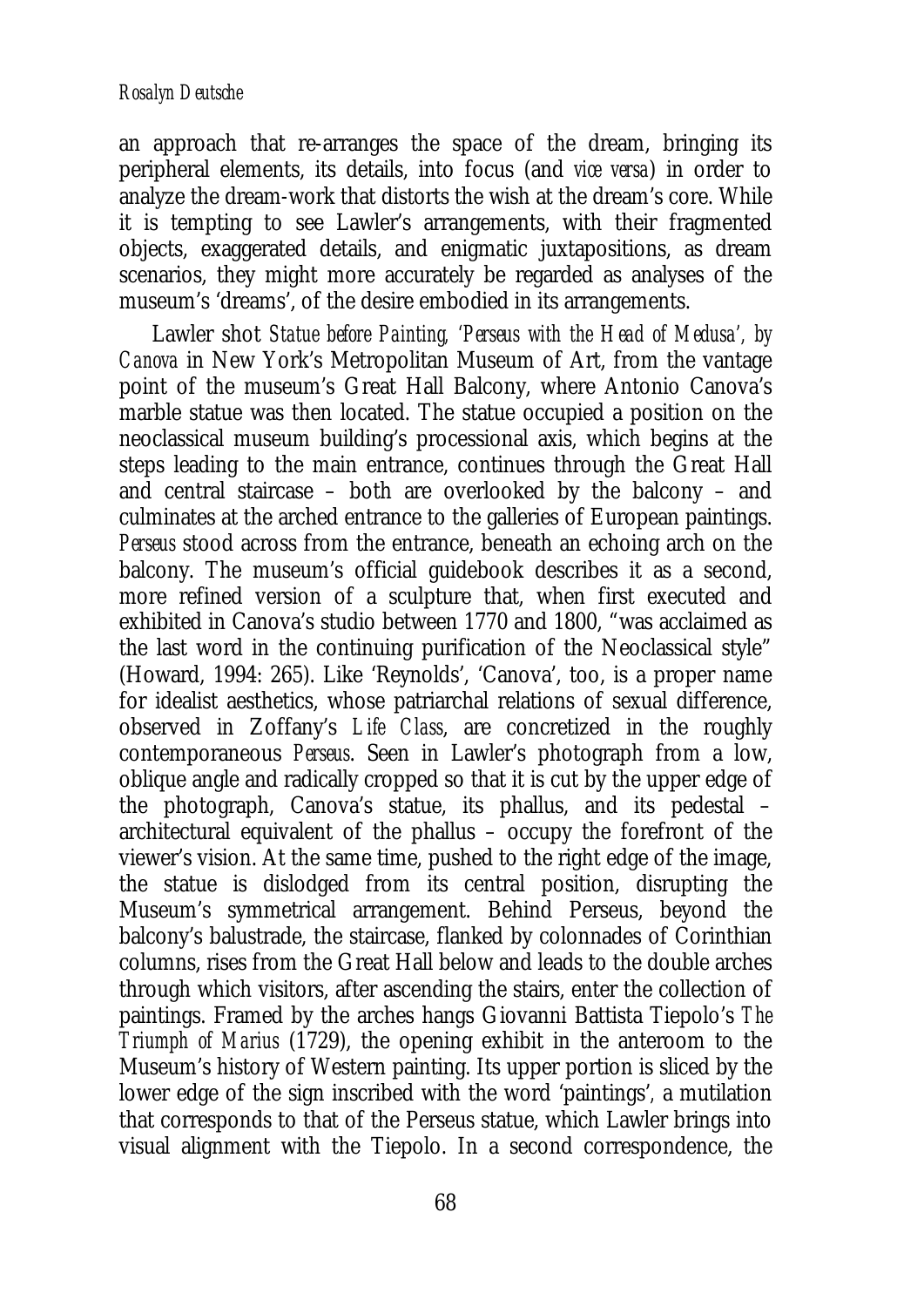colossal painting dwarfs its spectators, who look up at it in an attitude that rhymes with our own angle of vision of statue and phallus in Lawler's photograph. Lawler accentuates this point of view, placing her viewers in a position that mimics not only that of the depicted viewers of Tiepolo but that of a small child catching sight of its parents' genitals. She thus suggests, perhaps unwittingly, that the psychic life of the museum bears a relation to infantile fantasies. The juxtaposition of the spectators' stance in front of the Tiepolo and Lawler's upward glance at Perseus literalizes both the deference with which art as institution treats works of art and the veneration with which classical antiquity regarded the phallus, defined as the figurative representation of the male organ. Drawing attention to the way the museum's arrangement includes a prescribed position for viewers, one that enforces a certain mode of spectatorship, Lawler simultaneously, as we shall see, makes Perseus the butt of derision and consequently re-positions her audience, inviting them to defy deference.

First, however, note one more similarity between the Tiepolo and the Canova, this one on the level of thematic content: each depicts a violent conquest in which a male protagonist establishes his authority by mastering difference – racial and sexual, respectively. Each glorifies war. In the Museum's words, *The Triumph of Marius* "shows the Roman general Gaius Marius in the victor's chariot while the conquered African king Jugurtha walks before him, bound in chains… The Latin inscription on the cartouche at the top translates, 'The Roman people behold Jugurtha laden with chains'" (Howard, 1994: 186). For his part, Canova portrays the classical hero Perseus holding aloft the head of Medusa, which he has just severed. Medusa, of course, is the female monster of classical mythology, who had snakes instead of hair and whose look turned men to stone.

At the time, Medusa's head had considerable currency among psychoanalytic feminists working in the visual arts, largely because in 1922 Freud had written a short essay about it and because in 1973, in an equally short text, 'You Don't Know What Is Happening, Do You Mr. Jones?', precursor to her famous 'Visual Pleasure and Narrative Cinema', Laura Mulvey had used Freud's interpretation as the basis of a theory of phallocentric investments in looking at images (Freud, 1968; and Mulvey, 1989: 6-13 and 14-26). Additionally, Medusa had become a symbol of feminist subversion of phallocentric mastery in such writing as Hélène Cixous's 'The Laugh of the Medusa' of 1975 (Cixous, 1981: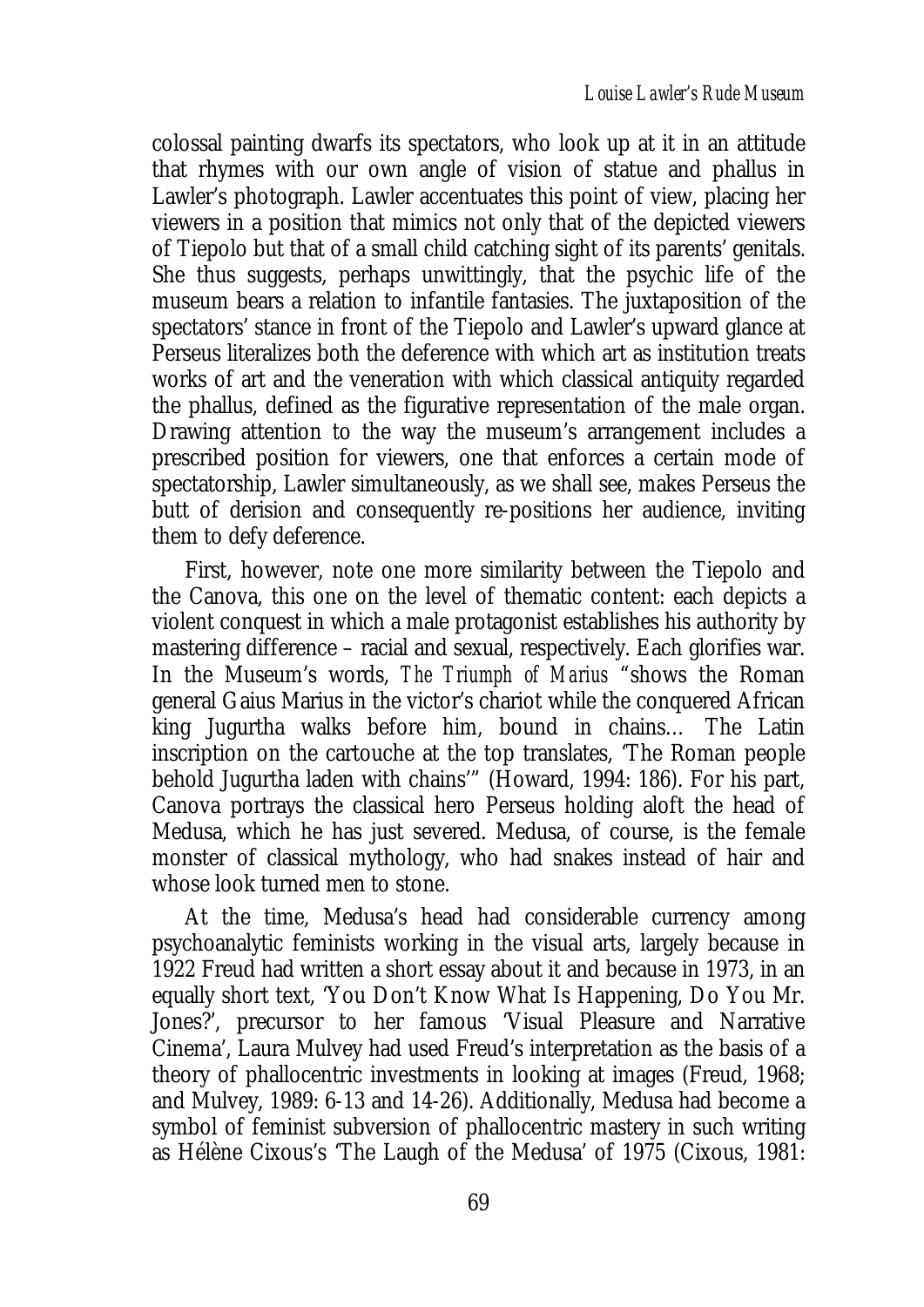245-64). Freud, as is well known, analyzed Medusa's head as a fetish: an object – visual, in this case – of masculine fixation that originates in fear of the female body, which is (mis)perceived as castrated, as missing the penis and, more importantly, the phallus, signifier of the presence that makes the subject whole. For Freud, Medusa's horrifying, decapitated head, surrounded by hair, symbolizes the female genitals and therefore the horror of castration. At the same time, it serves as a 'token of triumph' over castration anxiety, an object that disavows and conquers the threat of sexual difference. Visually, it contains multiple penis replacements in the form of Medusa's snake-hair, and on the narrative level, it turns men to stone, thus stiffening them and reassuring them of the presence of the penis. Mulvey argued that just as Medusa's head is an image not of a woman but, rather, of the threatened masculine subject restored to wholeness, so in a culture ordered by phallocentric categorizations of human beings, in which the feminine is equated with absence and loss, images of women have served, in various ways, as selfimages of men, or, more importantly, of the narcissistic masculine ego. The feminist discourse about fetishism was concerned with the nature of masculine subjectivity, especially as it is reinforced by vision.

When *October* published Lawler's 'Arrangement of Pictures', it miscaptioned *Statue before Painting*, calling it *Statue before* a *Painting*. The editorial 'correction' – the insertion of the indefinite article *a* – stemmed from a failure to get the title's joke, to understand that it is a joke. For the real title mimics the phrase *ladies before gentlemen*, which is part of and here stands for an idealizing patriarchal discourse that supposedly places women on pedestals. In conjunction with the photograph, the title links patriarchal ideals and idealist aesthetics, which the neoclassical statue represents, suggesting that there is an alignment of sexual and aesthetic hierarchies in the museum. The image reverses the order of genders in the original phrase, for here it is a male statue – a phallic figure – that stands before a painting and occupies a pedestal. But the reversal only reveals the true gender relations behind idealizing arrangements, showing that in the patriarchal visual field "the true exhibit is always the phallus", as Mulvey puts it (Mulvey, 1989: 13).

To an extent, Lawler retrieves the artistic practice, prevalent among certain sculptors in the mid-1950s to late 60s, of what Mignon Nixon, in her superb study of Louise Bourgeois, calls 'posing the phallus'. This practice, Nixon (2005: 66, 236) argues, targeted the phallus with humor, which has the political effect of undermining it as a patriarchal symbol,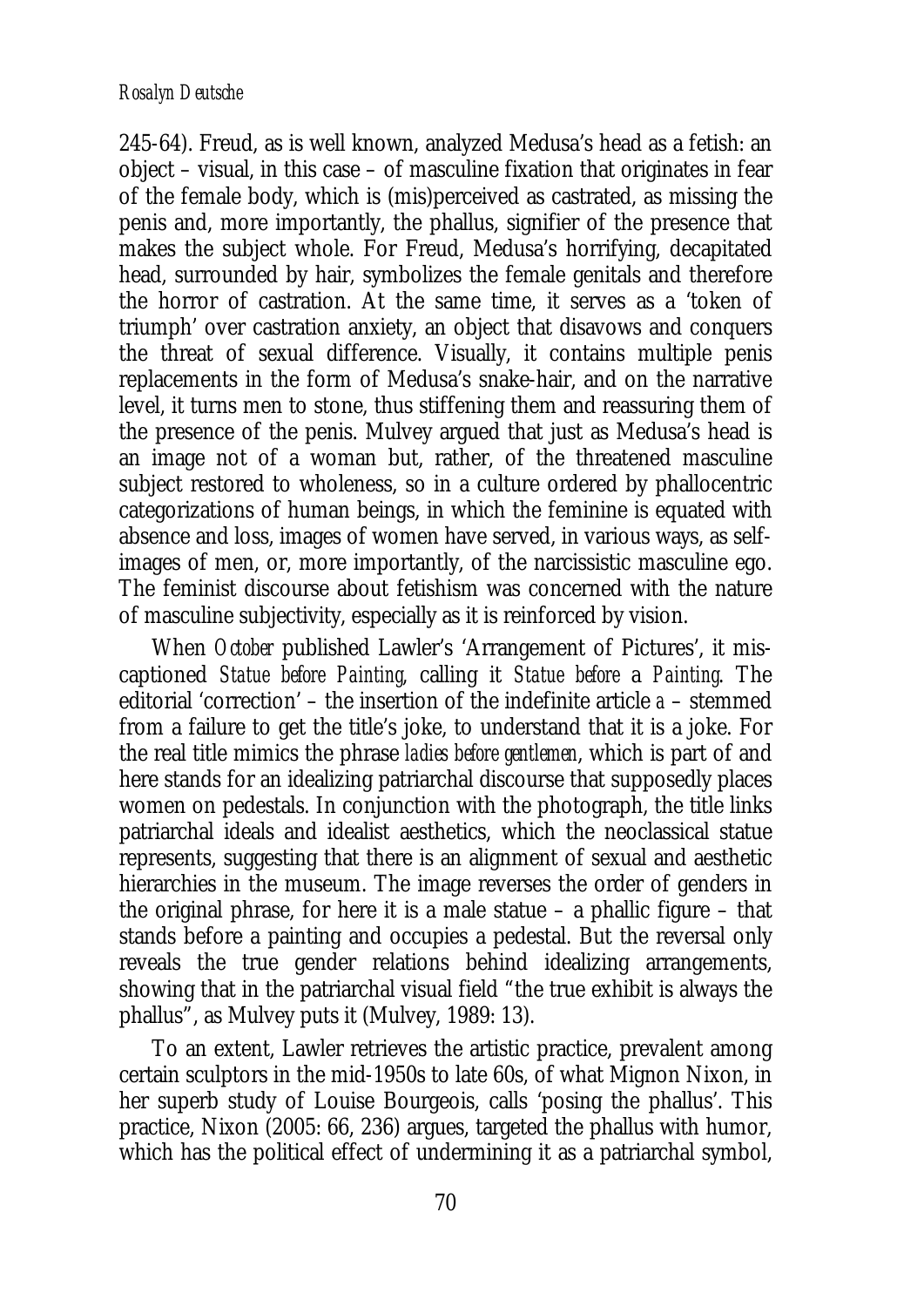and inverts the seriousness of fetishism.4 Yet Lawler's work differs from that of the earlier artists since, instead of sculpting a phallus, she uses her customary techniques of appropriation and montage – of "making meaning by juxtaposition and alignment" (Lawler, 2000) – to pose a found phallus, one of the many 'readymade' phalluses that proliferate in art museums, like snakes on Medusa's head. Posing the phallus in the context of an institution-critical work, in which Perseus takes up a position as guardian of the Museum's painting collection, *Statue before Painting* exhibits the role played by art as institution in reproducing sexual norms and maintaining the patriarchal overvaluation of the phallus.5 For one thing, the photograph comments on the historical exclusion of female artists from the museum and, for another, it alludes to the male-dominated revival of traditional painting that was legitimated by art institutions in the 1970s and 1980s. But Lawler's photograph plays a bigger joke on the Metropolitan. It hints that what underlies, what precedes or comes before the museum's aesthetic arrangements is the desire solidified in both the form and subject matter of Canova's statue of Perseus. The idealized, neoclassical sculpture, substitute for an ideal body, materializes the phallocentric fantasy of the self, a self that in its dream of autonomy disavows its constitutive exclusion of and relation to others. In fact, Jacques Lacan, writing about the mirror stage as the matrix of narcissistic ego-formation, described the mirror image – external reflection of an idealized self – as "the *statue* in which man projects himself" (Lacan, 1977: 1-7). And the iconography of Perseus and Medusa foregrounds, as does the story told in Tiepolo's painting, the subordination and conquest of otherness – the warlike disposition – necessary to maintain the narcissistic fiction. The phallic statue metonymically alludes to the triumphalist subject positioned by the museum's idealist aesthetic.

*Statue before Painting* deprives Perseus of his token of triumph; Medusa's head is pushed outside the frame, Perseus is decapitated, and it would seem that Medusa, herself a kind of sculptor, has turned him to stone. Of course, this also fulfills his wish, soothing as well as testifying to his castration anxiety. Still, the most striking feature of the photograph is its attack on the integrity of the male body. The photographic cut challenges the sculpture's closure, exposing it to its outside. According to Christian Metz, the cut, which produces "the offframe effect in photography", is a figure of castration because "it marks the place of an irreversible absence, a place from which the look has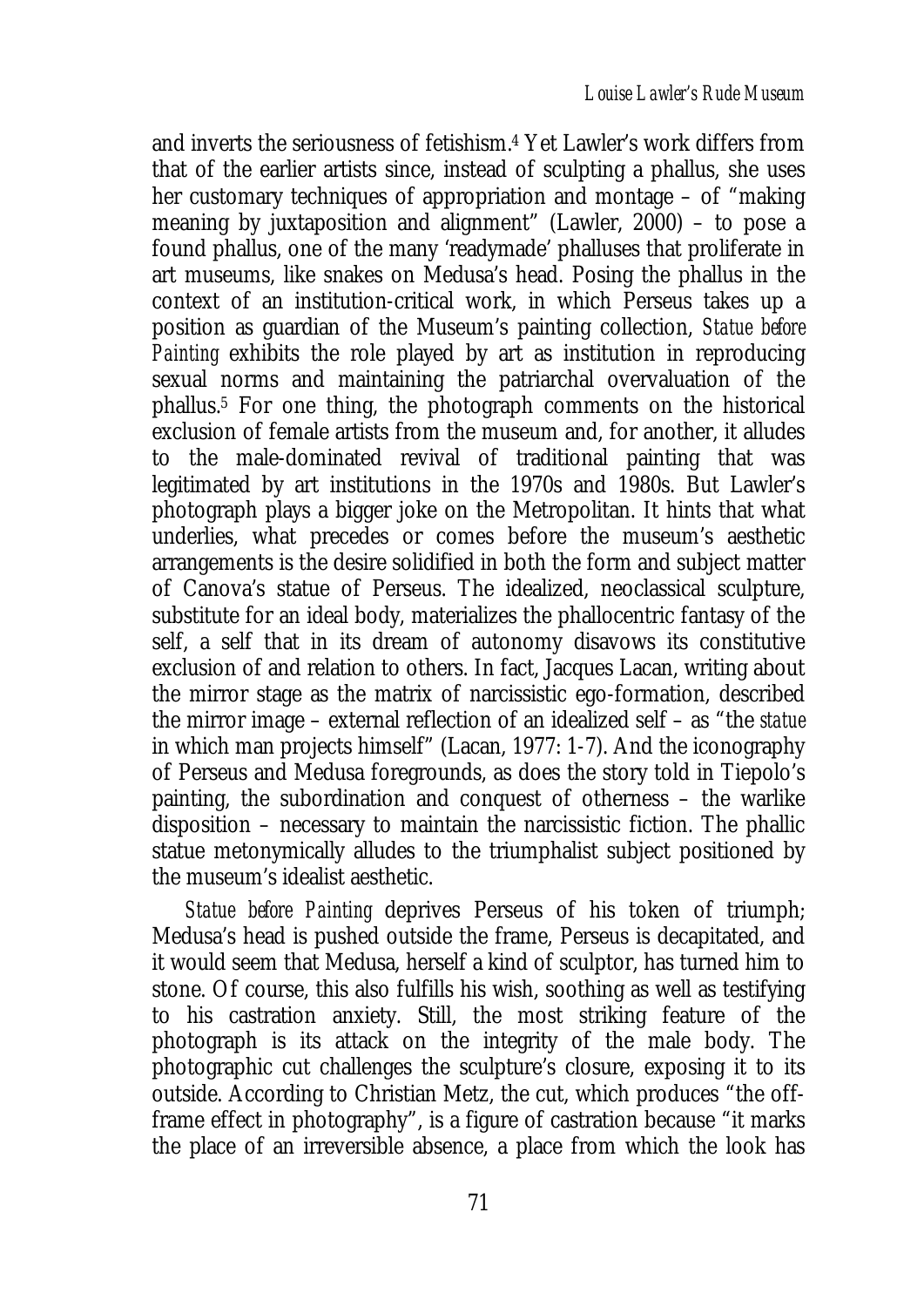#### *Rosalyn Deutsche*

been diverted forever" (Metz, 1999: 217). Lawler's cut directs the diverted look to three objects that remain in the frame and that, as fetishes, represent attempts to establish integrity and disavow vulnerability – pedestal, phallus, and museum label, an element that visually echoes the phallus and no doubt bears the artist's proper name, the 'Name-of-the-Father', Lacan's name for the patriarchal order of sexual difference.<sup>6</sup> Precisely by giving prominence to these elements, Lawler takes away their authority,<sup>7</sup> as she does that of the grand staircase, itself an elevating structure that symbolically lifts visitors, just as the pedestal lifts the work of art, above the contingencies of everyday social life, encouraging them to take up the self-regarding position that Georges Bataille described in his definition of the museum as, precisely, a mirror:

It is not just that the museums of the world as a whole today represent a colossal accumulation of riches but, more important, that all those who visit these museums represent without a doubt the most grandiose spectacle of a humanity liberated from material concerns and devoted to contemplation. We need to recognize that the galleries and the objects of art form only the container, the content of which is constituted by the visitors….The museum is the colossal mirror in which man finally contemplates himself in every respect, finds himself literally admirable, and abandons himself to the ecstasy expressed in all the art magazines. (Bataille, 1971: 239)

*Statue before Painting* reveals and refuses the museum's positioning of the spectator, and it does so with supreme economy. Like a really good tendentious joke that, according to Freud, allows the teller and the recipient or, in our case, artist and viewer, to enjoy the pleasure of being impolite to "the great, the dignified and the mighty" (Freud, 1960: 125). Indeed, Lawler calls one of her later arrangements of pictures, really an arrangement of statues, *The Rude Museum* (1987). 'Rude' refers to the photograph's subject matter – a museum devoted to the work of nineteenth-century French sculptor François Rude – but it can also be read as a pun that alludes to the barbaric fantasies fostered in art institutions and, more, to the acts of impropriety with which Lawler herself, in this and other photographs, re-arranges museums and, as I have argued, exposes their fantasies. That is, it alludes to Lawler's own rude museums.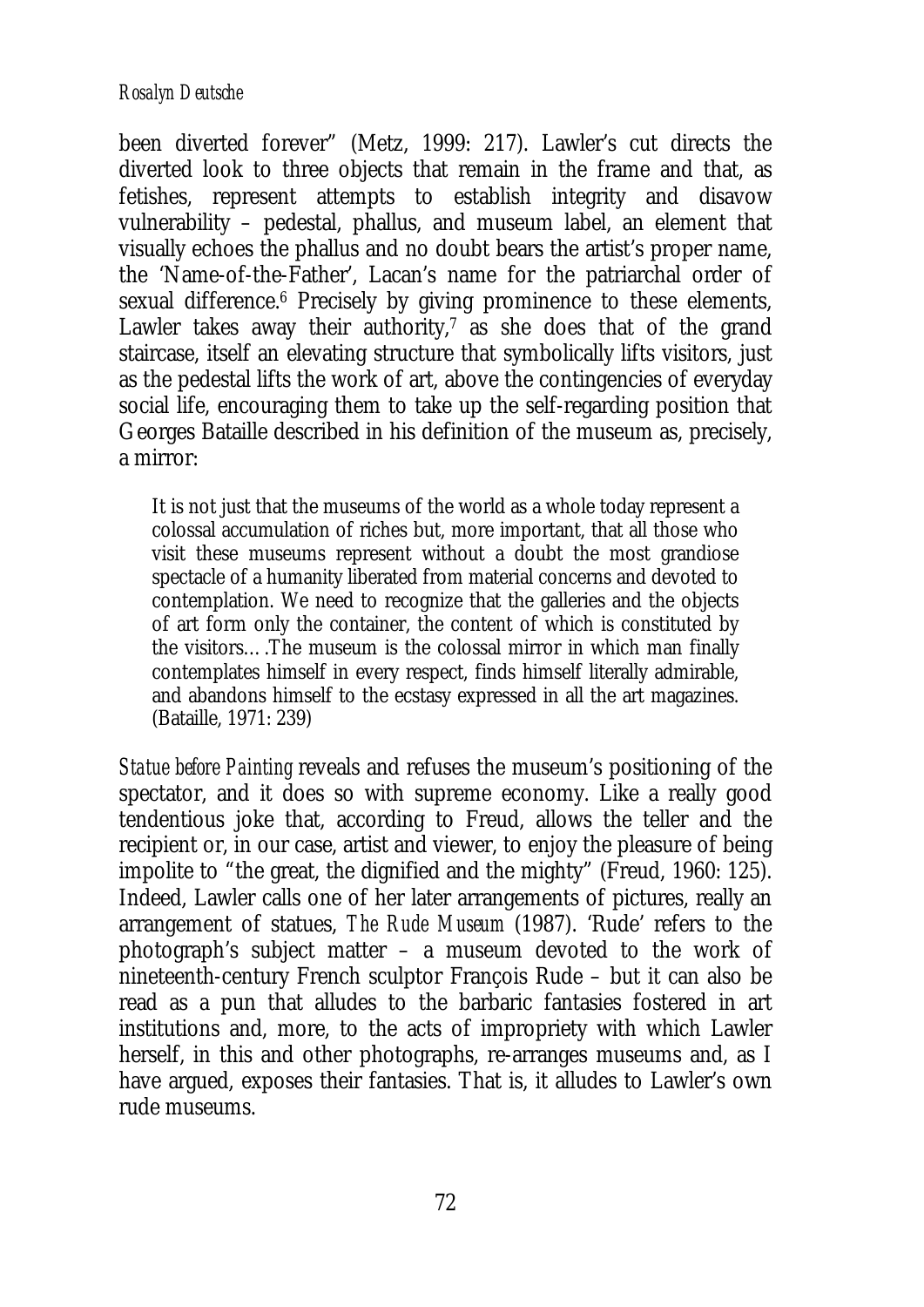The actual Rude Museum, located in the transept of St. Etienne church in Dijon, consists of casts of works by Rude, a great patriot and admirer of the antique, though given in his sculpture to romantic gestures. Dominating the upper portion of Lawler's photograph is a plaster cast of Rude's most famous work, the high stone relief on the Arc de Triomphe in Paris, *Departure of the Volunteers in 1792*, popularly known as *La Marseillaise* (1833-36). Near the center of the relief, which is severed by the frame of Lawler's picture so that the enormous figure of an especially militaristic Liberty hovering above cannot be seen, is a classically inspired male nude marching off to war. Like Canova's *Perseus,* Rude's soldier is beheaded by Lawler's cropping of the photograph, a cut that foreshadows the fate of later victims of the French Revolution. In the foreground, its foreshortened backside turned to the viewer, crouches a large hippopotamus sculpted by François Pompon (1855-1933). Stretching up its head and opening its mouth, it gawks at the hero's exposed phallus. The hippo could be regarded as yet another target of Lawler's humor, but I prefer to think of it as her ally, a *repoussoir* element that not only pushes back the principle scene but functions, by virtue of its comical deference (and open jaws), as a formidable threat to the phallic figure – as a rude viewer in the Rude Museum, like Lawler and those willing to listen to her tendentious joke.

For derisive impropriety, also made possible with the help of wild animals, nothing surpasses *Birdcalls* (1972/1981), an audiotape on which Lawler squeals, squawks, chirps, twitters, croaks, squeaks, and occasionally warbles the names – primarily the surnames – of twentyeight contemporary male artists, from Vito Acconci to Lawrence Weiner.8 Recorded by Terry Wilson, the tape sounds as though different species of birds are calling out to one another in some natural setting, say, a forest or garden. In 1984, Andrea Miller-Keller, a curator at the Wadsworth Atheneum, one venue where the work has been played, nicknamed it *Patriarchal Roll Call*. 9

When Lawler made the tape she was unaware of the precise difference between the two types of sound signals made by birds: calls and songs. For the title, she selected 'calls' because she thought that 'song' connoted pleasure for the bird whereas 'call' seemed more strident.<sup>10</sup> Her choice turned out to be highly accurate, in keeping with the intention and execution of the work, since it is typically male birds that burst into songs, which are complex patterns of notes used to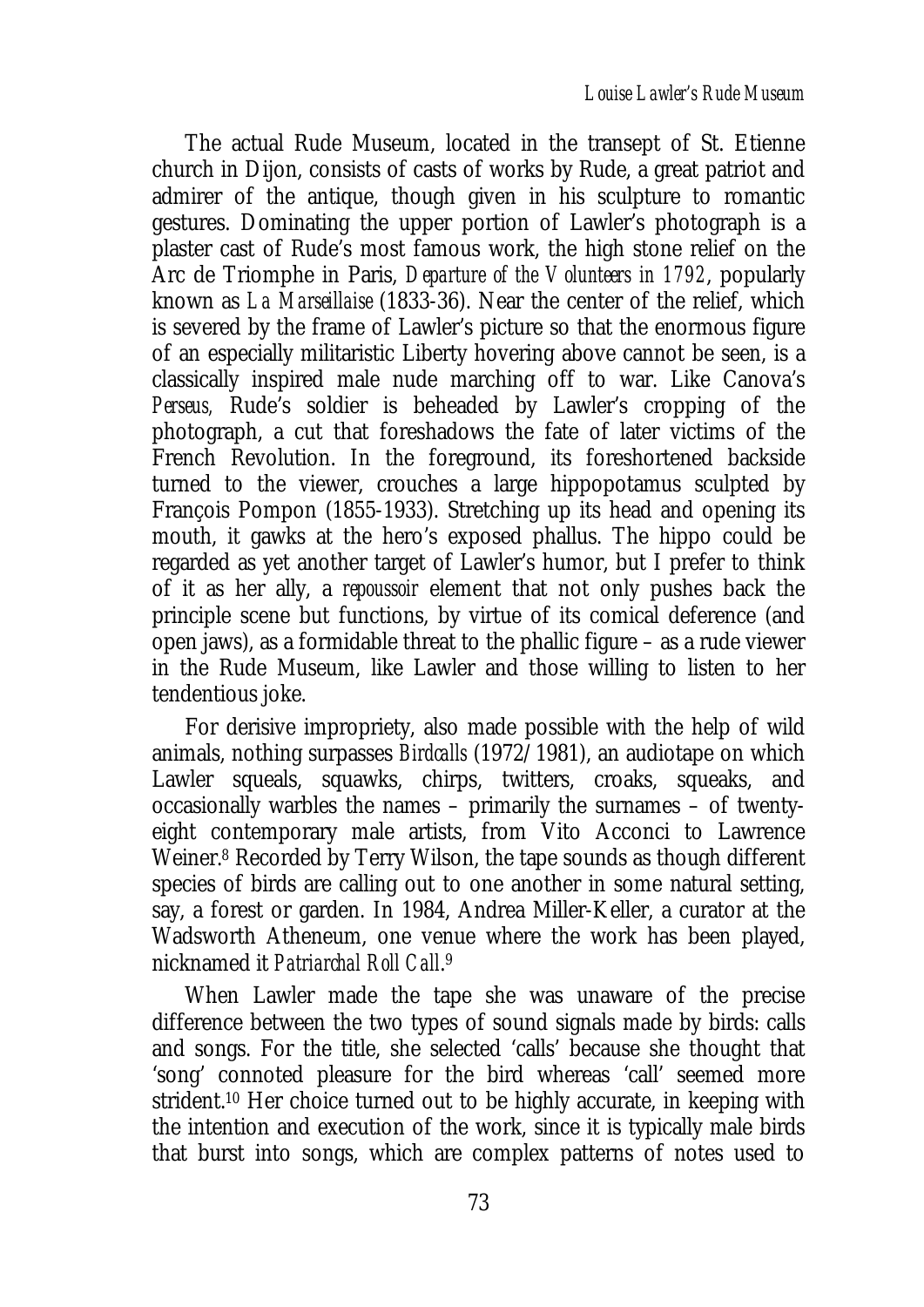#### *Rosalyn Deutsche*

attract mates or establish territory. Calls, by contrast, consist of one or more short, repeated notes that convey messages about specific situations. If, for instance, a predator enters the immediate environment, birds give distress, alarm, and rally calls to signal the presence of a threat and to coordinate group activity against it (Kress, 1991: 80). Similarly, Lawler's *Birdcalls* originated in an act of self-defense. "In the early 1970s", she tells Douglas Crimp,

my friend Martha Kite and I were helping some artists on one of the Hudson River pier projects. The women involved were doing tons of work, but the work being shown was only by male artists. Walking home at night in New York, one way to feel safe is to pretend you're crazy or at least be really loud. Martha and I called ourselves the 'due chanteusies', and we'd sing off-key and make other noises. Willoughby Sharp was the impresario of the project, so we'd make a 'Willoughby Willoughby' sound, trying to sound like birds. This developed into a series of bird calls based on artists' names. So, in fact, it was antagonistic. (Lawler, 2000)

The birdcalls started out as a humorous anti-predator response to the presence of two dangers in Kite and Lawler's habitat: physical attack in the streets of the city and discrimination in the alternative art world. Drawing a perhaps inadvertent parallel with real birds, Lawler describes the first birdcalls as 'instinctual' (Lawler, 2000). Interestingly, however, bird calls, including alarm calls, are not just involuntary, impulsive emotional displays but systems of communication that can be controlled (Marler and Evans, 1995: 138). Their frequency is affected by the presence or absence of companions, a phenomenon that ornithologists call the 'audience effect'. Some bird sounds are learned (Nottebohn, 2005: 146); some sentinel birds even give 'false alarms'. The birds' capacity for control and subversion accords with Lawler's tactics in *Birdcalls*, for while she situates herself in nature, which patriarchal systems of representation and sexual difference have traditionally opposed to culture and associated with the feminine, she treats it not as a place of confinement but, rather, of retreat and concealment, a refuge where she can escape Mulvey's 'to-be-looked-at-ness' and what Michel Foucault called the 'trap' or 'cage' of visibility (Foucault, 1979: 200). Occupying the place prescribed for women (and in this regard it should be noted that *bird* is slang for a young woman), but only in jest – literally *playing* nature – she appropriates it as a base from which to make forays, using sound as ammunition, into the territory of culture and to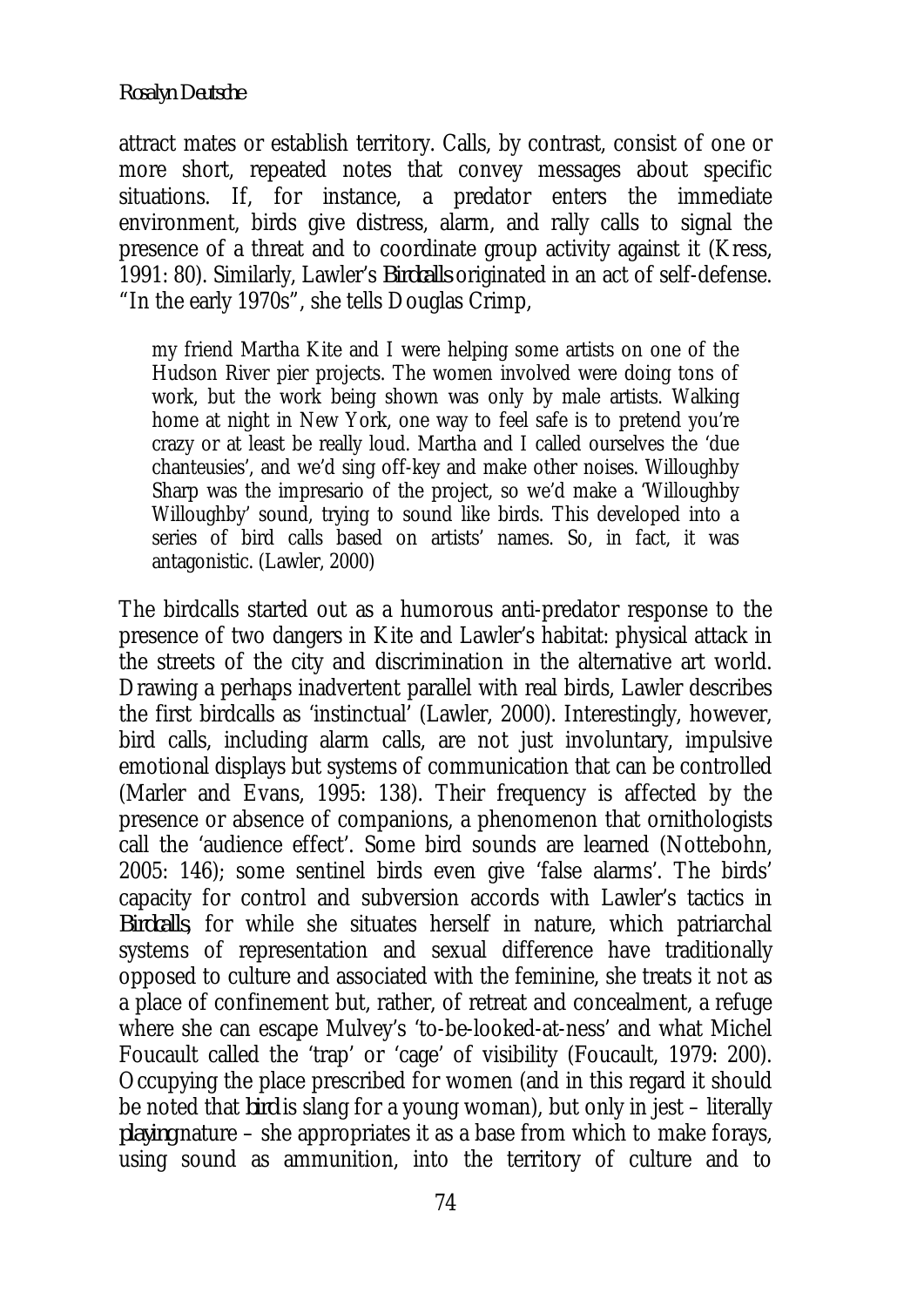introduce tension into its hierarchical, gendered dichotomies, destroying their seeming naturalness. Heard but not seen, she challenges the proper name, the narcissistic ego, the Name-of-the-Father, and therefore the art world's relations of sexual difference, commenting on the fact that at the time she made *Birdcalls* "artists with name recognition were predominantly male" (Lawler, 2000).

Lawler produced the first publicly presented tape of *Birdcalls* in 1981, when, as Crimp has pointed out, the upcoming *Documenta 7* (1982) was an object of much art-world discussion (Crimp, 1993: 238). Rudi Fuchs, the international exhibition's director, planned to reaffirm the phallocentric, aestheticist notion of the work of art as a complete totality transcending its conditions of existence, and he therefore gave pride of place to neo-expressionism, a male-dominated trend of the 1970s and 1980s, which to a considerable extent represented a regression to aestheticism.11 In preparatory versions of *Birdcalls*, Lawler had included only minimalist, post-minimalist, conceptual, and pop artists. Now, she added neo-expressionist painters Sandro Chia, Francesco Clemente, Enzo Cucchi, Anselm Kiefer, and Julian Schnabel, targeting the new upsurge in masculine name-recognition with feminist name-calling*.*

*Birdcalls* is an anomaly in Lawler's production, her only sound piece, unless one counts the two versions of *A Movie Will Be Shown Without the Picture* (1979 and 1983). Yet its derisive tactics are quintessential Lawler. When she plays *Birdcalls* during presentations of her work, Lawler simultaneously projects an arrangement of slides. Some bear the names of the artists who are being called. These are interspersed with slides of both her own and the male artists' works. Following the title slide, the first, introductory image is always *Statue before Painting, 'Perseus with the Head of Medusa', by Canova*, and this arrangement indicates that there is a commonality between tape and photograph. Both, for example, use mimicry. In 1982, Lawler wanted to produce a record of *Birdcalls* and planned to decorate the jacket with a photograph of a parrot – that excellent mimic – looking suspiciously over its shoulder and set against a brilliant red background.<sup>12</sup> The record was never made, but, subsequently, Lawler used the parrot photograph in other contexts, titling it *Portrait* (1982). Given its initial connection to *Birdcalls*, it might be regarded as a self-portrait, in camouflage. Except that Lawler's mimicry is far from mechanical. It is, rather, one of the skills she has honed to warn audiences away from the danger of 'a position of passive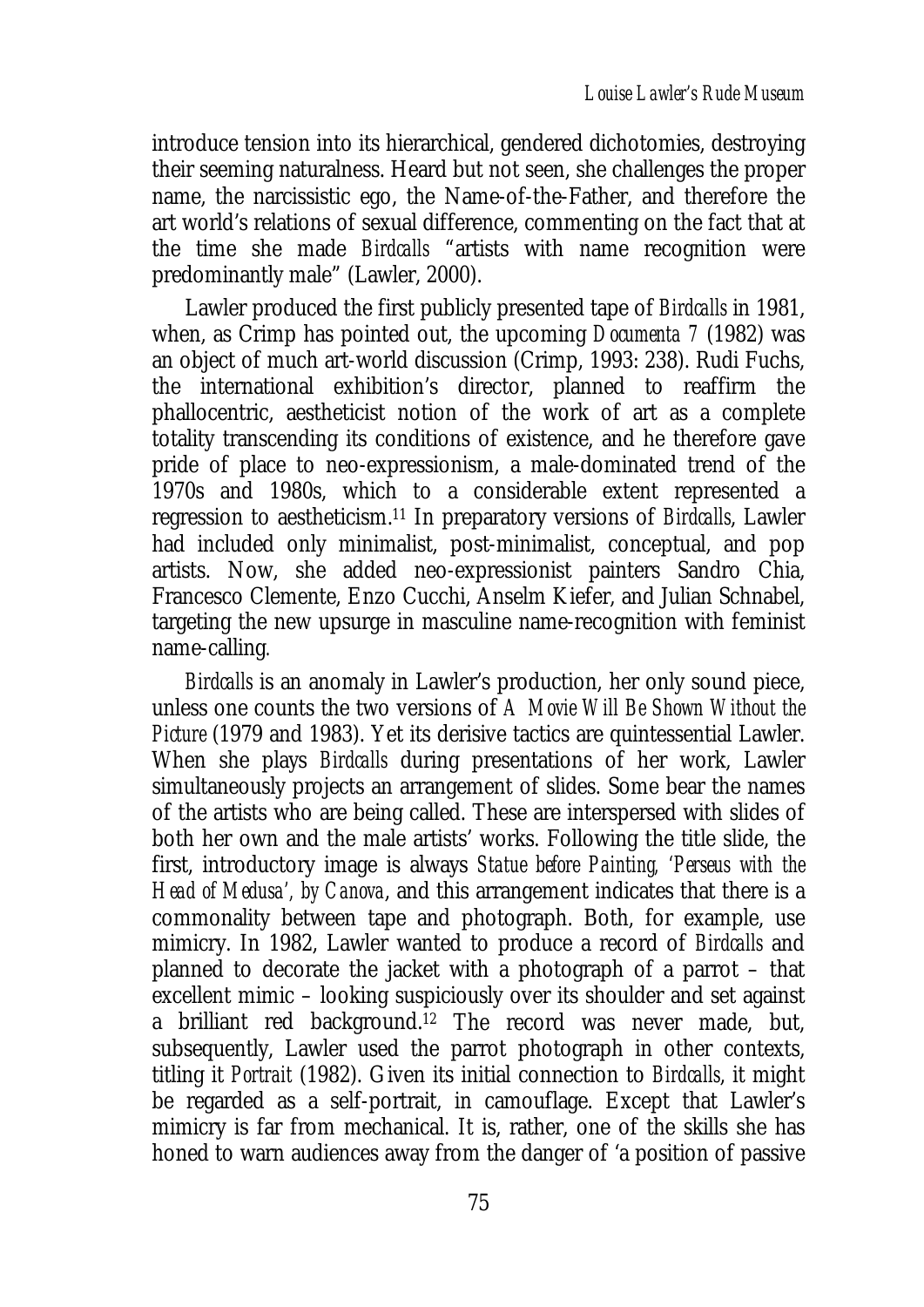agreement'13 with the art institution's grandiose fantasies, whose warlike effects, as Virginia Woolf knew, are no laughing matter.14

### **Notes**

- \* First published in Louise Lawler, *Twice Untitled and Other Pictures (looking back)*, Wexner Center for the Arts and MIT Press, 2006.
- 1. As Silvia Kolbowski asks about the rejection of psychoanalysis in current criticism: "Is psychoanalysis too feminine? i.e. too 'weak' to serve political analysis?" (2005: 18).
- 2. Zoffany's painting is alternatively titled *Academicians of the Royal Academy*.
- 3. It could also be argued that Lawler entered the artistic profession differently insofar as she has been reticent "about taking on the conventional role of the artist". See Lawler (2000).
- 4. Nixon's thesis differs from mine insofar as, using Melanie Klein, she argues that Bourgeois, Jasper Johns, Yayoi Kusama and Eva Hesse posed the phallus as, specifically, a part-object – a literal body part.
- 5. Nixon (2005: 71) suggests that Bourgeois did something similar when, in 1982, she posed with her sculpture *Fillette* (1968) for a portrait produced by Robert Mapplethorpe for her retrospective exhibition at the Museum of Modern Art.
- 6. To the list of fetishes that Lawler highlights, we could add Perseus's feet in the winged sandals that Athena and Hermes lent him to aid in the conquest of Medusa. Recall that Freud speculated that the foot fetish originates in the fact that the woman's feet are the last thing the child sees before he catches sight of her genitals. The foot fetish represents the male subject's denial of the traumatic sight.
- 7. Lawler (2000) has used the phrase 'Prominence given, authority taken', which is the title of an important interview she did with Douglas Crimp. The phrase can be read as a description of the way the museum positions the artists, or, conversely, of Lawler's resistance to that positioning.
- 8. The twenty-artists are Vito Acconci, Carl Andre, Richard Artschwager, John Baldessari, Robert Barry, Joseph Beuys, Daniel Buren, Sandro Chia, Francesco Clemente, Enzo Cucchi, Gilbert & George, Dan Graham, Hans Haacke, Neil Jenney, Donald Judd, Anselm Kiefer, Joseph Kosuth, Sol Lewitt, Richard Long, Gordon Matta-Clark, Mario Merz, Sigmar Polke, Gerhard Richter, Ed Ruscha, Julian Schnabel, Cy Twombly, Andy Warhol, and Lawrence Weiner.
- 9. This information comes from an email from the artist, 22 April 2005.
- 10. From a conversation with Lawler, 26 February 2005.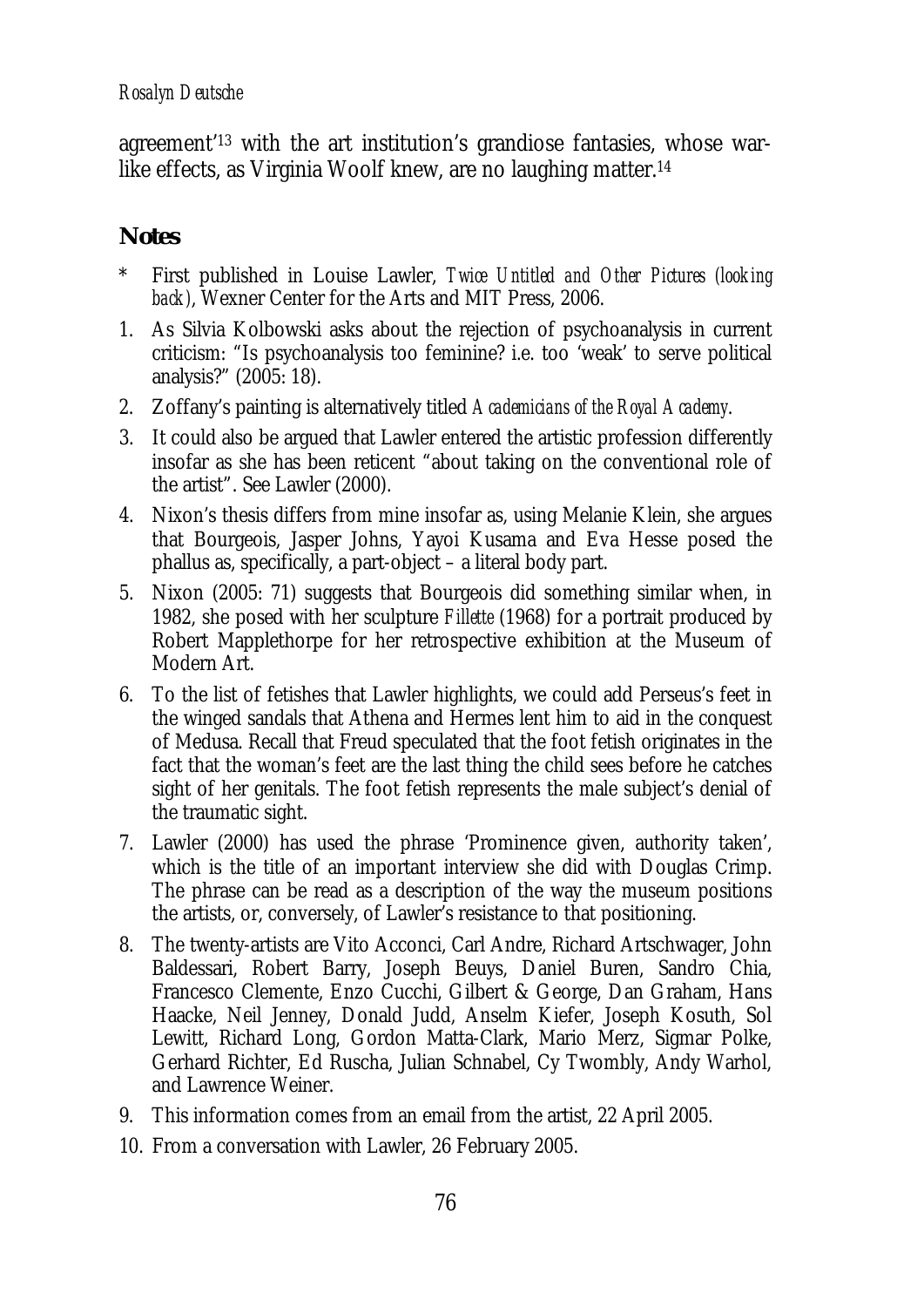- 11. Lawler was not invited to participate in *Documenta 7*, but Jenny Holzer and the alternative gallery Fashion Moda asked her to contribute to their collaborative work: a trailer stationed at the entrance to the show, which would sell objects and souvenirs. For an account of the stationary that Lawler ended up selling at Fashion Moda's installation, see Crimp (1993).
- 12. Lawler wanted to sell the record at Jenny Holzer and Fashion Moda's trailer, which was installed at the entrance to Documenta 7.
- 13. From an artist's brochure distributed at 'Projects: Louise Lawler', *Enough*, New York, The Museum of Modern Art, September 19-November 10, 1987.
- 14. A recent photographic work by Lawler repeats the warning, which has become especially urgent at a time when the Bush administration has banned media images of coffins returning from the Iraq War and has treated certain, particularly Arab, deaths as un-grievable. Lawler's image, depicting the detached wings of a classical statue of Nike, goddess of victory, is titled *Grieving Mothers*.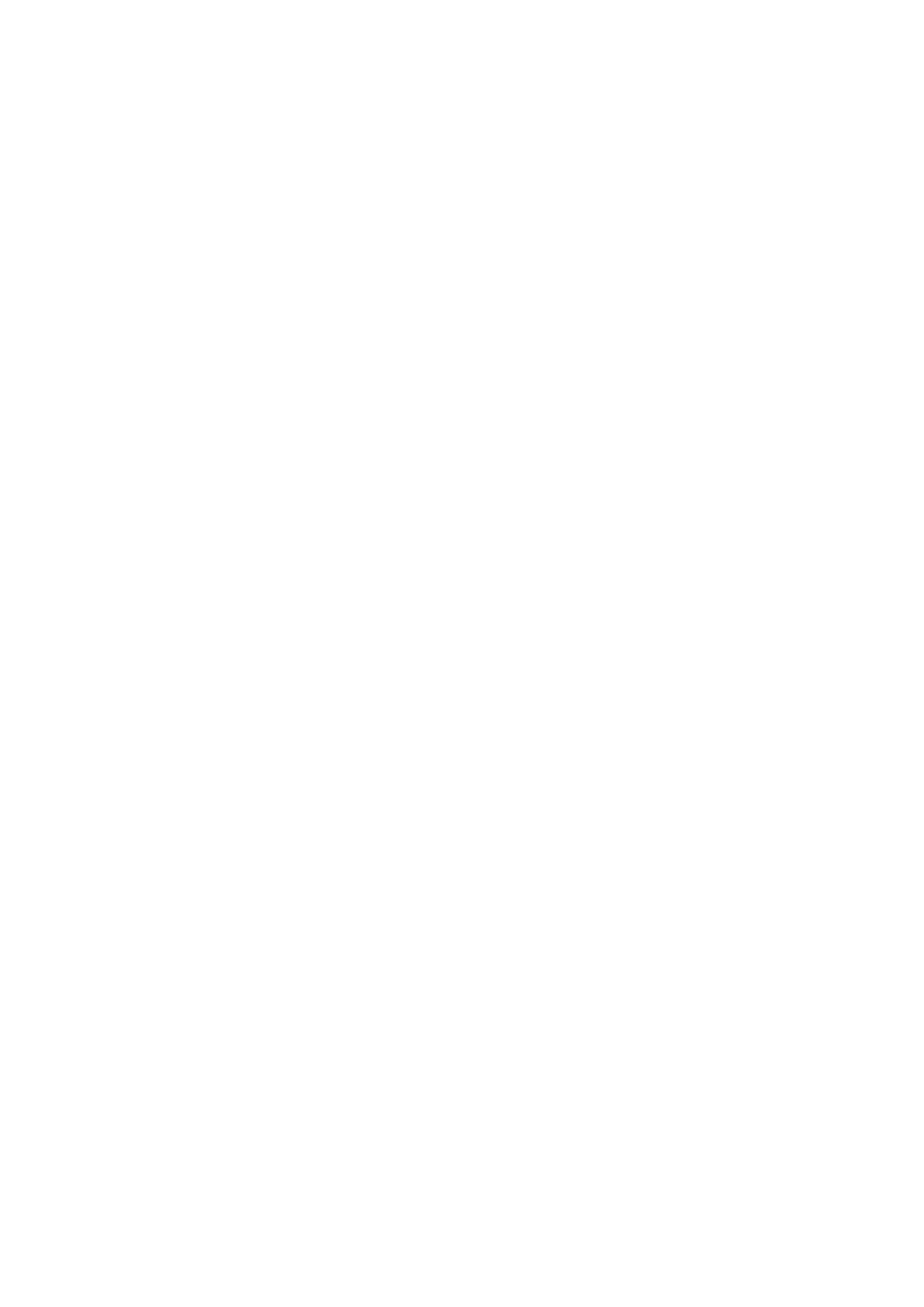## **Toward a Critical Art Theory**

### Gene Ray

Critical theory rejects the given world and looks beyond it. In reflection on art, too, we need to distinguish between uncritical, or affirmative, theory and a *critical* theory that rejects the *given art* and looks beyond it. Critical *art* theory cannot limit itself to the reception and interpretation of art, as that now exists under capitalism. Because it will recognize that art as it is currently institutionalized and practiced – business as usual in the current 'art world' – is in the deepest and most unavoidable sense 'art under capitalism', art under the domination of capitalism, critical art theory will rather be oriented toward a clear break or rupture with the art that capitalism has brought to dominance.

Critical art theory's first task is to understand how the given art supports the given order. It must expose and analyze art's actual social functions under capitalism. What is it *doing*, this whole sphere of activity called art? Any critical theory of art must begin by grasping that the activity of art in its current forms is contradictory. The 'art world' is the site of an enormous mobilization of creativity and inventiveness, channelled into the production, reception, and circulation of artworks. The art institutions practice various kinds of direction over this production as a whole, but this direction is not usually *directly* coercive. Certainly the art market exerts pressures of selection that no artist can ignore, if she or he hopes to make a career. But individual artists are *relatively* free to make the art they choose, according to their own conceptions. It may not sell or make them famous, but they are free to do their thing. Art, then, has not relinquished its historical claim to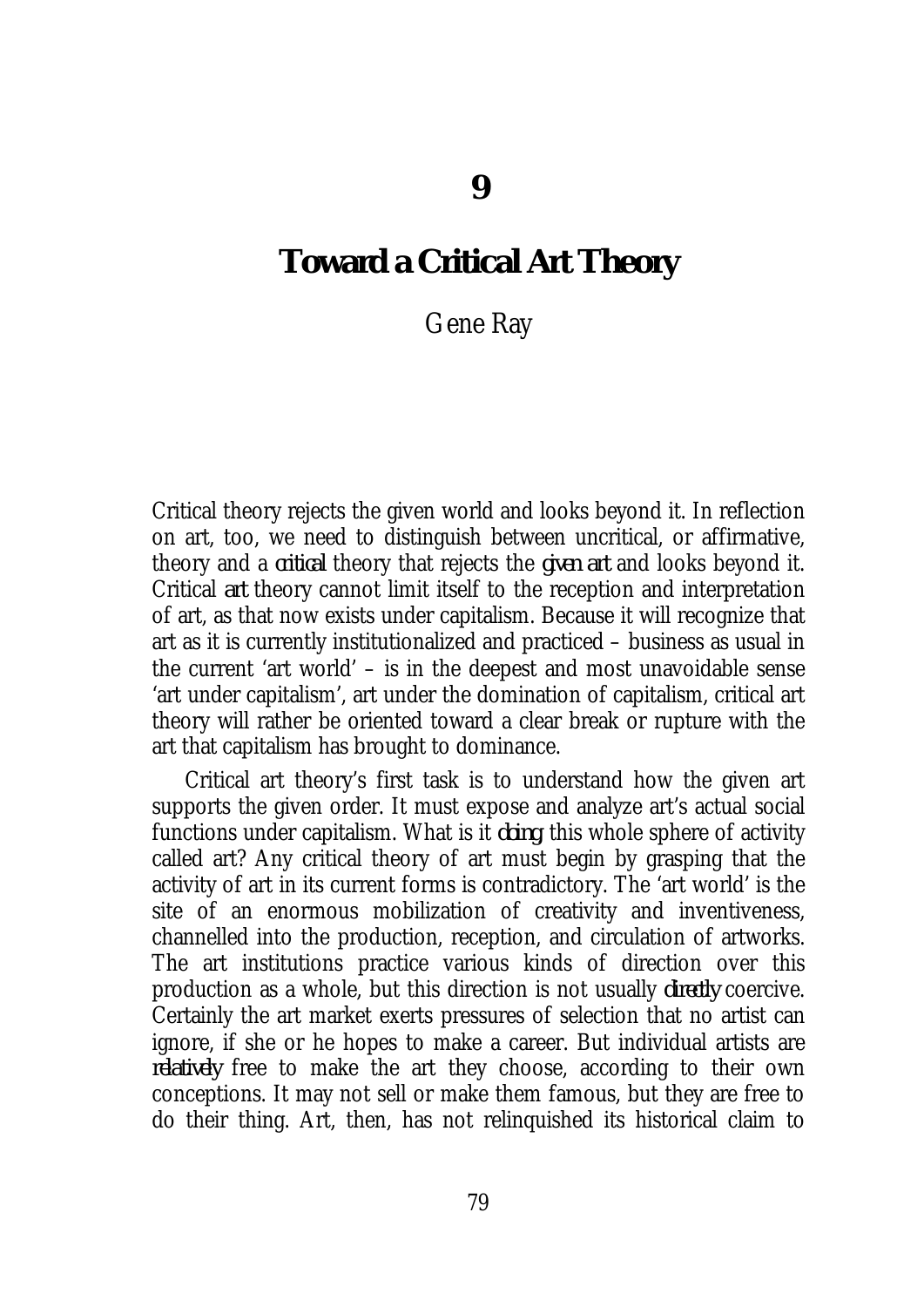autonomy within capitalist society, and today the operations of this relative autonomy remain empirically observable.

On the other hand, a critical theorist is bound to see that art as whole is a stabilizing factor in social life. The existence of an art seemingly produced freely and in great abundance is a credit to the given order. As a luxurious surplus, art remains a jewel in power's crown, and the richer, more splendid and exuberant art is, the more it affirms the social status quo. The material reality of capitalist society may be a war of all against all, but in art the utopian impulses that are blocked from actualization in everyday life find an orderly social outlet. The art institutions organize a great variety of activities and agents into a complex systemic unity; the capitalist art system functions as a subsystem of the capitalist world system. Without doubt, some of these activities and artistic products are openly critical and politically committed. But taken *as a whole*, the art system is affirmative (Marcuse, 1968), in the sense that it converts the totality of art works and artistic practices – the sum of what flows through these circuits of production and reception – into 'symbolic legitimation' (to borrow Pierre Bourdieu's apt expression for it) of class society (Bourdieu, 1993: 128). It does so by *simultaneously* encouraging art's autonomous impulses and politically neutralizing what those impulses produce. Art *simulates* experiences of freedom, reconciliation, joy, solidarity and uninhibited communication and expression that are blocked in class society. Art is a form of compensation for the injustices, repressions and selfrepressions, and impoverishments of experience that characterize everyday life under capitalist modernity. *As compensation*, art captures and renders harmless rebellious energies and dissipates pressures for change. In this way art is an *ideological support* for the social status quo and contributes to the reproduction of class society.

### **Frankfurt Modernism**

The Frankfurt theorists pioneered and elaborated this dialectical understanding of art. Herbert Marcuse, Max Horkheimer and Theodor Adorno – working in close relation to others, including Walter Benjamin, Ernst Bloch and Siegfried Kracauer, and certainly stimulated by the different Marxist approaches of Bertolt Brecht and Georg Lukács – have shown us how art under capitalism can, at the very same time, be both relatively autonomous and instrumentalized into a support for existing society. Every work of art, in Adorno's famous formulation, is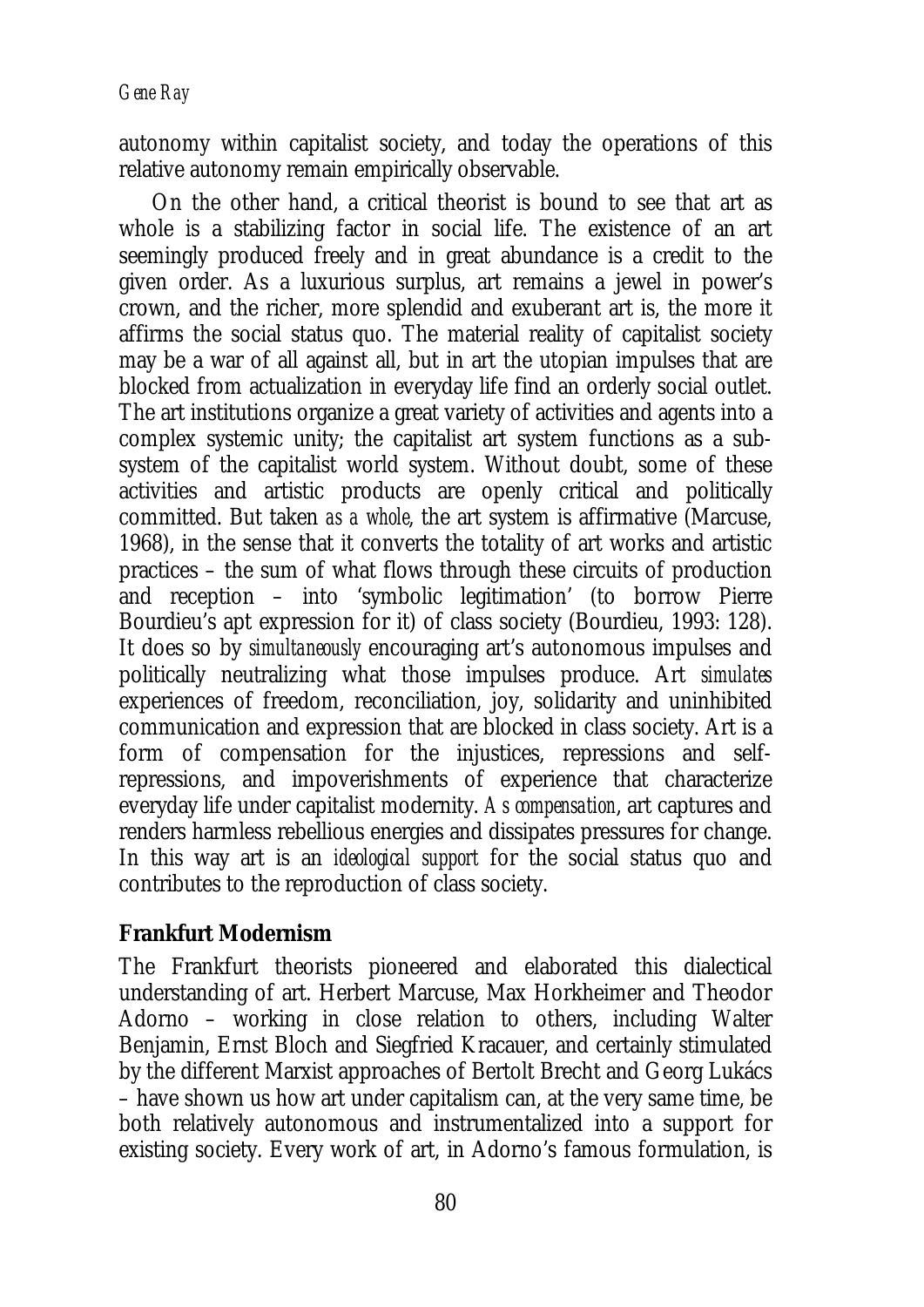both autonomous and *fait social* (Adorno, 1997: 5). Every artwork is autonomous insofar as it asserts itself as an end-in-itself and pursues the logic of its own development without regard to the dominant logic of society; but every work is also a 'social fact' in that it is a cipher that manifests and confirms the reality of society, understood as the total nexus of social relations and processes. In the autonomous aspect of art's 'double character', the Frankfurt theorists saw an equivalent to the intransigence of critical theory. Free autonomous creation is a form of that reach for an un-alienated humanity described luminously by the young Karl Marx. As such, it always contains a force of resistance to the powers that be, albeit a very fragile one.

Their attempts to rescue and protect this autonomous aspect led the Frankfurt theorists to an absolute investment in the forms of artistic modernism. For them, and above all for Adorno, the modernist artwork or opus was a sensuous manifestation of truth as a social process straining toward human emancipation. The modernist work – and to be sure, what is meant here are the masterworks, the zenith of advanced formal experimentation – is an "enactment of antagonisms", an unreconciled synthesis of "un-unifiable, non-identical elements that grind away at each other" (Adorno, 1997: 176). A force-field of elements that are both artistic and social, the artwork indirectly or even unconsciously reproduces the conflicts, blockages and revolutionary aspirations of alienated everyday life. They saw this practice of autonomy threatened from two directions. First, from the increasing encroachments of capitalist rationality into the sphere of culture – processes to which Horkheimer and Adorno famously gave the name 'culture industry' (Horkheimer and Adorno, 2002). Second, from political instrumentalization by the Communist Parties and other established powers claiming to be anti-capitalist.

It was in response to his perceptions of this second threat that Adorno issued his notorious condemnation of politicized art (Adorno, 1992). Ostensibly responding to Jean-Paul Sartre's 1948 call for a *littérature engagée*, Adorno's position in fact had already been formed by the interwar context: the liquidation of the artistic avant-gardes in the USSR under Stalin and the Comintern's adoption of socialist realism as the official and only acceptable form of anti-capitalist art. Art that subordinates itself to the direction of a Party was for Adorno a betrayal of art's force of resistance. He took the position that art cannot instrumentalize itself on the basis of political commitments without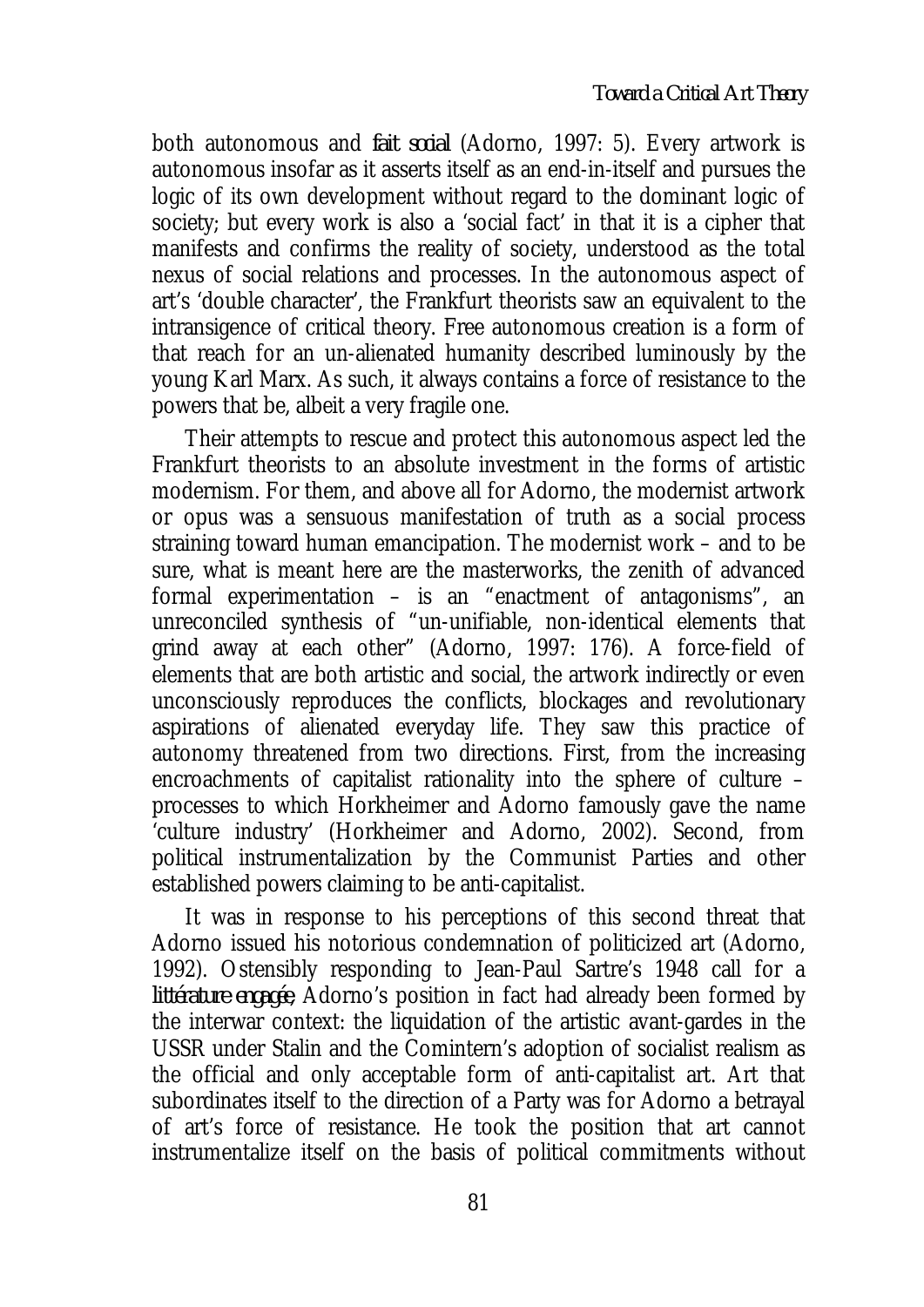undermining the autonomy on which it depends and thereby undoing itself as art. Autonomous (modernist) art is political, but only indirectly and only by restricting itself to the practice of its proper autonomy. In short, art must bear its contradiction and not attempt to overcome it. As the culture industry expanded and consolidated its hold over everyday consciousness and, indeed, as struggles of national liberation and urban uprisings politicized campuses over the course of the 1960s, Adorno responded by hardening his position.

There can be little doubt that the given artistic autonomy is threatened by the two tendencies Adorno pointed to. But there is little doubt either that his conception of the problem forecloses its possible solution. Culture industry and official socialist realism were not the only alternatives to the production of autonomist artworks. But Adorno in effect couldn't see these other alternatives because he had no category for them. The most convincing of these alternatives constituted itself by terminating its ties of dependency on the art institutions, abandoning the production of traditional art objects, and relocating its practices to the streets and public spaces. The formation of the Situationist International (SI) in 1957 was an announcement that this alternative had reached a basic theoretical and practical coherence. Adorno remained blind to it as he continued to polish the *Aesthetic Theory* until his death in 1969. So did his heir, Peter Bürger, who would publish *Theory of the Avant-Garde* in 1974.

An English translation of Bürger's book appeared in 1984. Since then, it has functioned mainly as a theoretical support for modernist positions within Anglophone (i.e., globalized) art and cultural discourse. It still tends to be cited by those happy to counter-sign any possible death certificate of the avant-gardes, and by those dismissive of attempts to develop practices in opposition to dominant institutions. In the present context, as the essays in the first section of this volume make clear, we would only need to read Andrea Fraser (2005) to see how Bürger is still brought in as an authority purportedly demonstrating the futility, infantilism and bad faith of all practices aimed directly against or seeking radically to break with established institutional power. For Fraser, Bürger, together with Pierre Bourdieu, becomes a resource for the justification of an ostensibly more mature and effective position within the institutions. However, even when it is called 'criticality', resignation remains resignation. It is not my purpose here to engage with specific readings of Bürger or even to represent fairly the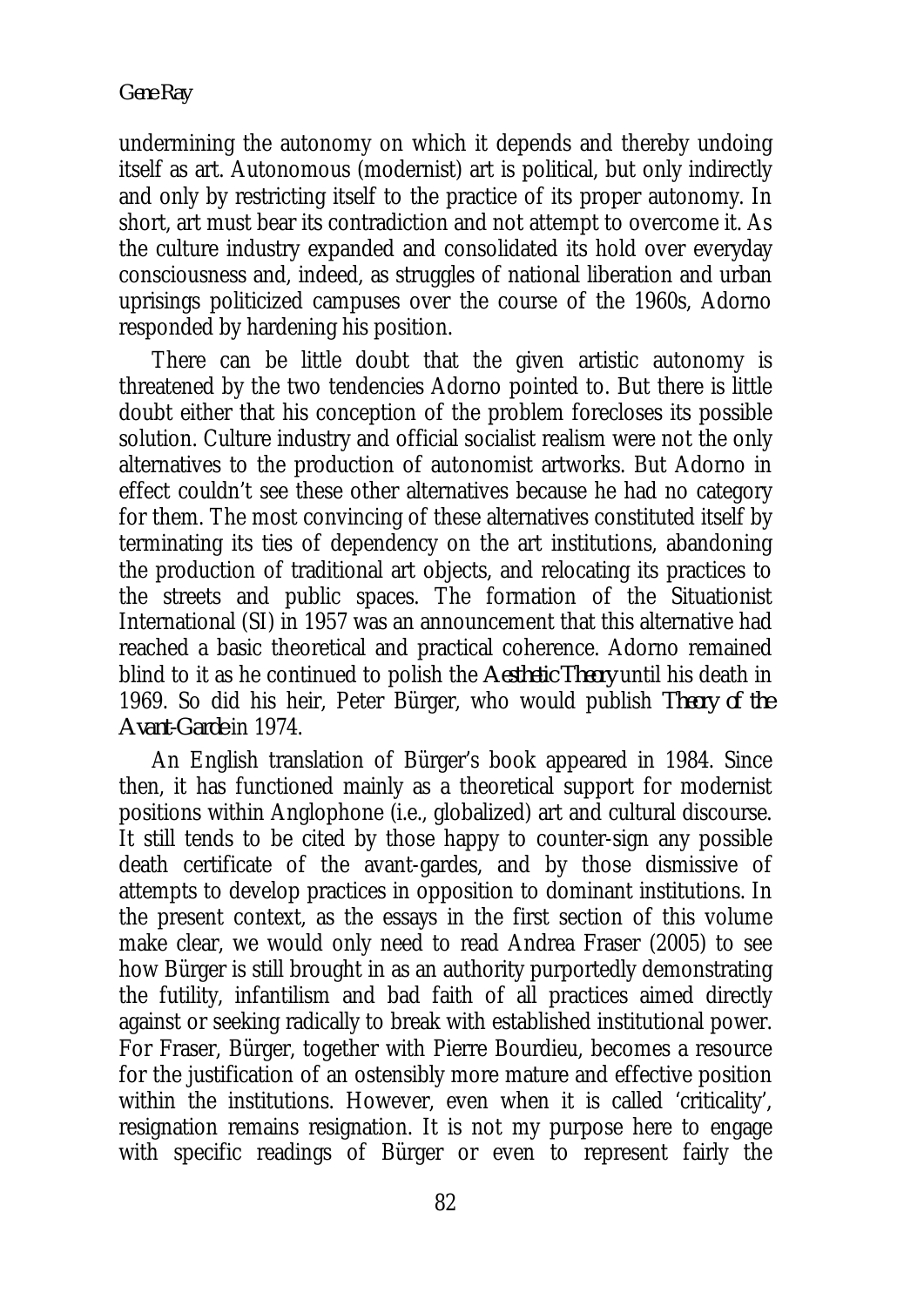development of Bürger's own positions since 1974. What follows is a critique of the arguments advanced in *Theory of the Avant-Garde,* since it is this text, in its English edition, that is operative today in support of a resigned and melancholic modernism. And in this regard, it is crucial to see Adorno standing behind Bürger. While in other respects, Adorno remains a key critical thinker for me, his rigid investments in artistic modernism are a political problem and, as such, are to be critically resisted.

### **Toward a Different Autonomy**

With both Adorno and Bürger, the problem can be traced to a theoretically unjustified overinvestment in the work-form of modernist art. Bürger basically rewrites the history of the artistic avant-gardes as the development of the work-as-force-field so dear to Adorno. For Adorno, the avant-garde *is* modernist art, identity pure and simple. Bürger makes an important advance beyond this identification by grasping that the 'historical' avant-gardes had repudiated artistic autonomy in their efforts to re-link art and life – and that their specificity is to be located in this repudiation. But although Bürger works hard to differentiate his analysis from Adorno's, he returns to the fold, so to speak, by judging this avant-garde attack on the institution of autonomous art to be failure, a 'false supersession' (*falsche Aufhebung*) of art into life.

The avant-garde intended the supersession (*Aufhebung*) of autonomous art by leading art over into a practice of life (*Lebenspraxis*). This has not taken place and presumably cannot take place within bourgeois society unless it be in the form of a false supersession (*falschen Aufhebung*) of autonomous art. (Bürger, 1984: 53-4, trans. modified)

The only successful result was an unintended one: after the historical avant-gardes, according to Bürger, a transformation takes place in the work-form of art. The organic, harmonized work of traditional art gives way to the (non-organic, allegorical) work-form in which disarticulated elements are held together in a fragmentary unity that refuses the semblance of reconciliation:

Paradoxically, the avant-gardiste intention to destroy art as an institution is thus realized in the work of art itself. The intention to revolutionize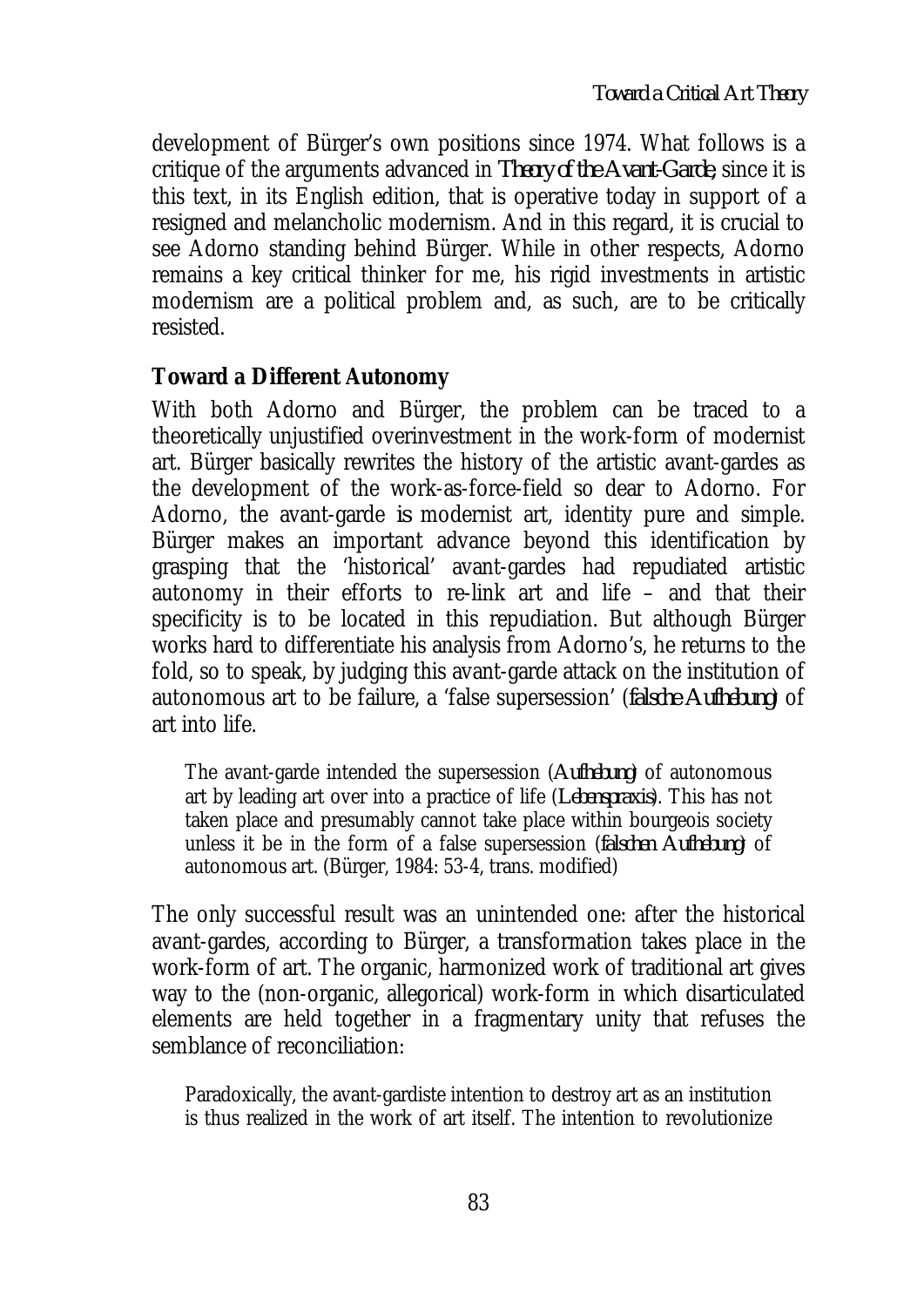life by returning art to its praxis turns into a revolutionizing of art. (Bürger, 1984: 72)

In other words, art cannot repudiate its autonomy, but it can go on endlessly repudiating its own traditions, so long as it does so in the form of modernist works. This pronouncement of failure and 'false supersession' is far too hasty. I will return to this point later. Here I want to question this investment in the institutionalized autonomy of art by contrasting it to the autonomy constituted through a conscious break with institutionalized art.

The Situationist alternative to art under capitalism was a more advanced and theoretically conscious breakout than the often partial and hesitant revolts of the early avant-gardes. Founded in 1957 but continuing in many respects the project of the Lettrist International (LI) from which many of its founding members came, the SI was a Parisbased network of mostly-European national 'sections' active until its self-dissolution in 1972. Formally combining the LI group around core members Guy Debord, Michèle Bernstein and Gil Wolman and the Imaginist Bauhaus around Asger Jorn, Constant and Giuseppe Pino-Gallizio, and soon assimilating the Munich-based Spur group around Hans-Peter Zimmer, Heimrad Prem and Dieter Kunzelmann, the SI undertook a radical collective critique of post-war commodity capitalism and the art system flourishing around a restored modernism. Drawing the practical conclusions, they transformed the SI within four years from a grouping of artists into a revolutionary organization of cultural guerrillas. The SI's critical process of progressive detachment from the art institutions culminated in an internal prohibition on the pursuit of an art career by any of its members. Situationist practice was radically politicized, but is not reducible to a simple or total instrumentalization. We can agree with Adorno that artists who paint what the Party says to paint have given up their autonomy; as apologists for the Central Committee's monopoly on autonomy, they are no more than instruments for producing compromised works. But the SI was a group founded on the principle of autonomy – an autonomy not restricted as privilege or specialization, but one that is radicalized through a revolutionary process openly aiming to extend autonomy to all. The SI did not recognize any Party or other absolute authority on questions pertaining to the aims and forms of revolutionary social struggle. Their autonomy was critically to study reality and the theories that would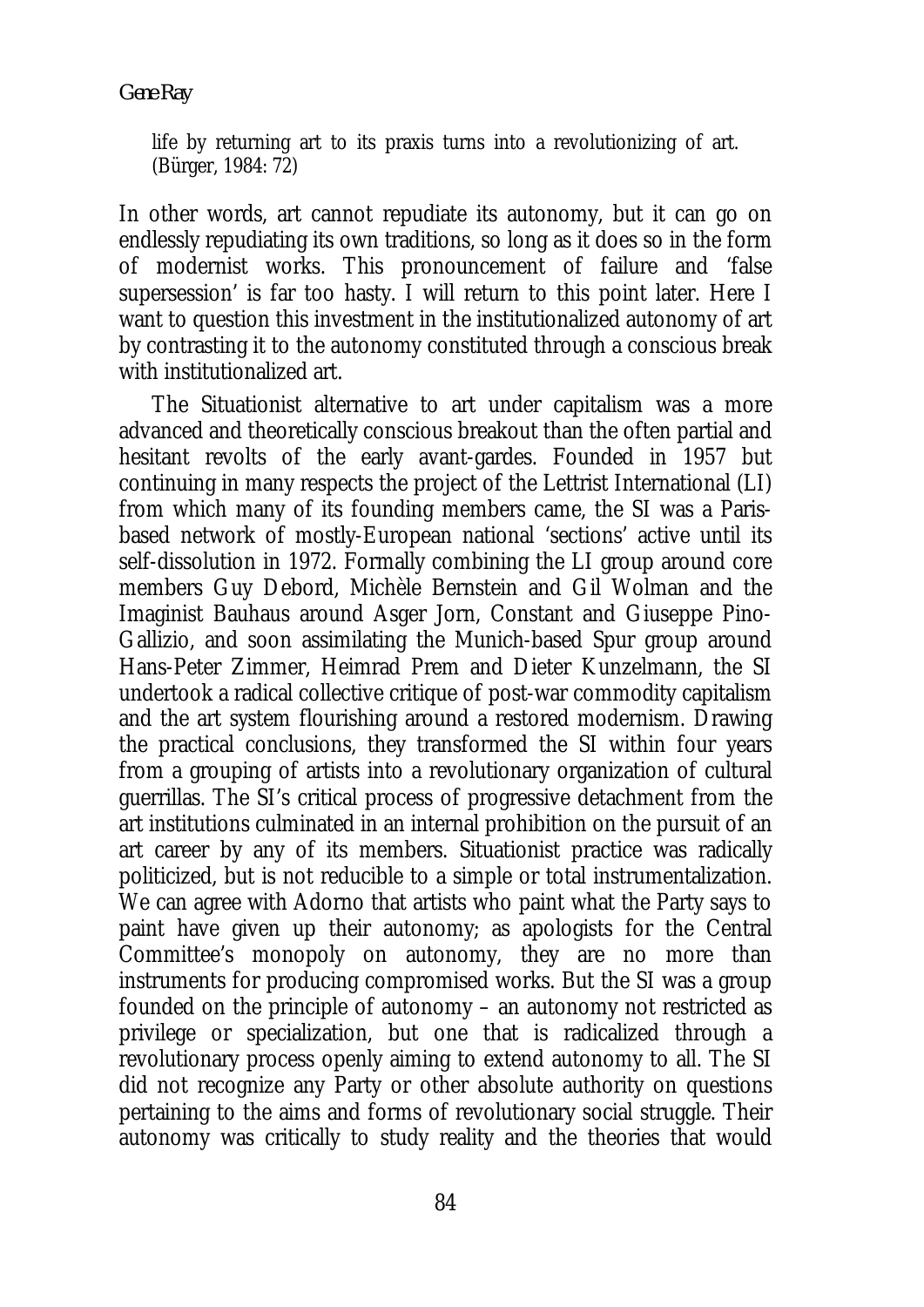explain it, draw their own conclusions and act accordingly. In its own group process, the SI accepted nothing less than a continuous demonstration of autonomy by its members, who were expected to contribute as full participants in a collective practice. This process didn't always unfold smoothly (what process does?). But the much-criticized exclusions carried out by the group by and large reflect the painful attainment of theoretical coherence and are hardly proof of a lack of autonomy. 'Instrumentalization' is the wrong category for a conscious and freely self-generating (i.e., autonomous) practice.

Moreover, the Situationists were even more hostile than Adorno to official Communist parties and would-be vanguards. Their experiments in collective autonomy were far removed – and openly critical of – the servility of party militants. Alienation can't be overcome, as they put it, "by means of alienated forms of struggle" (Debord, 1994: 89). Their critical processing of revolutionary theory and practice was plainly much deeper than Adorno's – and was lived, as it must be, as a real urgency. They carried out an autonomous appropriation of critical theory, developed in a close dialectic with their own radical cultural practices and innovations. As a result, true enough, they ceased to produce modernist artworks. But they never claimed to have gone on with modernism; they claimed rather to have surpassed this dominant conception of art (Debord, 1994: 129-47). My point is that Situationist practice – however you categorize or evaluate it – was certainly no less autonomous than the institutionalized production of modernist artworks favored by Adorno. If anything, it was far more autonomous and intransigently critical. In comparison to Situationist practice, which continues to function as a real factor of resistance and emancipation, Adorno's claims for Franz Kafka and Samuel Beckett seem laughably inflated.

### **On the Supersession of Art**

Situationist art theory, then, does not suffer from the categorical and conceptual impasses that led Frankfurt art theory to draw the wagons around the modernist artwork. For the Situationists, art oriented toward radical social change could no longer be about the production of objects for exhibition and passive spectatorship. Given the decomposition of contemporary culture – and in passing let's at least note that there is much overlap in the analyses of culture industry and the theory of spectacular society – attempts to maintain or rejuvenate modernism are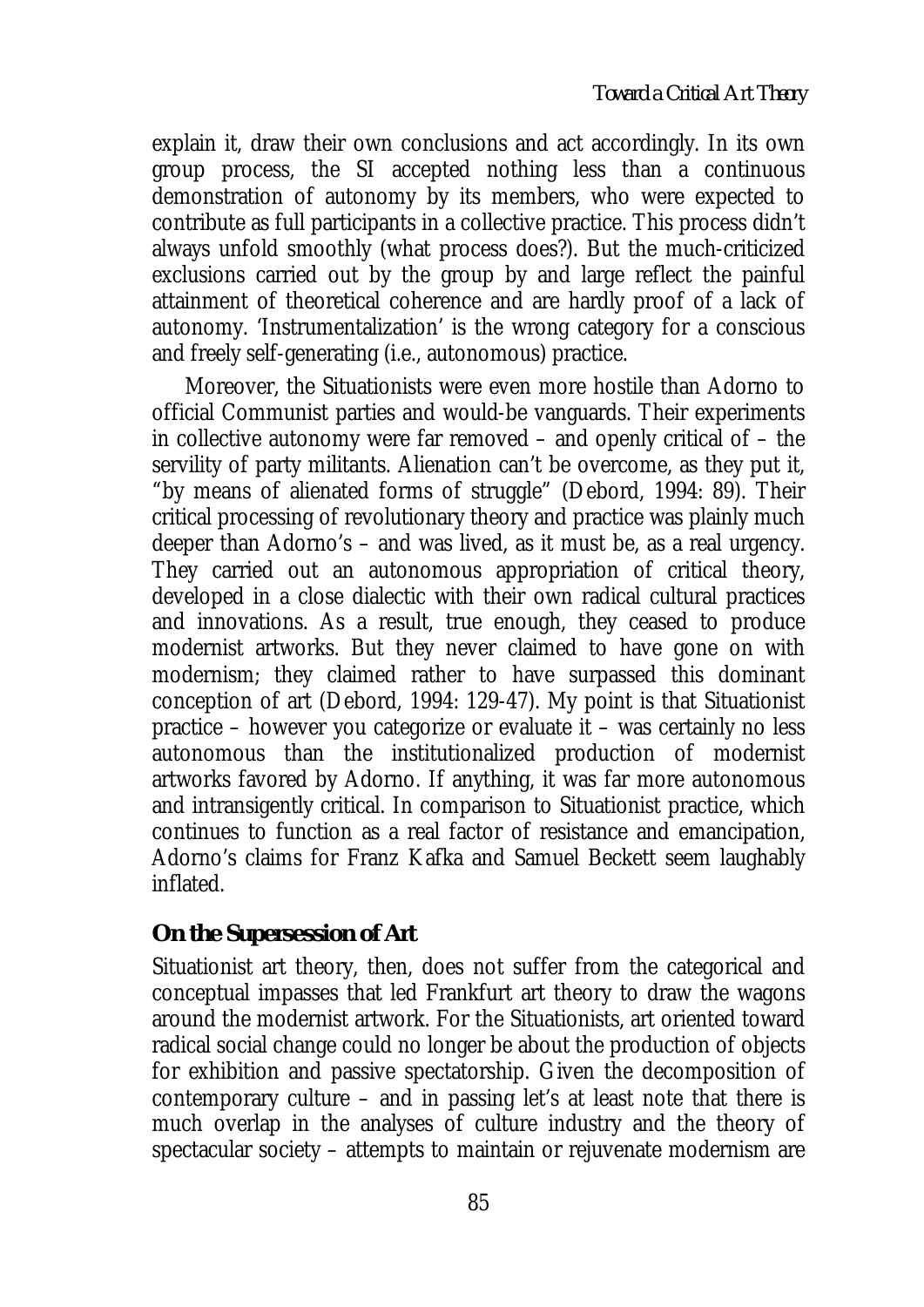a losing and illusory enterprise. With regard to the content and meaning of early avant-garde practice, the critical art theory developed by the SI in the late 1950s and early 60s and concisely summarized by Guy Debord in *The Society of the Spectacle* in 1967 is basically consistent with Bürger's later theorization. But the two theories diverge irreconcilably in their interpretation of the consequences.

The rise of capitalism – the tendency to reduce everything and everyone to commodity status and exchange value – was the material condition for the relative autonomy of culture; the bourgeois revolution was the political last act of a material process that had pulverized traditional bases of authority and released art from its old function of ritual unification. For the Situationists, as art became conscious of itself as a distinct sphere of activity in the new order, it logically began to press for the autonomy of its sphere. But self-consciousness also brought awareness of the impotence of this autonomy as a form of social *separation* and insights into its new functions in support of bourgeois power. The avant-gardes of the early twentieth century responded with a practical demand that separation be abolished and autonomy be generalized through revolution. This far Bürger is in agreement. But for him, the defeat of the revolutionary attempt to abolish capitalism makes the avant-garde breakout a failure that must be re-inscribed in the work-form of art, while for the Situationists this defeat is only one moment in a struggle that continues. For the SI, the logic of art – necessarily first *for* and then *against* autonomous separation – remains unchanged, and art can make its peace with separation only by deceiving itself. Resigned returns to institutionalized art and to the empty, repetitive formalist experiments of work-based modernism can only represent a process of decomposition: the "end of the history of culture" (Debord, 1994: 131).

In political terms, there are at this point just two irreconcilable options: either to be enlisted in culture's affirmative function – "to justify a society with no justification" (Debord, 1994: 138) – or to press forward with the revolutionary process. The institutions will organize the prolongation of art "as a dead thing for spectacular contemplation" (Debord, 1994: 131-2, trans. modified). The radical alternative is the supersession (*dépassement*; that is, *Aufhebung*) of art. The first aligns itself with the defense of class power; the second, with the radical critique of society. Surpassing art means removing it from institutional management and transforming it into a practice for expanding life here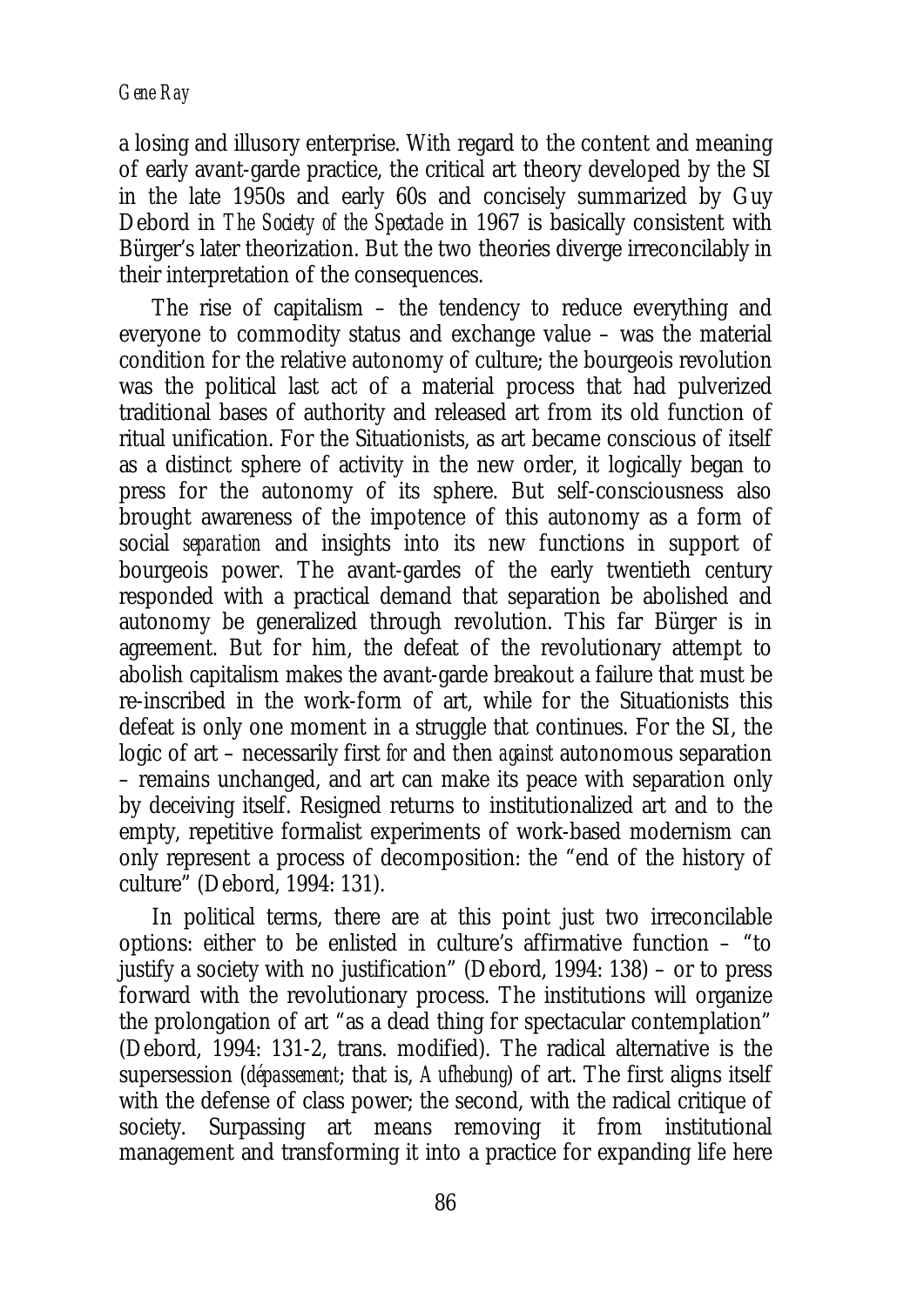and now, for overcoming passivity and separation, in short for 'revolutionizing everyday life'. There are of course possibilities for modest critical practices within the art institutions, but these can always be managed and kept within tolerable limits. Maximum pressure on the given develops from a refusal of the art system *as a whole*, openly linked to a refusal of the social totality. The history of the real avant-gardes, then, is not the history of artistic modernism, but the attainment of consciousness about the stakes and the need for this overcoming

The main defect of Bürger's theorization can be located in his historical judgment on the early avant-gardes, because this judgment becomes a categorical foreclosure or blindness. For Bürger, the conclusion that the early avant-gardes failed in their attempts to supersede art follows necessarily from the obvious fact that the institution of art continues. There can be no dialectical overcoming without the negating moment of an abolition:

[I]t is a historical fact that the avant-garde movements did not put an end to the production of works of art, and that the social institution that is art proved resistant to the avant-gardiste attack. (Bürger, 1984: 56-7)

Art is not abolished; therefore, no supersession. This leads Bürger to declare that the early avant-gardes are now to be seen as 'historical'. Henceforth, attempts to repeat the project of overcoming art can only be *repetitions of failure*; such attempts by the 'neo-avant-garde', as Bürger now names it, only serve to consolidate the institutionalization of the historical avant-gardes *as art*:

In a changed context, the resumption of avant-gardiste intentions with the means of avant-gardism can no longer even have the limited effectiveness the historical avant-gardes achieved.... To formulate more pointedly: the neo-avant-garde institutionalizes the *avant-garde as art* and thus negates genuinely avant-garde intentions. (Bürger, 1984: 58).

Marcel Duchamp's gesture of signing a urinal or bottle drier was a failed attack on the category of individual production, but repetitions of this gesture merely institutionalized the ready-made as a legitimate art object (Bürger, 1984: 52-7).

The problem here is that Bürger restricts his analysis to *artworks* and to gestures that conform to this category. That he comes close to perceiving that this may be a problem is hinted in those places where he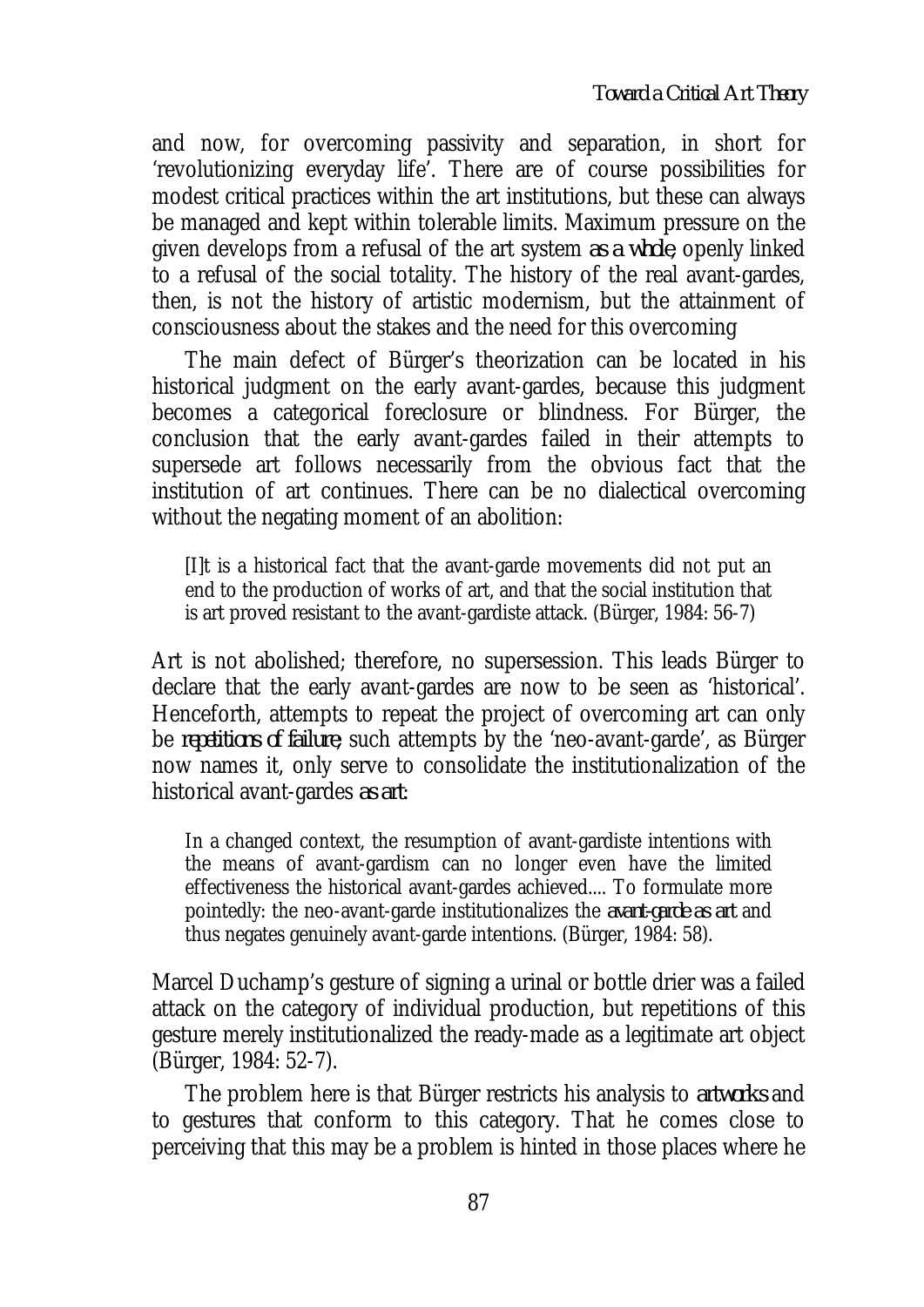uses the term 'manifestation' (*Manifestation*) to refer to avant-garde practice:

Instead of speaking of the avant-gardiste work (*Werk*), we will speak of avant-gardiste manifestation (*Manifestation*). A Dadaist manifestation does not have work character but is nonetheless an authentic manifestation of the artistic avant-garde. (Bürger, 1984: 50)

But soon it is clear that *all forms of practice* will in the end either be reduced to that category or else not recognized at all: "The efforts to supersede art become artistic manifestations (*Veranstaltungen*) that, independently of their producers' intentions, take on the character of works" (Bürger, 1984: 58). Bürger's limited examples show that what he has in mind by 'manifestation' are gestures that already fit the workform, such as Duchamp's ready-mades or Surrealist automatic poems – or at most provocations performed before an audience at organized artistic events (*Veranstaltungen*).

## **Happenings and Situations**

Bürger is aware of the 'happening' form developed by Allan Kaprow and his collaborators beginning in 1958. But he classes happenings as no more than a neo-avant-garde repetition of Dadaist manifestations, evidence that repeating historical provocations no longer has protest value. He concludes that art today

can either resign itself to its autonomy status or organize events (*Veranstaltungen*) to break through that status; however, it cannot simply deny its autonomy status or suppose it has the possibility of direct effectiveness without at the same time betraying art's claim to truth (*Wahrheitsanspruch*). (Bürger, 1984: 57, translation modified)

Art's 'claim to truth', however, turns out to be a normative description of autonomy status itself. Following Adorno, Bürger accepts that it is only art's limited exemption from the instrumental reason dominating everyday life that enables it to recognize and articulate the truth – 'truth' here being understood not as a correspondence between reality and its representation but as an implicit critico-utopian evaluation *of reality*. Truth is not conformity to the given, but is rather the negative force of resistance generated by the mere existence of artworks that, obeying no logic but their own, refuse integration. Bürger's argument here merely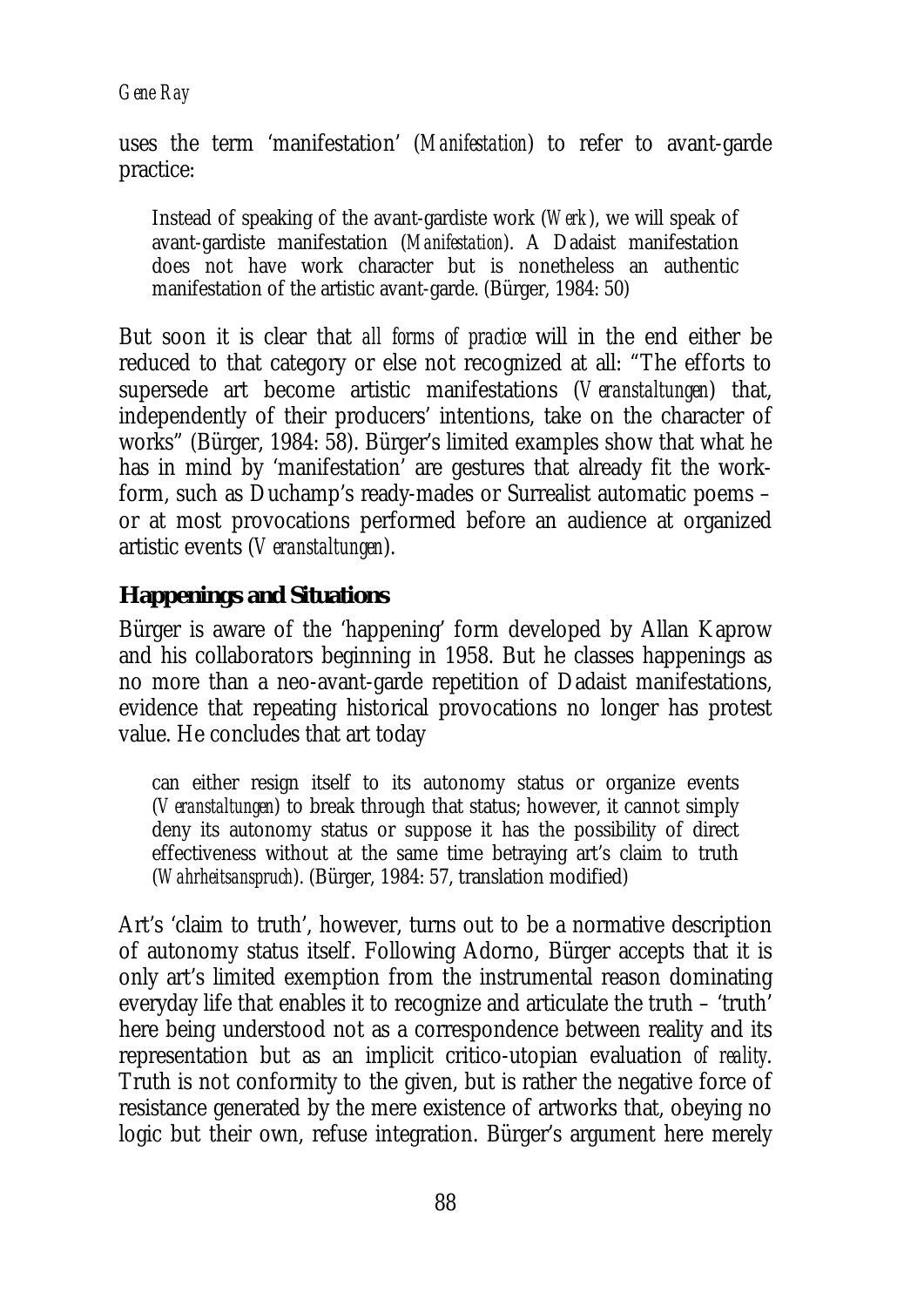endorses Adorno's. What it really says is: art can't give up its autonomy status without ceasing to be art. And the implication is that if art does manage to directly produce political and social effects, it thereby ceases to be art and is no longer his – Bürger's – concern.

But Bürger cannot escape the problem in this way. He has already argued that the aim to produce direct effects (i.e., the transformation of art into a practice of life, a *Lebenspraxis*) is precisely what constitutes the avant-garde. So he cannot now give his theorization of the avant-garde permission to ignore the avant-gardes when they do attain their aim. He also attempts to elude the same problem with a variation on the argument. Pulp fiction – in other words, the non-autonomous products of the culture industry – are what you get when you aim at a supersession of art into life (Bürger, 1984: 54). By 1974, there were serious counterexamples for Bürger's argument; the SI even went so far as to spell everything out for him in its own books and theorizations. In this case the blindness is devastating, for the gap between contemporary avant-garde practice and the theory that purports to explain why it is no longer possible invalidates Bürger's work.

This would be the case only if the SI accomplished successful supersessions of art without collapsing into culture industry. The collapse hypothesis is easily dispensed with, since the SI did not indulge in commodity production. But putting Bürger's theory to the test at least helps us to see that any evaluation of Situationist supersessions must take into account the fact that the SI cut its ties to the art institutions and repudiated the work-form of modernist art. For the same cannot be said of Bürger's 'neo-avant-garde'. Bürger's examples – he briefly discusses Andy Warhol and reproduces images of works by Warhol and Daniel Spoerri (Bürger, 1984: 62, 58) – are artists who submit *artworks to the institutions for reception*. Even the case of Kaprow, who is not named but can be inferred from Bürger's use of the term 'happening', doesn't disturb this commitment to the institutions. Kaprow wanted to investigate or blur the borders between art and life, but he did so under the gaze, as it were, of the institutions, to which he remained dependent. It is in this sense that every happening does indeed, as Bürger claims, take on the character of a work. At most, the happening-form achieved an expansion of the dominant concept of art, but not its negation. Ditto, in this respect, for the case of Fluxus. The subsequent appearance of the new medium or genre of 'performance art' confirms the institutional acceptance (and neutralizing assimilation)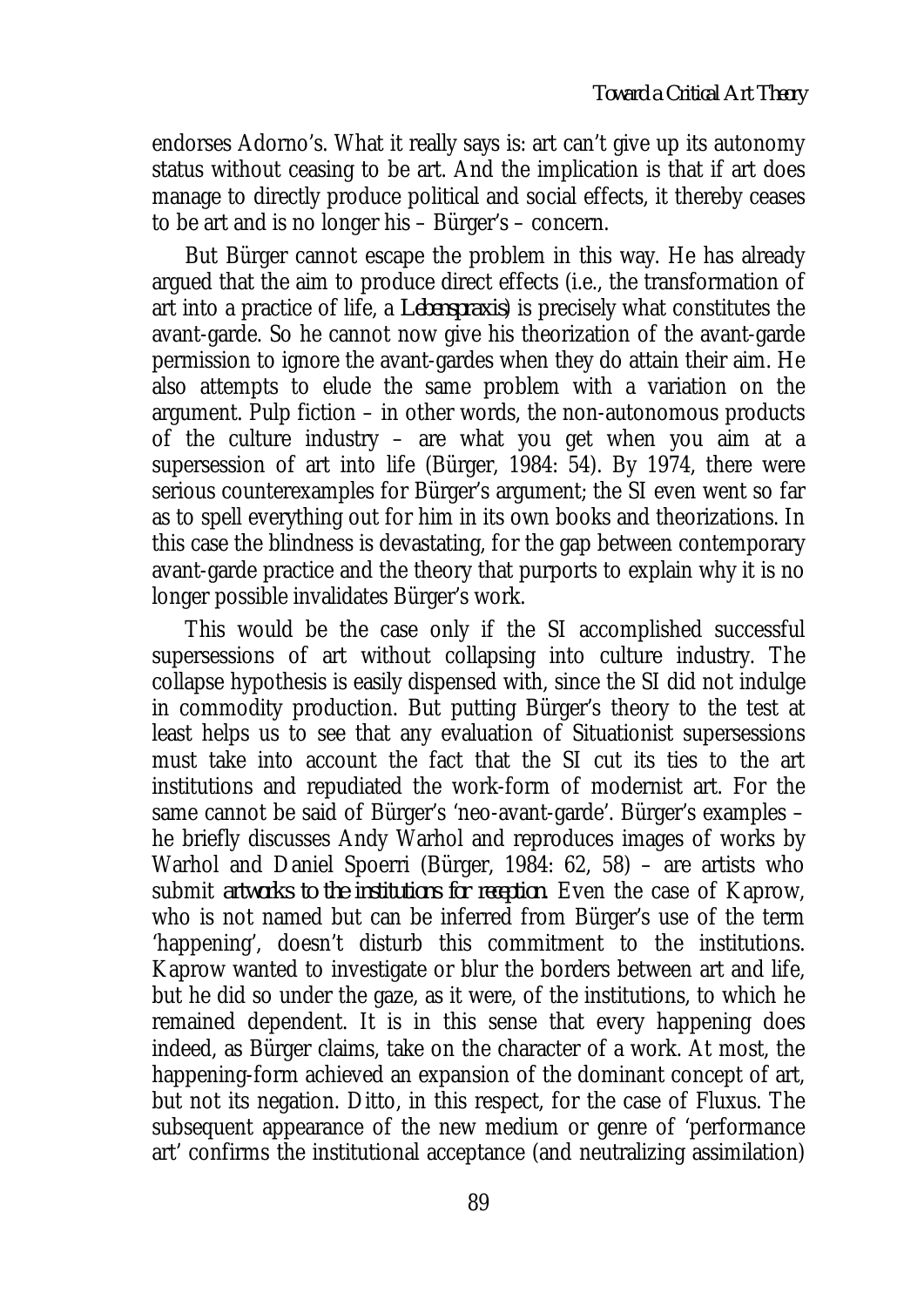of this direction. (In my terms, the result of a successful capture or assimilation of a rebellious form of practice is another *expansion of the category* of institutionalized modernist art.)

The differences between the happening and the situation are decisive here. As an experimental event that never seriously put its autonomy status in question, the happening staged interactions or exchanges of roles between artist and audience – but in safe, more or less controlled conditions, and ultimately for institutional reception. Only when, as in the Living Theater in exile and also perhaps in Jean-Jacques Lebel's notorious 'Festivals of Free Expression' in the mid-1960s, happening-like events sacrificed the element of institutional reception (and its implicit appeal for institutional approval) did they become something more threatening to the institution of art. On the other hand, the staging of personal risk or even physical danger through the elimination of the conventions that put limits on audience participation, as in Yoko Ono's *Cut Pieces* of 1964-5 or Marina Abramovic's *Rhythm 0* (1974), are extremes of performance art that are indeed subject to the dialectic of repetition and the recuperation of protest pointed to by Bürger.

In contrast, a situation – a constructed moment of de-alienated life that activates the social question – does not depend on the dominant conception of art or its institutions to generate its meaning and effects. The Situationists themselves, who continued to criticize contemporary art in the pages of their journal, in 1963 published an incisive discussion of the happening-form and differentiated it from the practice of the SI:

The happening is an isolated attempt to construct a situation *on the basis of poverty* (material poverty, poverty of human contact, poverty inherited from the artistic spectacle, poverty of the specific philosophy driven to 'ideologize' the reality of these moments). The situations that the SI has defined, on the other hand, can only be constructed on the basis of material and spiritual richness. Which is another way of saying that an outline for the construction of situations must be the game, the serious game, of the revolutionary avant-garde, and cannot exist for those who resign themselves on certain points to political passivity, metaphysical despair, or even the pure and experienced absence of artistic creativity. (Situationist International, 2002: 147)

Situations activate a revolutionary process, then, but do so by developing social and political efficacy within the found context of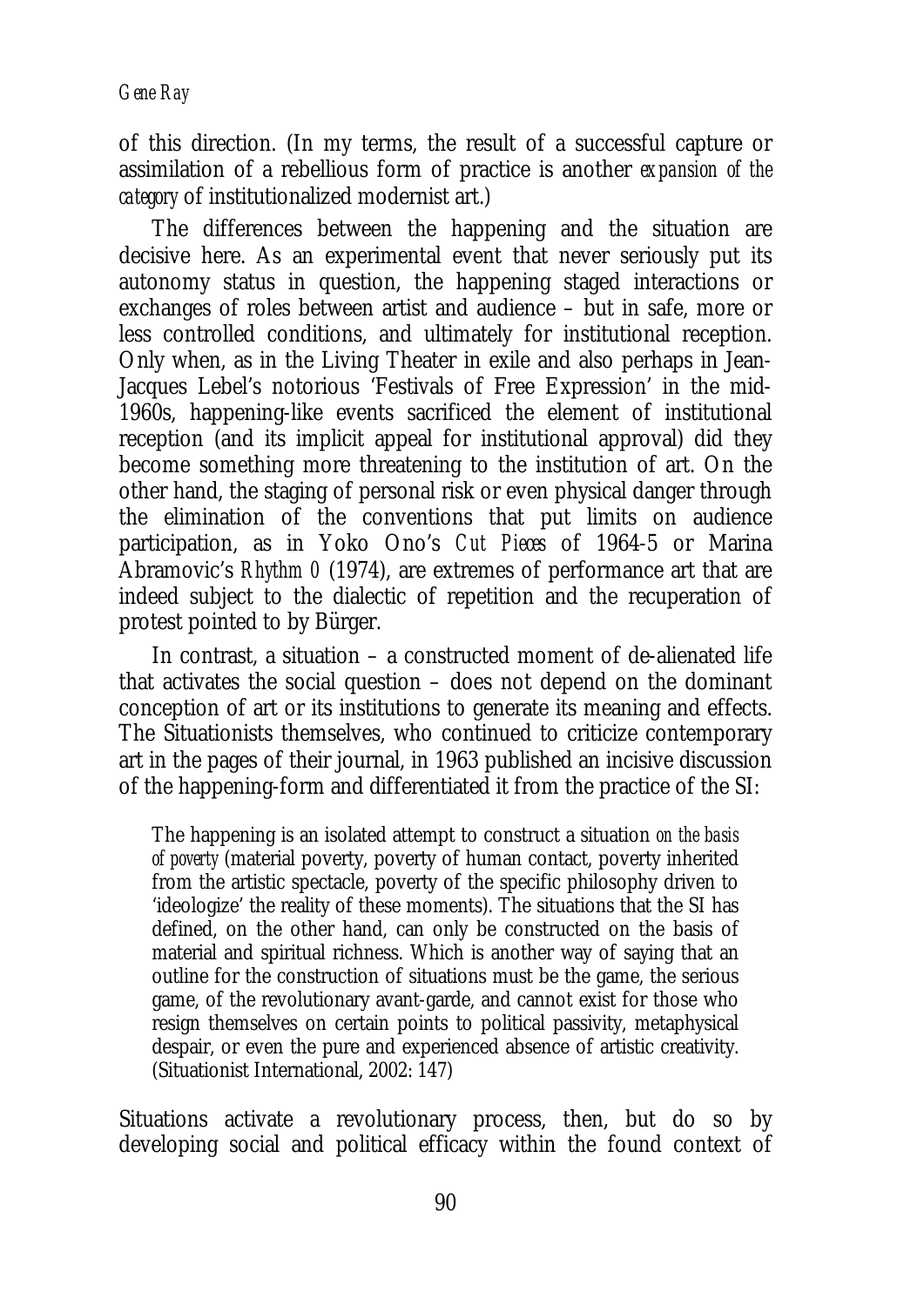material everyday life, rather than through a displacement of everyday elements and encounters into the context of institutionalized art. In this sense, situations are indeed 'direct' by Bürger's criteria. The so-called 'Strasbourg Scandal' of 1966 is an example of a successful situation that contributed directly to a process of radicalization culminating, in May and June of 1968, in a wildcat general strike of nine million workers throughout France. There moreover is little danger of mistaking or perversely misrecognizing this kind of event with an artwork or happening. The conclusion seems inescapable that the SI renewed – and not merely repeated to no effect – the avant-garde project of overcoming art by turning it into a revolutionary practice of life.

It follows that what Bürger has named the 'neo-avant-garde' in order to dismiss it is not avant-garde at all. Those who, like the SI, renewed the avant-garde project were categorically excluded from the analysis. When the repudiation of institutionalized art and the work-form are given their due weight as criteria, then it becomes clear that the avantgarde project of radicalizing artistic autonomy by generalizing it into a social principle is a logic inherent or latent in the capitalist art system. It will be valid to activate this logic – and to actualize it by developing it in the form of practices – just as long as the capitalist art system continues to be organized around an operative principle of relative autonomy. It will be valid, that is, for artistic agents to reconstitute the avant-garde project through a politicized break with the dominant institutionalized art. True, actualizations of the avant-garde logic cannot be mere repetitions. Each time, they must invent practical forms grounded in and appropriate to the contemporary social reality that is their context. But because this logic amounts to a radical and irreparable break with institutionalized art, there is little risk that such a protest will be reabsorbed through yet another expansion of the dominant concept of art. The SI showed that art could be surpassed in this way in the very period in which, according to Bürger, only impotent repetitions are possible.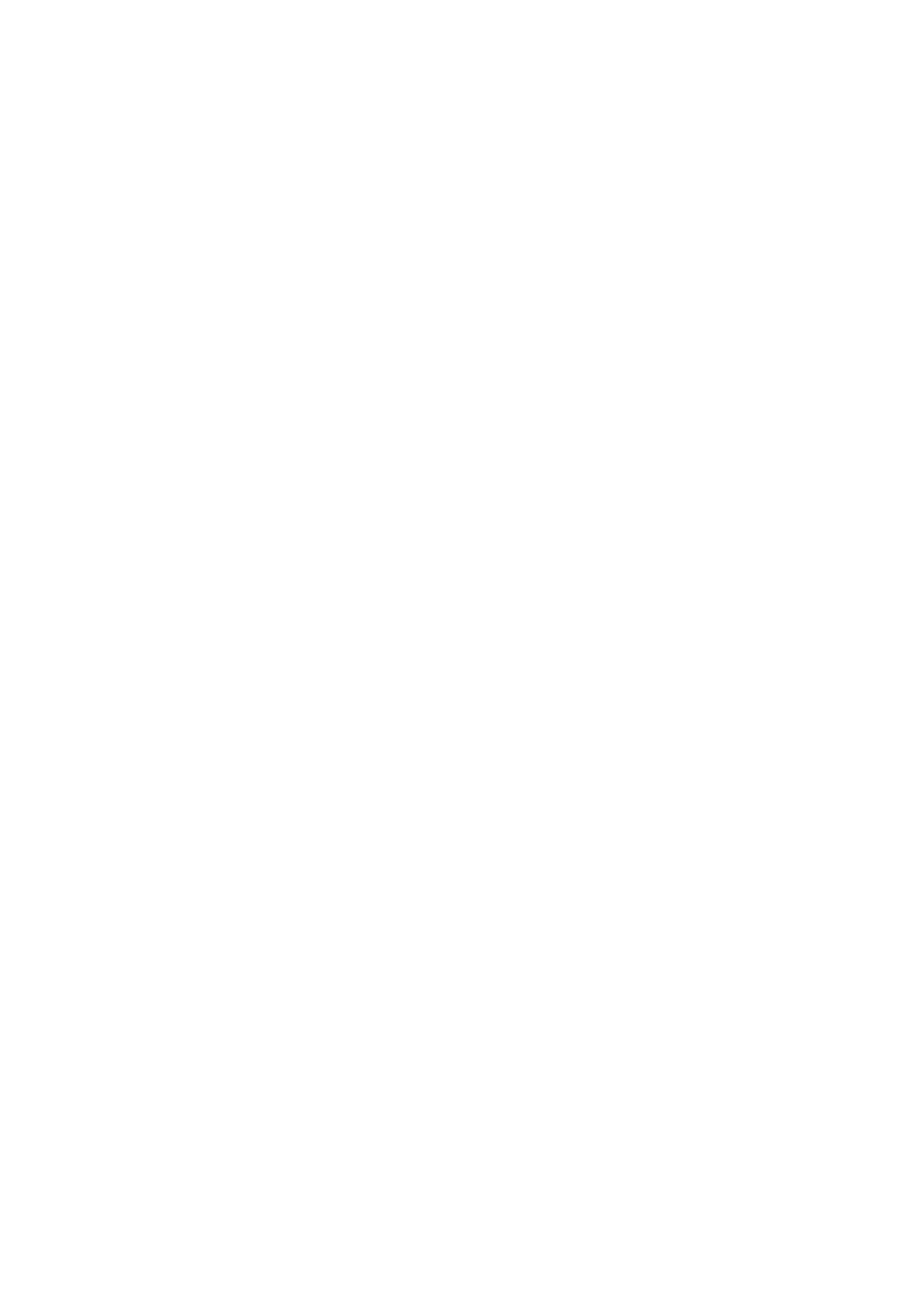**II** 

# **INSTITUTIONS OF EXODUS**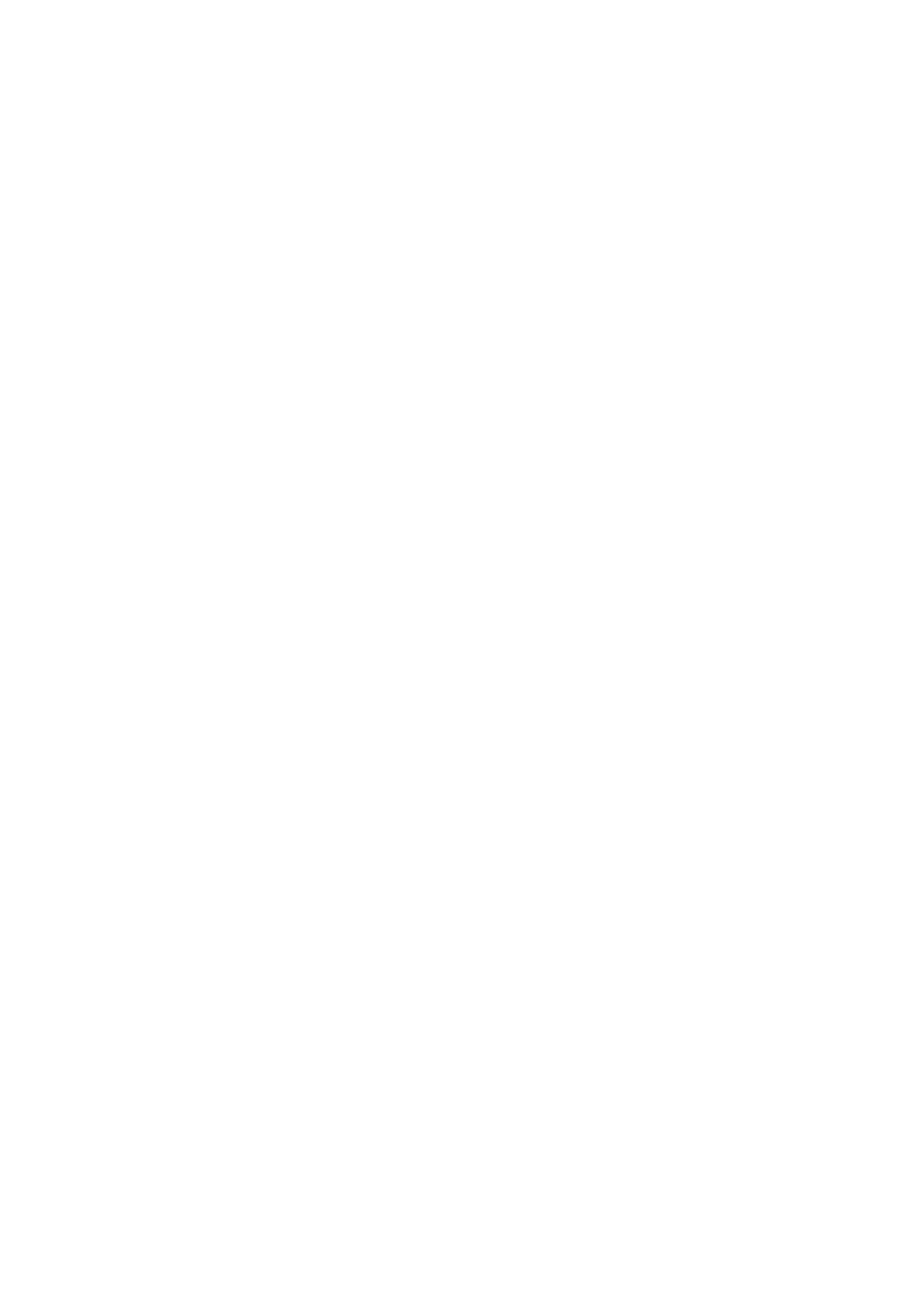## **Anthropology and Theory of Institutions**

Paolo Virno (Translated by Alberto Toscano)

#### **The Animal Open to the World**

There is no dispassionate inquiry on human nature that does not carry along with it, as a sort of clandestine passenger, at least the sketch of a theory of political institutions. The evaluation of species-specific instinct and drives, the analysis of a mind characterized through and through by the faculty of language, the recognition of the thorny relation between the single human animal and his fellows: all of this always harbors a judgment on the legitimacy of the Ministry of the Interior. And vice versa: there is no theory of political institutions worthy of the name which does not adopt, as its badly hidden presupposition, some representation or other of the traits that mark out *Homo sapiens* from the other animal species. To mention a high-school example, little is understood of Hobbes's *Leviathan* if one disregards his *On Man*.

Let us avoid any misunderstandings: it would be unrealistic, even farcical, to believe that a model of the just society could be deducible from certain bio-anthropological invariants. Every political program is rooted in an unprecedented socio-historical context (religious civil wars in Hobbes's case, a productive process directly based on the power of verbal thought in our own), confronting a unique constellation of passions and interests. Nevertheless, collective action is really contingent precisely because, while it seizes hold of the most volatile reality, it takes charge, in unpredictable and changing ways, of what is not contingent, which is to say of bio-anthropological invariants themselves. The reference to human nature does not dull, but rather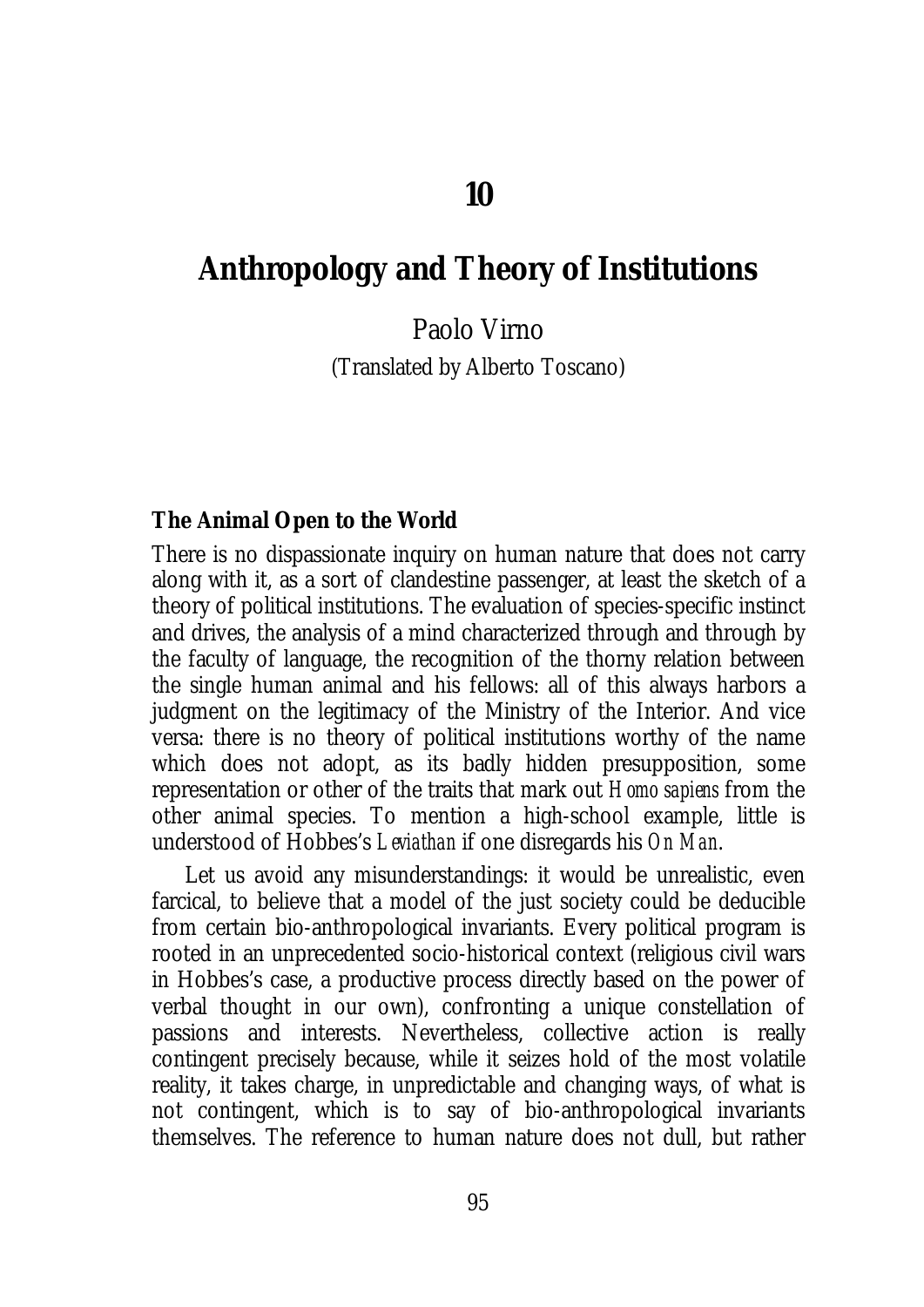accentuates to the highest degree, the particular and unrepeatable character of a political decision, the obligation to act in due time (*tempo debito)*, the perception that yesterday was perhaps too early and tomorrow will be too late.

The link between anthropological reflection and the theory of institutions was formulated pithily by Carl Schmitt in the seventh chapter of his *Concept of the Political*:

One could test all theories of state and political ideas according to their anthropology and thereby classify these as to whether they consciously or unconsciously presuppose man to be by nature evil or by nature good. The distinction is to be taken here in a rather summary fashion and not in any specifically moral or ethical sense. The problematic or unproblematic conception of man is decisive for the presupposition of every further political consideration, the answer to the question whether man is a dangerous being or not, a risky or a harmless creature [....] Ingenuous anarchism reveals that the belief in the natural goodness of man is closely tied to the radical denial of state and government. One follows from the other, and both foment each other [....] The radicalism vis-à-vis state and government grows in proportion to the radical belief in the goodness of man's nature [....] What remains is the remarkable and, for many, disquieting diagnosis that all genuine political theories presuppose man to be evil, i.e., by no means unproblematic but a dangerous and dynamic being. (Schmitt, 1996: 58–61)

Were man a meek animal destined to agreement and mutual recognition, there would be no need at all for disciplinary and coercive institutions. The critique of the State – developed with varying intensity by liberals, anarchists and communists – is fuelled, according to Schmitt, by the prejudicial idea of the 'natural goodness' of our species. An authoritative (*autorevole*) example of this tendency is represented today by the libertarian political stance of Noam Chomsky: he advocates with admirable tenacity the dissolution of centralized apparatuses of power, ascribing to them the mortification of the congenital creativity of verbal language, the species-specific prerequisite that could guarantee for humanity a self-government devoid of established [consolidate] hierarchies. However, if – as everything leads one to believe – *Homo sapiens* is a dangerous, unstable and (self-)destructive animal, the formation of a 'unified political body' that would exercise, in Schmitt's terms, an unconditional 'monopoly over political decision' seems inevitable in order to hold him back.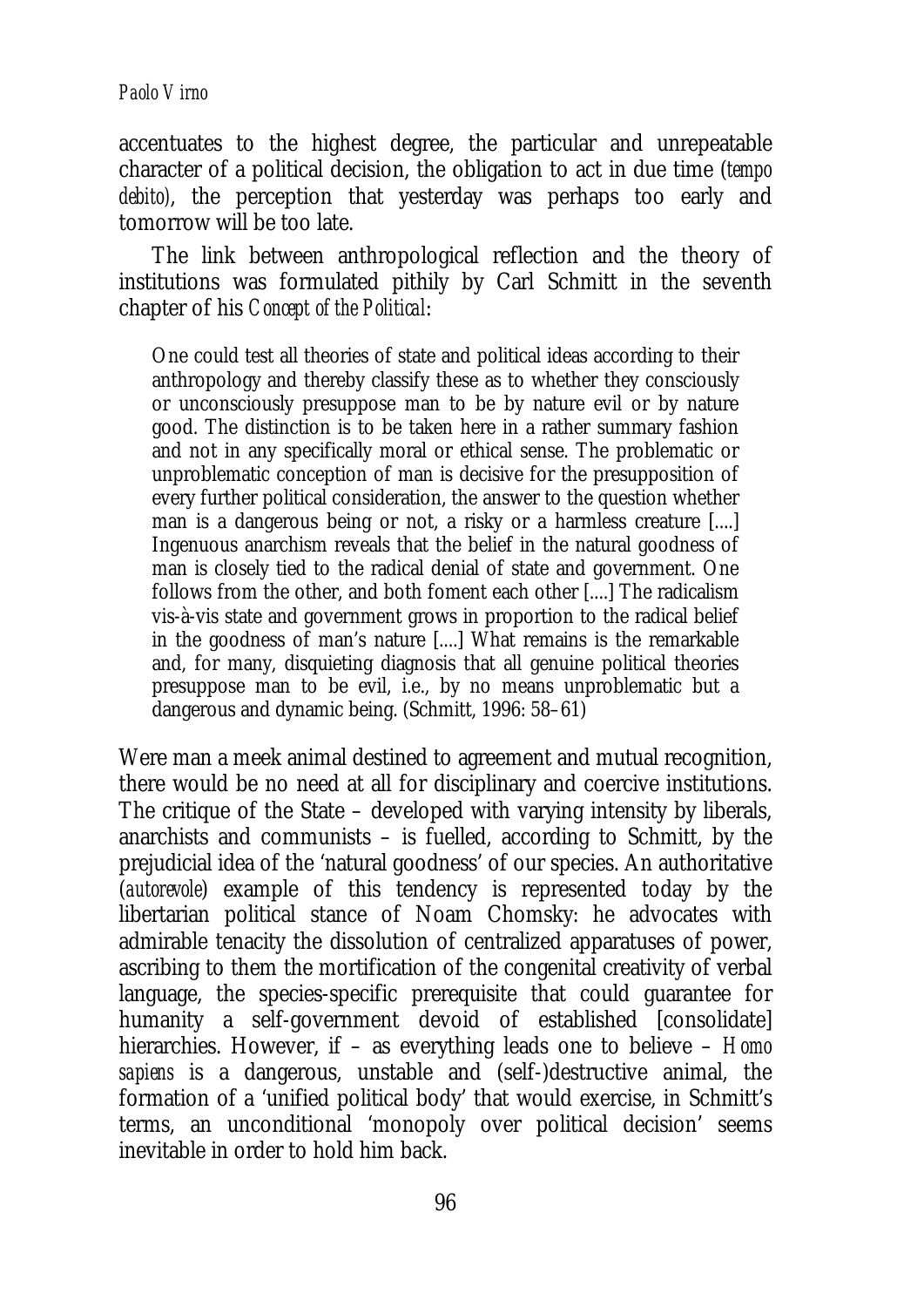It is not wise to turn up one's philosophically sophisticated nose when faced with the crass alternative between 'man good by nature' and 'man bad by nature'. First of all, because Schmitt himself is well aware of such crassness: he expressly uses this shorthand to evoke the bioanthropological background which, indifferent as it is to naïve moral qualifications, provokes instead no shortage of theoretical conundrums. But it is not wise to turn up one's nose especially for another reason. It is precisely that seeming crassness that allows us to state, without beating about the bush (*senza giochi di parole*), the historical-naturalist hypothesis that, by unsettling the conceptual schema outlined by Schmitt, becomes truly interesting. It is the following: the risky instability of the human animal – so-called evil, in brief – does not in any sense imply the formation and perpetuation of that 'supreme empire' which is state sovereignty. On the contrary. 'Radicalism hostile to the state' and to the capitalist mode of production, far from presupposing the innate meekness of our species, can find its genuine basis in the full recognition of the 'problematic' character of the human animal – which is to say its indefinite and potential (in other words, also dangerous) character. The critique of the 'monopoly over political decision', and generally of institutions whose rules function as compulsions to repeat, must rest precisely on the acknowledgment that man is 'bad by nature'.

### **The Excess of Drives and the Modality of the Possible**

What does the 'evil' with which, according to Schmitt, every theory of institutions that demonstrates a smidgen of realism regarding human nature consist in? He refers, albeit in passing, to the theses of the most democratic among the founding members of philosophical anthropology, Helmut Plessner. I will limit myself to recalling a few key ideas of philosophical anthropology considered as a whole, leaving aside any distinctions (which are in other respects significant) between the different authors.

Man is 'problematic', according to Plessner and then Gehlen, because he is deprived of a definite environment, corresponding point by point to his psychosomatic configuration and the organization (*corredo*) of his drives. If the animal embedded in an environment reacts with innate assuredness to external stimuli, man, environmentally disoriented as he is, has to wrestle with a flood of suggestions devoid of a precise biological finality. Our species is characterized by its 'openness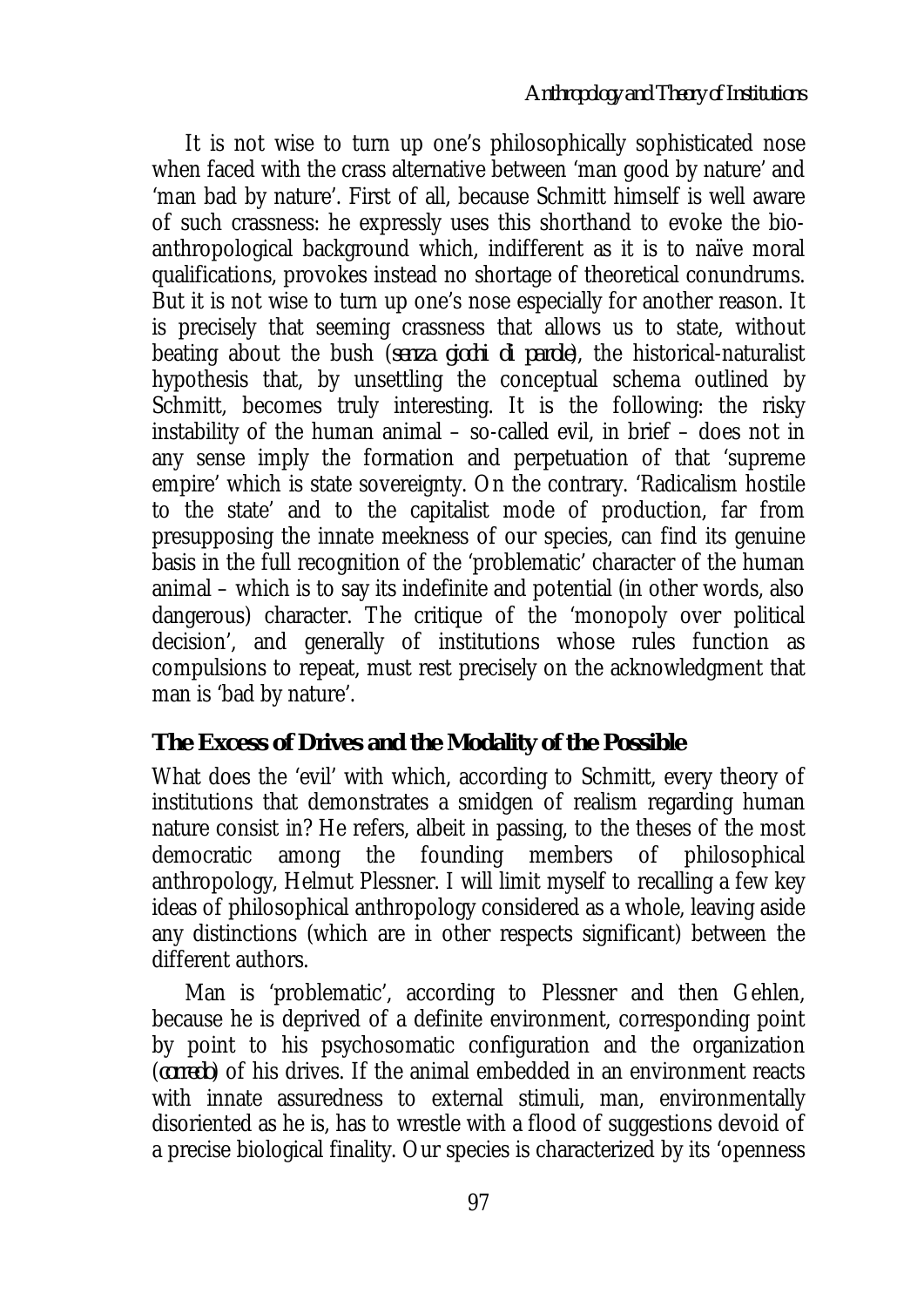to the world' – if we understand by 'world' a vital context which is always unpredictable and partially undetermined. The overabundance of stimuli unconnected to any definite operative task elicits an enduring uncertainty and a disorientation which can never be entirely dispelled: in Plessner's terms, the animal 'open to the world' always maintains a nonadherence, or a 'detachment', with regard to the states of affairs and events he encounters. Openness to the world, with the rather high degree of undifferentiated potentiality it implies, is correlated, in terms of phylogeny, with low instinctual specialization, as well as with neoteny, which is to say the permanence of infantile characteristic even in adult subjects.

These rather generic indications are sufficient, however, to qualify the 'dangerousness' of *Homo sapiens,* which, according to Schmitt, is called upon by the modern theory of state sovereignty (and which, according to Freud, can only be attenuated by a normative order entirely comparable to the compulsion to repeat). The overabundance of stimuli which are not biologically finalized and the consequent variability in behaviors are accompanied by a congenital fragility in the inhibitory mechanisms: the animal 'open to the world' displays a virtually limitless intra-species aggressiveness, whose triggering causes are never reducible to a definite list (habitational density of a territory, sexual selection, etc.), since they are themselves infinitely variable (Lorenz, 2005: 297-336). Struggles for prestige alone, and even the notion of 'honor', have a very close relationship with the structure of drives of an environmentally dislocated living being, one which is, for this very reason, essentially potential in character. The lack of a univocal habitat makes culture into 'man's first nature' (Gehlen, 1985: 109). However, it is precisely culture which, as an innate biological *dispositif*, displays a fundamental ambivalence: it blunts danger, but, in other respects, it multiplies and diversifies the occasions of risk; it "defends man from his very nature", sparing him the experience of his "own terrifying plasticity and indeterminateness" (Gehlen, 1985: 97), but, being itself the principal manifestation of this very plasticity and indeterminacy, it simultaneously favors the full unfolding of the nature from which it was supposed to protect us.

So-called 'evil' can also be described by calling attention to some salient prerogatives of verbal language. Problematic – that is to say unstable and dangerous – is the animal whose life is characterized by Negation, by the modality of the possible, by infinite regress. These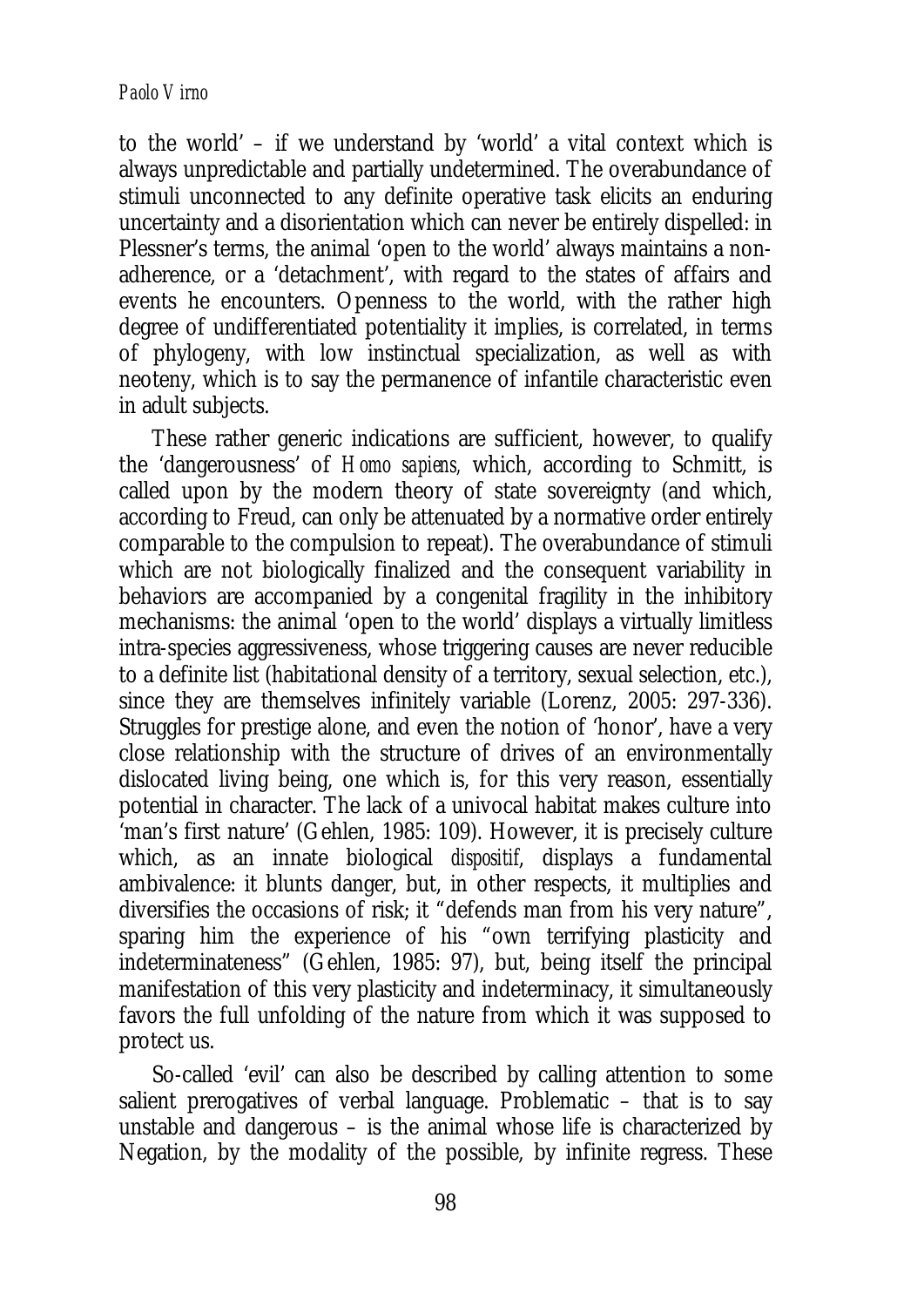three structures encapsulate the emotive situation of an environmentally disoriented animal. Negation is inseparable from a certain degree of 'detachment' from one's vital context, sometimes even from the provisional suspension of sensory stimulus. The modality of the possible coincides with a biologically non-finalized excess of drives, as well as with the non-specialized character of the human animal. Infinite regress expresses the 'opening to the world' as chronic incompleteness, or even, but it amounts to the same thing, as the futile quest for that proportionality between drives and behaviors which is instead the prerogative of a circumscribed environment. The logical basis of metaphysics simultaneously (*a un tempo*) outlines a theory of the passions. Pain, empathy, desire, fear, aggressiveness: these affects, which we share with many other animal species, are reconfigured from top to bottom by negation, by the modality of the possible, by infinite regress. Then there are those affects which, far from being reconfigured, are even provoked by these linguistic structures: boredom, for example, is nothing but the emotional correlate of infinite regress, of the petrified movement that seems to remove a limit only to reconfirm it over and over again; or like anxiety (i.e., an indefinite apprehension, which is not bound to a specific state of affairs) is the emotive aspect of the modality of the possible. As for negation, it is precisely to it that we owe the eventuality of a failure of mutual recognition among co-specifics. The perceptual evidence 'this is a man' loses its irrefutability once it is subjected to the work of the 'no': anthropophagy and Auschwitz are there to prove it. Placed at the borders of social interaction, the possibility of non-recognition also has repercussions at its centre and permeates its entire fabric. Language, far from attenuating intra-specific aggressiveness (as Habermas and a number of contented philosophers assure us), radicalizes them beyond measure.

### **Ambivalence**

The dangerousness of our species is coextensive with its capacity to accomplish innovative actions, that is actions that are capable of modifying established habits and norms. Whether we're talking about the excess of drives or linguistic negation, of a 'detachment' from one's vital context or of the modality of the possible, it is entirely obvious that what we are pointing to are not just the premises of subjugation and torture, but the prerequisites that permit the invention of factory councils or other democratic institutions based on that topically political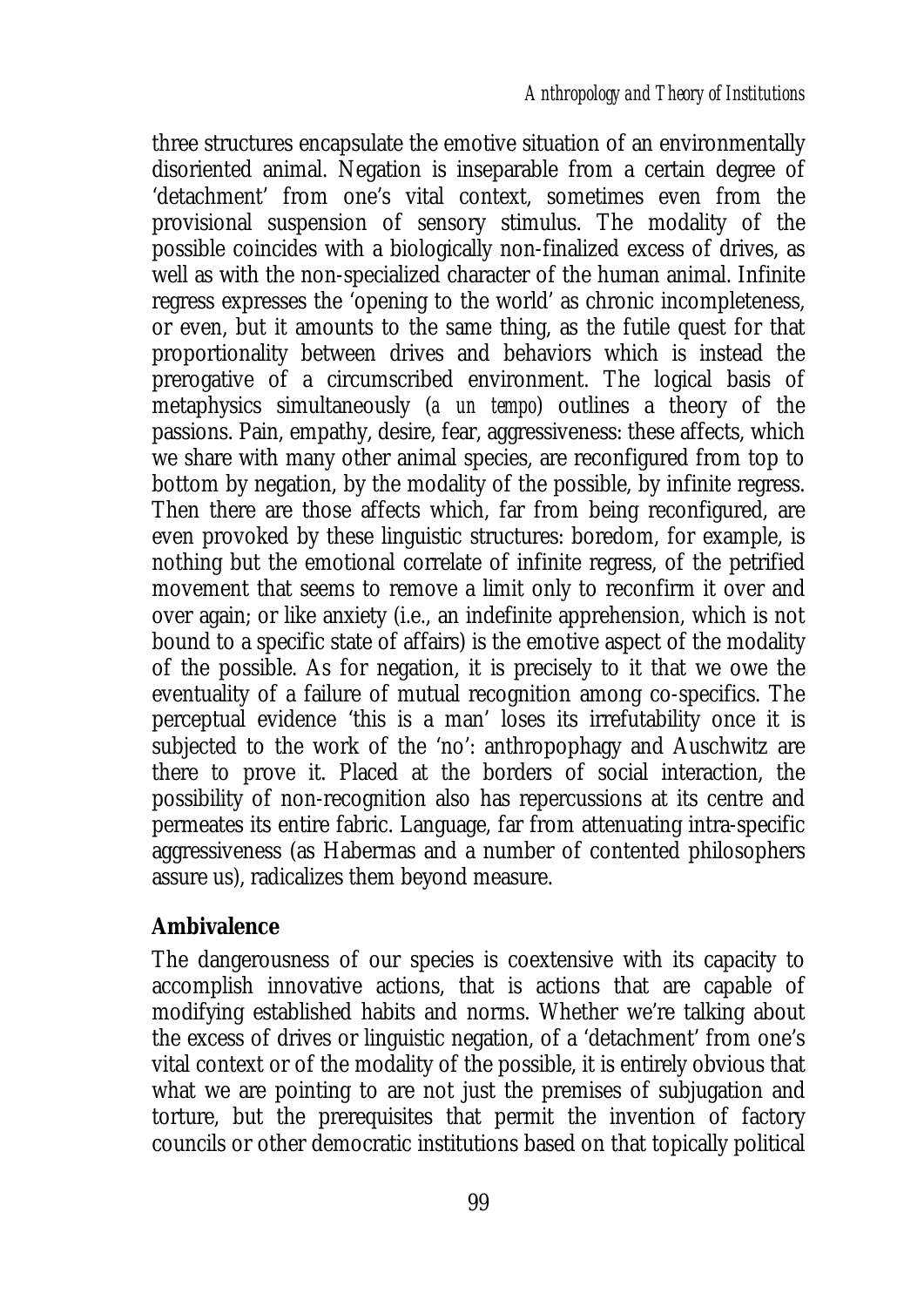passion which is friendship without familiarity. Both 'virtue' and 'evil' presuppose a deficit of instinctive orientation and feed on the uncertainty experience in the faced of 'that which can be differently than it is'. The bio-linguistic preconditions of so-called 'evil' are the same as the ones that subtend 'virtue'. Just think of negation again: it is capable of rupturing, or bracketing, the empathy among co-specifics guaranteed by the cerebral mechanism of mirror neurons (Gallese, 2003), making it possible to state something like 'this is not a man' in the presence of a Jew or an Arab. We must add, however, that the possibility of a reciprocal mis-recognition is kept at bay (precisely in a virtuous way) by the same faculty of negating any semantic content that made it possible in the first place. The public sphere – woven of persuasive discourses, political conflicts, pacts, collective projects – is nothing but a second negation with which the first one, that is, the syntagm 'non-man' is always stifled again. In other words, the public sphere consists in a negation of the negation: 'not non-man'. The patent identity between the species-specific resources enjoyed by virtuous innovation and the ones which nourish homicidal hostility does not authorizes us, even for a moment, to mitigate 'evil', to consider it as a peripheral nuisance, or worse, as the indispensable impetus behind 'good'. On the contrary: the only truly radical, which is to say inexorable and lacerating, evil is precisely and solely the evil that shares the same root as the good life.

The complete co-extensiveness between threat and shelter allows us to place the problem of political institutions on a firmer basis. This, for at least two reasons. Above all, because it introduces the suspicion that the apparent shelter (state sovereignty, for instance) constitutes, in some cases, the most intense manifestation of the threat (intra-specific aggressiveness). Furthermore, because it suggest a methodological criterion of some relevance: institutions truly protect us if, and only if, they enjoy the same background conditions which, in other respects, do not cease to fuel the threat; if, and only if, they draw apotropaic resources from the 'openness to the world' and from the faculty of negating, from neoteny and from the modality of the possible; if, and only if, the exhibit at each and every moment their belonging to the category of 'that which can be different than it is'.

Wishing to defuse the little dialectic scheme, according to which the (self-)destructive drives of the linguistic animal would be destined to empower and perfect always and evermore the synthesis represented by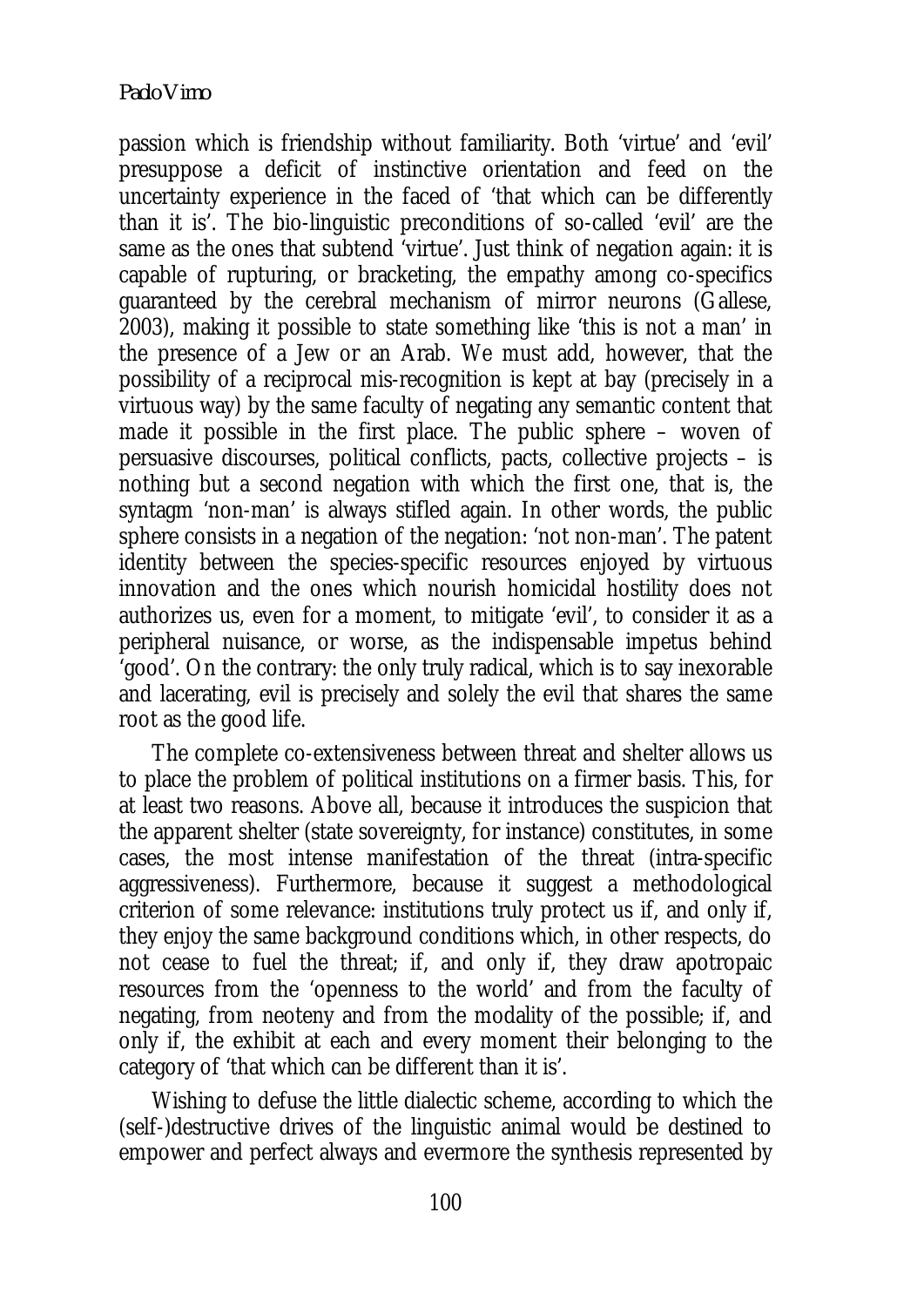the state, contemporary critical thought – from Chomsky to French post-structuralism – has deemed it convenient to expel from its horizon, together with dialectics, the very memory of those (self-)destructive drives. In so doing, contemporary critical thought risks corroborating Schmitt's diagnosis that radicalism hostile to the State grows in proportion to the faith in the radical goodness of human nature. Everything suggests that we are dealing with a dead end. Rather than abrogating the negative if only to avoid the dialectical grindstone, it is necessary to develop a non-dialectical understanding of the negative. With this end in mind, three keywords show their usefulness: ambivalence, oscillation, the disturbing. Ambivalence: friendship without familiarity, the authentic nub of a political community, can always turn into the familiarity loaded with enmity that fuels massacres between factions, gangs, tribes. There is no pacifying third term, which is to day a dialectical synthesis or superior point of equilibrium: each polarity refers back to the other; or rather, it already contains it within itself, it already lets us glimpse the other in its own fabric. Oscillation: the mutual recognition among co-specifics is marked by a ceaseless back-and-forth that goes from partial achievement to incipient failure. Disturbing: what is frightening is never the unfamiliar, but only that with which we have the greatest acquaintance (the excess of drives, the infrastructure of verbal language) and which, in varying circumstances, has even exercised or could exercise a protective function.

### **Murmurs in the Desert**

The relation between the redoubtable aspects of human nature and political institutions is without doubt a meta-historical question. In order to confront it, it is not much use evoking the kaleidoscope of cultural differences. However, as always happens, a meta-historical question gains in visibility and weight only within a concrete sociohistoric conjuncture. The invariant, that is the congenital (self-) destructiveness of the animal who thinks with words is thematized as the 'argument' of a 'function' which is entirely made up of contingent crises and conflicts. In other words: the problem of intra-specific aggressiveness jumps to the foreground once the modern centralized state experiences a noteworthy decline, albeit one which is marked by convulsive restorative impulses and disquieting metamorphoses. It is in the midst of this decline, and because of it, that the problem of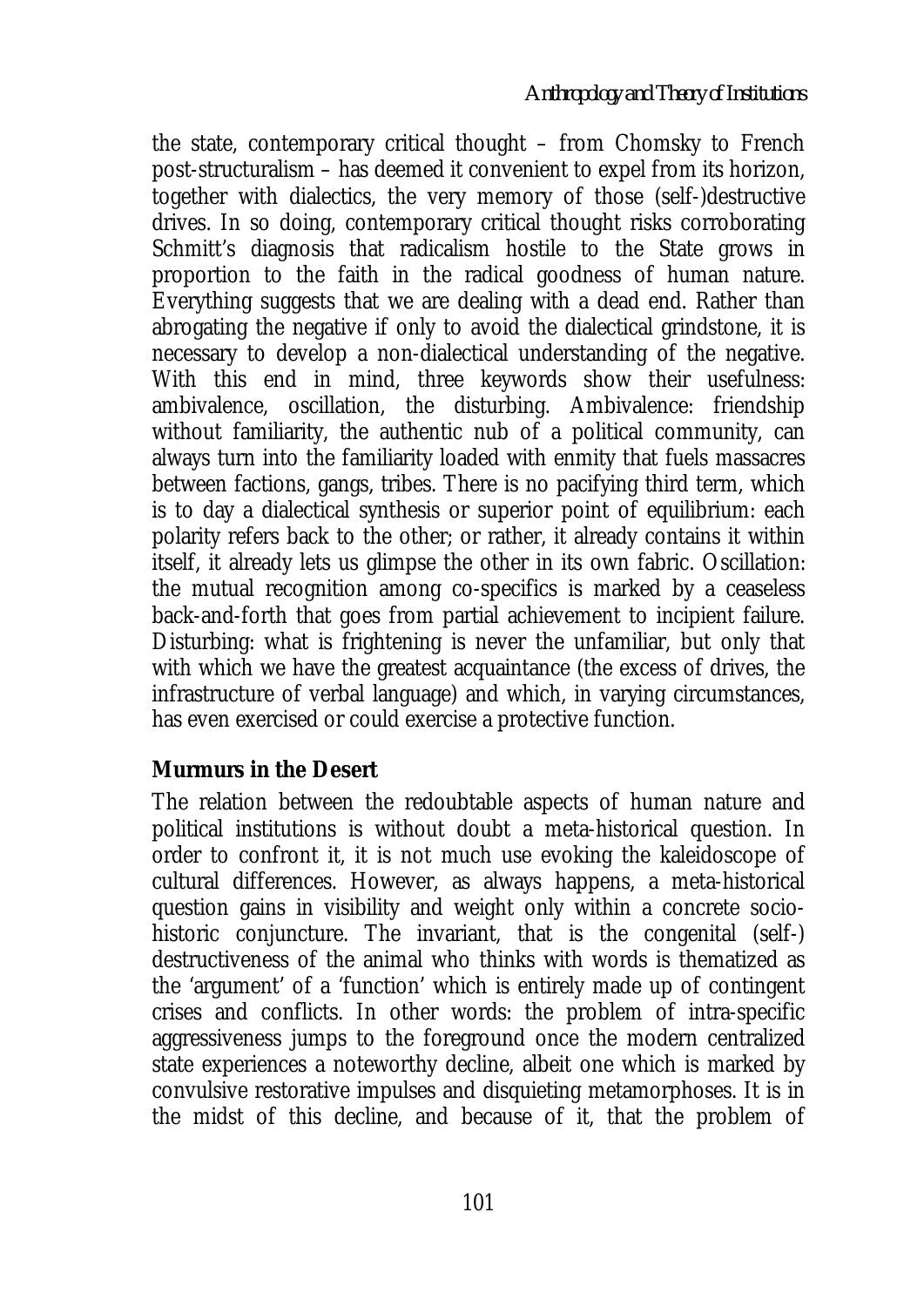institutions, of their regulative and stabilizing role, makes itself felt in all its bio-anthropological scope.

It is Schmitt himself who acknowledges, with patent bitterness, the collapse of state sovereignty. The erosion of the 'monopoly over political decision' derives as much from the nature of the current productive process (based on abstract knowledge and linguistic communication), as from the social struggles of the sixties and seventies, and from the subsequent proliferation of forms of life refractory to a 'preliminary pact of obedience'. It is not important here to dwell on these causes or to rehearse other possible ones. What matter instead are the question marks that hover over the new situation. What political institutions can there be outside of the state apparatus? How is the instability and dangerousness of the human animal to be held in check, where we can no longer count on a 'compulsion to repeat' in the application of the rules which are in effect at any given time? In what way can the excess of drives and the openness to the world act as a political antidote to the poisons they themselves secrete?

These questions refer back to the thorniest episode in the Jewish exodus: the 'murmurs' in the desert, that is a sequence of singularly bitter internecine struggles. Rather than submitting to the pharaoh or rising up against his rule, the Jews took advantage of the principle of the *tertium datur*, seizing a further and unprecedented possibility: to abandon the 'house of slavery and iniquitous labor'. So they venture into a no man's land, where they experience unheard-of forms of selfgovernment. But the bond of solidarity grows weak: the longing for the old oppression grows, the respect for one's comrades in the flight suddenly turns into hatred, violence and idolatry run rampant. Schisms, hostility, slander, polymorphous aggression: this is how, on the slopes of the Sinai, there appears. The narrative of the exodus is perhaps the most authoritative theological-political model for the overcoming of the State. This is because it projects the possibility of undermining the pharaoh's monopoly of decision by means of a resourceful subtraction; but also because, by drawing attention to the 'murmurs' it rules out the idea that this subtraction is based on the natural meekness of the human animal. The exodus refutes Schmitt: a Republic that is no longer a state enjoys a very close and open relationship with the innate destructiveness of our species.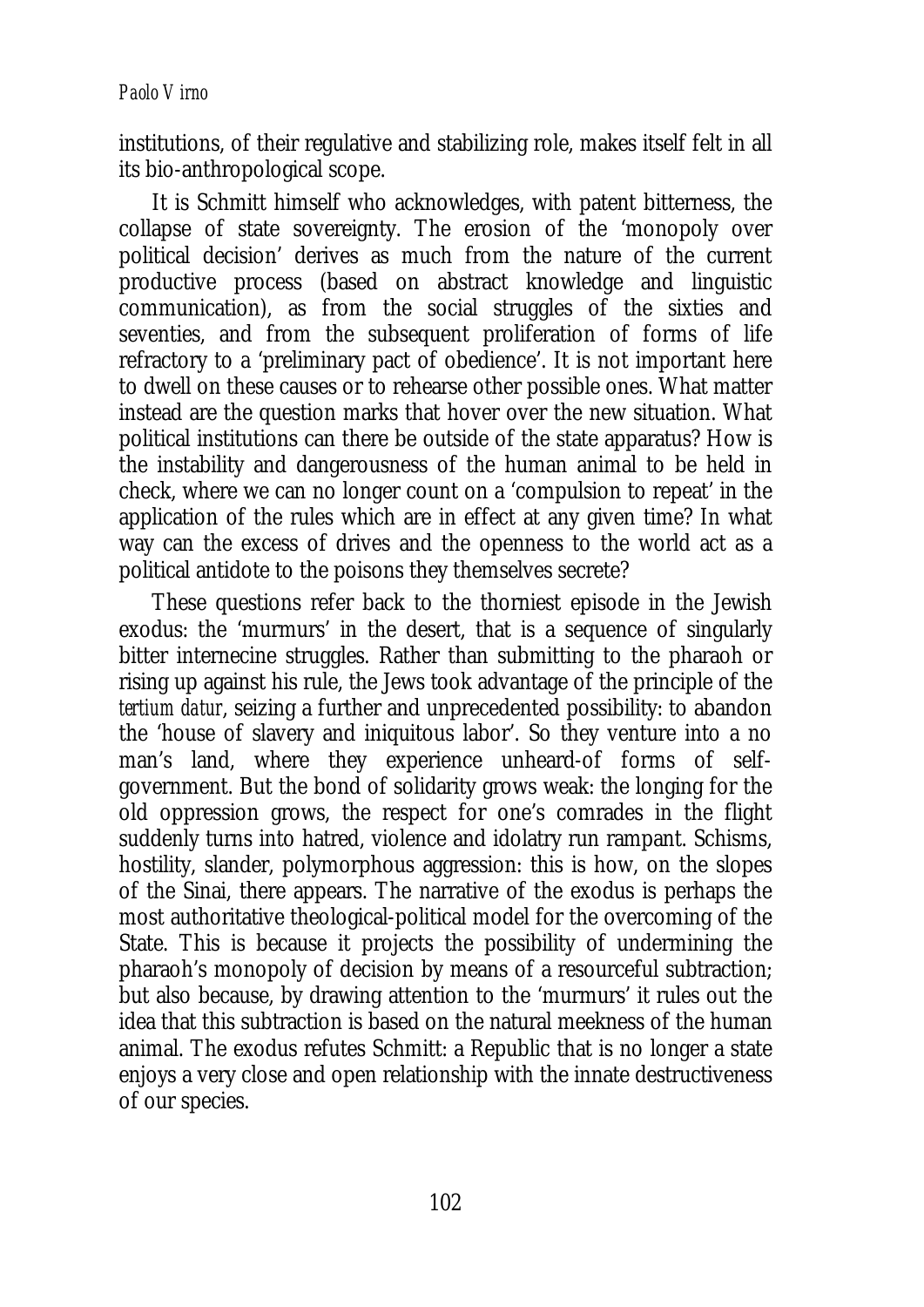### **Natural-historical Institutions**

Not only does 'radicalism hostile to the State' not hesitate in recognizing the (self-)destructive drives of the living being endowed with speech, but it takes them so seriously that it deems unrealistic, or even intensely harmful, the antidote envisaged by the theories of sovereignty. I would like to elaborate some further conjectures on the form and functioning of political bodies that, though they closely tackle the fearsome aspects of human nature, nevertheless appear incompatible with the 'monopoly over political decision'.

I will try to develop these conjectures without alluding to what could be, but focusing my gaze on what is always already there. In other words, I will neglect for the time being the need to invent political categories worthy of current social transformations, in order to fix my attention on two macroscopic anthropological – or rather anthropogenetic – realities which constitute, to all intents and purposes, institutions: language and ritual. They are precisely the institutions that display with the greatest clarity all the prerequisites that my sequence of questions has just enumerated: acknowledgment of the impossibility of exiting the state of nature, back-and-forth between regularity and rules, reciprocal commutability between matters of principle and matters of fact, an intimate acquaintance with ambivalence and oscillation. These two natural-historical institutions, of which I will say the bare minimum, are not, however, political institutions. Nevertheless, we cannot exclude the possibility of finding in our tradition one or more conceptual devices that represent the properly political equivalent of language or ritual. In our tradition: even here, as you can see, I am not invoking what will come, but what has been. Concerning ritual, let me propose the following hypothesis: the manner in which it confronts and mitigates always anew the dangerous instability of the human animal has a correlate in the theological-political category of *katechon*. This Greek word, employed by the apostle Paul in the second letter to the Thessalonians and then repeatedly recovered by conservative doctrines means 'that which restrains', a force that always yet again defers the ultimate destruction. Now, it seems to me that concept of *katechon*, as the political aspect of ritual practices, is more than useful in order to define the nature and tasks of institutions that no longer belong to the state. Far from being an intrinsic cog in the theory of sovereignty, as Schmitt and company claim, the idea of a force that restrains so-called 'evil', without however ever being capable of expunging it (since its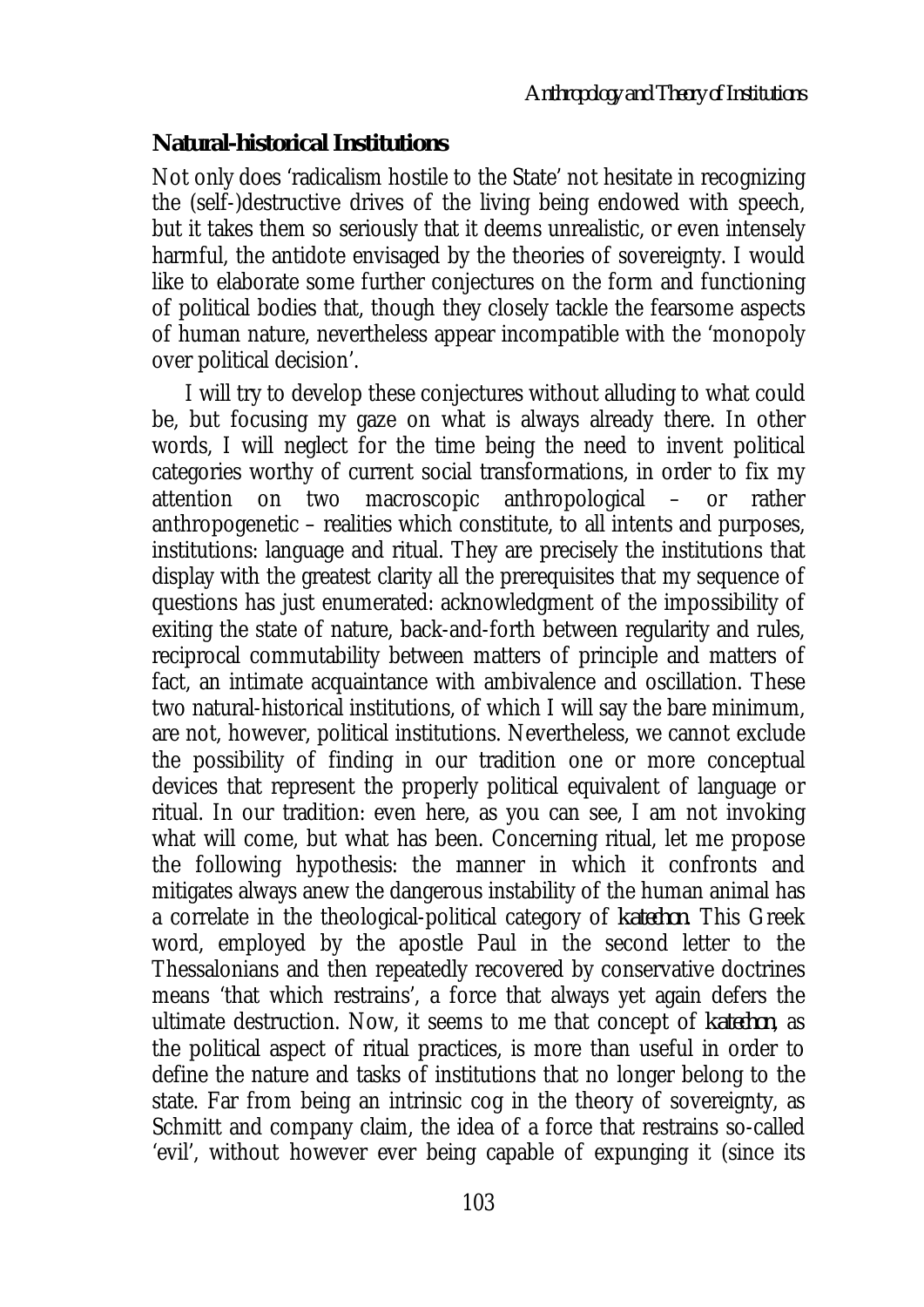expunction would correspond to the end of the world, or better, to the atrophy of the 'openness to the world'), is instead well suited to the antimonopolistic politics of exodus.

## **Language**

Language has a pre-individual and supra-personal life. It concerns the individual human animal only to the extent that the latter belongs to a 'mass of speaking beings'. Precisely as freedom or power, it exists solely in the relation between the members of a community. Bifocal sight, the autonomous possession of every isolated man, can further be considered, rightly, a shared endowment of the species. Not so for language: in its case it is the sharing that creates the endowment; it is the between of inter-psychic relations which then determines, as if by resonance, an intra-psychic asset. Natural-historical language testifies to the priority of the 'we' over the 'I', of the collective mind over the individual mind. That is why, as Saussure does not tire of repeating, language is an institution. It is for this reason, in fact, that it is a 'pure institution', the matrix and yardstick for all the others.

Such a judgment would not be fully justified, however, if language, beside being supra-personal, did not also exercise an integrative and protective function. For every authentic institution stabilizes and repairs. But what lack does natural-historical language need to fill? And what risk must it protect us from? Both the lack and the risk have a precise name: the faculty of language. This faculty – that is the biological disposition to speak of each single individual – is a simple potentiality that remains devoid of actual reality, all too similar to an aphasic state. Language – as a social fact or pure institution – compensates for individual infancy, that is, for that condition in which one does not speak though one possess the capacity to do so. It protects us from the first and gravest danger to which the neotenous animal is exposed: a power that remains such, devoid of corresponding acts. The difference between the faculty of language and historically determinate laws – a difference which, far from being elided, persists into adulthood, making itself felt every time a statement is produced – confers an institutional tonality to the natural life of our species. It is precisely this difference that implies an extremely close link between biology and politics, between *zoon logon ekon* and *zoon politikon*.

Language is the institution that makes possible all the other institutions: fashion, marriage, law, the State – the list goes on. But the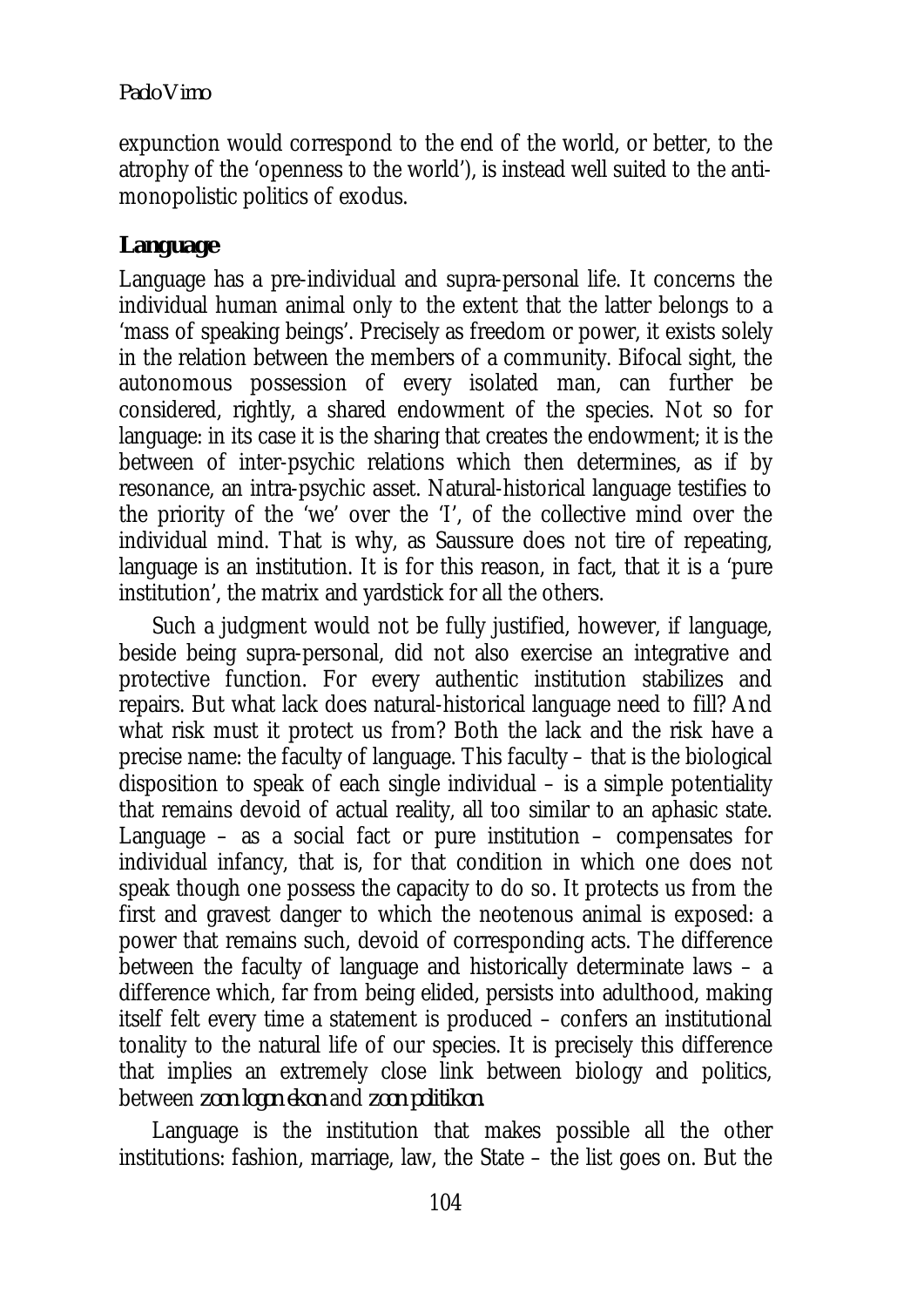matrix is radically distinct from its by-products. According to Saussure, the functioning of language cannot be compared to that of the law or the State. The undeniable analogies reveal themselves to be deceptive. The transformation over time of the civil code has nothing in common with the mutation of consonants or the alteration in certain lexical values. The gap that separates the 'pure institution' from the sociopolitical apparatuses with which we are familiar is perhaps quite instructive for an investigation such as ours. If we wish to employ the terminology used hitherto, we could say that only language is an effectively worldly institutions, which is to say such as to reflect in its very way of being the overabundance of biologically non-finalized stimuli, not to mention the chronic 'detachment' of the human animal vis-à-vis its own vital context.

Language is both the most natural and the most historical of human institutions. More natural: unlike fashion or the State, it is founded on a 'special organ prepared by nature', that is on that innate biological disposition represented by the language faculty. More historical: while marriage and the law are suited to certain natural facts (sexual desire and the raising of offspring, for the former; symmetry of exchanges and the ratio between harm and penalty, for the latter), language is never constrained by an objective domain, but concerns instead the entire experience of the animal open to the world, and therefore the possible as much as the real, the unknown to the same extent as the customary. Fashion is not localizable in an area of the brain, yet it must always respect the proportions of the human body. On the contrary, language depends on certain generic conditions, but enjoys an unlimited field of application (since it is itself capable of always expanding it anew). Language mirrors the typically human lack of a circumscribed and predictable environment; but it is precisely its unlimited variability, in other words its independence from factual circumstances and natural data, which offers a perspicuous protection vis-à-vis the risks that are connected to that lack.

The pure institution, which is simultaneously the most natural and the most historical of institutions, is also however an insubstantial institution. Saussure's *idée fixe* is well known: language contains no positive reality, endowed with autonomous consistency, but only differences and differences among differences. Each term is defined only by its 'non-coincidence with the rest', which is to say by its opposition or heterogeneity with respect to all the other terms. The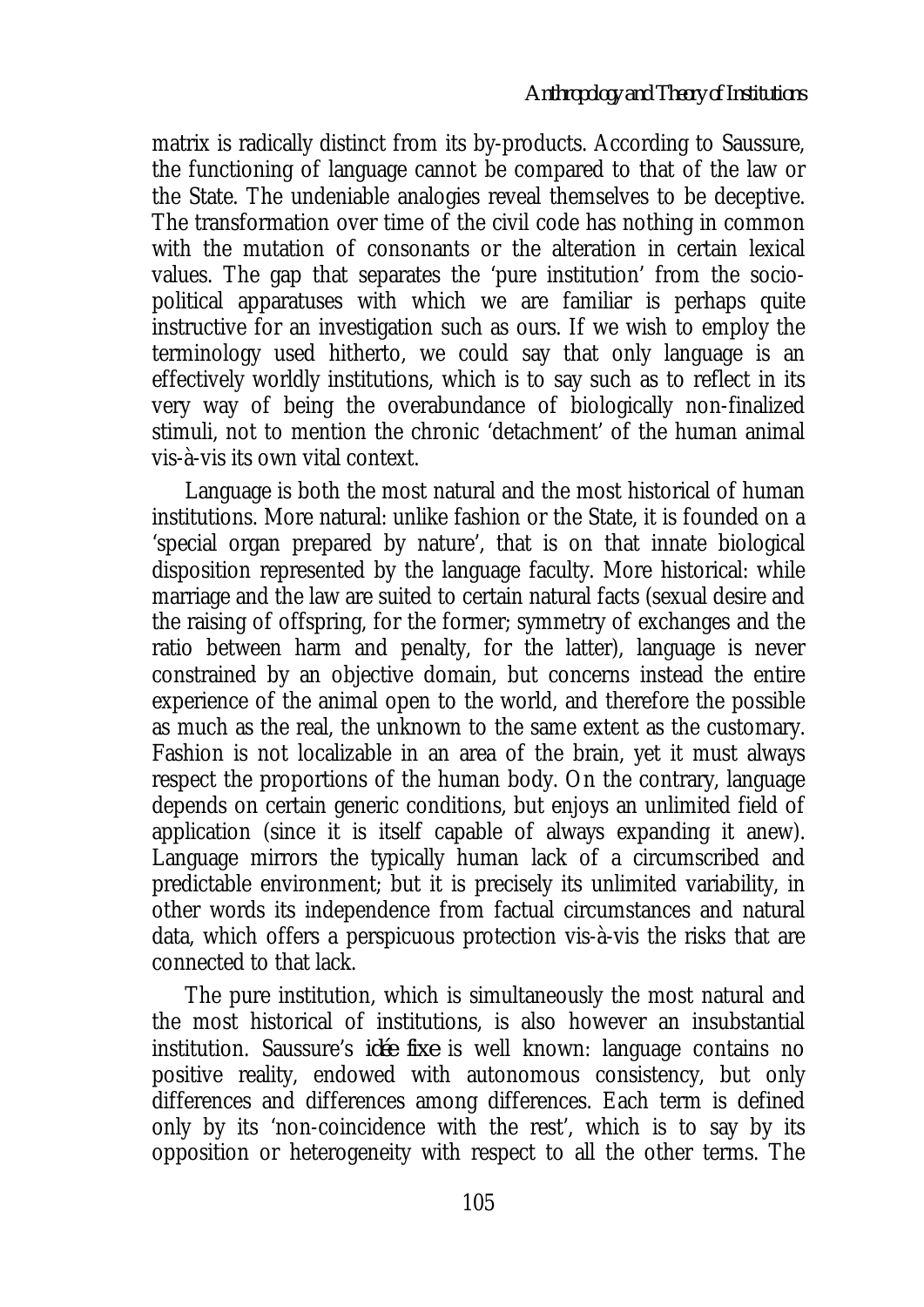value of a linguistic element consists in its not being: x is something only and precisely because it is not y, not z, not w, and so on. The speaking being's capacity to negate some worldly state of affairs, sometimes even to the point of deactivating perceptual proof, is limited to the reprise and exteriorization of the 'complex of eternally negative relationships' which has always characterized the interior life of language. Negation, which is to say what language does, must be understood above all as something that language is. The pure institution does not represent any given force or reality, but may signify them all thanks to the negative-differential relationship entertained by its components. It is not the spokesperson or trace of anything, and it is precisely in this way that it shows its inseparability from 'a being founded primarily on detachment'.

Is it conceivable that a political institution  $-$  in the most rigorous acceptation of this adjective – borrows its own form and functioning from language? Is it plausible for there to be a Republic that protects and stabilizes the human animal in the same way that language performs its protective and stabilizing role vis-à-vis the language faculty, which is to say neoteny? Can there be an insubstantial Republic, based on differences and differences among differences, a non-representative Republic? I cannot answer these questions. Like anyone else, I too am suspicious of beguiling allusions and speculative short-circuits. Having said that, I think that the current crisis of State sovereignty makes such questions legitimate, stripping them of any vain or complacent air. The idea that the self-government of the multitude may conform itself directly to the linguistic character of man, to the disturbing ambivalence that marks him, should at the very least remain an open problem.

## **Ritual**

Ritual registers and confronts all sorts of crises: the uncertainty that paralyses action, the terror of the unknown, the intensification of aggressive drives at the heart of the community. In the most significant cases, the crisis that ritual is preoccupied with does not concern however this or that determinate behavior, but rather involves the very conditions of possibility of experience: the unity of self-consciousness and the openness to the world. Ernesto De Martino refers to the crucial occasions in which the I crumbles and the world seems about to end as 'crises of presence'. In these circumstances, the partial reversibility of the anthropogenetic process is starkly manifest. In other words, the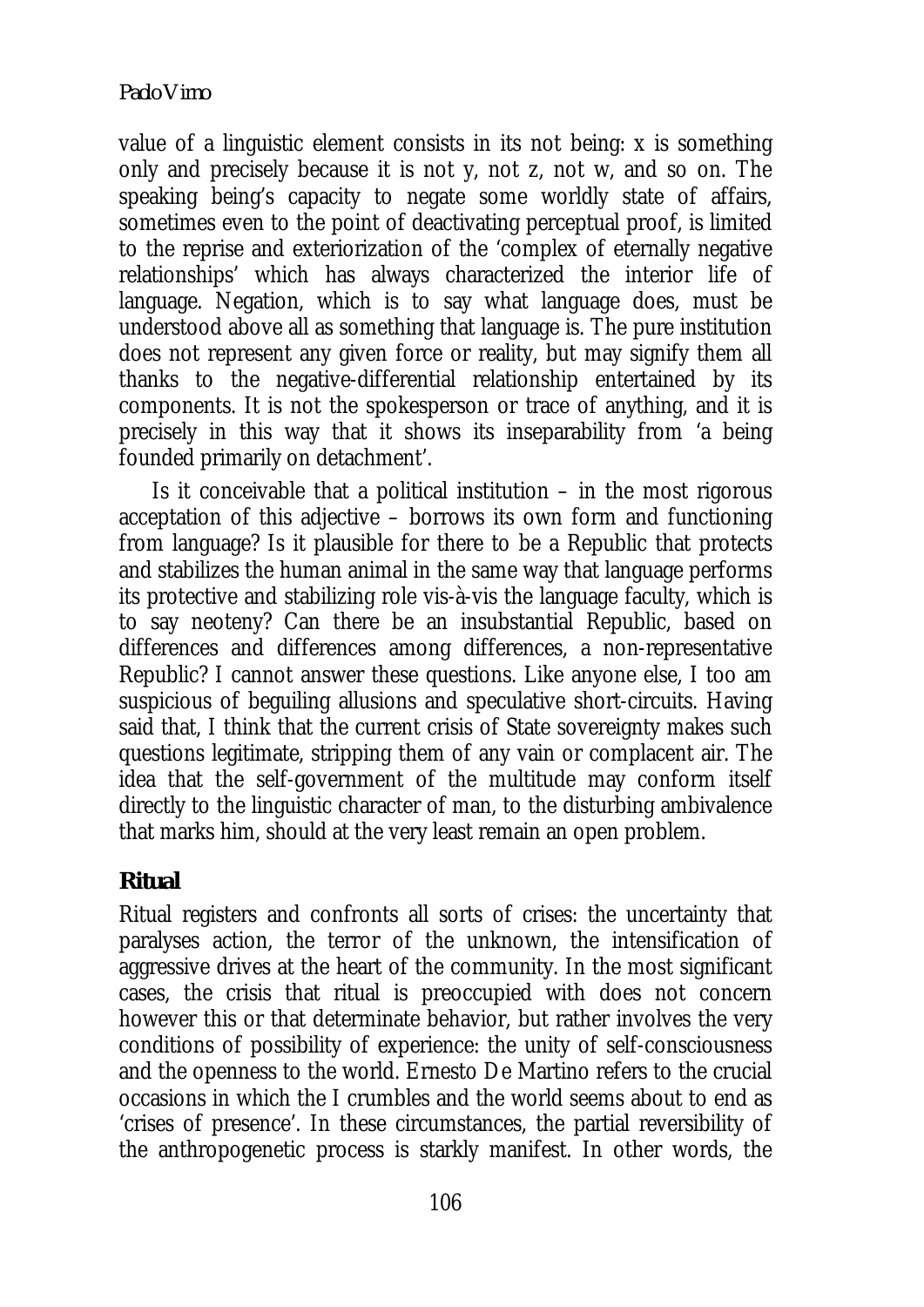possession of those fundamental prerequisites that make a human animal into a human animal becomes insecure. Ritual fulfils a therapeutic function not because it erects a barrier against the 'crisis of presence' but, on the contrary, because it retraces all its steps and attempts to invert the polarity of each and every one of them. Ritual praxis bears out the extreme danger, dilates uncertainty and chaos, returns to the primal scene of hominization. Only thus, after all, can it perform a symbolic repetition of anthropogenesis, ultimately reaffirming the unity of the I and the openness to the world. According to De Martino, psycho-pathological collapse and the catastrophe of associated life are held back by 'cultural apocalypses', that is by collective rituals that mimic destruction in order to ward it off (*rintuzzarla*). Cultural apocalypses are institutions based on ambivalence and oscillation. This is the ambivalence of critical situations, in which only loss offers a chance of deliverance, and there is no shelter save for that which danger itself delineates. And it is the oscillation between something familiar that becomes disturbing and something disturbing which once again emits familiarity.

The crisis of presence follows two opposite and symmetrical paths. It can consist of a painful 'semantic defect', but also, inversely, of the uncontrollable inflationary vortex provoked by a "semantic excess which cannot be resolved into determinate meanings" (De Martino, 1977: 89). The semantic defect is inseparable from a reduction of human discourse to a finite series of monochord signals. The I is reabsorbed into a chaotic world whose parts, far from still constituting discrete units, merge into an unstable and enveloping continuum. In the first case we are dealing with acts without power; in the second, with power without acts: these are the specular ways in which the regression of the anthropogenetic process manifests itself, in other words, to adopt De Martino's terminology, as the risk of the 'end of the world'.

The cultural apocalypse is the ritual counterpart of the state of exception. It too implies the suspension of ordinary laws, letting certain traits of human nature emerge (the crisis and repetition of the same anthropogenetic process) in a particular historical conjuncture. Like the state of exception, the cultural apocalypse too delineates a domain in which it is impossible to discern with confidence the grammatical level from the empirical one, the general rule from the individual application, matters of principle from matters of fact. The cultural apocalypse, just like the state of exception, makes it so that every normative proposition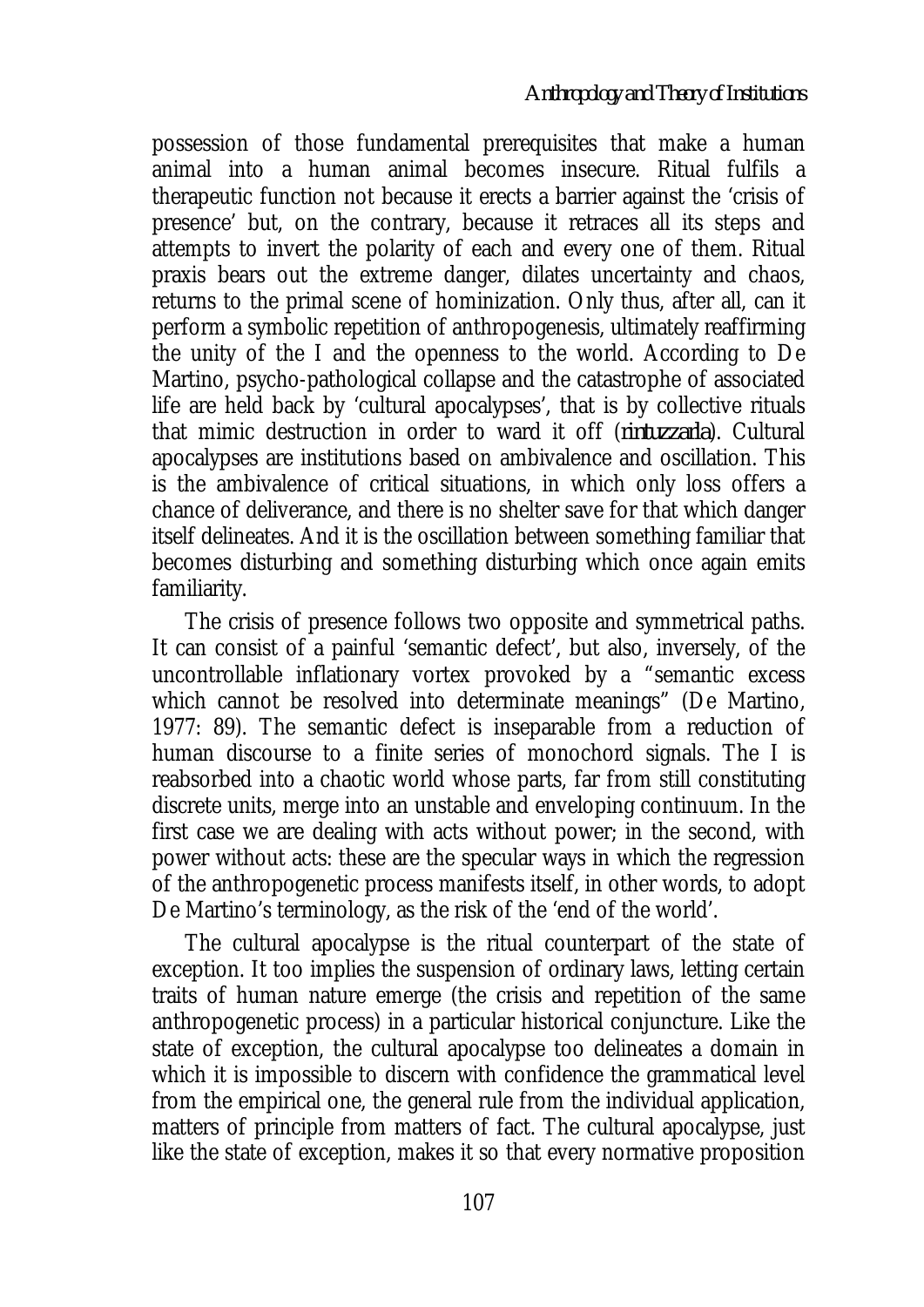shows that it is both an instrument of testing and a reality to be tested, a unit of measure and a measurable phenomenon. The state of exception has today become the enduring condition of associated life. It is no longer a circumscribed interval – inaugurated and closed by the sovereign – but a permanent tonality of action and discourse. This also goes for the ritual. The cultural apocalypse is not confined to a special space and time, but now concerns all the aspects of contemporary experience. The reason for this is simple. The institutional task of ritual lies in containing the extreme dangers that menace the openness to the world of the linguistic animal. Well, in an era in which the openness to the world is no longer veiled or dulled by social pseudo-environments, but can even be said to represent a fundamental technical resource, this task must be carried out without any pause (*senza soluzione di continuità*). The oscillation between the loss of presence and its restoration characterizes every moment of social praxis. The ambivalence between the symptoms of crisis and the symbols of deliverance pervades the average everyday.

It remains to ask whether cultural apocalypse, that is the naturalhistorical institution that holds back radical evil through oscillation and ambivalence, possesses a strictly political correlate. Whether ritual, besides spreading through all the interstices of profane time, may also give us some hints regarding the possible functioning of a Republic no longer linked to the state. My reply to these questions is affirmative. As I already suggested, I think that the ancient concept of *katechon*, of a 'force that restrains', constitutes the plausible political equivalent of cultural apocalypses; and that this concept, like that of cultural apocalypse, is by no means inexorably tied to the vicissitudes of State sovereignty.

## *Katechon*

In his second letter to the Thessalonians, the apostle Paul speaks of a force that restrains the dominance of iniquity in the world, always deferring the triumph of the Antichrist anew. To restrain, to defer: these terms have nothing in common with 'expunging' or 'defeating', or even with 'circumscribing'. What restrains cannot keep its distance from what it restrains, but remains in proximity to it, and even cannot fail to mix with it. The *katechon* does not vanquish evil, but limits it and parries its strikes each and every time. It does not save from destruction, but rather holds it back, and in order to hold it back, it conforms to the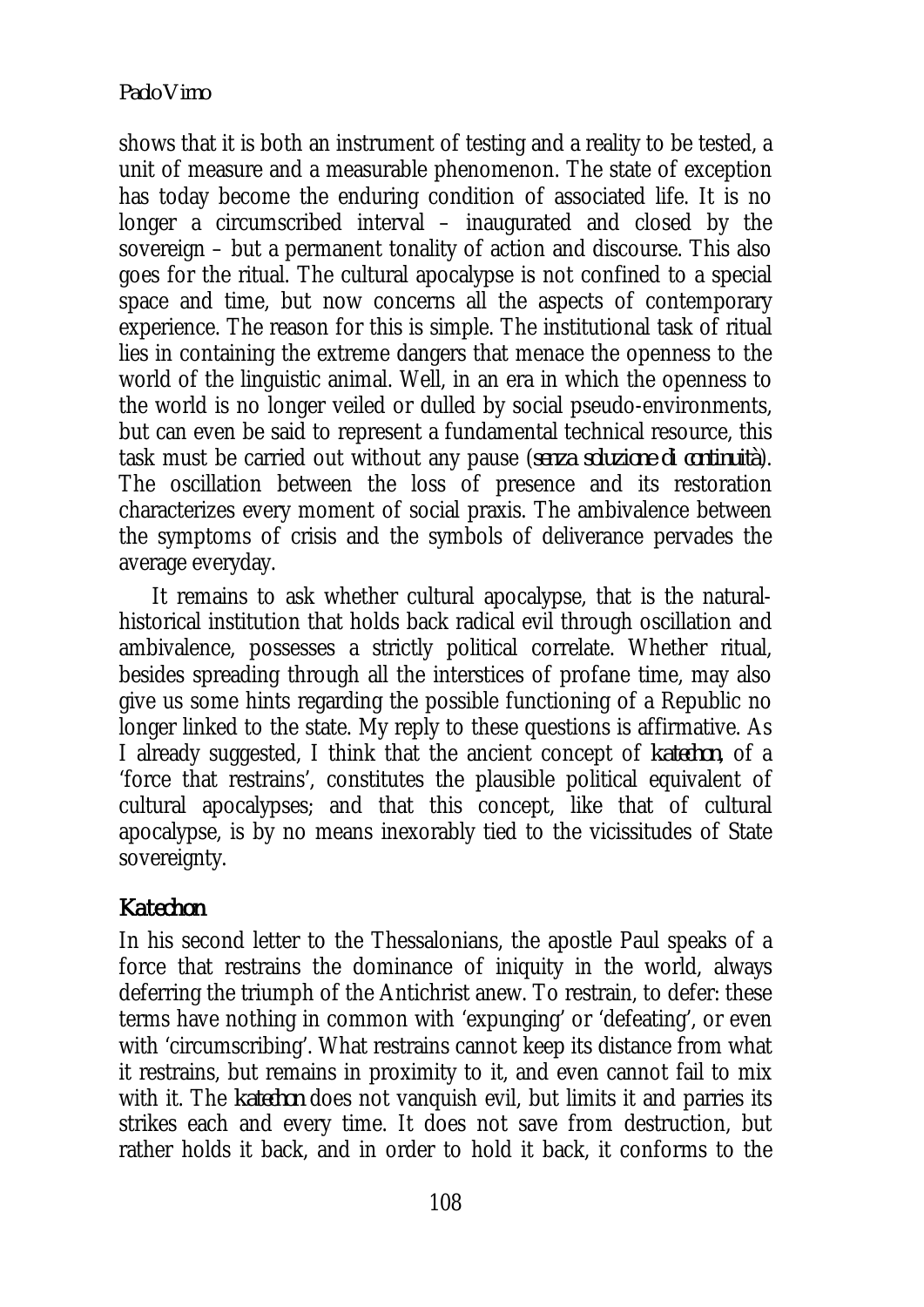innumerable occasions in which it may manifest itself. It resists the pressure of chaos by adhering to it, just like the concave adheres to the convex. The border line between the *katechon* and the Antichrist does not belong exclusively to either of the two adversaries: analogously to the ritual device described by Ernesto de Martino, this line is both the symptom of the crisis and the symbol of deliverance, the expression of iniquity and a physiognomic trait of virtue. Or better, it is the one only because it is the other.

In mediaeval and modern political thought, the *katechon* was initially identified with the temporal power of the Church, then with the centripetal institutions of the sovereign State, which, by imposing a preliminary pact of obedience, aimed to offset the disintegration of the social body. This is what Carl Schmitt writes in his *Nomos of the Earth*. This is certainly not the place for a detailed discussion of the conservative and state-worshipping use of the notion of *katechon*. Let a single observation suffice for the moment: Schmitt and his family album (Hobbes, De Maistre, Donoso Cortès) evoke a 'force that restrains' to indicate generically the stabilizing and protective role that befalls political institutions faced with the dangerousness of the disoriented and neotenous animal. Such a role is fundamental but does not represent a discriminating element: it may be claimed, in principle, by the most diverse types of political institution (to be clear: from an anarchist commune to a military dictatorship), as well as by innumerable nonpolitical institutions (beginning with language and ritual). Grasped in its generic sense, the *katechon* is a ubiquitous and pervasive property, perhaps even a bio-anthropological invariant. The salient point in Schmitt and authors close to him is not at all in he reference to a 'force that restrains', but its unequivocal attribution to state sovereignty. The question of the *katechon* is freed from these associations once the necessity of an institutional protection is stipulated, while at the same time rejecting the idea that the State and its associated 'monopoly over the political decision' can guarantee it (given that it is precisely they which constitute the utmost danger). Since dissimilar, or even diametrically opposed ways of containing the risky instability of the linguistic animal are in competition, it seems legitimate not only to disentangle the idea of *katechon* from the 'supreme empire' of the State, but also to juxtapose the two. All of this does not hold, of course, for those who critique the State while trusting in the innate meekness of our species. For them, a 'force that restrains' is always deserving of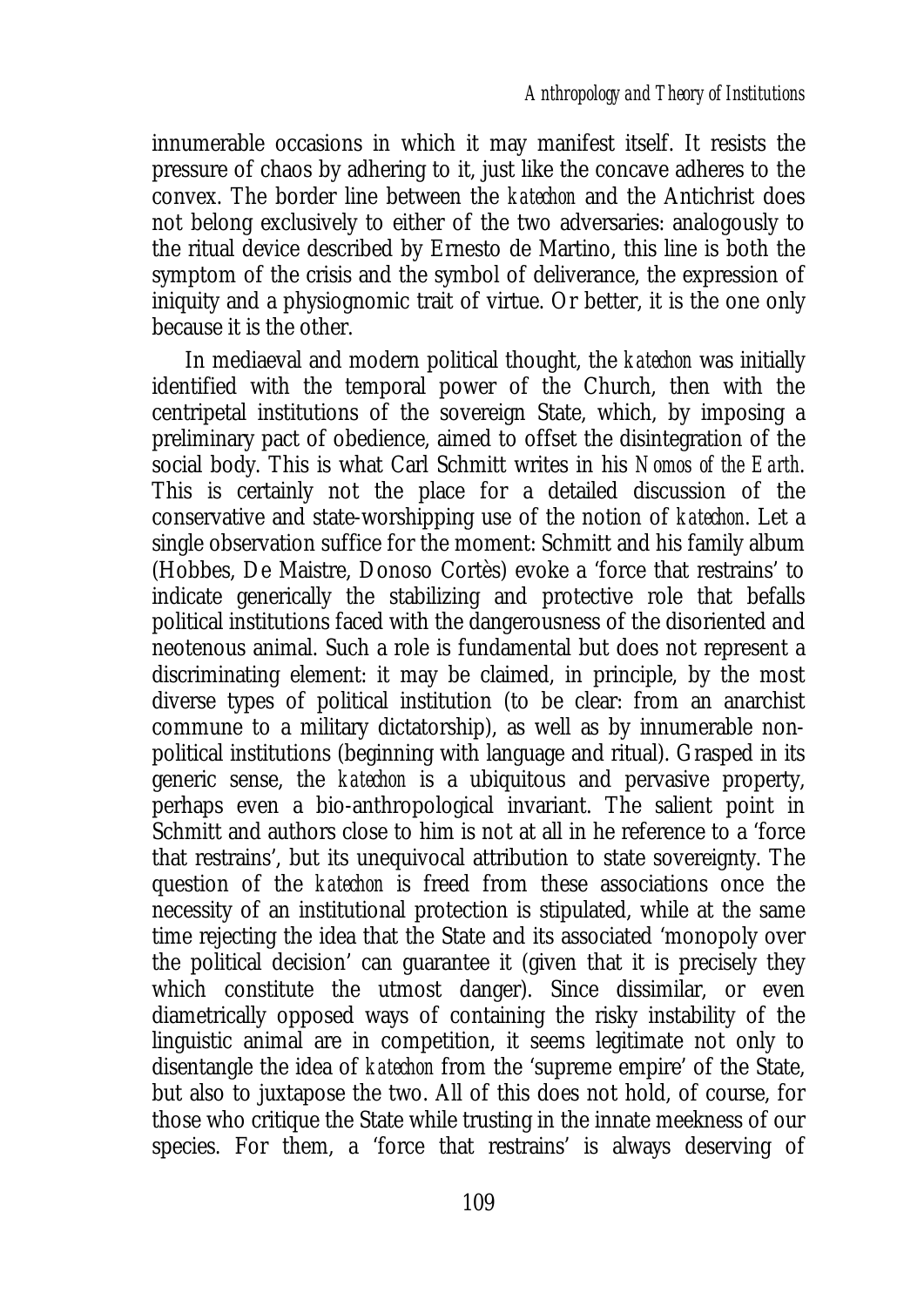contempt; for them, the appropriation of the *katechon* by authoritarian political thought is therefore entirely legitimate, or rather unimpeachable. But I'd rather disregard such stances.

If we equate the concept of *katechon* with the apotropaic function involved in any political (and non-political) institution, we are led to conclude that it surpasses and exceeds that of State sovereignty: between the two concepts there lies an insurmountable gap, the same gap that separates the genus from the species, the phrase 'linguistic animal' from the phrase 'university professor'. If we turn our attention instead to the truly peculiar aspects of the *katechon*, which is to say to what makes it a proper name, it is not difficult to recognize its radical heterogeneity with respect to the form of protection envisaged by State sovereignty (whose crux, as we know, is the exit from the state of nature and the preliminary pact of obedience). Let us follow this second path. In order to grasp the characteristic features of the *katechon* as a political institution, those aspects that relate it to cultural apocalypses and oppose it to the modern central State, we need to pause for a moment on its theological make-up.

The *katechon* is marked by an internal antinomy. It hold back the Antichrist, radical evil, polymorphous aggressiveness. But in the second book of the Apocalypse the triumph of the Antichrist constitutes the necessary premise for the second coming of the Messiah, the *parousia* which will accord eternal salvation to creatures by putting an end to the world. This is the double bind to which the *katechon* is subject: if it restrains evil, the final defeat of evil is hindered; if aggressiveness is limited, the ultimate annihilation of aggressiveness is forestalled. Of course, blunting ever anew the dangerousness of the species Homo sapiens means avoiding its lethal expression, but it also, and perhaps above all, means prohibiting its definitive expunction: that expunction, to be clear, that the theories of sovereignty seek by means of the stark caesura between state of nature and civil state. From a logical point of view, the antinomy that lurks in the institution-*katechon* is perhaps comparable to the paradoxical injunction "I command you to be spontaneous": if I am spontaneous, I am not, since I am obeying an order; if I obey the order, I am not really obeying, because I am being spontaneous. From a political point of view, the same antinomy becomes remarkably productive, inasmuch as it delineates a model of institutional protection according to which the (self-)destructive drives linked to the openness to the world can only be confronted thanks to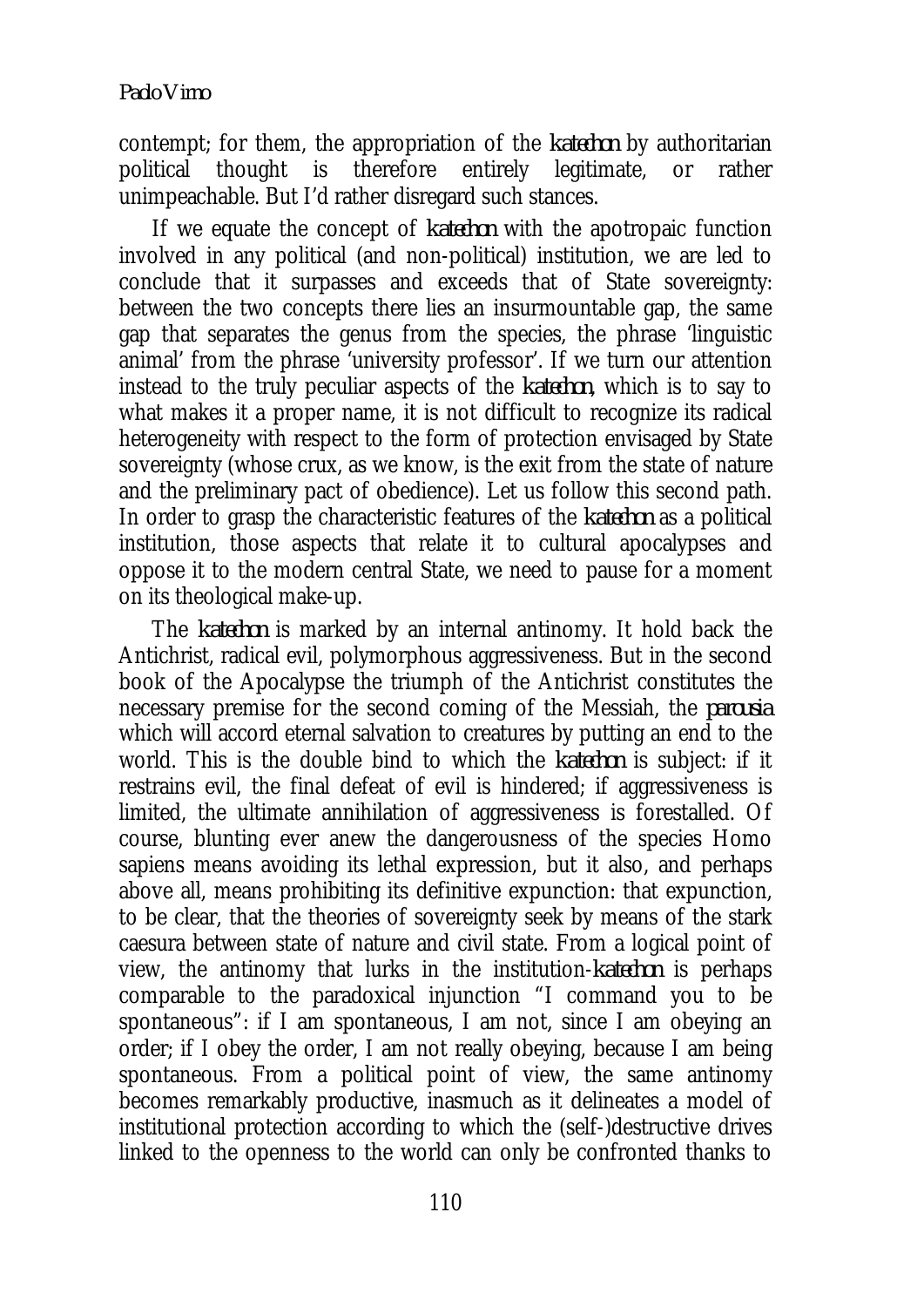the same bio-linguistic conditions (neoteny, negation, the modality of the possible, and so on) which constitute the foundations and guarantee of that very openness.

Let us reiterate once more the crucial point. By hindering the triumph of the Antichrist, the *katechon* simultaneously hinders the redemption at the hand of the Messiah. To restrain iniquity entails renouncing the restitution of innocence. The *katechon* – a radically antieschatological theologico-political concept – is opposed to the 'end of the world', or better, to the atrophy of the openness to the world, to the various ways in which the crisis of presence can manifest itself. Both evil triumphant and the total victory over evil imply that end, which is to say this atrophy. The *katechon* is a protection against the lethal instability that emanates from the Antichrist, but equally from the messianic state of equilibrium; it protects from terrifying chaos as well as from redemptive entropy. Not only does the *katechon* oscillate between the negative and the positive, without ever expunging the negative, it preserves oscillation as such, its persistence.

In strictly political terms, the *katechon* is a republican institution designed to forestall two catastrophic possibilities which can undermine the very root of social interaction: the case in which the regularity of species-specific behaviors becomes prominent, albeit devoid of any determinate rule whatsoever (semantic excess); and the diametrically opposed case in which a set of rules is in force which, having been sundered from regularity, require an automatic and uniform application (semantic deficit). Thus, the *katechon* is the republican institution that holds back the risks implicit in the instability of 'a being primarily founded on detachment', though it simultaneously counters the rather menacing ways in which the modern State has sought out a protection from those very risks. Not unlike the 'irregular institutions' (leagues, councils, assemblies) that characterize the political existence of the multitude according the Hobbes, the *katechon* is doubly tied to circumstances and occasions. It does not exercise a centralizing synthesis with regard to concrete forms of life, powers and local conflicts, but instead carries out a contingent and very precise task. The *katechon* is the institution best suited to the permanent state of exception, to the partial lack of distinction (or reciprocal commutability) between matters of principle and matters of fact that characterize it. In other words, it is the institution best suited to the state of exception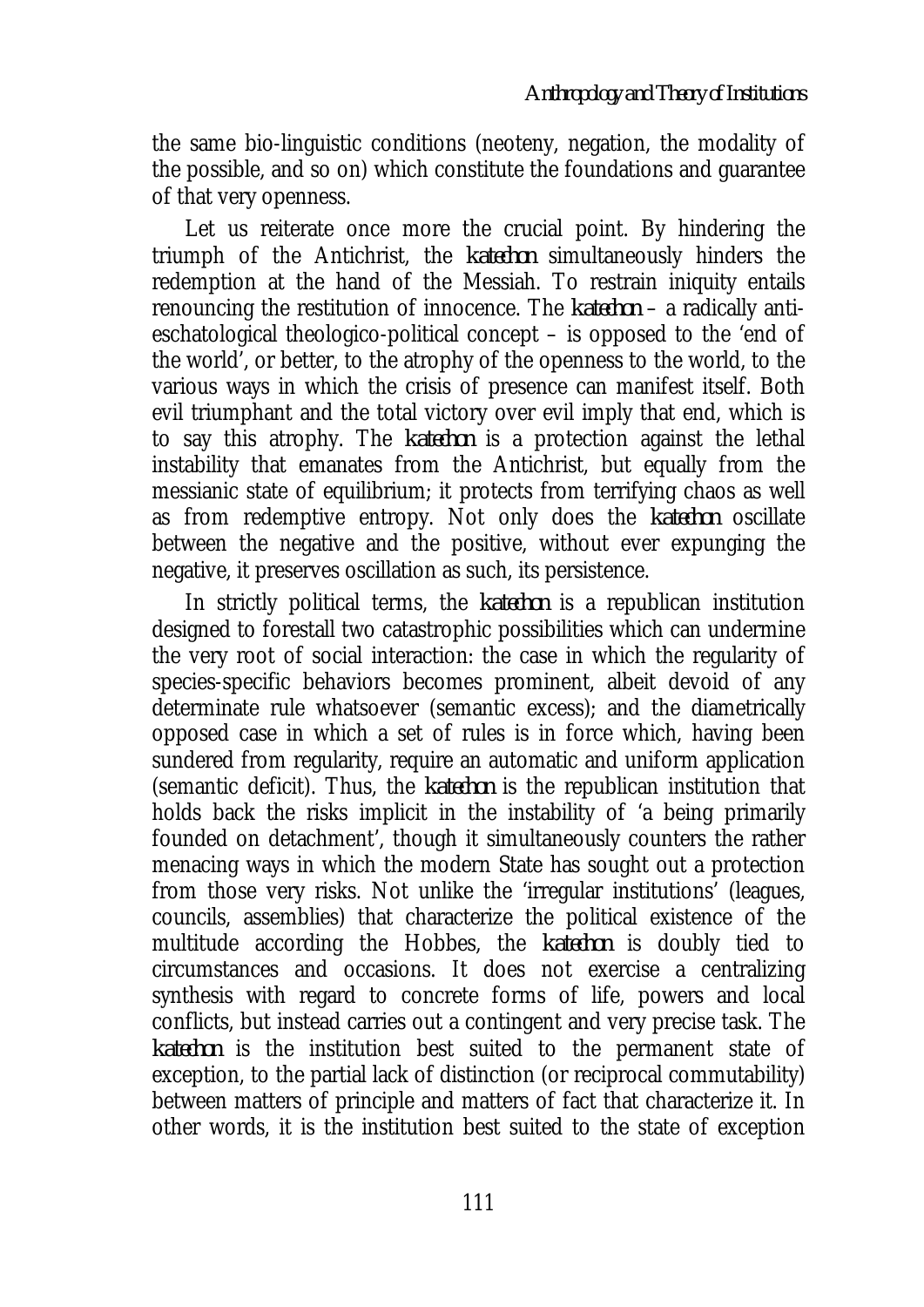*Paolo Virno* 

once the latter, far from still being a prerogative of the sovereign, signals instead the action and discourse of the multitude.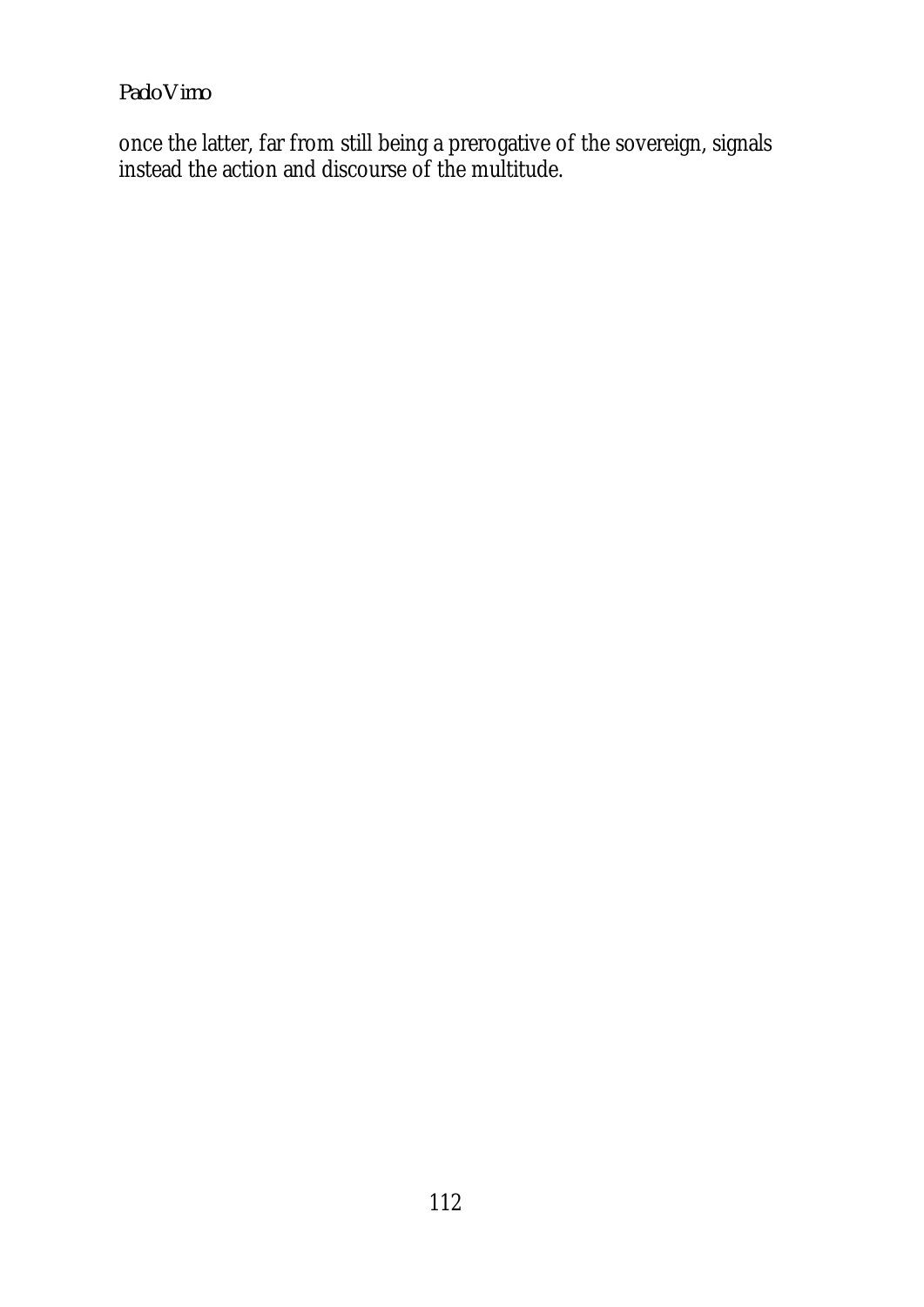## **What is Critique? Suspension and Re-Composition in Textual and Social Machines\***

Gerald Raunig (Translated by Aileen Derieg)

Critique does not have the premises of a thinking that conclusively explains: and this is what is to be done now. It must be an instrument for those who fight, resist, and who no longer want what is. It must be used in processes of conflict, confrontation and resistance attempts. It must not be the law of the law. It is not a stage in a program. It is a challenge to the status quo. (Michel Foucault, 'Roundtable, 20 May 1978')

In the manifold assemblages of concepts of resistance, an impression of confusion is not unusual; neither is arbitrariness in terms of a meaningful differentiation of these concepts. When Michel Foucault presents an entire battery of concepts of resistance in his governmentality lecture and weighs them – refusal, revolt, disobedience, resistiveness, desertion, dissidence, dissent, and, finally, counter-conduct – then the following question arises in relation to critique: Is there a specific place of critique in this assemblage of concepts, and if there is, then where? This is the question, the problem that I want to address in the course of this essay, beginning with Foucault and tying my own idea of this specific place of critique into his.

First of all, I would like to avoid a misunderstanding that might possibly arise about the title of the conference1 that is the occasion for this text. 'The Art of Critique' is not in any way a reference to art in the narrower sense, nor to art criticism, even though the efforts undertaken by our institute do move in the neighboring zones of art production and art theory. The conference title was, first of all, a set piece of a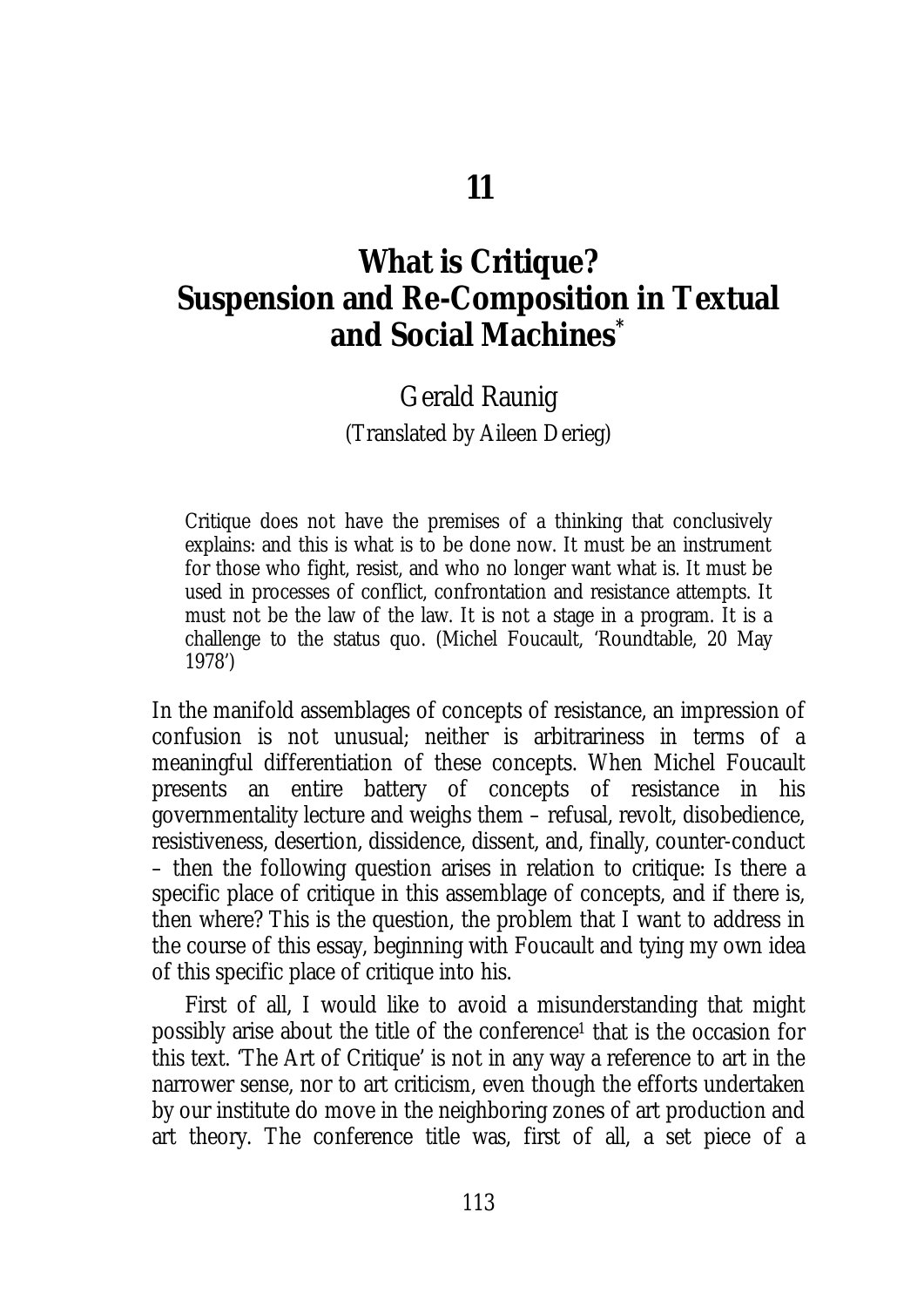#### *Gerald Raunig*

quotation from 'What is Critique?' – the lecture that Michel Foucault held in late May 1971, which is also the leitmotiv of my text. The term 'art' here is closely related to the Greek word *techne*, which is why Foucault calls critique in his lecture not only an 'art' and a 'virtue', but also a 'technique'. This is not simply an idiosyncrasy of Foucault's, but rather a tradition that reaches back to the first uses of the term critique. The term first appears with Plato, in *Politicos* (The Statesman), in the combination *kritiké techne* (*Polit*. 260b), in other words the art, the craft of distinguishing, which is then translated in Latin as *ars iudicandi*. Calling critique both 'technique' and 'art' is found throughout the centuries and in various European languages.

Yet which practice makes up this technique of critique? Contrary to the commonplace use of the term, in Judith Butler's essay – inspired by Foucault's lecture and also entitled 'What is Critique?' – she refers to critique as "a practice that suspends judgment" (Butler, 2002). So instead of judging or condemning, critique specifically suspends judgment. Contrary to the notion of a purely critical position, a privileged place, upon which – and from which – the overview and authority of judgment arise, it is initially a matter of suspending judgment. In fact, this was already noted by the eternal head of the court of critique, Immanuel Kant, who wrote: "critical method suspends judgment." Nevertheless, he also continued with the explanation that this suspension of judgment has only one aim: "critical method suspends judgment, in order to reach [judgment]" (Kant, n.d.: 459). Butler, on the other hand, concurs with Foucault that critique goes beyond suspending judgment, that critique specifically does not return to judgment in this suspension of judgment, but instead opens up a new practice. This double figure of suspension and re-invention corresponds to the development of the two components of my own text.

- 1. Critique suspends judgment.
- 2. At the same time, critique also means re-composition, invention.

### **Foucault's 'What is Critique?' The Necessity of New Reversals of the Movement from the Critical Attitude to the Project of Critique**

In my lecture at the opening of the Transform project in Linz in the Fall of 2005 (reprinted as chapter 1 in this volume), I focused primarily on the famous starting point of Foucault's lecture, which names critique as the attitude, the art, the will not to be governed like that, not in this way,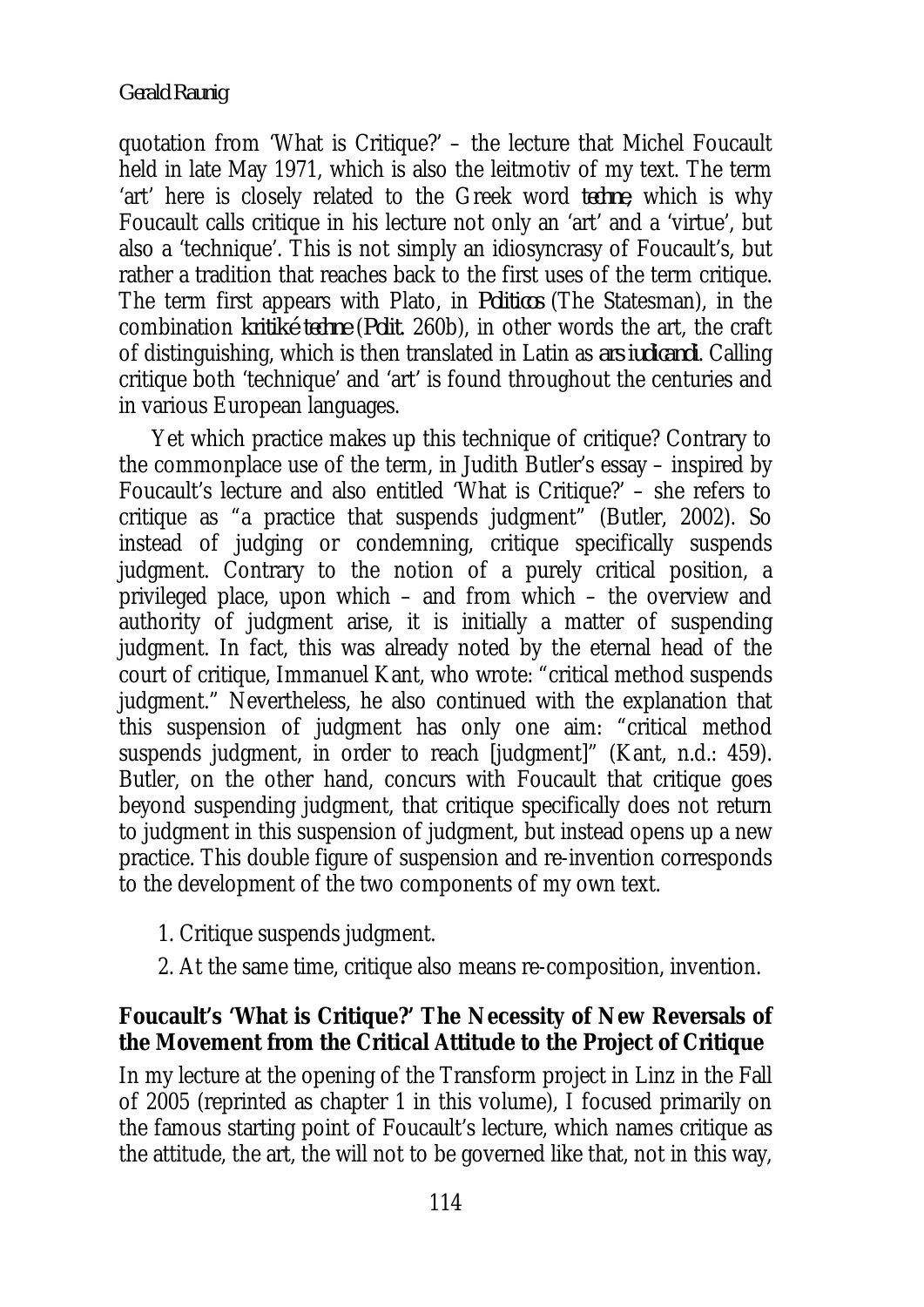*What is Critique?*

not at this price, not by them (Foucault, 1997a). Judith Butler calls Foucault's starting point here the 'signature of a critical attitude' (Butler, 2002), and it is in fact inscribed in most practices of critique as a figure that derives its force of resistance primarily from the will to shift the relationship of power and resistance.

Foucault develops the figure of critique as an art of not being governed like that, consistently parallel to the expansion of the pastoral 'economy of the souls', into an art of governing people: the critical attitude is simultaneously 'partner and adversary of the arts of governing', which expanded explosively in the late Middle Ages. And while Foucault posits this unexpectedly early start of the genealogy of critique, in his lecture he picks up virtually all of the important threads of critique in European Modernism: he starts with the emergence of the *critica sacra*, the new bible criticism during the transition from the late Middle Ages to Modernity as the most important component of the modern foundation of critique. He ascribes to Kant's endeavor of critique the main moment of questioning knowledge about its own limits and dead ends, and he calls this the 'Kantian channel' (Foucault, 1997a: 63). With the term 'critical attitude' Foucault ties into the revolutionary, leftist Hegelian texts of the nineteenth century, and finally even takes a position of "fellowship with the Frankfurt School" (Foucault, 1997a: 44) – especially in relation to their "critique of positivism, objectivism, rationalization, of techne and technicalization" (1997a: 38) – whose critical theory embodied the last major boom of the concept of critique.

As my starting point for Transform was the thesis at the beginning of Foucault's lecture, that of critique as the art of not being governed like that, now at the close of our project I would like to start from the end of Foucault's lecture. There he poses a question that is difficult to understand. Following the familiar opening passage and longer epistemological passages in the middle section, he states his sympathy for certain aspects of the Enlightenment contrary to a form of critique that he increasingly begins to doubt in the course of his text. His question is, specifically, is it not necessary to reverse the path from the critical attitude to the question of critique, from the endeavor of the Enlightenment to the project of critique? The movement of the reversal is first of all to be examined in its heterogenesis, as a historical dissemination of Enlightenment, on the one hand, and the Kantian 'project of critique' on the other. It must be noted, however, that the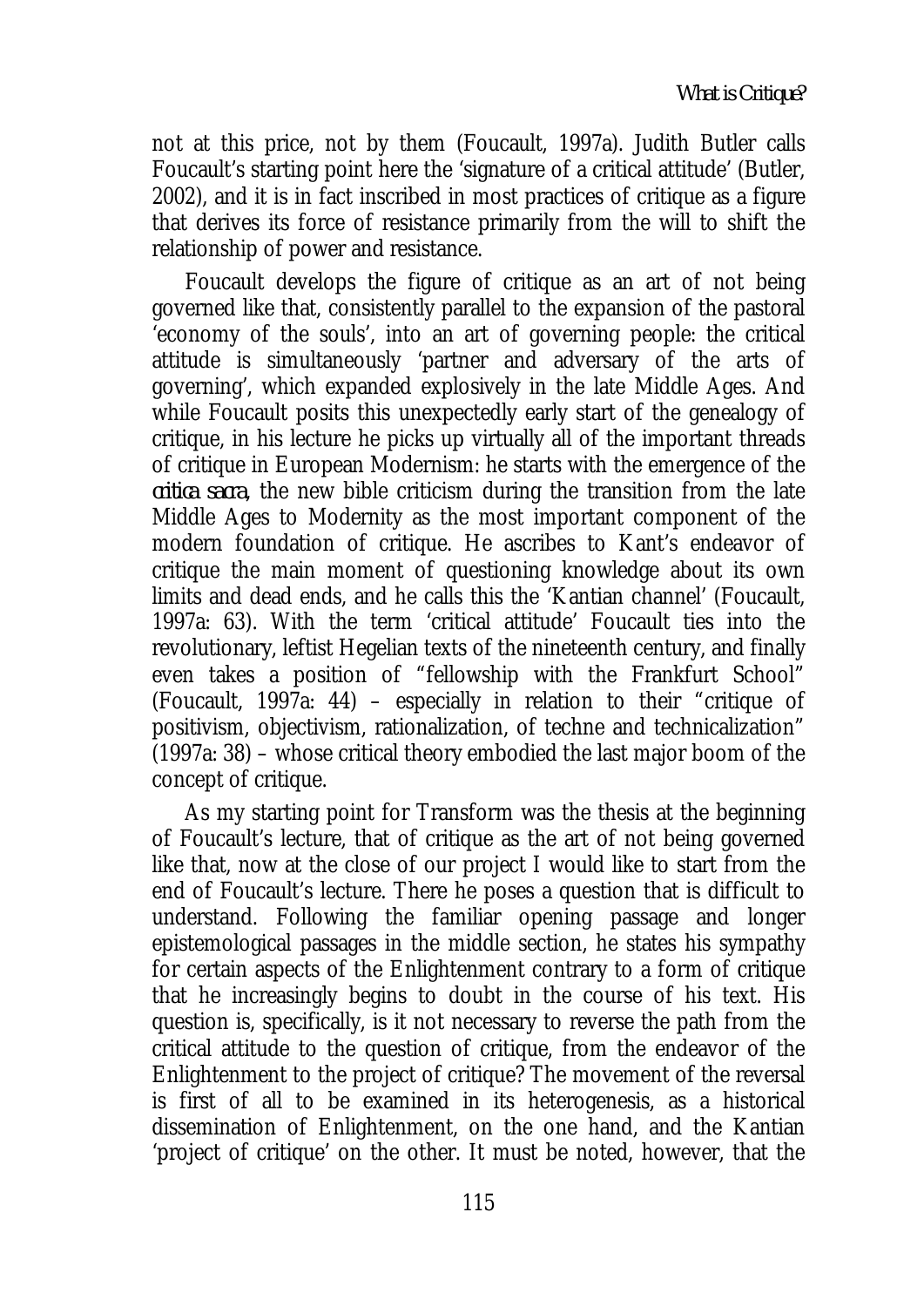#### *Gerald Raunig*

reversal of the process cannot simply lead back to the pathos of Enlightenment, it also includes the leftist critique of the Enlightenment from the nineteenth and twentieth centuries, but understands the critical attitude as Enlightenment-critical 'enlightenment' in a different genealogy as the 'project of critique'.

Whereas critique and Enlightenment (*Aufklärung* in German) seem to be inextricably interwoven in a more general understanding, Foucault gradually unfolds both terms in the course of his lecture, finally polarizing them with a reserved polemic reference to Kant and his concept of critique: he writes that "this question of the *Aufklärung*, since Kant, because of Kant and presumably because of this separation he introduced between *Aufklärung* and critique, was essentially raised in terms of knowledge (*connaissance*)" (Foucault, 1997a: 48). In other words, a separation of Enlightenment and critique first took place with Kant, then the "movement responsible for reassessing the *Aufklärung* endeavor within the critical project" (Foucault, 1997a: 61). In this 'critical project'2 now comprising both Enlightenment and critique, Foucault sees a procedure develop that focuses exclusively on testing the legitimacy of historical modes of knowledge.3 Foucault, on the other hand, takes up and assails the question of how power and knowledge are interwoven.4

The problem of the Kantian position is that "Kant set forth critique's primordial responsibility, to know knowledge" (Foucault, 1997a: 36). Here a radical critique of knowledge is separated from every critical political activity. Instead of this form of critique understood as being necessarily limited, Foucault is interested in a practical critique that continuously transgresses the limit of knowledge that is not to be grasped as a 'law of laws'.5 Whereas Kant is concerned with critique as knowing knowledge, therefore also and above all knowing the limits of knowledge, Foucault wants the critical attitude to be understood as a transgression of precisely these limits.

I read the direction of Foucault's demand for a reversal primarily as an attack on fixations and restrictions of the concept of critique to the critique of knowledge, as an attack on the extreme academicizing and narrowing of the Kantian concept of critique, which made it impossible in the early nineteenth century, at least in the German-speaking region, to use the concept of critique in political contexts. And what is perhaps even more important: I also read Foucault's suggestion that it is a matter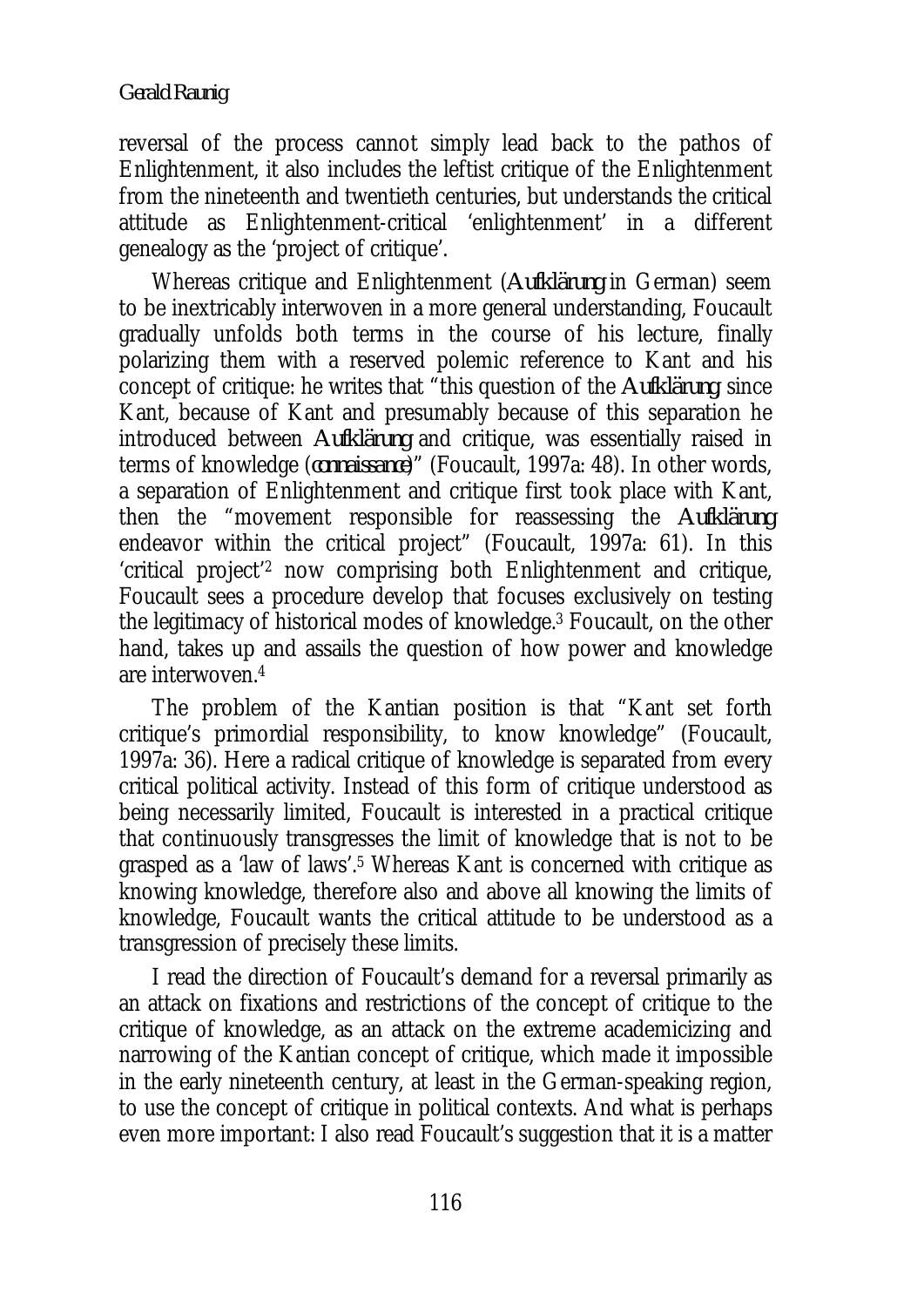of reversing the path from the critical attitude to the project of critique into a new productive repetition of leftist Hegelian discourses, which attempted a reversal of this kind around the mid-nineteenth century. The highpoint of this development in opposition to Kant's concept of critique – which is also posited, not least of all, dichotomously against revolutionary violence – is Marx' famous dictum from his *Critique of Hegel's Philosophy of Right*: "Clearly the weapon of criticism cannot replace the criticism of weapons, and material force must be overthrown by material force. But theory also becomes a material force once it has gripped the masses" (Marx, 1975: 251). Or less oratorically: what Marx and Engels called 'practical critical action' is already quite close to the Foucauldian concept of the 'critical attitude' in this emphasis on turning away from Kant's purely epistemological critical project. And since Marx, it is possible (again) to understand critique as 'practical' alongside revolutionary violence, and to grasp these two activities not as mutually exclusive, but rather as complementary components of social struggles.

And this was also possible before Kant. The intention of my essay is to insist on this complementarity. Critique and Revolution, critical discursivity and social struggles, the machines of textual criticism and the machines of social resistance do not have to be understood as mutually exclusive. When the relationship to text suspends the law of the law, then new social machines emerge. If a new social composition emerges in resistance, then a re-composition of the texts also results; the social organization form of an assemblage joins together with a new concatenation of conceptual and textual components. In fact, in my examples this social re-composition overlaps to a certain degree with reconstructive textual critique. To support this thesis, in the following I would like to investigate both components of machinic complementarity, the text machine and the social machine.6 Instead of constructing and fixing the distance between two identical poles with terms such as 'scholarly text production' and 'people's revolt', I want to focus on the zones of proximity between these two machines, especially on the modes in which they impel the suspension of judgment and the practice of re-composition.

### **Critique as Discursive and Textual Machine**

In the beginning of the modern history of the concept of critique, there is textual criticism, and it consists primarily of the suspension of judgment that was practiced by the clergy as a Medieval monopoly on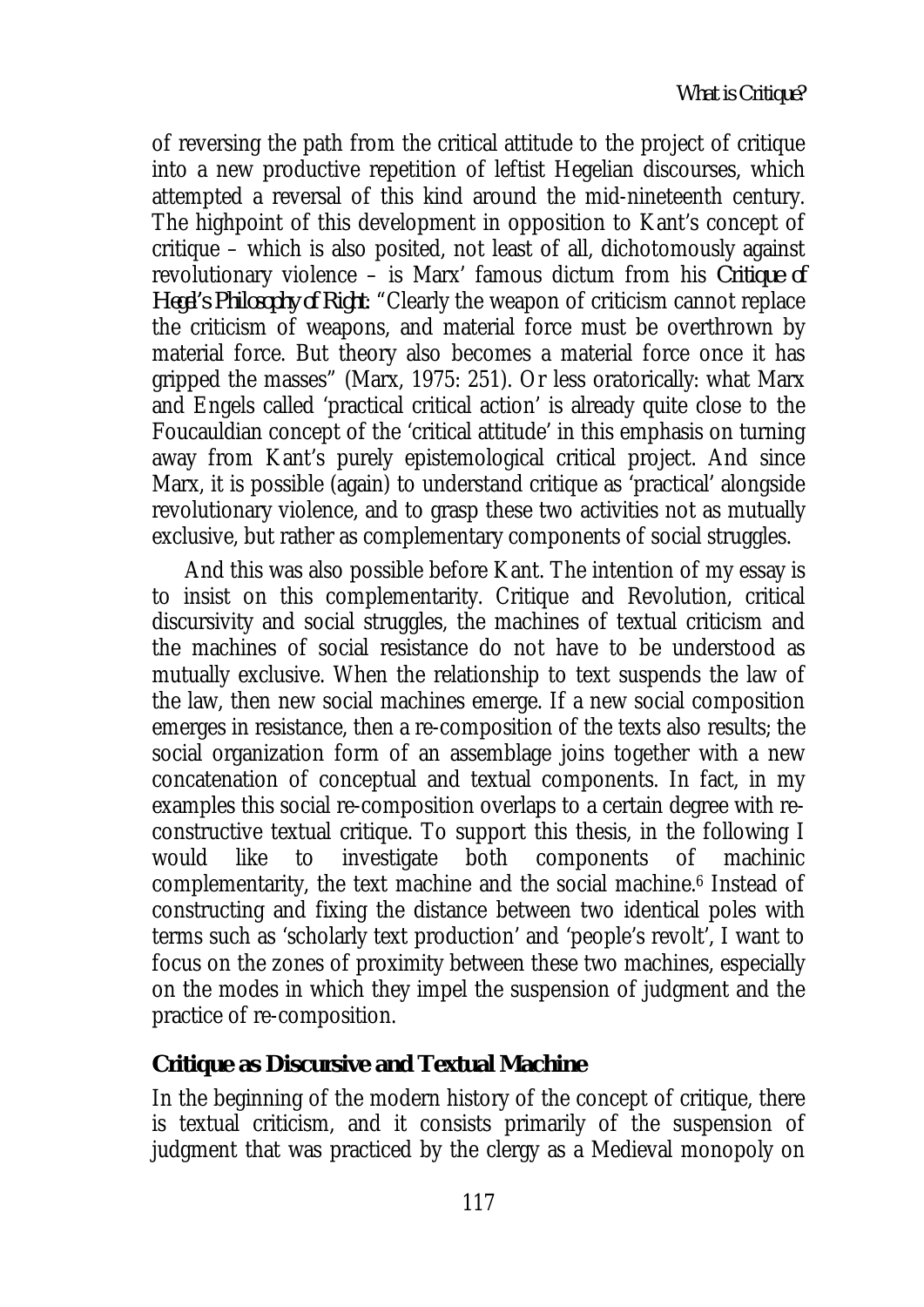#### *Gerald Raunig*

interpreting the bible. The growing objections to the Christian principle of tradition and its privileging of the Fathers of the Church and the clergy as monopolists of exegesis took the scriptures away from the clergy as sole mediators.7 In the high and late Middle Ages, when the art of governing was largely a spiritual practice closely linked to the doctrine of the scriptures, this was exactly the point where governing, guiding people was attacked, resistance ran, not least of all, through the search for a different relationship to scripture: "Not wanting to be governed was a certain way of refusing, challenging, limiting (say it as you like) ecclesiastical rule" (Foucault, 1997a: 29).

Foucault speaks here of a dimorphism, in which the clergy is on the one side and the laity on the other, an extreme development that represents "one of the starting points of pastoral counter-conduct" (Foucault, 2004a: 294). The monopoly on performing the sacraments, the practice of obligatory confession as a permanent tribunal, the inversion of asceticism into obedience, and not least of all the jurisdiction over the interpretation of the sacred scriptures, these are the central components of the pastorate. Counter to all of these components, however, there was also a pastoral counter-conduct in the form of short-circuiting, subverting and over-affirming the respective clerical coercion or monopoly. In the case of the scriptural monopoly this meant the repulsion of the pastor in the field of scriptures (Foucault, 2004a: 309). Critique as suspension of judgment meant here the suspension of the 'pastoral relay', suspension of the mediation of the scriptures through the clergy, suspension of teaching, and thus the selfempowerment of the readers.8

Following the late Medieval practice of resistance against the clerical scriptures monopoly, the concept of critique from antiquity was reanimated in the late fifteenth century.9 Roughly a hundred years later, the term entered into English and French from Latin. A hundred years after that, the word *Kritik* appeared for the first time in German, specifically in Gottlieb Stolle's *Concise Introduction to the History of Practical Learning*. Here the early scientific systems theorist and historian Stolle (1673-1744) wrote a condensed definition of critique, summarizing its conceptual development in the last centuries and definitively closing, in a sense, the conceptual development from late Medieval resistance against the clerical scriptures monopoly. In this genealogy, Stolle's definition emphasizes the specific significance of text critique and provides a concise representation of the object of this critique: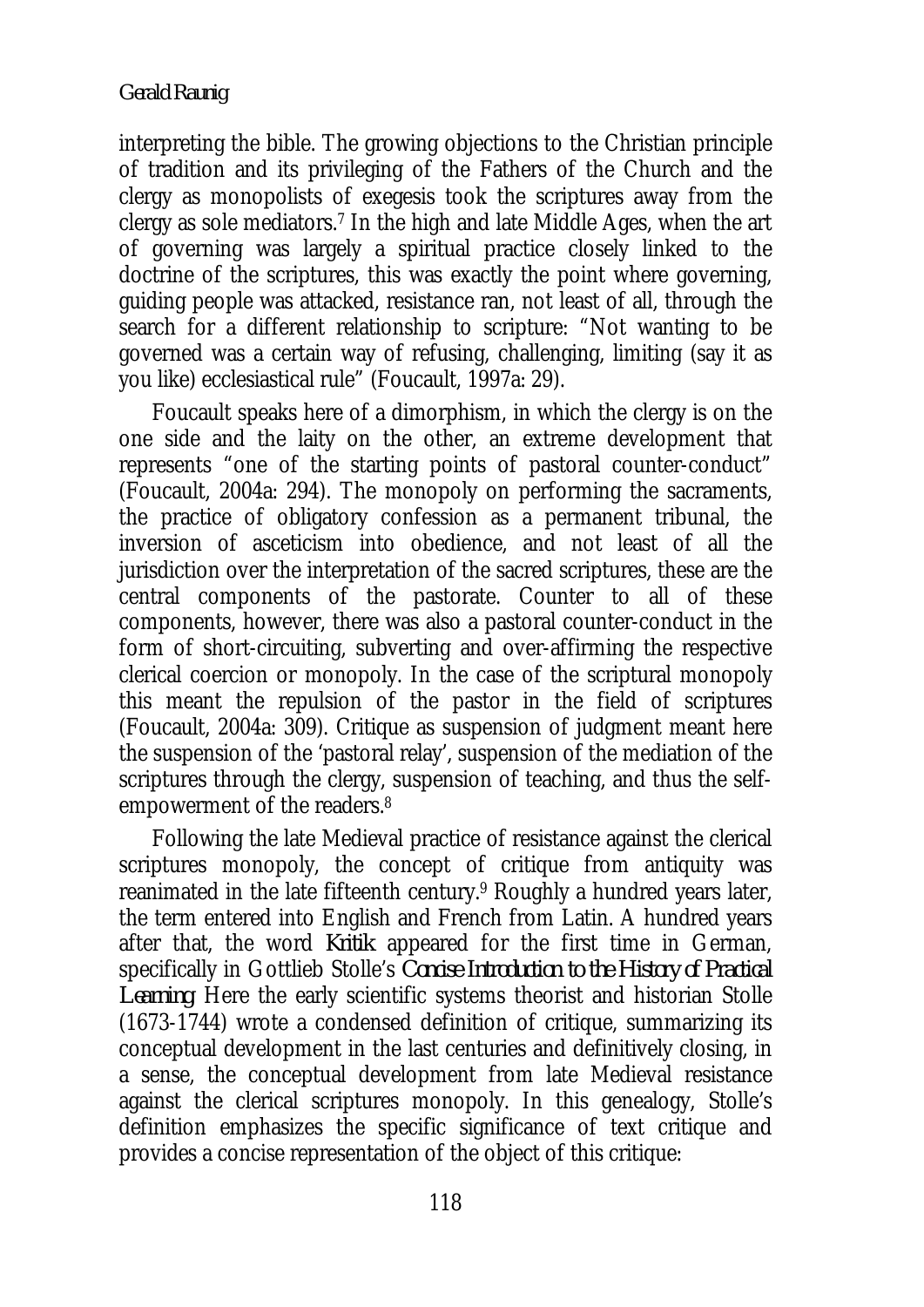Critique commonly means an art of understanding the old authors, or making them understandable, of distinguishing what they wrote from what has been imputed to them or falsified, and improving or replacing what is spoiled. (Stolle, 1736: 117)

I would like to use this probably first appearance of critique in German to take a closer look at the dense definition proposed here. The source is a 'Historia Literaria', which essentially collects bibliographical references to certain specialized questions; the definition of critique is the sentence that introduces the 18-page chapter 'Von der Critica'. Gottlieb Stolle initially calls 'Critica' or 'Critic' an 'art'. He does so in the tradition of the philological line of the *ars critica*, as it dominated the concept of critique since the end of the sixteenth century, in other words, critique essentially as text critique. In keeping with the sense of *techne*, of *ars* from antiquity, we may presume that a technique, a technical procedure of the philological discipline is to be designated here, which is subsequently made concrete. The 'old authors' are defined as the object of critique, thus also seeking and establishing the familiar reference to antiquity and its theory protagonists, which takes up the line intended to suspend, skip and explode the Medieval *authority* of the clergy. Yet 'authors' – or as Stolle writes, 'auctores' – also indicates the central concept of authorship, subjectifying and specifying the origin, which – as we will see – is not to be interpreted as an essentialist figure, so much as a simple root: the Latin noun *auctor* stems from the verb *augeo*, for multiplying. *Auctor* is hence a person who multiplies something or brings together several components that do not necessarily belong together.10

What *Critic* first involves is *to understand* the old auctores. The next step, which was relatively surprising for the context of that time, expands this 'understanding' with '*making understandable*'. The crucial difference between 'understand' and 'make understandable' is the relation between a passive continuation of the tradition of interpretation in the old tracks of knowledge and 'making understandable' as a definitive productivity of critique. Critique is thus based not only on the appropriation of linguistic competence to be able to understand the texts, it also actively intervenes in the text production. It goes beyond obediently following the rules just as it goes beyond slavish reconstruction of the original text.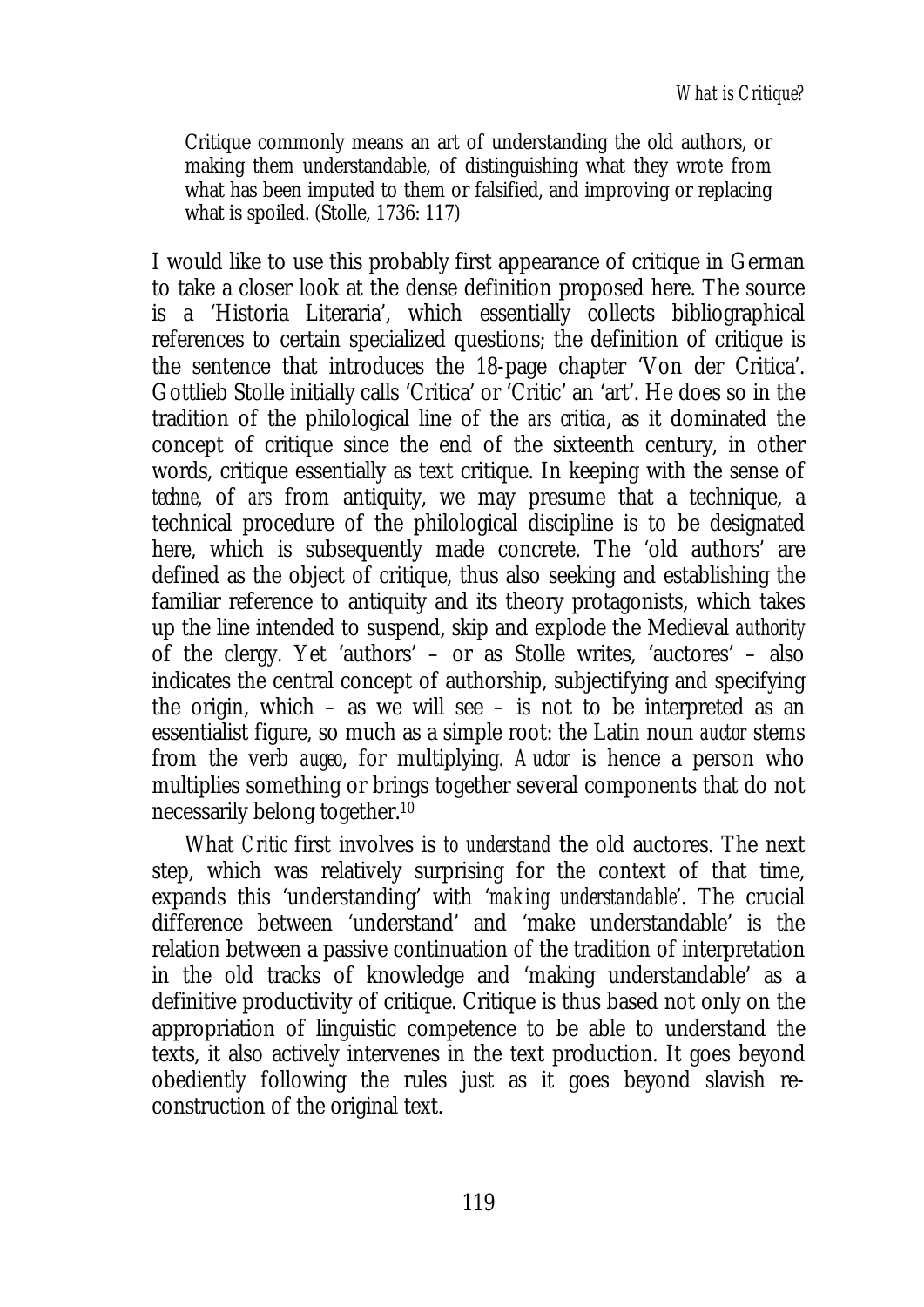#### *Gerald Raunig*

Critique should nevertheless 'distinguish', it remains an *ars iudicandi*, a technique of distinguishing. But what does distinguish mean, what is to be distinguished here? That which the 'old authors' 'have written' from that which 'has been imputed to them or falsified'. It is not only the sense of an unambiguous writing that has been clearly passed on that is to be interpreted here; before that, critique seeks to distinguish what was written from what was falsified. For this, we must imagine the often fragmentary quality of the handwritten manuscripts as well as the manifold revisions, the complex interlocking of generations of manuscripts and the various degrees to which the texts have been 'spoiled' through various circumstances ranging from fire to less talented scribes. Evident here is the knowledge that text production and text critique are processes. Aspects of imputing and falsifying reveal a process, which multiplies authorship, shifting the focus to the interests of the respective historical contexts and their subjects in understanding, interpreting, shifting or even obfuscating the origin in their own interest. All of these revisions of the existing original material are to be understood as a productive process of re-composition. Instead of introducing the distinction as an essentialist excavation of an origin, it is instead a matter of reinstituting a heterogenetic process: not a pure tree schema, at the head of which there is an original text and an *auctor*, but rather a much more winding practice of continual re-combination.

And what results over the course of time is a gigantic and complex interlocking apparatus of philological method and auxiliary sciences, the visual representation of which in the positive or negative apparatus, which sometimes takes up a large portion of the page of a book, illustrates its apparatus-like character. Yet the history, linguistics, conjectures, translations, and the biographical and political contexts of the authors form not only a gigantic apparatus, but also a productive, abstract machine. The copyists not only copied and improved/deteriorated the texts, they also filled gaps with much imagination, sometimes refined the texts, corrected them ideologically, sometimes even continued them. Text critique involves more than distinguishing between the source and its multiple shifts, it also involves 'improving or replacing what is spoiled'. With the words 'improve' and 'replace', Stolle positions critique in the terrain of re-construction and re-composition. And the re- in both these terms does not necessarily indicate a return to an origin that must be re-produced, but rather a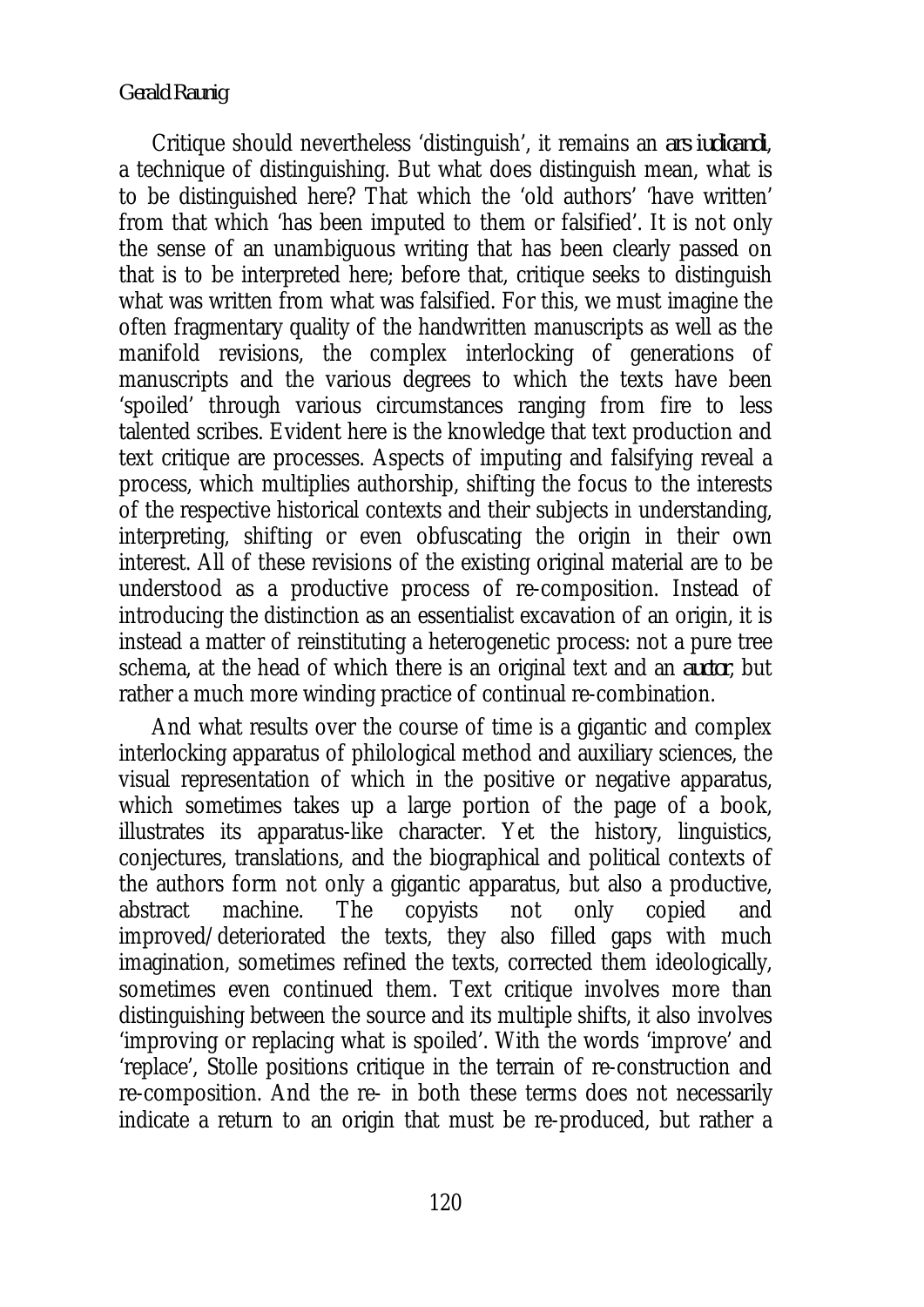new, more suitable place. The result is a scope for re-composition, reinvention.11

Critique is thus to be understood as an interplay between the suspended *iudicium* and *inventio*, between the capacity for judgment, which in 'making understandable' clearly goes beyond the practice of empirically distinguishing in the sense of separation and exclusion, and invention that newly concatenates the (signifying) components.

### **Critique as Social Machine**

Even before the re-invention of critique as text critique, Foucault discovered a resistive practice against the pastorate: in the religious struggles of the second half of the Middle Ages, in the revolts of mysticism, in the nests of resistance against the authority of clerical exegesis, not only was the Reformation prepared, but for Foucault they were also "the kind of historical limit upon which this critical attitude developed" (Foucault, 1997a: 64).12 Both before and as scholarly resistance arose, the self-empowerment of philology against the clerical exegesis monopoly and the application of philological critique to the biblical scriptures, social machines against mediation by the pastor also arise. What especially interested me was the historical basis of what Foucault took as the starting point for his explanations, what he also mentions as questions that were still open for him in the discussion of his lecture from 1978. Here he asks:

If we were to explore this dimension of critique, would we not then find that it is supported by something akin to the historical practice of revolt, the non-acceptance of a real government, on one hand, or, on the other, the individual experience of the refusal of governmentality? (Foucault, 1997a: 73)

Foucault himself left this question open in his lecture. In his lectures on the history of governmentality held in the same year, there are ideas that continue on from this. Especially in the eighth lecture from 1 March 1978, Foucault brings up numerous indications of the various resistances against the pastorate in the late Middle Ages (Foucault, 2004: 278). Yet Foucault did not really close the gap here either. His method remained eclectic and purposely on the surface. He listed the most important movements on the constantly shifting border between internal and external criticism of the church, referred occasionally to single specific features of these movements that tested a different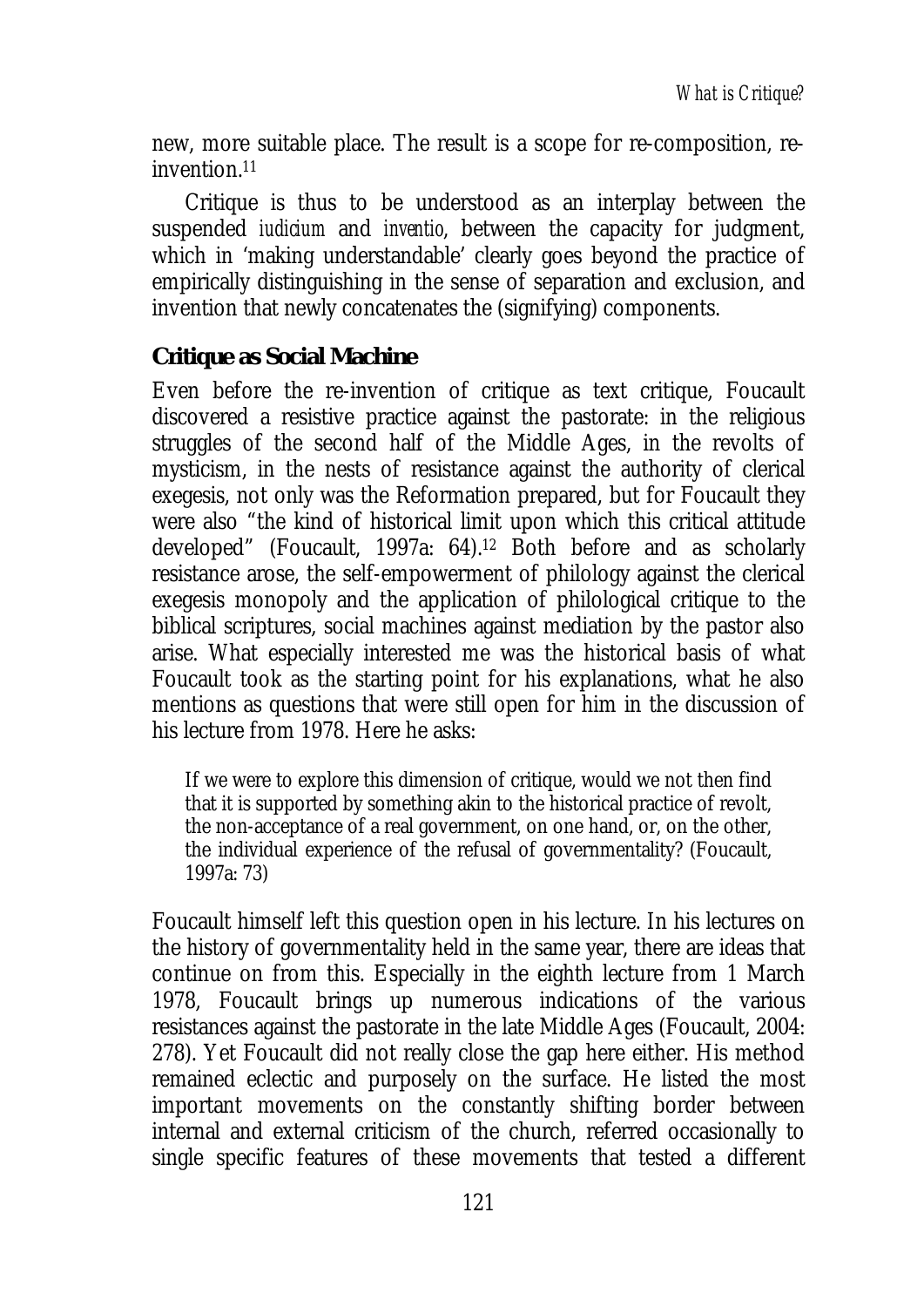#### *Gerald Raunig*

conduct, a counter-conduct.13 Not only witchcraft and the familiar heresies, but also a multitude of smaller and larger anormalities at the margins of ecclesiastical immanence are mentioned here. Waldensians, Utraquists, Calixtines, Taborites, Amalricans, Flagellanti, the mysticism of the Rhine nuns, the Society of the Poor and Jeanne Dabenton, Beguines and Beghards, the Brethren of the Free Spirit and Marguerite Porete populate the space and time of this marginal cartography of counter-conduct especially in the twelfth to the fifteenth century (Foucault, 2004a: 285, 306).

However, Foucault does not go into detail about any of these examples of counter-conduct. The reason for his limitation to a movement along the surface certainly has something to do with the precarious source material, which is marked by the fact that sources from the perspective of the actors hardly exist, because the Inquisition so thoroughly destroyed them. This forced fragmentarity, however, also has an implicit quality. This made it possible for Foucault to collect single aspects from every possible area, which constitute individual and collective counter-conduct in (not only) the late Middle Ages: the election and the option of deposing the pastor among the Taborites, the new forms of 'counter-society' among the Society of the Poor, the emphasis on communal property and the rejection of personal ownership of goods. All of these are components of an abstract machine that assails the dimorphism of priests and laity, in which the suspension of the Christian pastorate goes hand in hand with the recomposition and re-invention of social organization.14 These forms of counter-conduct have their specific features, but this remains a "nonautonomous specificity" (Foucault, 2004a: 286). This means they develop in the connection with political revolts against power as sovereignty, with economic revolts against power as exploitation. Most of all, though, "these revolts of conduct, these resistances of conduct are equally linked with a very different, but decisive problem, namely the status of women" (Foucault, 2004a: 285).15

When I look more closely in the following at one of the movements central to this question, then I am exploring somewhat below Foucault's eclectic probing maneuver on the surface of counter-conduct in the high and late Middle Ages. I mainly limit myself to the thirteenth and early fourteenth century and to a single movement, but one that left traces throughout broad sections of Europe: the Beguines.16 At the turn of the twelfth to the thirteenth century, a new type of religious or semi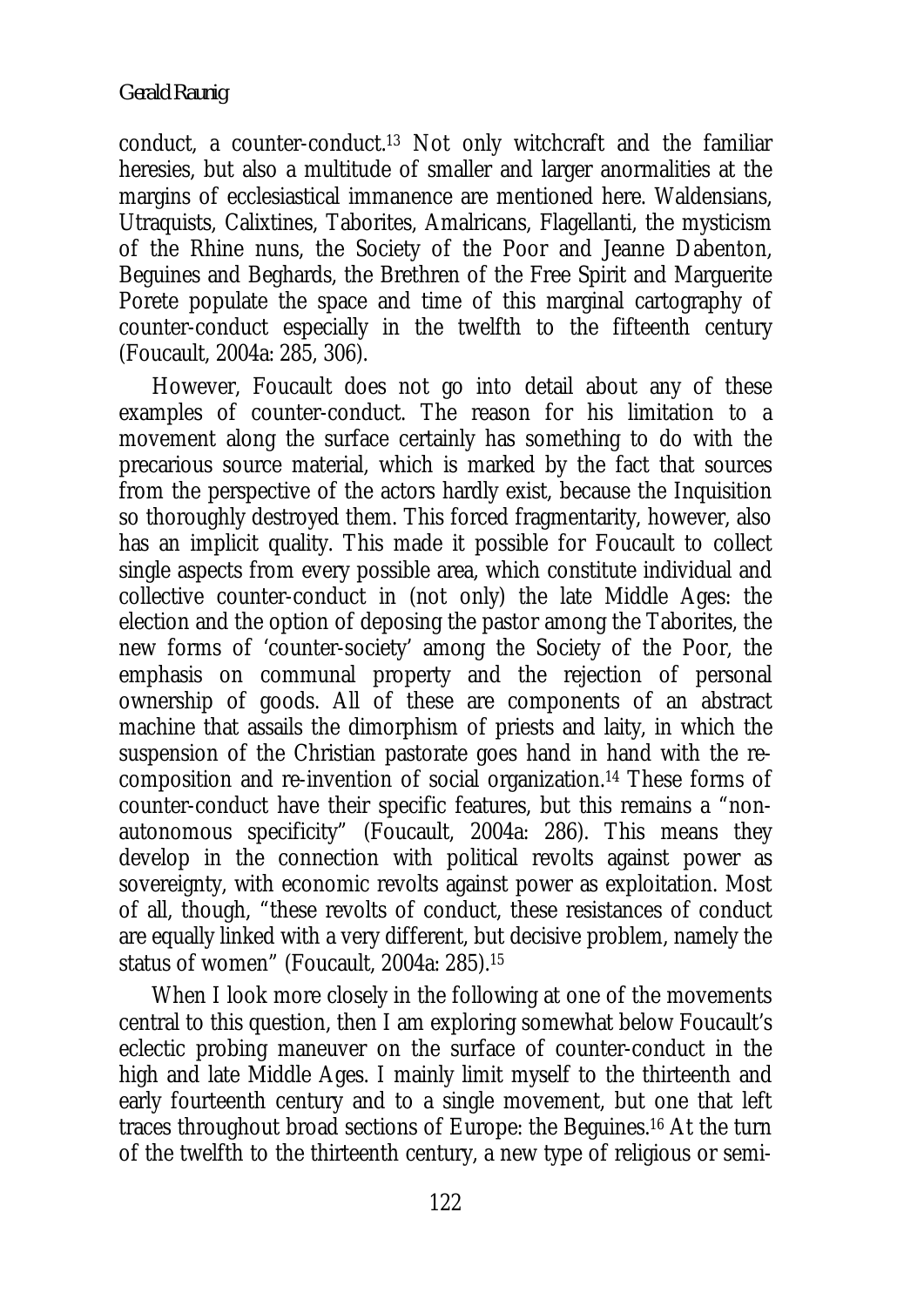religious form of living crystallized primarily in Belgium and the Netherlands, in the Rhineland and in northern Italy (Dinzelbacher, 1993: 21-23). The *mulieres religiosae*, the pious, honorable women who were soon called by the collective name Beguines (Leicht, 2001: 99), lived unmarried and in poverty, or more strongly formulated: in the rejection of the marital dominance of men and in the rejection of wealth, which was also understood at the time in the sense of a rejection of power and higher position.17 However, they lived without a fixed ecclesiastical rule, such as that which defines life in a religious order. Not least of all, due to this lack of a rule, they could also leave the community at any time, because they had not taken a vow of eternal obedience. This means that the Beguines were border-crossers, who were always and from the start in danger of being thrown into the outside of ecclesiastical immanence.18 Depending on the interpretation of the authorities, geographical and historical context and the conclusions of various practices of divine judgment, they were persecuted or revered, landed on the lists of heretics or later in the calendar of saints.

The rise of the Beguine movement emerged not at all primarily as a revolt against worldly rule, but rather out of the desire for a suspension of the clerical-patriarchal order and the everyday misogyny that permeated all classes in the twelfth and thirteenth centuries. As Foucault described it (2004a: 302-7), alongside the failed conduct of the clergy, it was primarily the growing dissatisfaction with the sacramental power of the priests that gradually incited a threatening perforation of the dimorphism between clergy and the laity. In the case of women there was an additional reason not to accept the alternative or early marriage or entry a cloister. The suspension of this alternative led them directly into the risky experiment of trying out a non-institutionalized, nonsecured, non-protected way of living.

The desire for alternative forms of living generated essentially three practices of the Beguines, the withdrawal into the hermitage as an anchoress, the collective practice of living together without the rule of an order, and finally the nomadic practice of the mendicant wandering preacher.

1. First the mystical practice of the anchoresses: this is essentially a technique of radical self-isolation, but does not only consist solely of a hermit existence, of the complete withdrawal of a hermit into solitude.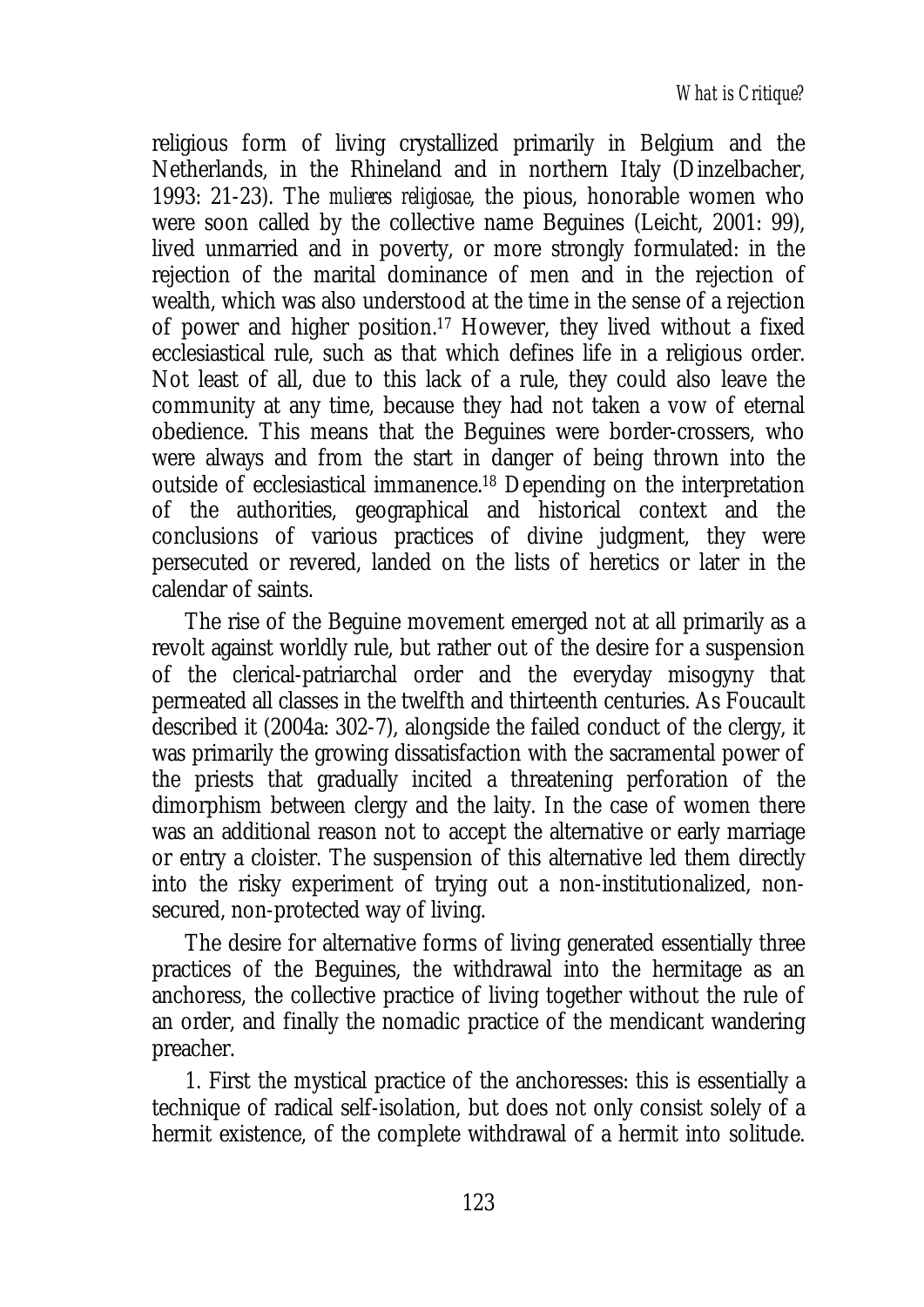#### *Gerald Raunig*

The anchoress' hermitage was sometimes also attached to a church and furnished so that the anchoress could also take part in the mass. Ecstasy, trances, visions, and finally the *unio mystica* (mystic union as the bride of Christ) marked the anchoress' specific way of living; direct experience of God, the rapture or the *enthousiasmos* of God were the highest aim, and guidance from the confessor was the transformed remainder of ecclesiastical order. Here one should think about Foucault's distinction between asceticism and obedience that would even shift the ascetic practice of the anchoresses into a light of disobedience towards church power, or as Foucault says: "a kind of raging and inverted obedience" (2004a: 301). However, here is not the place to go into this in more detail and especially more critically, and what I am interested in here is primarily the aspect of re-composition in the context of the Beguines.

2. When the suspension of judgment is found here in the suspension of divine judgment (=ordeal) and clerical order, this means not only a movement of defecting from the extreme ecclesiastical order, but also a dangerous attempt to live without rule, beyond the discipline of the institutional order. The Beguines founded unofficial religious communities living in one or more houses, later entire city districts. A collective alternative form of living emerged in self-organization as fleeing from the practice of confession as a permanent trial, from penance and reconciliation imposed from outside, from the double domination by men and priests. Whereas entering a cloister was a final decision, leaving the community at any time remained open to the Beguines and with that also leaving the voluntary abstinence from sex.

3. Finally, however, along with these radically individual and collective practices of being settled in one place, there was also a Beguine form of living in movement: vagabond, nomadic Beguines who regarded themselves as homeless mendicants (Cohn, 1970: 163). Initially the nomadic existence of the Beguines was an analogy to their notion of a spiritual path leading through detours and wandering without plan or destination through a difficult terrain. Like their male counterparts, the Beghards, however, these Beguines concretely led a deliberately impoverished life of wandering based on the pillars of begging and preaching.

More or less public preaching, sometimes in more out-of-the-way places, sometimes in central squares, was probably imagined as an act of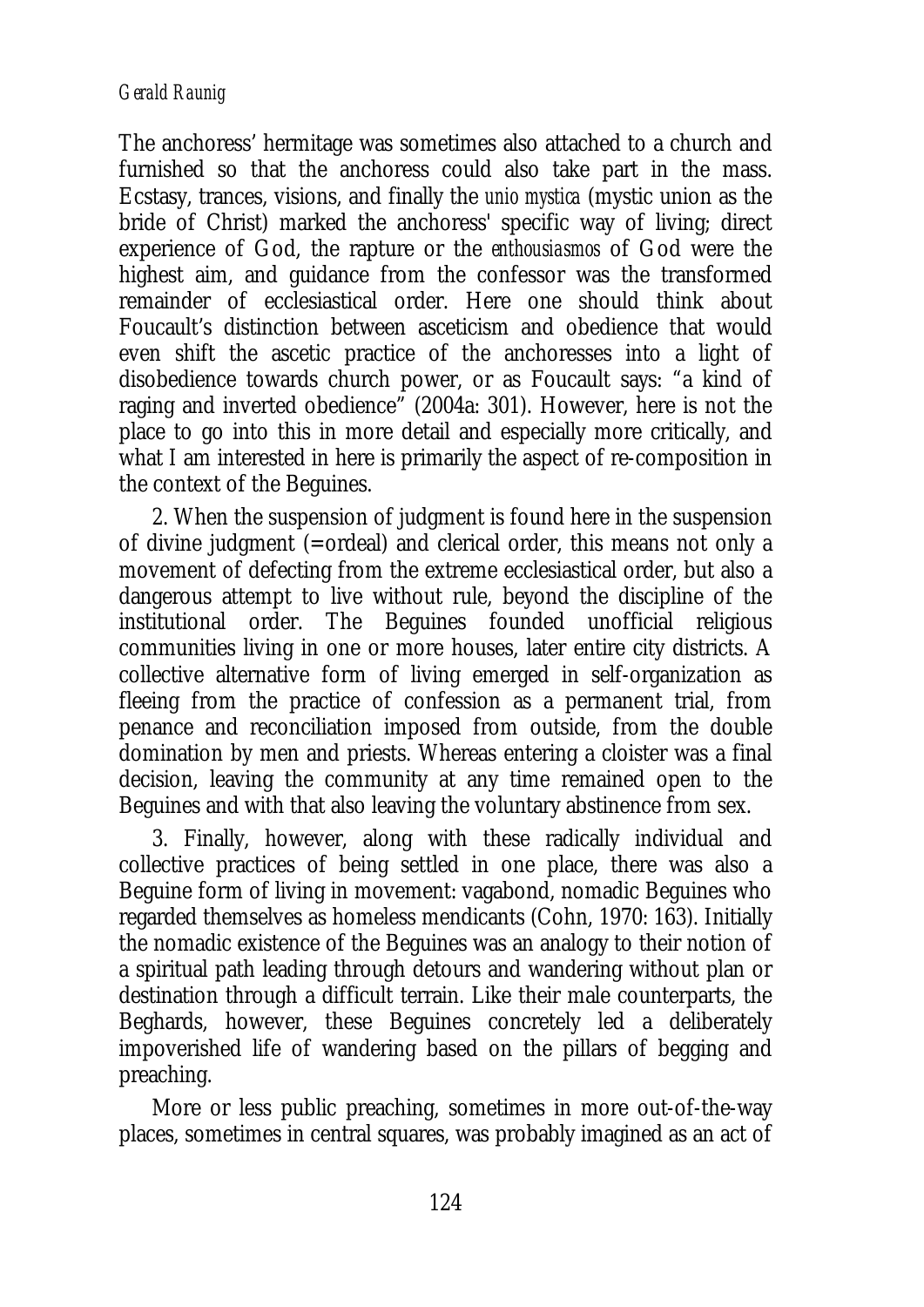provocation. Women like Hildegard von Bingen or Marguerite Porete who appeared in public, tested a rare form of female presence, but probably provoked the authorities all the more for it. The Beguines were easily attacked, since they belonged to no order, but the forms of living they practiced and propagated were also subject to persecution: *recompositio* and *inventio*, re-composition and re-invention, take on a dangerous tone here, because the new, 'new fashions' and 'unheard of innovations' were terms associated with the *novi doctores*, the heretics (Dinzelbacher, 1993: 21-23). In this respect, the bishops attacked both the anchoresses' way of living, as the ecstasy of the brides of Christ was especially condemned as immoderate, and that of the nomadic Beguines, whose wandering way of life was also read as excessive (Dinzelbacher, 1993: 37).<sup>19</sup> What was left – although increasingly regulated – was only the middle form of communal living under the control of worldly and ecclesiastical authorities. Towards the end of the thirteenth century, the attacks became increasingly massive, the border between inside and outside the church was clearly drawn again<sup>20</sup>: some were integrated into Catholic order, were accommodated in manageable city districts, were compelled to withdraw into communities with orderly ecclesiastical surveillance, regulation and institutionalization; others were increasingly exposed to persecution, condemnation and burning (Cohn, 1970: 165), or they made the transition into the clandestine. It may be supposed that under this pressure there was a development similar to the one asserted by Norman Cohn for the Beghards: the wandering Beguines also withdrew from the public practice of preaching and begging in "conspirational understanding which they were able to develop with certain of the Beguine communities" (Cohn, 1970: 162). This results in a new re-composition, or at least a re-ordering of the functions of settled and nomadic Beguines. Whereas the nomadic Beguines were able to continue their practice of preaching in the community houses, through this clandestine combination of moving and static elements, even communication with far distant Beguine centers was maintained (Cohn, 1970: 166).

When I talk about a suspension of (divine) judgment in the context of the Beguine movement, I am not at all imputing a turning away from Christian practices, but rather the attempt to intensify, reinterpret and rewrite them, the excessive application and outdoing of the rule, the over-affirmation and exaggeration of the regulations: to the extent that Beguines exercised ecstatic practices, they were able to draw on non-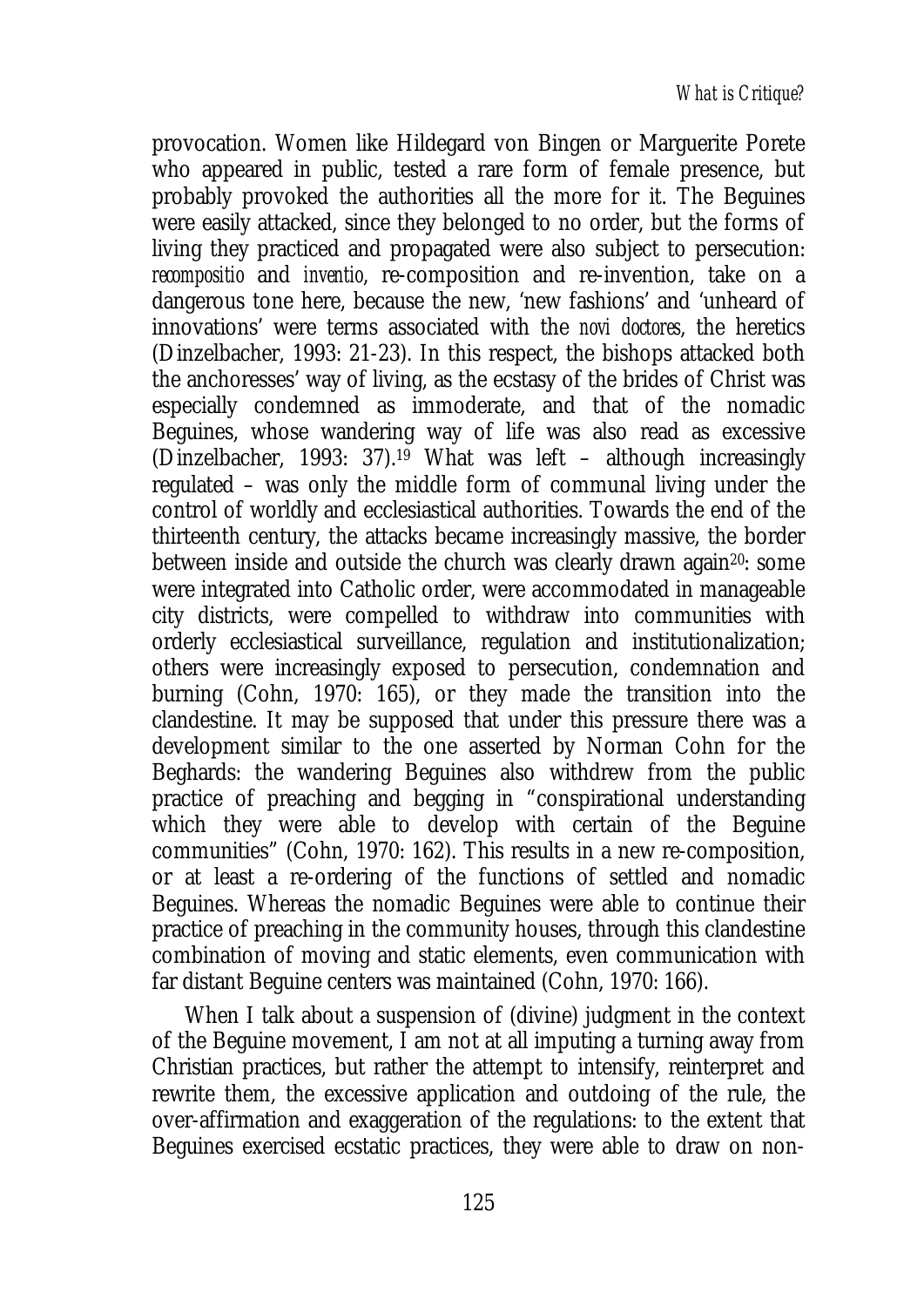#### *Gerald Raunig*

biblical messages, the direct access to Jesus Christ in their mystical experiences. The knowledge of God grounded in experience (*cognito Dei experimentalis*) entered into competition with the mediating role of the church. The revelation experiences were thus not only supernatural, but also unmediated (self-)authorization, which went beyond the original authority of scripture, as well as beyond the mediating authority of the clergy.

Along with this privileged access to God, which was primarily reserved to the anchoresses, there was also a direct attack on the scripture monopoly of the clergy. The Beguines used their knowledge of the bible to develop their own form of living and to become autonomous from the monopoly of the clergy (Gnädinger, 1987: 223). The type of relationship the Beguines had to exegesis is evident not only in this emancipation process, but also in the fact that they already attempted to translate the bible into French in the twelfth century, that they presumably interpreted its mysteries and discussed it in secular assemblies and even in the street (Cohn, 1970: 161; Gnädinger, 1987: 223, 229). Not only the bible was interpreted and translated autonomously, but the Beguines also wrote texts. Even in the interweaving of experiential mysticism and theoretical mysticism, however, they did not use Latin as the language of scholars, but rather Middle Low German, other German dialects or French.21 And these self-assured texts are, not least of all, also invectives against the established theology (Leicht, 1999: 108), implicit and explicit criticism of the clergy.

In this context, critique must also be seen as a search for alternative forms of living, different from the marital dominance, clerical and patriarchal order, and as a struggle for education, as a struggle over language, as a struggle for broader knowledge production. The social machine of the Beguines is not to be decoupled from the text machine that gradually and increasingly arose against the monopoly of the pastor. The concatenation of the two machines is the crucial indication of the quality of critique.

And this brings me back to the opening question of the specific place of critique in the conceptual assemblage of expressions for the forms and forces of resistance. Of course, there should not be an overly hasty link made here between the historical and the current; space must be left for querying historical shifts both in terms of the text function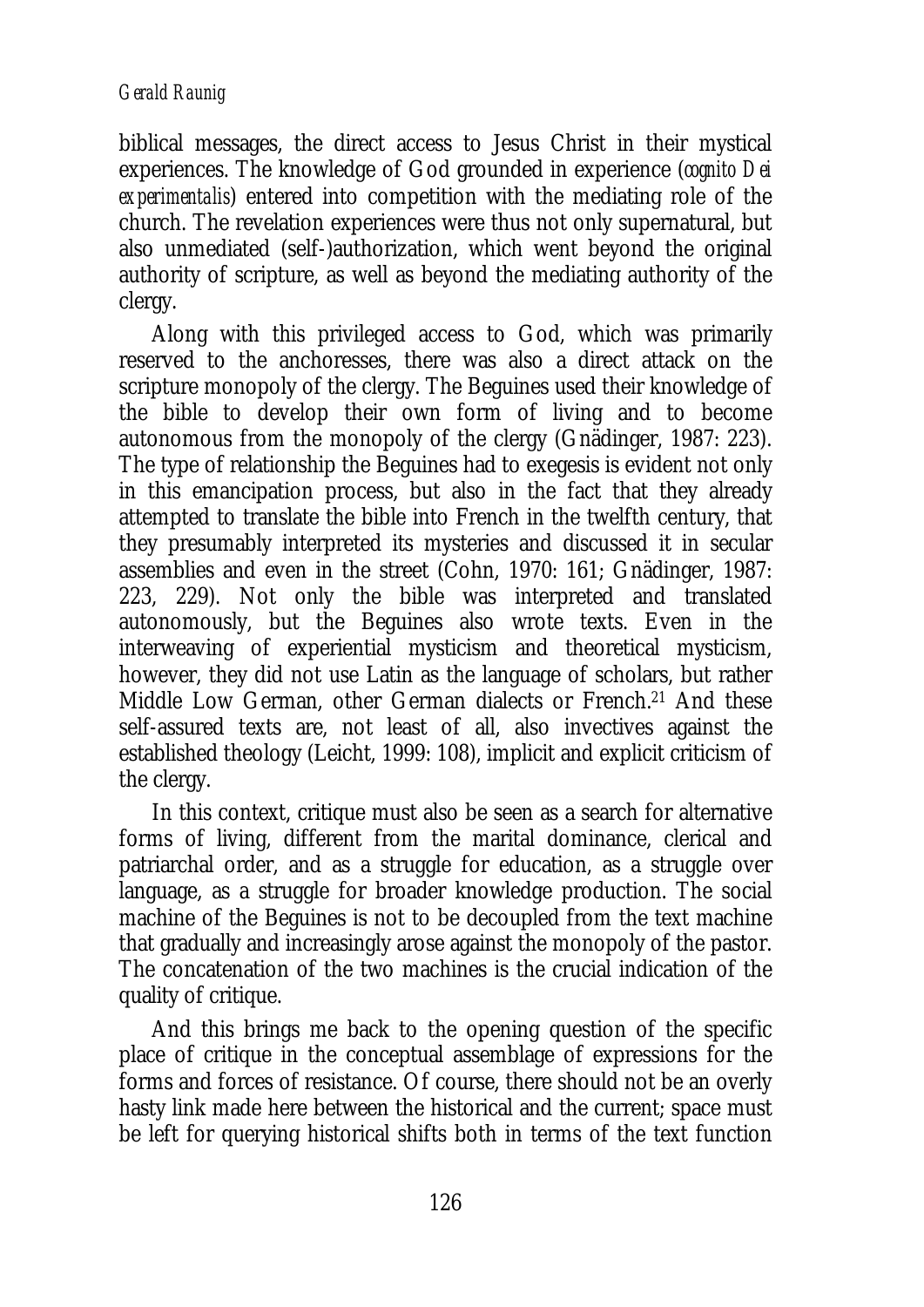and in terms of the social re-compositions. The late Medieval concatenation of text critique and social machine undoubtedly follows a different mode than the opposition of an economic power as difficult to grasp as capitalism, which was central to the Marxian concept of critique in the nineteenth century. And if today we negotiate the position of the 'general intellect', a collective and militant intellectuality in post-Fordist cognitive capitalism, this in turn means a new challenge for the various forms of critique as suspension and re-composition. Nevertheless, the place of critique is there, where the social machines of resistance are concatenated with text machines. What has made the concept of critique so relevant and so controversial in various phases of modernism, is the struggle against decoupling text machines and social machines, their concatenations, overlaps and superimpositions.

# **Notes**

- For suggestions and critical advice, I would like to thank Aileen Derieg, Isabell Lorey and Stefan Nowotny.
- 1. This essay is a revised version of the introductory lecture for the eipcp conference 'The Art of Critique', at the Kunsthalle Exnergasse in Vienna in April 2008 (cf. http://transform.eipcp.net/Actions/discursive/ artofcritique).
- 2. "[W]hose intent was to allow knowledge to acquire an adequate idea of itself" (Foucault, 1997a: 61).
- 3. Foucault contrasts this test of legitimacy with the strange concept of 'eventualization' (Foucault, 1997a: 49).
- 4. His question describes the movement of deserting from this specific connection to the figure of not being governed like that: "In what way can the effects of coercion […] not be dissipated by a return to the legitimate destination of knowledge and by a reflection on the transcendental or semitranscendental that fixes knowledge, but how can they instead be reversed or released from within a concrete strategic field, this concrete strategic field that induced them, starting with this decision not to be governed" (Foucault: 1997a: 60)?
- 5. Foucault (2005: 702): "The point in brief is to transform the critique conducted in the form of necessary limitation into a practical critique that takes the form of a possible transgression." This also illuminates the somewhat confusing conceptual shift from the critical attitude to the critical project. What Kant originally describes as *Aufklärung* clearly separates from critique, and finally dissipates into a notion of critique that is solely a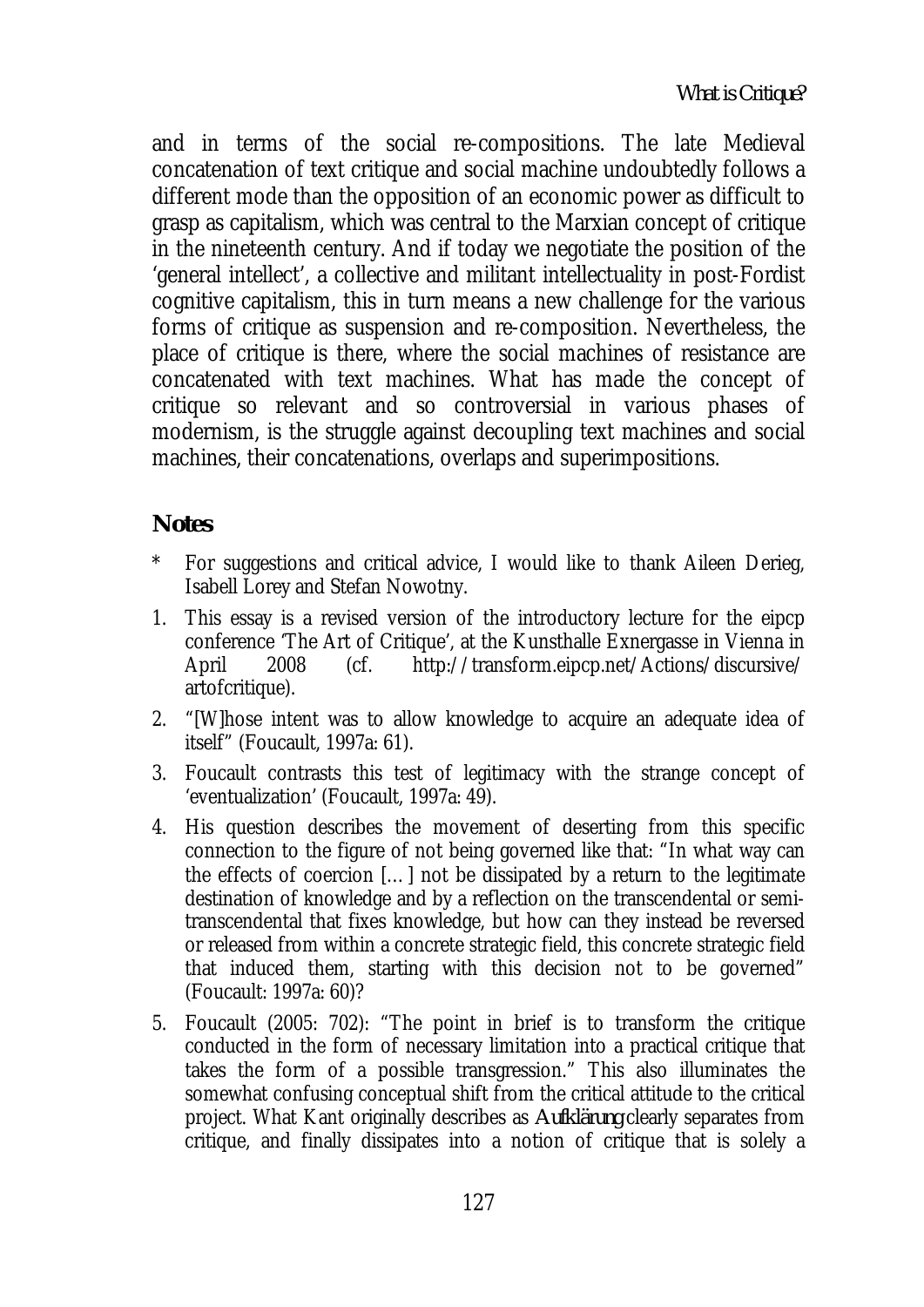critique of knowledge, which for Foucault is "very much what I was trying before to describe as critique, this critical attitude which appears as a specific attitude in the Western world starting with what was historically, I believe, the great process of society's governmentalization" (Foucault, 1997a: 34).

- 6. These are also two main strands that Foucault indicates with his reference to pre-Reformation 'religious struggles' on the one hand and the "spiritual attitudes prevalent during the second half of the Middle Ages" on the other, when discussing the genealogy of the critical attitude (Foucault, 1997a: 64).
- 7. On the emergence of *critica sacra*, cf. Kosseleck (1976: 87-89); and Gürses (2006).
- 8. "The pastor can comment, he can explain what is unclear, he can name what is important, but this occurs in every case so that the reader can read the Holy Scriptures himself" (Foucault, 2004: 309).
- 9. The Italian humanist Angelo Poliziano, in his lecture about Aristotle's 'Analytica priora' in 1492, ties into the terminology from antiquity, ascribing to the *critici* the sole right to judge and improve writings.
- 10. Giorgio Agamben points this out in *State of Exception* (2005). Agamben sees the specific function of the *auctoritas* in contrast to *potestas* precisely where it is a matter of suspending right: "It is a force that suspends and reactivates right, but gives it no formal validity."
- 11. There is something involved here that Cicero and Quintilian already addressed in conjunction with critique, but still clearly *distinguished* from critique in the narrower sense, from *ars iudicandi*. The *recompositio*, the recomposition of the text, is also accompanied by a component of *inventio* or of *ars inveniendi*. Quintilian emphasizes, for instance, in the *institutio oratoria*, describing the meticulous and scrupulous character of the dialectical discussion of scholars, "that they claim for themselves both the part of invention and that of judgment, the first of which they call topic, the second critique." Quintilian (*Inst. orat.* V, 14, 28): "*ut qui sibi et inveniendi et iudicandi vindicent partis, quarum alteram topikén, alteram kritikén vocant*."
- 12. And he continues: "[T]hese experiences, these spiritual movements have very often been used as attire, vocabulary, but even more so as ways of being, and ways of supporting the hopes expressed by the struggle" (Foucault, 1997a: 74).
- 13. Foucault (2004a: 282): "By that I mean that these are movements that have a different conduct as their goal, which means wanting to be conducted differently, by other conductors [*conducteur*] and by other pastors, to different goals and to different forms of salvation, by means of other procedures and other methods." Cf. also Foucault (2004a: 288): "an aspect of the search for a different conduct, for a being-conducted-differently, by other people, to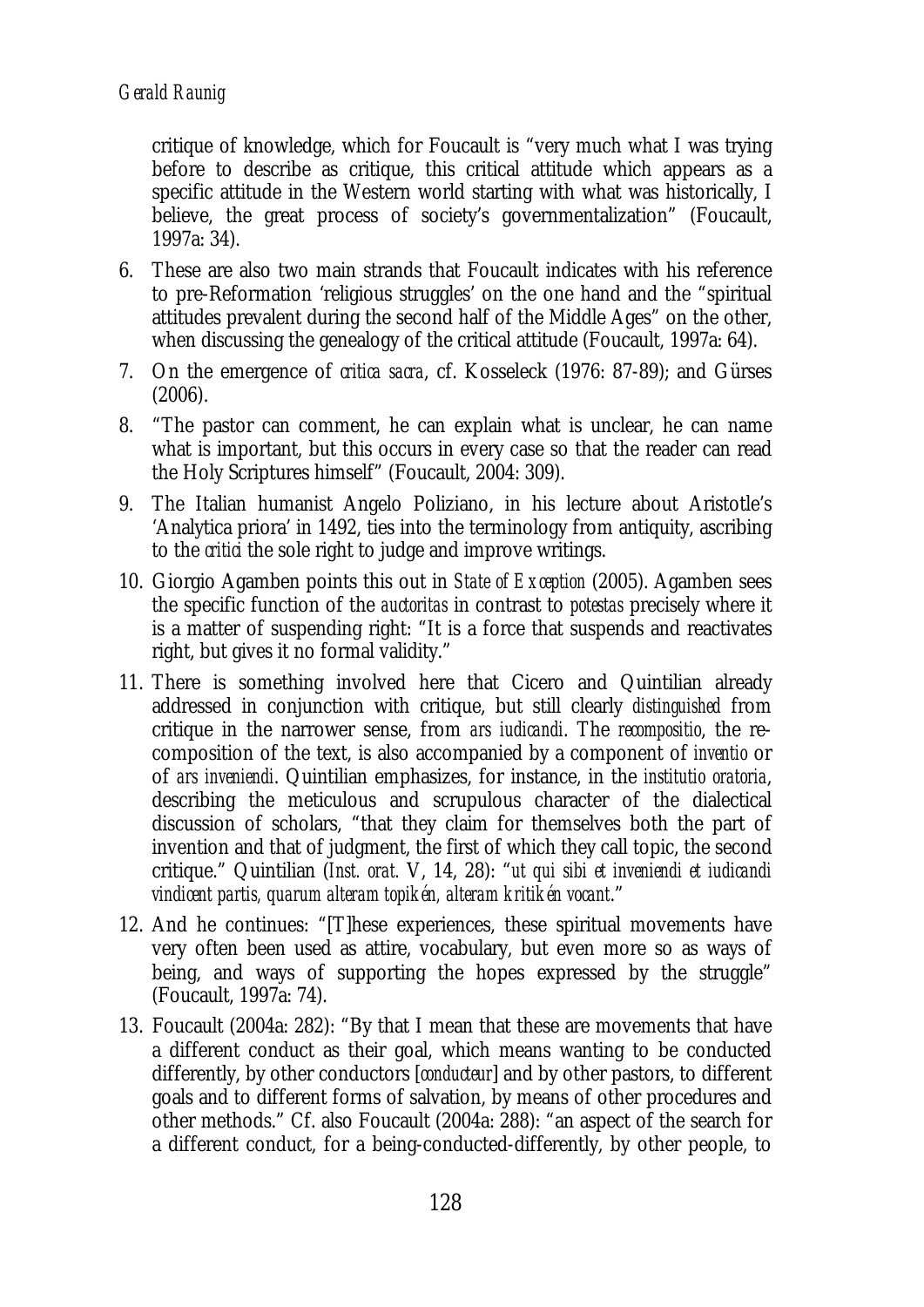goals other than that which is provided for by the official, visible and recognizable governmentality of society."

- 14. At this point Foucault repeats the familiar figure that resistance should not be understood as a subsequent reaction: rather than a linear sequence of action (by power) and resistance, there is "an immediate and fundamental correlation between conduct and counter-conduct" (Foucault, 2004a: 284).
- 15. In the early 13th century policies for women were more prohibitive in recognized orders such as the Premonstratensians, and at the same time there was a strong increase in the number of women joining the Waldensians, who initially instituted religious equality. Here women were permitted to preach, baptize, grant absolution, and celebrate the Eucharist.
- 16. See Cohn (1970: especially 148-186); Gnädinger (1987: 215-39); Vaneigem (1993: especially chapters 31 and 32); Dinzelbacher (1993; 1998: 13-30); Leicht (1999); Jantzen (2001: 29-44).
- 17. Initially this development was based on intercessions from bishops and permission from the Pope. At the intercession of Bishop Jakob von Virty, Pope Honorius III allowed pious women in France and Germany "to live together without assuming an approved order in common houses and to hold sermons for their mutual edification" (Dinzelbacher, 1993: 36).
- 18. The Beguines moved at the margins of the pastorate and brought a certain change to its limits at the same time. This relationship between limit and immanence corresponds with a figure that I call immanent transgression: transgressing a limit that does not presume the existence of a radical outside, into which the transgression of the limit is supposed to lead, but rather which changes the limit and the immanence. In his 'Preface to Transgression' from 1963, Foucault writes about Bataille and transgression as a 'gesture that applies to the limit'. And many years later, in 1978, this concept of transgression returns: "This philosophical ethos may be characterized as a limit-attitude. We are not talking about a gesture of rejection. We have to move beyond the outside-inside alternative; we have to be at the frontiers. Criticism indeed consists of analyzing and reflecting upon limits" (Foucault, 1997a).
- 19. It is doubtful, however, that the promiscuity, negation of sinfulness, complete absence of moral ideals, such as Cohn (1970: 179) presumes for the Brethren of the Free Spirit as 'mystical anarchism', also applied to the Beguines.
- 20. Official stages of this development are 1274, the Council of Lyon, the Provincial Synodes in Cologne, 1307, and in Mainz and Trier in 1310, and finally the general ban of Begine forms of living by the Council of Vienne, 1311/12 (Leicht, 1999: 98). In 1317 the Bishop of Straßburg "organized the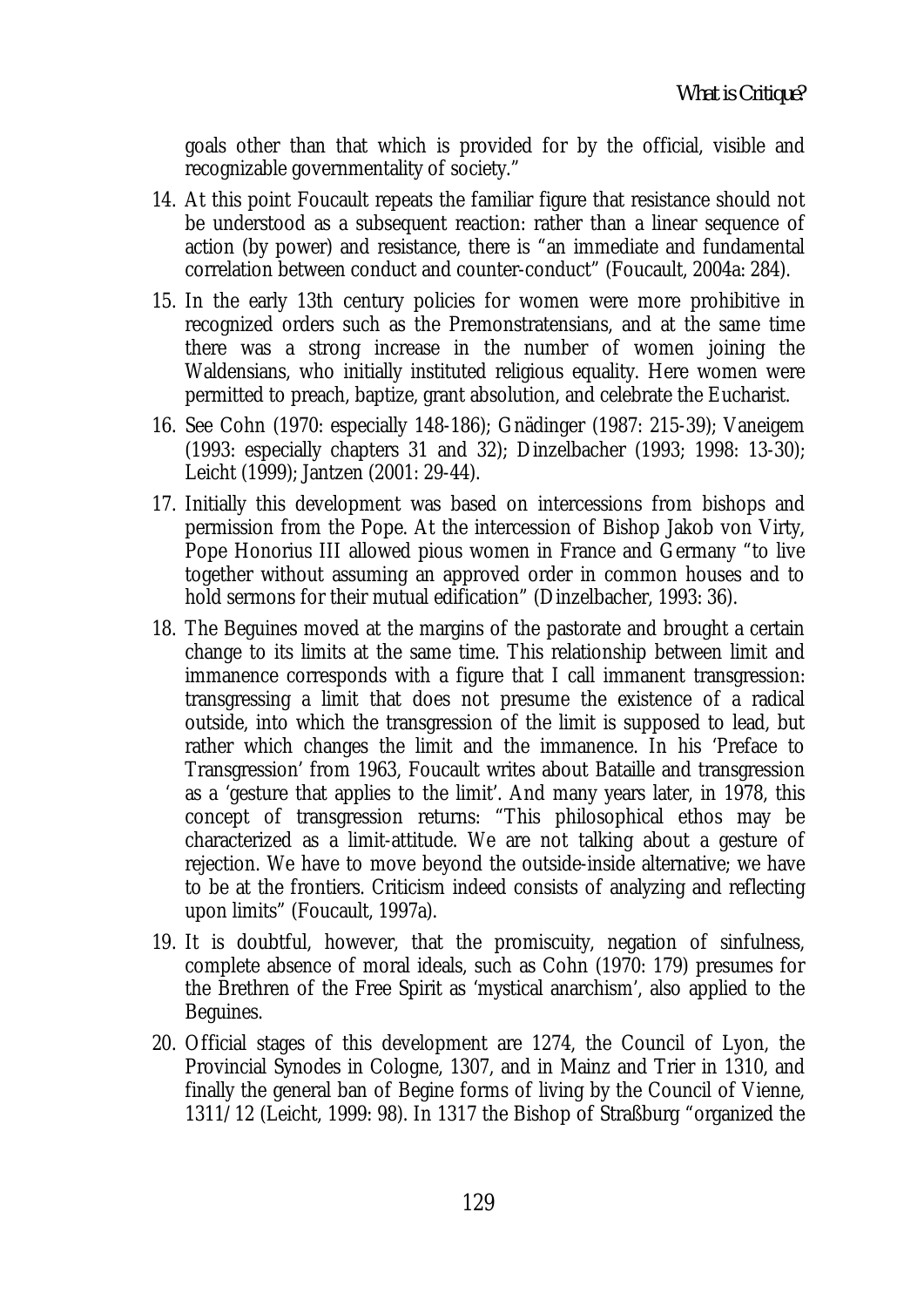first regular episcopal inquisition on German soil" (Cohn, 1970: 165; Dinzelbacher, 1993: 55-58).

21. Hadewijch, Beatrijs von Nazareth and Mechthild von Magdeburg wrote in German, Marguerite Porete in French (Gnädinger, 1987: 225; Dinzelbacher, 1993: 20).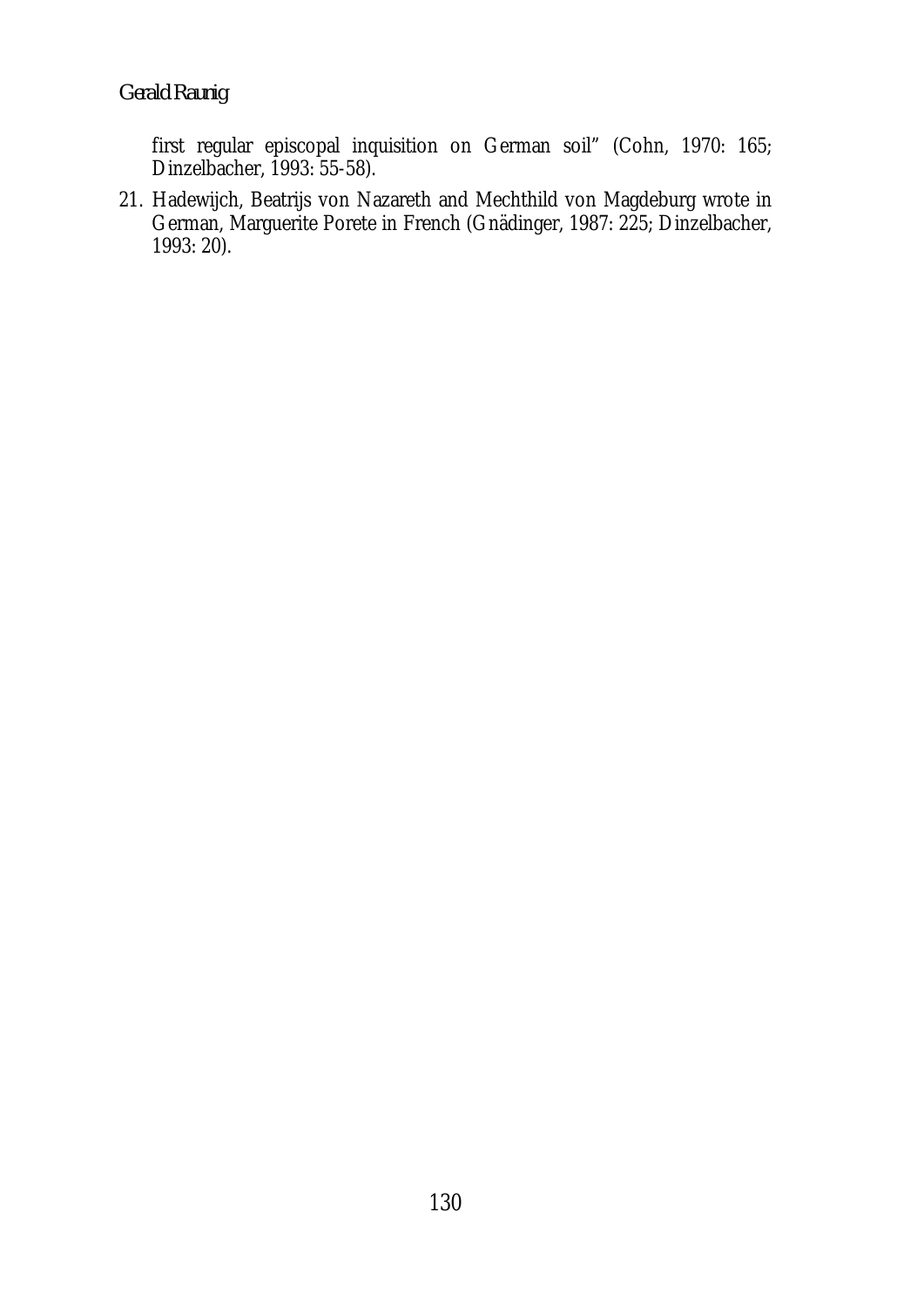# **Attempt to Think the Plebeian: Exodus and Constituting as Critique**

Isabell Lorey (Translated by Aileen Derieg)

Critique is not a position outside the realm of modes of governing, it is an attitude that keeps struggles virulent. Critique is the ongoing questioning of the way of being governed. Against the background of these succinct theses by Foucault (1997a, 2000: 347), it is possible to focus on the fundamental fragility and instability of governmental circumstances. Questioning naturalized, stable circumstances means not only showing that things have become as they are and can therefore be changed again, but also, as Foucault says in his text on critique, always principally thinking the possible disappearance of certain relations of government.

With and beyond Foucault, I would like to propose an immanent manner of resistive critique, in which rejection and refusal can be understood as a productive practice. When I speak of refusal as critique in the following, I want to introduce refusal in a seemingly paradoxical movement not as a simple negation, but rather as productivity. In addition, I want to show how it becomes imaginable to elude certain relations of government, specifically not as entering an outside of power relations, but rather as an immanent exodus.

In the winter of 1977, a year before his text on critique, Foucault gave an interview entitled 'Powers and Strategies', in which he clarified his understanding of critique and resistance with the help of a new contextualization. In this conversation Foucault brought up, in a relatively abrupt and brief way, the example of the plebeians, the social formation representing a foundation of the Roman Republic.1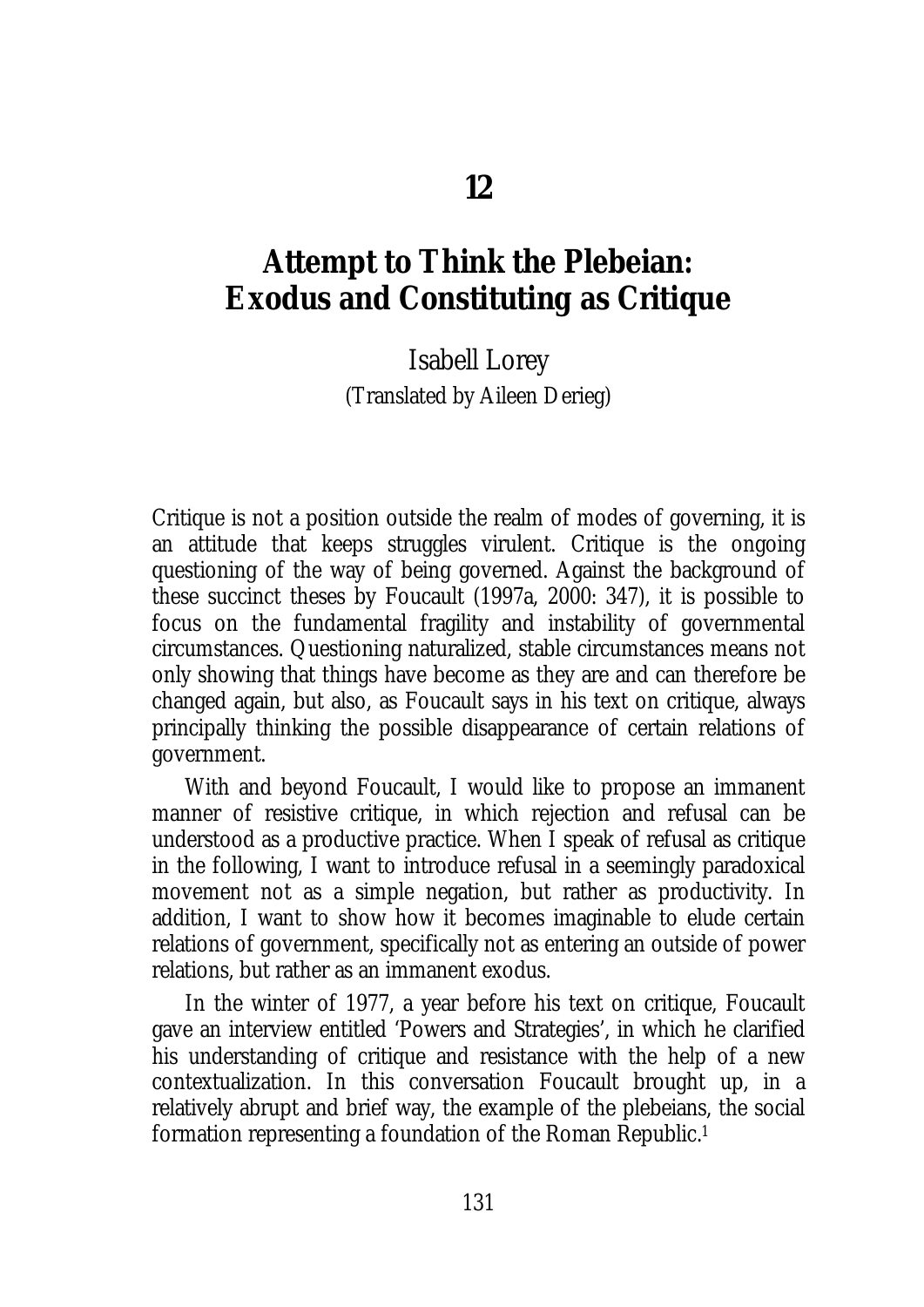*Isabell Lorey* 

This brief reference from Foucault is also interesting, because the interview was conducted by Jacques Rancière, who would later base his political theory, not least of all, on the relationship of domination between patricians and plebeians. However, Rancière subjected ancient Roman history from the fifth century BCE to a relatively abbreviated and shifted reading that would not be an example for the understanding of critique and resistance that I want to represent here (Rancière, 2002: 35).

I find Foucault's brief mention of the plebeians considerably more interesting, although he does not historically analyze them, but instead introduces them as an abstract figure of resistance and critique (the plebeian). He writes:

The 'plebs' certainly have no sociological reality. However, there is always something in the body of society, in the classes, the groups and in the individuals themselves, which evades power relations in a certain sense; something that is not more or less malleable or recalcitrant raw material, but rather a centrifugal movement, a contrary, liberated energy. (Foucault, 2003: 542)

This is an important thought for what I would like to show; here Foucault considers the recalcitrant as belonging to that which is 'formed', better perhaps as that which emerges through power relations. What evades them, on the other hand, he calls 'contrary', centrifugal. The centrifugal refers to the energy of fleeing away from the center. What evades power relations is a force that flees, e-vades, departs. Critique can be understood accordingly as fleeing.2 Foucault continues:

'The' plebs undoubtedly do not exist, but there is 'something' plebeian. There is something plebeian in the bodies and souls, it is in the individual, in the proletariat, in the bourgeoisie, but with various expansions, forms, energies and origins. The part of the plebs forms less of an outside in relation to the power relations, but rather perhaps their boundaries, their flip-side, their echo. (Foucault, 2003: 542)

And further, this plebeian "reacts to every advance of power with an evading movement; this motivates every new development of the constellation of power" (2003: 542). For this reason, it is indispensable for every analysis of *dispositifs* of power to assume the 'perspective of the plebs', specifically that of the reverse side and the boundary of power. In order to think 'the plebeian', I would like to briefly recount a part of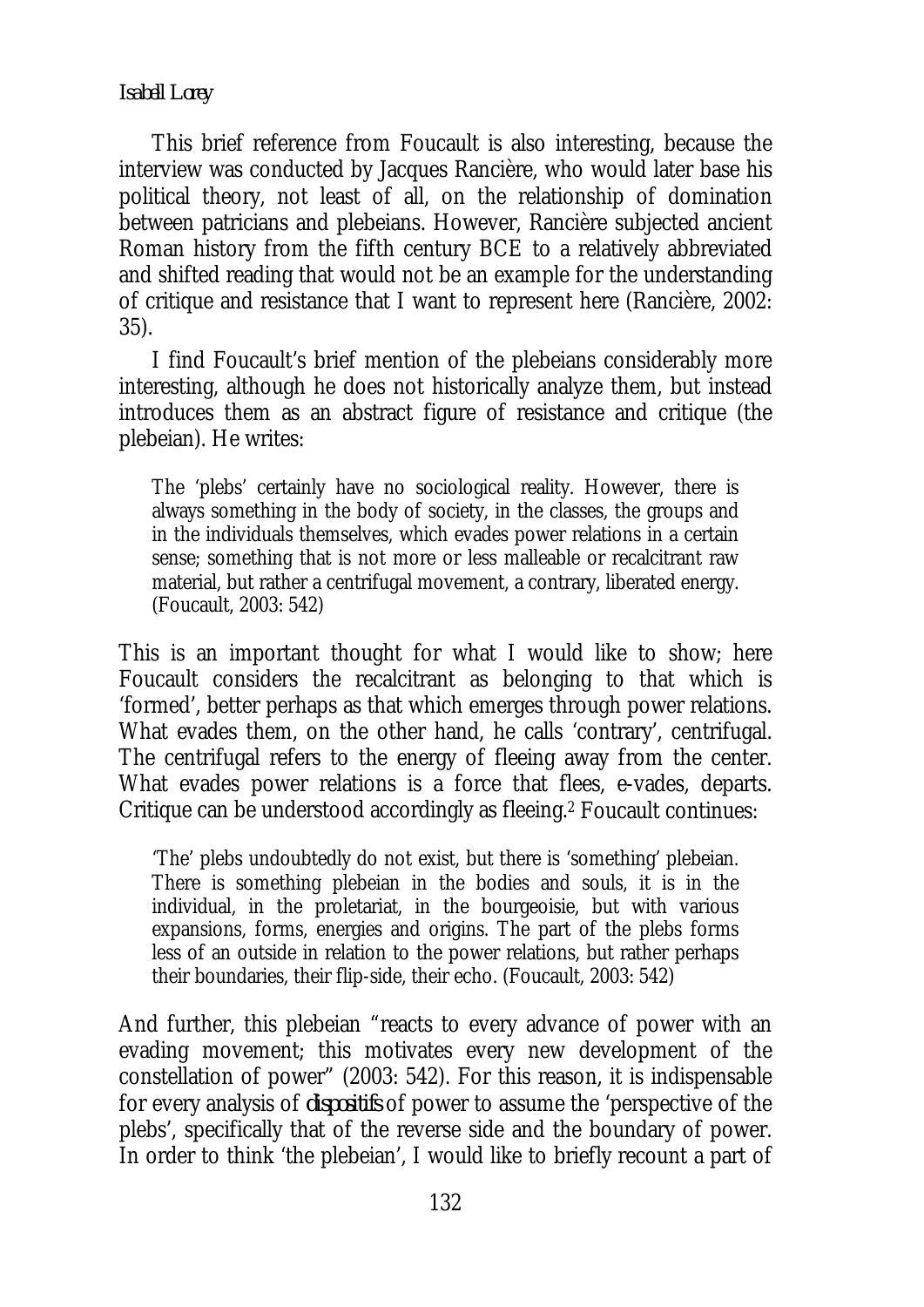the more or less 'actual' history of the plebeians, specifically the start of the struggles with the patricians at the beginning of the Roman Republic. Let us return to the period in the early fifth century BCE. I will subsequently transform the strategic struggles of the plebeians into an abstract figure again, in order to understand critique and resistance as productive refusal.

In telling of the struggles between the patricians and plebeians, I refer primarily to the line of the historiography of Titus Livius. The Roman historiographer wrote a chronology of the political history of Rome beginning with the time of the kings in the sixth century BCE up to the time of his own life, the period of the principality of Augustus in the first century BCE. In other words, Livius was writing almost 400 years after the events to be recounted now. There are no written sources for this period, for which reason, among others, Livius' account has had such a strong historical influence. It is relatively certain that Livius would have had no interest in the reading I offer of what the plebeians were doing in the early fifth century BCE in Rome. In his historiography he was primarily interested in highlighting the strengths and the glory of Rome and representing the history in such a way that it necessarily culminated in the rule of Augustus. This is one reason why Livius, in all his detailed representations of conflicts, ultimately always emphasizes the concordia, the Roman concord.

The conflicts that interest me here are those between the patricians, the Roman aristocracy, and the plebeians, a very heterogeneous mixture of mostly Roman peasants, who were differently positioned, especially economically, but who were all considered 'free' in terms of personal status; they were not slaves, but they had few political rights. We find ourselves at the beginning of the Roman Republic. The last tyrannical king had been driven out a few years before, and a republic was established under the rule of the patricians. Republican order could not yet be characterized as stable, and patricians and plebeians did not form a homogeneous group. My focus on the events of the early Roman Republic consists of the question of how that which is called 'secession' in the ancient sources can be understood as a political division or separation, specifically as the departure of the plebeians from Rome. I would like to theorize this event as 'exodus'.

Livius places the history of the first of three secessions explicitly in the context of military service and indebtedness: according to his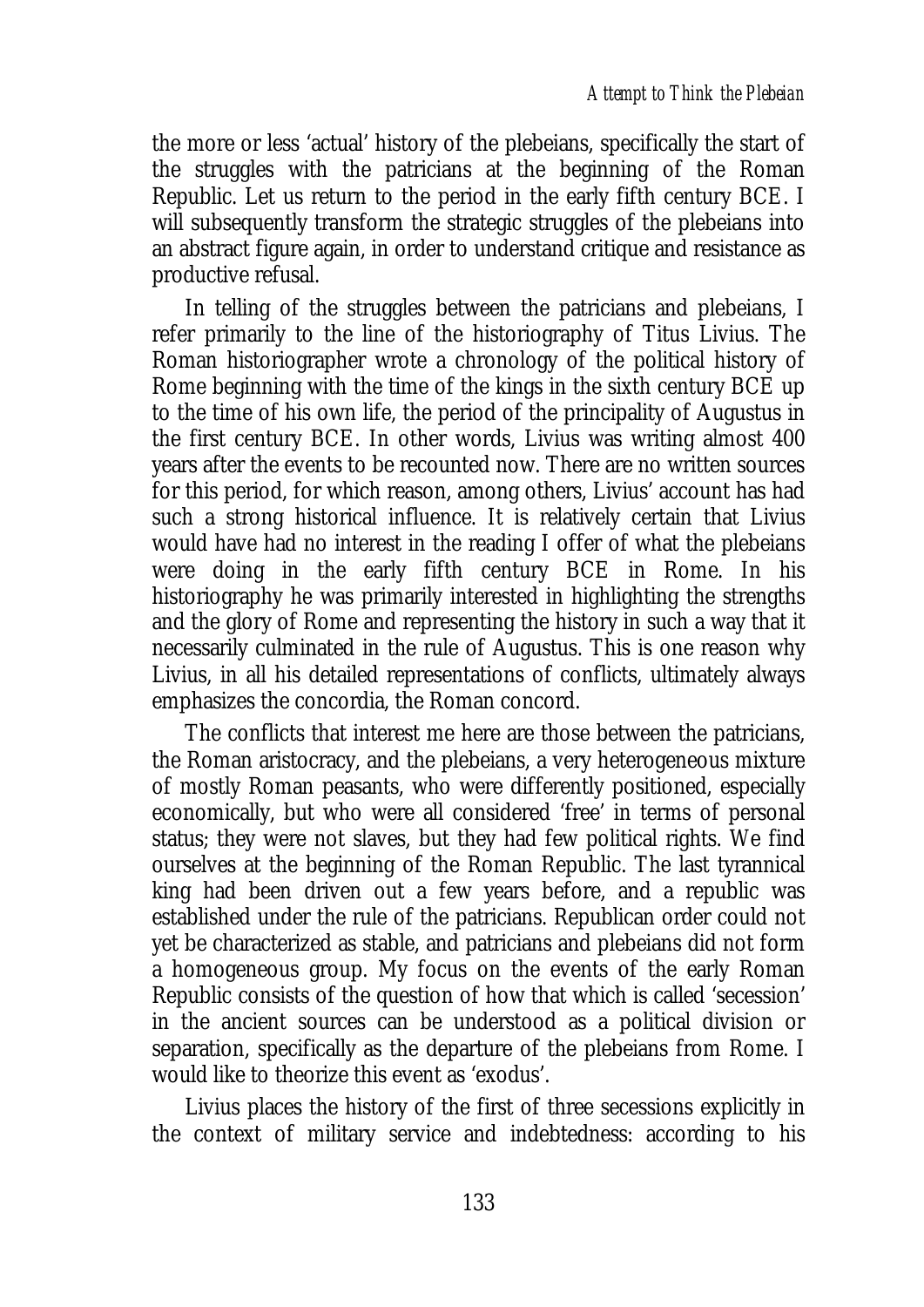account, around 495 BCE the situation in Rome became increasingly tense in terms of both domestic and foreign policies. The conflict between the patrician senators and the plebs broke out especially because of the plebeians who had ended up in debt bondage, were in other words economically dependent on a patrician patron. Then these indebted plebeians protested increasingly audibly that they were permitted to risk their lives for the freedom of Rome, but in times of peace were kept in servitude as a kind of serf (Liv. 2,23,1-2).3

Following several victorious wars against the Volsci, Sabines and Aurunci, a promised edict was not granted, a decree that had promised the plebeians security and protection of property and *familia* during a campaign. Debt bondage was not ended. The patrician senators feared rebellions and conspiracies among the plebeians, but as creditors they supported the further disregard of the decree (Liv. 2,31,7 ff.; 2,32,1). For this reason, they attempted again to obligate the plebeians fit for military service to the existing pledge of allegiance and gave the legions the command march out of the city because of a presumably expected attack. According to Livius, "that accelerated the outbreak of outrage" (Liv. 2,32,1).

The armed plebeian men, following Livius' dramatic account, then considered whether they should murder the consuls to prevent conscription. Instead of implementing these kinds of ideas, however, the plebeians fit for military service did something completely different: they refused and withdrew, according to Livius, "without command from the consuls to the Sacred Mountain" (Liv. 2,32,2), to a hill outside the boundaries of Rome and thus beyond the sphere of influence of the patrician rulers. This exodus from Rome marks the first secession of the plebeians.

The exodus of the plebeians, going out of the city, beyond the boundaries of the city, means revealing the boundary of the patrician dominated power relations at the same time. Becoming aware of the boundary also means leaving, withdrawing, and thus no longer taking this boundary as an absolute horizon. Foucault writes that the plebeian "forms less of an outside in relation to the power relationships, but perhaps its boundary instead" (Foucault, 2003: 542). The exodus does not lead into a beyond the realm of power. Instead it involves a withdrawal and leaving that results in a centrifugal force, which motivates a "new development of the assemblage of power". The plebs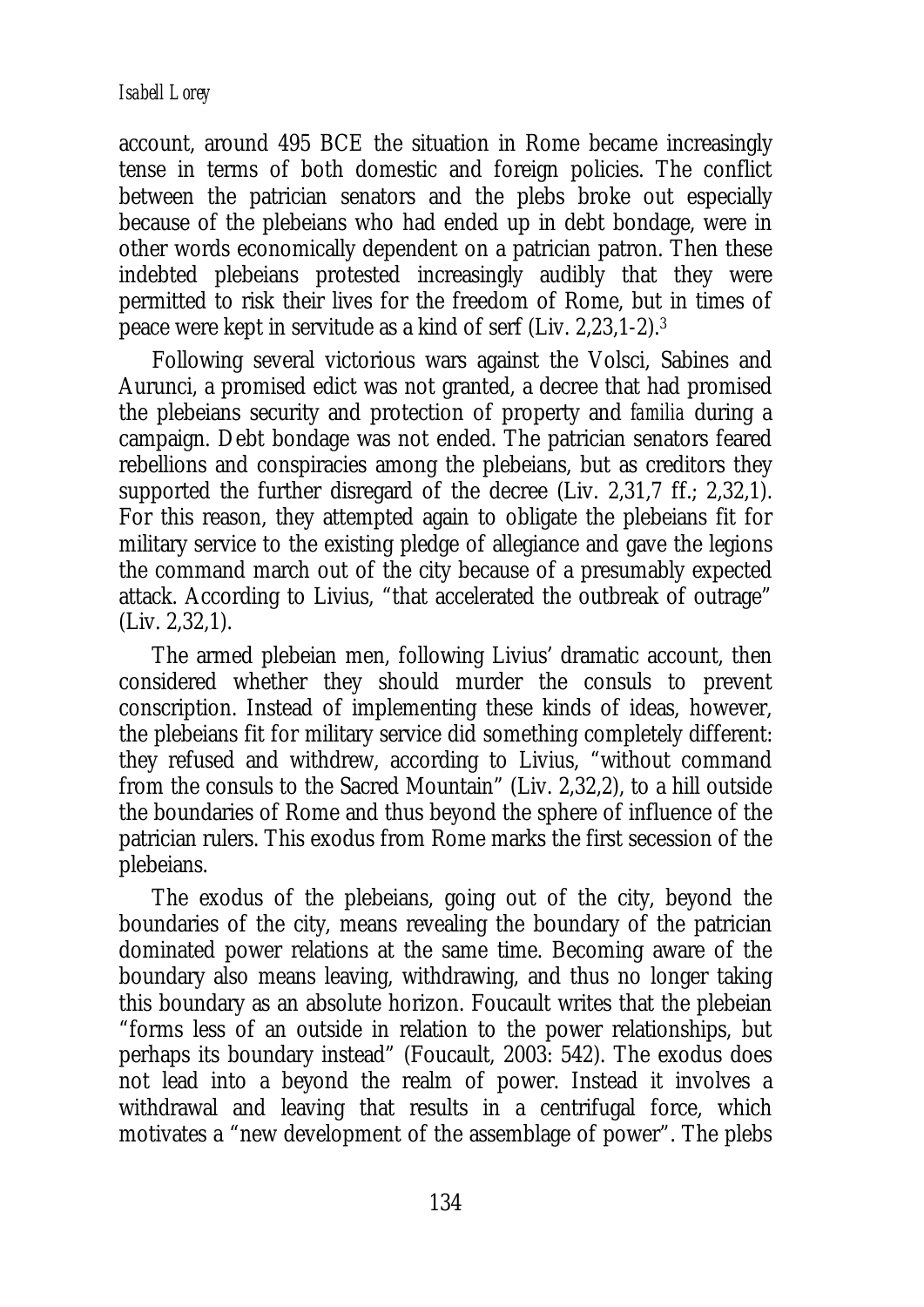dynamized the demarcation of patrician dominated power relationships, the structure of power in Rome began to move, to change.

The plebeians' strategy of fighting for their political, economic and legal goals with a secession is still extremely unusual today. No indications can be found in the existing sources that this could have involved a civil war, nor even a singled armed battle between patrician and plebeian men. The struggle against patrician rule consisted at first exclusively in disobedience. It was a refusal of obedience in both military and political terms, a revocation of the acceptance of constraining patrician power.

Those who refused, without using their weapons to fight, were the armed plebeian men.4 In other words, they were the ones who, under other circumstances, defended Rome and thus always also its patrician dominated power relationships against warring attackers from the outside. These plebeians then withdrew from armed battle to enforce their internal political and economic interests. They refused allegiance to the patricians, both as commanders and as creditors.

This revocation of the acceptance of patrician power through refusal and exodus from political and economic limitation is an example for the questioning, the rejection of the acceptableness, the self-evidence of modes of governing that Foucault addresses in his text on critique. And according to the post-Operaist philosopher Paolo Virno, this revocation, this refusal can be called 'radical disobedience' (Virno, 2004a: 69), because with their exodus, the plebeians eluded the jurisdiction of laws and commands. It was important to Livius to write that it was "without command from the consuls" (Liv. 2,32,2) that the plebeians went out to the sacred mountain. The plebs eluded by leaving. They not only acted here on their own authority, but with their action they fundamentally questioned the *imperium*, the consuls' authority of command, in other words the structure of public rule in Rome.

In this respect the secession of the plebeians can be understood as exodus. However, it is not the form of exodus of the Israelites, who did not return to Egypt (Walzer, 1986). The exodus of the Plebeians signified a strategy of self-constitution as a political alliance. And at the same time, the exodus, the withdrawal through departure, is a means of pressure and threat to express political demands for rights.

When they arrived on the sacred mountain, as Livius continues the story, the plebeian men set up a strong camp without being attacked or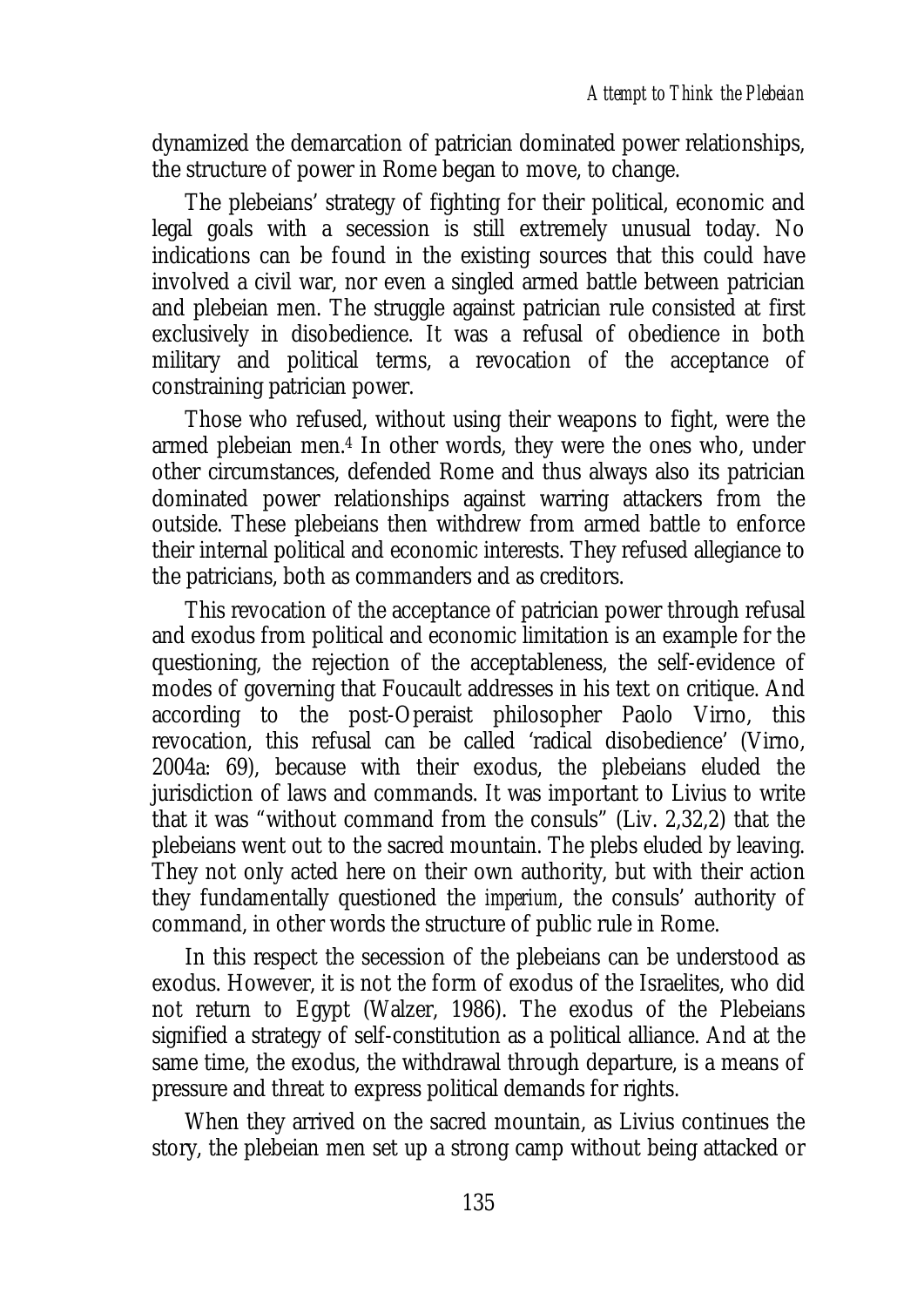#### *Isabell Lorey*

attacking. During their stay on the sacred mountain, the plebeians formed an alliance with an oath and agreed in sacred laws to install plebeian tribunes for their protection and to achieve their political interests. These *tribuni plebis* were to be invulnerable, sacrosanct and have a right to aid for the plebs. Negotiators and the patriciate accepted these demands of the now constituted plebs. From this point on, the plebs were granted their own sacrosanct officials, and anyone who 'violated' the *tribuni plebis* faced the death penalty. Following the election of two tribunes the plebeians returned to Rome (Liv. 2,32,4-33,3; 3,55,7; 3,55,10).

The plebeians departed three times, three times they returned, as their struggle was for a republican political legal order in Rome. From the beginning, the plebeian exodus was thus not something 'new' in the sense of founding a city of their own with its own constitution. Yet it was also not solely a reaction, but rather an action specifically because this withdrawal was the first act for a newly invented constituting. This constituting, along with the plebeian power/order emerging in it, heralded the instrument and the weapon for intervening in the existing patrician power and rulership order that had become endangered and unstable due to the exodus. There was no new order thus created in a new place, but rather an 'alternative' order as a means of intervention (Fiori, 1996). First of all, however, the plebeian exodus called the power relationships radically into question, because secession meant eluding binarity, the binarity between command/law on the one hand and revolt on the other, in order to return again with a shared capacity and fight. In Livius' account, the capacity space of the plebeian, so to speak, is the sacred mountain a few miles outside the city. It is the space of alliance and organizing.

Without sufficient political rights and without any representation of interests, the plebeians invented themselves in a sense independently from the existing patrician order and structures of rule as capable of political action. Their strategy for this consisted primarily in a selfempowerment that I would like to consider with the term constituent power.5

In keeping with the various meanings of the Latin verb *constituo*, the term 'constituent' power moves in a semantic field of 'situate', 'together', 'set', 'settle', but also 'to decide', 'to create' and 'to determine'. The prefix con- imbues *constituo* with a strong meaning of the shared, of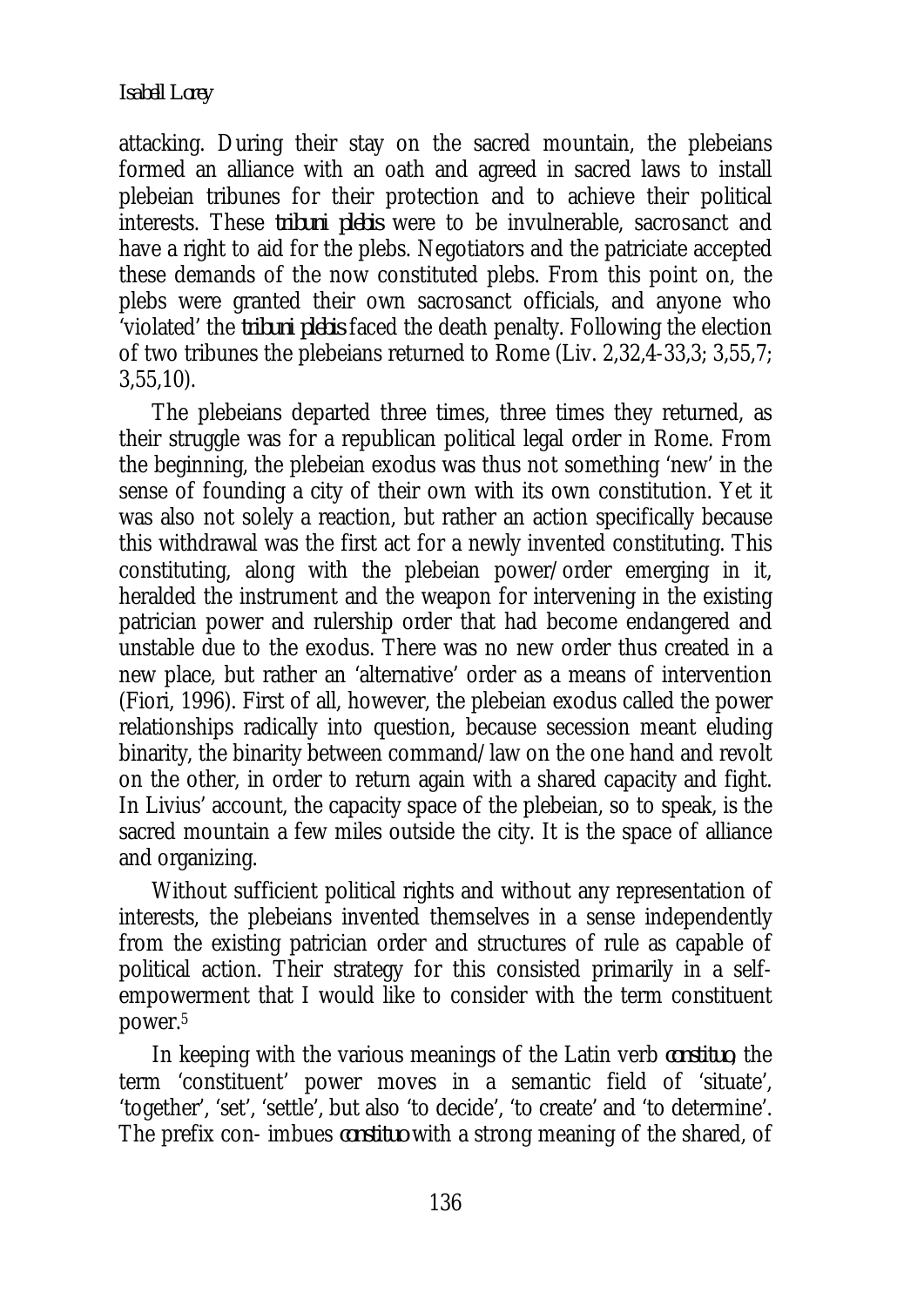joint situating. This line of meaning is the basis for "common agreement and decision-making, 'con-stituting' in other words, found a common 'con-stitution'", as Gerald Raunig puts it in his essay in the last section of this volume.

Against this background the plebs assembled on the sacred mountain as a community of interests, as an alliance: according to Livius, they settled themselves there 'securely', in a strong camp with wall and moat and, as he emphasizes, "without leaders" (Liv. 2,32,4). No one forced or led the plebeians, they (re-)moved (themselves) together, giving themselves tribunes as representatives only in a second step. The formation as an alliance initially developed without leadership, without being led and governed. It was only in the process of constituting that representation first emerged, only then were the tribunes elected.

The plebeians decided to bind themselves together with an oath and to secure themselves politically and legally by their own authority through the alliance outside patrician-defined legality. When I speak of a 'plebeian' constituent power, I mean this capacity to join together, to protect and defend oneself based on a refusal of obedience.

This form of critique, the refusal of obedience is, in this sense, a productive practice. Productivity relates to the constituting, the composition, productivity refers to the centrifugal force and the constituent capacity. Constituent plebeian power is the capacity of composition, of constituting an order of one's own, which means the capacity for (self-)organizing. The plebeians constituted themselves as a political community of interests, not as a rigid order that separated itself permanently in Rome to oppose the patricians in an equally rigid dichotomous relationship. Rather, the constituent power of the plebs affected a flexible order, which instigated a political, legal and economic transformation process, ultimately leading in 287 BCE into the Lex Hortensia. This law determined that the plebiscite also officially no longer represented only the decrees and resolutions of the plebeians, but was now 'legally' binding for everyone living in Rome.

The plebeian constituent power, this capacity is thus instituted in several acts: first the withdrawal through departure, the exodus, then through the act of the oath and legislation, and finally through the creation of an office, the holders of which, the tribuni plebis, are to protect the plebs with the threat of the most severe punishment for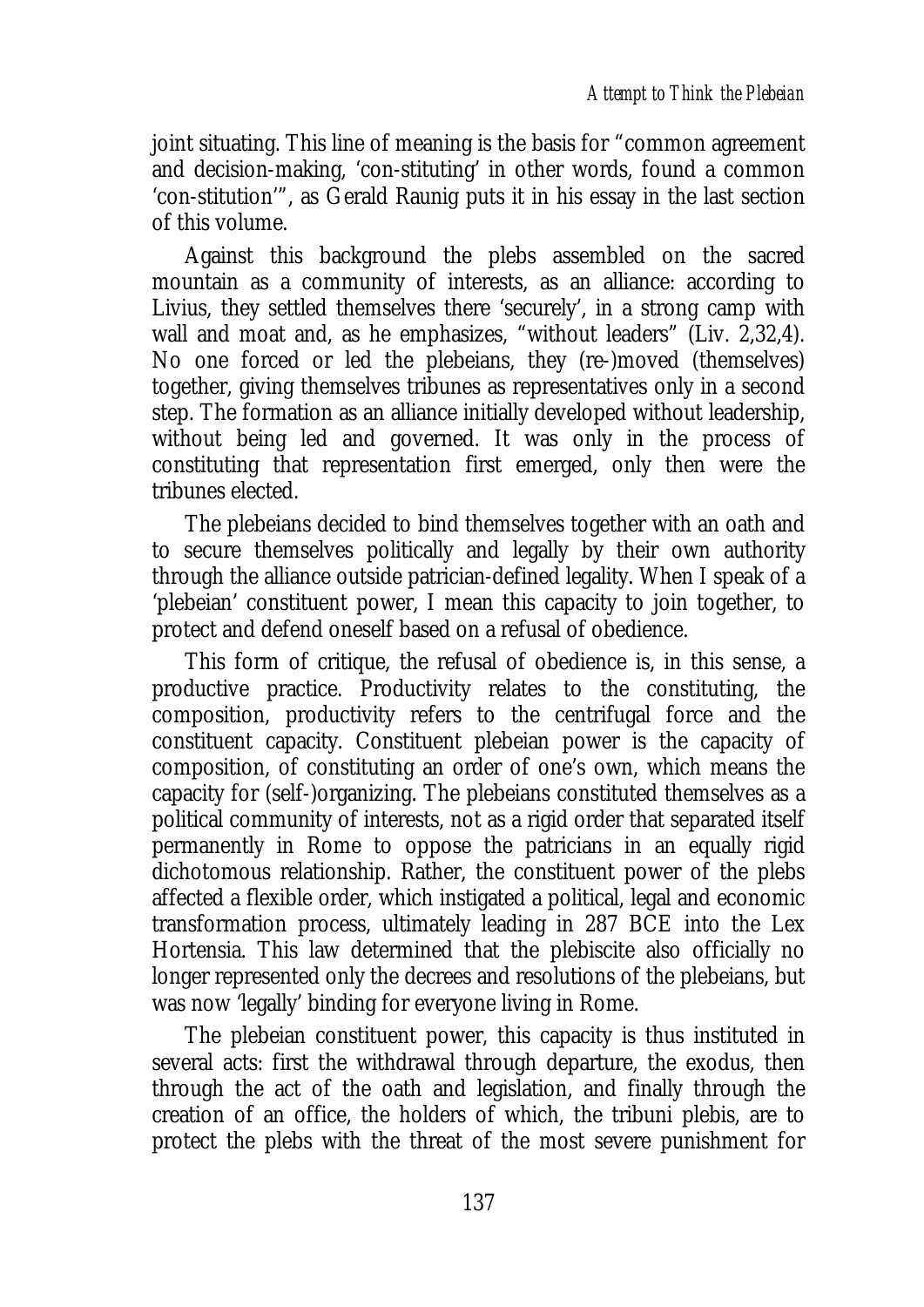their violation. With these acts the plebeians turned their meager political capacity into such a potent power that they were armed for conflicts with the patricians.

The exodus and the self-constitution of the plebs modified the power relationships in which the struggles of order between plebs and patriciate took place, instead of accepting the power of the patricians as an immutable horizon. Yet the battle strategy of the plebeian men is one that is in turn limited and does not question, revoke or reject relationships of power and domination beyond one's own interests. Throughout all the confrontations between plebs and the patriciate, the domination of the *pater familias* in the *domus* was not fundamentally questioned, just as little as slavery was.

For an abstract figure of resistive critique, it must also be stated again in this framework: the capacity of a constituent power always remains limited itself as well, produces exclusions and always also manifests certain relationships of power and domination instead of rejecting, reversing or even making them disappear. Eluding constraining power relationships is only possible to the degree, only with the means available for becoming aware of the limitation. There is not one way of rejection, not one way of withdrawal, not one way of critique, but always only specifically limited ways that are differently actualized. Nevertheless, what is true for plebeian struggles is that they change the contexts in which a problem emerges as a problem, rather than choosing one or another solution already offered. They change the assemblage of power and multiply the power relationships.6

Without the constituting of the plebeian, power relationships appear as the power, as relationships of domination without alternatives, the boundaries of which purportedly signify the horizon. The plebeian must be constituted, otherwise it remains a potentiality that inevitably emerges in power relationships. It is only when it is constituted as the plebeian and thereby evades limitations that it newly composes itself. The plebeian always signifies an immanent refusal; that is why it is productive. The plebeian is the capacity to productively refuse power relations and elude them in this way, whereby the assemblage of power permanently changes and one or the other constraining mode of governing vanishes.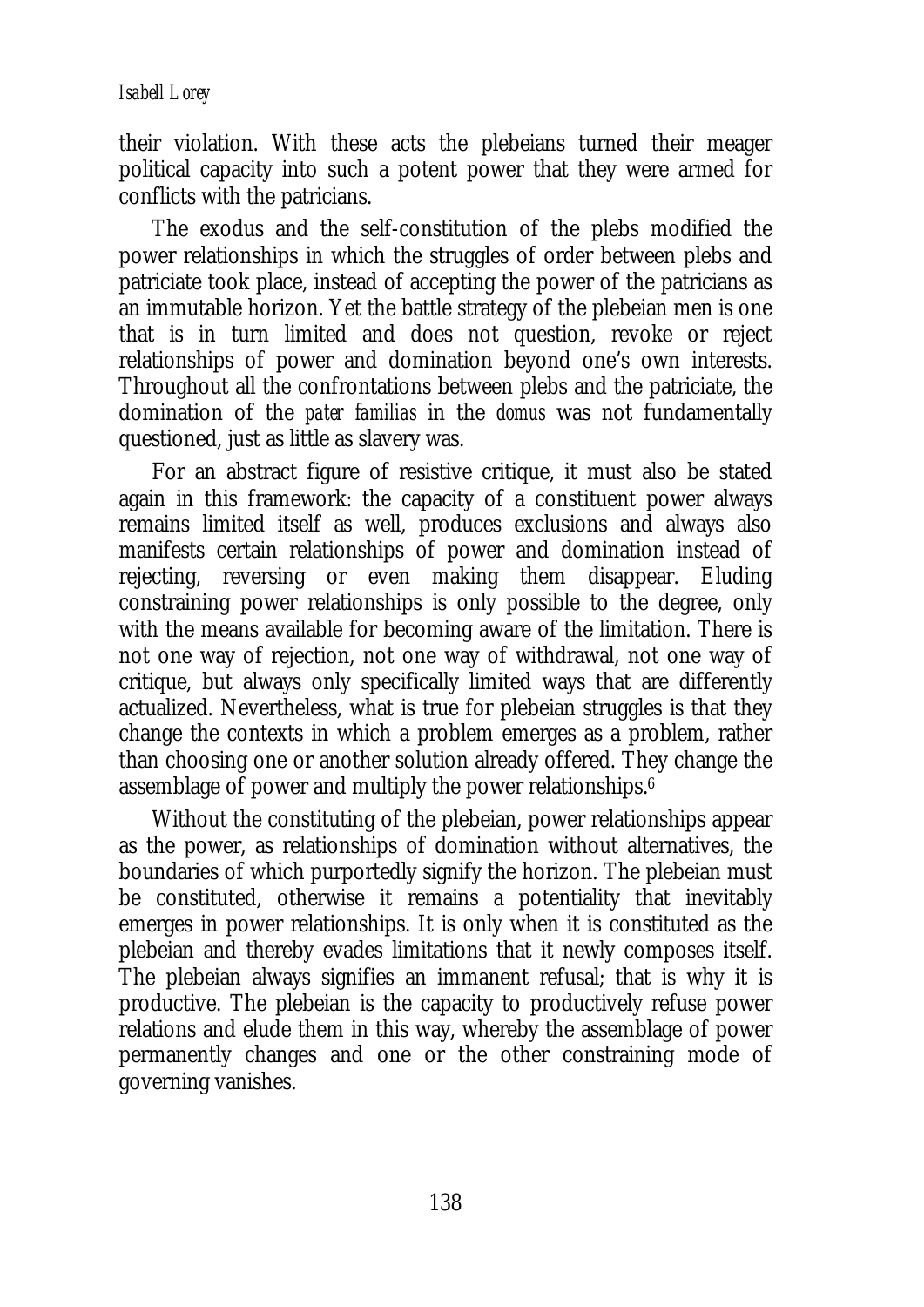# **Notes**

- 1. My own reflections on the plebeian, which are only briefly sketched in the following, are part of a larger study of the Roman struggles of order between the patricians and the plebeians and a resultant political theory of immunization.
- 2. The concept of fleeing is not a slip on Foucault's part; in 1982, only a few years before his death, he wrote: There is "no relationship of power without the means of escape or possible flight" (Foucault, 2003: 346).
- 3. See Titus Livius (=Livy), Ab urbe condita, http://www.thelatin library.com/ liv.html.
- 4. The plebeian men fought with the exodus from Rome for their 'full' political freedom, meaning to be regarded as 'free' to the same degree as patrician men. The free Roman women, patrician and plebeian women, were regarded as free only to a limited extent, as they were subject to the authority of their *pater familias* or their husband. Female and male slaves had no personal rights at all in the Roman Republic, they were considered 'unfree'.
- 5. This not only ties into central theorems of political history, such as Antonio Negri's 'Repubblica Constituente: Umrisse einer konstituierenden Macht', published in Negri, Lazzarato and Virno (1998: 67-82), Raunig (2007: 59- 66), and Negri (1999). The term 'constituent power' also ultimately signifies a continuation of appraisals of secession in antiquity studies (cf. Wieacker, 1988: 379; Mommsen, 1971: 274; and Ungern-Sternberg, 2001: 314).
- 6. Here I subscribe to Virno's ideas (2004a: 70).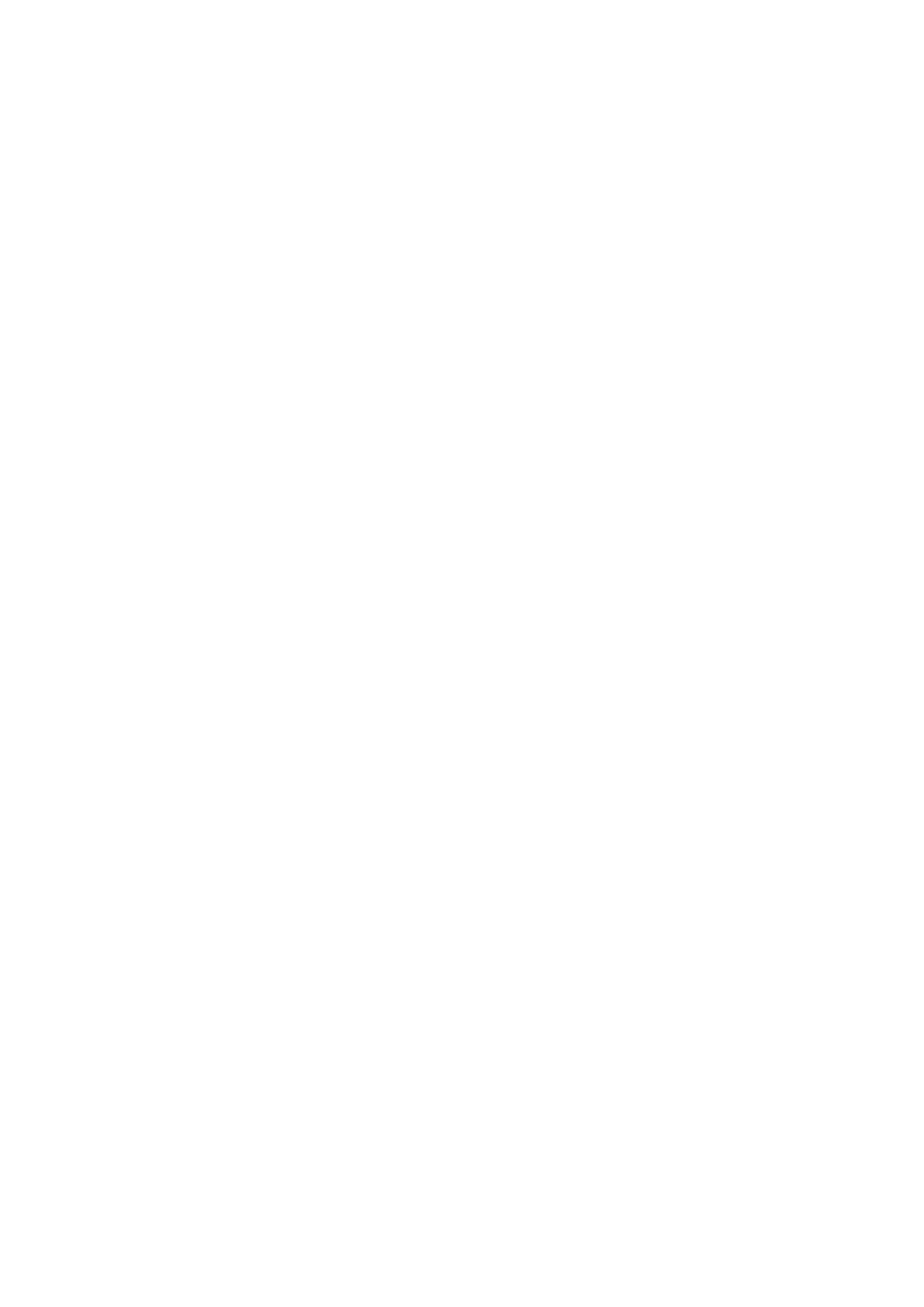# **Inside and Outside the Art Institution: Self-Valorization and Montage in Contemporary Art**

Marcelo Expósito

(Translated by Nuria Rodríguez, supervised by Aileen Derieg)

This text was written on 1 October 2006 as a broad and immediate response (hence, its 'informal' style) to a short questionnaire posed by a Spanish digital magazine on contemporary art and critical theory. It was not published; it is reproduced here almost unaltered. The original questions have been replaced by epigraphs describing the subject matter that the different sections dealt with.

The title of this text paraphrases an important essay by the German-American art historian Benjamin H.D. Buchloh: 'Allegorical Procedures: Appropriation and Montage in Contemporary Art'. Written in 1982, Buchloh's influential essay sought to provide an explicitly political and historically grounded approach (going back to particular instances of politicization in the classic avant-garde movements, such as John Heartfield's photomontage) to specific practices that, beginning in the late 1970s but more emphatically during the 1980s, opposed the hegemony of the market within the arts institution – with its emphasis on strong notions of 'work' and 'artist' – through methodologies like the appropriation of images and the reinvention of montage. The (not quite fully-developed) hypothesis underlying my text is that the procedures analyzed by Buchloh were neutralized by the new hegemonies at the heart of the arts institution, which were, however, integrated into (or are in a sense the starting point for) the new forms of 'unbounded' politicization of artistic practice that have been taking place in synchrony with the laborious production of a new cycle of struggles,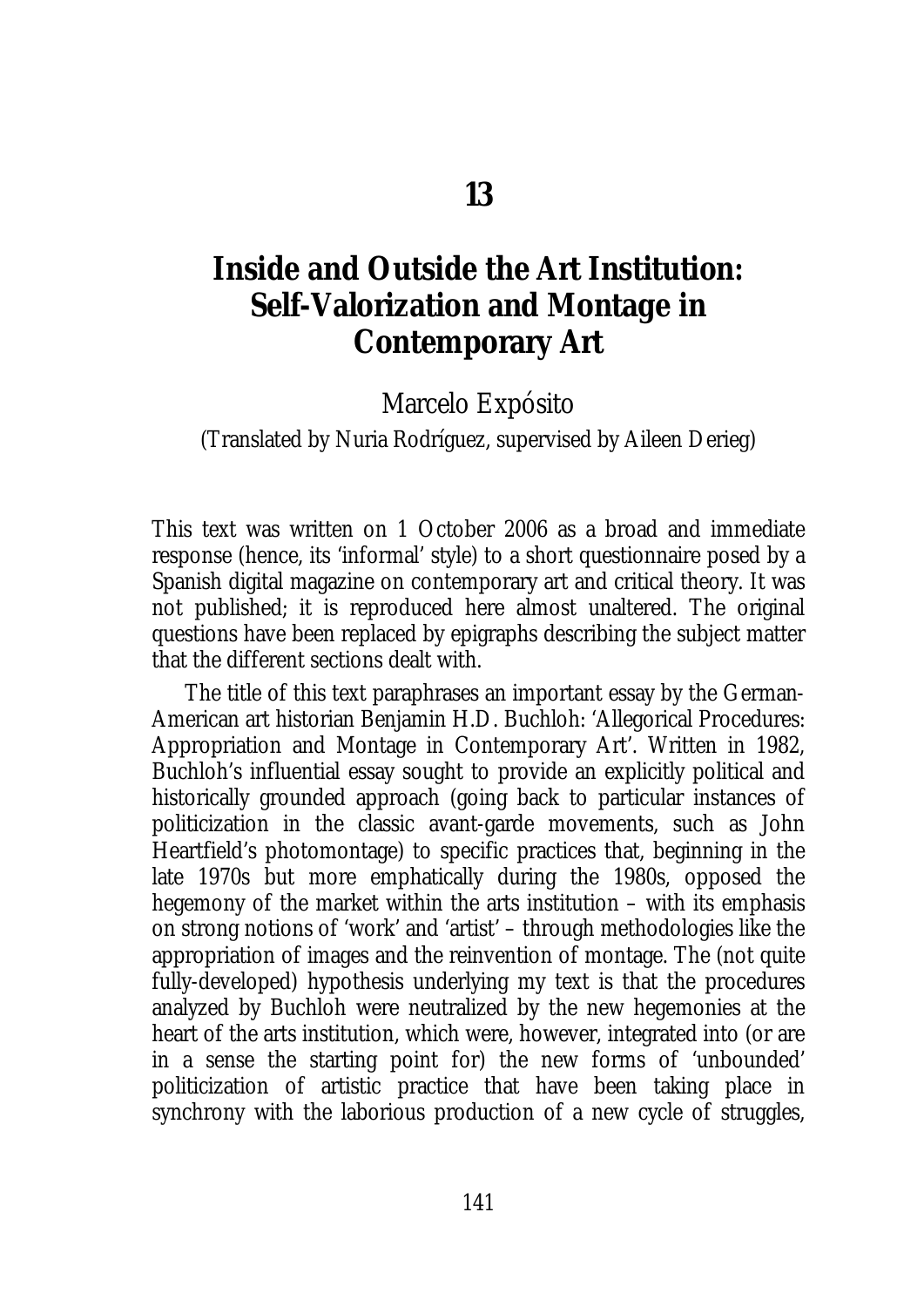#### *Marcelo Expósito*

which originated in the late 1980s and has filled the past decade with a series of explosions.

Another aspect of my hypothesis that needs to be developed suggests that the certain exhaustion of those same critical practices of appropriation and montage that Buchloh's essay tried to endow with critical and political meaning was precisely due to their 'confinement' within the margins of the arts institution, and the central importance they continued to give the very institution that they criticized because of its role as virtually the only space of legitimization and valorization. Some new forms of politicization of artistic practices based themselves on the assumptions established by these earlier critical practices, putting into practice various kinds of 'going beyond', as well as going 'in and out' of the institution and using other processes that deny, displace or relativize the arts institution's centrality as a space for valorization and legitimization. As explained below, it seems appropriate to apply the Operaist notion of the 'self-valorization' of labor to these processes.

# **A Critique of the Traditional Division of Artistic Labor**

I don't know whether I can say anything new on this subject, because to me, the situation seems quite clear: this division was breached a long time ago and we've moved beyond it, although it probably continues to hold a contradictory symbolic and political hegemony in the art field. Part of my training took place in Spain's independent video movement of the 1980s and 90s, in which traditional role hierarchies were almost totally broken down. It was perfectly normal for activities like writing, criticism, the organizing of activities, editing and publishing, the creation and distribution of works and so on to be carried out by those who made up the network. This shouldn't necessarily be attributed to an unusually high level of political awareness. It can probably be partly explained by the fact that, at the time, video was developing on the fringes of the art institution, and we know that there have been similar experiences of hierarchies being dismantled and roles shared or interchanged on the 'periphery' of the institution at various times and places in history, not just in the recent past. It could be said that the breakdown of this 'traditional' division of labor is deeply rooted in the tradition of the avant-garde movements, and it is therefore, from certain points of view, quite 'traditional' itself.

So, I'm not really sure that practices which avoid falling into this particular division of labor can automatically be considered, as is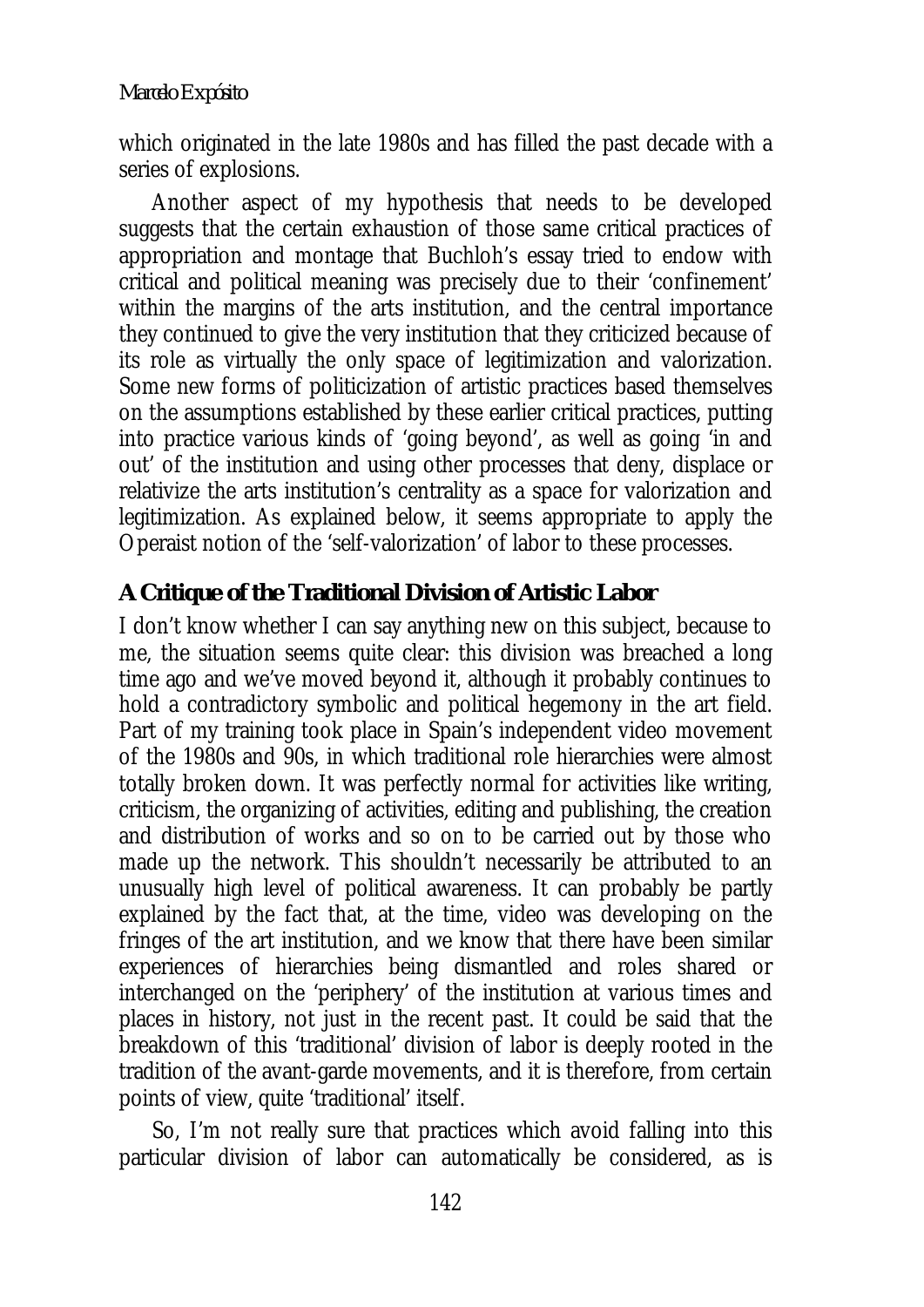sometimes tritely claimed, a 'negation' of a traditional model or a search for 'new' or 'other' paradigms. Rather, I think that at their best, they show their own strength, they enjoy their own ontological consistency when they are rooted in history, so they can't always be interpreted in terms of their 'alternative nature' in relation to the 'traditional' model. It was a long time ago now that I stopped seeing my own work in terms of putting forth an 'alternative' to a 'central' model, and started seeing it instead as a form of positivity, an exploration of independently consistent ways of working.

I began by describing the symbolic and political hegemony of a particular division of labor in the art field as contradictory because the vague 'artist-entrepreneur' model has become so widespread that it has burst its banks. In the cultural and the art field, labor now perfectly matches the 'communicative' labor paradigm that is at the centre of the post-Fordist mode of production, but division of labor still has a symbolic hegemony and is upheld by economic and institutional interests. Today, the work of cultural producers is de facto essentially communicative, linguistic and semiotic. It fundamentally involves the production, through language, of processes that are usually exploited by institutions when they valorize them exclusively at the moment that they materialize as objects or events that are profitable in economic, political and/or symbolic terms. The way I see it, the key to the contradiction lies in the fact that upholding one particular division of labor is no longer 'natural' – it isn't an inherent aspect of today's most highly developed forms of cultural production or most of its major trends: all it does is support that particular way of valorizing artistic labor – the moment of crystallization into marketable objects or certain kinds of events.

When the decision is taken to valorize artistic labor under different forms, in different places and times, through other processes, and, above all, to self-valorize artistic labor, this doesn't really mean negating or criticizing a certain model of the division of labor: it means that the instituted model simply loses its relevance.

That said, it is important to add that although within the art institution there is a growing acceptance of a particular, vague 'artistmanager' model (a slippery term, right? We could also add the ideas of the artist-entrepreneur, curator-artist and artist-'businessman', just as Maurizio Lazzarato speaks somewhat provocatively of the post-Fordist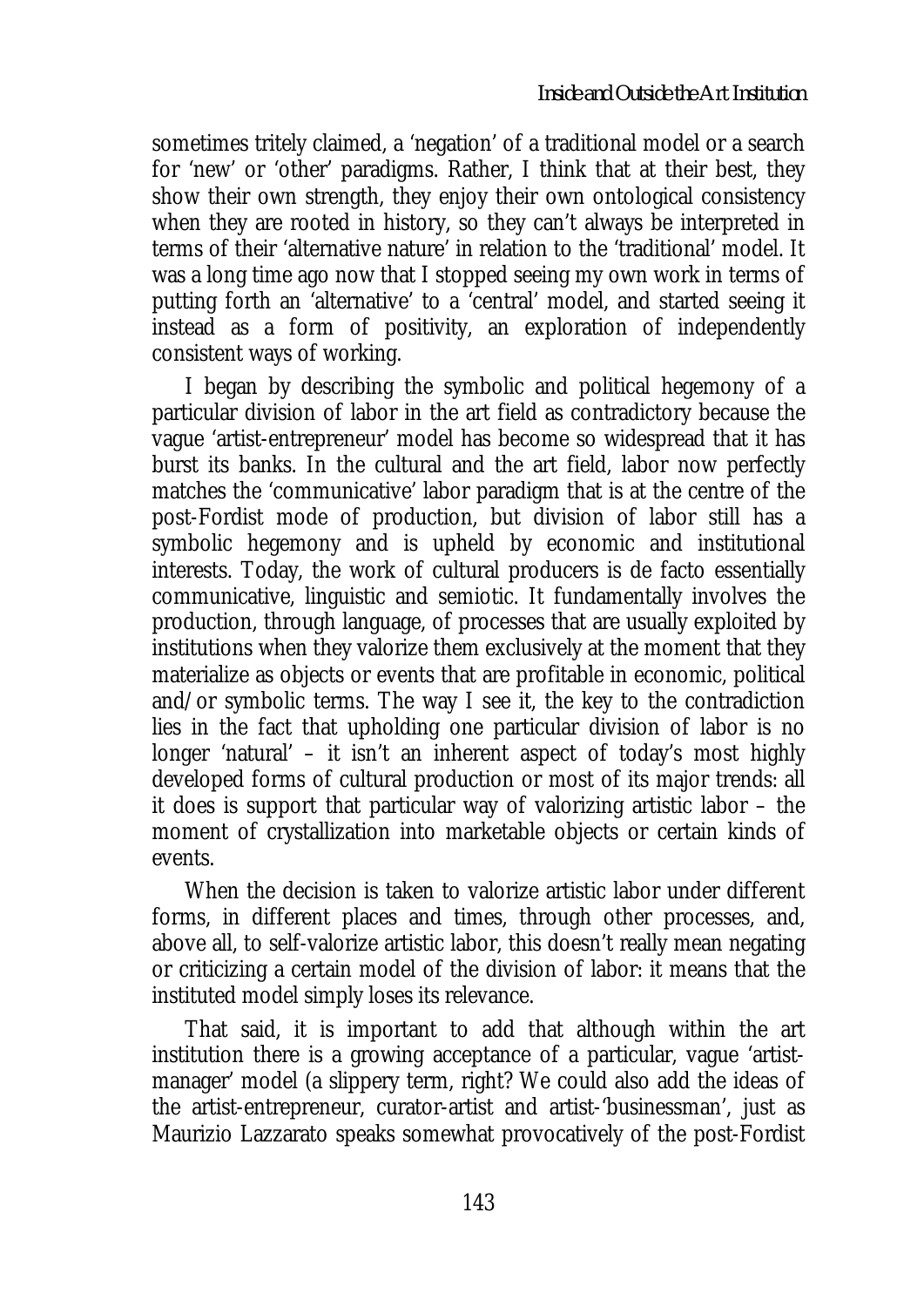#### *Marcelo Expósito*

worker as an entrepreneur or 'businessman'...), this doesn't necessarily entail a critical or alternative practice, nor one that moves towards selfvalorization. It did, to a large extent, thirty years ago, during the cycle around 1968, with its mood of widespread criticism of social institutions, just as it did with the explosive meeting of politics and the avant-garde in the period between the wars. Today it is an ambiguous model (just look at how different 'relational' artists and curators work). The way in which a 'traditional' function of artistic labor is currently being blurred corresponds, almost blow by blow, to the forms of the 'flexibilization' of labor in the context of production in more general terms. Just as in renewed capitalism overall, the 'flexibility' of artistic or cultural labor is profoundly ambivalent from the start. But the process is irreversible: we have no choice but to work within this contemporary condition.

### **Artistic 'Work' and 'Non-artistic' Work: On the 'Artisticness' of Art Labor**

The distinction that is sometimes made in the work of certain artists (I count myself among them) between labor that is 'not strictly' 'artistic', and that which 'explicitly' is, corresponds to a hierarchical taxonomy based on the primacy of a somewhat old-fashioned idea of what an 'art work' is. Near the end of his life, El Lissitzky claimed that he considered the pavilions he had designed for the Bolshevik government in the early stages of the Soviet Union to be his most important art work. The historiographic distinctions that are usually made between 'artistic work', 'design' and 'works for the State apparatus' in order to taxonomize Lissitzky's career, are clearly an aggression against the nature of his practice. I think it would be much more useful to take his own statement seriously and ask ourselves: but where the hell is the 'art work' in his pavilions?

In historical terms, for many years I have considered names like Lissitzky, Klucis, Heartfield, Renau or the Benjamin of the 'reproducible work of art' and the author as producer to be the foundational paradigm (precisely because they are neither 'unique' nor isolated) of a particular way of surpassing a pre-existing traditional model. They marked an opening up to a type of practices that didn't start from scratch in any sense, but marked the start of forms that no longer 'negate' other, predominant models, but organize their own coherence, their own positivity. A pavilion designed by Lissitzky is a collective project that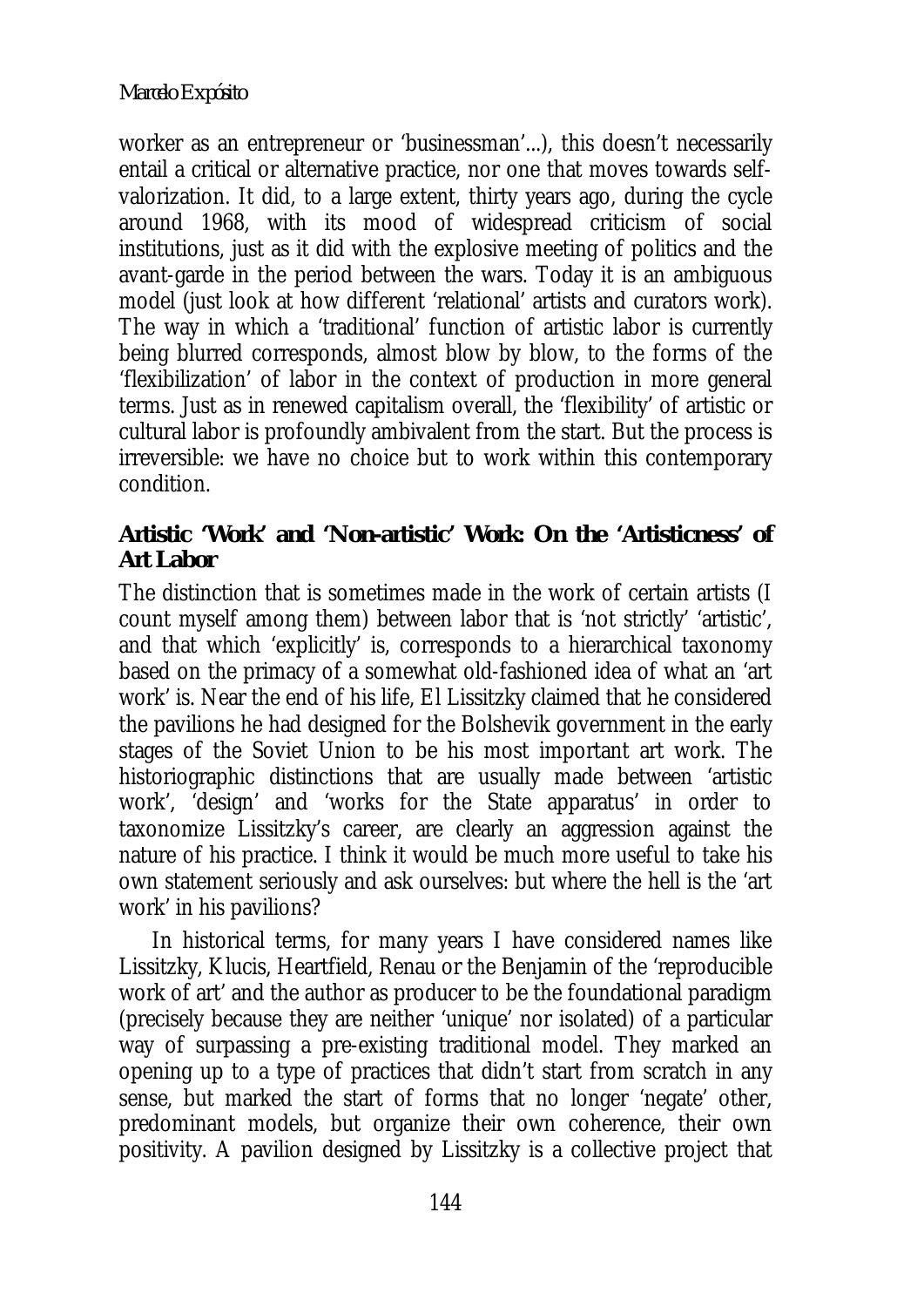includes multidisciplinary dynamics, and contains 'art works' and other things that don't strictly qualify as such, as well as an infinite number of 'in-between' elements. It's a work based on co-operative principles and the sharing of many different kinds of skills. And it radically assumes two characteristics that strongly challenged the then-traditional model in order to leave it behind: its useful nature and its communicative dimension. When almost a century ago avant-garde art had to openly question its political function and face its communicative dimension, no longer questioning them in terms of content but rather incorporating them structurally, I think it marked the start of what we are now, or what we may still become.

(Incidentally, one of the artists whom I've most admired, Ulises Carrión, worked without rest and didn't produce much legible 'art work'. His practice largely consisted of interventions in the dominant communicative processes, or in producing others, constantly shifting the form and the moment of (self-)valorization, always changing. Interrupting communication channels, producing alternative communication and weaving together organization and networks – this was his labor.)

I think that in historical terms, certain avant-garde movements can teach us two things: firstly, that there can be 'art' without 'art works' (Godard used to say that cinema is one thing and films are another, and films often don't have anything to do with cinema: thus the history of cinema should be rigorously differentiated from the more usual history of films and directors. For some time now I've wondered: How can you write a history of art 'without art works', or where the usual notion of an art work is radically de-centred?); secondly, that it is possible to make a kind of art 'that doesn't appear to be so' (as soon as one looks outside the European scene and the 'classic' avant-garde movements, the examples increase exponentially). I don't think that the first lesson leads us necessarily to hackneyed academic chattering on the dematerialization of the object. Rather, it leads to the radical change of mentality that occurs at specific moments in history in which the valorization of artistic labor comes into focus as a relevant political problem, together with the definition of what 'new' forms, as a result, this labor has to take on in order to achieve self-valorization. The second lesson refers us to the contingency statute that characterizes artistic labor, which doesn't always have to give primary importance to being recognized as such in accordance with the primacy of current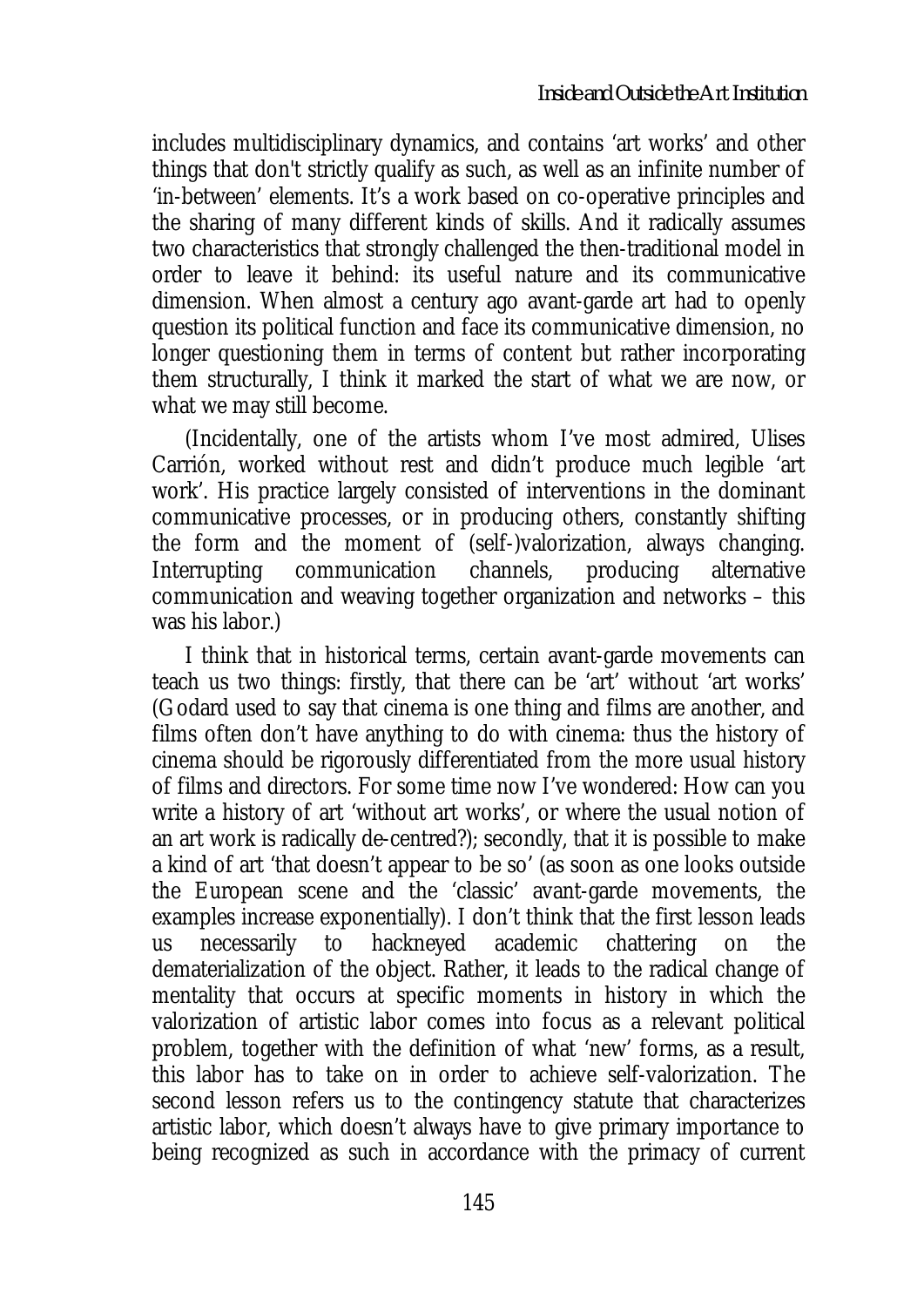#### *Marcelo Expósito*

legibility criteria sanctioned by the corresponding institutional fields (the legibility criteria that determine an 'art work's' artistic status, which we now know to be contingent and which are themselves historical, in no way absolute and essential; in no way disinterested. In this sense, it's advisable to always keep in mind, for example, the lessons of feminist readings of the history of art and feminist film theory), in particular when the formalization of the work or its processes shift outside a particular institutional field, or flow in and out of it. In this latter case, it's particularly important to be aware that the 'artisticness' of work is not an identity or an essential or pre-existing condition: it is a contingency that can correspond to tactical or political functions, and its sanctioning as an 'art work' has to be disputed and challenged in discursive and material terms against the institution's 'common sense' through conflict and negotiation. This is why I think it is essential to practice writing and criticism, which shouldn't be understood as the occupation of those who emit inspired opinions, but as the field in which legitimacy criteria and the valorization of practices are negotiated through conflict (Butler, 2002).

# **Montage**

In my opinion, the most momentous innovation that the artistic avantgarde movements contributed to twentieth-century culture and politics simultaneously, is montage. I'm not referring to montage as a stylistic exercise that folds in on itself, but the kind that, whether in Tucumán Arde, Heiner Müller or Alexander Kluge, constitutes a tool for thinking – for critical thinking. In this sense, montage brings heterogeneous things together into a fragmented whole that highlights its structural discontinuity, shattering the illusion of self-consistency and unity of both form and discourse, without relinquishing the production of meaning as a result. This convergence of a diversity of things deserves to be conceived as a part of a whole that in itself points elsewhere. I marvel at how much this invention can continue to contribute to the construction of forms and discursive practice at the same time.

I've always considered my incursions into editorial activities, for example, to be either fully or partly artistic projects. At least to some extent, the publishing projects I've participated in usually consist of taking elements that are at different stages of materialization and diffusion within larger networks or flows – which we consider ourselves part of – catalyzing through reorganizing. In very simple terms, the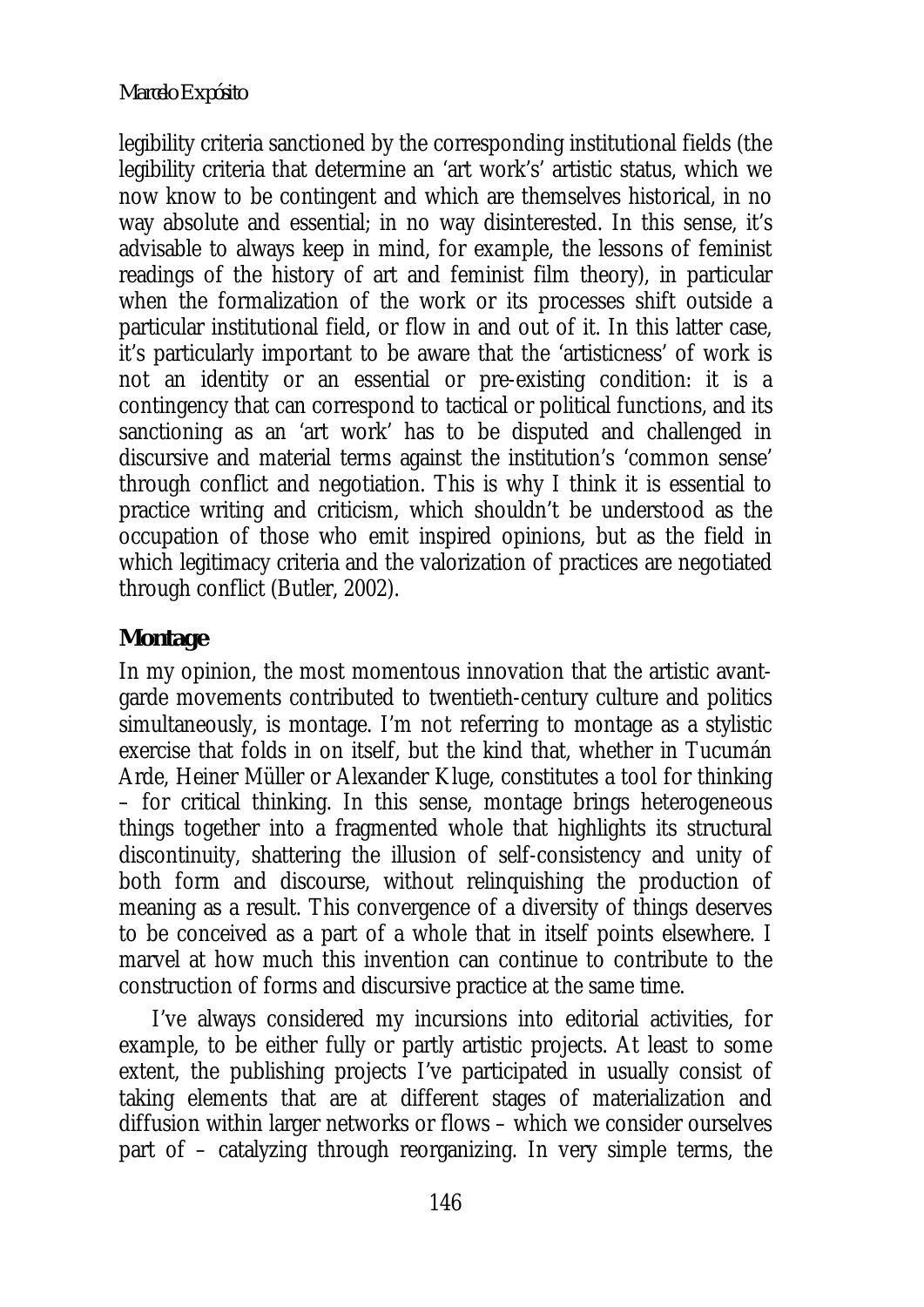editorial process becomes a montage technique that discontinuously articulates a discourse that then enters into circulation once more. Inversely, I'm increasingly less likely to describe the 'artistic' research, teaching or curatorial projects that I've generally worked on as hybrids or interdisciplinary projects. Instead, I see them as suspended between the categories of art, criticism and editing; technically, they almost always consist of small exercises in construction and montage.

In short, I think that the usual distinctions that separate what some of us do into actual 'art works' and 'secondary' work (criticism, editing, writing...) is inappropriate when it comes to considering what needs to be done, because I believe, above all, in the labor of construction and montage that occasionally produces 'things' that can't necessarily be read as 'art works'. I've always felt suspicious of the ongoing presence of the surrealist object in certain kinds of contemporary art, as well as the way in which dominant conceptualism and its effects managed to reintroduce the fetishism of 'form' through the back door. I only have a little faith left in Dada now, whereas I'm still a believer in constructivism and productivism, modern political documentary and montage cinema. Almost all of the art that I still continue to learn from consists in constructing, (re)structuring, combining and putting together, in order to produce artefacts whose legibility is ambivalent, always site- and time-specific.

# **The Artist as 'Multifaceted' Worker: Contradiction, Adaptation and Complicity with the Institutional Medium**

It may be interesting to pause for a moment and consider this strange adjective, 'multifaceted'. The history of modern Western art needed to create a narrative that would include, and thus 'normalize', the ruptures caused by some of the avant-garde movements, so it captured Soviet art, for example, articulated its (re)presentation by organizing it into a narrative that separated biographical lines into pieces that made up a 'plural' movement, and created a narrative for each of those separate and more or less isolated lines in turn, based on an organization that classified their 'art works' into different styles and formats. This taxonomy and juxtaposition produced the effect of simultaneity in the way artists used techniques, languages and media. At moments like this, the history of twentieth century art constructs the myth of the modern, 'multifaceted' artist. Alexandr Rodchenko and Varvara Stepanova never set out to be multifaceted artists. Their 'multifacetedness' is an effect of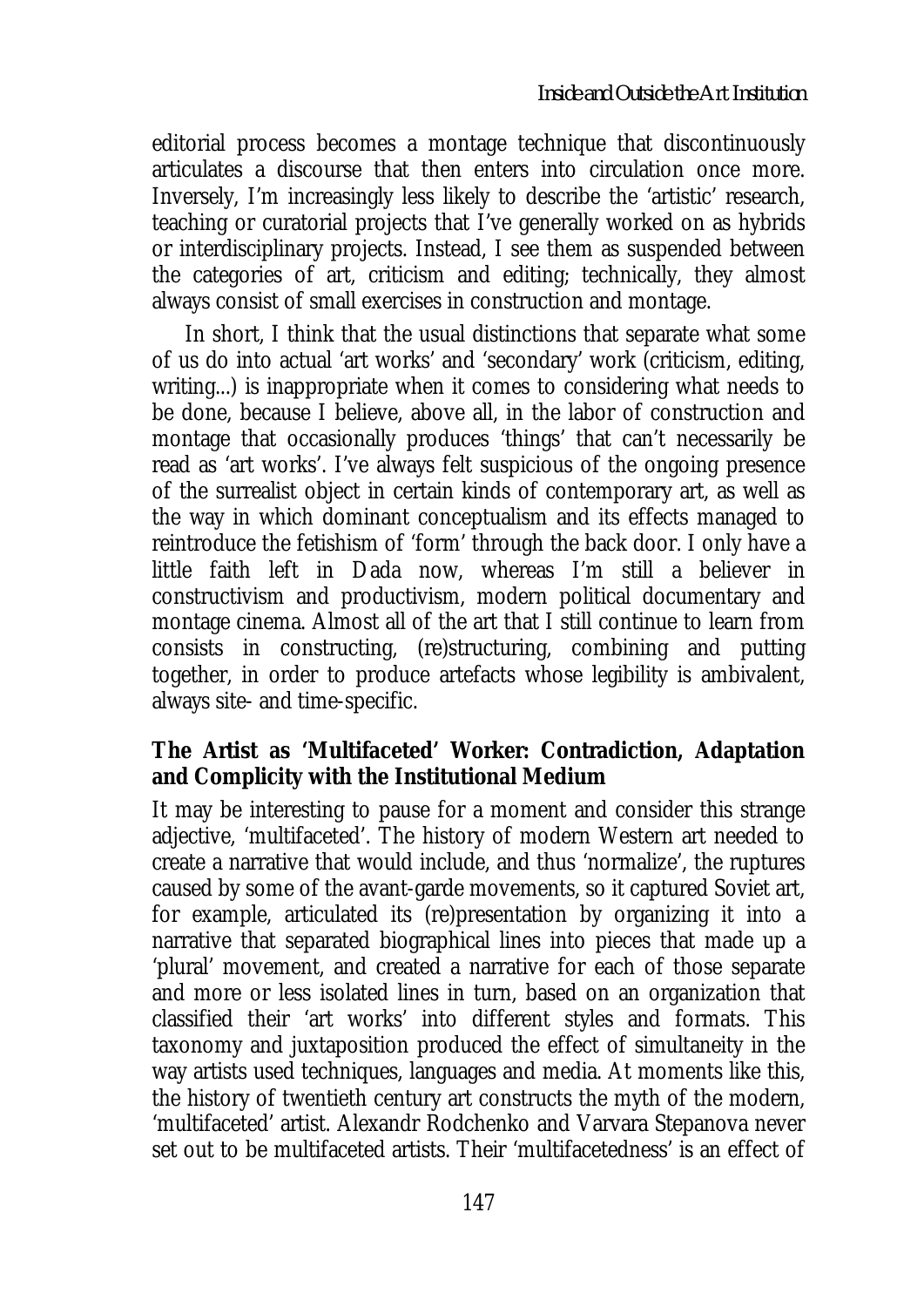the way in which the history of modern art recovers the ruptures that these artists represent by incorporating them into a normalized narrative in which conflict has been tamed. Their work isn't multifaceted: if anything, it is conflictive.

In terms of work in general, today's workers aren't 'multifaceted': they are multi-exploited, or rather, subject to a regime of flexible exploitation.<sup>1</sup> It would be amusing to switch the concepts and consider how the illusion of the 'multifacetedness' that is now being required of workers in order to make the new form of capitalist control of the workforce more bearable is similar to the kind of flexible exploitation that Vladimir Tatlin or Liubov Popova are subjected to by the history of modern art in order to extract some kind of cultural added value that fuels its existence and in return distorts the nature of the original, simultaneously artistic and political, experience.

The other term that I find curious is 'complicity'. I appreciate the clarity with which it is stated, but it is based on a way of framing the issue that I find inoperative: What should one declare oneself, sitting on the bench of the accused? Guilty, innocent of acting in collusion or complicity with an institutional system? (I can't speak for anyone else, but I'm not in this in order to submit myself to a political trial or to earn myself a place in heaven). If the idea is to question whether 'critical' positions 'genuinely' question the state of things or, on the contrary, help to reproduce it, I think a very simplified answer would be: both. But this does not go far enough.

In this order of things, labor in art is no different to the way in which post-Fordist labor in general oscillates between self-valorization and control (subjugation), and it's often paradoxical because it operates under the conditions of autonomy and subjection simultaneously. For much of last century, artistic and cultural labor was an 'extraordinary' social activity – outside of the ordinary, exceptional. Today, the characteristics that have traditionally defined it (deregulated activity not subject to the same discipline as 'industrial work', with an emphasis on the value of self expression, giving maximum importance to subjectivity...) are increasingly becoming the paradigm for the core forms of labor in renewed capitalism.

In my generation, those of us who started off doing artistic work before political work, only gradually became aware of how our activities functioned within the arts. At the beginning, we didn't have the slightest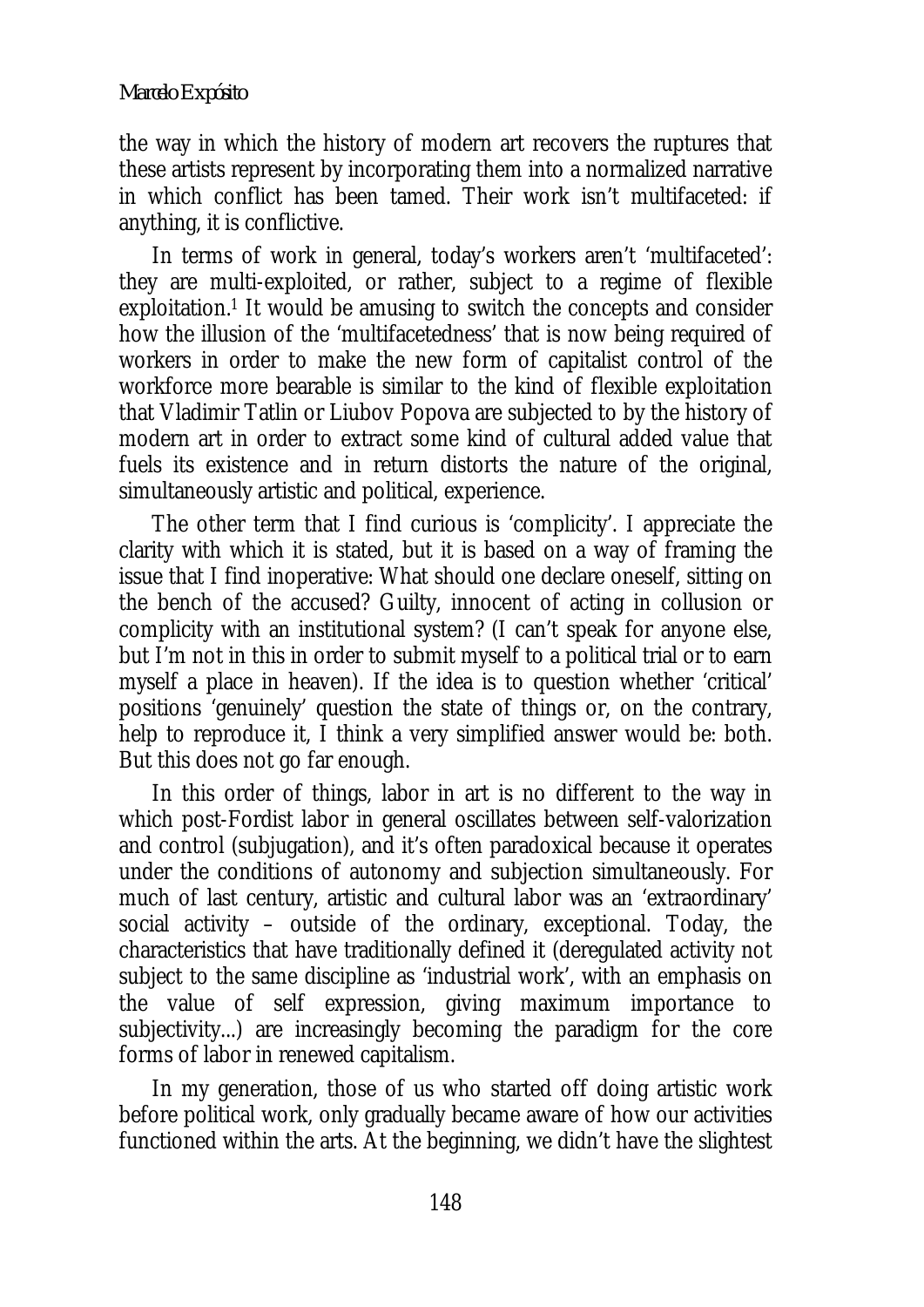idea that the flexible exploitation system we were subject to was intensive but discontinuous. Its discontinuous nature is precisely the key that makes sustainable exploitation possible. If your work is 'at the disposal' of an institution in a continuous, regulated way, you immediately consider entering a standard 'labor for wages' relationship. If your work is at the institution's 'disposal' in a discontinuous, deregulated way, then the relationship will be based on casual 'labor for income (honorarium)' terms. Discontinuous income, rather than a continuous wage, is what you get paid circumstantially for 'rendering services' on a casual basis; in this case, the rest of the time is 'yours'. But the work of self-education, training or testing, preparation, production and so on that is carried out in the periods when your relationship to the institution is 'inactive' is time that you use for producing, for the rendering 'of services', without remuneration. Thus, the exploitation of artistic labor is intensive, because it is exercised in the overall time that you commit to your work, but the key to its economical sustainability for the institution resides in the fact that it is formalized discontinuously: you only get paid for the specific project, exhibition or investigation or the number of hours 'you work'. The extent to which this kind of exploitation is widely accepted in the arts is because, obviously, your activity is presumably 'gratifying' in terms of vocational self-expression and freedom. Also because your subjection to the institution is irregular in terms of labor-income, but constant in symbolic terms and in its forms of subjectivization: the artist is taught to always turn to the institution as a guarantee of legitimacy and, above all, the 'relevance' of his or her own activity.

There was an inescapable structural contradiction for those of us who started to think about the politicization of our art practice without breaking out of the vicious circle of its valorization predominantly within the institution. The currents of thought based on a critique of institutions and certain forms of public and critical art, and some critical theory of the visual representations that fuelled us from the 1980s until part of the 1990s were like manna from heaven in the middle of the desert of the postmodern cultural counterrevolution (as Virno calls it). Nonetheless, it was becoming increasingly clear that critical practice would only be able to put forth its own consistent and powerful forms of creation (and self-creation!) through the same solution that some avant-garde movements adopted when they reached the same crossroads: a critique trapped within its own field. What they did was to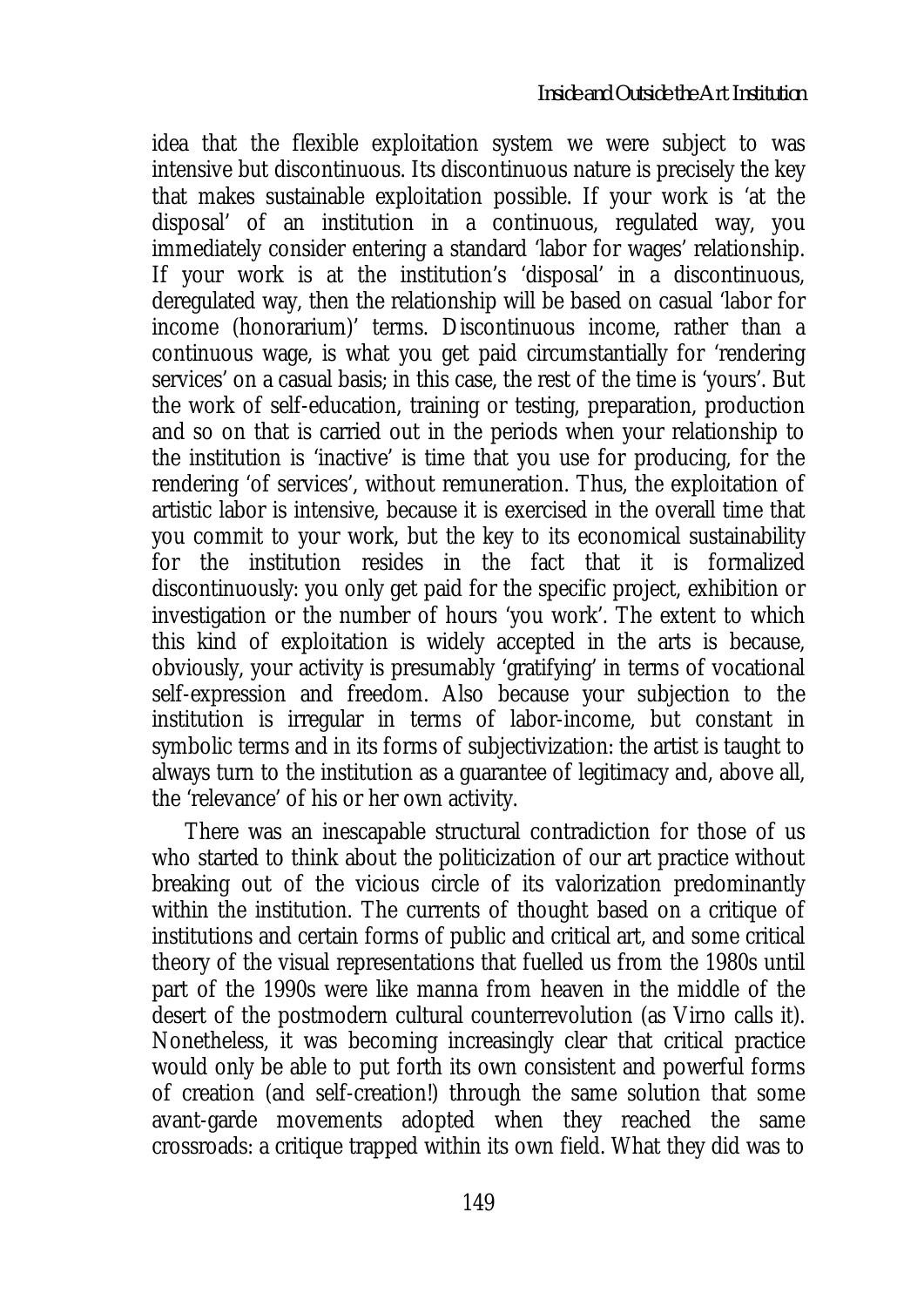#### *Marcelo Expósito*

look to other times, places and forms of the valorization of artistic labor apart from or as well as those that involved a relationship with the institutional apparatus. In terms of my own experience, I think this didn't start to take place until the 1990s, when the possibility arose for the self-valorization of artistic labor linked to new forms of protest and new social autonomy dynamics. I believe that this is behind the enormous importance of the new collaborative experiences of what where originally (mostly) artists groups such as La Fiambrera in Spain, Ne pas plier in France, Grupo de Arte Callejero (GAC) and Etcétera in Argentina, and probably many others that have either faded, or were less consistent, or we have yet to discover: they reinvented a way of valorizing artistic labor, at a time when art practice was already clearly paradigmatic of post-Fordist production overall. They brought it out of its state of subjection (even if it was a critical subjection) to flexible exploitation, and allowed this self-valorization to help strengthen the new social opposition dynamics that had emerged precisely from the post-Fordist neo-liberal hegemony.

This way of breaking out of the circle in which critical practices were imprisoned certainly didn't 'solve' all the problems involved in the ways in which critical work in the arts is subject to the institution – a complex relationship that includes aspects ranging from the symbolic to the economic. But it did favor conditions that allowed it to come to light and be approached from other material and political positions.

This condensed account seems to culminate in the idea that it would, therefore, be necessary to take this dynamic to the limit and bring about a pure and simple escape from the art institution or to relate to it from the outside in a merely cynical or instrumental way. I've never considered this to be the only possible conclusion; in fact, it doesn't seem to me to be necessarily a productive political position. For many reasons. One of these reasons is patently obvious: the production of artistic or cultural artefacts is not equivalent to the production of cars or weapons. The results of our kind of production have a complex function in semiotic capitalism. Regardless of the attractiveness of the post-Situationist perspective, there is no rule stating that cultural artefacts are not, or cannot be, anything other than (or as well as) goods or tools for the ideological control of consciousness. In empirical terms, it's not sustainable for all 'forms' of labor in the industry of the spectacle to be objectified, and I can't stand the hypothesis of the system's omnipotent capacity to recuperate or co-opt. I'm not saying I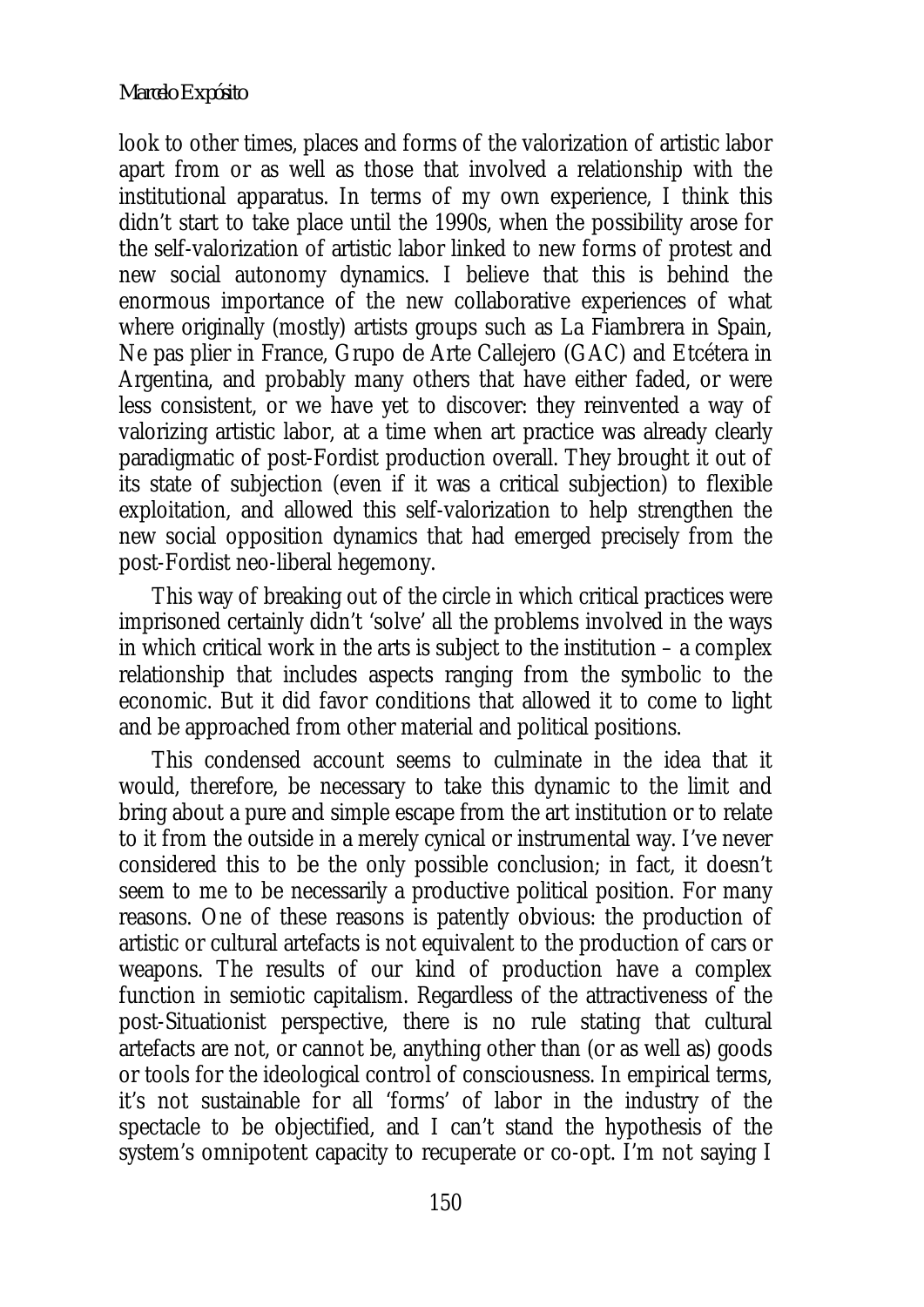believe in the intrinsic goodness of culture or its essential legitimacy as a means of emancipation! But in the face of so much (both cynical and erudite) skepticism within our institutional field, I have no choice but to declare myself a believer (that is, of liberation theology!) in the potential of critical labor within art, cultural and educational institutions – not only to enlighten some minds but, above all, to influence the established modes of the production of knowledge and subjectivation. Nevertheless, I think that the operations carried out within the institutional field should seek to go beyond it, and above all valorize that which is produced, at least partly outside of it. To me, this is not just a political necessity but more importantly one of life's lessons. Because in this way, many of us found a way to break out of the desperate circle of critical theories that seems unable to do anything other than wait to be recuperated for the umpteenth time.

Whether a particular critical theory is recuperated or not isn't as important as what it was able to generate in addition to being put into practice. What counts is the direction in which your work contributes to mobilizing individual and collective energies, which it can do in many diverse ways and on a bigger or smaller scale. I don't think declaring each of us an 'accomplice' to a situation leads anywhere, except to widespread cynicism. Likewise, it disturbs me to hear people whose work I admire state that 'we're all on the inside', 'we're all institution' or 'we're all prostitutes' in the arts and leave it at that. These declarations are not only inaccurate, they also stop short, and I think that they provoke the responsibility to immediately respond: Then, what's to be done?

For quite a few years now, there has been an ongoing stream of projects that approach the relationship to institutions in ways that are neither cynical nor instrumental. They aim to generate critical practices within the institutions with the idea that they should be valorized there and at the same time at some other time and place, in other ways. The idea would be to move from the 'inside' to the 'outside' of the institution in a continuum that doesn't avoid the institutional mode of formalization, and even examines it, without making it the central or unique objective.2 The production of networks and flows that don't heed pre-existing boundaries and instead establish their own kinds of public sphere – a concept that we're probably starting to find a bit static – is surely one of the most important inventions to have emerged from political creativity in this new cycle of protest.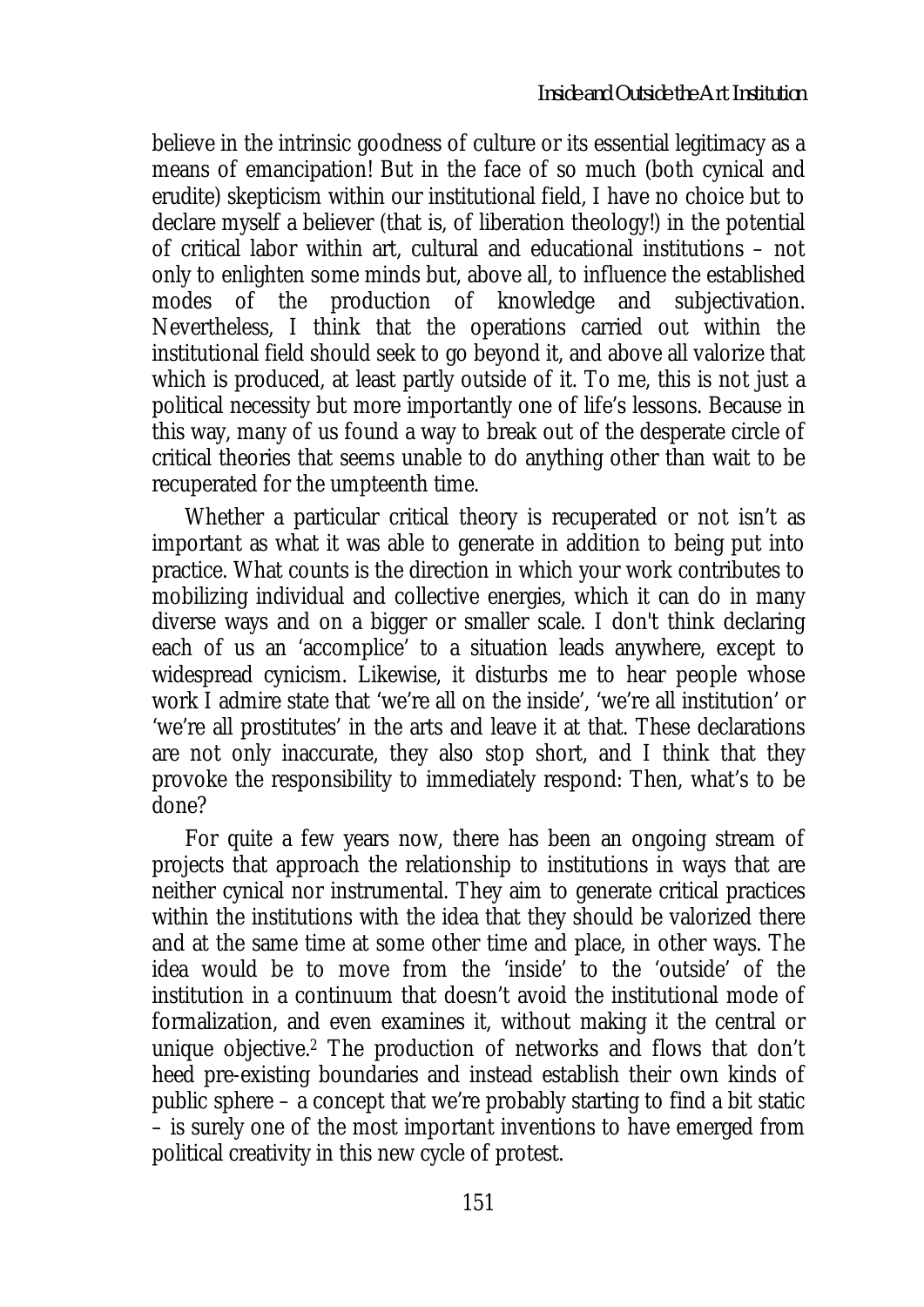#### *Marcelo Expósito*

But to understand the extent to which we are obviously dealing with difficult and problematic dynamics, we don't have to look any further than Desacuerdos.3 In terms of what I am proposing here, I see Desacuerdos as a clear example of how extremely difficult it is to negotiate the simultaneity of different times and forms of evaluating art labor, especially when most of the labor comes from the outside or fringes of the field. That may have been the principal failure of those of us who were involved in co-ordination in different ways and with varying responsibilities: to have made it impossible for there to be compatibility, at the core of the project and in a complex way, between the different dynamics and interests in relation to valorizing the work put into it. It was important to try, and we can only hope there will be many more attempts. And I don't think that this negates the project's other, equally important accomplishments (you only have to look at the publications edited). But the fact that this particular failure took place amongst individuals and institutions that had spent a long time fighting in favor of precisely those kinds of principles, makes us take a much more cautious approach and exercise a greater degree of reflection and modesty. I think that the outcome of Desacuerdos inevitably demands that we consider the problems of scale, rhythms, the division of labor and the way decision-making processes are managed in critical production projects linked to institutions. In addition (to continue with the question of the relationship between criticism, art practice and art institutions), I think it demonstrates the need to turn the cliché that 'behind the institutions, in the end, are the people' upside down. Because in the end, there in the background, behind the people, are the institutions (that through inertia have many different ways of applying the microphysics of power), and all the other power relationships that play a part in the arts, outside of the institutions. In theory, this isn't a problem. Foucault would insist that his critique of institutions should not have a paralyzing effect, and that it didn't refer to an idea of essential freedom, because attempts at constructing freedom and the enjoyment of freedom itself could only take place inside given power relations. I think that the kinds of contradictory and complex ways of proceeding that I am dealing with here (and which I certainly don't claim will exclude others!) are essential in today's world, with all its difficulties. But I also think that future attempts through trial and error, conflict and negotiation, will need more politics, not better intentions.4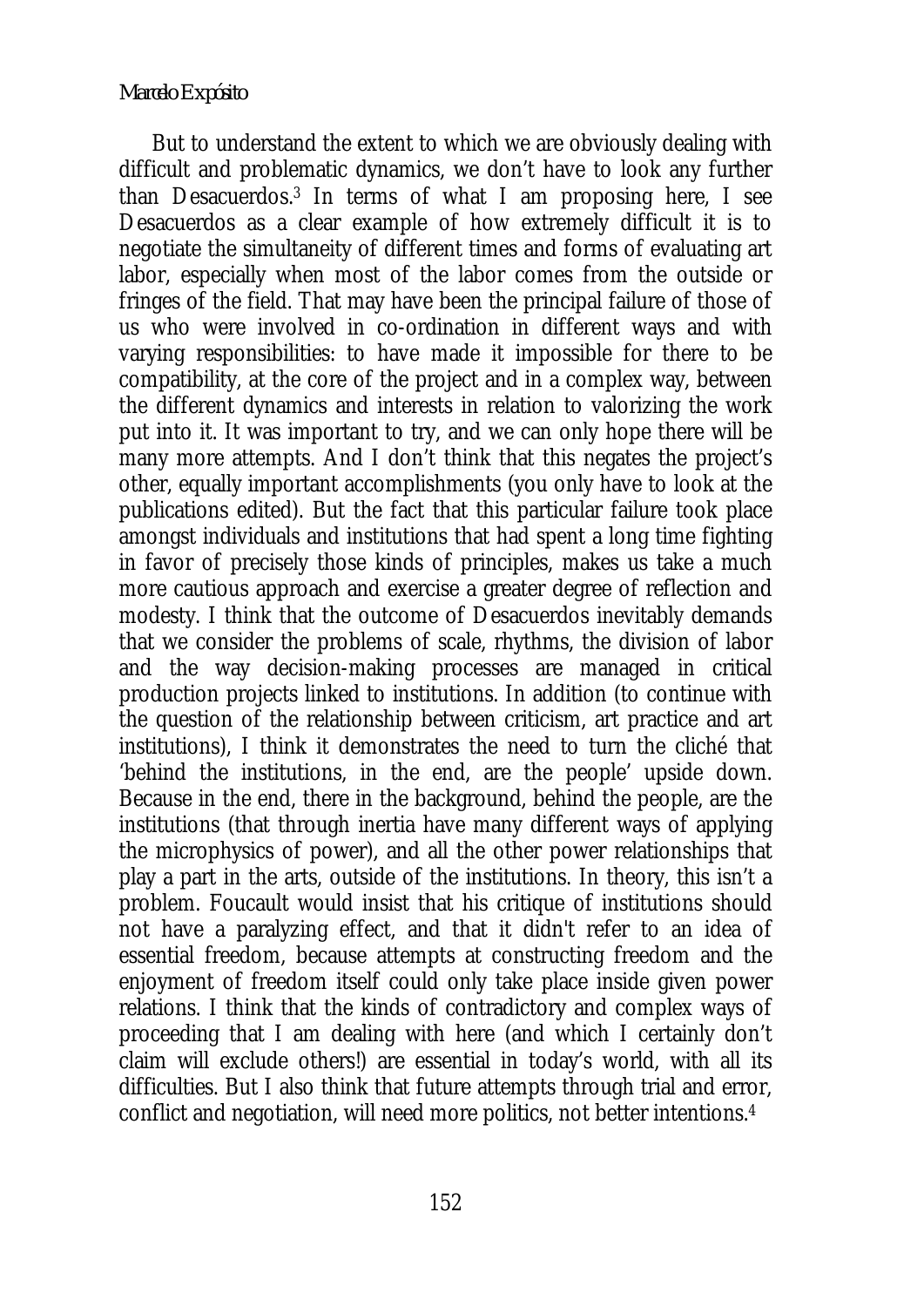# **Notes**

- 1. See http://en.wikipedia.org/wiki/Precarity
- 2. See http://transform.eipcp.net/calendar/1153261452, http://transform.eipcp.net/transversal/0406/crs/en, http://www.fridericianum-kassel.de/ausst/ausst-kollektiv.html# interfunktionen\_english, http://www.exargentina.org/lamuestra.html, http://transform.eipcp.net/correspondence/1177371677
- 3. http://www.desacuerdos.org
- 4. Additional links: http://www.arteleku.net/4.0/pdfs/1969intro.pdf, http://www.arteleku.net/4.0/pdfs/1969-1.pdf, http://www.arteleku.net/4.0/pdfs/1969-3.pdf, http://transform.eipcp.net/transversal/0106/brumaria/es, http://usuarios.lycos.es/pete\_baumann/marceloexpo.htm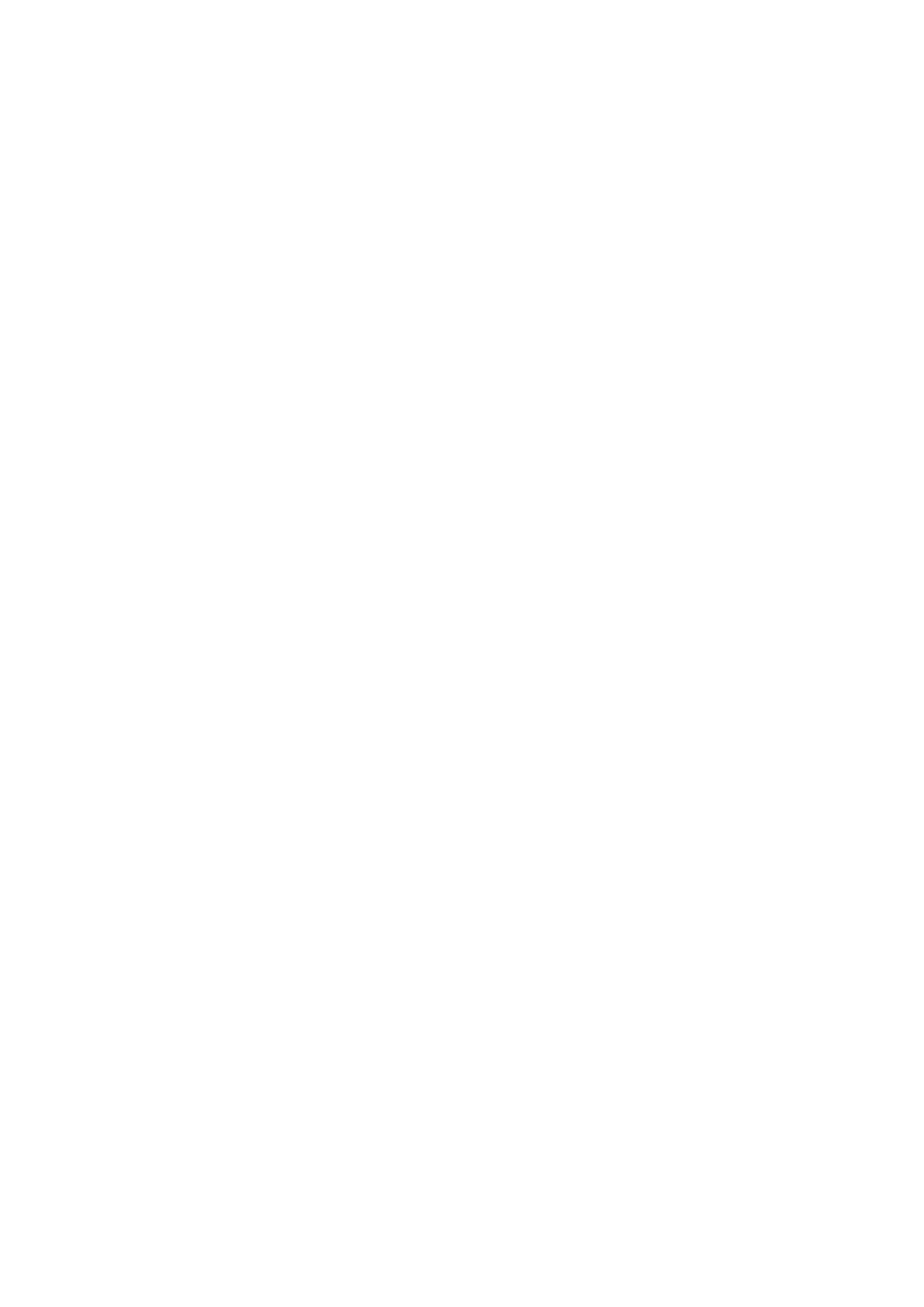# **The Rise and Fall of New Institutionalism: Perspectives on a Possible Future**

Nina Möntmann

Only a few years ago, 'new institutionalism' was recognized as a curatorial intention to create 'an active space' that is 'part community center, part laboratory and part academy'1. I quote these attributes from the profile of the Rooseum in Malmö, which – under the directorship of Charles Esche and later Lene Crone Jensen – was one of the model institutions of this new experimental and multi-functional approach to curating. At the zenith of these activities and their discourse Jonas Ekeberg edited a publication with the title 'New Institutionalism', in which he defined this subject as an "attempt to redefine the contemporary art institution [...] ready to let go, not only of the limited discourse of the work of art as a mere object, but also of the whole institutional framework that went with it." He states further that new institutionalism was "far from peripheral, but rather central, even crucial, to the contemporary art scene" (Ekeberg, 2003: 9, 14). What Rooseum and other progressive art institutions had in common was that they were institutions of critique, which means institutions that have internalized the institutional critique that was formulated by artists in the 1970s and 90s and have developed an auto-critique that is now actively embraced by curators. Indeed, curators no longer just invite critical artists, but are themselves aiming to change institutional structures, hierarchies and functions. Reacting to the current developments, 'institutions of critique', from the mid- or late-1990s on, deployed a criticism of globalized corporate institutionalism and its consumer audience.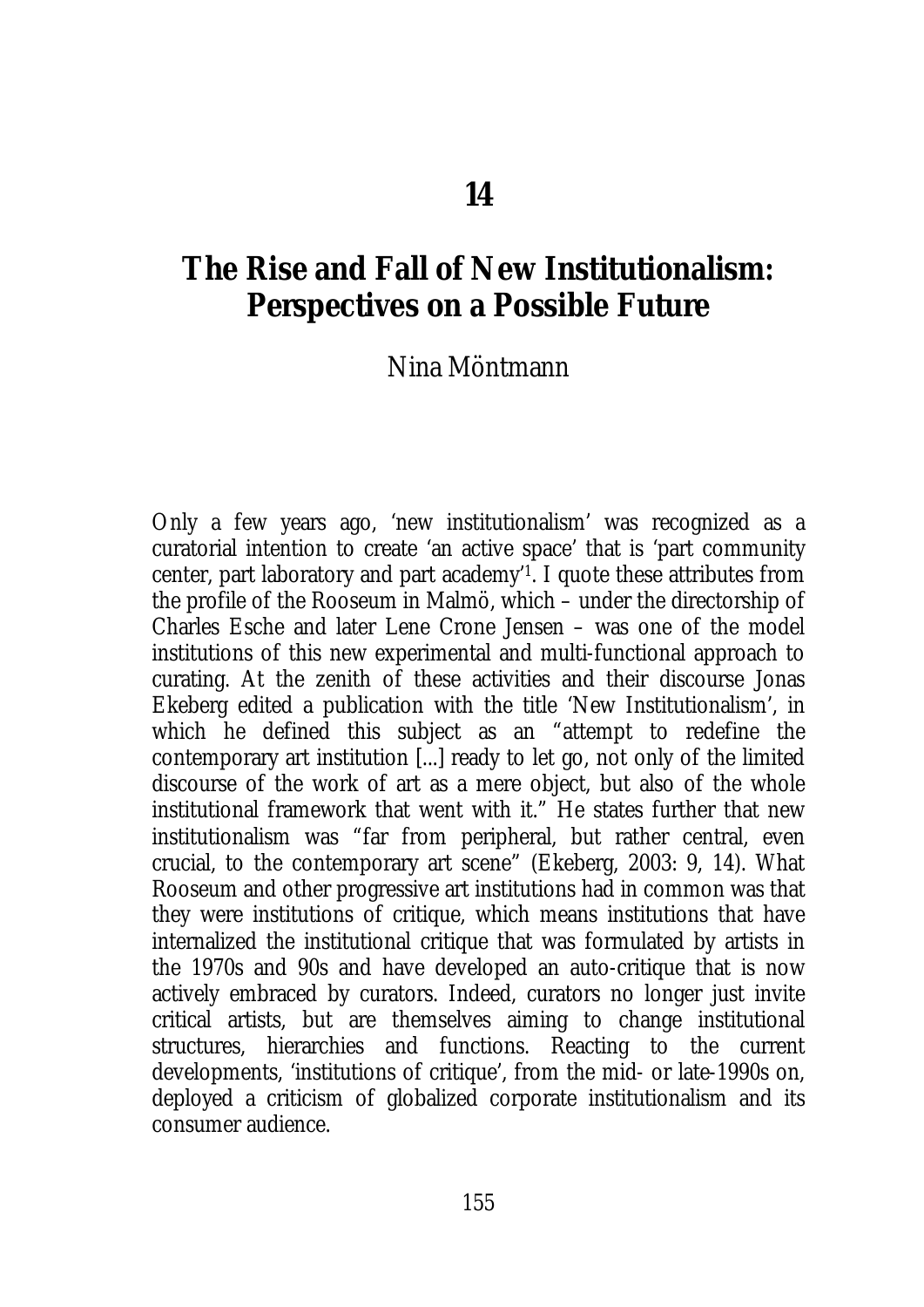#### *Nina Möntmann*

Since then, and within a very short space of time, these approaches, although successful in terms of opening up to new local publics and gaining international recognition in the art world, have been cut down to size and things have changed dramatically. To provide a few more examples: In 2004, during my time as a curator for the Nordic Institute for Contemporary Art (NIFCA), I worked with the Swedish artists Mike Bode and Staffan Schmidt on the project 'Spaces of Conflict: An audiovisual, research-based essay on institutional spaces'.2 The project was based on close cooperation and exchange among curators and directors of seven international institutions in Berlin, Oslo, Copenhagen, Vilnius, Malmö and Helsinki. It is remarkable that almost all the institutions portrayed by Bode and Schmidt – the Rooseum, Kunst-Werke Berlin, the Museum of Contemporary Art in Oslo, the Contemporary Art Center in Vilnius, Kunsthalle Helsinki, the x-room in Copenhagen and NIFCA itself – are now in a period of profound change that demands a radical change of political course. The Rooseum is becoming a branch of the expanding Moderna Museet in Stockholm; the Museum of Contemporary Art in Oslo has been merged with other national museums in Oslo under the umbrella of the National Museum for Contemporary Art, Architecture and Design; Vilnius is suffering from severe budget cuts; in several places curators and directors have been replaced, which has a severe impact on the programmatic approach of the institutions, and in the case of NIFCA itself the institution has even been closed down. Most of the institutions seem to have been put in their place like insubordinate teenagers.

What is not wanted, in short, is criticality. Criticality didn't survive the 'corporate turn' in the institutional landscape. This is not only due to the larger institutions that are run like branded global companies in an obvious way, like the Guggenheim, which provides the clearest example of how an institution is conceived and staged by politicians and sponsors. More and more this also applies to mid-sized and smaller institutions, such as the German Kunstvereine or art associations, which are supposed to be experimental, but find themselves increasingly forced into curating programs similar to an established Kunsthalle.

This situation raises some crucial questions: What is 'new institutionalism' today? Is there still anything like an institution of critique, and what does it mean in the present context? Can the discussion of the conditions of production be carried out within the institutions themselves, and what are the consequences for their internal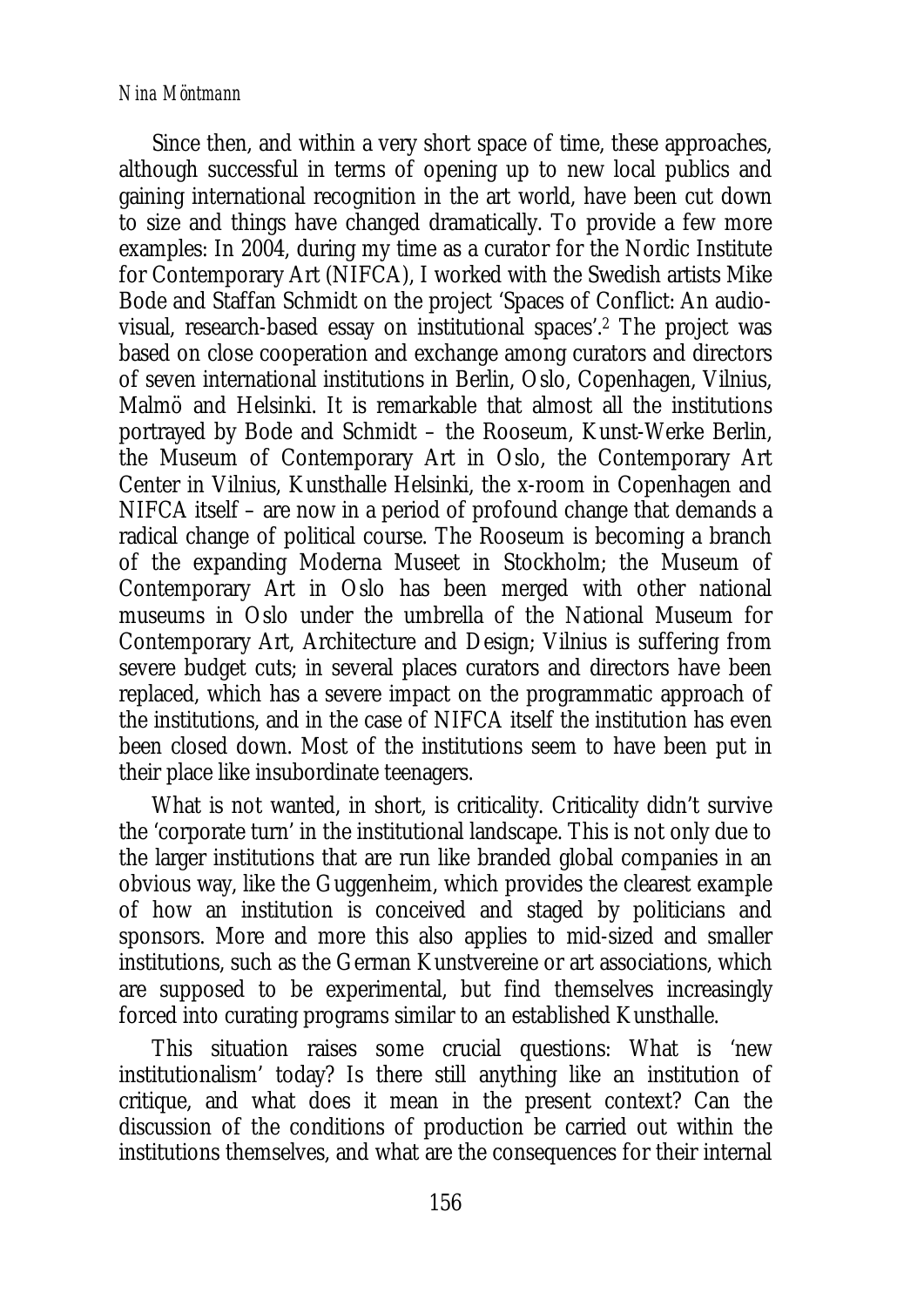structures, functionality, programming and projections? Or, as Hito Steyerl poses it in her essay in the first section of this volume: "is it not rather absurd to argue that something like an institution of critique exists, at a time when critical cultural institutions are clearly being dismantled, underfunded, and subjected to the demands of a neoliberal event economy?"

This current situation, which goes hand in hand with the dismantling of the welfare state, produces an urgent need for emancipatory forms of action in the institutionalized art field and thus for new institutions. This brings us back, first of all, to a fundamental question: What do we actually expect from an art institution? What do we want an institution to stand for? What desires does an institution in the art field produce? In his essay for the publication *Art and its Institutions*, the Swedish philosopher Sven-Olov Wallenstein analyzes 'institutional desires' that are connected with art institutions and exposes a profound paradox by asking: "Why is there such a desire for institutions, and why does the very attempt to meet it only give rise to more dissatisfaction?" Referring to Guattari, he concludes that "the need for facilities is an illusion, or rather a retroactive rationalization." Instead it is the very institution which, he continues, "produces a certain structure of desire, it enables a certain space where signifiers and desires can circulate, and in this sense it is just as futile to dream of a fully de-institutionalized space as it is to dream of an institution that would work" (Wallenstein, 2006: 121). While you can't beat this argument on the one hand, on the other the conclusion cannot be – as Wallenstein also claims – to leave institutions completely aside in order to enter alternative spheres. I fully agree with the artist Gardar Eide Einarsson, who says, "It is a classical democratic problem, whether one should engage in order to change, or simply ignore in order to establish something else on the outside (the classical and in my view false distinction between alternative and oppositional)" (Einarsson, cited in Ekeberg, 2003: 83).

In the face of this dilemma, what is therefore required is the establishment of transgressive institutions that question and break with the current developments of privatization and simultaneously orient themselves towards other disciplines and areas besides the corporative business of globalized capitalism. In searching for participatory institution-forming activities, my attention has recently turned to the institutional situation in several regions in the Southern hemisphere. There, the few official contemporary art institutions mostly are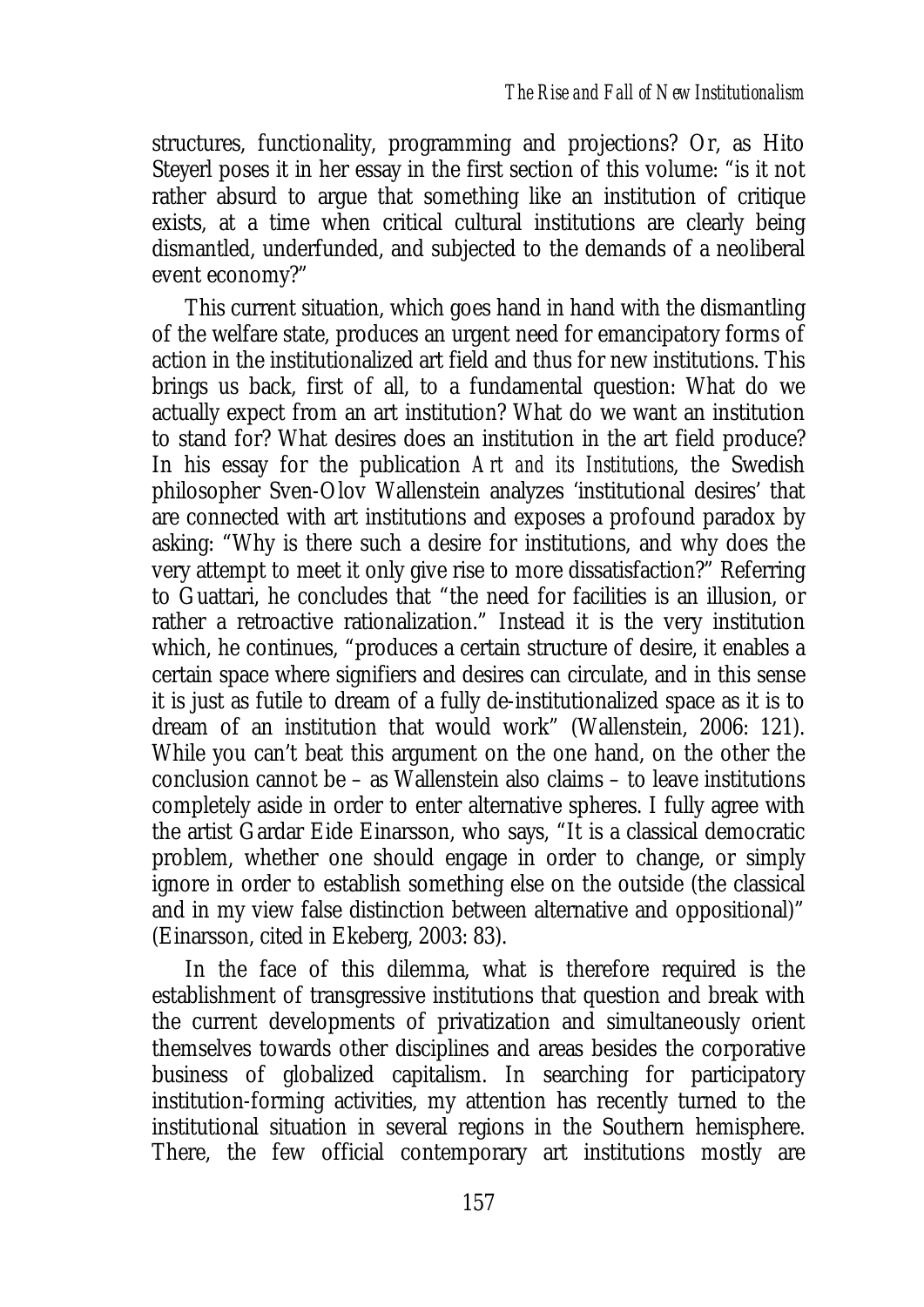#### *Nina Möntmann*

inaccessible for young artists and dysfunctional as part of the public sphere, and artists and curators don't have easy access to public or private funding. These kinds of local situations where there is a lack of access to institutional infrastructure often give rise to community projects, that are characterized by their institution-forming character, such as Sarai or Khoj in Delhi, PUKAR and crit in Mumbai, or ruangrupa in Jakarta. You often find collective and occasionally interdisciplinary activities by artists, sometimes together with curators, researchers, activists or new media workers. They start with a small space and very local programming, exhibiting their own work and that of artists they know, or using the space for other community activities such as discussions or parties. In the beginning there is thus a kind of community center or hangout for friends from the art field. In the regions I am talking about these activities are assuming a quasiinstitutional status that often goes hand in hand with an expansion of their activity. They then start to fundraise internationally, to set up residencies, offer research possibilities, invite foreign curators and artists, organize film programs, edit magazines and so on.

In my opinion, what institutions in Western countries need to do is precisely to reduce the number of structures and standards, and disengage spaces from too many codes and contexts. Here, where we have an institutionalized art field – and consequently the opportunities to participate in semi-public spaces, but also the difficulties caused by the control mechanisms of these spaces – the options are somewhat different. Here there are inherently many categories and conventions for all kinds of art spaces, and alternatives are always measured against the official system that already exists and is increasingly defined by the politics of city marketing and sponsorship. It may seem paradoxical, but from this perspective, in fact we have less scope here and more control. Therefore, a conceivable new institution of critique would be one that maintains and expands its participation in (semi-) public space, and at the same time creates free unbranded spaces and negates dependencies.

It could counter the corporate globalization that neo-capitalism created, instead enabling an active and immediate global exchange of diverse public groups and individual voices, and a critique of the nationstate. It would have to widen its scope, consider cross-genre collaborations with established as well as alternative organizations, and initiate multi-disciplinary activities. This conceivable critical institution could, for example, take on the form of an internationally operating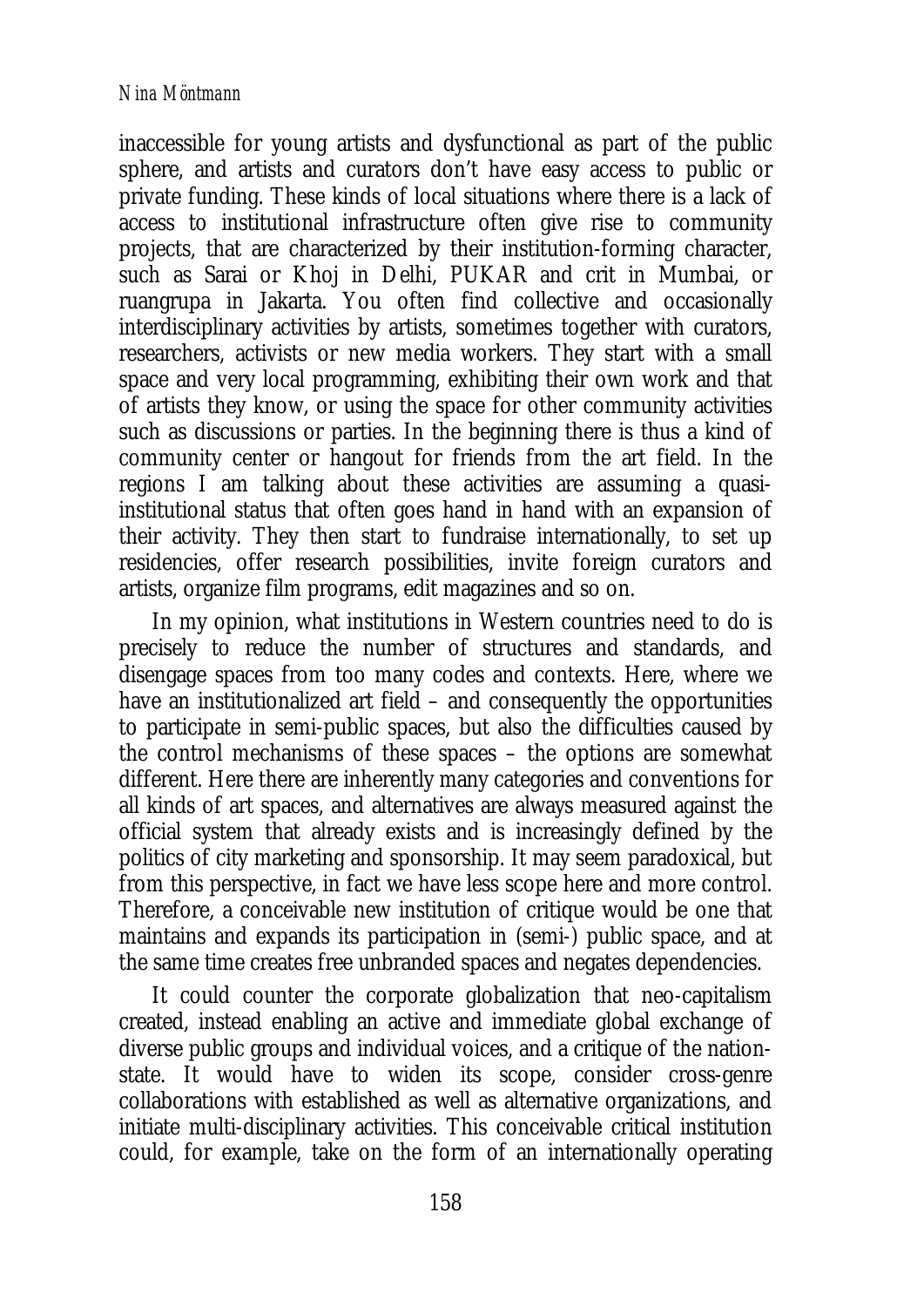'organized network', which strengthens various smaller, independent institutions and activities – be they alternative, artist-run, or researchbased – and could also set up temporary platforms within bigger institutions. Ned Rossiter describes the potential of 'organized networks' for superseding modern institutions that are just "rebooted into the digital age" by "reconciling their hierarchical structures of organization with the flexible, partially decentralized and transnational flows of culture, finance and labor." The advantage of "organized networks" instead is the way they function as "social-technical forms that co-emerge with the development of digital information and communication technologies" (Rossiter, 2006; 2007). In the art field this new institution of organized collaborations could serve then as an information pool, a hub for various transdisciplinary forms of collaboration, in legal matters as a union, and as an entry for audiences to participate locally and exchange internationally.

The transformative public potential of an institution so structured lies in creating 'diasporic public spheres', that are described by Arjun Appadurai – who like Ned Rossiter derives his transferable model from an analysis of the globalized use of electronic media – as "phenomena that confound theories that depend on the continued salience of the nation-state as the key arbiter of important social changes" (Appadurai, 2001: 4). Precisely in this lies both an internationalization as well as a democratization of the art institution and its research facilities, which not only breaks down or questions certain dominant forms of institutional politics, but also opens up a "new role for the imagination in social life" (Appadurai, 2001: 4). On the level of funding, groundbreaking new private as well as public foundations are required to create self-sustainable, independent and powerful alternatives – a 'globalization from below', if you will.

# **Notes**

- 1. Quoted from http://www.rooseum.se
- 2. For a detailed description of the project, see http://eipcp.net/ transversal/0106/moentmann/en.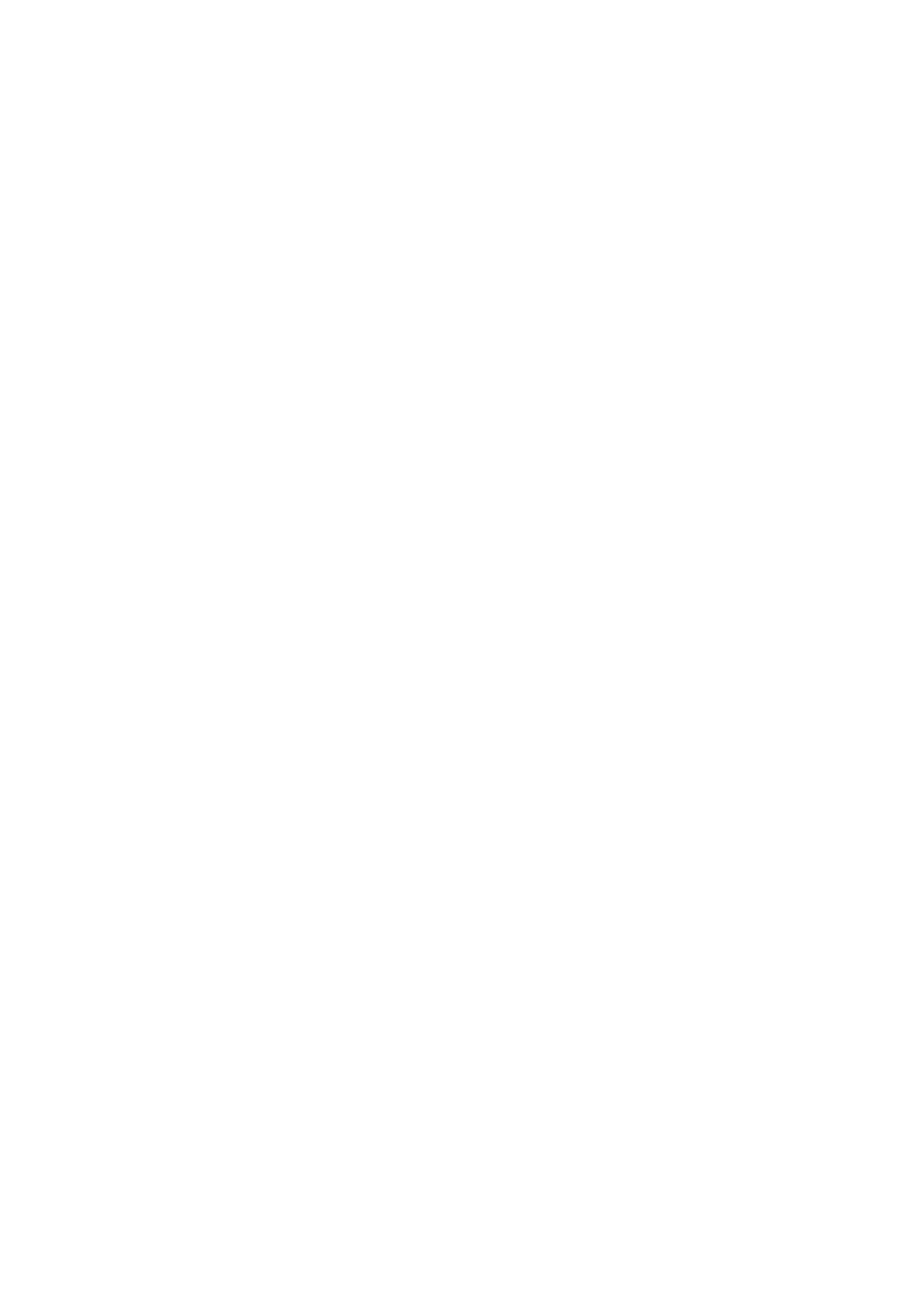## **The Political Form of Coordination**

Maurizio Lazzarato

(Translated by Mary O'Neill)

Based on the model of 'coordination', the struggle of the 'intermittents et précaires d'Ile de France'1 is a veritable laboratory that could well highlight the demise of the political schema born of the socialist and communist tradition. Where this tradition places the emphasis on a logic of contradiction, of the political representation of an injustice that brings remarkable identities into play, the political form termed 'coordination' is meant to be resolutely expressive, transformist, attentive to the unstable dynamics of 'post-identitarian' identities, of which the reality of our world is woven. Coordination is aimed less at the formation of a common collective that seeks its members' equality, at all costs, than it is at the becoming of the singularities comprising it within an unstable, networked, patchwork-loving multiplicity – defying all theoretical definition as well as trade-union or state identification. It is a politics of experimentation that lays aside prior knowledge and opens up to the unknown, without which no new life can be envisaged.

Contemporary political movements are breaking radically with socialist and communist tradition. They are deployed not according to the logic of contradiction but rather to that of difference, which does not mean that there is no conflict, opposition or struggle. Rather, these are radically altered and deployed on two asymmetric levels. Political movements and individualities are formed according to a logic of 'refusal', of being 'against', of division. They seem, at first sight, to reproduce the separation between 'them and us', between friend and enemy, which characterizes the workers' movement or indeed politics itself. But this 'no', this assertion of division, is expressed in two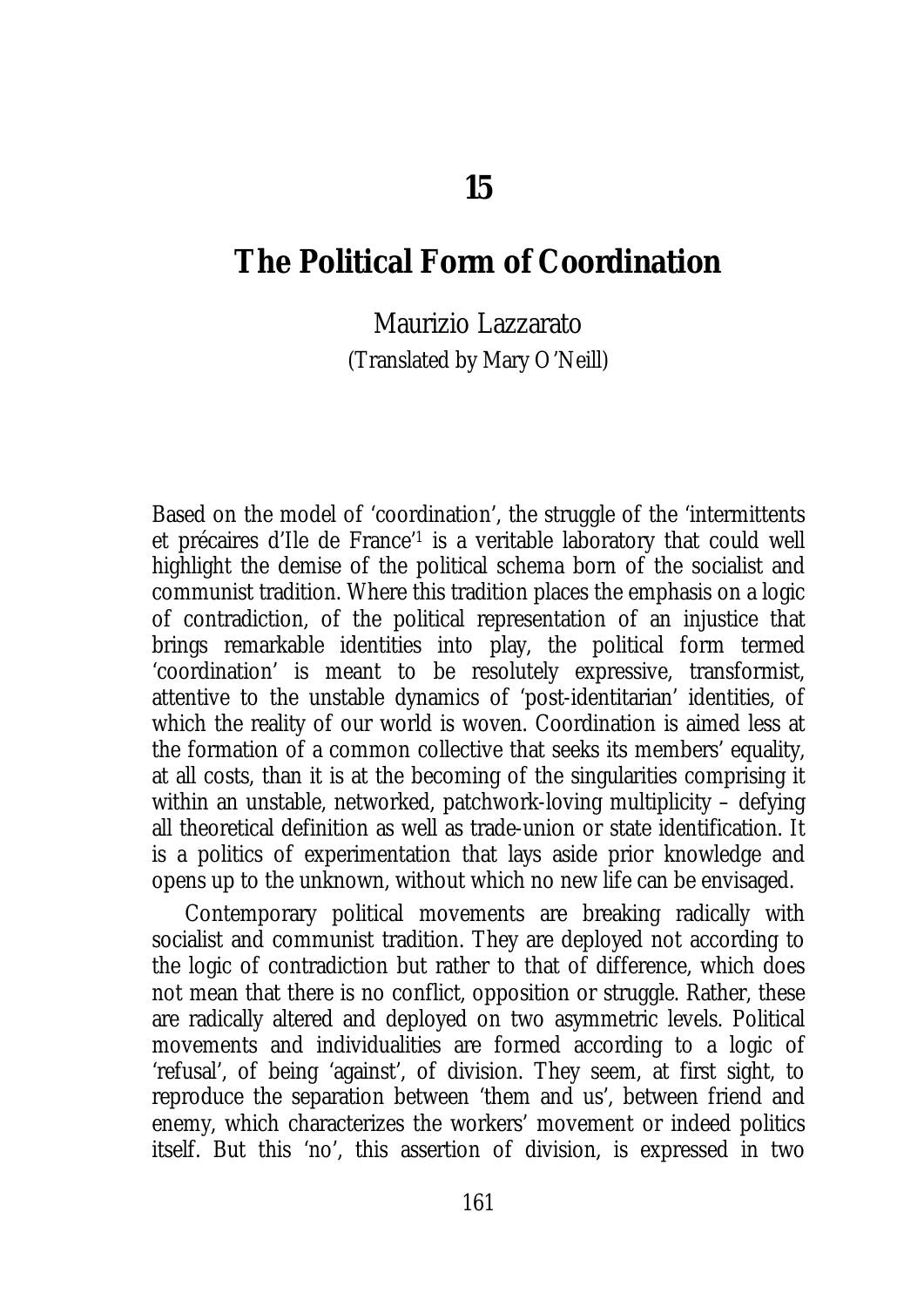different ways. On the one hand, it is directed against politics, and it expresses a radical break with the rules of representation or of the staging of a division within the same world. On the other, it is the precondition for opening up to a becoming, to a bifurcation of worlds and to the way these are created, in a confrontational manner, not a unifying one.

On the first level, the struggle is represented as a flight away from institutions and the rules of politics. People quite simply escape – they walk away as the 'peoples of the East' walked away from real socialism, crossing the borders or staying in situ to recite Bartleby's formula: 'I would prefer not to'. On the second level, the individual and collective singularities that make up the movement deploy a process of subjectivation, which involves both a composition of common platforms (collective rights) and the differential assertion of a multiplicity of practices for expression and for living. Flight, politically elusive practices on the one hand; creation, strategies of 'empowerment' on the other. This new process renders the behaviors of movements and singularities opaque and incomprehensible to political scientists, sociologists, political parties and trade unions.

In France, one of the most interesting devices that movements employ to hold both levels together is that of 'coordination'. The coordination of the 'intermittents et précaires d'Ile de France' is the latest and most accomplished of the coordinations that, since the beginning of the 1990s, have organized all forms of struggle of a certain scale (coordinations of nurses, students, railway workers, the unemployed, teachers, etc). The refusal, the 'no' ('we're not playing any more') is what has pushed the intermittent workers from an ambiguous yet always individual relationship to the organization of the culture and communications industry into a new relationship to themselves and to the power that comes through the 'power of us'. Instead of being subjected to appropriation and exploitation by industry, all the characteristics of the intermittent workers' cooperation operate as drivers of the struggle.

Coordination is what the event of the struggle has made possible. In this event, we see what is intolerable about an era and at the same time the new possibilities for living that it enfolds. The de-structuring of what is intolerable and the articulation of new possibilities for living have a very real existence, but they are first expressed as a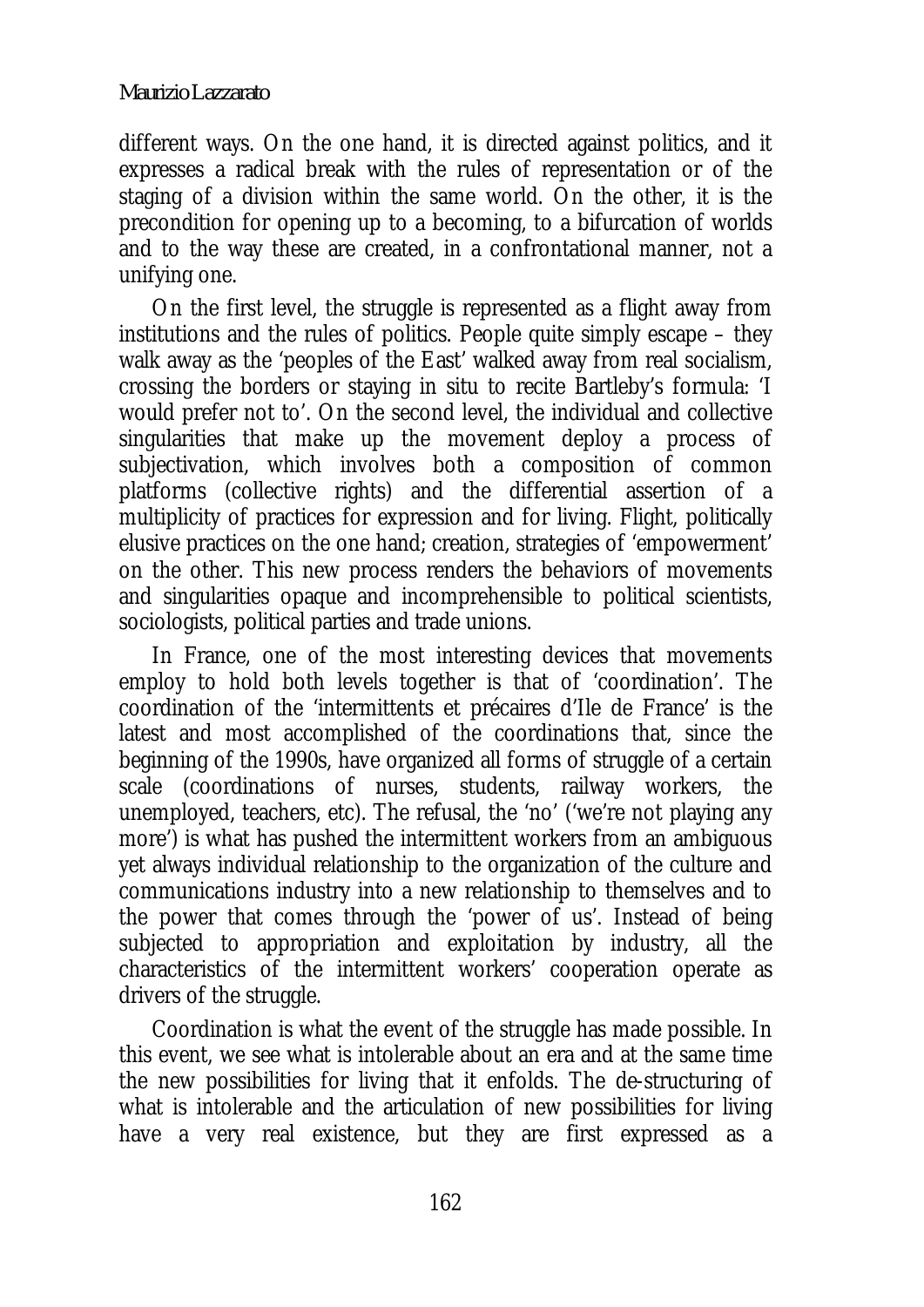transformation of subjectivity, as a mutation of the mode of sensibility, as a new distribution of desires in the 'souls' of the intermittent workers engaged in the struggle. This new distribution of what is possible opens up to a process of experimentation and creation: experimenting with what the transformation of subjectivity involves, and creating the devices, institutions and conditions capable of deploying these new possibilities for living.

Speaking about 1968, Gilles Deleuze and Félix Guattari (1984) said: "Society must be capable of forming collective agencies of enunciation that match the new subjectivity, in such a way that it desires its own mutation" When we consider political action in the light of the event, we are faced with a twofold creation, a twofold individuation, a twofold becoming (creating a possibility and bringing it about) that is confronted with the dominant values. This is the point where the 'conflict' with what exists manifests itself. These new possibilities for living come up against the organization of governments in power and the manner in which these actualize this same constituent opening.

Coordination has developed the struggle on the two asymmetric levels in an exemplary fashion: refusal and constitution, de-structuring what is intolerable and deploying new possibilities. De-structuring what is intolerable, by taking a step alongside the codified and conventional forms of the unions' struggle (the meeting, the demonstration), will find expression in the invention of new forms of action, whose intensity and reach will increasingly open up towards harassing and unmasking the command networks of society-as-business. Deregulation of the labor market and social rights is being countered by a deregulation of the conflict that is following the organization of power right into the communications networks, into the expression machines (interruptions in television programs, recovery of advertising spaces, interventions in press editorial offices, etc.), something which those involved in the conventional union struggles ought not to ignore.

Coordination has coupled (not opposed) a diversifying of actions (by the number of participants, by the variations in objectives), using the 'just-in-time' method (by the frequency and speed of their planning and execution), to the unions' monumental mobilization tactics (strikes), which are concentrated in time and space. This gives some indication of what effective actions can be in an organization of mobile, flexible capitalist production, where the expression machines (television,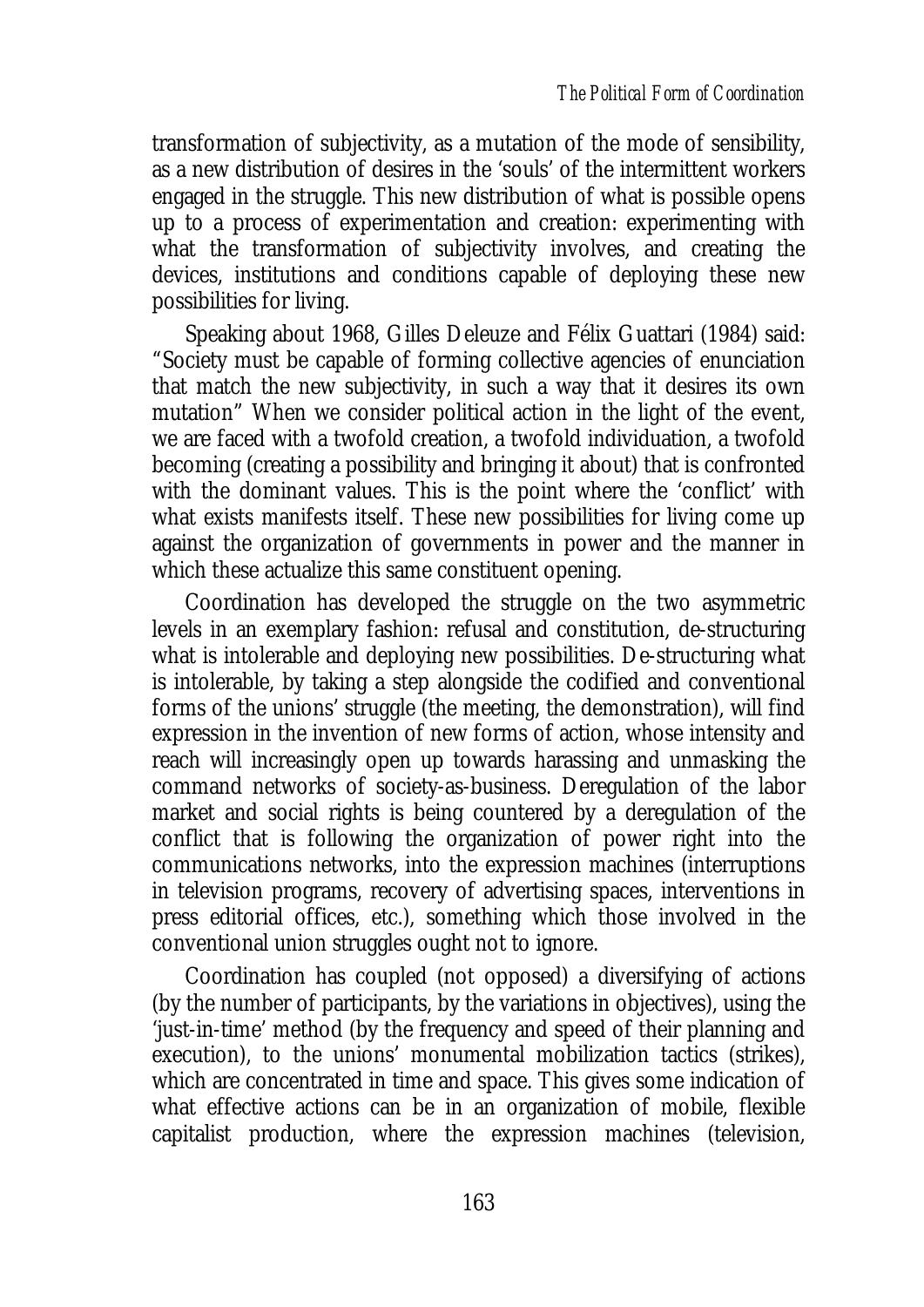advertising, press, cinema, festivals) are constituent elements of 'production'.

If de-structuring what is intolerable has to invent its modes of action, the transformation of modes of sensibility implied by refusal is only the precondition for opening up to another process, a 'problematic' one, of creation and actualization in relation to multiplicity. 'Problems' are what characterize the life and the organization of coordination. The subjectivities engaged in the struggle are caught between the old distribution of the sensible, already defunct, and the new, which is not yet in existence other than as methods for transforming sensibility and changing modes of perceiving the world. Coordination is not a collective but a mapping of singularities, composed of a multiplicity of committees, initiatives, forums for discussion and planning, political and union activists, a multiplicity of trades and professions, friendship networks, 'cultural and artistic' affinities, which form and break up at different rates and with different aims. The process of constituting multiplicity that is initiated here is not organic; it is, rather, polemical and confrontational. There are, engaged in this process, individuals as well as groups clinging desperately to the identities, roles and functions modulated for them by the organization of industry, and also individuals and groups involved in a radical process of de-subjectivation from these same modulations. There are conservative forms of behavior and expression and other, innovative, forms distributed among various individuals and groups, or coming through a single individual or group.

The word 'precarious', added to the name 'intermittent workers' of the coordination d'Ile de France, is the word that has caused passions to run highest and provoked the most vocal reactions. There are those for whom the term 'precarious' denotes a fact, an assessment (there are as many non-indemnified intermittent workers as there are indemnified ones, if not more; at any rate, 35 percent of indemnified workers are transformed into precarious workers by the new draft agreement). Others happily embrace it, seeing it as a reversal of the terms under which power is assigned (like 'unemployed person', '*errèmiste*' 2, 'immigrant', etc.), and as a rejection of the categories into which they are forced. Still others, paralyzed by the vague, negative terms of this attribution, demand the reassuring identity of 'artist' or 'liveperformance professional', which are also categories but, in their minds, 'positive' ones. One can identify with the artist or the professional whereas 'precarious worker' is a form of identification by default. There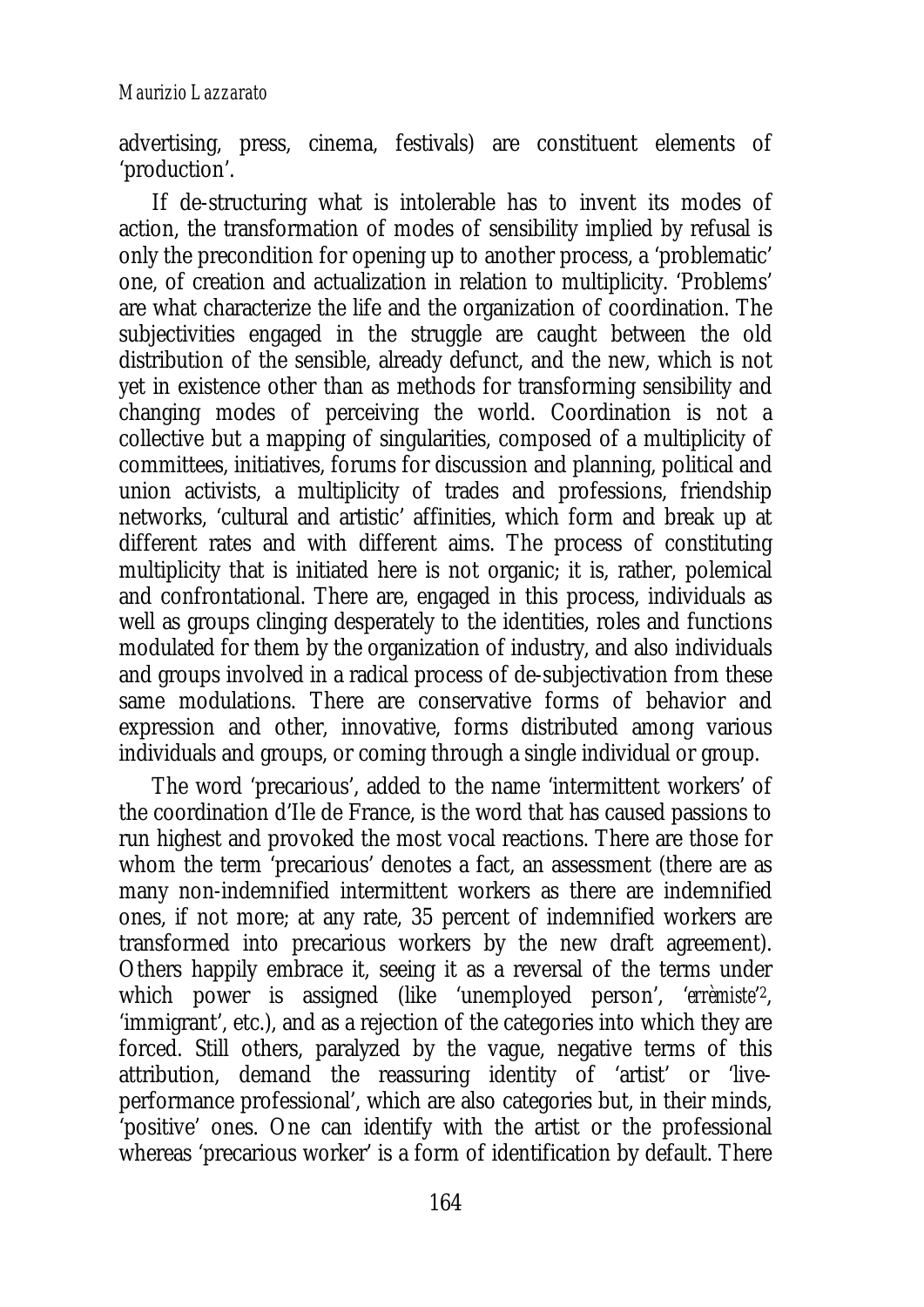are those too for whom the word 'precarious' is sufficiently ambiguous and polysemous to open up to multiple situations that go beyond 'live performance' and [for whom] it allows enough possibilities for becomings that elude the categories assigned by power. And there are yet others who demand 'existential precarity' and denounce 'economic precarity'. There are those for whom the term 'precarious' denotes the point where categories, attributions and identities become blurred (artist and at the same time precarious worker, professional and at the same time unemployed, alternatively within and outside, on the edges, at the limits): the point where relations, since they are not sufficiently codified, are – at the same time and in a contradictory manner – sources of political subjection, of economic exploitation and of opportunities to be grasped.

'Precarious' is the very model of 'problematic' naming, which poses new questions and seeks new replies. Lacking the universal impact of names like 'worker' or 'proletarian', it plays the role – as these once did – of that which defies, and it can only be named negatively by power as a result. All are in favor of neutralizing precarity as a weapon of political subjection and economic exploitation. Where division occurs is on the means by which to bring it about and on the significance of this achievement. Do we take the unknown aspects of problematic situations conjured up by precarity back to what is known in established institutions and their forms of representation: wage earning, the right to work (employment), the right to state benefits indexed to employment, the joint democracy of employers' and trade union organizations? Or do we invent and impose new rights encouraging a new relationship to activity, time, wealth, democracy, which exist only virtually and often in a negative way, in conditions of precarity?

We see that the economic questions, those affecting insurance and representation schemes, immediately pose problems of political categorization, which relate back to different processes of subjectivation. Fitting into the pre-fabricated mould of the capital-labor relationship, by viewing art and culture as their 'exception', or analyzing the transformation of the concept of work and the concept of art, and opening up to the becomings these very questions imply, by defining the 'artist' and the 'professional' in different terms. Or else bringing the 'precarious', that which has not yet been codified, back into the institutionalized conflict, which has already been standardized (and also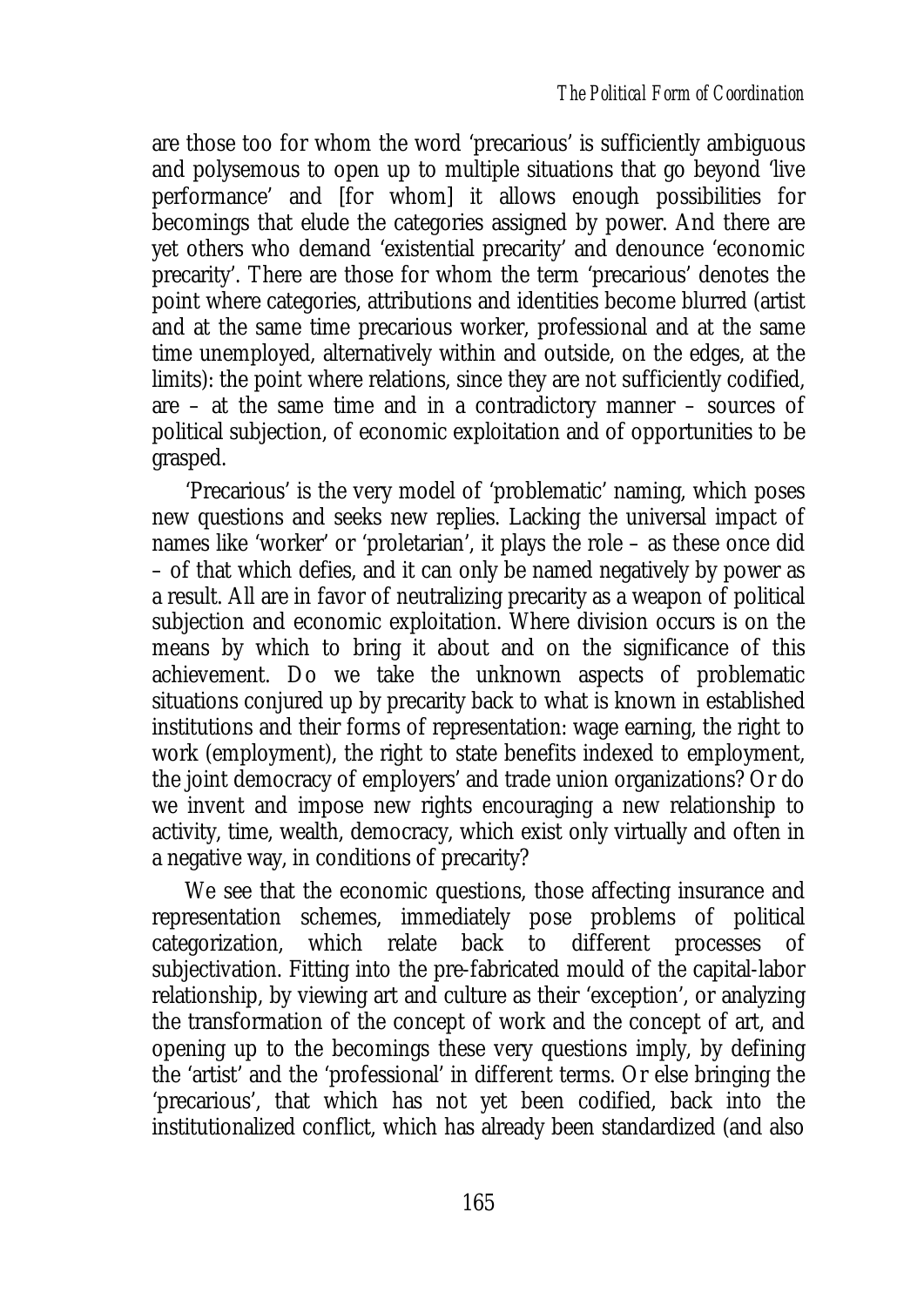includes the revolution of a great many revolutionaries!), or seizing the opportunity to develop struggles for identities still in the making.

The post-feminist movements have already wrestled with the knotty issue of becoming, the problem of the relationship between difference and repetition, through the 'aporetic' concept of post-identitarian identity: shifting identities, fractured identities, eccentric identities, nomadic subjects, where identity is both asserted and stolen, where repetition (identity) is in favor of difference, where the assertion of rights is not an assignment or an integration but, rather, a precondition for becoming. Here this same question takes over the more traditional field of law and of the institutional forms regulating social issues.

Different modes of behavior and expression are represented in coordination, as they become widespread like skills or 'collective bodies of expertise' (as the intermittent workers put it when referring to their activities), each time revealing the political 'objects' and 'subjects'. These skills and expertise, as soon as they are in operation, trigger a proliferation of problems and responses.

The production of an alternative model to the one proposed by the government is one of these skills that questions the organization of our societies generally, using the specific practices of live-performance professions as a basis. By analyzing the legitimacy of the division between experts and non-experts, the modes whereby the new model is constructed also put the division between representatives and represented to the test. The action of coordination may be extended to experimentation with devices for being together and being against, which repeat codified political procedures and, at the same time, invent new ones but which, all of them, also take great care to encourage the meeting of singularities, the arrangement of different worlds and universes.

The general form of the organization is not the vertical and hierarchical structure of political parties or trade unions, but that of the network in which different organizational and decision-making methods operate, which co-exist and are coordinated more or less felicitously. The general assembly operates on the principle of the majority vote without, however, selecting elites and vertical, directive or permanent structures. But the life of the coordination and the committees is based on the model of patchwork that allows an individual or a group to launch initiatives and new forms of action in a more flexible and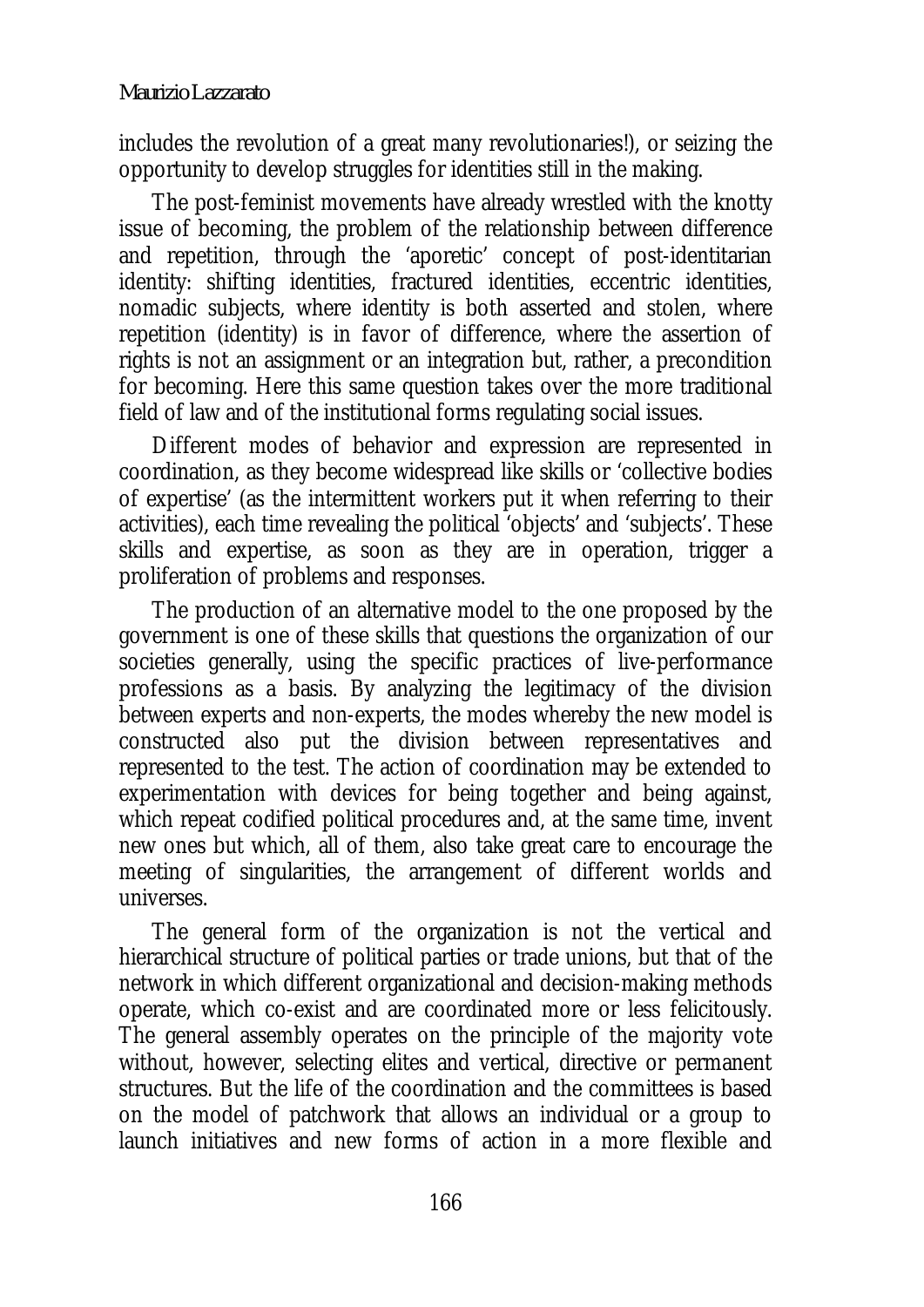responsible way. Organization in the form of networks is more open to learning and the appropriation of political action by all. The network favors the development of minority politics and decision-making.

The coordination has adopted a strategy that operates transversally within the divisions instituted by politics and the majoritarian models (representatives/represented, private/public, individual/collective, expert/non-expert, social/political, audience/spectator, employee/ precarious worker, etc.). The opening of this instituting space fuels a tension between the assertion of equality proclaimed by politics (we all have equal rights), and the power relations between singularities which are always asymmetric: (in a meeting, a discussion, a decision-making process, the circulation of speech, of places and roles is never based on equality).

'Collective' rights are what define the conditions for equality; rights are for everyone. But this equality is not for itself; it is not in itself a goal. It is for difference, for everyone's becoming; otherwise, it is nothing more than a leveling out of multiplicity, an averaging out of subjectivities and an average (majority) subjectivity. The differences imposed by power are rejected, but the differences between singularities are arranged (on this second level, equality can only be the possibility for everyone not to be separated from what he/she is capable of, [for everyone] to be able to fully realize his/her potential). The hierarchy of the cultural industries is rejected and there is an arrangement of the asymmetric relationships between singularities that cannot be measured one against the other, "as it is in the worlds of artists, where there are no ranks but a variety of sites."

Coordination makes it possible to cross borders, to blur the divisions, categories and assignments into which intermittent workers, all of us in fact, are forced. The space of coordination is located transversally vis-à-vis the logic of equality and that of difference (freedom) by constructing their relationship as a problem, by trying to analyze the limits within which socialism and liberalism had separately considered and practiced them. Coordination is the contentious site for transforming multiplicity: from the subjected and enslaved multiplicity to a new multiplicity the outlines of which cannot be measured in advance.

More generally, we can say this: the form of political organization of coordination relates back to invention, experimentation and to their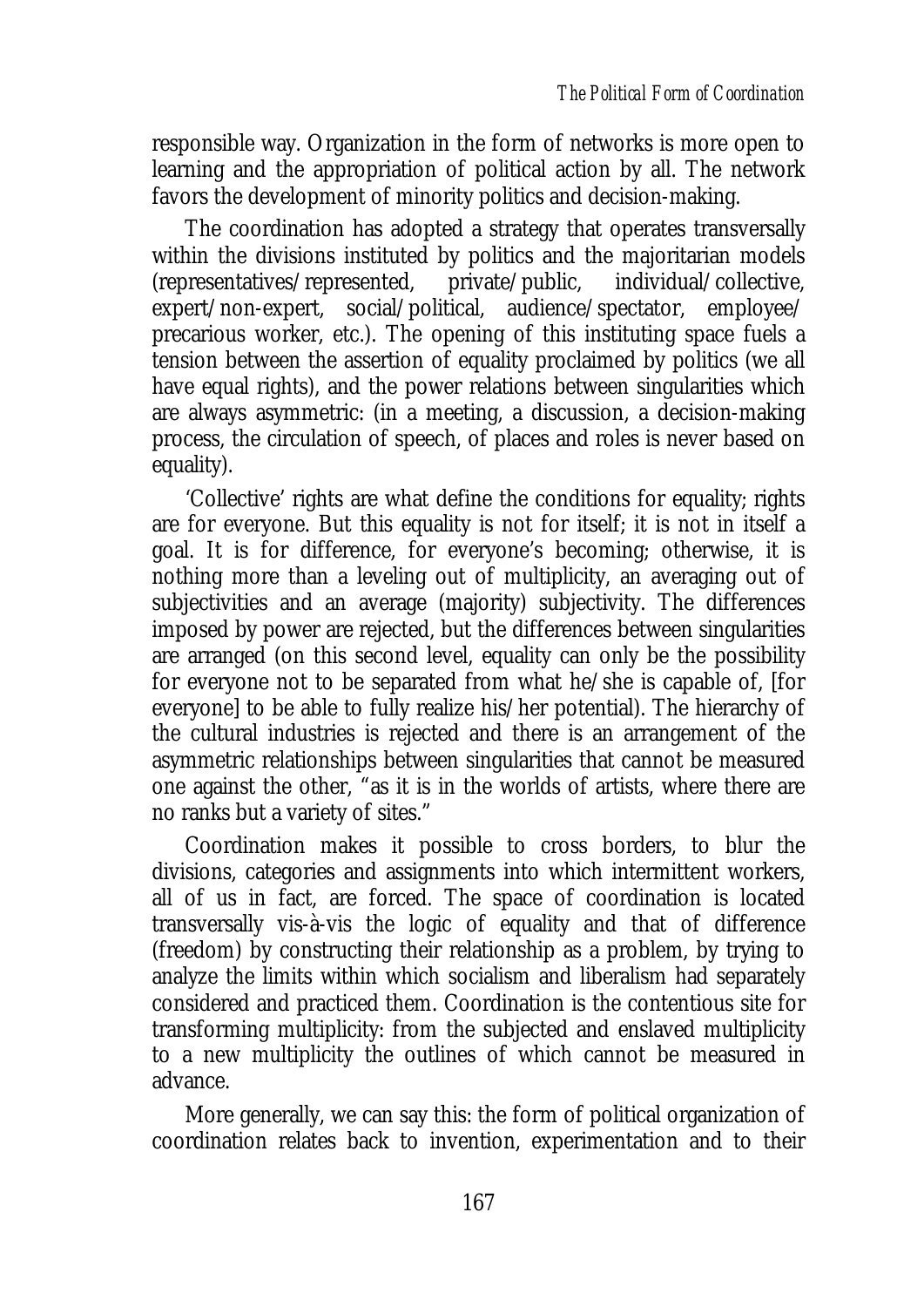#### *Maurizio Lazzarato*

modes of action, not to a new form of warfare. We are currently living in conditions of 'planetary civil war' and a permanent 'state of emergency', but I think that the response to this organization of power is only possible if the logic of war is turned back (invaginated) into a logic of co-creation and co-implementation. The logic of war is the logic of conquest or of the distribution of one sole possible world. The logic of invention is one of creating and bringing different worlds into being in the same world; it hollows out power and at same time makes it possible for us to stop being obedient. This deployment and proliferation means extending singularities within the vicinity of other singularities, drawing a line of force between them, rendering them temporarily the same and making them cooperate for a time towards a common goal, without necessarily denying their autonomy and independence, without reducing them in a process of totalization. And this action is, in turn, an invention, a new individuation.

Coordination is set up according to modes that relate back to the unpredictability of propagation and distribution of the invention (by reciprocal capture, based on trust and affinity), rather than to the realization of an ideal plan or of a political line aimed at raising awareness. It succeeds only if it expresses a power in which singularities exist 'one by one, each one for itself'. It takes shape only if it expresses a 'sum that is not reduced to a total of its own elements'. The transition from micro to macro levels, from the local to the global, must not take place in a process of abstracting, universalizing or totalizing, but through the ability to hold together, to coordinate networks and patchworks gradually.

Compared to these dynamics of coordination, the instruments and forms of organization of the workers' movement are largely inadequate since, on the one hand, they refer to the cooperation of the Karl Marx and Adam Smith factory and, on the other, political action is not conceived of as an invention but merely as a revelation of something already there, the main operator of which is awareness and representation. Turning what is potential into something present, current, is an entirely different matter from representing a conflict. The political action of what remains of the workers' movement (in its institutional or left-wing form) is dominated as ever by the logic of representation and reductive totalization, which means exercising hegemony in one sole possible world (whether it is a question of taking power or sharing it), whereas coordination is a politics of expression.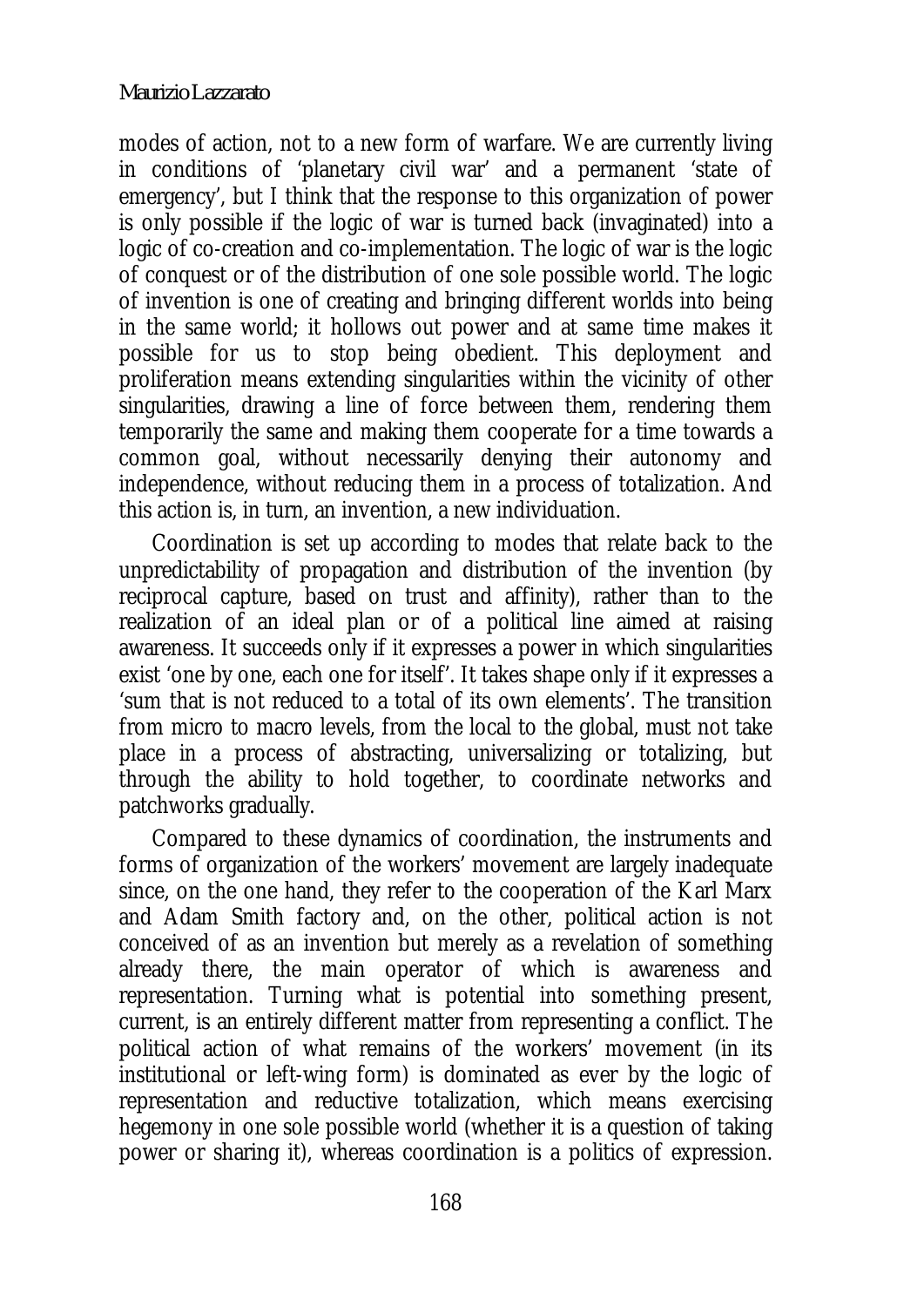The deployment of the political form of coordination calls first of all for the neutralization of these methods of operating and expressing politics. Where there is a hegemony of the organizational forms of the workers' movement, there can be no coordination. Where there is coordination, these organizations can be a part of it, but only by abandoning their claims to hegemony and by adapting to the constitutive rules of multiplicity – (we can also see this co-existence at work in the forms of organization mobilizing against neo-liberal globalization!). Coordination alone represents a public space that includes differences.

The activist in a coordination is someone who is committed and at the same time elusive. Contemporary political movements do not develop according to the 'mystical' modes of the transition from the individual to the collective. All creative activity stems originally, from singular initiatives (by a group or individuals) that are more or less small in scale, more or less anonymous. These initiatives cause an interruption, introducing a discontinuity not only in the exercise of power on subjectivity, but also and especially in the reproduction of the mental habits and the corporeal habits of multiplicity. The act of resistance introduces discontinuities that represent new beginnings, and these beginnings are multiple, disparate, heterogeneous (there are always multiple foci of resistance).

Rather than relating back to the position of warrior or to religious commitment, the activist in contemporary movements takes on the attributes of the inventor, the experimenter. The activist is committed and elusive as these are, since he/she too must escape for his/her action to be effective in the chain of 'prevailing habits and imitations' codifying the space of political action. The fascination that the figure of Subcomandante Marcos exercises is the result of all the elements present in his way of conducting and expressing himself. In a situation that is restrictive in a different way from our own, he asserts himself as a warrior, as a political and military commander; at the same time, using the same gestures and the same words, he immediately eludes the warrior identity, rids himself of the assigned role of commander, of military and political leadership. The situation that is appropriate for the action of beginning something new is expressed in the aporetic definition of 'subcommandante': subjectivation and at the same time desubjectivation, each presupposing and re-launching the other reciprocally.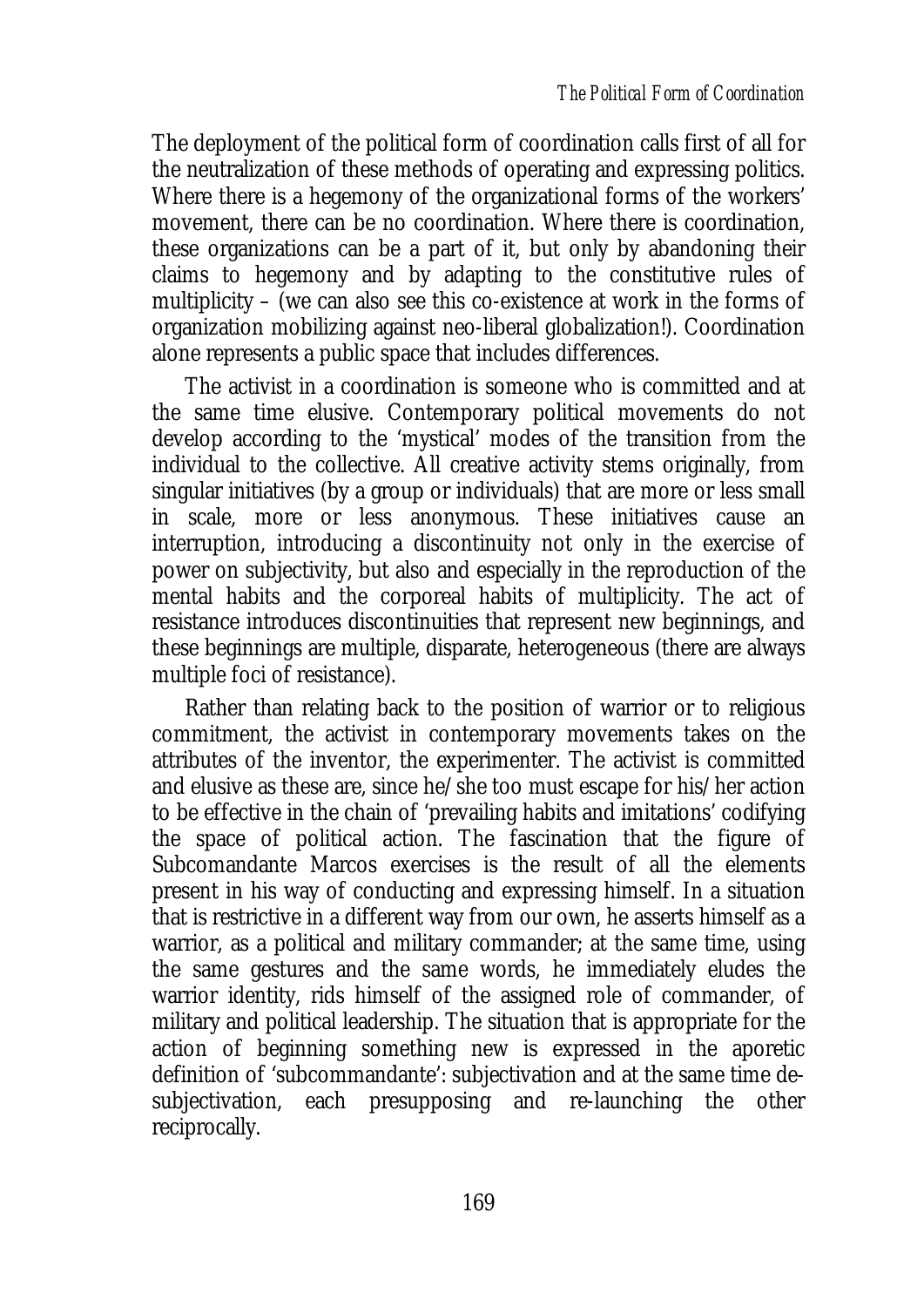#### *Maurizio Lazzarato*

In contemporary militancy, the warrior dimension must be turned into an inventive force, into the power to create and realize arrangements and ways of living. The activist is not the one in possession of the movement's intelligence, who sums up its strength, who anticipates its choices, who derives his/her legitimacy from an ability to read and interpret the movements of power; rather, he/she is the one who, by introducing a discontinuity into what exists, facilitates an increase in the power of arrangement and connection of cooperation, the flows, the networks and the singularities that comprise it, according to modes of disjunction and coordination that are non-totalizing, nonhomogenizing, non-hierarchical.

The intermittent workers say: we do not know what it is 'to be together' and 'to be against' in conditions where different worlds proliferate within a single world; we do not know what the institutions of becoming are, but we raise these questions by means of devices, techniques, arrangements, statements, and in this way we analyze them and we experiment. The traditional modes of political action are not on the way out, but are dependent on the deployment of this power of coordination. The constitution of the self as multiplicity is not sacrificed to the struggle against the imperatives of power. The activist continues to put forward initiatives, to be the originator of new beginnings, but not according to the logic of realizing an ideal plan, of a political line that sees what is possible as a readily available image of the real. [He/she does so] according to an actual understanding of the situation, which obliges him/her to put his/her very identity, his/her worldview and methods of action at stake. In fact, he/she has no other option since all attempts at totalization, at homogenizing generalization, at creating a relationship of force exclusively oriented towards representation, at instituting modes of hierarchical organization, lead to flight and the breakdown of coordination (of multiplicity).

#### **Notes**

- 1. Translator's Note: intermittent and precarious workers of the Ile de France.
- 2. Translator's Note: people living on RMI = *Revenu minimum d'insertion,* a form of income support.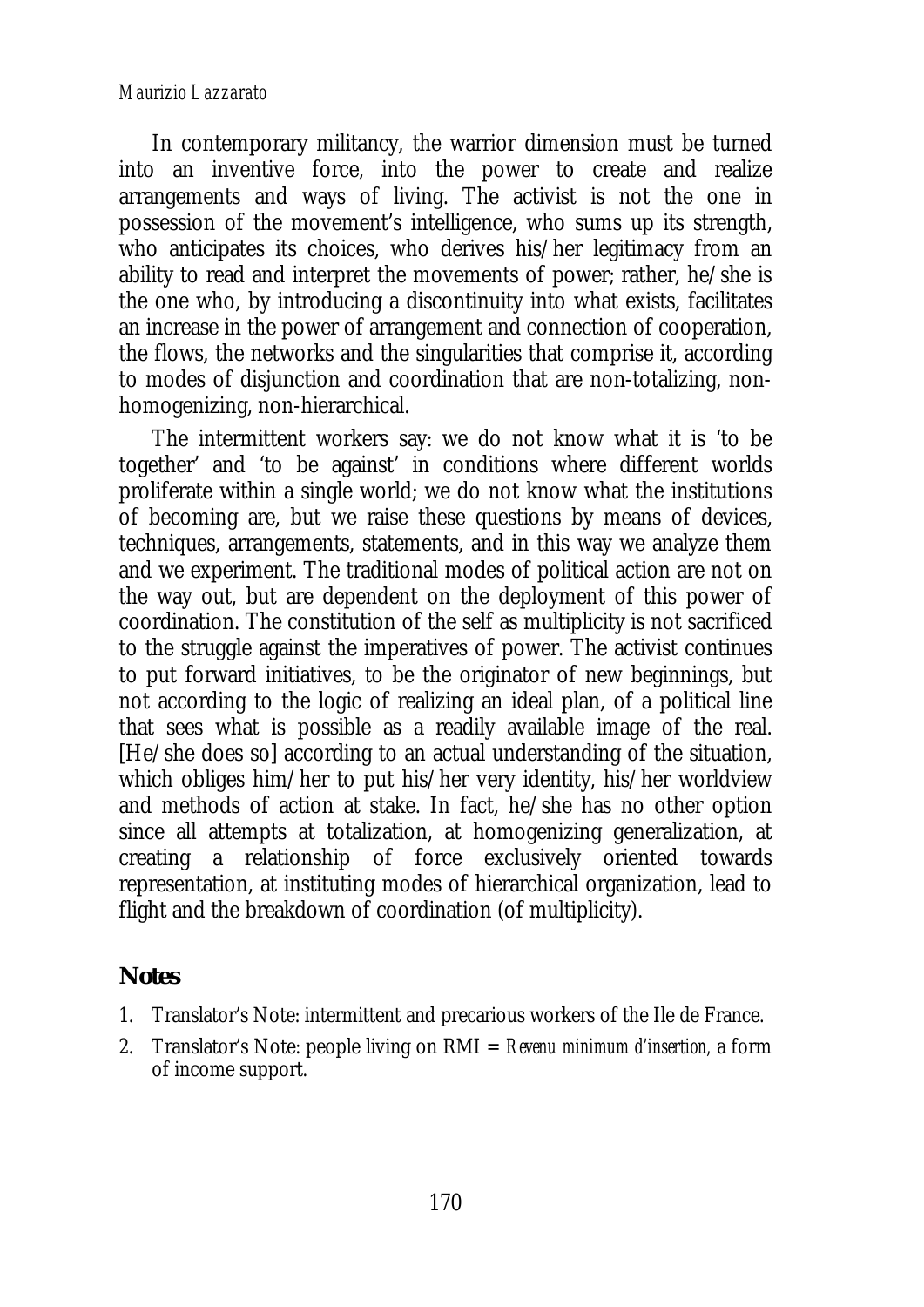# **INSTITUENT PRACTICES AND MONSTER INSTITUTIONS**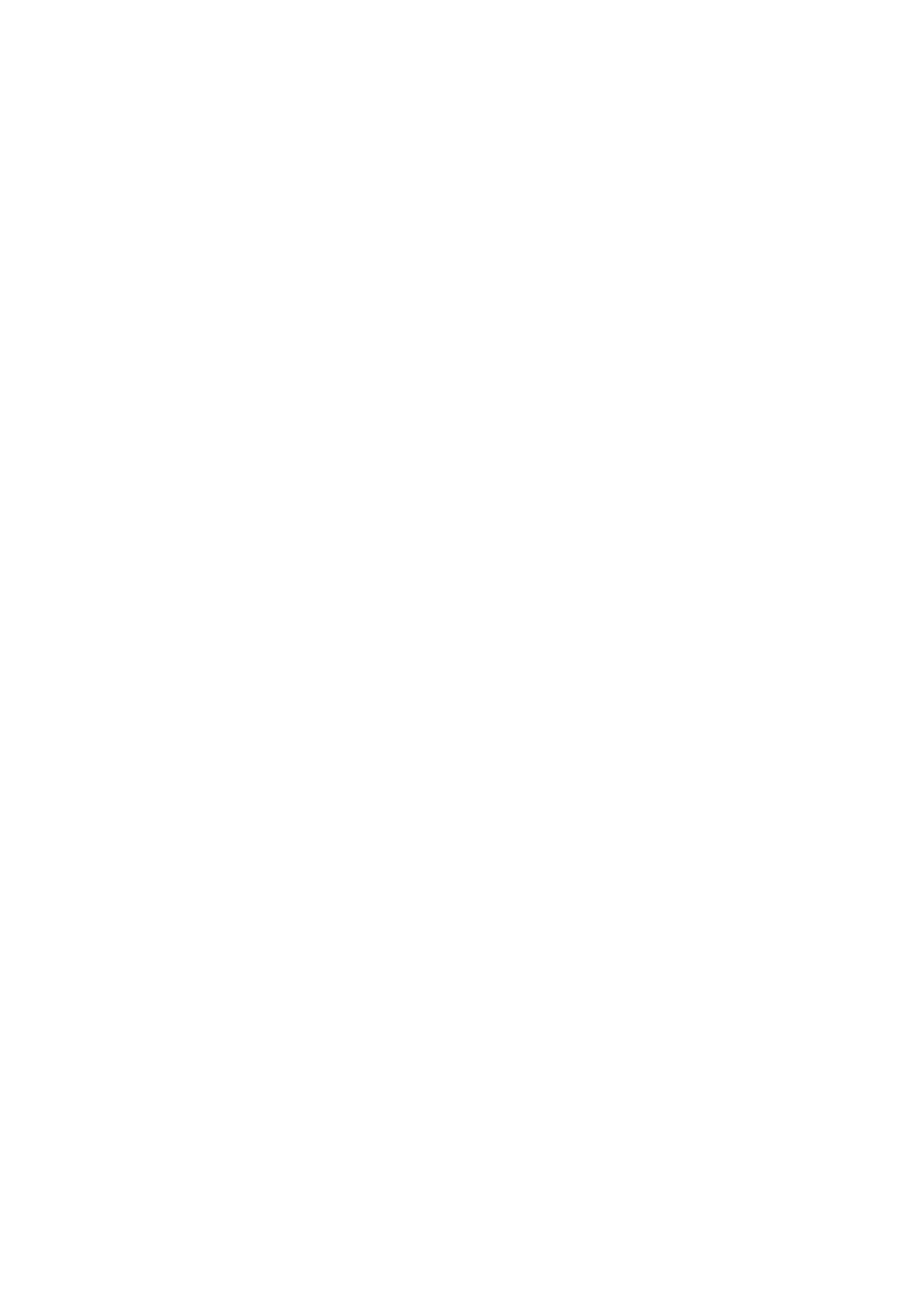## **Instituent Practices, No. 2: Institutional Critique, Constituent Power, and the Persistence of Instituting\***

Gerald Raunig (Translated by Aileen Derieg)

Insurrection leads us no longer to let ourselves be arranged, but to arrange ourselves, and sets no glittering hopes on 'institutions'. It is not a fight against the established, since, if it prospers, the established collapses of itself; it is only a working forth of me out of the established. If I leave the established, it is dead and passes into decay. (Max Stirner, *The Ego and Its Own)*

#### **Institution and Critique**

An attempt to deconstruct, problematize and reformulate institutional critique, such as the one undertaken from several different perspectives in the *transversal* issue 'Do you remember institutional critique?'1, published in early 2006, cannot avoid questioning the understanding of both institution and critique in the first two phases of artistic institutional critique, as well as the analogous figures in the history of leftist movements. Here one problematic pole of the critique of the institution could be regarded as the fundamentally critical approach of constructing an absolute outside of the institution, whether as a distorted image of the pathos of the artistic avant-garde (still evident in the 1970s) or as a phantasm of radical anarchisms: this approach ignores the techniques of self-government and the modes of subjectivation and contributes, beyond pure forms of rigid institutional subjection, to producing forms of 'machinic enslavement' (Deleuze and Guattari, 1987: 456-7; Lazzarato, 2006) – and with them the imagination of spaces free of power and institution.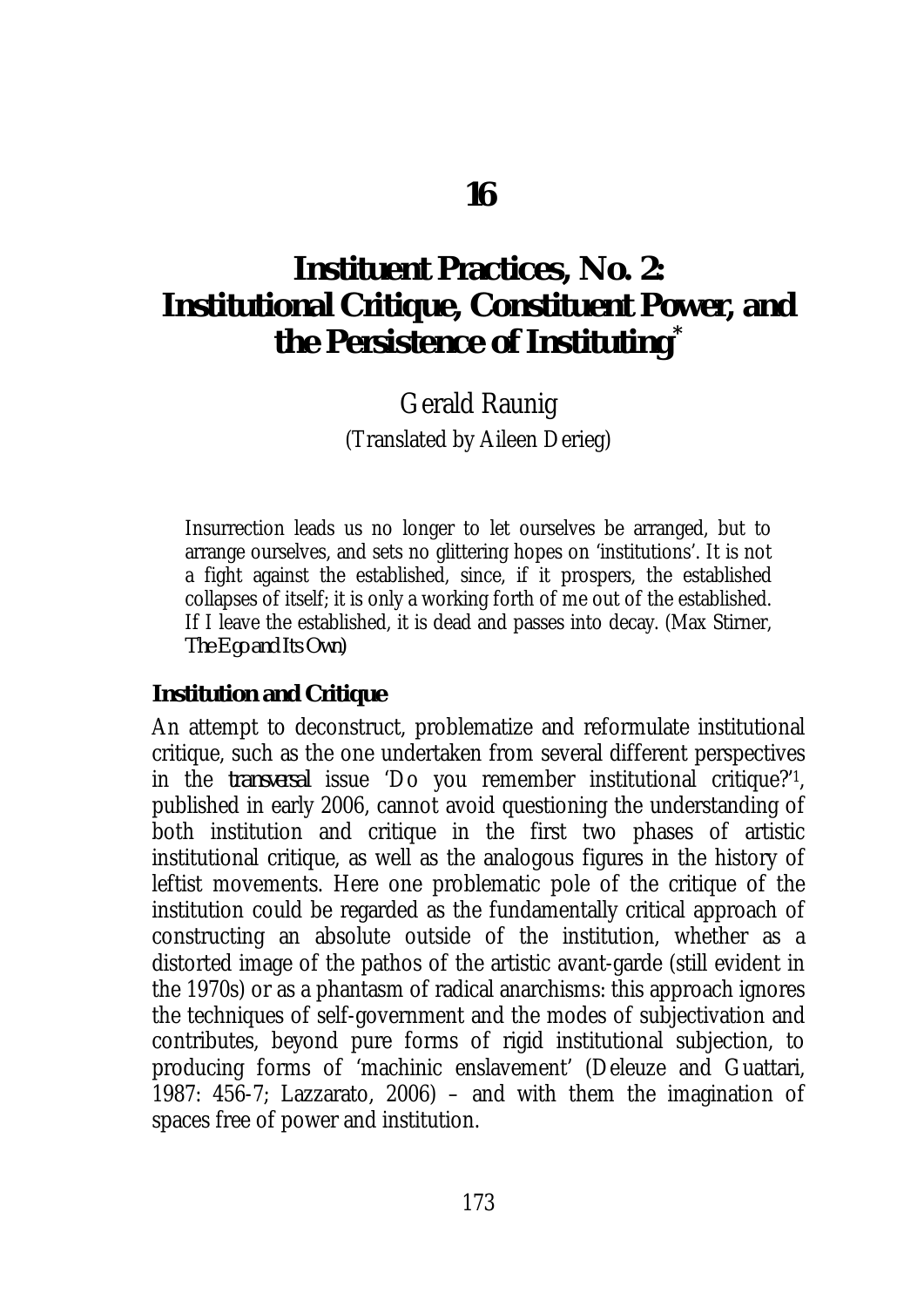#### *Gerald Raunig*

The other pole – frequently found in institutional critique art practices since the 1990s – would be the self-obsessed self-critique that substantializes one's own involvement in the institution and crowds out the horizon of change from perception. This also includes the misconstrual of theoretical approaches from Foucault (the interpretation of his theory of power as a dead-end of a comprehensive *dispositif* of power allowing neither escape nor resistance) and Bourdieu (the hermetic interpretation of his field theory), in ways that reinforce what exists – what is established, arranged, striated and gridded – as the seemingly sole and immutable possible.

Avoiding both polarizations suggests a movement of exodus, of defection, of flight, but looking for a weapon while fleeing. There is a consistent thread running from Max Stirner's remark about 'leaving what is established', to Gilles Deleuze's concept of 'lines of flight', to Paolo Virno and Antonio Negri's more recent conceptualization of 'exodus': the differentiated construction of a non-dialectical way out of purely negating and affirming the institution. Seeking out these kinds of exits from the dead-ends of the critique of the institution also means, not least of all – and this is the basis of this essay – a conceptual movement of flight, a defection from the treacherous concept of institutional critique, a dissolving of its conceptual components and their re-composition in a different conceptual genealogy.

#### **Against Closure of/in the Institution**

Against the background of a renewed concept of critique, as that begins to emerge from the essays collected here, it is possible to take a closer look at the question of the institution. What is at stake is specifically not the institution as an unchanging structure and state apparatus, as a mere element of a dominant repressive system. If, instead, institutions are grasped as processes, then the problem goes beyond the terrain of the critique of the state and capitalism, for social movements and revolutionary machines cannot dispense with institutions, nor are they immune to the occurrence of structuralization, rigidification and institutionalization.

In 1844, Max Stirner, individualist anarchist opponent of the young Karl Marx,2 wrote the remarkably post-Hegelian and proto-structuralist *Der Einzige und sein Eigentum* [*The Ego and Its Own*]. In it, we encounter a molar concept of revolution that specifically takes into account the structuralization and terror of the French Revolution. Against these,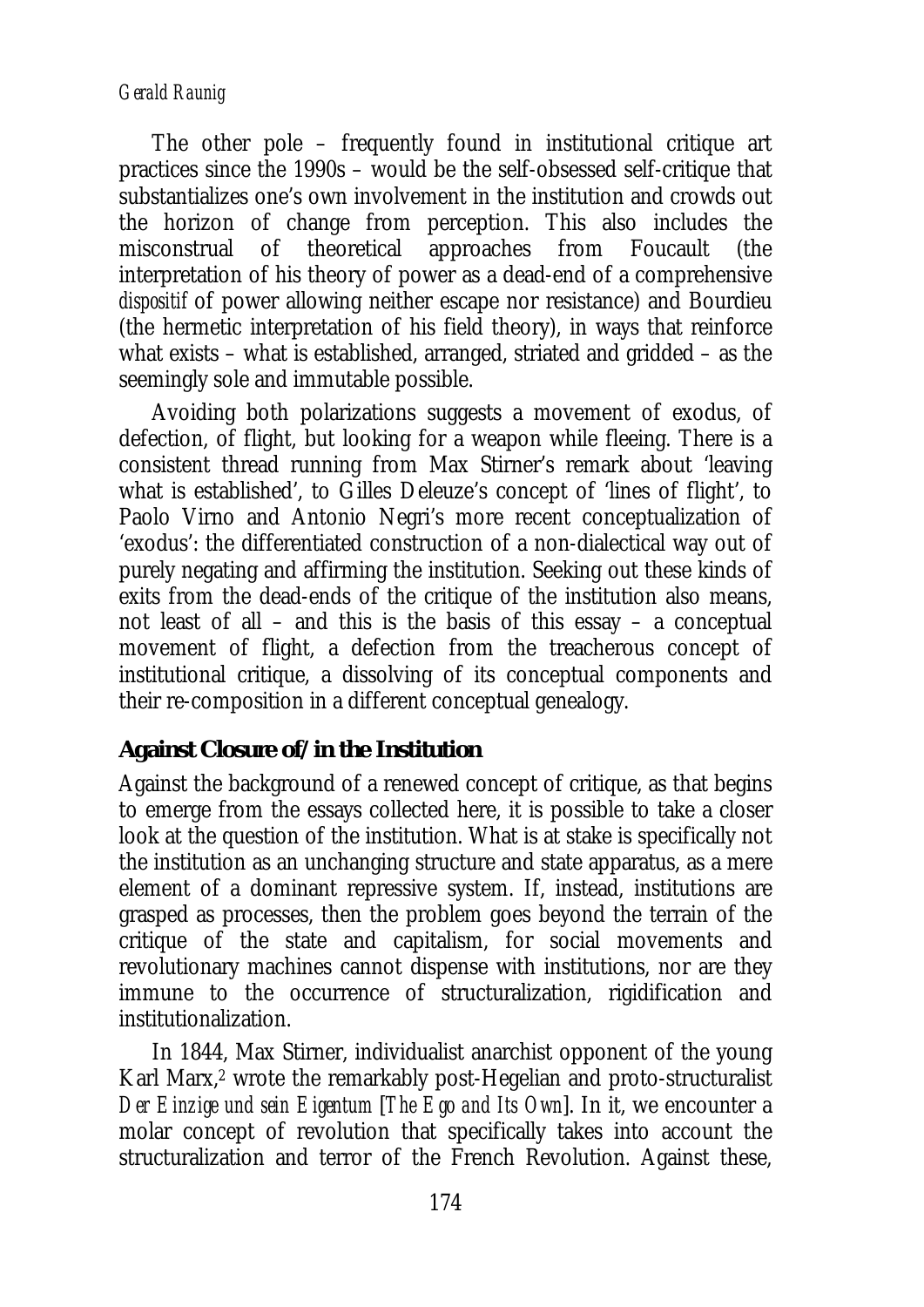Stirner poses the concept of 'insurrection': "The revolution commands one to make arrangements, the insurrection [*Empörung*] demands that he rise or exalt himself [*empor-, aufrichten*]" (Stirner, 1927: 287; 2001). This kind of rising up, this insurrection, which Stirner had to argue linguistically in this manner in order to avoid criminal prosecution,3 does not want to arrange itself, does not want to accept the institutions, even those of the revolution as such, if they close themselves off again. Insurrection sets 'no glittering hopes' on institutions; a new state, a new people, a new party, a new society are not options for Stirner. The mode of subjectivation of the closure of/in the institution simultaneously means arranging oneself in the institution and adapting the self like all those arranged.

In his works on institutional analysis Félix Guattari demonstrated the tendency to 'structuralization', as he called the process of the closure of/in the institution. He developed his specific approach from what he experienced in diverse contexts: from the experience of the fight against the Stalinist and Euro-Communist variants of the state left and against the phenomena of the rigidifying of the New Social Movements after 1968, but also and especially from his experience in the micro-political field of the (psychiatric) clinic. In all of these contexts, Guattari was interested in institutional translations of revolution in its non-molar form:

The revolutionary project as a machine activity of an institutional subversion would have to uncover these kinds of possibilities and ensure them in every phase of the struggle against structuralization ahead of time. (Guattari, 2003: 247)

As Guattari stresses, it is not enough to think of theoretical models of this institutional subversion, but rather it is specifically a matter of the practical testing and stuttering invention of machines that tend to elude structuralization:

The problem of the revolutionary organization is basically that of setting up an institutional machine that is distinguished by a special axiomatic and a special praxis; what this means is the guarantee that it does not close itself off in various social structures, especially not in the state structure. (Guattari, 2003: 137)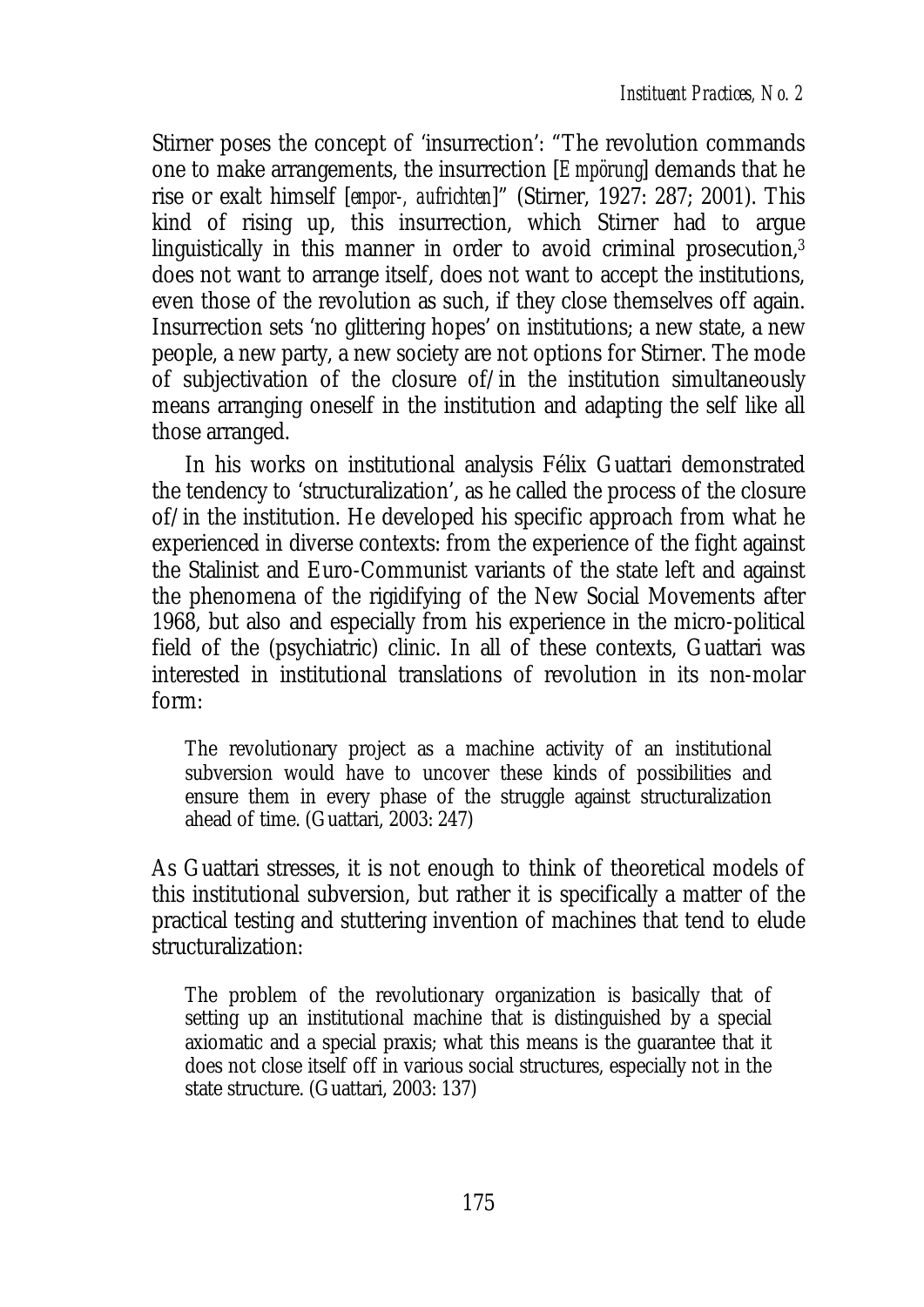#### *Gerald Raunig*

Precisely this kind of elementary treatment of forms of organization, the permanent opening of social structures and assurance against their closure were and are the aim of offensive practices of insurrection and molecular revolution that generate something other than copies and variations of what already exists. Wherever state apparatuses tend towards the orgic and revolutionary machines simultaneously test new forms of organizing (Raunig, 2007), insurrection takes place as a fight against structuralization: in the Paris Commune, with the soviets and all the subsequent soviet-like modes of organization, in the Spanish Revolution and in May 1968, in the Zapatist revolts and the antiglobalization movement. Fleeing from what exists, however, by no means dispenses with the question of the institution. Focusing on institutions' tendencies to closure and structuralization is one side; fleeing from structuralization, on the other hand, corresponds to the complementary aspect of inventing other forms of institution and instituting.

## **Constituent Power and Instituting**

Even without a prefix, the Latin verb *statuo* means roughly to establish, set (up), decide. On the one hand this means a process of setting up objects, the erection of buildings and the placing of objects or people in a certain arrangement, but on the other also such performative speech and positioning acts to establish an arrangement of rule – or even to found empires. As static as the noun *status* is literally as standing, position, state, the concomitant verb *statuo* is just as dynamic.

The prefix *con*- changes primarily the relationship between the subject and object of the im-position/in-stitution, now the composition/con-stitution: an aspect of the collective, the common is added. In setting up bodies of troops, this may mean simply a multiplication of the placed objects, a co-location of multiple components. With the performative aspect of deciding, determining, founding, the compositum *constituo* takes on the meaning of collective subjectivation and common positioning. Common agreement and decision-making, 'con-stituting' in other words, found a common 'constitution'. As with especially the word *constituo*, it seems that a dynamic aspect of establishing, setting up, founding correlates with a closing aspect of defining, determining, deciding.

These two strands of constitution are differentiated in the concepts of constituent and constituted power. The pair of concepts emerges in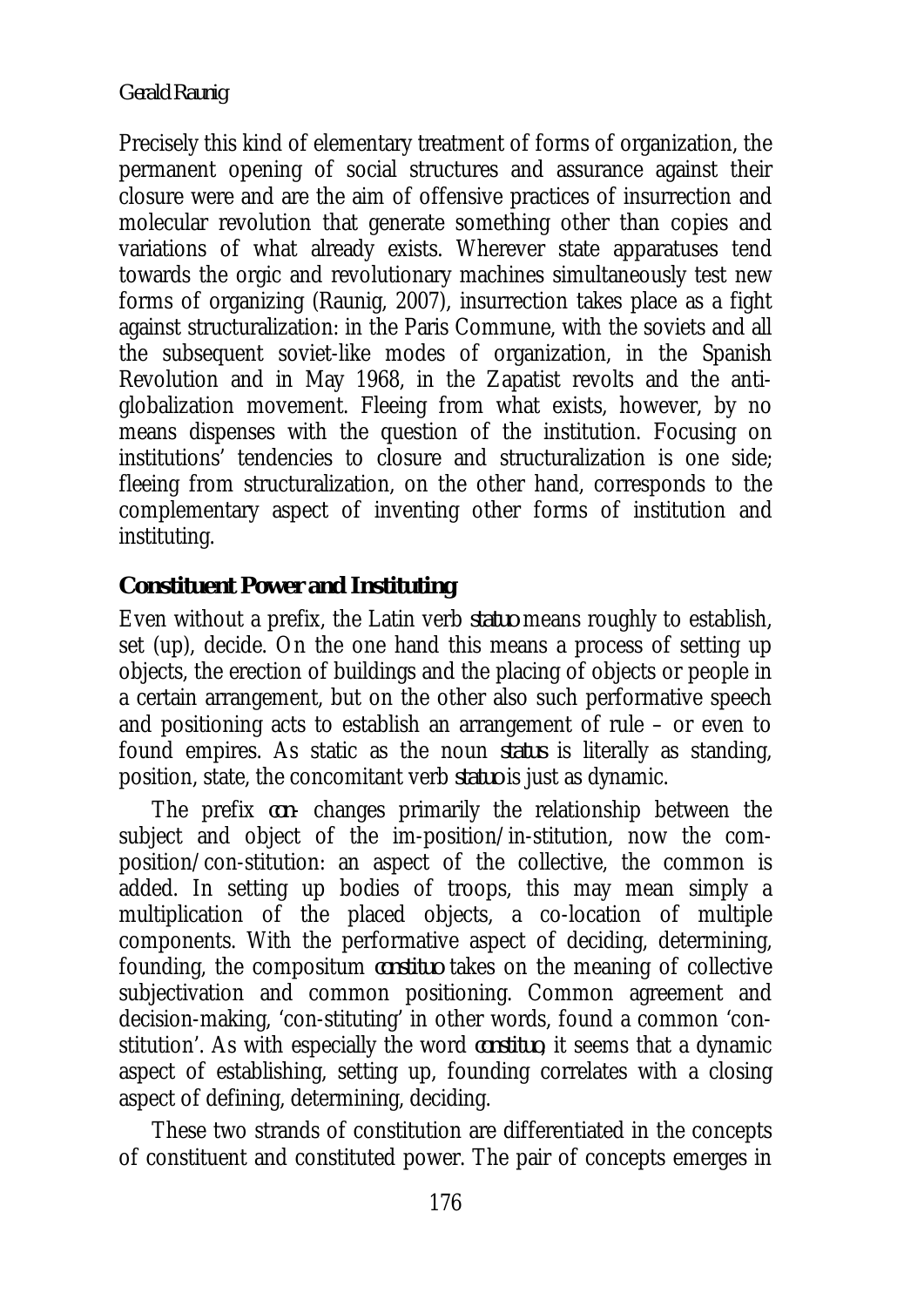the history of the constitutional process in the French Revolution. In his text 'What is the Third Estate', Emmanuel Joseph Sieyes, protagonist of the constitution of 1791, already distinguishes in 1789 between the *pouvoir constitué* and the *pouvoir constituant*. For Sieyes, constituted power corresponds to the written constitution as fundamental law, constituent power corresponds to the constitutional assembly, the *Constituante*.

The generally problematic aspect of constituent power as constituting assembly lies in the crucial question of how this assembly comes together, in the circumstances of legitimizing this assembly. In *On Revolution,* Hannah Arendt stresses this "problem of the legitimacy of the new power, the *pouvoir constitué*, whose authority could not be guaranteed by the Constitutional Assembly, the *pouvoir constituant*, because the power of the Assembly itself was not constitutional and could never be constitutional since it was prior to the constitution itself" (Arendt, 1990: 163). In other words, this was a constitution before the constitution, which it might be better to call an institution, and which implies in different contexts different ways of in-stituting, but also different formats of participation.

In this context Arendt particularly stresses the difference between the French and the (US) American Revolution. In France it was the National Assembly that developed the first constitution for the nation through its self-given *pouvoir constituant* according to a certain principle of representation in a 'division of labor'. Unlike in France, in the USA the constitution was thoroughly discussed in 1787, paragraph for paragraph down to the last detail, in town hall meetings and state parliaments and supplemented with amendments. In other words, it emerged from countless constituted bodies in a multi-stage process.

What is especially important to Arendt is the aspect of participation in the federative system of the USA, which she sees as leading to completely different relationships between the Constitution and the people in the USA and in Europe. At a closer look, however, the difference between the constitutional processes in France and in the US is not so fundamental as to explain Arendt's strong emphasis on the legalistic procedure of the (US) American Revolution. Aside from the multiple exclusions of all women, indigenous people and slaves, the constitutional process in the USA was one that was borne by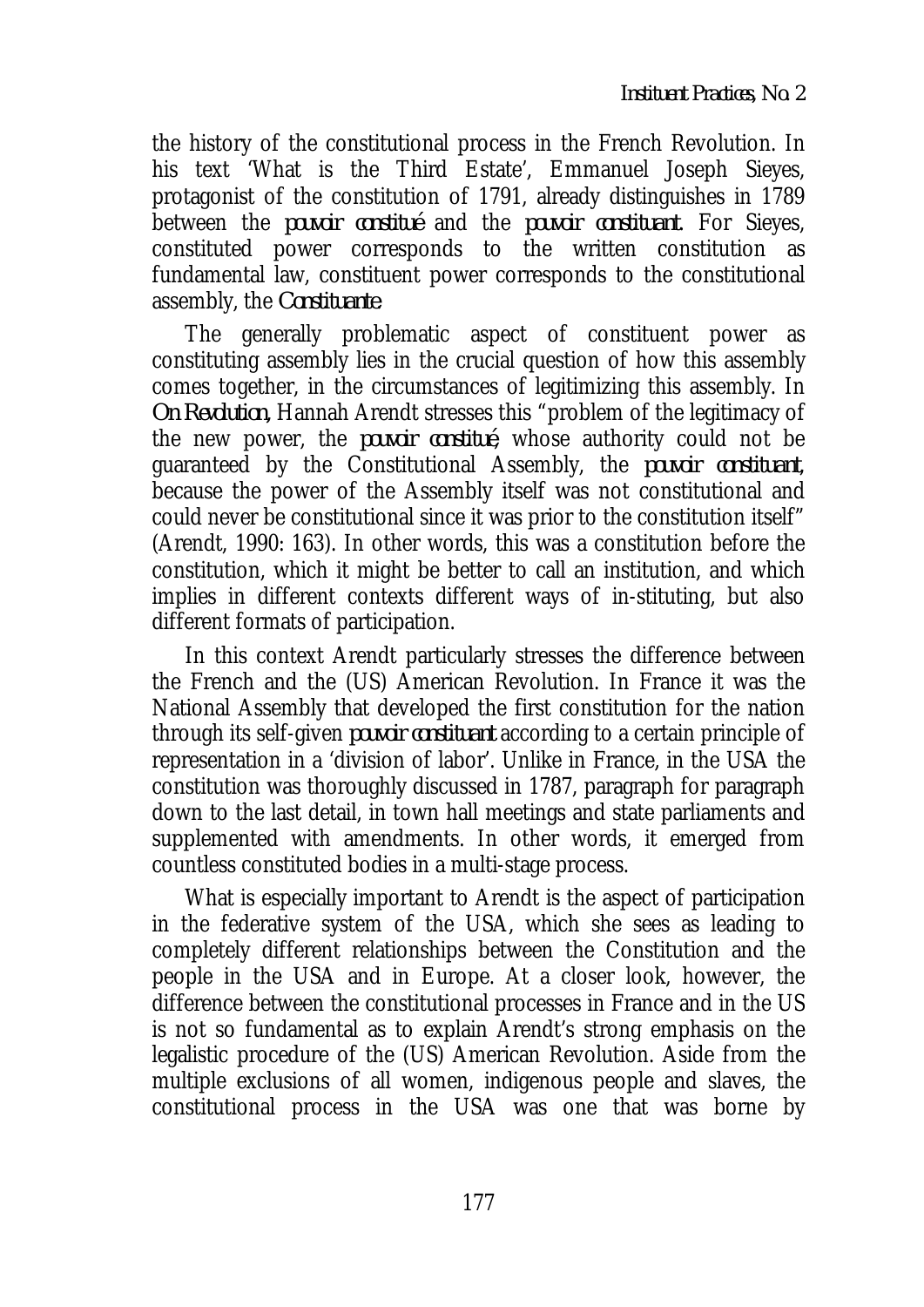#### *Gerald Raunig*

constituted assemblies and dominated by the principle of representation.

Naturally, similar problems are also involved in contemporary examples of the relationship between constituent assemblies and constitution. Even in the case of the Bolivarian Constitution, it was President Chavez who invoked the constituent assembly following his election in 1999, and due to the relatively brief period of time between the election of the assembly (June 2000) and the referendum (December 2000), the issue of participation still remained limited despite all efforts to increase it. The top-down procedure of the European Constitution, in which self-organized debates did not spread throughout Europe at all, proved to be even less participative; and regardless of one's position on the issue of the rejection of the European Constitution in the referenda in France and the Netherlands in 2005, the hollow form of 'direct democracy' does not even begin to substitute for a deliberative process involving the whole population (Raunig, 2005). Thus the 'no' should be interpreted as a break turning against the form of the referendum in the question of the European Constitution, or more generally against the caricaturing limitation of constituent power to a dualistic yes/no mechanism of installing or not installing a new constituted power. Here is Stirner again:

What constitution was to be chosen, this question busied the revolutionary heads, and the whole political period foams with constitutional fights and constitutional questions, as the social talents too were uncommonly inventive in societary arrangements (phalansteries and the like). The insurgent strives to become constitutionless. (Stirner, 1927: 287; 2001)

Stirner's anarchistic point goes far beyond the remainders of constituent power in liberal representative democracy, yet it does not assert the possibility of a state without any form of constitution. It rather describes the desire of the insurrectionist to resist the endless striation of desire production through imposing constitutions. In a similar way, in *Insurgencies*, his book about constituent power,4 Antonio Negri (1999) attempts to shift the discourse from the abstract general of the constitution and the concomitant constitutional processes, to the concrete general of an 'absolute process'. For "once the constituent moment is passed, constitutional fixity becomes a reactionary fact in a society that is founded on the development of freedoms and the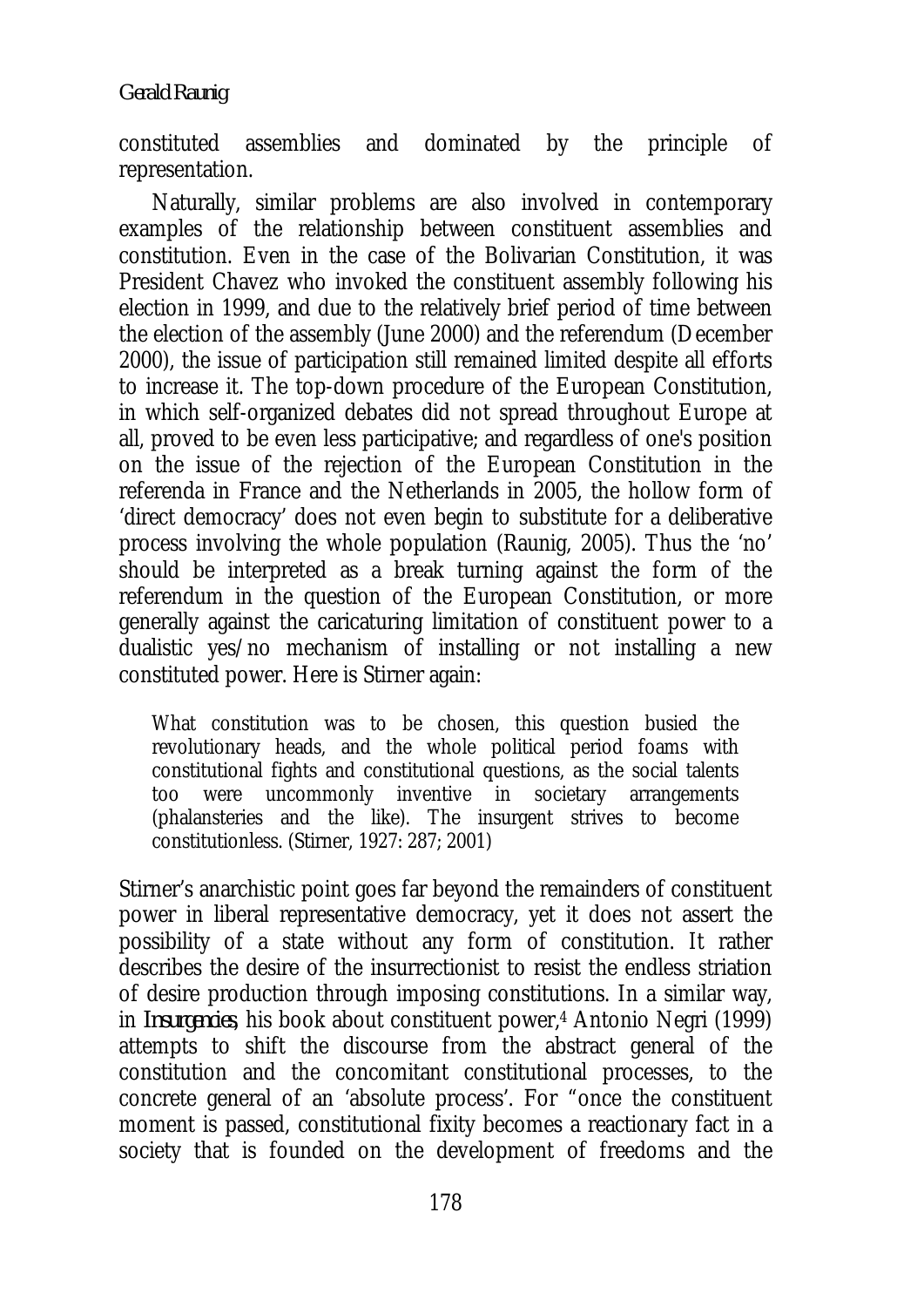development of the economy" (Negri, 2003: 245). Negri thus no longer explains the differentiation of constituting into constituent power and constituted power in relation to the constitutional process, but rather on the distinction, which goes back to Spinoza, between *potentia* and *potestas*.

When Negri further develops the concept of constituent power as an absolute process of social organization, he also starts from the discourse on constitution, specifically from Jean Antoine Condorcet's statement, "to each generation its constitution." Even before the relevant principle was specified in the revolutionary French Constitution of 1793, Condorcet asserted that one generation may not subject future generations to its laws. Negri takes this demand literally and thus goes far beyond the former meaning of the *pouvoir constituant*. He presupposes that constituent power can not only not arise from constituted power, but that constituent power does not even institute constituted power (Negri, 1999: 20). Initially this means that even if there were a permanent process of constituting the constitution in Condorcet's sense, in other words a continuous adaptation of the constitution as abstract general to the concrete general, there would still be the fundamental problem of representation, of the division of labor between those representing and those represented, the separation between constituted and constituent power.

Negri logically pursues the question of how a constituent power is to be imagined, which does not engender constitutions separated from itself, but rather constitutes itself: con-stituent power as a com-position, which constitutes itself in a collective process. Stirner's individual anarchism summarizes the concatenation of singularities on a few pages with the peculiar terms of the 'union' [*Verein*] and (social) 'intercourse' [*Verkehr*] (Stirner, 1927: 192, 197; 2001). Negri seeks to place the common, the collectivity, finally a new concept of communism at the center of his immanent-transgressive ideas of constitution with a collectively envisioned self-constitution. Here constituent power constitutes itself, yet no longer as a unity in diversity like the French *constituante*, as a unity that represents diversity. Instead of the selfconstitution of a nation as one body that drafts its constitution itself, it is the constituent power of a diversity without unity, without uniformization. This brings both Stirner and Negri to a way of thinking that consistently goes beyond the constitution: just as Stirner's insurgent strives for constitutionlessness, Negri's *repubblica costituente* is a "republic that originates before the state that emerges outside the state. It is the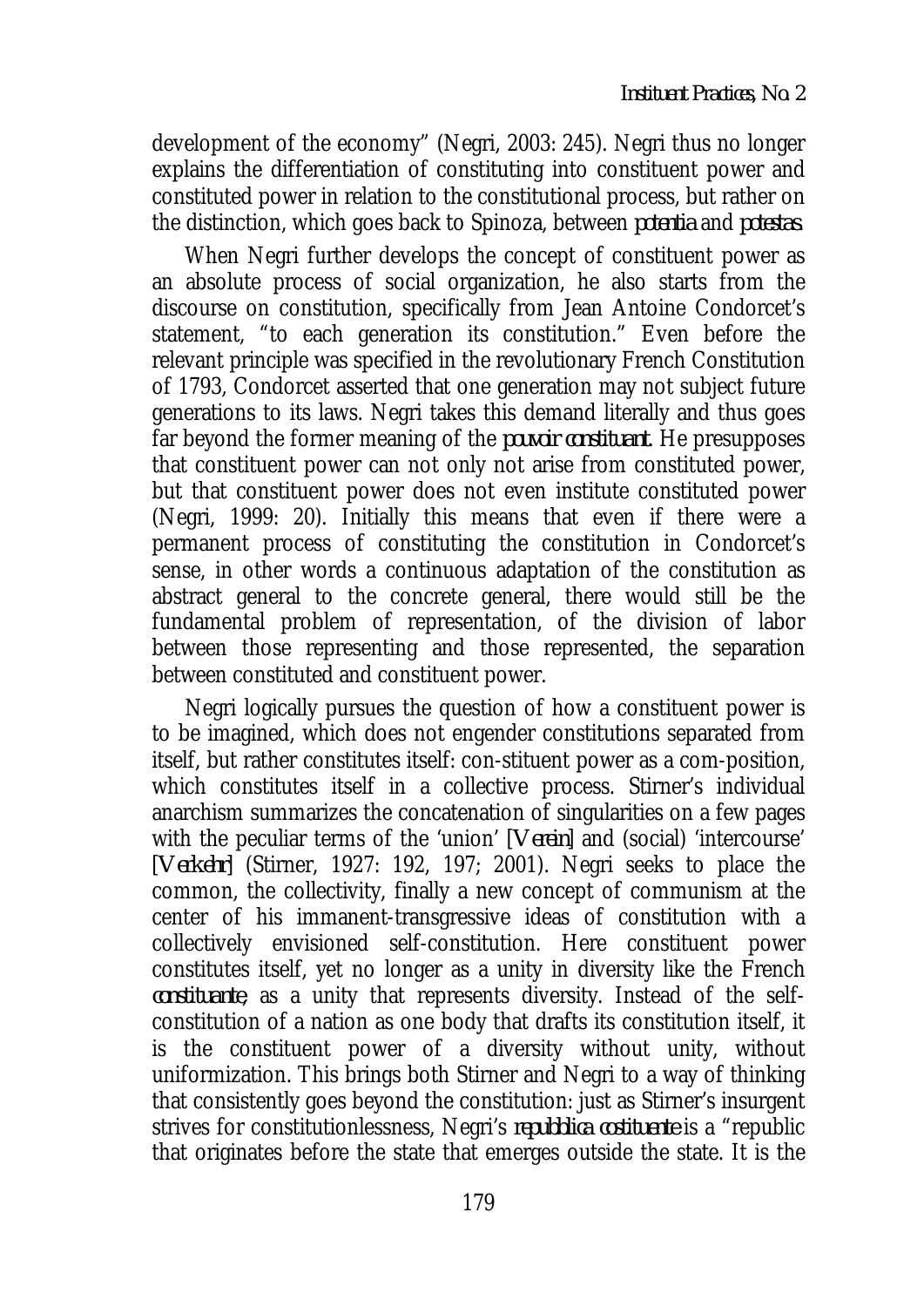paradox of the constituent republic that the process of constitution is never closed and that the revolution never ends" (Negri, 2003: 80).

Stirner's statement about 'becoming constitutionless' is to be understood in exactly this sense: as an unfinished process and nonmolar revolution/insurrection.5 It indicates the possibility of an arrangement of singularities without constitution, yet not without constituent power and the instituting event. This instituting event should not establish a constituted power, but rather aims at instituting oneself, arranging oneself: Stirner says, "insurrection leads us no longer to let ourselves be arranged, but to arrange ourselves" (Stirner, 1927: 287; 2001). If constituent power is investigated in its relationship to the event and the process of instituting, then it is primarily the mode of instituting that comes into focus, in other words the question of how exactly the instituting event relates to the process of constituent power, which relationship of composition, which form the common, the conof constituent power assumes in the process of instituting. The mode of instituting is not only symbolically effective, its tendency either toward authoritarian positioning or toward a com-position of the singular is decisive.

### **The Persistence of Instituent Practice**

Particularly the genealogy of constituent power shows that the question of instituting is resolved in very different ways: the modes of instituting the constitutional process in France and the USA at the end of the eighteenth century were just as different as those of the present day, and the instituting event often decides the future of models of political organizing. I would like to discuss this question in more detail on the basis of artistic political practices of the 1930s, the 1950s and the 1990s, which developed various forms of instituting and thus also various qualities of participation. This leap from constitutional theory to specific micro-politics seems suitable to me for tracing the unfolding of both constituent power and 'instituent practice' – not at all as a counterimage to the macro level of major transformations, but rather as transversal processes thwarting the dualism of macro/micro in their concatenations.

A decade after the Soviet Proletkult had begun to open the theater to everyone, Bertolt Brecht responded to the question of participation and activation with a gesture of radical *closure* by developing the strict form of the *Lehrstück* ('learning play') from the various experiments with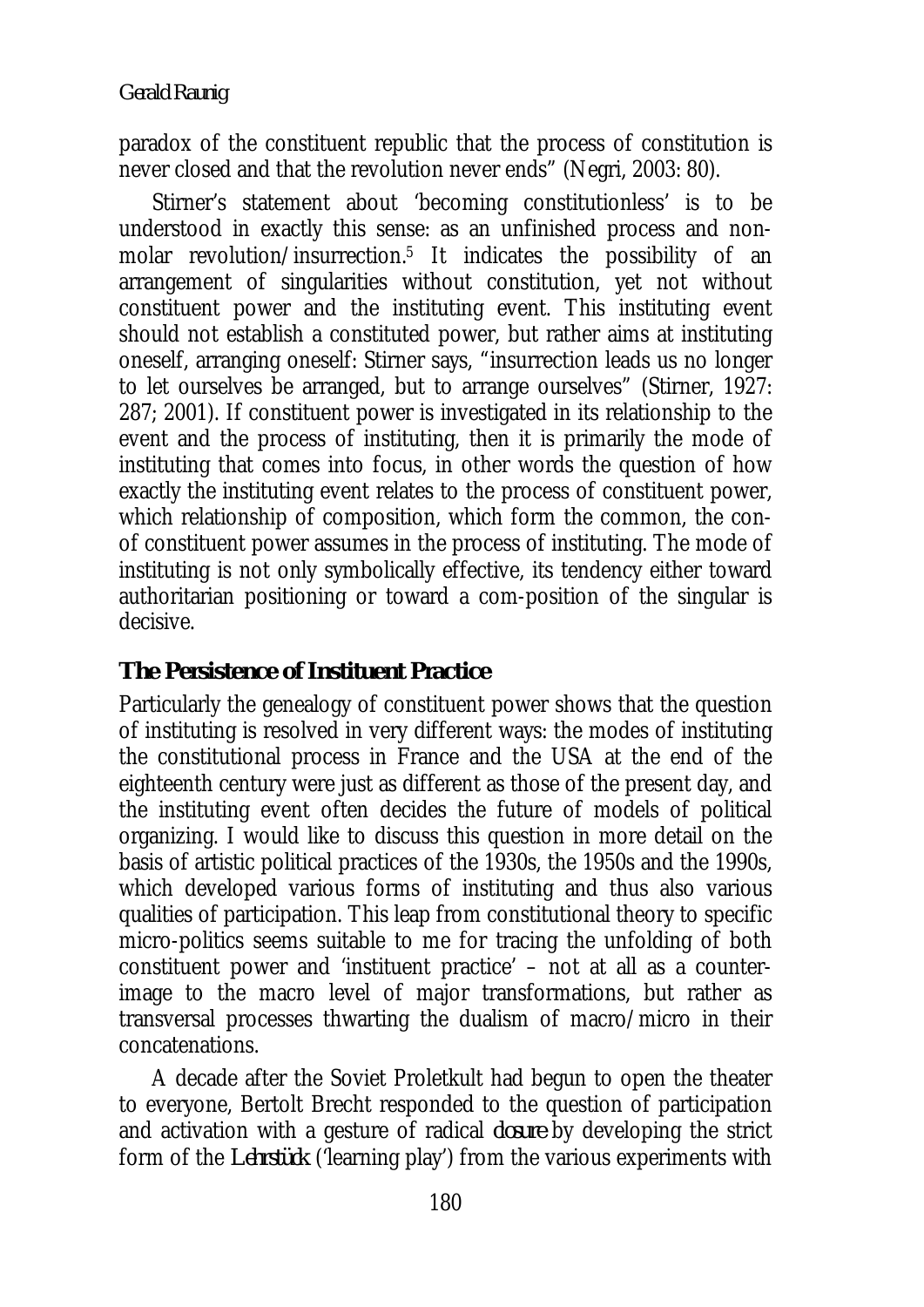epic theater in the 1920s. Here the precisely specified audiences become 'active participants': "The learning play teaches by being played, not by being seen" (Brecht, 2001). By giving up the theater as a site of presentation, the audience as a receptive figure, the text as a finished form, Brecht conceived of a theater that is intended only for those conducting it, as communication exclusively among the active participants. The *Lehrstück* consists of playing (out) all the possible positions and roles in a constant change of perspective. For this reason Brecht repeatedly refused performances of *The Measures Taken* before an audience, calling it a "means of pedagogical work with students of Marxist schools and proletarian collectives", with workers choirs, amateur theater groups, school choirs and orchestras. There is no question, however, that the Brechtian act of establishing this activated public only lasted a brief period of time, and its preconditions were still found in solitary text production.

The Situationist International (SI), on the other hand, began as a collective that deployed the text more as a discursive and politicizing medium in manifestos and magazines, but not as a precondition for the practice of creating situations. From the beginnings in the 1950s, the point was neither an authoritarian and solitary act of instituting nor a passive drifting in quasi-natural situations. The question that arose for the SI was:

What admixture, what interactions ought to occur between the flux (and resurgence) of the 'natural moment', in Henri Lefebvre's sense, and certain artificially constructed elements, introduced into this flux, perturbing it, quantitatively and, above all, qualitatively? (Situationist International, 1960)

That a conscious and direct intervention is required beyond 'natural moments' to construct a situation is already evident in the terms *créer* and *construire*, which are used in conjunction with the Situationist situation. The Situationist definition accordingly conveys the constructed situation as "a moment of life concretely and deliberately constructed by the collective organization of a unitary ambiance and a game of events" (Situationist International, 1958). Entirely in keeping with the Brechtian tradition, an important aspect of creating situations consisted, not least of all, in thwarting the fixation of the relationships between stage and audience space, between actors and observers. The role of the audience was to constantly decrease, whereas the proportion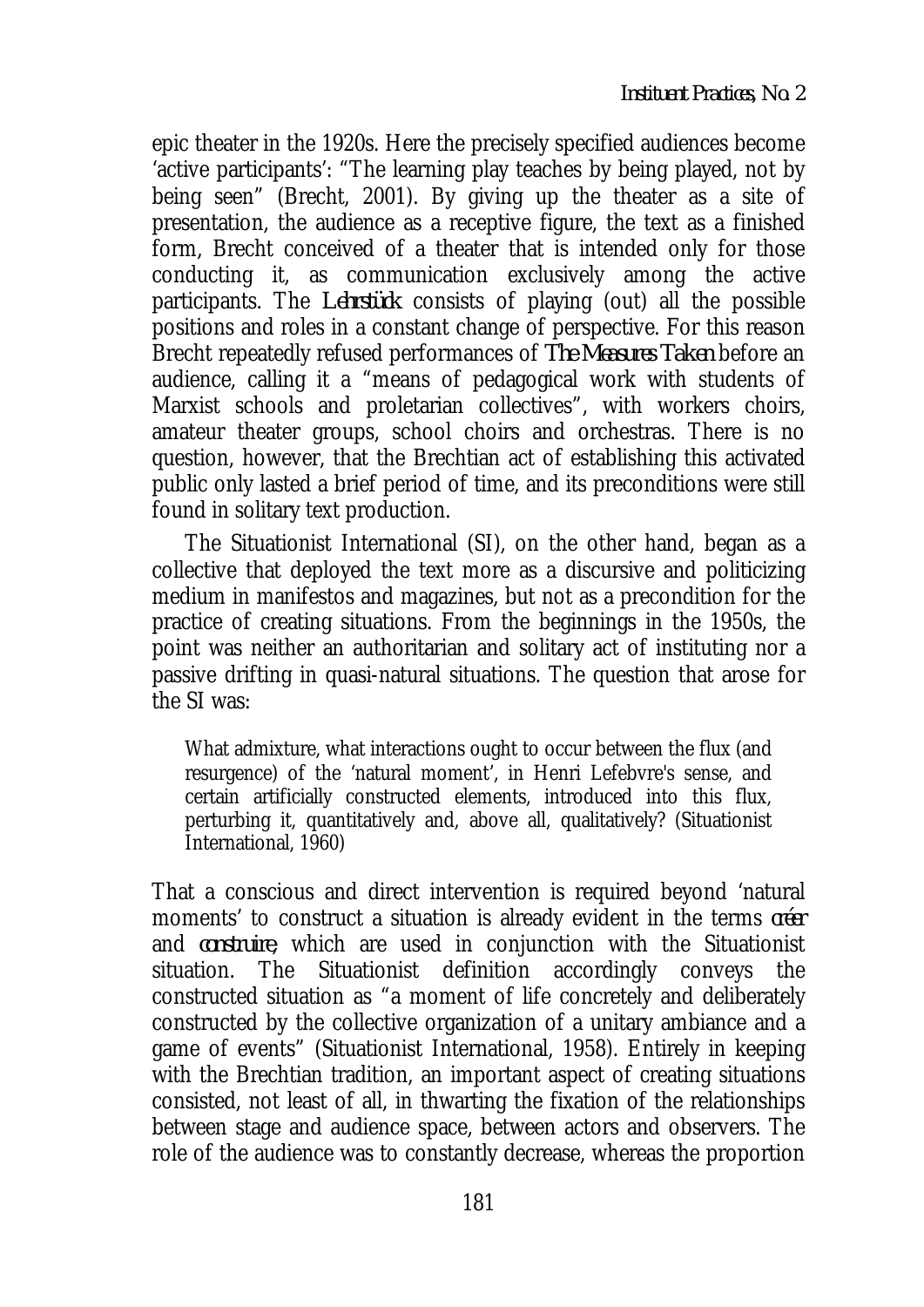#### *Gerald Raunig*

of those, who were now no longer *acteurs* but rather *viveurs* was to increase, at least ideally.

In terms of the concrete Situationist practice, however, the SI already limited the collectivity of the *viveurs* to a three-phase hierarchy in 1958. In this hierarchy a certain predominance is attributed to the director as leading coordinator, who is also permitted to intervene in events, whereas at the second level those consciously experiencing the situation directly participate, and finally at the third level a passive audience drawn into the situation by chance should be forced into action. Despite the collective form of instituting, the problem of participation was obviously not resolved at all, especially at the third level of the passive audience. It was not until just before and around May 1968 in Paris that the SI achieved an opening into the complex and unpredictable space of the revolutionary machine as a discursive arrangement, only to disband shortly thereafter.6

Numerous artistic-political practices arose in the 1990s, which developed in transversal concatenation with local and global social movements. In this way, the somewhat rigidified and hierarchized relationship between art and politics was loosened at certain hot spots. In the early 1990s in Hamburg an initiative of urban planning from below arose from the social contexts of the autonomous squatter movement in the Hafenstrasse, the alternative population of the red light district of St. Pauli and its social initiatives, and the collective art practices of the politicized visual art and the leftist pop scene affiliated with the Golden Poodle Club. In the beginning (around 1994), it was simply a matter of preventing the planned 'development'/blocking of the banks of the Elbe with the fake idea of a park. However, this soon turned into the fiction of a park of a different kind: Park Fiction. The self-organized arrangement of a hot spot of gentrification was not only intended to attack the state apparatus of traditional urban planning policies, but also the limited citizen's involvement that operates as controlled forms of activation in between participation and mediation as governmental pacification. The aim of Park Fiction was not so much an orderly process of alternative urban planning, but rather the opening of a wild process of desire production.

This idea of a proliferation of collective desire production was the foundation for a series of various events (Park Fiction 0-5) in 1995 and 1996. "Initially, we were less interested in analyzing desires. Or in other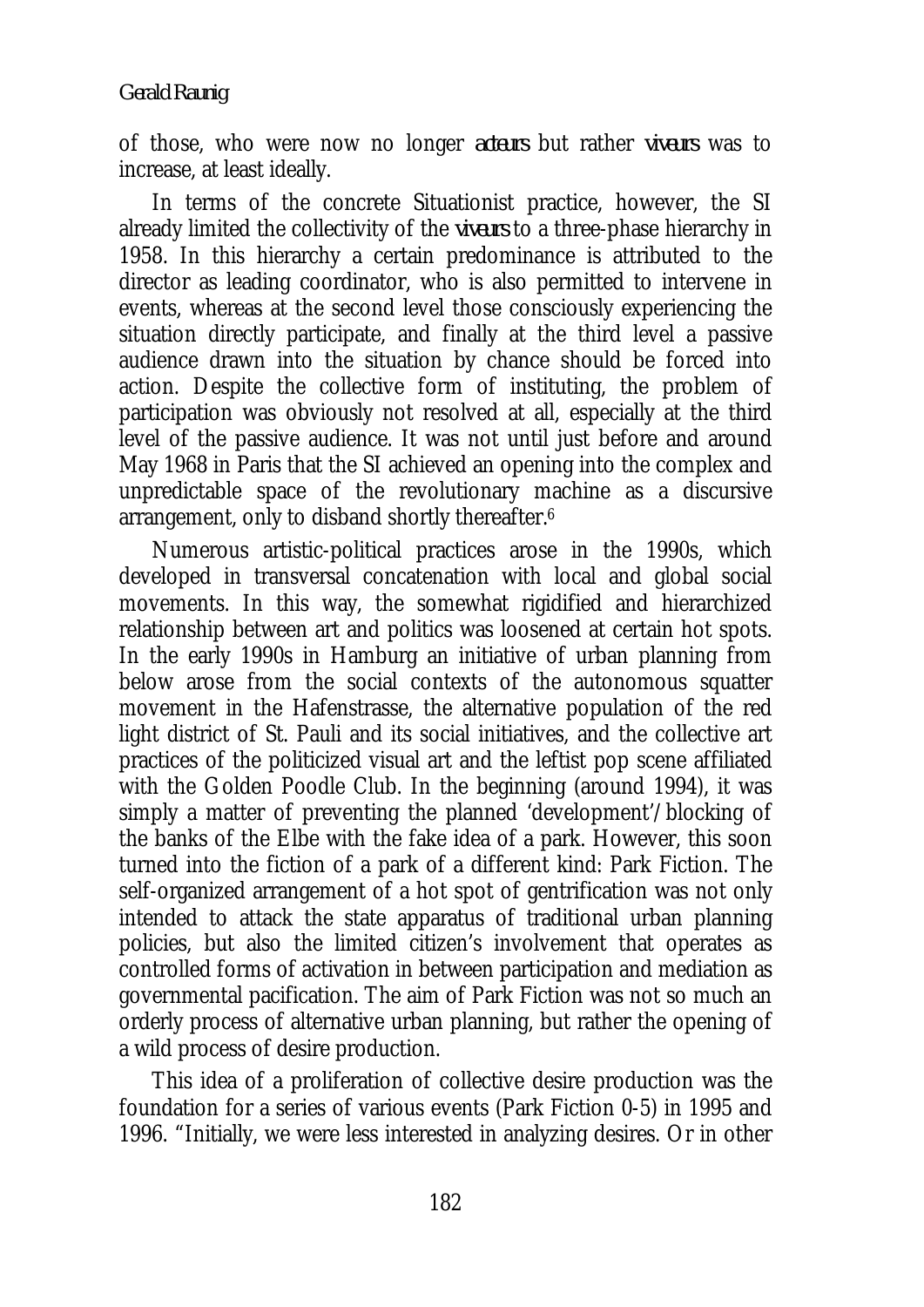words, we saw it as part of our work to convey how to start desiring" (Dany, 1996: 56). Lectures on the theme of park and politics, exhibitions, raves, video evenings on unusual forms of parks impelled desire and knowledge production on the question of all that a park could be. These manifold impulses for desiring were intended to make the desires start to become grander.

In October 1997 the planning container was realized as a central element: for six months the planning office in a container installed on site was open at least two days a week. The strange tools for instituting desires included a kneading office, a desire archive, a garden library, utensils for crafts, painting and drawing, information material and conventional planning material. With over 200 visits to households and businesses, people who did not yet have access to the project were offered possibilities for involvement with a portable action kit (a miniature version of the planning container). An extensive presentation and discussion of the results took place at a city district conference in April 1998 (Schäfer, 2001).

The *Park Fiction Film* by Margit Czenki, which was completed in 1999, went far beyond classical documentary aspects as a constitutive part of the collective desire production for a park that still did not exist: 'Desires will leave the house and take to the streets' was the suggestive subtitle that conjoined the constituent power of desires with the promise of becoming public. And gradually the desires did actually escape the striated space that separates the private from the political. They ranged from bird voices on tape and a boxwood hedge trimmed in the shape of a poodle, a tree house in the shape of a ripe strawberry, mailboxes for young people whose mail is monitored by their parents at home, an open air cinema, an exercise hall with a green roof and wooden palms on rails, a women pirates fountain, platforms on rails for sunbathing and barbecuing, rolling sections of lawn, a boulevard of possibilities for which there is no room in the street, tea garden and fruit tree meadow, benches, flowers and a fire-breathing Inca goddess as a cooking sculpture, a dog racing track, a water slide into the (then clean) Elbe, all the way to a trash park made of the garbage of prosperity that is not further destructible, which would mirror the conditions in this part of the city.

As art in public space, not only this desire phase should be made possible through support from the city, but also the process of realizing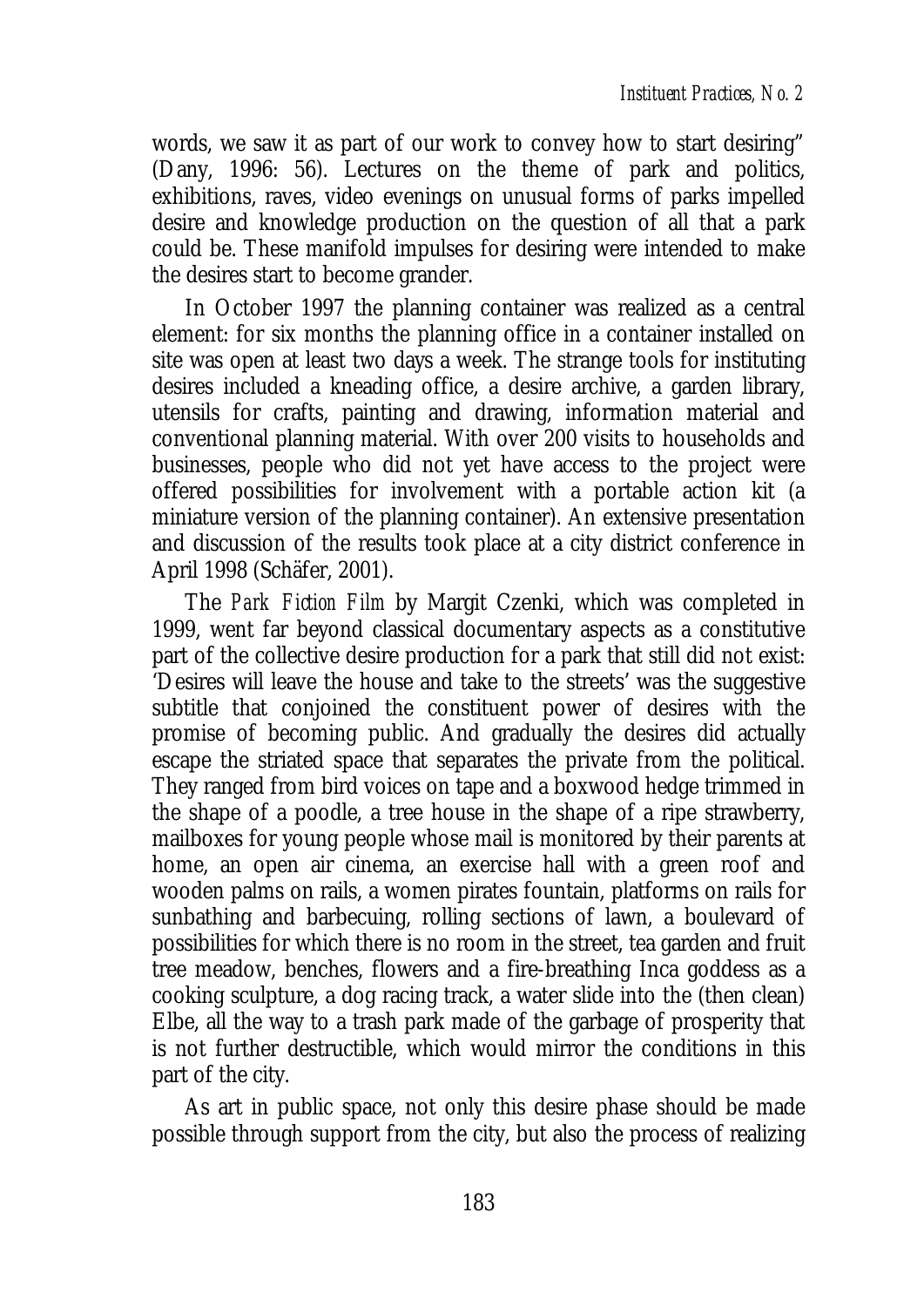#### *Gerald Raunig*

the park. In the midst of this phase of the realization of construction, during which there were increasing conflicts with bureaucratic obstruction, Park Fiction was invited to take part in documenta 11. Instead of a spectacular, Thomas Hirschhorn-style site-specific intervention in Kassel, Park Fiction focused on documentation and archiving, once again with highly unconventional means. Finally in 2003, just in time for the congress 'Unlikely Encounters in Urban Space' organized by Park Fiction, in which activists from different corners of the world took part, the park of many islands was partially opened: the Flying Carpet and the Palm Island, a small amphitheater behind the Golden Poodle Club, the neighborhood gardens around the St. Pauli church and the boule grounds 'breakfast outdoors'. Three open air solariums were added in 2005, the tulip-patterned Tartan Field, the dog garden with poodle gates and a boxwood hedge in the shape of a poodle, the footbridge system Schauermanns Park, two herb gardens in front of the parish, and the bamboo garden of the modest politician. The women pirates fountain and the strawberry-shaped tree house are still waiting to be realized. Most of all, however, the untamed 'instituent practice' of Park Fiction is still waiting for an appropriate contextualization of its fixed 'objects': the process, through which the park emerged – and this is a more general problem of art in public space, which is otherwise hardly taken into consideration – is not recognizable in the 'objects'; the explosiveness of their creation, the linking of the singular and the collective in desire production remains hidden. Since more complex models of a walk-in archive have been made impossible by the authorities, Park Fiction finally developed plans for an 'exploding archive' with a sculpture boulevard of the non-realized desires and electronic access to the archive.

In a further development of Negri's conceptualization of constituent power, Park Fiction uses the term 'constituent practice' as a selfdesignation. From the description of the ongoing impulses for collective desire production, however, it is particularly the quality as an 'instituent practice' that should be clear here. In terms of the two interlinking main components of 'instituent practice', a stronger participation in instituting can be recognized in the pluralization of the instituting event: especially the concatenation of so many ongoing and diversely composed instituting events hinders an authoritarian mode of instituting and simultaneously counters the closure of/in the institution Park Fiction. The various arrangements of self-organization promote broad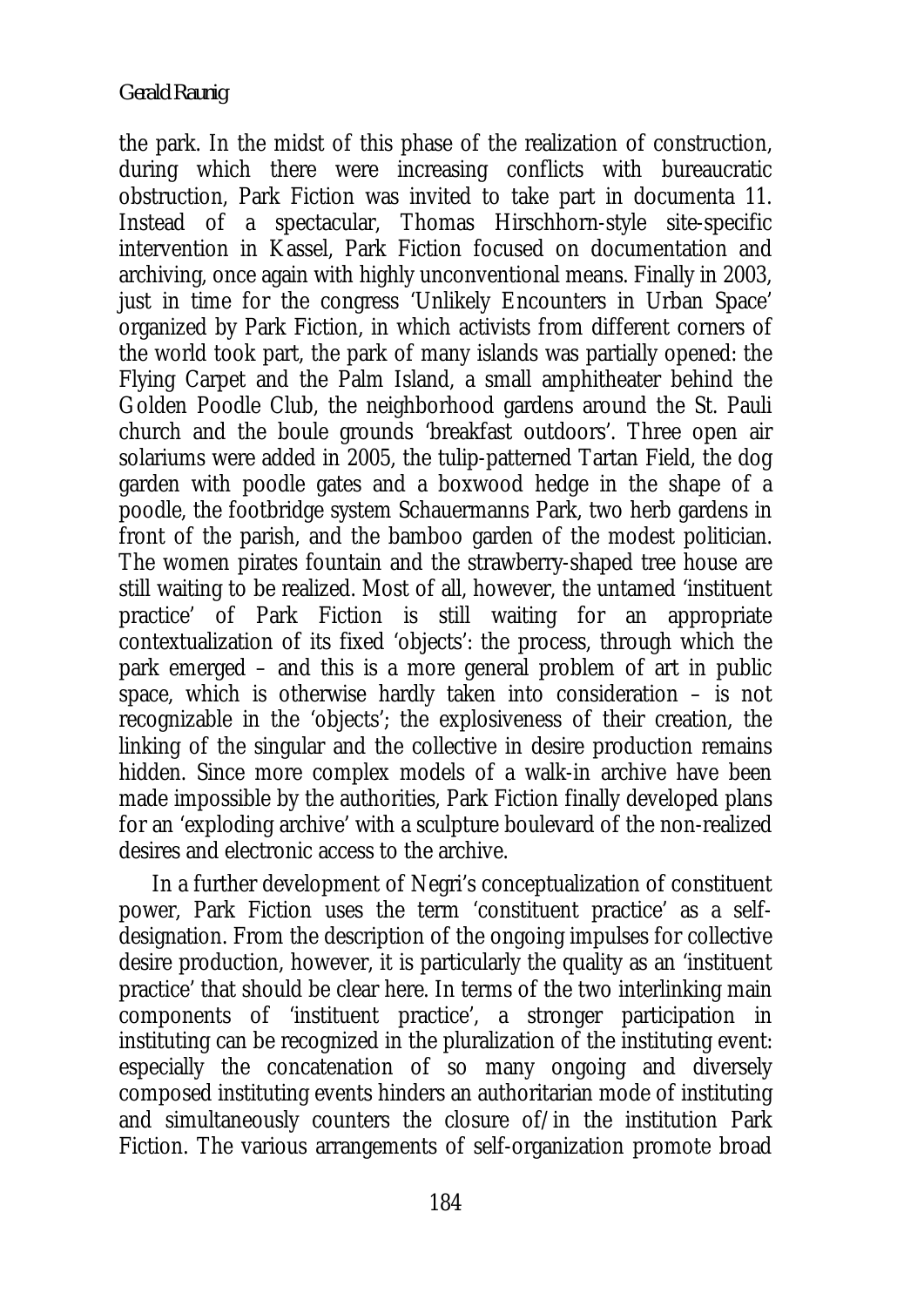participation in instituting, because they newly compose themselves as a constituent power again and again, always tying into new local and global struggles. In the autonomous genealogy and presence of the Hafenstrasse in Hamburg, in the mixed context of the Golden Poodle Club and its small debate counterpart, the Butt Club, and the fraying social fabric of the neighborhood, Park Fiction is most of all a continuously insistent practice of instituting: countless smaller and larger impulses for collective insurrection and for the emergence of constituent power, a series of events, in which desiring is learned, a permanent new beginning, an 'instituent practice' that animates an astonishing amount and is incredibly persistent at the same time.

## **Notes**

- Thanks to Isabell Lorey, Stefan Nowotny and Alice Pechriggl for advice and critique.
- 1. Online at http://eipcp.net/transversal/0106. The essays in the first section of the present volume, above, are drawn from this issue of *transversal.*
- 2. There are intersections between Stirner's main work *The Ego and Its Own*  (1845) and Marx and Engels's *The Holy Family, or Critique of Critical Criticism*  (1845), and Stirner is directly criticized as 'St. Max' in Marx and Engels's *The German Ideology* (written 1845-6).
- 3. "To ensure myself against a criminal charge, I superfluously remark explicitly that I choose the word 'insurrection' because of its etymological sense, not in the limited sense proscribed by the penal code" (Stirner, 1927: 288; 2001).
- 4. In the original Italian version of 1992, the book is entitled *Il potere costituente: saggio sulle alternative del moderno*; it deals with the concept of constituent power based on analyses of Niccolò Macchiavelli, James Harrington, the (US) American Revolution, the French Revolution and the Russian Revolution.
- 5. With the Deleuzian turn of 'becoming constitutionless', I would like to propose an interpretation of Stirner's 'insurrection' that emphasizes the molecularity and the aspect of process, thus also drawing a precarious boundary that separates this interpretation of Stirner from those of his right-wing readers.
- 6. See my discussion in Raunig (2007) and Gene Ray's essay in this volume.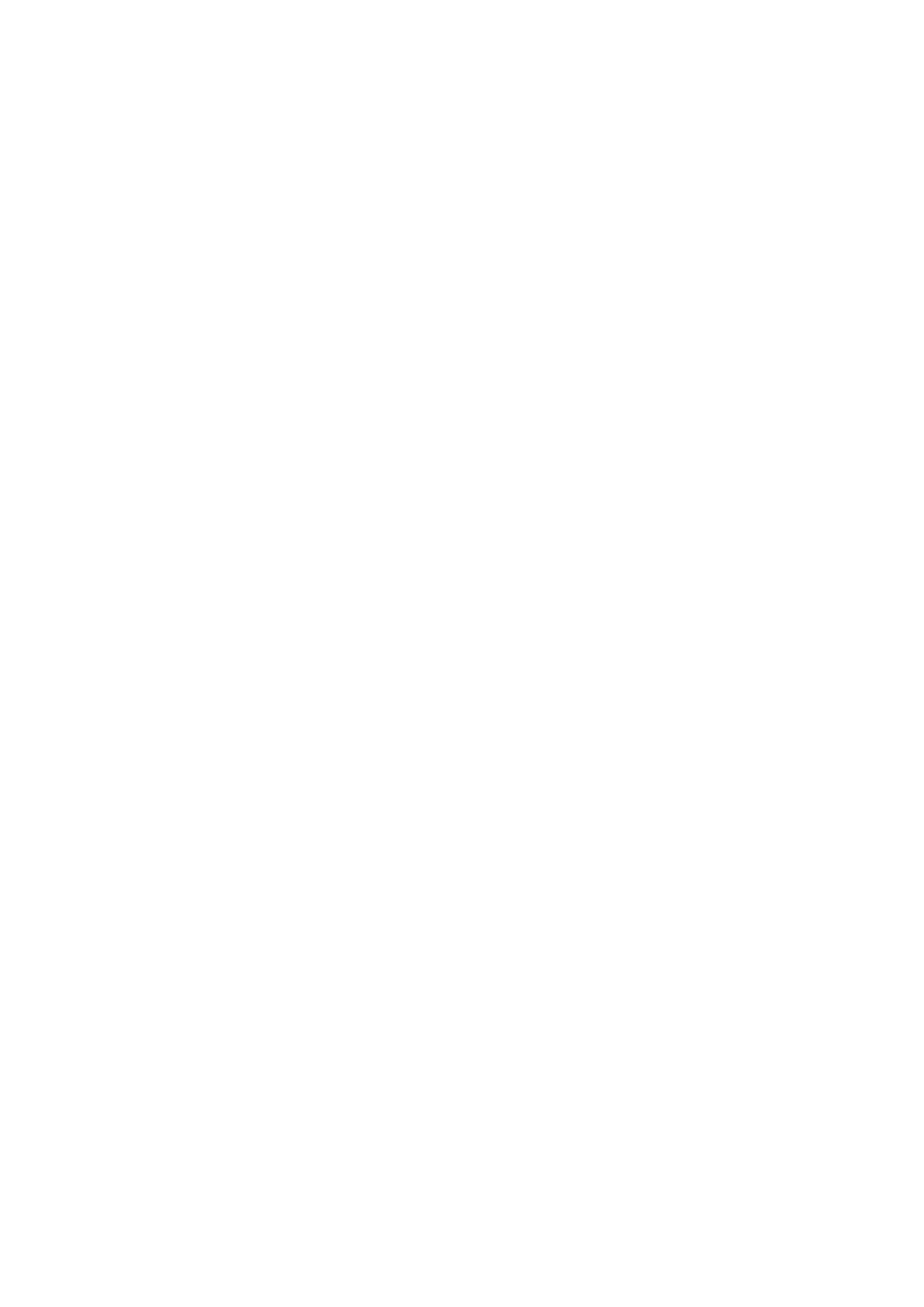## **Governmentality and Self-Precarization: On the Normalization of Cultural Producers\***

Isabell Lorey

(Translated by Lisa Rosenblatt and Dagmar Fink)

For some of us, as cultural producers, $1$  the idea of a permanent job in an institution is something that we do not even consider, or is in any case something we decide to do at most for a few years. Afterward, we want something different. Hasn't the idea always been about not being forced to commit oneself to one thing, one classical job definition, which ignores so many aspects; about not selling out and consequently being compelled to give up the many activities that one feels strongly about? Wasn't it important to not adapt to the constraints of an institution, to save the time and energy to be able to do the creative and perhaps political projects that one really has an interest in? Wasn't a more or less well-paid job gladly taken for a certain period of time, when the opportunity arose, to then be able to leave again when it no longer fit? Then there would at least be a bit of money there to carry out the next meaningful project, which would probably be poorly paid, but supposedly more satisfying.

Crucial for the attitude suggested here is the belief that one has chosen his or her own living and working situations and that these can be arranged relatively freely and autonomously. Actually, also consciously chosen to a great extent are the uncertainties, the lack of continuities under the given social conditions. Yet in the following my concern is not with the question of 'when did I really decide freely?', or 'when do I act autonomously?', but instead, with the ways in which ideas of autonomy and freedom are constitutively connected with hegemonic modes of subjectivation in Western, capitalist societies. The focus of this text is accordingly on the extent to which 'self-chosen'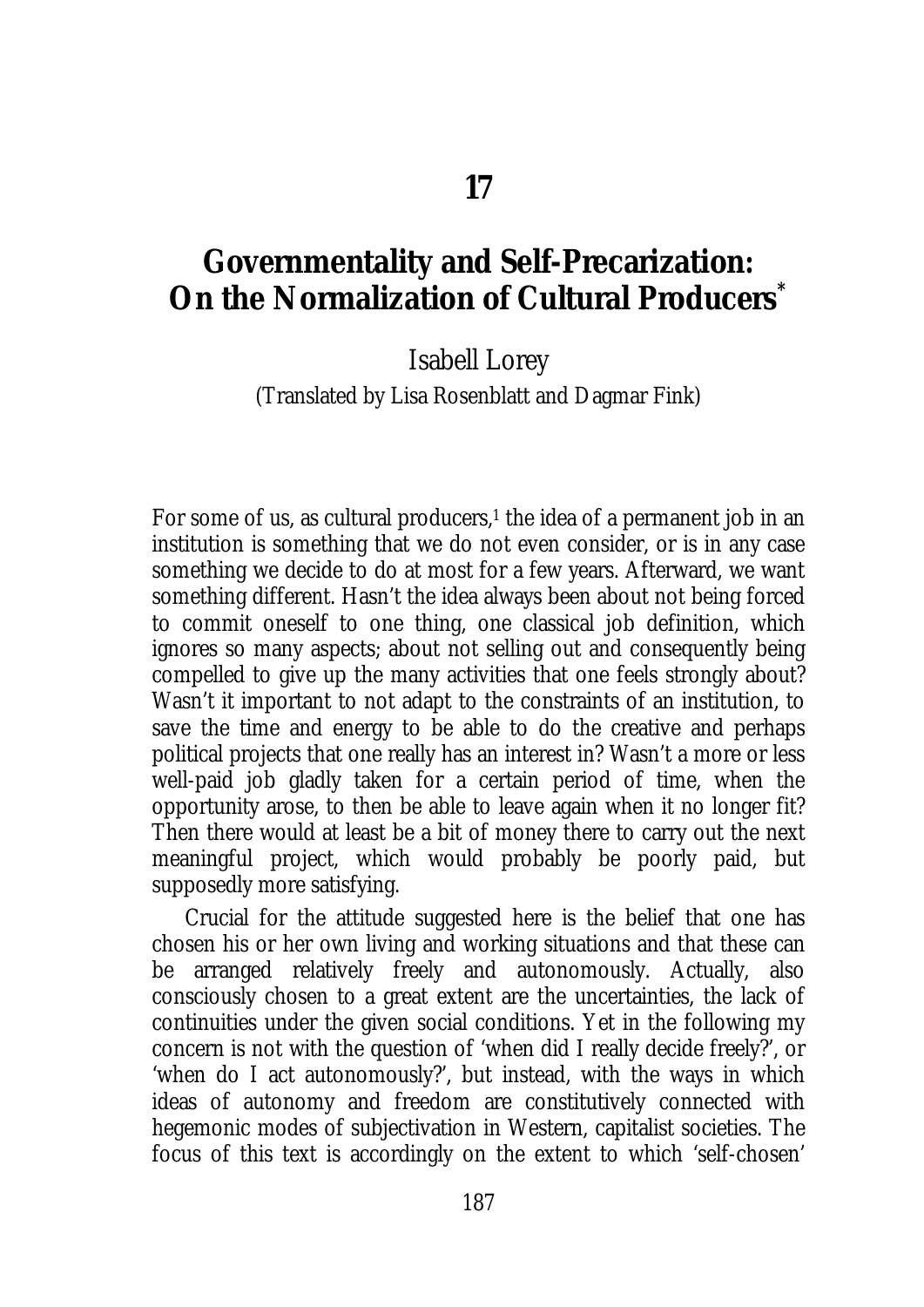precarization contributes to producing the conditions for being able to become an active part of neo-liberal political and economic relations.

No general statements about cultural producers or all of those currently in a situation that has been made precarious can be derived from this perspective. However, what becomes apparent when problematizing this 'self-chosen' precarization, are the historical lines of force (Foucault 1980; Deleuze, 1988) of modern bourgeois subjectivation, which are imperceptibly hegemonic, normalizing, and possibly block 'counter-behavior' (Foucault, 2004a: 292).

To demonstrate the genealogy of these lines of force, I will first turn to Michel Foucault's concepts of 'governmentality' and 'biopolitics'. We will not focus on the breaks and rifts in the lines of bourgeois subjectivation, but instead, on their structural and transformative continuities including the entanglement in governmental techniques of modern Western societies until today. What ideas of sovereignty arise in these modern, governmental *dispositifs*? What lines of force – i.e., what continuities, self-evidences, and normalizations can be drawn to what and how we think and feel as 'self-chosen' cultural producers that have been made precarious in neo-liberal conditions, how we are in the world, and specifically also in so-called dissident practices? Do cultural producers who are in a precarious state possibly embody a 'new' governmental normality through certain self-relations and ideas of sovereignty?

With the genealogy of the force lines of bourgeois subjectivation, in the course of the text I will differentiate between precarization as deviance, and therefore as a contradiction of liberal governmentality, on the one hand, and as a hegemonic function of neo-liberal governmentality on the other, to then finally clarify the relationship between the two based on the example of the 'free' decision for precarious living and working.

### **Biopolitical Governmentality**

With the term 'governmentality', Michel Foucault defined the structural entanglement of the government of a State and the techniques of self-government in Western societies. This involvement between State and population as subjects is not a timeless constant. Only in the course of the eighteenth century could that which had been developing since the sixteenth century take root: a new government technique,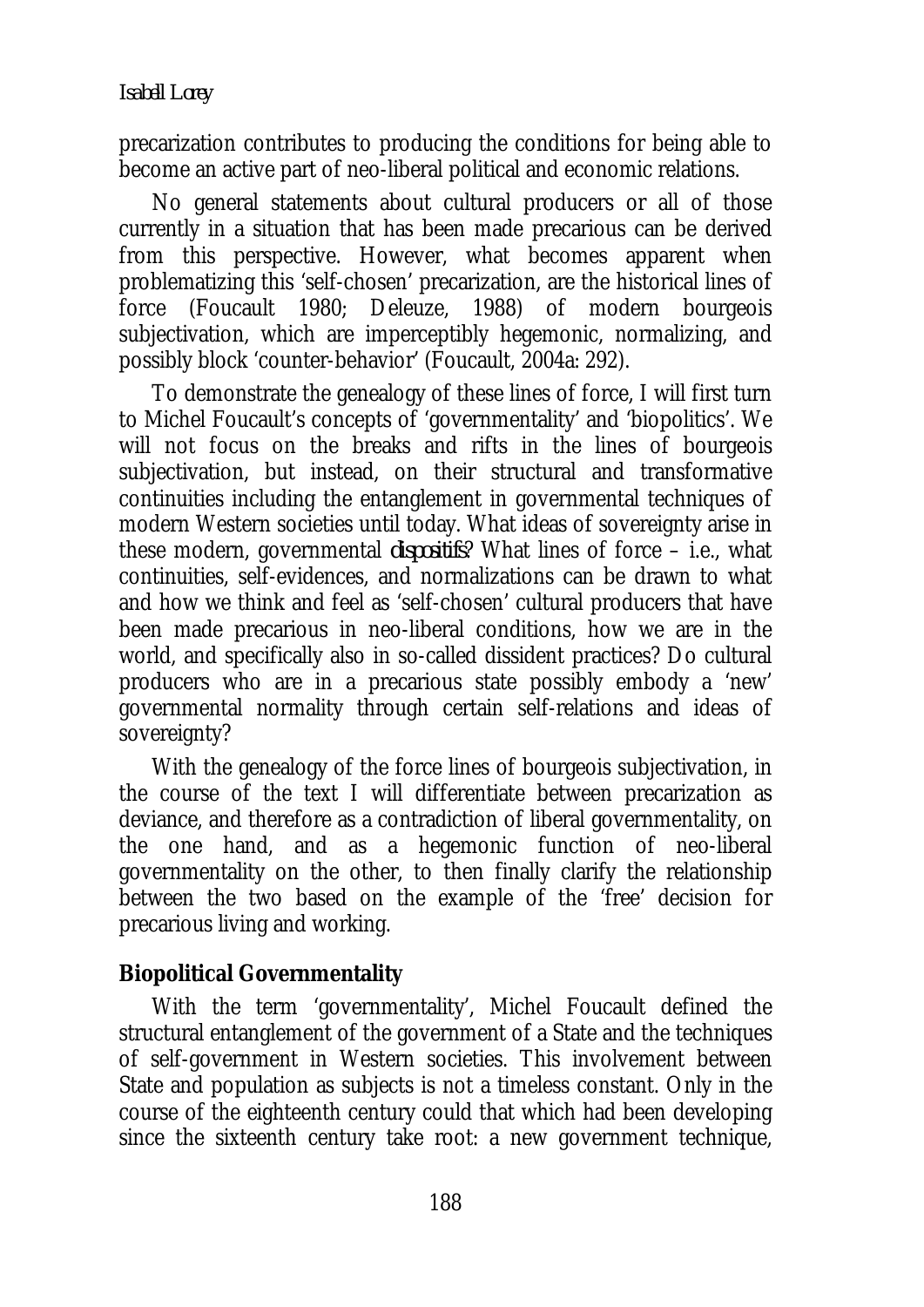more precisely, the force lines of modern government techniques until today. The traditional sovereign, for whom Foucault introduces the character from Niccolò Machiavelli's *The Prince* from the sixteenth century as a prototype, and Thomas Hobbes's contract-based voluntary community of subordinates from the seventeenth century, were not yet concerned with ruling 'the people' for the sake of their welfare, but instead, they were primarily interested in dominating them for the welfare of the sovereign. It was first in the course of the eighteenth century, when liberalism and the bourgeoisie became hegemonic, that the population entered the focus of power and along with it, a governing that was oriented on the life of 'the people' and making that life better. The power of the State no longer depended solely on the size of a territory or the mercantile, authoritative regulation of subordinates,2 but instead, on the 'happiness' of the population, on their life and a steady improvement of that life.

In the course of the eighteenth century, governing methods continued to transform toward a political economy of liberalism: selfimposed limitations on government for the benefit of a free market on the one hand, and on the other, a population of subjects that were bound to economic paradigms in their thought and behavior. These subjects were not subjugated simply by means of obedience, but became governable in that, on the whole, "their life expectancy, their health, and their courses of behavior were involved in complex and entangled relationships with these economic processes" (Foucault, 2004b: 42). Liberal modes of government presented the basic structure for modern governmentality, which has always been biopolitical.3 Or, in other words: liberalism was the economic and political framework of biopolitics and, equally, "an indispensable element in the development of capitalism" (Foucault, 1980: 141-142).

The strength and wealth of a state at the end of the eighteenth century depended ever more greatly on the health of its population. In a bourgeois liberal context, a government policy oriented on this means, until today, establishing and producing normality and then securing it. For that, a great deal of data is necessary; statistics are produced, probabilities of birth rates and death rates are calculated, frequencies of diseases, living conditions, means of nutrition, etc. Yet that does not suffice. In order to manufacture a population's health standard, and to maximize it, these bio-productive, life-supporting biopolitical government methods also require the active participation of every single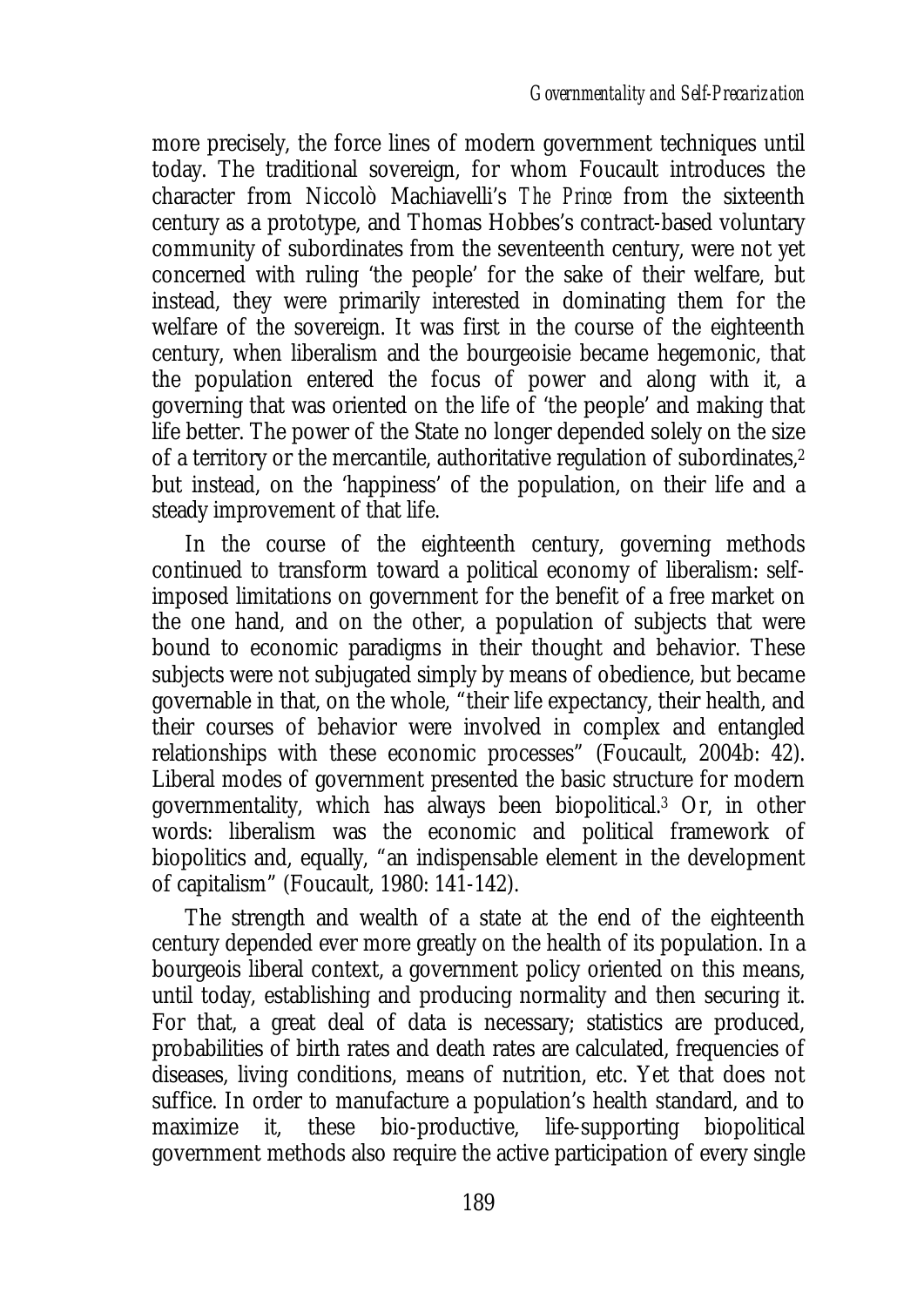individual, which means their self-governing. Foucault writes in The History of Sexuality:

Western man was gradually *learning* what it meant to be a living species in a living world, to have a body, conditions of existence, probabilities of life, an individual and collective welfare, forces that could be modified, and a space in which they could be distributed in an optimal manner. (Foucault, 1980: 142, my emphasis)

Here, Foucault describes two things that I consider essential: the modern individual must learn how to have a body that is dependent on certain existential conditions, and, second, he or she must learn to develop a relationship with his or her 'self' that is creative and productive, a relationship in which it is possible to fashion his or her 'own' body, 'own' life, 'own' self. Philipp Sarasin shows the emergence in the context of the Western hygiene discourse of the waning eighteenth century and early nineteenth century, of "the belief that the individual was largely capable of determining its health, illness, or even the time of death" (Sarasin, 2001: 19). This idea of the ability to shape and fashion one's self never arose independent of governmental *dispositifs*.

In the context of liberal governmental technologies of the self, the attribute 'own' always signifies 'possessive individualism' (Macpherson, 1962). However, initially, self-relations oriented on the imagination of one's 'own', were only applicable to the bourgeois, then gradually towards the end of the nineteenth century, the entire population. At issue here is not the legal status of a subject, but structural conditions of normalizing societies: one must be capable of managing oneself, recognizing oneself as subject to a sexuality, and learn to have a body that remains healthy through attentiveness (nutrition, hygiene, living) and can become sick through inattentiveness. In this sense, the entire population must become biopolitical subjects (Lorey, 2006a).

With reference to wage workers, such imaginary self-relations<sup>4</sup> mean that one's own body, constituted as the property of the self, becomes an 'own' body that one must sell as labor power. Also, in this respect, the modern, 'free' individual is compelled to co-produce him or herself through such powerful self-relations, that the individual can sell his or her labor power well, in order to live a life that improves steadily.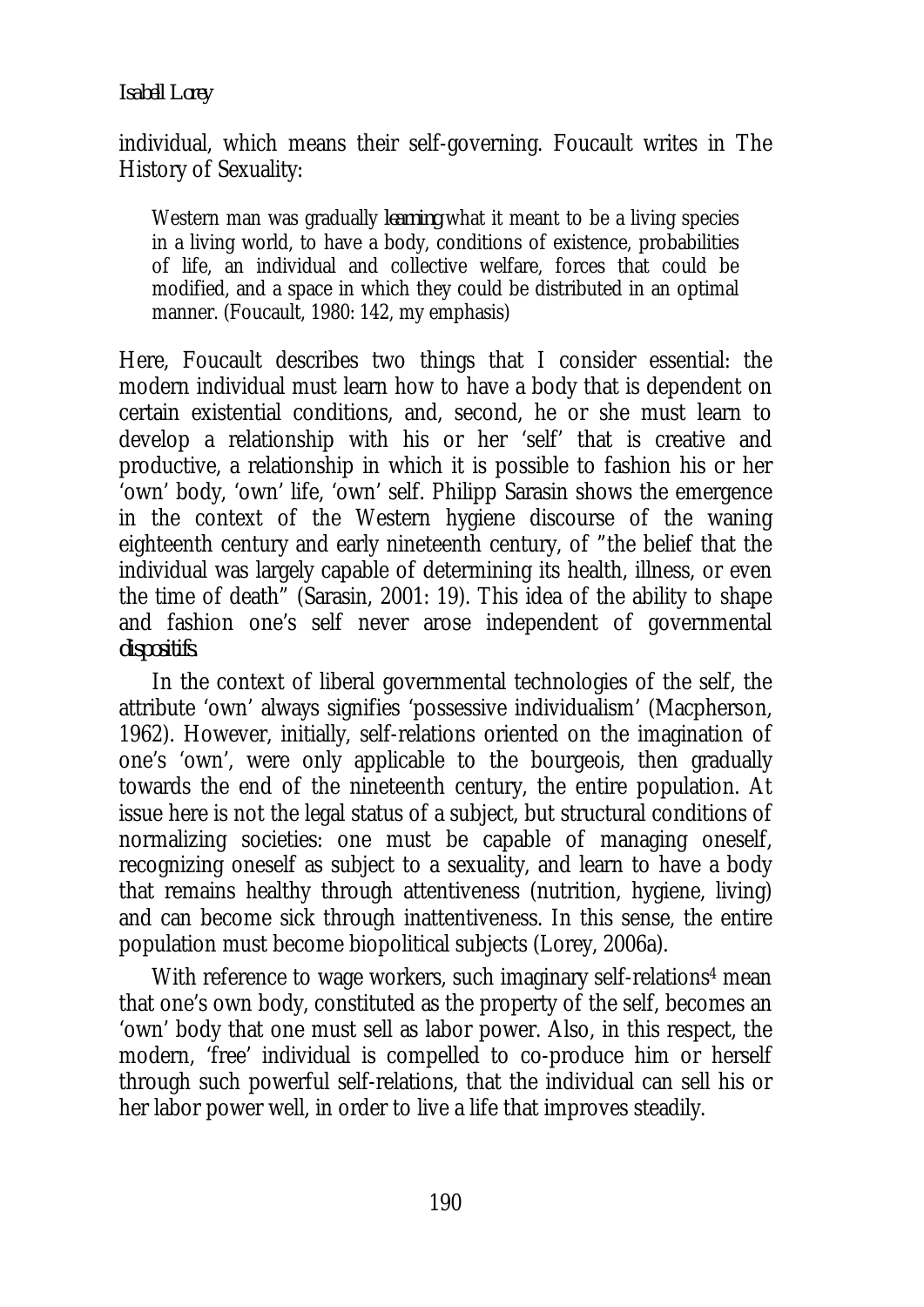Therefore, in modern societies, the 'art of governing' – which was another name given by Foucault (1991) to governmentality – does not primarily consist of being repressive, but instead, 'inwardly held' selfdiscipline and self-control.5 It is the analysis of an order that is not only forced upon people, bodies, and things, but in which they are simultaneously an active part. At the center of the problem of government ruling techniques is not the question of regulating autonomous, free subjects, but instead, regulating the relations through which so-called autonomous and free subjects are first constituted as such.

Already in the second half of the seventeenth century, John Locke, who according to Karl Marx, "demonstrated ... that the bourgeois way of thinking is the normal human way of thinking" (Marx, 1999), wrote in *The Two Treatises of Government*, that man is "master of himself, and proprietor of his own person, and the actions or labour of it" (Locke, 1823). At the beginning of the modern era, property acquired a supposed 'anthropological meaning' (Castel, 2005: 24) for both the bourgeois man as a prerequisite for his formal freedom as a citizen, as well as for the worker, who owns his own labor power and must sell it, freely, as wage labor. It seemed to be the prerequisite with which the individual could become independent and free from the traditional system of subordination and security. With a biopolitical governmentality perspective, the meaning of property, however, surpasses the limited levels of citizenship, capital, and wage labor and is, in fact, to be understood as something entirely general. For in a biopolitical *dispositif*, relations of bodily ownership apply to the entire population as governmental self-governing, not only to citizens or workers.6 The modern person is, accordingly, constituted through possessive individualistic self-relations, which are fundamental for historically specific ideas of autonomy and freedom. Structurally, modern self-relations are based – also beyond an economic interpellation – on a relation to one's own body as a means of production.

In this broad sense of economy and biopolitics, the lines of the labor entrepreneur, 'the entrepreneur of one's self' (Pühl, 2003) as a mode of subjectivation, reach back to the beginnings of modern liberal societies and are not an entirely neo-liberal phenomena.<sup>7</sup> This type of genealogy of course skips over the era of the social, the welfare state since the end of the nineteenth century, and ties together, the for the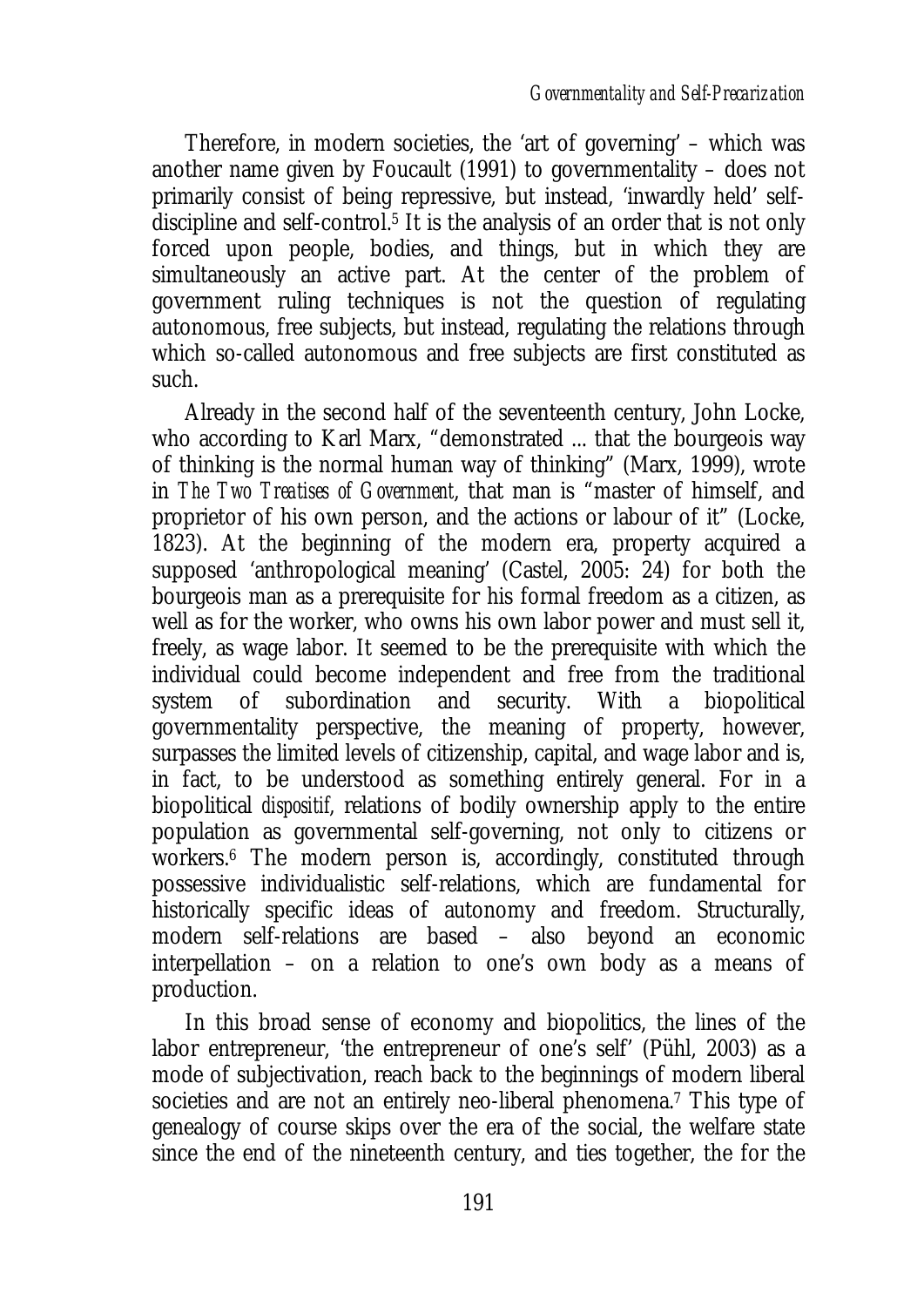#### *Isabell Lorey*

most part compulsively constituting self-entrepreneurs in the current reconstruction and deconstruction of the social/welfare state with fundamental liberal governmental methods of subjectivation since the end of the eighteenth century. With the interpellation to be responsible for one's self, something that had already failed in the nineteenth century seems to be repeating itself now, namely, the primacy of property and the construction of security associated with it. Property was introduced in the early stages of bourgeois rule as protection against the incalculability of social existence, as security against vulnerability in a secularized society and the domination of the princes and kings. Ultimately this applied to only a limited few, and at the end of the nineteenth century the nation state had to guarantee social security for many. However, it does not automatically follow that today the State must once again take on a more comprehensive social function of protection and security (Castel, 2005). For this would quickly reproduce the utterly flexible, Western nation state nexus of freedom and security with similar structural inclusions and exclusions, rather than break through it.

## **Normalized Free Subjects**

In biopolitical governmental societies, the constitution of the 'normal' is always also woven in with the hegemonic.8 With the demand to orient on the normal – which could be bourgeois, heterosexual, Christian, white male, white female, national – in the course of the modern era, it was necessary to develop the perspective of controlling one's own body, one's own life, by regulating and thus managing the self. The normal is not identical with the norm, but it can take on its function. Normality is, however, never anything external, for we are the ones who guarantee it, and reproduce it through alterations. Accordingly, we govern ourselves in the *dispositif* of governmentality, biopolitics, and capitalism in that we normalize ourselves. If this is successful – and it usually is – power and certain domination relations are barely perceptible, and extremely difficult to reflect on, because we act in their production, as it were, in the ways we relate to ourselves, and own our bodies. The normalizing society and the subjectivation taking place within it are a historical effect of a power technology directed at life. The normalized subject itself is, once again, a historical construct in an ensemble of knowledge forms, technologies, and institutions. This ensemble is aimed at the individual body as well as at the life of the population as a whole. Normalization is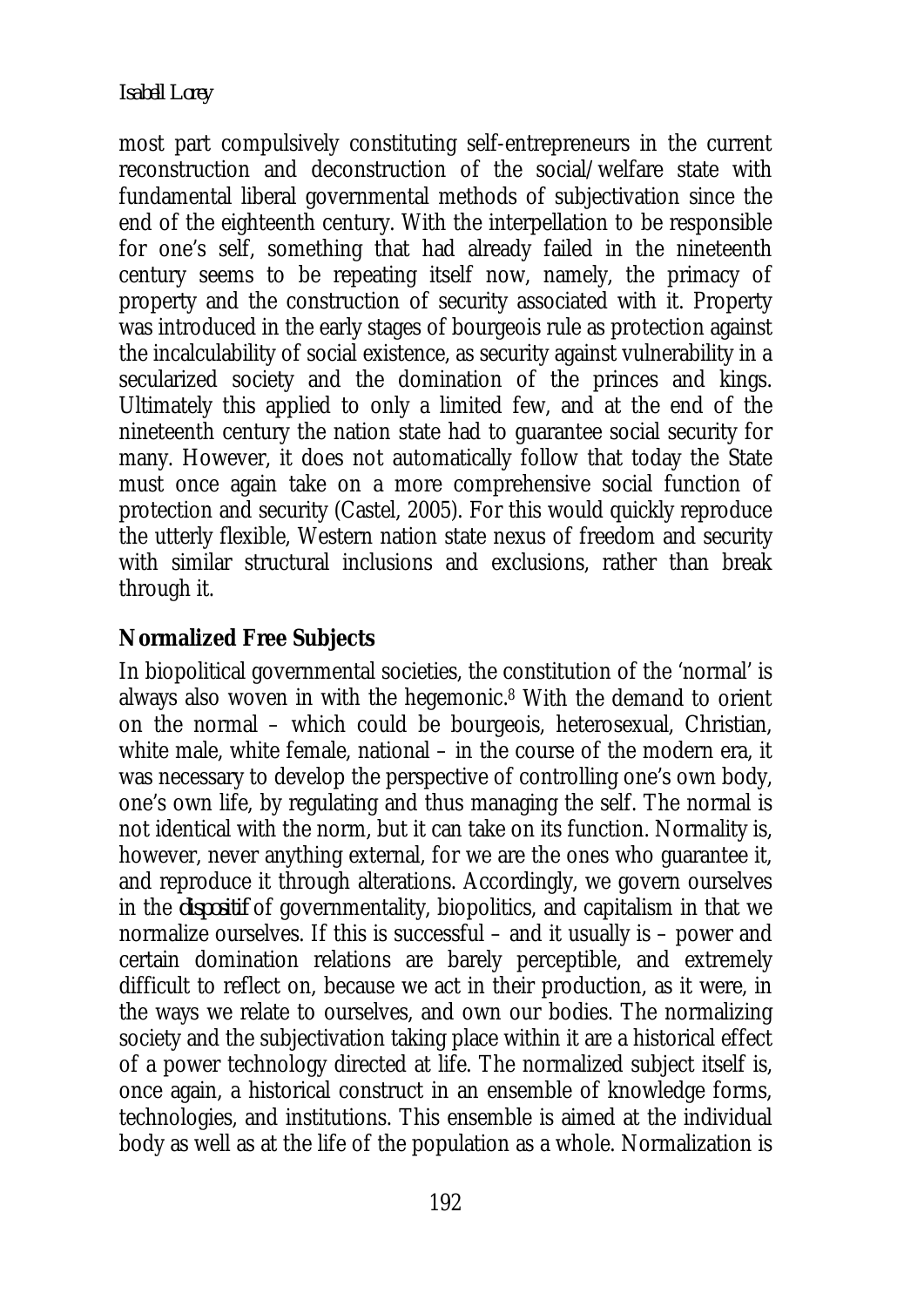lived through everyday practices that are perceived as self-evident and natural.

Additionally, the normal is naturalized with the effect of actuality, of authenticity. We thus believe, for example, that the effect of power relations is the essence of our self, our truth, our own, actual core, the origin of our being. This normalizing self-governing is based on an imagined coherence, uniformity and wholeness, which can be traced back to the construction of a white, male subject (Lorey, 2006b). Coherence is, once again, one of the prerequisites for modern sovereignty. The subject must believe that it is "master in its own house" (Freud, 2000: 284). If this fundamental imagination fails, then usually not only others perceive the person in question as 'abnormal', but the person, too, has this opinion of him or herself.

Let's remain with the learned way of self-relation, which is so existential for the biopolitical governmental modern era, and which applies to the entire population in very different ways. This relationship with one's self is based on the idea of having an inner nature, an inner essence that ultimately makes up one's unique individuality. These kinds of imagined 'inner, natural truths', these constructions of actuality, are usually understood as unalterable, merely able to be suppressed or liberated. Until today, they nourish the ideas of being able to, or having to, fashion and design one's self and one's life freely, autonomously, and according to one's own decisions. These kinds of power relations are therefore not easy to perceive as they commonly come along as one's own free decision, as a personal view, and until today produce the desire to ask: 'Who am I?' or, 'How can I realize my potential?' 'How can I find myself and most greatly develop the essence of my being?' As mentioned, the concept of responsibility of one's own, so commonly used in the course of neo-liberal restructuring, lies within this liberal force line of possessive individualism and actuality and only functions additionally as a neo-liberal interpellation for self-governing.

Basically, governmental self-government takes place in an apparent paradox. Governing, controlling, disciplining, and regulating one's self means, at the same time, fashioning and forming one's self, empowering one's self, which, in this sense, means to be free. Only through this paradox can sovereign subjects be governed. Precisely because techniques of governing one's self arise from the simultaneity of subjugation and empowerment, the simultaneity of compulsion and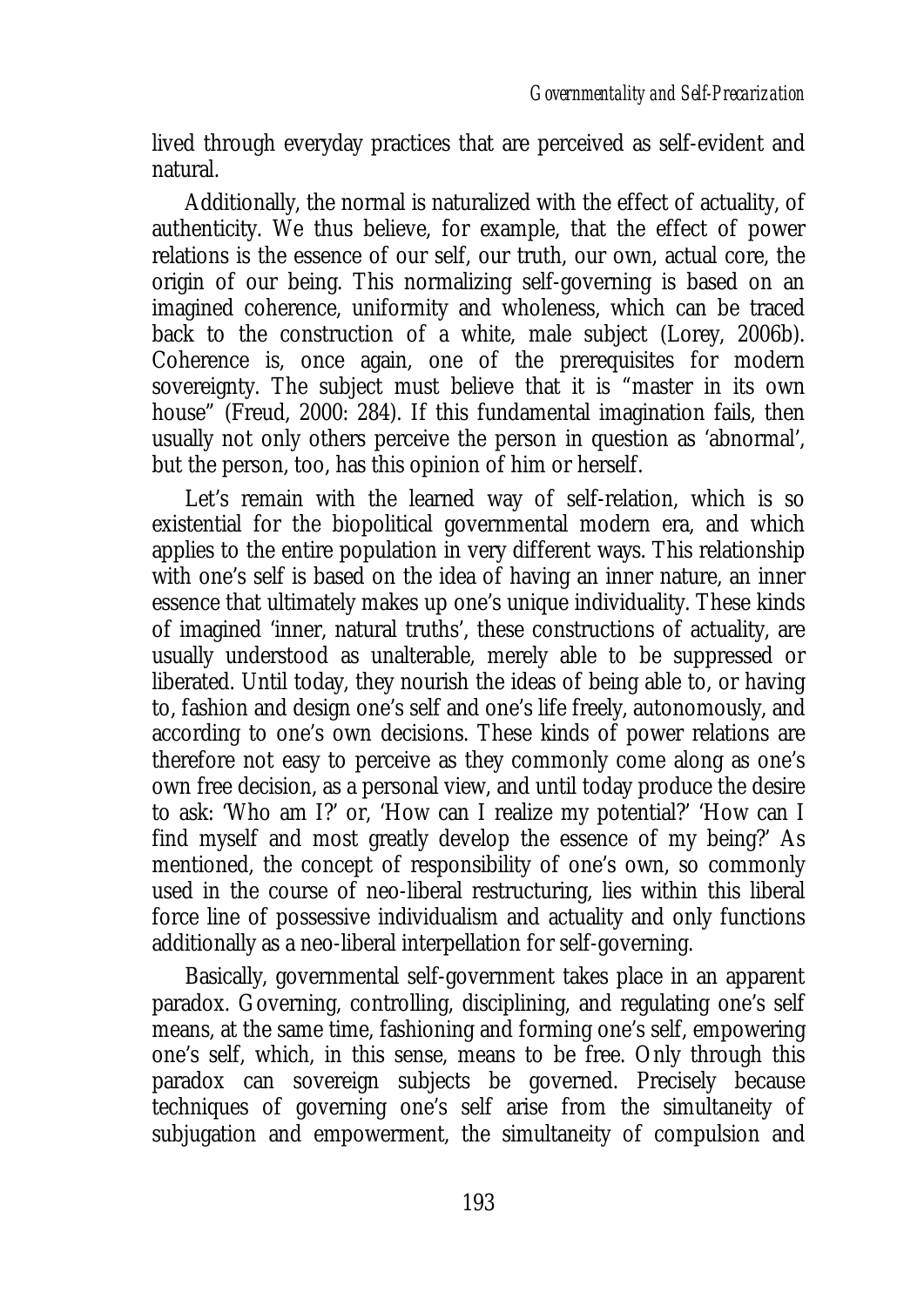freedom, in this paradoxical movement, the individual not only becomes a subject, but a certain, modern 'free' subject. Subjectivated in this way, this subject continually participates in (re)producing the conditions for governmentality, as it is first in this scenario that agency emerges. According to Foucault, power is practiced only on 'free subjects' and only to the extent that they are 'free' (Foucault, 1983).

In the context of governmentality, subjects are, thus, subjugated and simultaneously agents, and in a certain sense, free. This freedom is, at the same time, a condition and effect of liberal power relations – i.e., of biopolitical governmentality. Despite all of the changes that have occurred until today, since the end of the eighteenth century, this is one of the lines of force through which individuals in modern societies can be governed.

This normalized freedom of biopolitical governmental societies never exists without security mechanisms or constructions of the abnormal and deviant, which likewise have subjectivating functions. The modern era seems unthinkable without a 'culture of danger', without a permanent threat to the normal, without imaginary invasions of constant, common threats such as diseases, dirt, sexuality, or the 'fear of degeneration' (Foucault, 2004b: 101f).9 The interplay of freedom and security, self empowerment and compulsion, also with the help of this culture of danger, drives on the problems of the political economy of liberal power.

Against this backdrop, all of those who did not comply with this norm and normalizing of a free, sovereign, bourgeois, white subject including its property relations were made precarious. Furthermore, in the context of the social state, which was meant to guarantee the security of modern insecurity, not only were women made structurally precarious as wives, through the normal labor conditions oriented on the man. Also those who were excluded as abnormal and foreign from the nation state compromise between capital and labor were likewise made precarious (Kleines Postfordistisches Drama, 2005a and 2005b; Mecheril, 2003). Precarization was, accordingly, until now always an inherent contradiction in liberal governmentality and, as abnormal, disturbed the stabilizing dynamic between freedom and security. In this sense, it was often the trigger for counter-behavior.

Presently, normal labor conditions oriented on a male breadwinner, a situation largely accessible only for the majority society, is losing its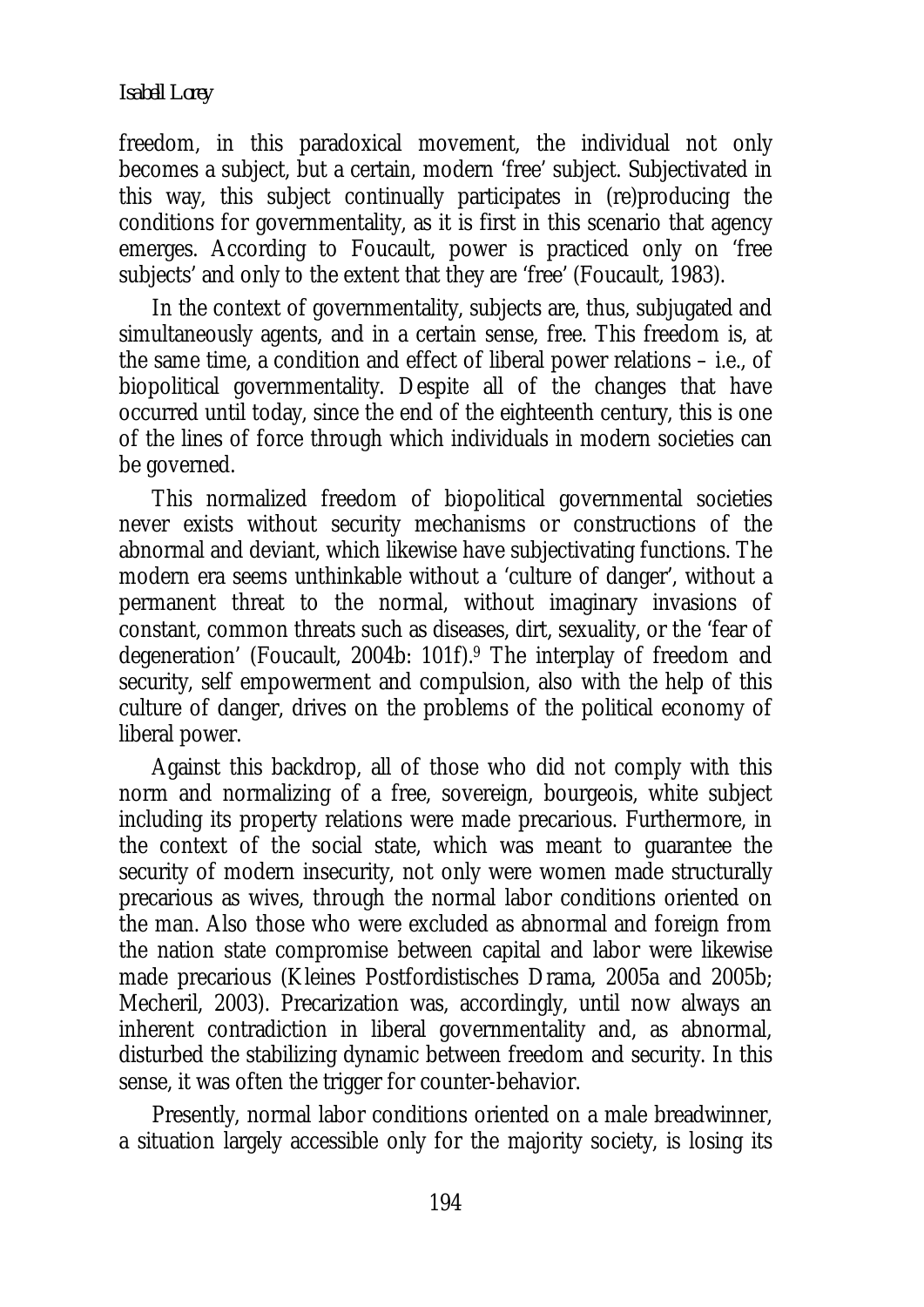hegemony. Precarization is increasingly a part of governmental normalization techniques and as a result, in neo-liberalism it transforms from an inherent contradiction to a hegemonic function.

## **Economizing of Life and the Absence of Counter-behavior**

The talk of the 'economizing of life', a discussion often struck up in the past several years, provides only very limited explanations of neo-liberal transformation processes: not only due to its totalizing rhetoric, but also because of the associated proclamation of what is supposedly a new phenomenon. 'Economizing of life' usually refers to certain simplified theses: no longer only work, but also life has fallen prey to economic exploitation interests; a separation between work and life is no longer possible and in the course of this, an implosion of the distinction between production and reproduction has also taken place. Such totalizing implosion theses speak of a collective victim status and distort the view of modes of subjectivation, agency, and ultimately of counterbehavior.

However, the thesis of the 'economizing of life' makes sense from a biopolitical governmentality perspective. It points to the power and domination relations of a bourgeois liberal society, which for more than two hundred years now has been constituted around the productivity of life. In this perspective, life was never the other side of work. In Western modernity, reproduction was always part of the political and the economic. Not only reproduction, but also life in general was never beyond power relations. Instead, life, precisely in its productivity, which means its design potential, was always the effect of such relations. And it is precisely this design potential that is constitutive for the supposed paradox of modern subjectivation between subordination and empowerment, between regulation and freedom. A liberal process of constituting precarization as an inherent contradiction, did not take place beyond this subjectivation, it is an entirely plausible resulting bundle of social, economic and political positions.

In this sense, the currently lamented 'economization of life' is not an entirely neo-liberal phenomenon, but instead, a force line of biopolitical societies, which today perhaps becomes intelligible in a new way. The associated subjectivations are not new in the way that they are usually claimed to be. In fact, their biopolitical governmental continuities have hardly been grasped.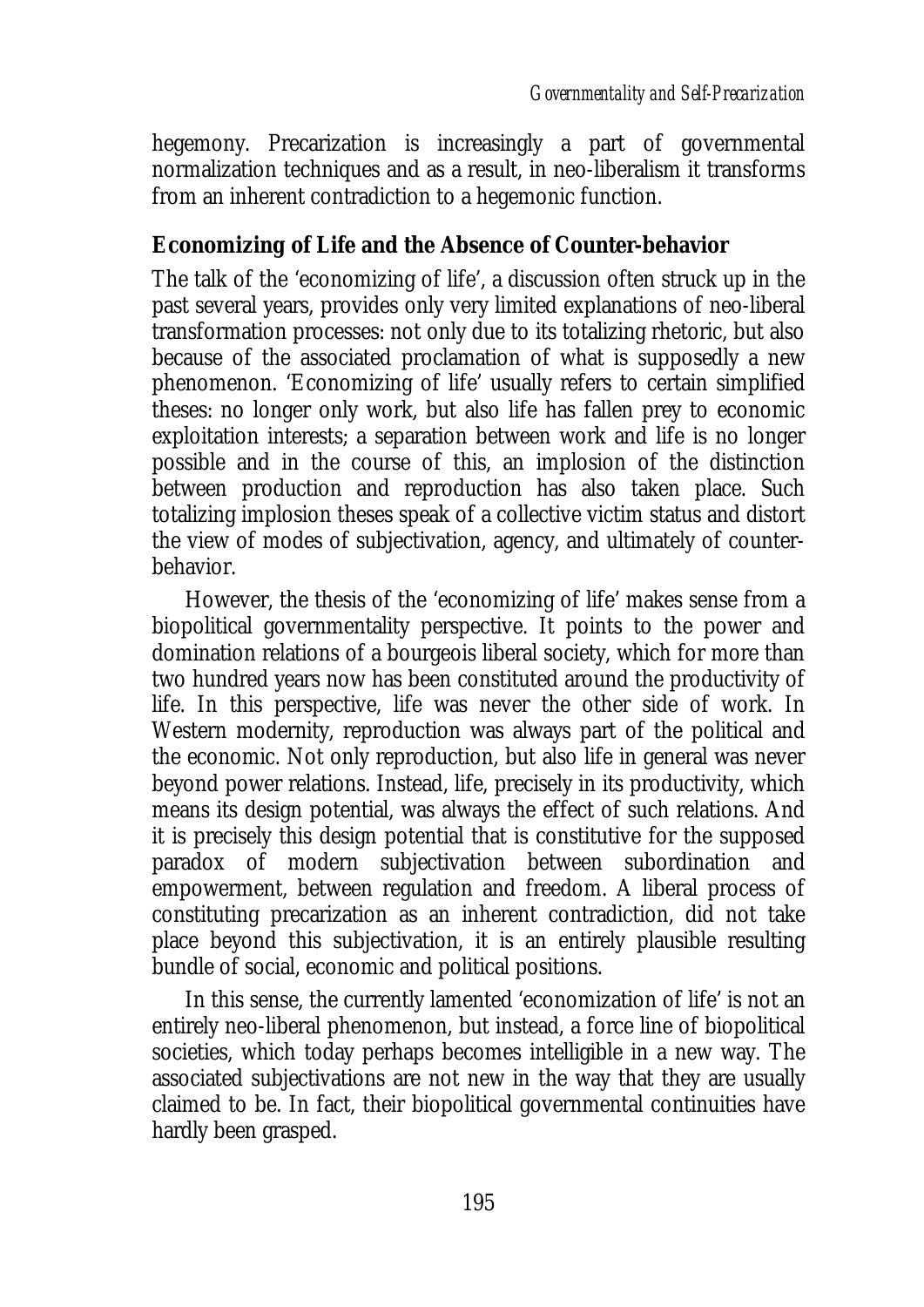#### *Isabell Lorey*

Were living and working conditions, which arose in the context of social movements since the 1960s, really in no way governmental?<sup>10</sup> Indeed, the thoroughly dissident practices of alternative ways of living, the desire for different bodies and self-relations (in feminist, ecological, left-radical contexts), persistently aimed to distinguish themselves from normal working conditions and the associated constraints, disciplinary measures, and controls. Keywords here are: deciding for oneself what one does for work and with whom; consciously choosing precarious forms of work and life, because more freedom and autonomy seem possible precisely because of the ability to organize one's own time, and what is most important: self-determination. Often, being paid well hasn't been a concern as the remuneration was enjoying the work. The concern was being able to bring to bear one's many skills. Generally, the conscious, voluntary acceptance of precarious labor conditions was often certainly also an expression of the wish for living the modern, patriarchal dividing of reproduction and wage labor differently than is possible within the normal work situation.

However, it is precisely these alternative living and working conditions that have become increasingly more economically utilizable in recent years because they favor the flexibility that the labor market demands. Thus, practices and discourses of social movements in the past thirty, forty years were not only dissident and directed against normalization, but also at the same time, a part of the transformation toward a neo-liberal form of governmentality.

But to what extent are precarious modes of living and working, formerly perceived as dissident, now obvious in their hegemonic, governmental function? And why do they seem to lose their potential for counter-behavior? The following will offer a few thoughts without any claims of presenting a comprehensive analysis.

Many of the cultural producers who have entered into a precarious situation of their own accord, the people of whom we are speaking here as a whole, would refer consciously or unconsciously to a history of previous alternative conditions of existence, usually without having any direct political relationship to them. They are more or less disturbed by their shift to the center of society – i.e., to the place where the normal and hegemonic are reproduced. That does not mean, however, that former alternative living and working techniques will become socially hegemonic. Instead, it works the other way around: the mass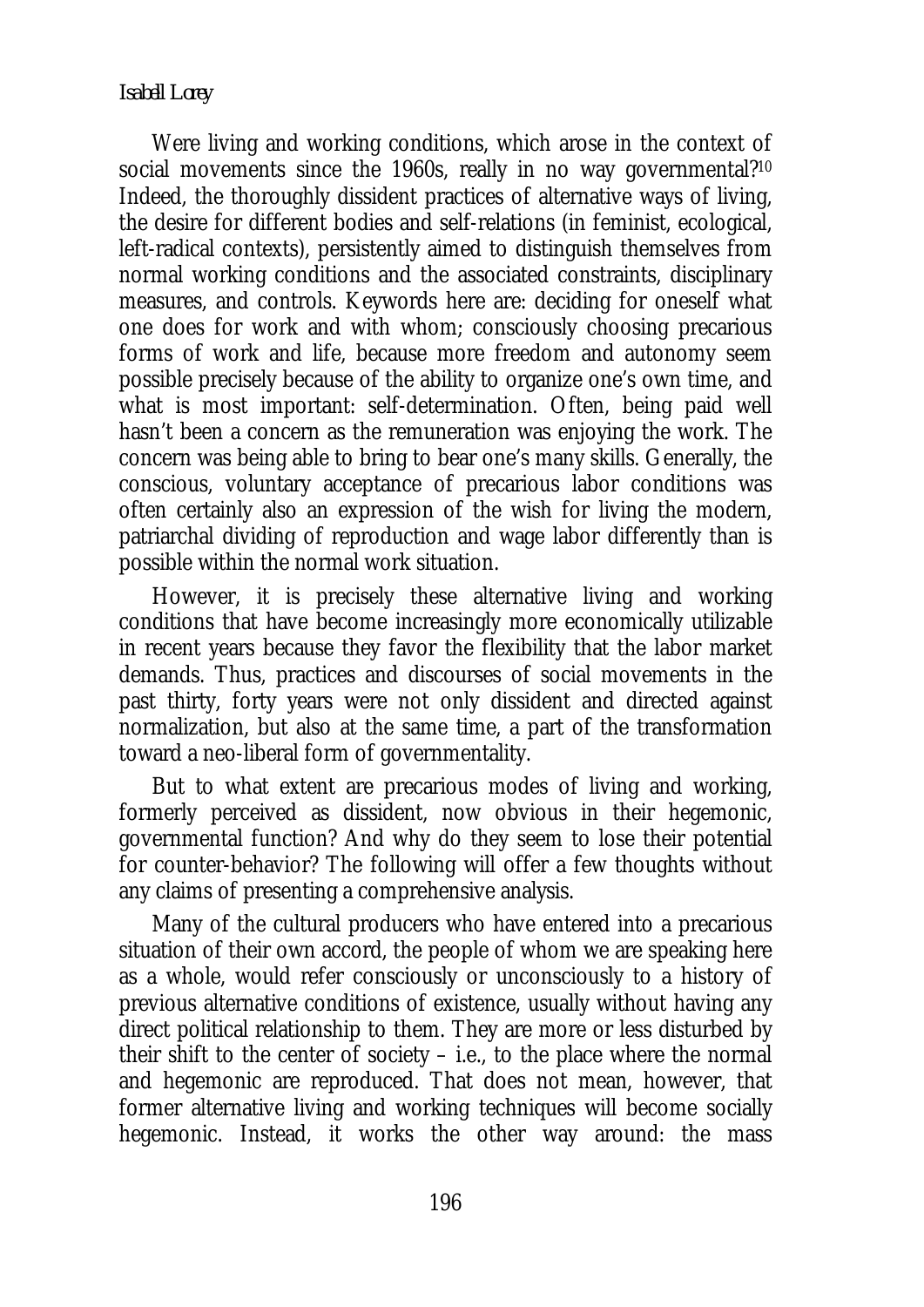precarization of labor conditions is forced upon all of those who fall out of normal labor conditions along with the promise of the ability to take responsibility for their own creativity and fashion their lives according to their own rules, as a desirable, supposedly normal condition of existence. Our concern here is not with these persons forced into precarization, but those who say that as cultural workers they have freely chosen precarious living and working conditions (Kuster, 2006; Panagiotidis, 2005).

It is amazing that there are no systematic empirical studies of this.11 The common parameters of cultural producers, however, should be that they are well or even very well educated, between twenty-five and forty years-old, without children, and more or less intentionally in a precarious employment situation. They pursue temporary jobs, live from projects and pursue contract work from several clients at the same time, one right after the other, usually without sick pay, paid vacations, or unemployment compensation, and without any job security, thus with no or only minimal social protection. The forty-hour week is an illusion. Working time and free time have no clearly defined borders. Work and leisure can no longer be separated. In the non-paid time, they accumulate a great deal of knowledge, which is not paid for extra, but is naturally called for and used in the context of paid work, etc.

This is not an 'economizing of life', that comes from the outside, overpowering and totalizing. Instead, these are practices connected with desire as well as adaptation. For these conditions of existence are constantly foreseen and co-produced in anticipatory obedience. 'Voluntary', – i.e., unpaid or low paying jobs in the culture or academic industries, for example – are all too often accepted as an unchangeable fact, and nothing else is even demanded. The necessity of pursuing other, less creative, precarious jobs in order to finance one's own cultural production is accepted. This forced and, simultaneously chosen, financing of one's own creative output constantly supports and reproduces precisely those relations from which one suffers and of which one wants to be a part. Perhaps those who work creatively, these precarious cultural producers by design, are subjects that can be exploited so easily because they seem to bear their living and working conditions eternally due to the belief in their own freedom and autonomy, due to self-realization fantasies. In a neo-liberal context they are exploitable to such an extreme that the State even presents them as role models.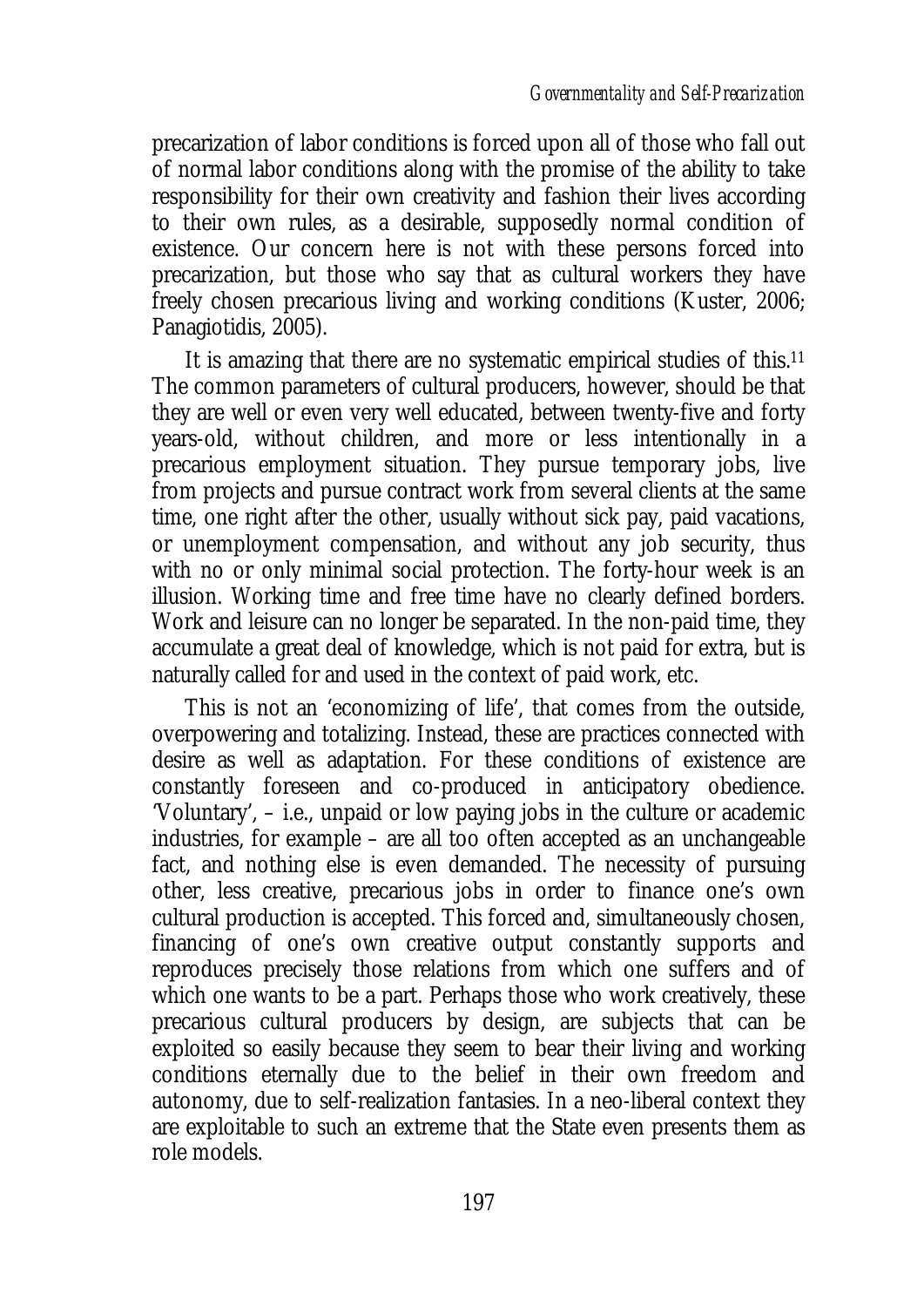This situation of self-precarization is connected to experiences of fear and loss of control, feelings of insecurity through the loss of certainties and safeguards, as well as fear and the experience of failure, social decline and poverty. Also for these reasons, 'letting go' or forms of dropping out and dropping off of hegemonic paradigms are difficult. Everyone has to remain 'on speed' otherwise you might fall out. There are no clear times for relaxation or recuperation. This kind of reproduction has no clear place, which, in turn, results in an unfulfilled yearning and a continuous suffering from this lack. The desire for relaxation to 'find oneself' becomes insatiable. These kinds of reproductive practices usually have to be learned anew. They are lacking in any self-evidence and have to be fought for bitterly against oneself and others. In turn, this makes this yearning for reproduction, for regeneration, so extremely marketable.

As a result, not only the side of work, of production, has become precarious, but also the so-called other side, which is often defined as 'life', the side of reproduction. Do production and reproduction therefore coincide? In these cultural producers, in an old, new way, yes. What they reveal is that in a neo-liberal form of individualization, parts of production and reproduction are deposited 'in' the subjects. Panagiotidis and Tsianos (2004: 19) also argue along these lines when they state: "The progressive vanquishing of the division of production and reproduction does not occur at home or at the workplace, but instead, through an embodiment of the work itself: a reflexive way of precarization!" Though what is materialized in the bodies, beyond the work, is also always the governmental life, as biopolitical governmental power relations function doggedly through the production of hegemonic, normalized bodies and self-relations.

The function of reproduction consequently changes in the present context of precarious immaterial, usually individualized work and 'life'. It is no longer externalized with others, primarily women. Individual reproduction and sexual reproduction, the production of life, now becomes individualized and is shifted, in part, 'into' the subjects themselves. It is about regeneration beyond work, also through work, but still, quite often beyond adequately paid wage labor. It is about regeneration, renewal, creating from one's self, re-producing one's self from one's own power: of one's own accord. Self-realization becomes a reproductive task for the self. Work is meant to guarantee the reproduction of the self.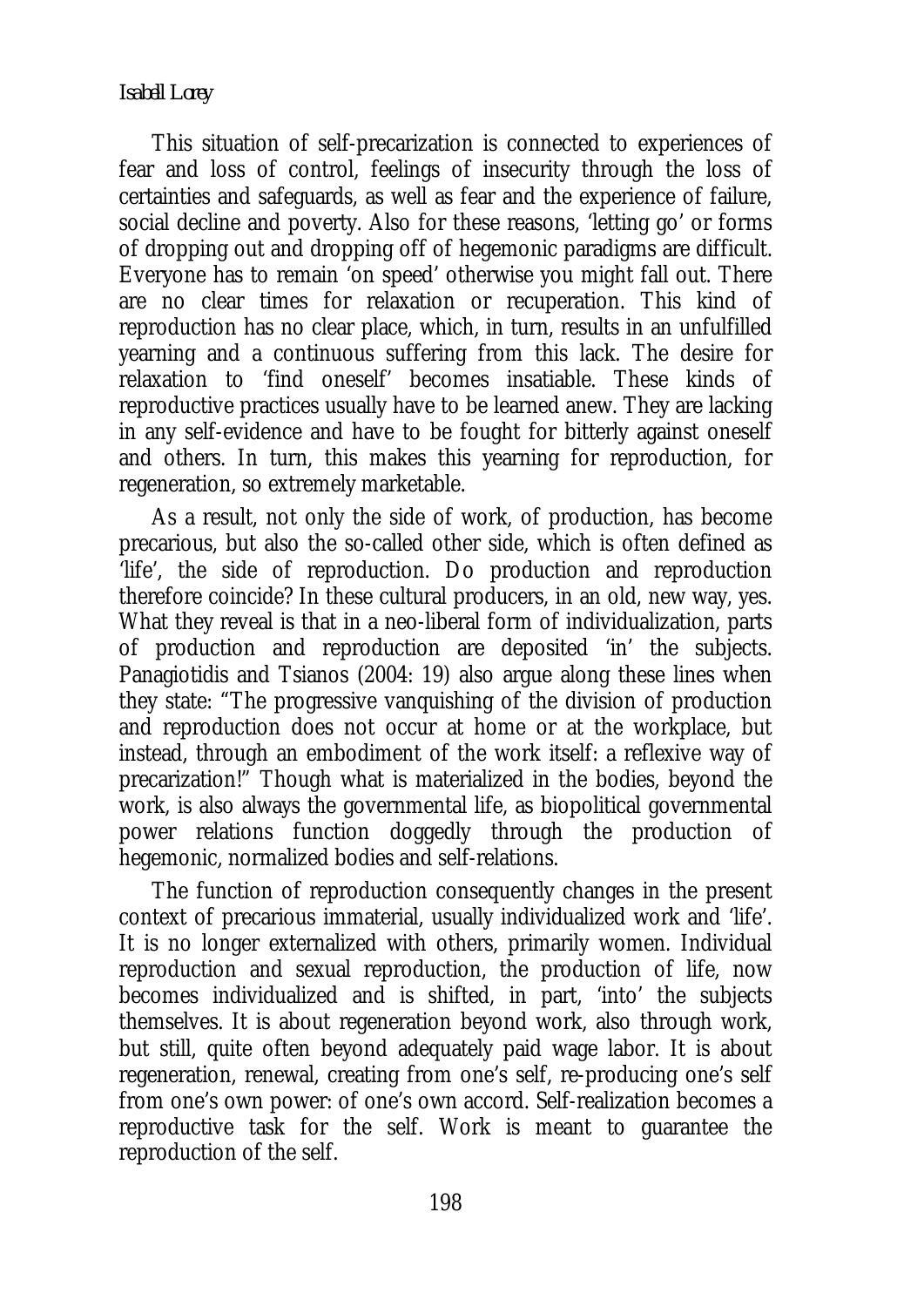Presenting 'precarized' cultural producers (that is, cultural producers who have been made precarious) in their entire heterogeneity in such a uniform fashion, it is possible to say that their subjectivation in neoliberalism has obviously been contradictory: in the simultaneity of, on the one hand, precarization, which also always means fragmentation and non-linearity, and on the other, the continuity of sovereignty. The continuity of modern sovereignty takes place through the stylizing of self-realization, autonomy, and freedom, through the fashioning of and responsibility for one's self, and the repetition of the idea of actuality. An example of this is the (still) widespread idea of the modern male artist subject, who draws his creativity from himself, because it supposedly exists within him, there, where Western modernity also positions sex and has made it the nature, the essence, of the individual. In general, for the cultural producers described here, sovereignty seems to rest mainly in the 'free' decision for precarization, therefore, selfprecarization. Yet this, in turn, could be a central reason for why it is so difficult to recognize structural precarization as a neo-liberal governmental phenomenon that affects the entire society, and is hardly based on a free decision. Cultural producers therefore offer an example of the extent to which 'self-chosen' ways of living and conditions of working, including their ideas of autonomy and freedom, are compatible with political and economic restructuring. How else can we explain that in a study of the living and working conditions of critical cultural producers, when asked what a 'good life' is, they had no answer?<sup>12</sup> When work and life increasingly permeate one another, then that means, as one interviewee expressed: "work seeps into your life." But obviously, not enough ideas of a 'good life' seep into the work, whereby this could then, in turn, transform into something that could collectively signify a 'good life'. The counter-behavior with the view to a better life, which has less and less of a governmental function, is missing.

Apparently, the belief in precarization as a liberal governmental oppositional position can be maintained with the help of contradictory subjectivation, between sovereignty and fragmentation. However, in this way, continuing relations of power and domination are made invisible and normalization mechanisms become naturalized as the subject's selfevident and autonomous decisions. The totalizing talk of 'economizing of life' only contributes to this by causing hegemony effects to disappear from view and with them, struggles and antagonisms. One's own imaginations of autonomy and freedom are not reflected on within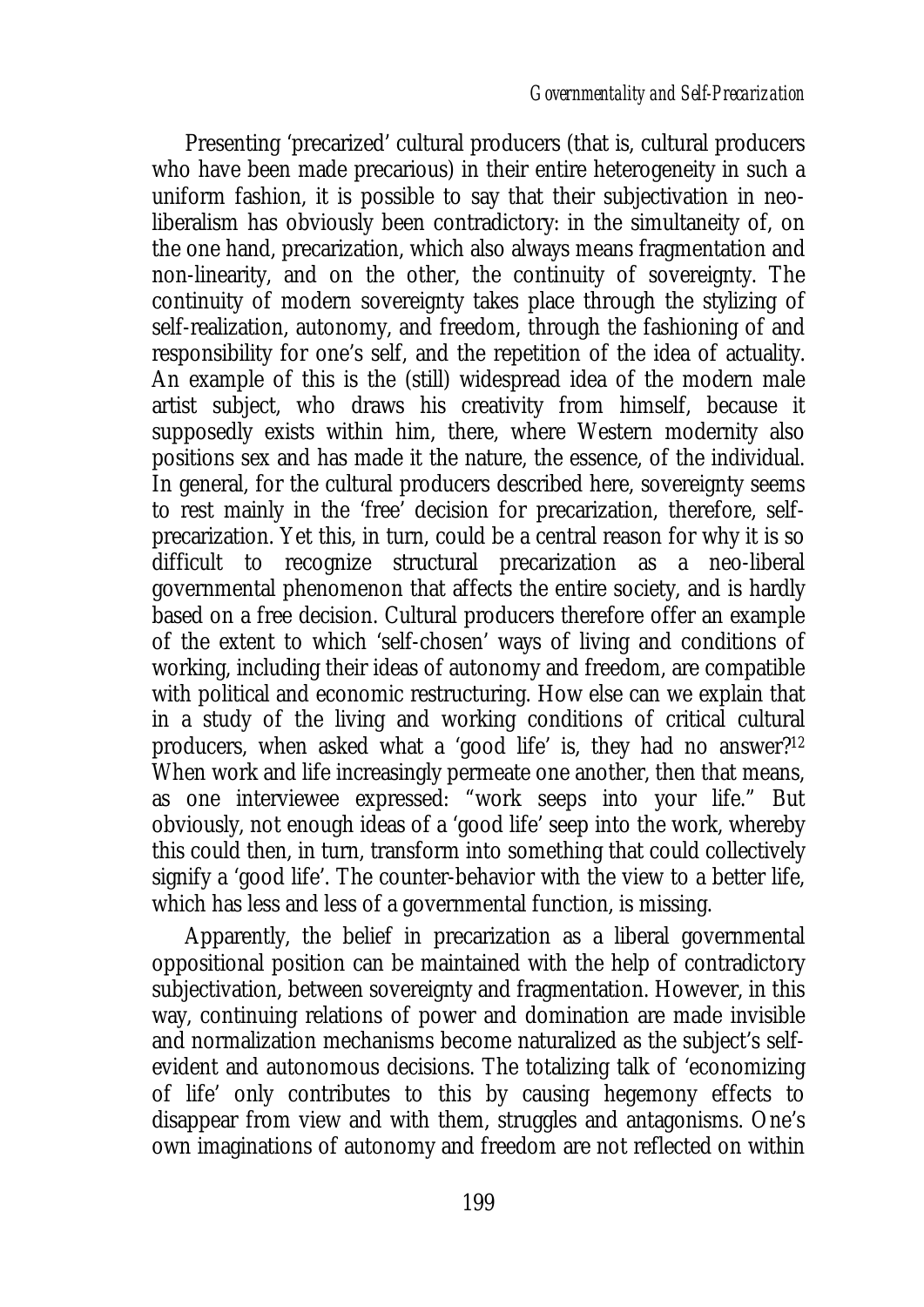#### *Isabell Lorey*

governmental force lines of modern subjectivation, other freedoms are no longer imagined, thus blocking the view of a possible behavior contesting the hegemonic function of precarization in the context of neo-liberal governmentality.

What is the price of this normalization? In neo-liberalism, what functions as the abnormal? As the deviant? What can't be economically exploited in this way? Rather than focusing on the messianic arrival of counter-behavior and new subjectivities, as Deleuze rhetorically formulates with the question: "Do not the changes in capitalism find an unexpected 'encounter' in the slow emergence of a new self as a centre of resistance?" (Deleuze, 1988: 115)13, I believe that it is necessary to continue to work further and more precisely on the genealogies of precarization as a hegemonic function, on the problem of continuities of bourgeois governmental modes of subjectivation, also in the context of notions of autonomy and freedom that look upon themselves as dissident.

## **Notes**

- Thanks to Brigitta Kuster, Katharina Pühl, and Gerald Raunig for critical discussions.
- 1. 'Cultural producers' is used here as a paradox designation. It refers to an imagination of the designated subjects: that of their own autonomous production and of fashioning their selves. But at the same time it is about the fact that these ways of subjectivation are instruments of governing, thus functional effects of biopolitical govermental societies of occidental modernity. Therefore the term 'cultural producers' has a contradictory meaning and does not in first place concern artists. With this conceptualization I also refer to the definition by the group kpD/kleines postfordistisches Drama ('little post-Fordist drama') to which I belong, along with Brigitta Kuster, Katja Reichard and Marion von Osten. (Translators' note: The abbreviation KPD, all capital letters, stood for the Kommunistische Partei Deutschlands, the German Communist Party.) "We employ the term 'cultural producers' in a decidedly strategic way. With it, we are not speaking of a certain sector (cultural industry), nor of an ascertainable social category (for example, those insured by artists' social security in Germany, which is a health, pension and accident insurance for artists and writers) or of a professional self-conception. Instead, we are speaking of the practice of traveling across a variety of things: theory production, design, political and cultural self-organization, forms of collaboration, paid and unpaid jobs, informal and formal economies,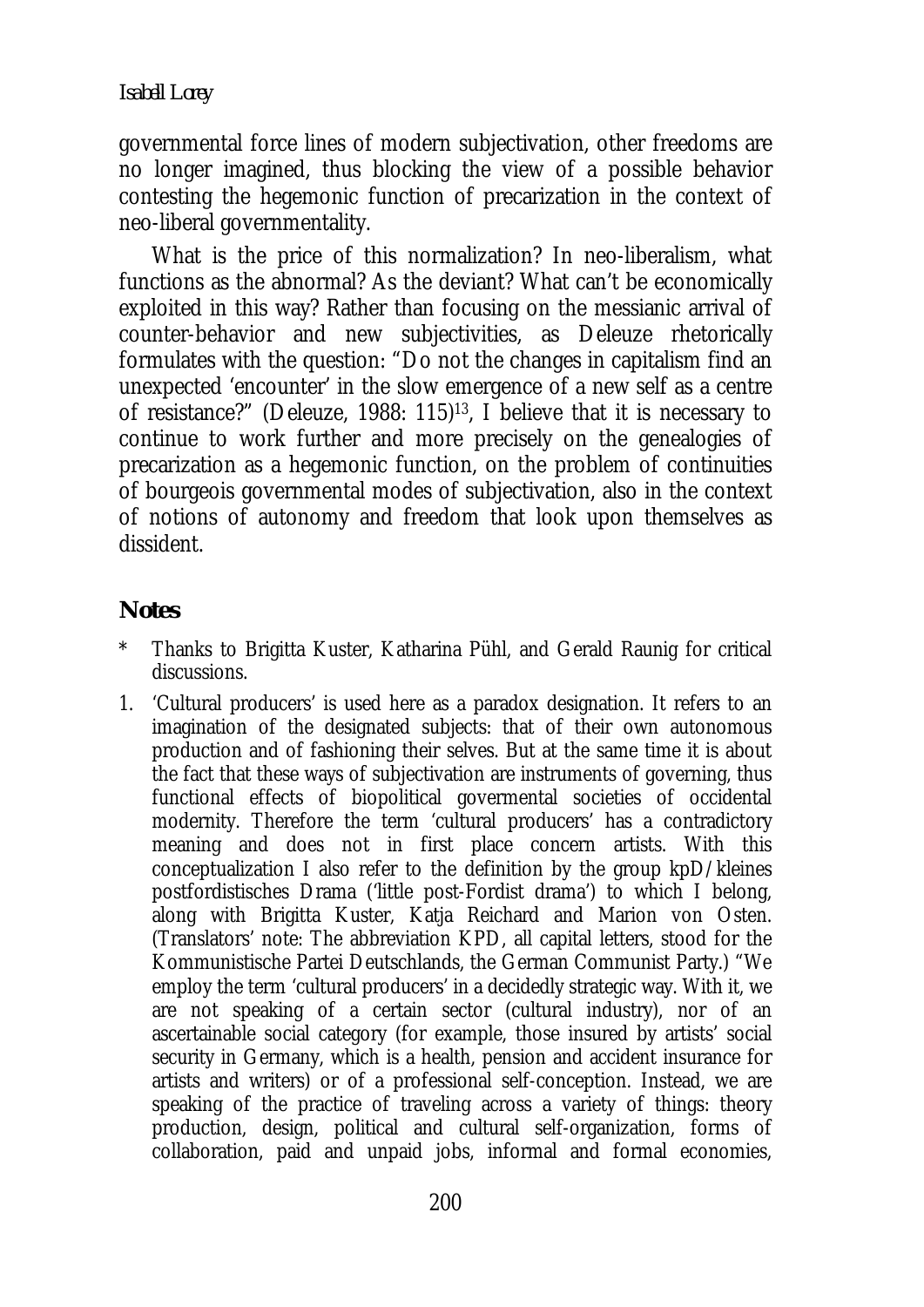temporary alliances, project related working and living" (Kleines postfordistisches Drama, 2005b: 24).

- 2. Mercantilism was also oriented toward the growth of the population, but oriented more in terms of quantitative aspects than quality of life 'of the people'.
- 3. For one of the few places in which Foucault points out the inseparability of modern governmentality and biopolitics, see Foucault (2004b: 43). On biopolitical governmentality as a socio-theoretical concept, see Lorey (2006a).
- 4. Following Louis Althusser's thoughts, these imaginary self-relations cannot be separated from 'real living conditions', which are here the governmental techniques for ruling the population which, for example, materialize in the constitution of bodies.
- 5. I assume that it was not first under neo-liberalism that self-management shifted 'inward' and replaced a regulatory principle. Regulation and control are not techniques that were first established under neo-liberalism to oppose discipline (Deleuze, 1992; Hardt and Negri, 2000). Particularly when reproduction technologies along with hygiene and health are attributed a central biopolitical productivity of (gendered and raced) bodies, then for the bourgeoisie the introduction of these practices of subjectivation must be positioned at the beginning of the modern era, at the end of the eighteenth century, at the latest.
- 6. This biopolitical subjectivation is, conversely, differentiated through gender, race, class affiliation, religion, and hetero-normativity, which I cannot go into in detail here. Generally, the text focuses solely on these force lines of bourgeois subjectivation. It is not aiming at a comprehensive look at the problem of ways of subject constitution.
- 7. Foucault (2004b) on the contrary, speaks only in connection to the formation of neoliberal governmentality in the U.S. of the self employer; as does the research based on his work (Bröckling, 2000; Pieper and Gutiérrez Rodríguez, 2003). Lemke et al. (2000: 15) argue, for example, that first when the liberal regulation of 'natural freedom' transformed into that of 'artificial freedom', was it possible to detect "entrepreneurial behavior of economically-rational individuals". Yet what is this 'natural freedom' other than the effect of governmental techniques and social struggles? And what, in contrast, is 'artificial freedom'?
- 8. In his genealogy of governmentality, Foucault does not draw any explicit connections between the normal and the hegemonic. In order to understand the dynamic and meaning of governmentality, normalization mechanisms must be viewed explicitly in connection with the production of hegemonic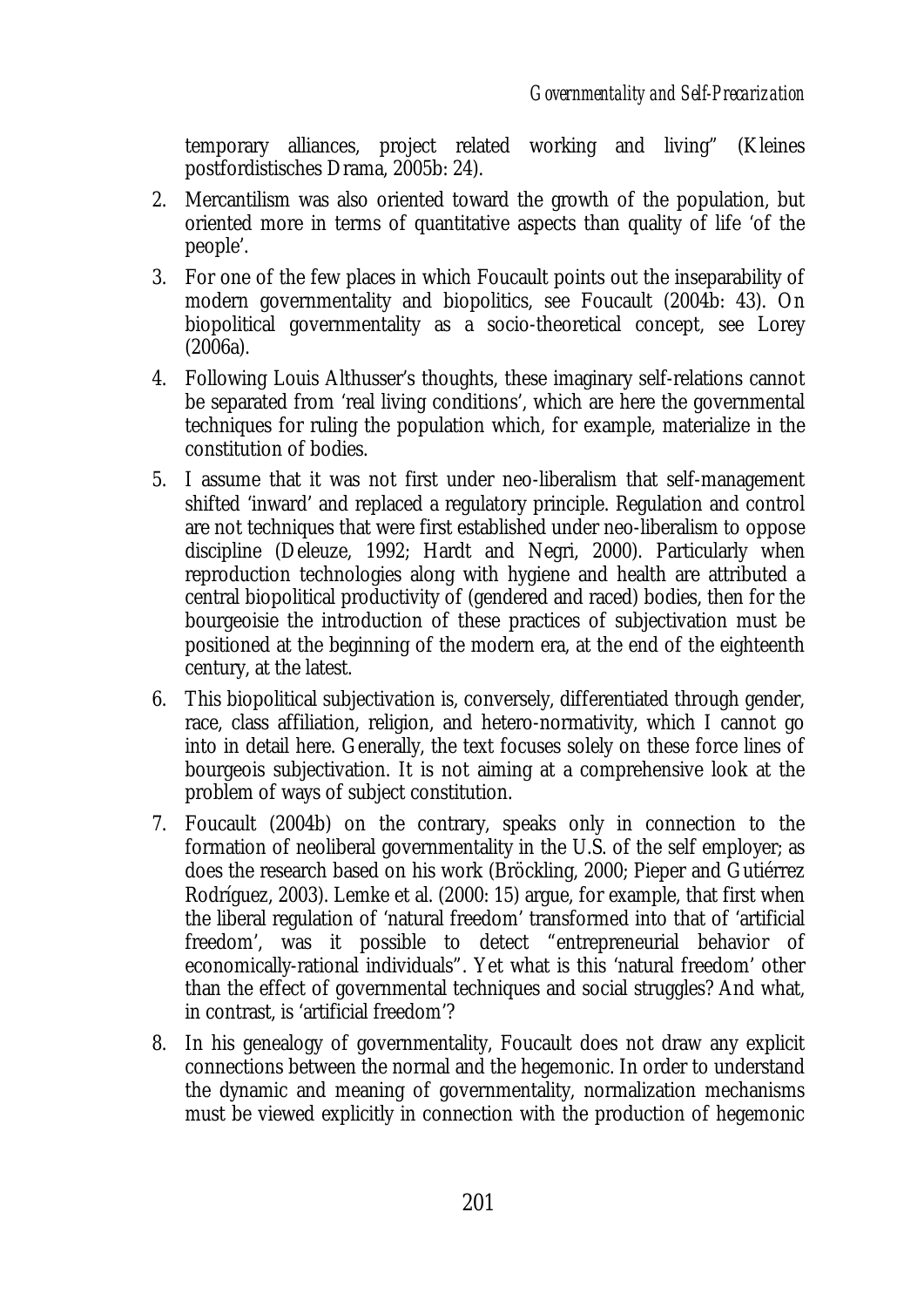discourses and the related struggles. On the connection between Foucault and Gramsci, see Hall (1997) and Demirovic (1997).

- 9. Biopolitical governmentality structures modern societies in a specifically paradoxical way. "It enables", as Cornelia Ott so succinctly states, "people to come to understand themselves as unique 'subjects', and at the same time, brings them together as an amorphous, unified, 'population mass'. …Hereby, the flipside is always the 'right to life' rather than the exclusion or annihilation of life" (Ott, 1997: 110). On the connection between biopolitical sociation and colonialism, see Lorey (2006b).
- 10. Boltanski and Chiapello (2001), in contrast, assume an appropriation. According to their study, the changes in capitalism since the 1960s can be traced back to a specific integration and strategic reformulation of an 'artistic critique', a critique that complains of the uniformity of a mass society, a lack of individual autonomy, and the loss of authentic social relations (see also Lemke, 2004: 176-78).
- 11. Initial approaches can be found in Böhmler and Scheiffele (2005); the study by Anne and Marine Rambach (2001) on precarious intellectuals in France; the theses by Angela McRobbie (2004) on the functionality of artists for the new economy; or the study by kpD (2005b).
- 12. As part of the film project *Kamera Läuft!* (*Action!* Zürich/Berlin 2004, 32"), at the end of 2003, the group kpD (kleines postfordistisches Drama, see note 1 above) interviewed fifteen Berlin cultural producers (including kpD) "with whom we work together for a specific form of political practice in the cultural field or whose work we use as a reference. … Our questions were based on those from Fronte della Gioventù Lavoratrice's and Potere Operaio's questionnaire action carried out in early 1967 in Mirafiori, 'Fiat is our University', which among other things, also asked about the ideas of a 'good life', and organization. … With regards to a potential politicization of cultural producers, we were, however, also interested in collective refusal strategies and in the associated wishes for improving one's own life, the life of others, and ultimately, social change. The only thing that was present at a general level in all of the interviews was the suffering from a lack of continuity. … We, too, found almost no alternative life concepts in our horizon of ideas that could counter the existing ones with anything clear or unambiguous" (2005b: 24; 2005a).
- 13. An extreme example of a current messianic idea is naturally the end of the book *Empire* by Hardt and Negri (2000), but also, although different and in a greatly weakend form, Foucault (1983) with his demand for new subjectivities.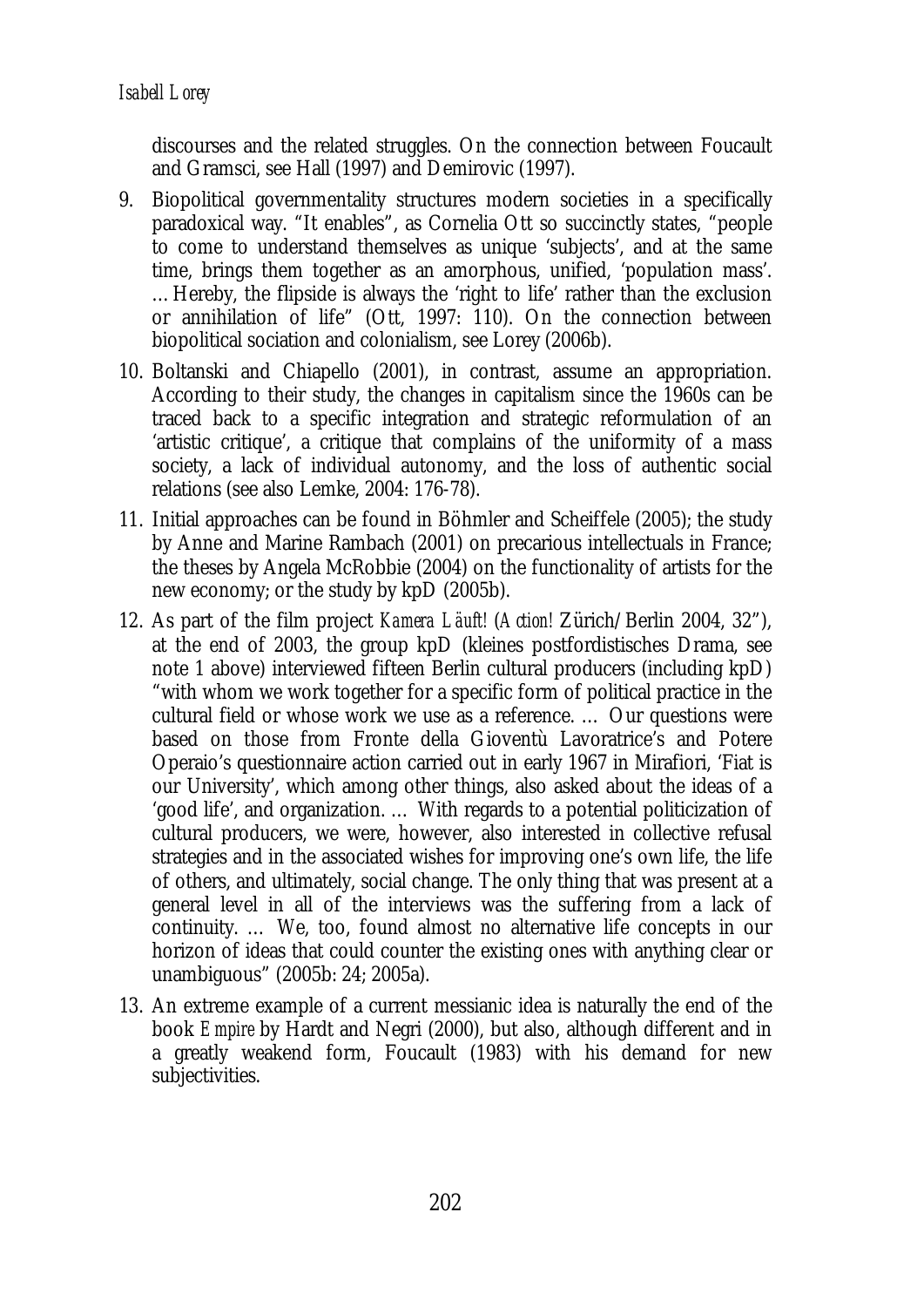# **To Embody Critique: Some Theses, Some Examples**

Marina Garcés

(Translated by Maribel Casas-Cortés and Sebastian Cobarrubias/ Notas Rojas Collective Chapel Hill)

Not only does it matter which principles we chose but also which forces, which people will apply them. (Merleau-Ponty)

1. The problem of critique has traditionally been a problem of conscience. Today it is a problem of the body. How do we incarnate critique? How does critical thought acquire a body? If critique was used traditionally to combat darkness, today it must combat impotence. The global world is completely illuminated. Our minds are enlightened. There is nothing that we don't see: misery, lies, exploitation, torture, exclusion, etc. – all are completely exposed and brought to light. Nonetheless we are capable of doing so little. About ourselves. For our world. We can say it all and nonetheless we have nothing relevant to add. To embody critique is not to find the correct wording, nor to become complacent in the gardens of good conscience, nor to sell the cheapest solutions to existing institutions. To embody critique means to ask how to subvert one's life nowadays in such a way that the world can no longer remain the same.

2. The critique that historically fought ignorance had a hero: the artist-intellectual. His words and his actions were bearers of light: analysis, metanarratives, denunciation, provocation… These were the tools of an intervention made before and about the world. The artistintellectual worked from his desk, from his studio. That was his balcony. From there, his word could remain pure or sell itself to the powers that be, sacrifice itself for the cause of the struggle or return the stability to the current order. This word could be right or wrong, faithful or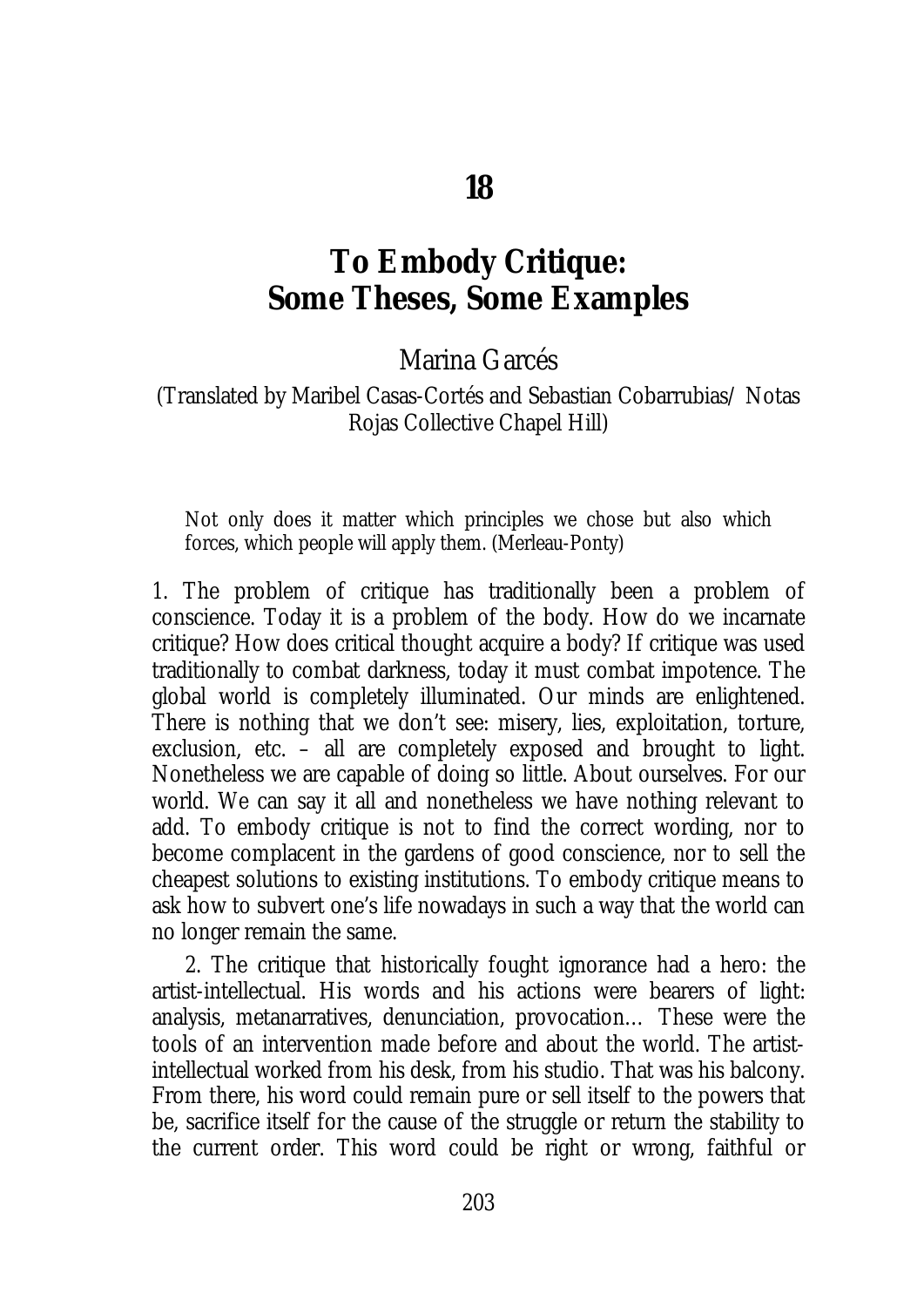#### *Marina Garcés*

treacherous. The artist-intellectual could even abandon his balcony and join the multitude. A critique that battles impotence does not have a hero, or it has many. Its expression is anonymous, without a face. Its place of enunciation is wandering, intermittent, visible and invisible at the same time. Today, who is the subject of enunciation of critical thought? Where will we find it? If we cannot name it, that is because it is an anonymous and ambivalent subject. Composed of theory and practice, of word and action, this subject is brilliant and miserable, isolated and collective, strong and weak. Its truth does not illuminate the world, rather its truth contradicts it. If the world claims: "This is all there is", there exists a we that responds: "That cannot be all."

3. Impotence is not the consequence of a historical weakness of social movements or of any other kind of political subject that we can think of. Their weakness is the result of a big change in social relations, where a logic of pertinence has been replaced by a logic of connection. This means that the inclusion/exclusion of each one of us is decided not through our relationships of pertinence to some wider collective (a people, community, class) but rather in our capacity of connecting. Connections that must be fed and renovated permanently, maintained by each person throughout all activities in which s/he is completely invested. In the network-society, everyone is on their own in their connection to the world. Everyone fights their specific battle in order to avoid losing that connectivity to the world, to avoid remaining outside, to avoid making a story of exclusion out of their own biography. To spend one's life looking for work, to risk one's life crossing borders: those are the two paradigmatic movements, the biographies of the precarious one and the immigrant one that we all are. The logic of pertinence had it own forms of domination. The logic of connection is simple and binary: either you are connected or you are dead. With this reformulation of social links – which could be understood as a result of the historic defeat of the workers' movement – every life is put into motion toward the world. No one is sure of where they are: connections, personal and non-transferable, are inseparable from the threat of dis-connection. For this reason, this new social contract converts us into producers and reproducers of reality, in knots that strengthen the network: established unilaterally through each person. This network obligates through self-obligation, controls through selfcontrol, represses through self repression.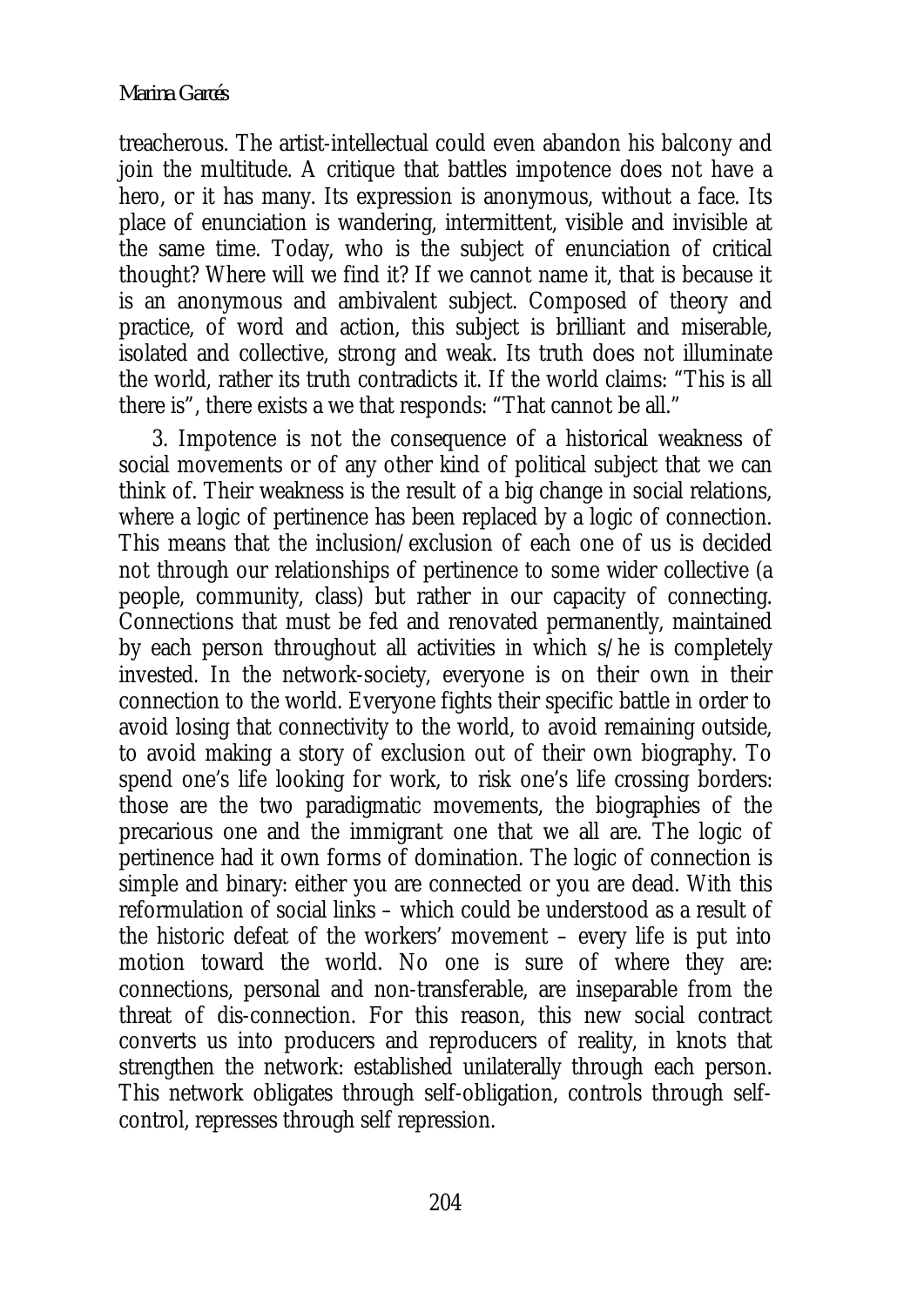4. Impotence is not the result of a historical weakness of social movements, nor is it the result of an incapacity of the 'I'. 'I don't do/cannot do anything': not for society, not for the preservation of the planet, not to stop war… Nothing. This is the declaration of selfcontemplation by a subject that can only move between culpability and cynicism. It is the voice of that 'I' that is isolated in its connection to the network. Alone in a lonely world. Alone with all the rest. From its precarious and depoliticized connection, that 'I' is prey for moralism, opinion, and psychology. This 'I' moves between the spheres of some values that orbit around the world, with which s/he judges and is judged; the marketplace of opinions that offer this 'I' a position in society and the restrictive environment of discomfort/comfort.

5. Fighting impotence and embodying critique must pass firstly through attacking that 'I'. Attacking the values with which we fly around the world, attacking the opinions with which we protect ourselves from the world, attacking our own particular and precarious comfort. If critique can define itself as a theoretical-practical discourse that has emancipatory effects, the principal objective of critique today must be to free ourselves from the 'I'. The 'I' is not our singularity. The 'I' is the device that simultaneously isolates and connects us to the networksociety. Each person with their values, opinions, and states of mind can remain calm before the world, can remain impotent before the world. Cynical and guilty, the 'I' always knows where it must remain.

6. Against the grain of the modern tradition, developing critical thought does not mean bringing the subject to its highest degree of maturity and independence but rather, uprooting the 'I' from that place that maintains it continuously in 'its place' before the world. The modern ideal of emancipation was linked to the idea that to free oneself really meant to 'takeoff' from the world of necessity, to undo the link until achieving a god-like self-sufficiency, individually or collectively. This would be the path from the kingdom of necessity toward the kingdom of liberty in its diverse forms. In our network-society, the question of a critical or emancipatory thought should perhaps be different: to ask what is our capacity to conquer liberty in the act of networking itself. Nowadays, liberation has to do with our capacity to explore the networked link and fortify it: the links with a planet-world, reduced to an object of consumption, a surface of displacements and a depository of wastes; as well as the links with those 'Others' who, while always condemned to being 'other', have been evicted from the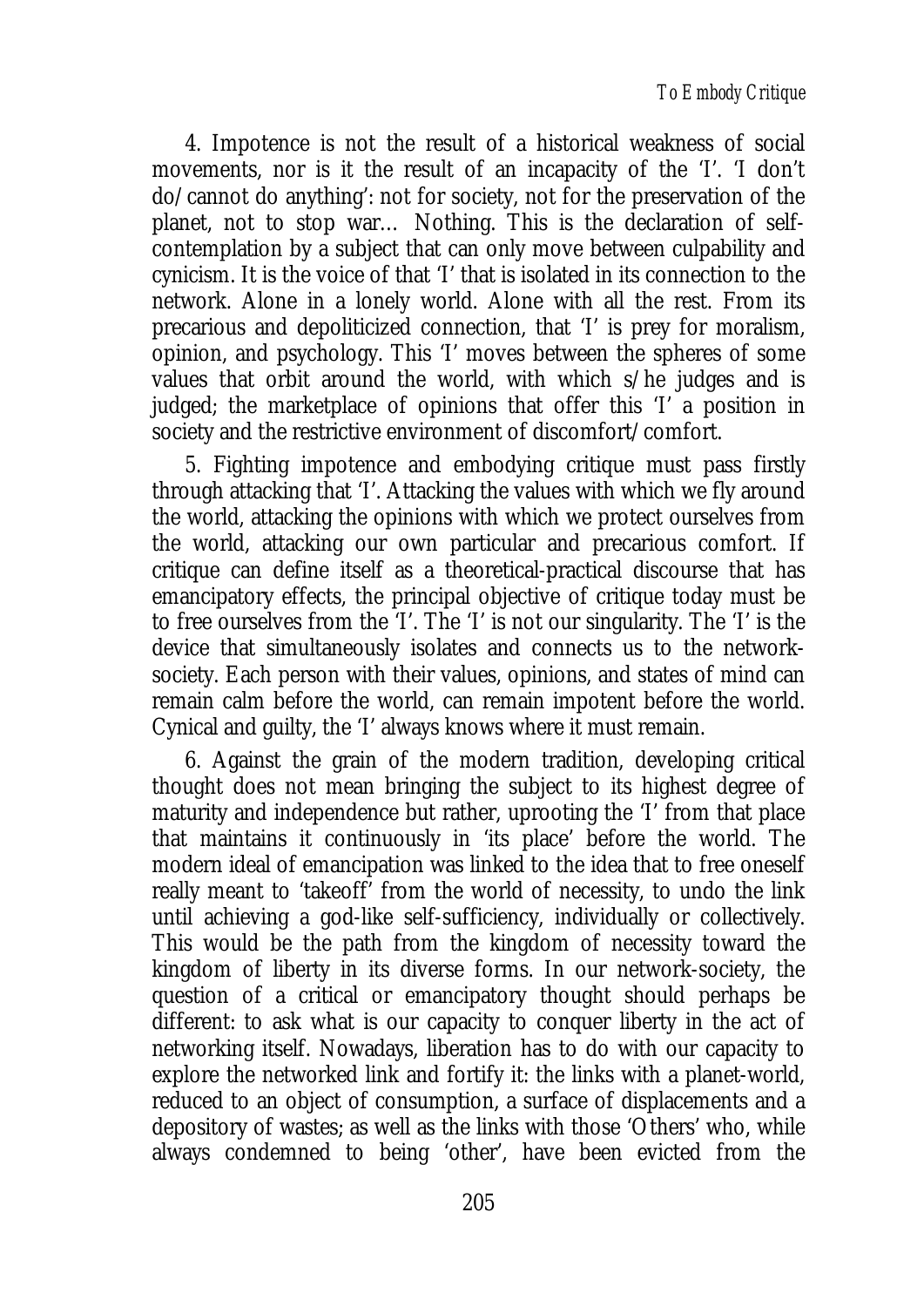#### *Marina Garcés*

possibility to say 'we'. To combat impotence and embody critique then means to experience the 'we' and the 'world' that is amongst us. This is why the problem of critique is no longer a problem of conscience but of embodiment: it does not concern a conscience facing the world but rather a body that is in and with the world. This not only terminates the role of intellectuals and their balconies, of which we have already spoken, but also disposes of the mechanisms of legitimation of the intellectuals' word and their mode of expression.

7. The principal challenge for critique today is to challenge the privatization of our existence. In the globalized world, not only have goods and land been privatized but our very existence as well. The experience that we have of the world refers us to a private field of references: individual or collective, it is always self-referential. This privatization of existence has two consequences: first, the depoliticizing of the social question. This means that we have enemies but we don't know where our friends or allies are. We can perceive the foci of aggression against our lives, but not the line of demarcation between friend/enemy. We can speak of financial speculation, precarity, mobbing,1 borders, etc. But how do we name the 'we' that suffers and struggles with these realities? By the same mechanism, the 'enemy' also becomes privatized. Every person has their own enemy, in their own particular problem. The multiple fronts of struggle are difficult to share. They infiltrate into every cell of our everyday misery, which is miserable precisely because in this everyday everyone is on their own, as an individual or in their small ghetto. But the privatization of existence also has a second consequence: the radicalization of the social question, which sinks its roots directly in our own experience of the world and not someone else's. To ask for this 'we' requires starting from the only thing we possess: our own experience. The fragmentation of meaning contains this paradoxical virtue: we are obliged to start with ourselves. Here we discover the importance of abandoning the third person, which dominated the traditional critical thinker, and exploring our own fields of possible experiences. The quest for the common today requires the courage to drown oneself in their actual experience of the world, even if it is naked and empty of promises. This is what it means to embody critique.

8. In Barcelona 2002, a project emerged from the necessity to begin a practical and collective form of critical thought. Collective, not because this thought does not have any proper names, but because in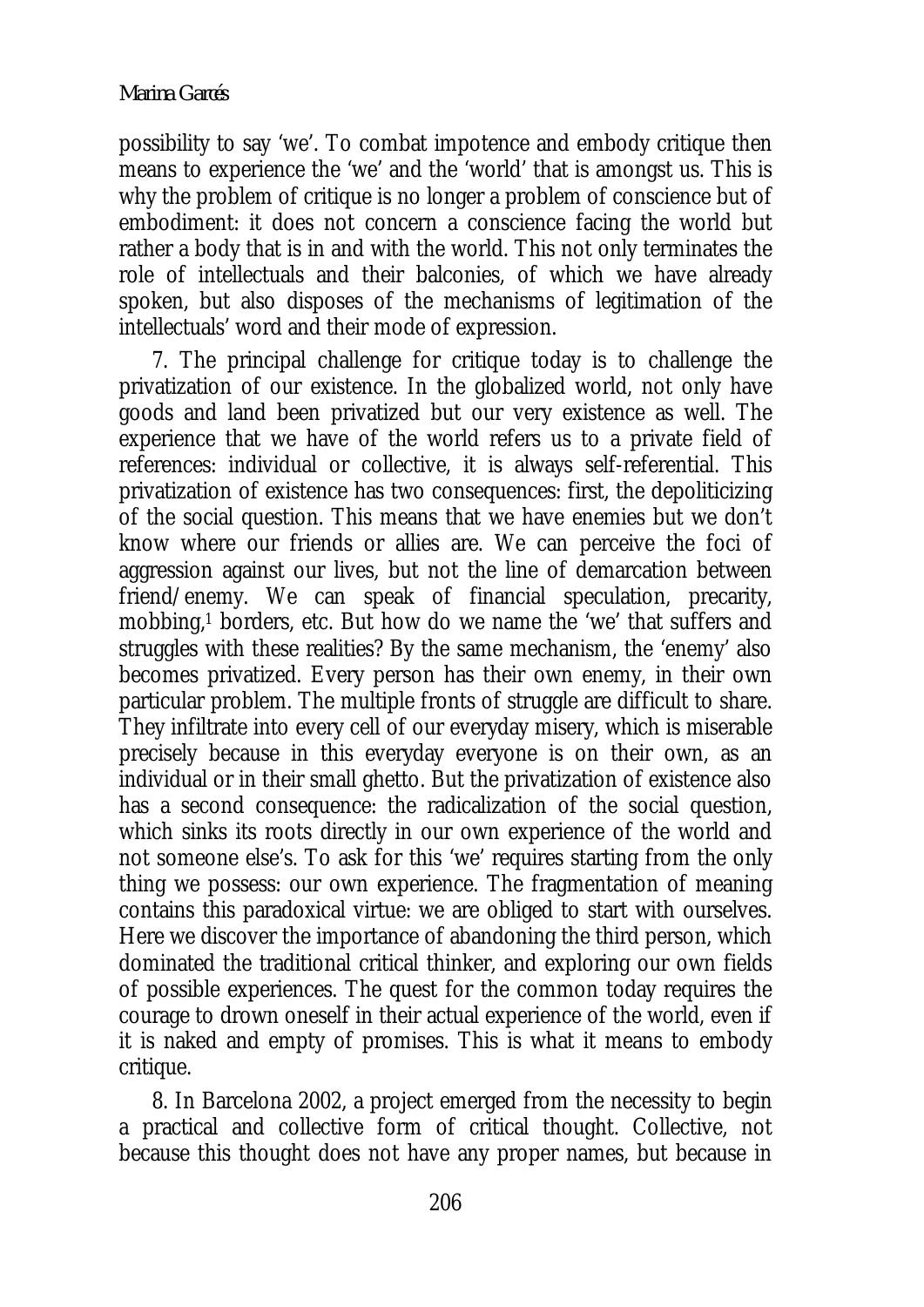each one of those names a 'we' echoes. Practical, not because it excludes the theoretical dimension but because the world is not the object of study or contemplation for this project of critical thought. Rather the world is the area of operations of this project's collective body. We call this project Espai en Blanc, Blank Space in Catalan (www.espaienblanc.net). Linked to the antagonistic practices occurring in the city over the past few years, this project opened a breach where critical thought could circulate outside of the spaces of specialists and in/through the hands of the protagonists of real movements, in their fragility, their intermittence, and their anonymity. Out of the works and projects in which Espai en Blanc has participated, three examples will be mentioned to indicate what to embody critique might mean today: the report *Barcelona 2004: el fascismo postmoderno* (Barcelona 2004: postmodern fascism, 2004); the movie *El taxista ful* (The Full Taxi Driver, 2005); and the series of encounters 'La tierra de nadie en la red de los nombres' (No man's land in the network of names, 2006).

9. The first example, the 'Barcelona 2004: postmodern fascism' report, demonstrates how a theoretical intervention can be embodied in the city. This intervention took place in the framework of the campaign against the Forum Universal de las Culturas (Universal Forum of Cultures), a large international event organized by city institutions in Barcelona 2004. Espai en Blanc contributed an analysis that uncovered the mechanism by which the project for a multicultural city being proposed by the municipality was in reality the implementation of a new device of de-politicization and neutralization of conflicts. What we call 'postmodern fascism' is based in mobilizing all the existing differences in the city towards a single project for that city, towards a single reality. However, what could be done so that this analysis didn't just float above and out of Barcelona but could actually intervene and interfere in the city's movements? The idea, together with the Bellaterra publishing house and other critical collectives in the city, was to edit and compile this analysis, together with other materials in a free book.2 The book was released at a large public gathering, and two distribution points were selected. Those people interested in the book, would have to personally go and get it and could only obtain one copy each. In two weeks 3,000 copies were distributed. Even more interesting, though, is the fact that the appearance of the book provoked a mobilization. People had to decide for themselves how far to let their interest take them, travel to another part of the city, and personally relate with the editor and with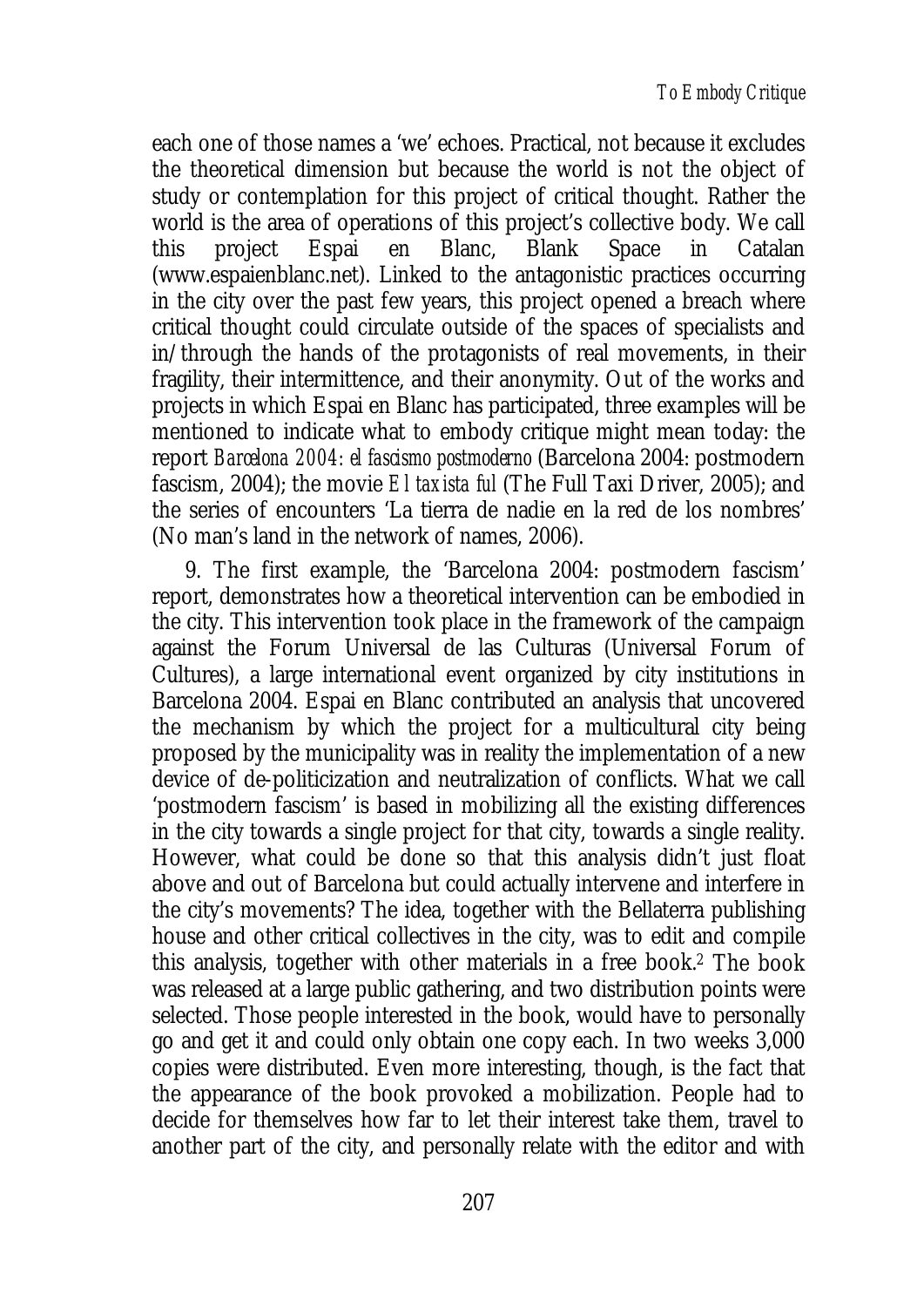the collectives that were promoting the book. All kinds of people arrived: teachers, activists, politicians(!), and most of all, many anonymous folks whose intuition led them to identify with the words in the title or the description of the book. Many bodies were mobilized in order to share their rejection, rage and critiques against a model of the city that was getting more hypocritically aggressive everyday.

10. The second example, the movie *El taxista ful* (2005), is an example of how all critique is done with and on our very body, with and on our own life, especially when our life is understood as a common problem. This project was born out of a long collective initiative dealing with the critical consequences of precarity. For years, this assembly called Dinero Gratis (Free Money) was wondering, how could one refuse to work when the factory and stable jobs no longer exist? From that perspective a series of campaigns, actions and writings were carried out that called to attention the problems that our relations with money, both individual and collective, present nowadays. The film director Jordi Solé (Jo Sol) proposed a film project about these issues. The interesting thing was that it wasn't about producing a documentary about a political movement or a social problem, but rather using film to interrogate our own practices, and call to the film spectator at the same level. We worked without actors and without a written script. We were both subject and object of the process of creating this film. Together with Jo Sol and the non-actor Pepe Rovira, a very real fiction entered our lives: the story of a man that robbed taxis in order to work. This was a guy who wanted to have a normal life, that continued to aspire to this normal life, and that in the process of pursuing this dream, had become a thief and a lunatic in the eyes of the law and society. What would this guy think of us? How would he relate to us? Two lines of flight, two forms of resistance to the violence of work and money are found in a story of friendship, our true story of friendship. We don't have a solution to the problem of money, nor do we have an ideology that explains and resolves our relationship to precarity. We have the capacity to present ourselves, to learn and struggle from our own field of possible experiences. The movie speaks form there. The movie calls to the audience from there.

11. Finally, the third example is about the gatherings called 'La tierra de nadie en la red de los nombres' (No man's land in the network of names) taking place in 2006. This initiative is an example of how critical thought is produced amongst us. That is to say, the production of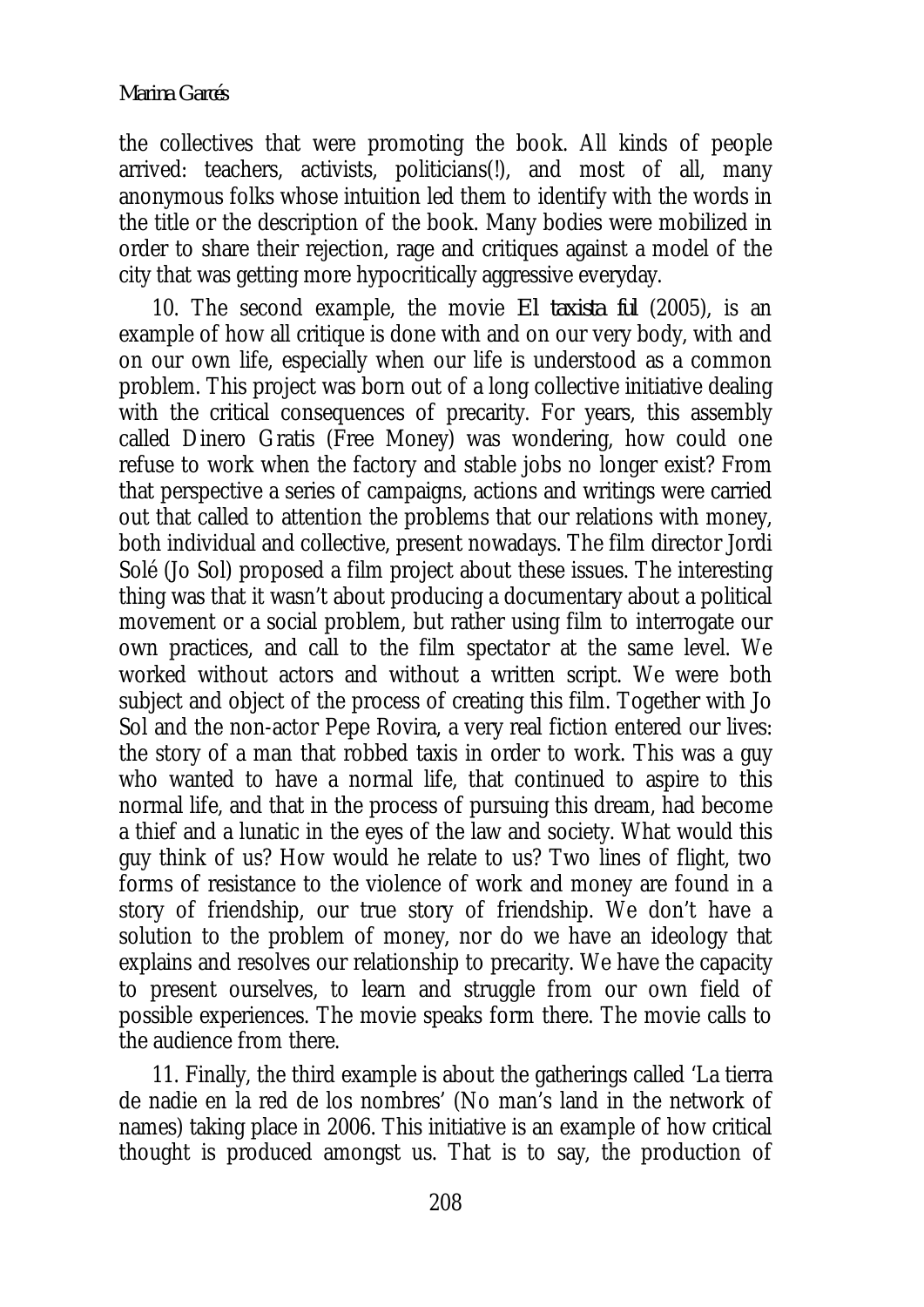critical thought happens when we break the hierarchy 'thinker-audience' in order to constitute a thinking 'we', in order to build a collective word capable of advancing through the problems that are truly problems. For five months, Espai en Blanc called for an encounter every last Thursday of each month in a local coffee-bar. Each gathering dealt with a specific problematic (social disquiet, border spaces, the experience of 'we', and speaking up) and began with a series of questions and materials for consultation that were distributed through a blog site. The attendance was made of those that wanted to be there: no announced conferences, no coordinating committee, no turns to speak or rebuttal. Throughout the 5 months, more than a hundred people, most of whom did not know each other, gathered together in order to think collectively. This anonymous self-called assembly opened a space for politicizing our language and our lives. Against the privatization of our existence, a world amongst 'us' appeared. In today's metropolises there are many collective happenings, we could even say that the majority of happenings are collective. Nonetheless, the city had completely lost the ability of calling itself to assemble. Its happenings are empty of a 'we'. 'We' only move if someone calls us, if there is a programmed activity, and if we're told what to do. At these gatherings, we didn't know what would happen, who would come, what direction the discussions would go in, or when silence would devour us. We came with knots in our stomachs. And every time, one after another, the encounter worked. With more or less tensions during the course of the discussion, each time a 'we' emerged that gave the happening meaning. Thanks to this we could think in another way. During these processes lives are shaken up. We no longer walk the same way when we return home. Maybe we don't even know exactly what we think. Perhaps, an empty space was opened, a blank space where other ways of living could be explored together with other people. Another consciousness? No, a body better prepared to battle fear, a body more exposed and less isolated. A body that knows that its life does not belong solely to itself, and everything depends in that which goes beyond itself.

## **Notes**

1. Translators' note: 'Mobbing' refers to many types of harassment and psychological pressures used to coerce, stress or defeat someone with serious emotional and physical results. The term is used most often in reference to the workplace and when there is some involvement (or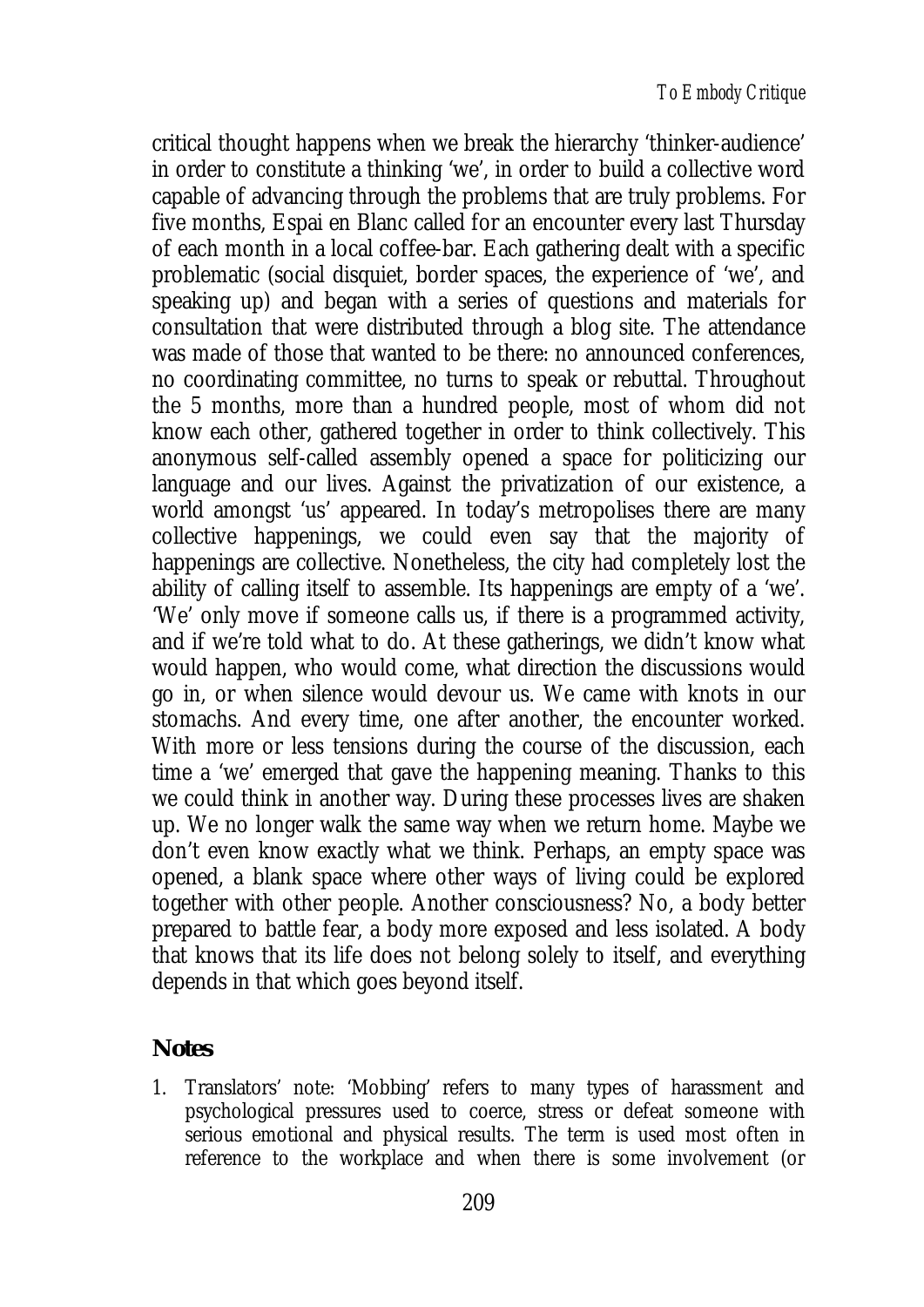tolerance) of management. It is not the same as sexual or racial harassment though the lines may be difficult to draw. Mobbing has also been referred to 'bullying', 'psychological terror' and 'emotional violence'.

2. This book can be downloaded at http://www.ed-bellaterra.com/ uploads/pdfs/FOTUT%202004X.pdf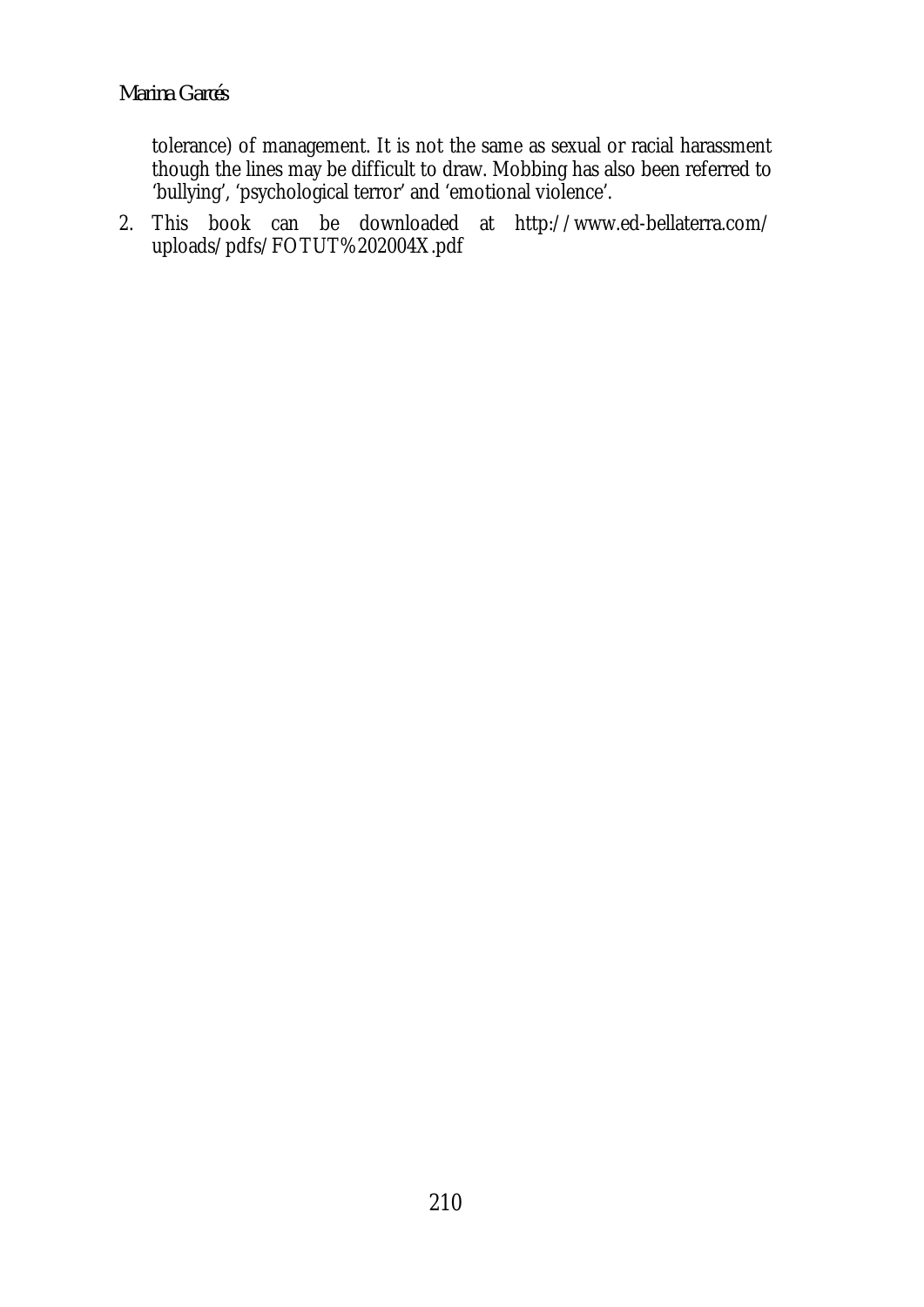# **The Double Meaning of Destitution**

Stefan Nowotny

(Translated by Aileen Derieg)

"What do we do with what we have done?" (Colectivo Situaciones, 2003: 34). The practical self-reflexivity of this question assumes a special meaning, when that which was 'done', which the sentence refers to, involves an insurrection, one that can certainly be regarded as 'successful', but not in the sense that the 'success' of this insurrection consisted in taking over power. Had the latter been the case, then the meaning of the question would inevitably have been unambiguous: a 'revolutionary' break would separate what is to be done now from all actions that first created the preconditions for what is currently to be done; and this break would make the conducting of the insurrection appear, more or less clearly, as the subject matter of a specific historiography on the one hand, whereas on the other it would open up the terrain, in which the current task field of governing could appear (although its formulated objectives would certainly be expected to maintain a certain congruence with those of the insurrection). But what if no break of this kind prefigured the double sense of (past and present) actions? What if it was not a matter of "appropriating a truth about what had happened" – a truth that simultaneously presupposes and actuates the described break – but rather of "probing the newly opening perspectives for action" and 'elaborating' the becoming that is articulated in what happened? (Colectivo Situaciones, 2003: 34).

## **Destitution as Opening: Insurrection and Deposition**

Let us look at the social and political situation, in which the opening question – taken from a book by the Colectivo Situaciones, a group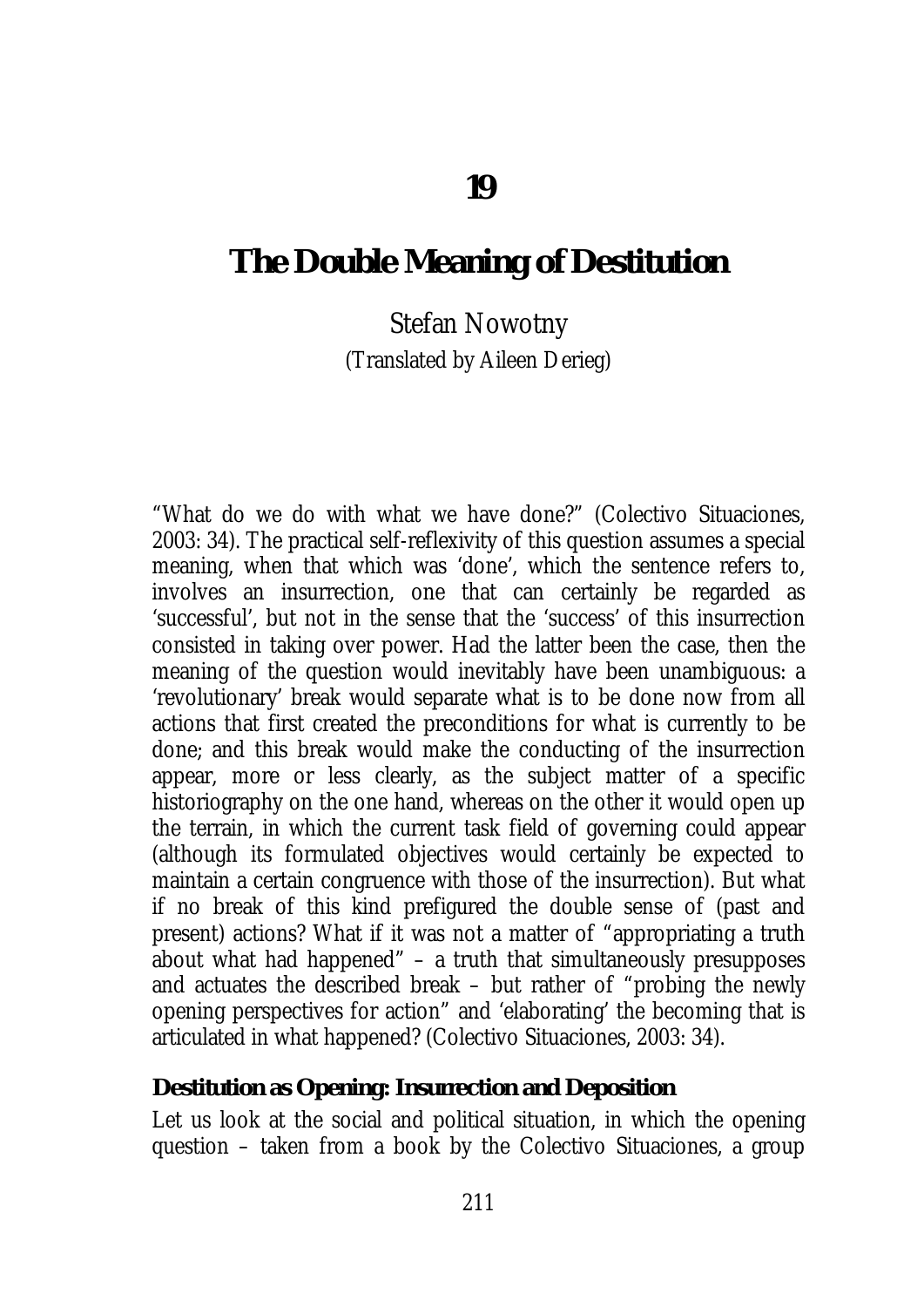active in Buenos Aires – is specifically located; we will need to work out the implications that are only briefly and provisionally outlined there. This relates to the Argentinean insurrection movements that became manifest especially on 19 and 20 December 2001, which formed at the apex of the Argentinean state, economic and financial crisis induced by the neo-liberal policies of Carlos Menem and, in the end, the lack of international financial aid, after private savings accounts had been frozen, among other things, on 1 December of that year, to protect the parity of the Argentinean peso with the US dollar. Borne by a multiplicity of social actors, ranging from the Argentinean middle class, loudly expressing their resentment about the freezing of their savings in *cacerolazos* ('pot-banging demonstrations'), to the unemployed people of various *piqueteros* groups and their specific forms of action (street barricades, collective meals, parades, etc.), the movements found their point of unification especially in the demand *¡Que se vayan todos!* ('All of them should go!') (Colectivo Situaciones, 2003). This demand had some measure of success, at least in the form of a whole series of resignations of respectively appointed state presidents at the end of 2001 and beginning or 2002.

What primarily interests me here is less a detailed discussion of the events in Argentina in December 2001 (see also Moreno, 2005) than a close observation of the motifs that the militant research of Colectivo Situaciones sees in them (and in which they took part): the motif of destitution or the deposing, destituting insurrection. What is striking about this motif in the analysis of Colectivo Situaciones is certainly that it dissolves the link between the destituting movement and the specific institutive gesture, which ties the deposition or disempowerment of the ruling political forces a priori to the political purpose or end of a reinstitution, a renewed institution and occupation of the – even if possibly reformed – organs of the exercise of power in the sense of governing:

The sovereign and creative forces incited a rebellion, to which they tied no intentions of instituting power – as it is anticipated by the political doctrine of sovereignty –, but instead exercised their power to depose the established political forces. This is probably the paradox of the days of 19 and 20 December. An entirety of instituting forces far removed from founding a new sovereign order, which instead delegitimized the politics carried out in their names. (Colectivo Situaciones, 2003: 35)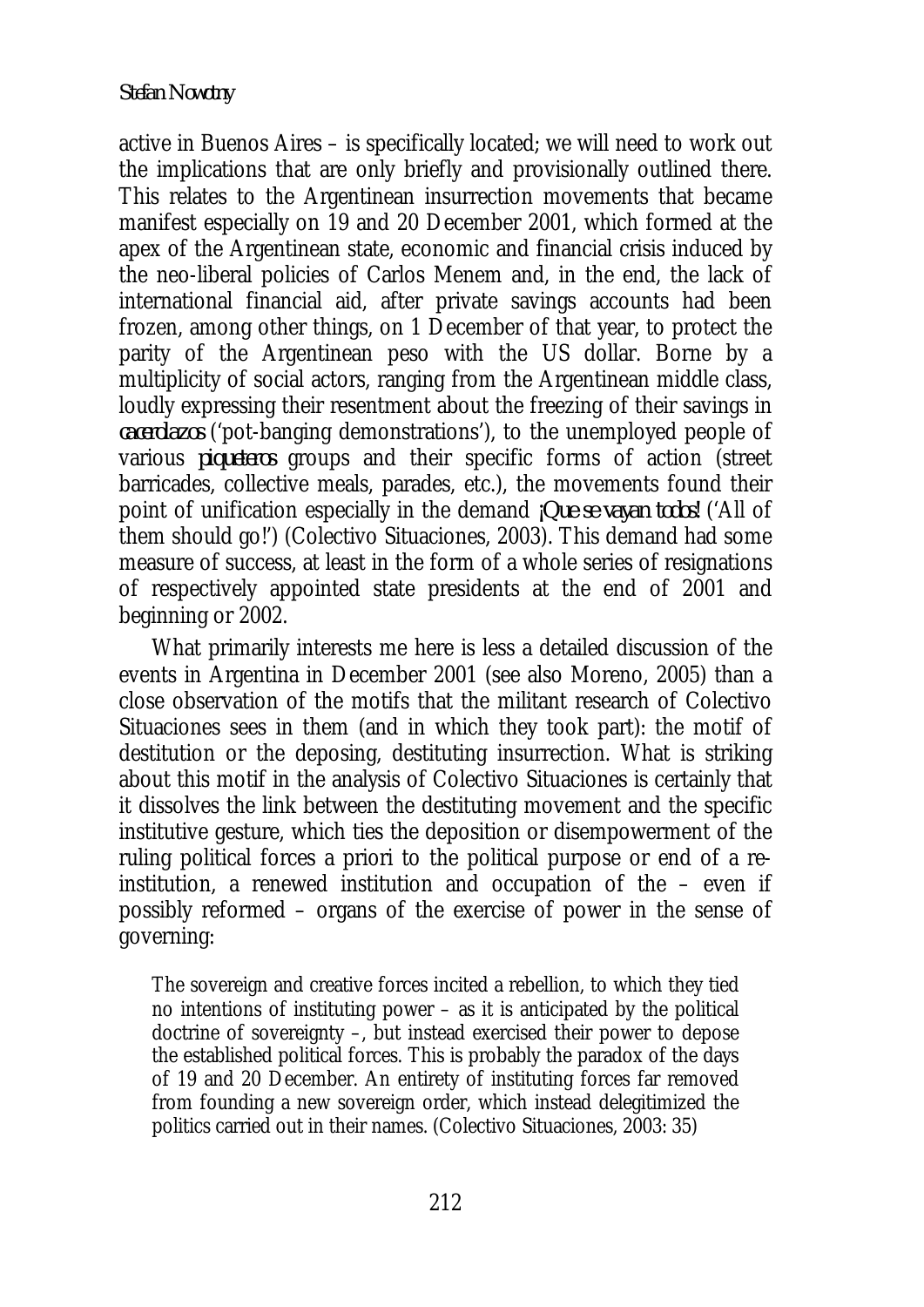At first glance, this suspension of the institutive end appears as a pause at exactly the point that is capable of evoking the political *horror vacui* par excellence: an abhorrence of the vacuum of political power and its functions of founding laws and social order. The political effects of this *horror vacui* are numerous: they range from the legitimization figures of an authoritarian, sometimes putschist power of order over the attempt to prevent the emergence of this kind of vacuum (invoking the specter of ungovernability, alleviating social tensions, pushing security doctrines, etc.), all the way to the themes, dominant in the history of leftist political theory, of possible (new) ways to fill this vacuum (revolutionary takeover of power, renewal of the legal systems, institutional apparatuses, governing techniques, etc.). The latter lead back to the initially mentioned configuration of the question "What do we do with what we have done?" which subsequently interprets the 'vacuum' simply as a 'break' – in other words, to the configuration that is specifically undermined by the motif of destituting power.

However, the vacuum is only a vacuum to the extent that it is measured against the aforementioned functions of political power and the representation of political 'subjects' linked to them. Relying on the described *horror vacui* in analyzing destitution decoupled from reinstitution would hence mean identifying the question of the political or political power with just these functions, specifically by disregarding a social positivity, which I would like to call political appearance here. Yet it is precisely this question of political appearance – especially under the name of 'social protagonism' – that concerns the Colectivo Situaciones:

Destitution is a process of the greatest significance: if the politics previously carried out by a sovereign power is realized in the state constitution of the social, the destituting action appears to be a different form of conducting politics or expressing social transformation. Destitution holds no a-political stance: the refusal to maintain representative politics (of sovereignty) is the condition  $-$  and the premise – of a 'situational' thinking and of all the practices, whose potentials for meaning can no longer be demanded from the state. (Colectivo Situaciones, 2003: 36)

The "practice of destitution that expands the field of the possible" can thus be linked "with conducting social protagonism that is not limited to the functions of founding sovereignty" (Colectivo Situaciones, 2003: 36) and gives expression to the aforementioned potentials of meaning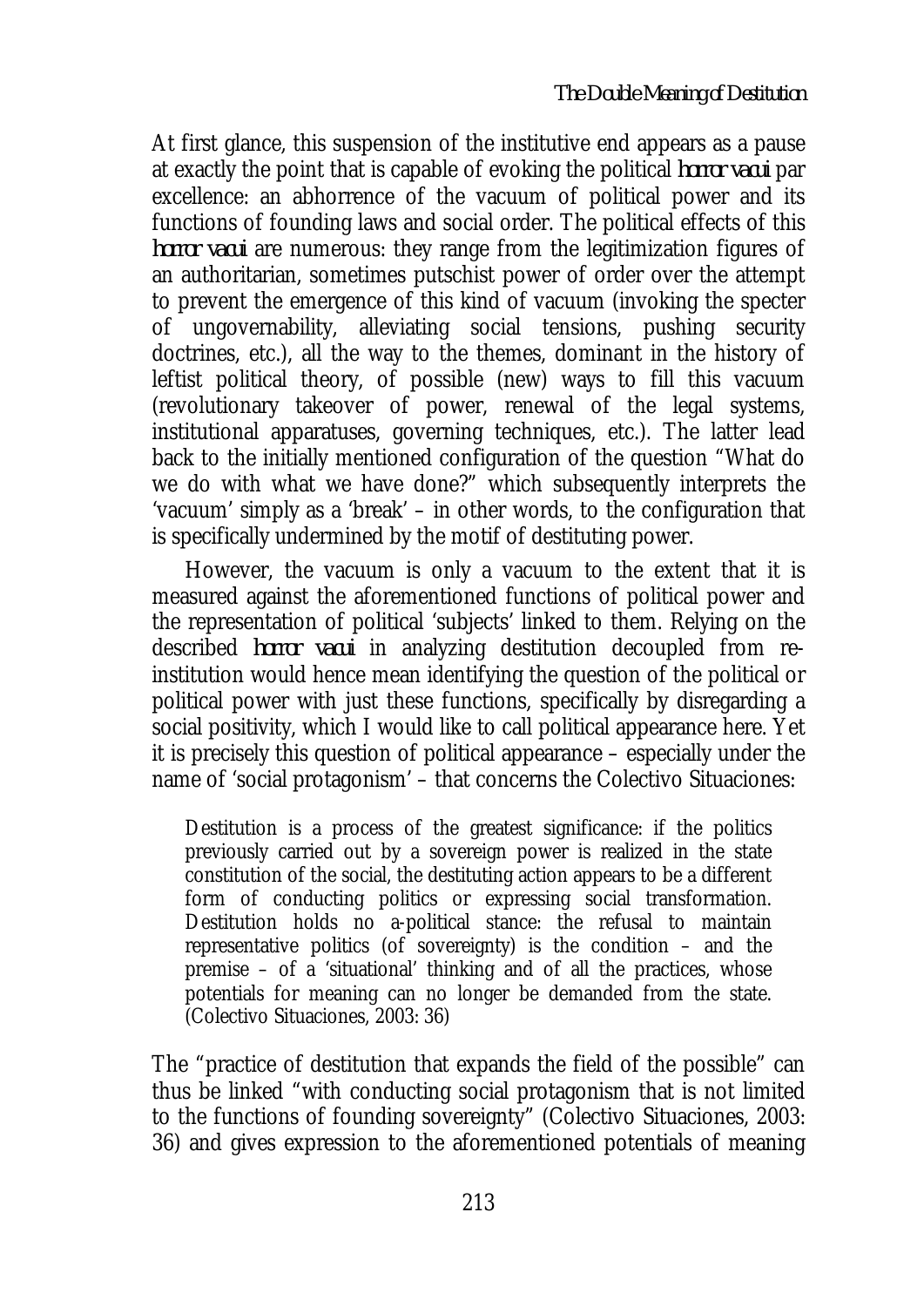#### *Stefan Nowotny*

outside the realm of the figures of state representation. From this perspective, as the research of the Colectivo Situaciones shows, not only can demonstrations, neighborhood assemblies, barter practices or new forms of political organization be analyzed, but also looting, for example. To the extent that one is willing to abandon the view linked with the *horror vacui* described above, which makes the mere fact of looting appear exclusively as (ultimately abstract) evidence for the 'war of all against all' in the absence of a state power of order, looting shows itself to be an ambivalent network of social agency permeated by differences and linked with gestures of self-constraint.1

Yet other political-social struggles can also be regarded from the same perspective of a social protagonism, such as the struggle of the Sans-Papiers, which is situated exactly on one of the central intersections of state political representation, namely that of coupling political citizenship with belonging to a (nation-) state. Not only would it be obviously absurd to understand migrants without papers as a 'revolutionary subject' of the type seeking to take over power in some form, but the struggles of the Sans Papiers can also not be reduced to fighting for inclusion in the existing apparatuses of political representation – unless one disregards the structural zone of intersection between the (juridical, economic, etc.) *dispositifs* of the nation-state and its supra-national extensions as well as the *dispositifs* of the globalized economies and politics engendering new dependencies and forms of exploitation, in which these struggles are located and which are made manifest by them. Destitution is expressed here in practices of 'becoming invisible' (in the face of state powers of control), which are linked with specific knowledge productions and networks of social agency, as well as in new forms of political organization and the affirmation of a newly conceived political situationality.

Let us note three moments of the concept and the practice of destitution as demonstrated here, which may shed a somewhat clearer light on the notion of political appearance at the same time:

1. First, the concept of destitution is to be detached from a certain dialectical grid, which may appear obvious at first glance: it is not the 'work of negativity' that is centrally effective in destitution, but rather a 'positive no' (Colectivo Situaciones, 2003), which in the rejection of a certain figure of representation simultaneously – and not first through taking over or influencing to change institutional political functions –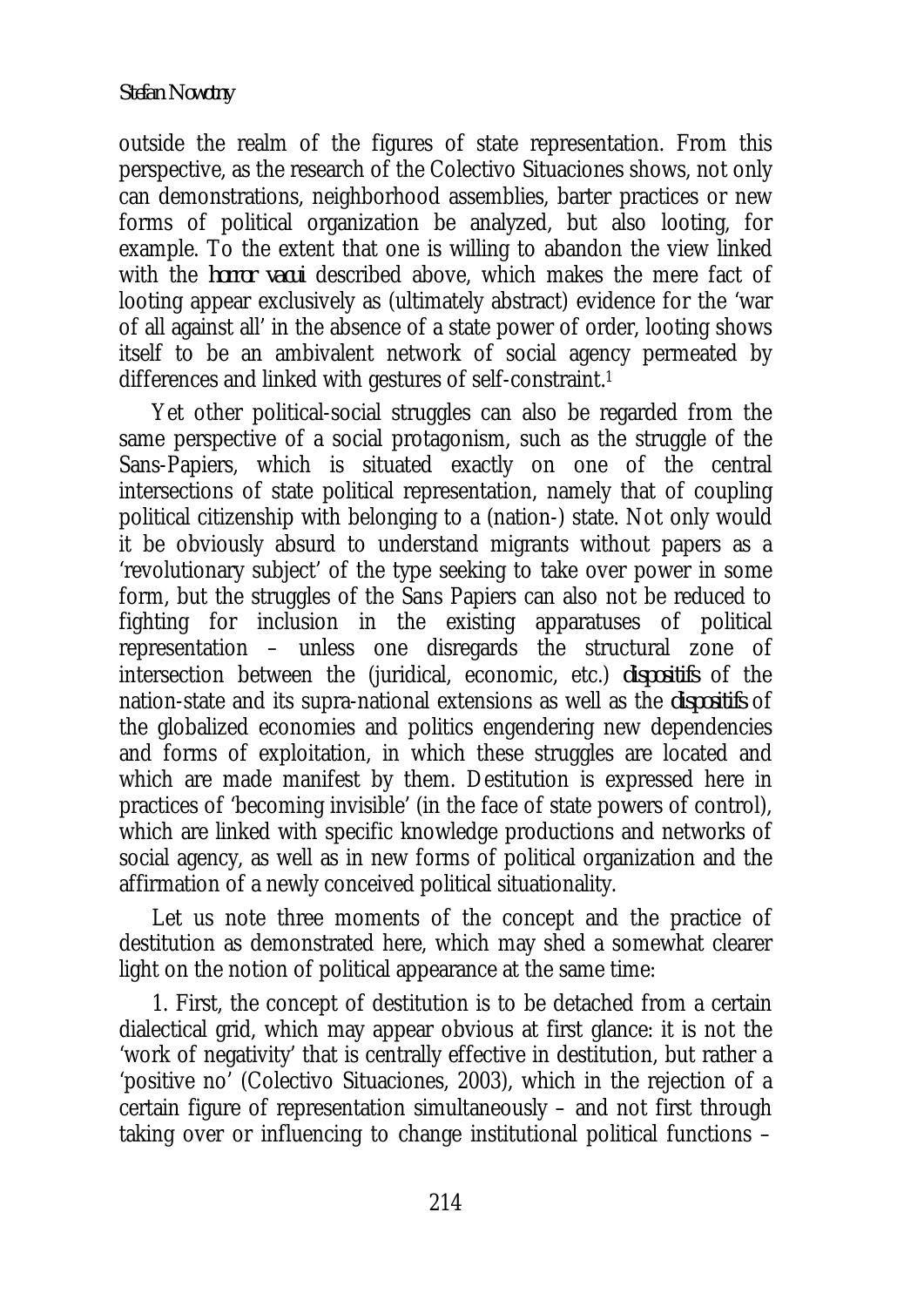produces a 'self-changing' affirmation that engenders new practices and modes of subjectification, from which the 'no' first derives its force. Understood in this way, destitution is neither a deposition relating to the purpose or end of a re-institution of the fullness of power, nor simply a rejection in the sense of a disinvolvement, but rather indicates, first of all, a social practice.

The motif is not entirely new, even though it arrives at a new topicality in the contexts described. It is one of the central motifs in Walter Benjamin's 1921 essay 'On the Critique of Violence', specifically in the form of the question of the positivity of the strike. More precisely, Benjamin distinguishes the 'proletarian general strike' from the 'political general strike;' the latter merely seeks to achieve ends that are external to labor and to one's own action, and which thus achieves no transformation of labor and action. The proletarian general strike, on the other hand, eludes, according to Benjamin, the 'dialectical rising and falling' in the historical political 'formations of violence' continued through law-making and law-preserving, because it is like "an upheaval that this kind of strike not so much causes as consummates" (Benjamin, 1978: 292). The logic of action described here is that of a de-position, which is not oriented a priori to framework conditions of action modified for a performative new positing or re-institution, but rather to the opening of a field of changing possibilities for action (Hammacher, 1994: 360).

2. In all of this, however, a misunderstanding is to be avoided, which frequently occurs in social romantic form, grounded, however, in a certain – often Spinozist-influenced – variation of metaphysical natural law theory conceptions: the misunderstanding that the described affirmation is already necessarily emancipatory per se. The book by Colectivo Situaciones is not entirely free from this itself, yet it supplies clear evidence for the problems that are linked with a perspective of this kind:

The most diverse slogans could be heard, first in the city districts of Buenos Aires, then in the Plaza de Mayo. 'Anyone who doesn't skip along is an Englishman'. – 'Anyone who doesn't skip along is a military'. Or 'Traitors to the fatherland against the wall'. 'Cavallo – you are a pig'. – 'Argentina, Argentina'. And the cry most frequently heard on 19 December: 'You can stick the state of emergency up yours'. And later the first '*Que se vayan todos*'. The potpourri of demo slogans made the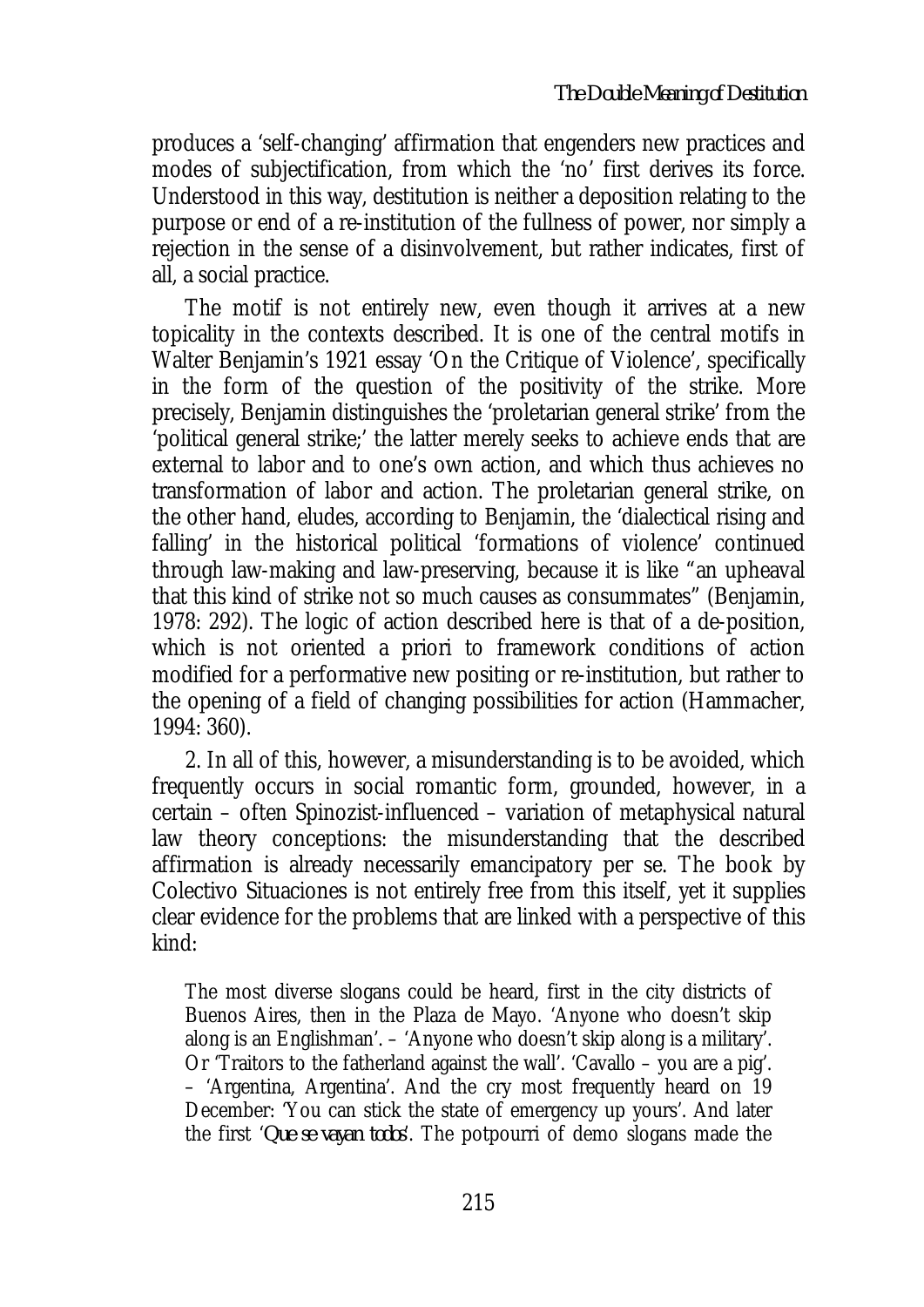struggles of the past newly manifest in the present. (Colectivo Situaciones, 2003: 27)

And it is not difficult to recognize that with these struggles of the past, the nationalisms and chauvinisms of the past also reappear. Not only is the indeterminacy of the affirmation in the destituent movement, as a "collective affirmation of the possible" (Colectivo Situaciones, 2003: 28), open to very different codings, it is also borne by ambivalences and historical political structurings of affect, which are by no means emancipatory per se or a purely rebellious present (just as little as they engender pure violent chaos, as the other – in short, Hobbesian – variation of natural law theory imaginaries would claim). Instead, they are permeated by re-actualizations of political and probably also personal 'struggles of the past', which underlay that which is possible with a pre-formed reality and – literally – reactionary facilitations.

3. It thus seems all the more important to pay attention to the difference that the texts cited above introduce into a series of political concepts: they speak of 'sovereign and creative forces', which do not seek, however, to found a 'new sovereign order'; of 'instituent forces', although these are not linked with 'instituting intentions'. We can certainly come to an understanding about this difference that appears in the terminology, based on the difference between *potentia* and *potestas* that is currently frequently cited in political theory. In the following, however, the focus is on the question of the institution or instituting, the virulence of which has an obvious connection to the motif that was the starting point for these reflections: the motif of destitution and its relation to an expansion of the 'field of the possible'.

# **Destitution as Destruction: Subject Condition, Subjectification and the Question of Instituent Activity**

Let us first consider a meaning of the concept of destitution that appears to be diametrically opposed to the one discussed so far. In the final section of his book *Remnants of Auschwitz*, Giorgio Agamben outlines an interpretation of the modalities of possibility (to be able to be), contingency (to be able not to be), impossibility (not to be able to be), and necessity (not to be able not to be), which detaches these modalities from their classical roots in logic and ontology, relating them to a theory of subjectivity. Agamben reads the first two – possibility and contingency – as 'operators of subjectification'. In contrast,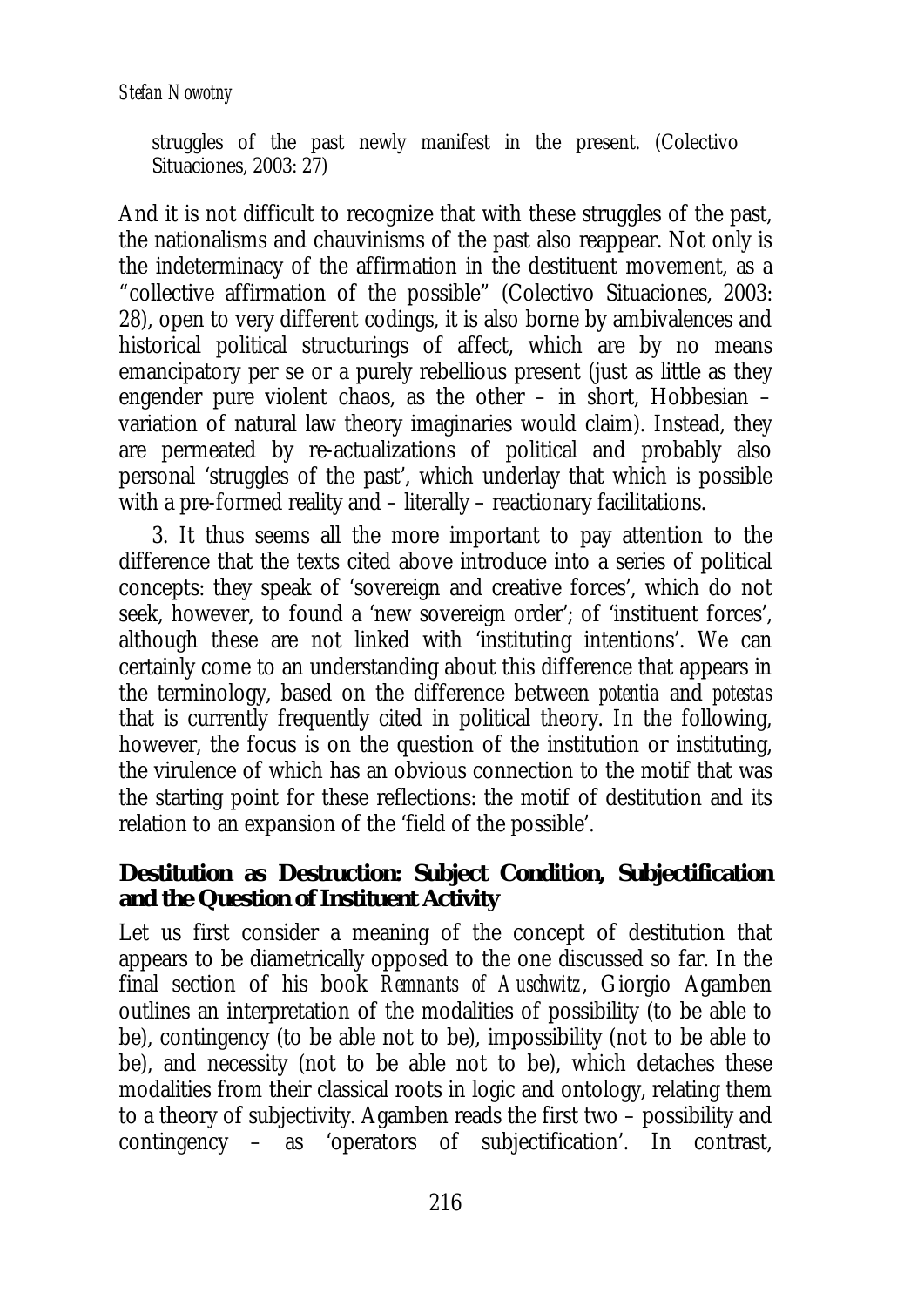"impossibility, as negation of possibility  $[...]$  and necessity, as negation of contingency […], are the operators of de-subjectification, of the destruction and destitution of the subject" (Agamben, 1999: 147). Agamben takes over the concept of destitution from Primo Levi, who spoke of the experience of 'extreme destitution' (*destituzione estrema*) in the Nazi death and concentration camps. Here it means anything but a deposing power; instead it characterizes an impotence that is not simply the absence of any capacity, but rather the experience of the annihilating separation of the subject from his or her executive capacities, experience of de-subjectification reaching to the limit of the capacity for experience:

[Possibility and contingency] constitute Being in its subjectivity, that is, in the final analysis as a world that is always my world, since it is in my world that possibility exists and touches (*contingit*) the real. Necessity and impossibility, instead, define Being in its wholeness and solidity, pure substantiality without subject – that is, at the limit, a world that is never my world since possibility does not exist in it. (Agamben, 1999: 147, trans. modified)

It is hardly necessary to say that a world, which is only my world to the extent that possibility exists in it, is also the only world that is open to change, a world in which 'another world' is possible. However, it is also a world that is principally in danger of being set up as 'pure substantiality', which annihilates every possibility.

Agamben's considerations do not at all seek to re-establish classical subject theory conceptions. Instead they explore a thinking – from the extreme of its annihilation – of living subjectivity, which is only a different name for a historically politically situated capacity of subjectification, a "a field of forces always already traversed by the […] historically determined currents of potentiality and impotentiality, of being able not to be and not being able not to be" (Agamben, 1999: 147). This capacity of subjectification is exposed to the condition of a fundamental passivity, in which its specific possibilities and the capacity of expanding these possibilities are grounded, in which, however, also its seizure, its injury and its boundless destruction are located (cf. Blanchot, 1969: 200; and Kofman, 1987).<sup>2</sup> It is exactly at this point that the theory of testimony is located, which Agamben develops in conjunction with the passages quoted and based on a specific interpretation of the problem of linguistic reference as verbally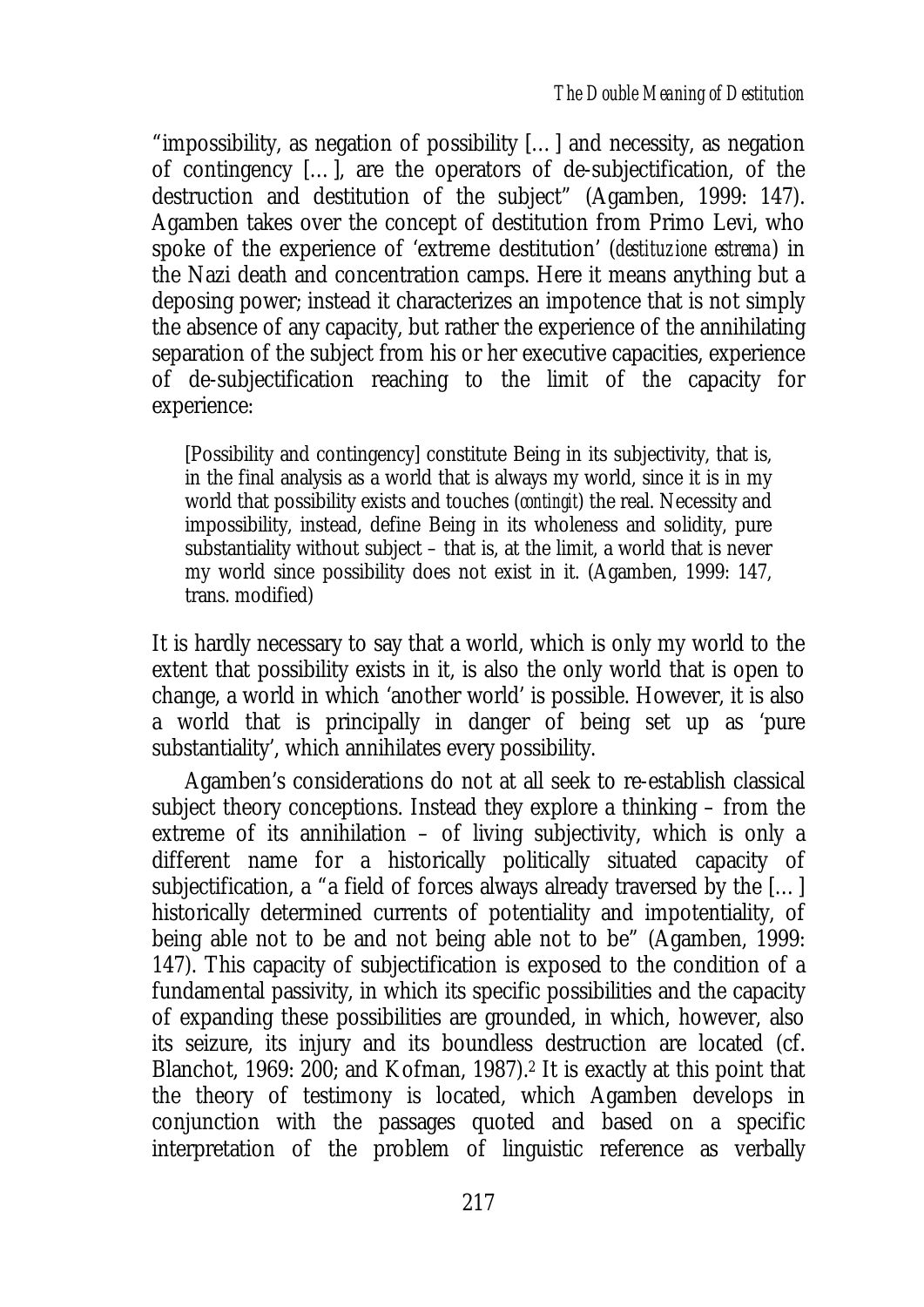actualized contingency and touching the real. A detailed discussion of this theory is not possible here; I limit myself to referring to the conjunction between the possibility of testimony and that of resistance, which is implicitly at stake in it.<sup>3</sup>

What is crucial for the considerations developed here is that the concept of destitution, which previously appeared as destituent power, as a name for a capacity of subjectification – releasing the possible – now indicates a subject condition, which exposes every capacity for subjectification not only to negation or 'alienated' representation, but also the extreme of its systematic annihilation. In fact, Agamben's analysis does not relate simply to the counterpart of 'representative politics' in a sense that might be situational but is also capable of generalization in many respects, but rather to the institutional apparatus of an industrialized politics of annihilation that directly takes hold of those it persecutes, a politics that eludes any generalization. It is a politics that nevertheless undoubtedly mobilized its own – predominantly anti-Semitic – figures of representation and never carried out its work of annihilation independently from strategies of symbolic annihilation. What destitution means in the experience of the Nazi camps is, in Adorno's words, "worse than death" (1975: 364), namely the disintegration of subjective existence with the mobilization of all institutional power.

Ultimately, however, the situational is not decided by what is capable of generalization, but rather by what is 'generally valid' in a different sense: namely by what, in every situation, can be actualized or robbed of its possibilities of actualization.4 The problem that Agamben's analysis poses is thus, after all, that of the interlocking of the double meaning of 'institution' (as a function of political representation, setting up the scope of the possible, regulating, constraining, managing it – and still managing it in the will to annihilation  $-$  on the one hand and as 'instituent practice' on the other) with the double meaning of 'destitution' (as the release of a 'field of the possible' and as the destruction of the – always contingent – possibility of subjectification as such). Institution and destitution, also in this sense, are by no means in a relationship of a dialectical opposition, the opposition, for example, that has long made insurrection appear as an irresolvable problem of political juridical theory (Nowotny, 2003b). Rather, what should be presumed is a relationship of complex implications, which opens up the field of political struggles and, to return to our initial theme, makes an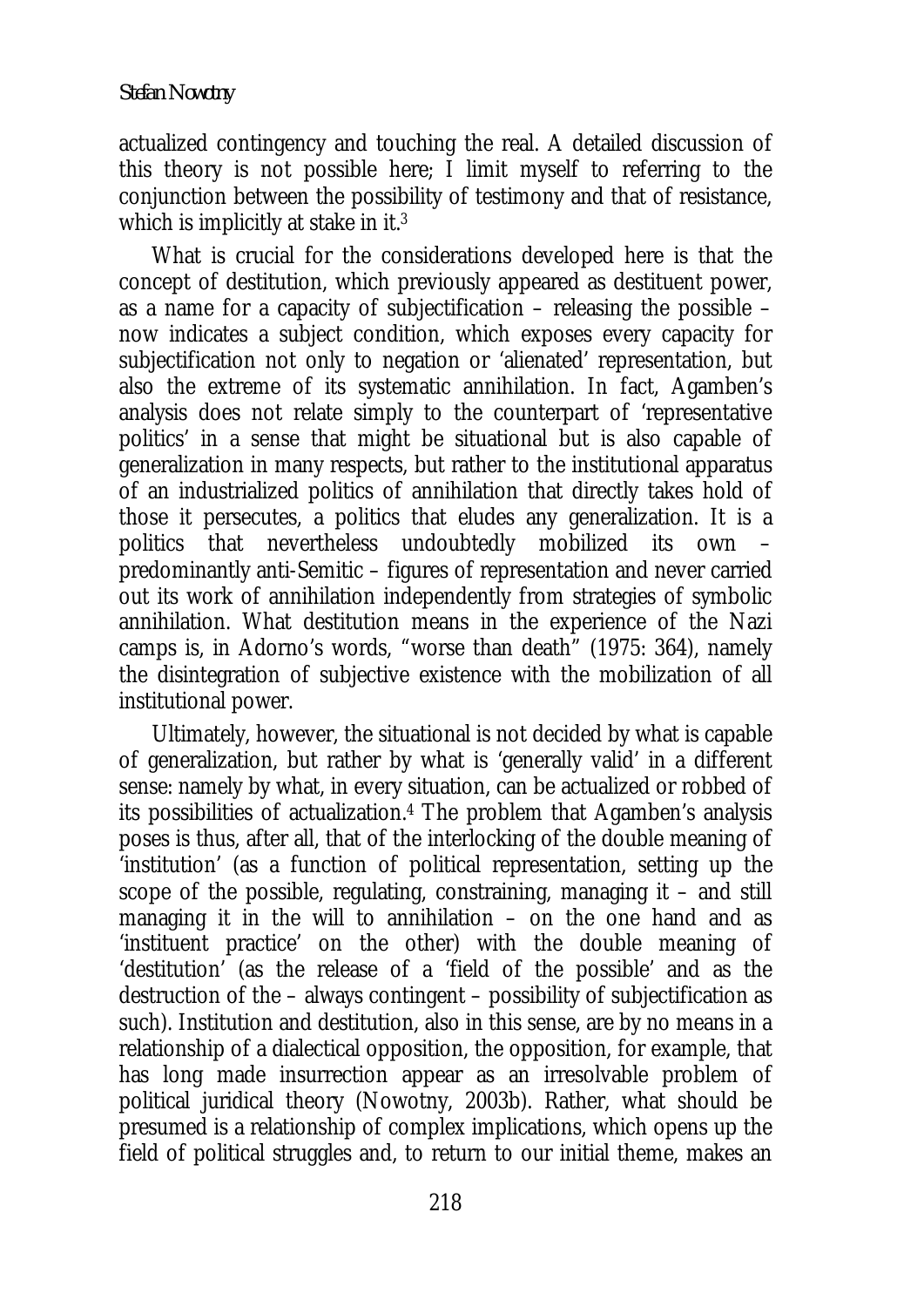instituent moment that is not an end manifest in the midst of the destituent insurrection.

Despite the apparent conceptual opposition, destitution as 'destituent power' would thus yield the outlines of an instituent activity, which is emancipatorily different from the institutional apparatuses that limit the field of the possible and which, incidentally, perhaps cannot be grasped with – here largely omitted – conceptualizations of 'constitution'. In this sense, talk of 'instituent forces' (Colectivo Situaciones, 2003) is not to be over hastily regarded as an example of a 'new constitution of the multitude' (Negri, 2007), but rather to be taken literally. It is possible that the reason for the frequently lamented poverty of political (and not only immediately political) institutions is specifically that the function of institutions has almost always been regarded as dependent on a constitution in the sense of an antecedent composition. And this may also be the reason why the opposition of constituent and constituted power, which undoubtedly seeks to undermine the antecedence of the composition, results in a practical paradox – that of the permanently 'constituting republic' (Negri, 2003) – that leaves little scope for a new understanding of the institution or the instituent. At this point, however, it might be possible to attempt a reconception of the instituent, which would not ignore the critique of the institutional and the power of destitution described above, but would instead focus on a positivity of the instituent action against this background.

In his lectures at the Collège de France in 1954/55, devoted to the question of instituting/institution, Maurice Merleau-Ponty placed the concept of the institution not in a hierarchical functional conjunction with the concept of the constitution, but rather in opposition to it. Merleau-Ponty's reflections start from a critique of the philosophy of consciousness, which remains inscribed in the language in which these reflections are formulated; nevertheless, they can certainly also be read in the sense of the thinking of the capacity for subjectification outlined above, and explicitly aim, not least of all, for a thinking of subjectivity in its political social historicity:

Yet if the subject is instituent, not constituent, then one can understand that it is not limited to its momentary being and that the other is not the negative of my self. What I have started at certain crucial moments, is neither in a distant past as an objective memory, nor is it current as a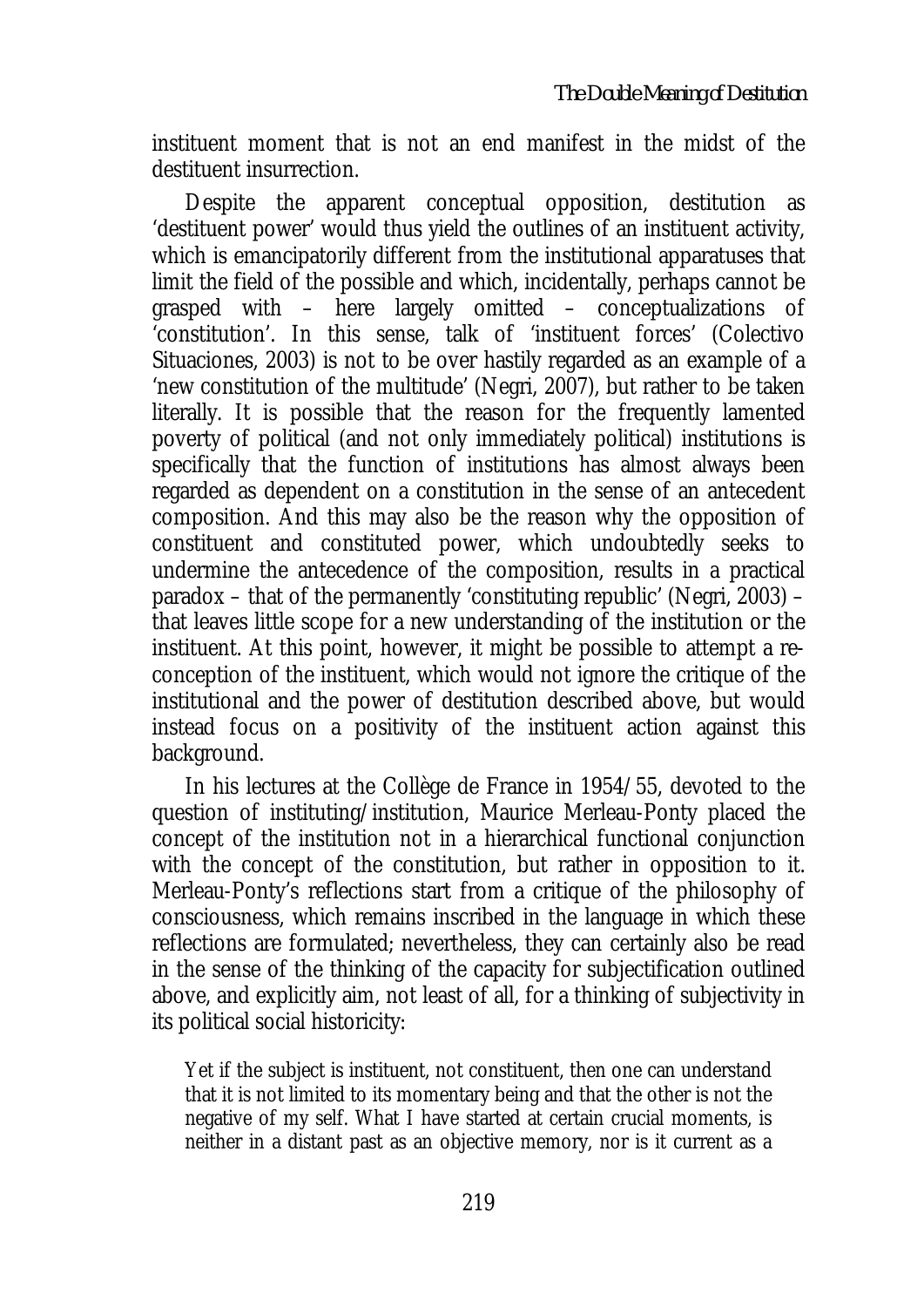lived memory, but is found instead in this in-between realm [*l'entre-deux*] like the field of my becoming during this period of time. Hence my relationship to others could not be reduced to an alternative: an instituent subject can co-exist with an other, because that which is instituted is not the immediate reflection of its actions. This can be taken up again subsequently by itself or by others without being a complete re-creation. In this way it is like a hinge between the others and me, on the one hand, and between me and my self, on the other, as consequence and guarantee of our belonging to the world. (Merleau-Ponty, 2003: 123)

It seems that it is this kind of shared field of becoming that is meant – translated into the language of the political – in the question quoted in the beginning, "What do we do with what we have done?" which the power of destitution aims to open up, and whose potentials of meaning cannot be redeemed by the figures of existing institutional structures. It may become visible in events such as those of 19 and 20 December 2001, and yet it does not exist independently from an instituent activity that is not completed in these events and does not end with them.

# **Notes**

- 1. As one mother, whose son was involved in looting a butcher shop, relates: "My son said that some of them first went to work on the cash register. So he threw the cash register on the floor so that the others could not get to the money, but should only take the food that they needed. Then a fight started and my son left. But first he took food for all of us and even brought some cheese" (Colectivo Situaciones, 2003: 107).
- 2. At the same time, at the theoretical level Agamben's thinking is permanently in discussion with a 'certain vitalism' in post-structural theory construction, evident for example in Foucault and Deleuze, which refutes every substantialization of 'life', only to see in this concept, nevertheless, the cipher of immanent processes of subjectification (self-affection: 'self' actualization and 'self'-effectuation).
- 3. This is a conjunction that was already prefigured by Ferdinand Bruckner in 1933, in his drama *Die Rassen* (Bruckner, 1990: 418): "Helene It is our only paltry resistance, – / Karlanner (nods) You fight. / Helene – that nothing is covered up, that all testimonies remain preserved." The scope of this conjunction, which calls for a break in the understanding of testimony after Auschwitz, was hardly to be foreseen in 1933.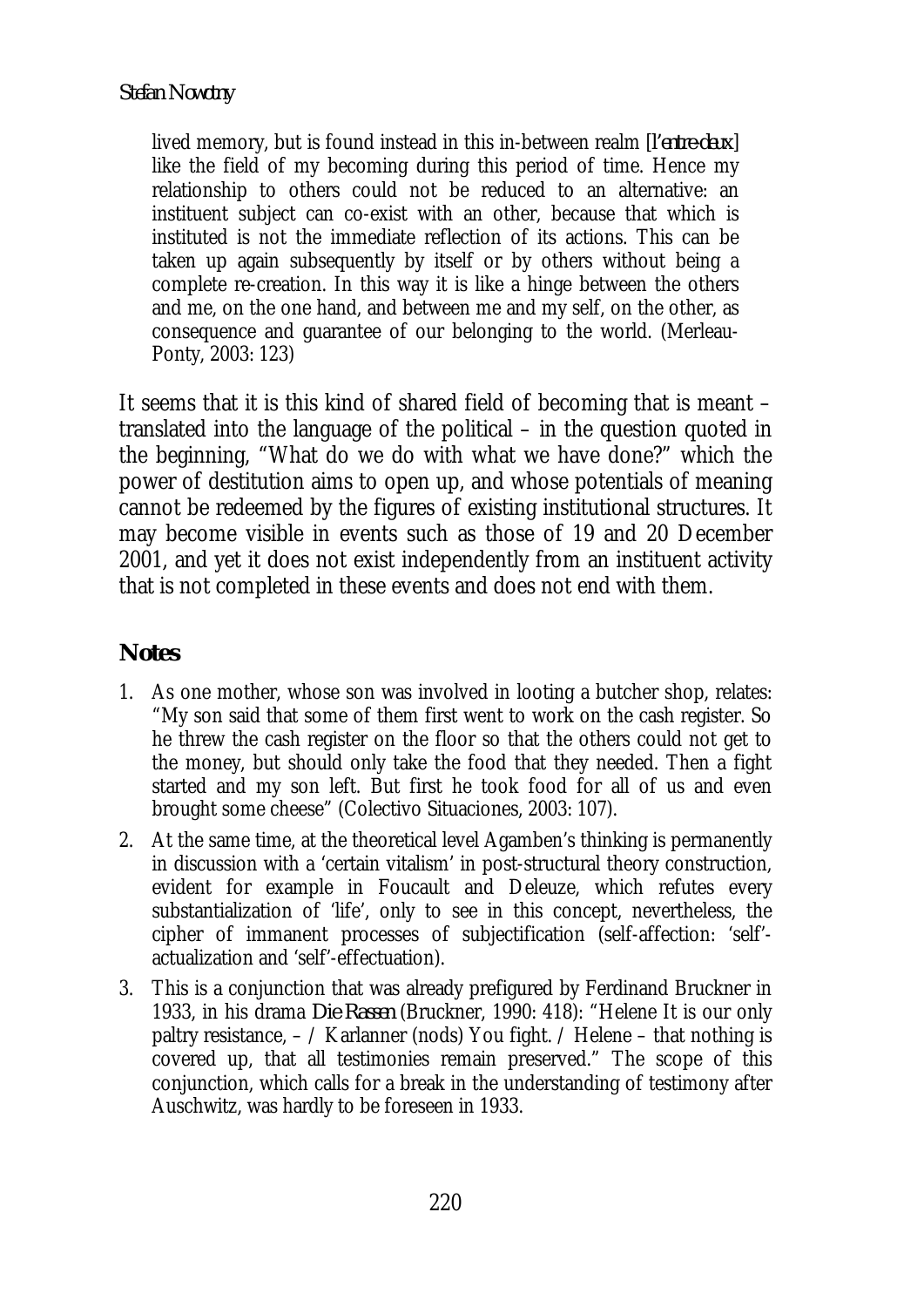4. Cf. the distinction between the precondition of a 'capability of generalization' of (just) ends by law, which abstracts from situationality, and situation-specific 'general validity' as criterion of justice in Walter Benjamin's writing (1978); this distinction should also be noted by all those who, with critical intentions or not, attribute to Agamben the claim that the entire contemporary world is a Nazi camp.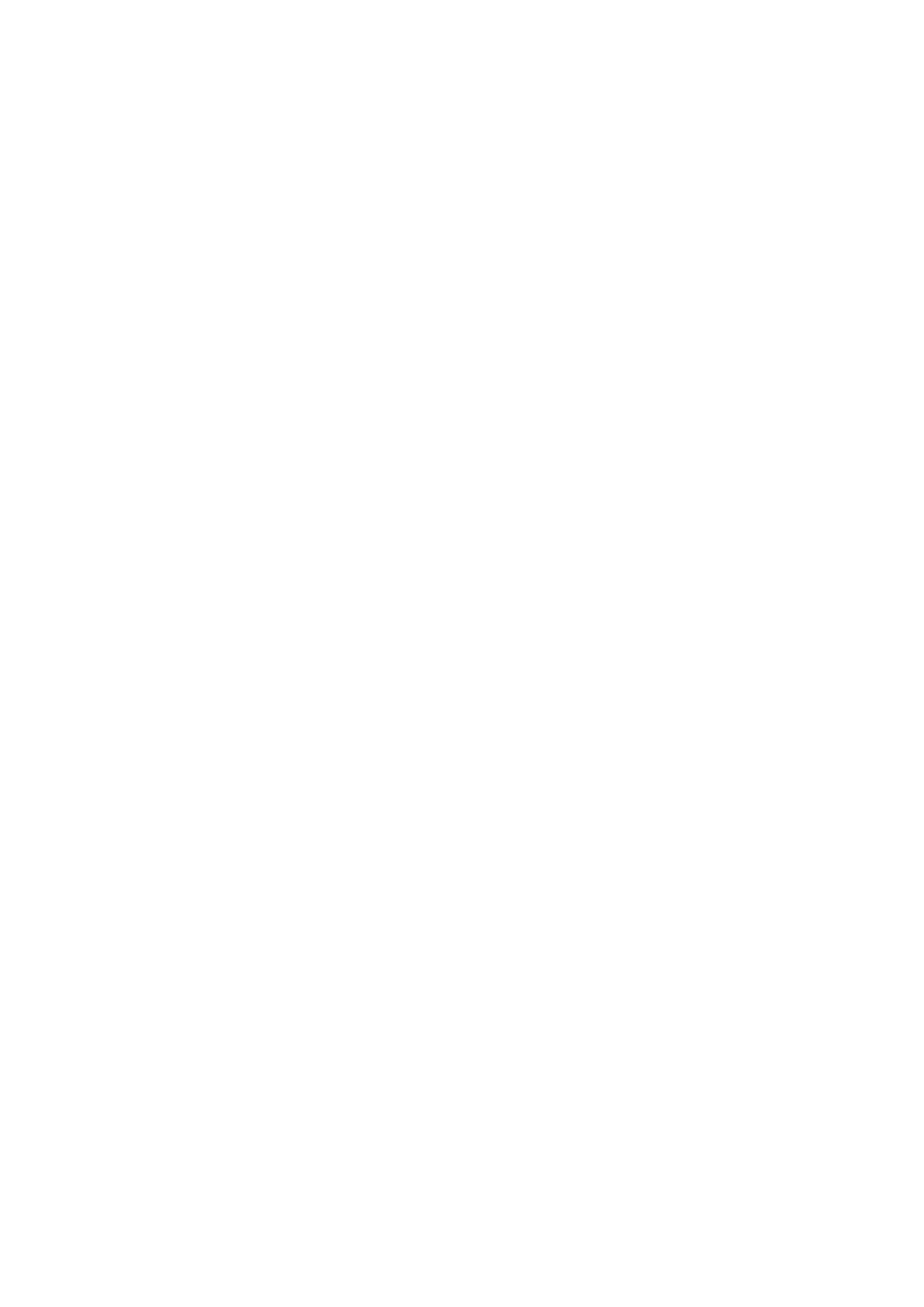# **Towards New Political Creations: Movements, Institutions, New Militancy**

Raúl Sánchez Cedillo

(Translated by Maribel Casas-Cortés and Sebastian Cobarrubias)

A set of recurrent symptoms is forcing us to imagine, remember, project and build institutions. Particular dates and events can guide us as a compass in understanding the necessity of institutional construction: 1 January 1994, the day the EZLN rose up in arms against the Mexican government and against world-wide neo-liberal power. More than thirteen years have already passed since that event marked a way out from what Félix Guattari called the 'years of winter'. Slightly less distant are the days of Genoa, 20-22 July 2001, which, without a doubt, marked an inflection point in the capacity of political creation/creativity of the so called movement of movements. The declaration of war on the movement by the G8 (through the Berlusconi administration) and, during the same year, the instauration of the regime of global war after September 11, closed the democratic political space that the global movement was building since its 'foundational' moment, on 30 September 1999 in Seattle. As we know, the movement against the war in Iraq was qualified by the *New York Times* as the 'world's second superpower'. This time, though, it was about the potential of public opinion, a new pole of influence within the 'democracies of opinion', that is to say, a domesticated and neutralized potential. This was six years ago, and the *in nuce* political space that the movements were prefiguring – currently maintained by only a few experiments such as the Euromayday process – seems to be closing in leaps and bounds. This closure has been even more pronounced since the rejection by French and Dutch voters of the European Constitutional Treaty, paradoxically reinforcing the undemocratic, purely confederal and inter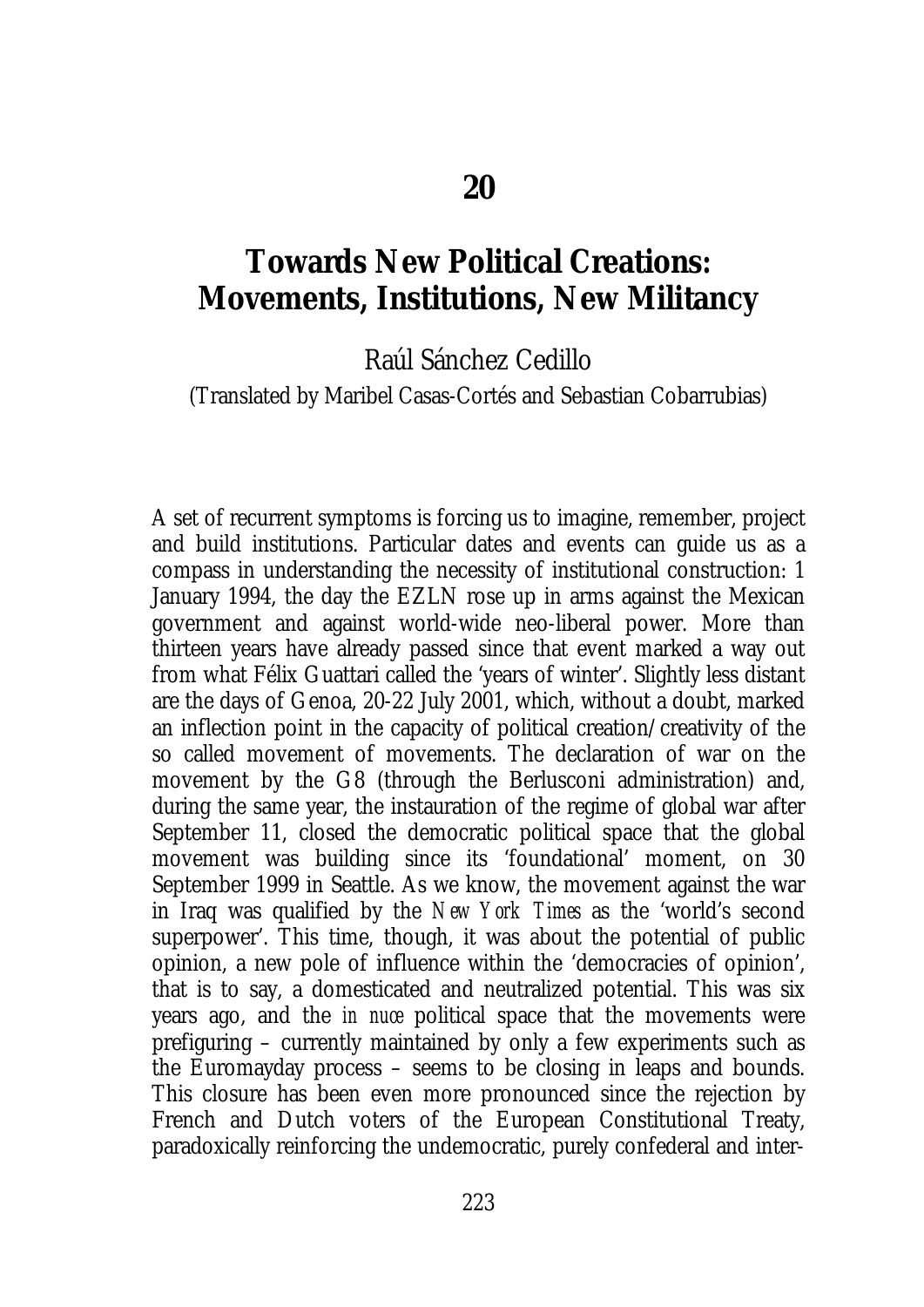governmental character of the process of European construction, Sarkozy *docet*.

The consequences of this closure of political space are political impotence, organizational weakness and the dispelling of subjectivity – or, said in another way, the crisis of subjectivity production, a crisis of its consistency and self-organization. Those seem to be the central traits of the current crisis of the movement form in the European territory. This translates itself into an incapacity, in the first place, to build local and regional struggles that can express force relationships. For example, specific struggles in the terrain of the precarization both of salary and social rights; and more generally, struggles against the emergent form of governance intimately linked to the general mobilization of society as a production machine, to workfare and to warfare, which nowadays inform the current 'social policies' and labor relations in the continent whose center of gravity is the European Union.

Departing from these brief notes on the current 'conjuncture', what use or heuristic potential is offered by the creation and/or replacement/destruction of institutions? There is indeed some use for reflection on institutions, especially if we are able to simultaneously circumscribe concrete problems to concrete and current situations and situate ourselves within the large quantity of critique and theory focused on contemporary institutions in the current conjuncture. This conjuncture is marked by the neutralization of the constituent power of social movements. It is also situated in a context where life is equally political and productive, in such a way that it is only formally possible to establish distinctions between the process of politicization of individual and collective lives on the one hand, and the matrixes of a new productive power (outside and/or against measures of value). That is to say, from the point of view of the capacity of capture and control over cooperative singularities, the technologies and mechanisms of networked biopower are only capable of dictating sequences of economic value in accordance with a social relationship among subjects, among creative individuals who are able to influence each other, to exercise power over each other, (and thus to change their own attitude), in accordance with mobile relationships and within an open notion of space-time. These criteria are marked by the generalized market of all forms of life, which is also a decisive dimension of the project, within which all the competencies of the subject should be concatenated in order to obtain the goals of self-valorization.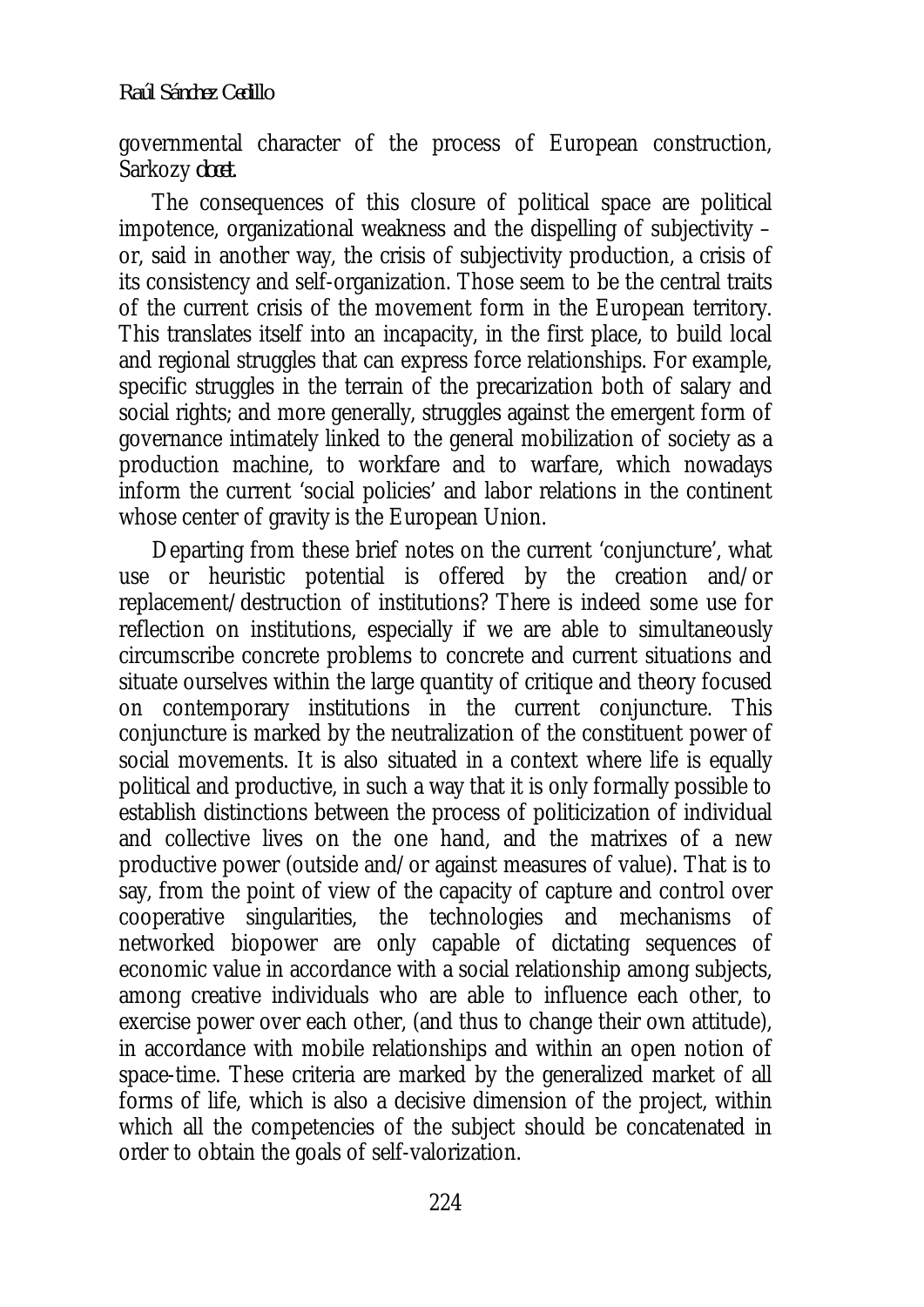In this sense, the individual (as a form) as well as its relationships, interactions, experiences, etc. becomes essential for this neo-liberal ontology of production and of government. It is possible to pose the following hypothesis: for this productive individual, the current regime of war – as a constitutive element of her/his own vital world- works in two ways. The war regime, within the concrete parameters of different levels of life stability, works both as a pile of risks and uncertainties, as a deficit of information, of fear and hope, as well as an incentive for its own performance within the productive network of total social mobilization, as a constant confirmation of the finitude and fragility of his/her own project.

Thus, an active selection of available tools and experiences becomes necessary. Let's make an effort to orient ourselves. Let's start by delimiting what we are referring to with the notion of 'institution' itself. I think the theme of institutions is of crucial and extraordinary relevance in its relationship with the problem of social and thus political counterpowers, with the project of a network of counter-powers able to bear a discontinuous and unpredictable dynamic proper of constituent exodus happening within the complex device of capitalism-governance-war. What does this active selection imply? As was mentioned before, it would chiefly imply a radical distancing from the contents and goals of previous periods, contexts and projects of institutional critique and require the imagining of a new world of libratory institutions. It becomes evident that, outside of the conditions of contextualization and situation discussed earlier, we run the risk of inventing a new environment from scratch, separated and isolated from the problems of conflict, organization, subjectivity production and counter-power in new social movements. We run the risk then of making a virtue out of a necessity. We run the risk of using a generic reference such as 'institutions' to cover the emptiness that critical practices hate or religiously adore, as well as to conceal the solid neutralization of the political space currently afoot within the European territory.

## **Institutions,** *da capo*

Let's come back to the term. Let's depart from the extremely problematic notions of *institutio* and *instituere*. The term *institutio* refers to a foundation and a plan, a project, an elaborated intention, while *instituere* means to prepare, to arrange, to establish, but also to organize something that already exists, and to form and to instruct. These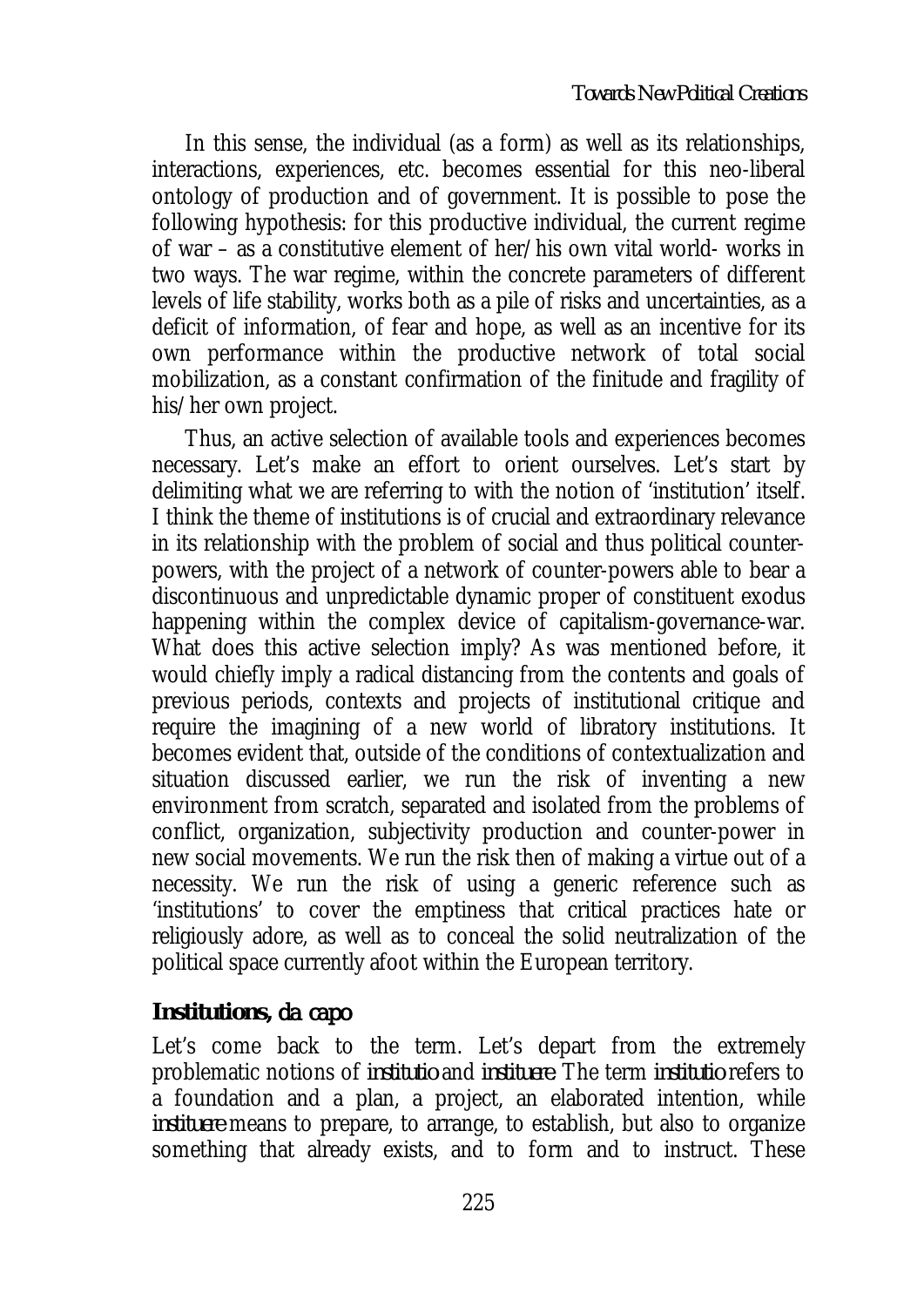#### *Raúl Sánchez Cedillo*

meanings are without a doubt quite generic; however they are interesting in order to productively focus on the question. The goal is to depart from the epistemic and political imaginary blockage that arises with the 'question of institutions', which includes references (images or icons sometimes) as serious as the state apparatus, as well as institutions such as school, prison, hospital, political parties, museums and other public infrastructures. In this way, we can get out, at least for a moment, to the open air offered by *instituere* and the instituent.

Gilles Deleuze offers a series of simple and stark considerations about the creative, positive and affirmative dimensions of generating institutions, in contrast with the law, with the violence of the norm. These considerations are written in a brief piece, linked to his work on David Hume, called 'Instincts and Institutions' (in Deleuze, 2004a: 19- 21). According to Deleuze, on the one hand, institution and instinct share the search for satisfying tendencies and necessities; and on other hand, they distinguish themselves in the moment that the institution works as an organized system of means for satisfaction, an institutional means that is able to a priori determine social modalities that frame individual experiences. Institutions are, in contrast with laws, the main structures where the social is invented, where an affirmative and not limiting or exclusivist know-how is produced.

In this way, we are able to get beyond the exclusive fixation on the object of 'institutions' in its meanings used by other trains of thoughts and by critical practices, from the dialectics of the inauthentic and the alienated essence that even today inform some Situationist and neo-Situationsist positions, as well as the institutional critique defended by the circles of art and 'artivism', to the analysis of disciplinary institutions, including its diagram power-resistances (psychiatric ward, hospital, prison, school) linked to the 'apparently' more 'politicized' period of Michel Foucault's work and public life. But we know there are 'other' Foucaults. The later Foucault, mainly developed and lived in the North American territories (USA and Canada), offers us notes full of inspiration, even in reference to the question of institutional creation. The emergence of the themes around techniques of the self and its relationship with governmentality, and with the technologies of the government of populations, is intimately linked to Foucault's own experience and close relation to the minorities of desire and their political as well as academic expressions, from the late 1970's until his death (Lazzarato, 2006b).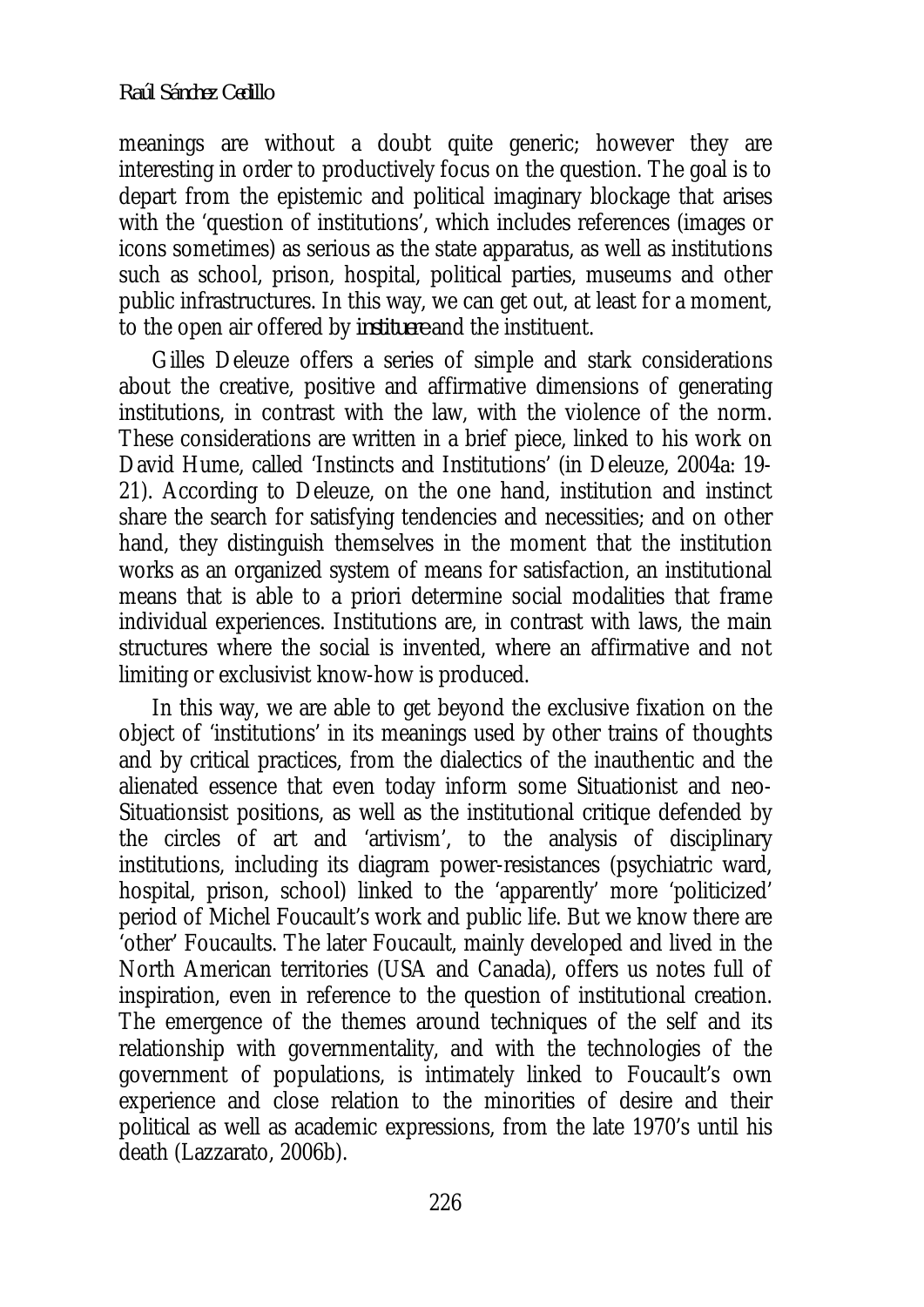In studying contemporary neo-liberalism, Foucault discovers a selflimitation practice on the part of government, a critique of the *raison d'etat* which is internal to the very problematic of 'governmentality'. The condition of this self-limitation practice is the definition of an absolute reference: 'society', in which populations are inserted. Within society it is possible to discover of dynamics self-organization, processes that are autonomous in relation to governmental interventions; to the point that excessive interventionism on the part of the sate, the proliferation of unnecessary legal interventions, may contribute to the failure of the very same goals defended by the problematic of governmentality.

# **Institutions and Movement: The 'Great Tactic'**

Let's get back now to our own contemporary problems and ask ourselves about the following question: to what degree is an institutionalization process able to positively displace a neutralized political space? That is to say: could a concrete recognition and specific work on the issues of institutional formation be a relevant factor to support movements, and strengthen struggles against the regime of cognitive capitalism and against the regime of war/state of emergency, regimes that are informing the current system of governance both at the global and European levels? Before trying to provide a temporary answer to that question, we could look for inspiration in perspectives working on this issue, produced in the initial moments of the movements that followed the 'existential revolution' of 1968. This is the case in a text by Antonio Negri's work dedicated to the critical – fatal, in retrospect – period of the social proletarian movement in Italy in the late 1970s. This urgent, preemptory and practically unknown piece was submitted for publication from prison after the blitzkrieg attack of the Italian state on 7 April 1979. The piece was called *Class Politics: Five Campaigns* (Negri, 1980).

The situation at the time was one of total crisis of the different Italian autonomous political structures and perspectives. However, the text in question tried to interpret the crisis as a possibility for a total renewal of the movement, as a break with old and alien facades, tools, discourses and institutions, used by the political structures of the new movement. It attempted to grasp the crisis beyond the terms of 'autonomy from the political', beyond 'the worse the better' enunciated by terrorist groups, and beyond the catastrophic positions of capitalist elites. Negri's approach to the crisis as a creative crisis was based on a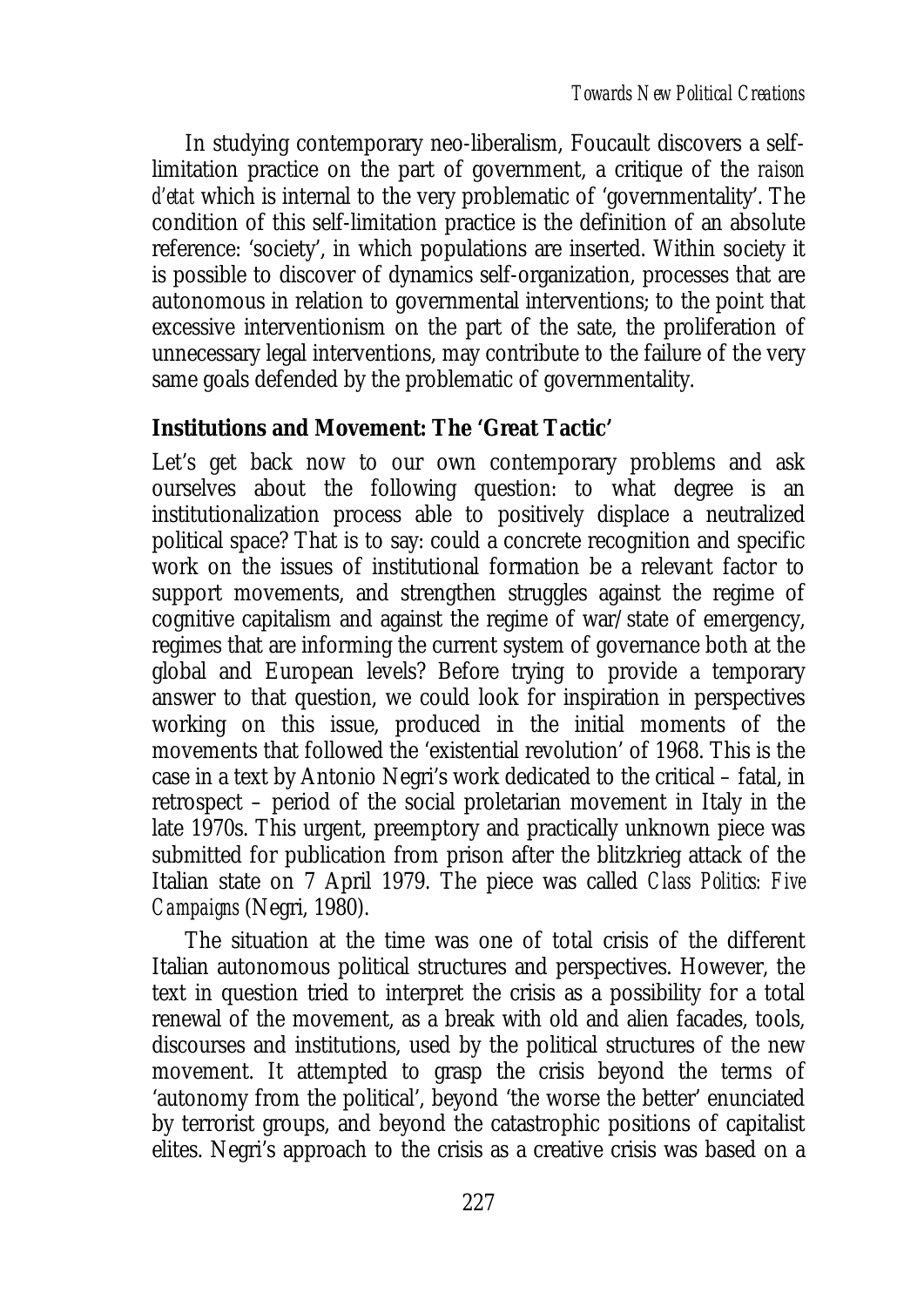project of political mediation, both internal as well as external to the new movement, as a project of building its own similar and friendly political space.

According to Negri, the problem to be resolved consisted of breaking with the quagmire proper of the social counter-powers produced by the movement in a symmetric, purely military, relationship. This relationship was also 'dialectic', that is to say, dependent on the initiative of capital and the party system, especially in regards to spaces and times of conflict. Behind this approach, it is possible to see the difficulty of imagining a 'transition' outside the frameworks, deformed ones, of a Leninist-Bolshevik 'seizure of power'. Negri looked for this 'transition' in the exercise of collective effort (normative production by movements and the capacity to impose it), as well as in the deployment of inventive potential, and the potential of cooperating in common in the process of social transformation. The combination of both, the exercise of power and the transformation of ways of life, liberation of production and of singularities, was presented as an insolvable puzzle.

For Negri, the solution to this puzzle would come from the side of institutional dimensions – that is to say, from the new forms of productive cooperation used by the social proletariat, oriented towards expressing the power of freedom as well as of individual and collective enjoyment, both always expansive and open. This is what Negri calls 'communist production'. These new forms of cooperation are inseparable from the invention of a 'proletarian entrepreneurship', understood as the defining/determining of institutional creation.

In this way we arrive at what we could call an antagonistic use of Schumpeter's 'creative destruction' in the realms of the self-valorization by proletarian subjects and the creation of institutions as means of selforganization of those very same processes. The operator of this institutionality is, according to Negri, negative work.

The definitive defeat of the movements both of the social proletariat and of the minorities of desire during the 1980s, in Italy as well as Europe in general, paralleled the processes by which social life (material production and the production of subjectivity) was then being fully subsumed under the logic of capital, severely undermining traditional identities linked to labor. Despite that defeat, it would be difficult to refute the validity and urgency of Negri's proposal for "building, within the social, centers of alternative and independent *projectuality*,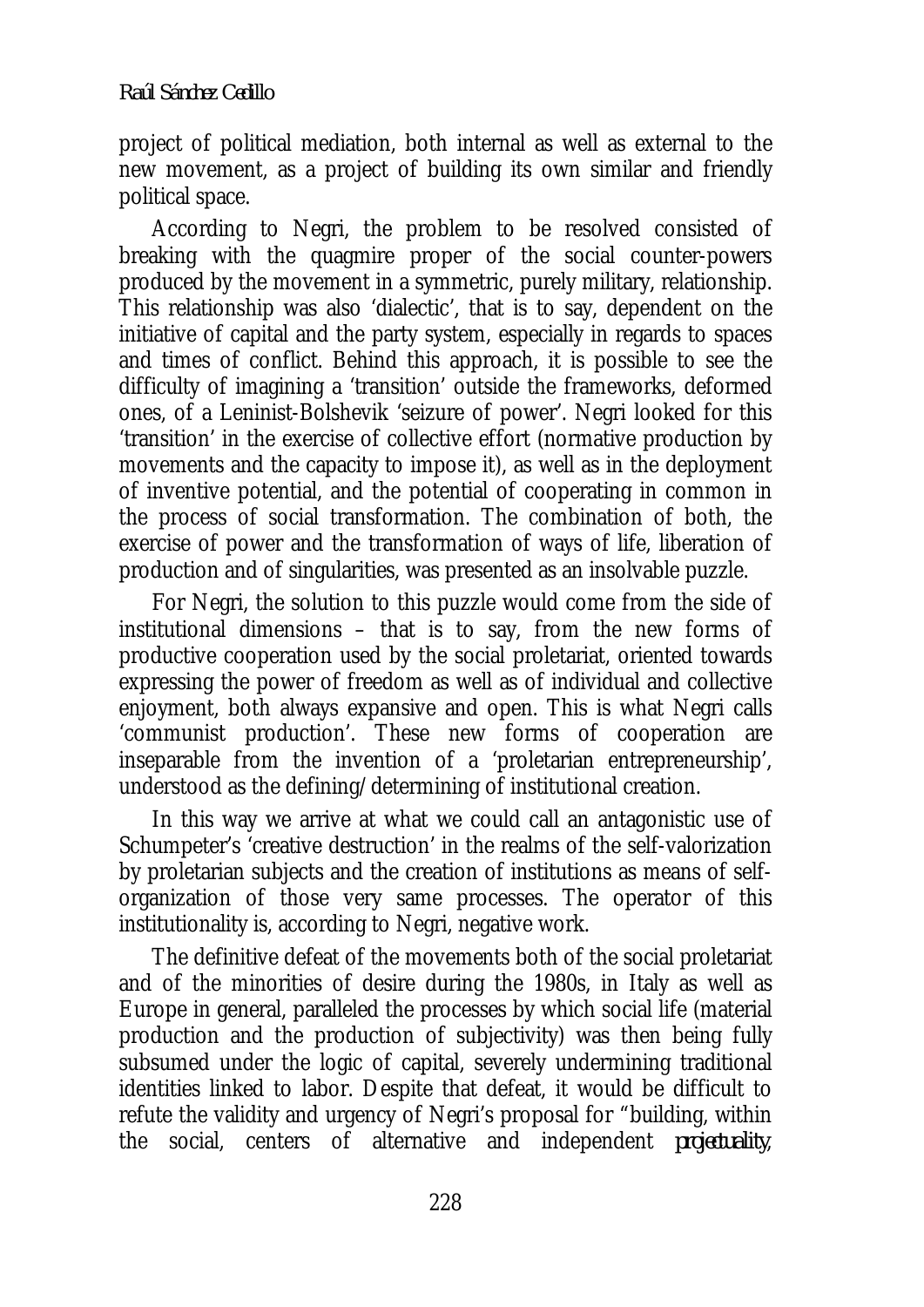communities of negative labor, completely free and antagonistic towards the planning and programming of the reproduction of power of control." This is then the inspirational force of the approach towards institutional building as an element of a 'big tactic' of reformulation of contemporary anti-systemic movements and their political potential.

No one is unaware of the complicated (in the anthropological, ethical, political sense) status of the new labor force – cooperative, cognitive, relational and affective – born out of the conjunction of these diverse historical processes. Some of these incommensurable processes extend from the rejection of the Fordist labor by anti-systemic movements of the 1960s to the post-Fordist restructuring of society from the early 1980s on, and even from the impulse of massive schooling before and after 1968 in Europe to the new precarious subjects whose living labor is mainly cognitive, relational and affective. These are processes whose concomitant efficiency have, not without catastrophic results, produced a hybrid and monstrous species, definitely distant from the organic framework of capitalist modernity, as well as from the emancipatory counter-models of alternative modernity, including radical liberalism or socialism.

Nowadays, the identity crisis around labor mentioned above, confuses this identity with an individual's life/vital activity, poses a series of additional problems to the design of institutional restructuring. The notion of negative labor used by Negri, the self-valorization practices used by proletarian subjects needed of a temporal, rigidly dualist, and transitional dimension for the development of communist capacities on the part of all those exploited subjects, working towards the self-determination of such subjects. In contrast to this, though, living labor today is a priori presented as multiplicity, and the deployment of common cooperative capacities is inseparable from the process of singularization of each of its operators. However, it is precisely from this process that new models have emerged, new agents of enunciation consistent with other machinations and developments of knowledge, political cooperation and enunciation. Ex post facto, it is possible to draw a counter-genealogy, a diagram and program of those combinations, emphasizing their discontinuities of subjectification, of re-appropriation of cooperative nexuses and of the creation of new political machines. This is the case with various experiences in different parts of Europe. These experiences have desired to transform their communicative, relational, formative, creative lives, into a political life.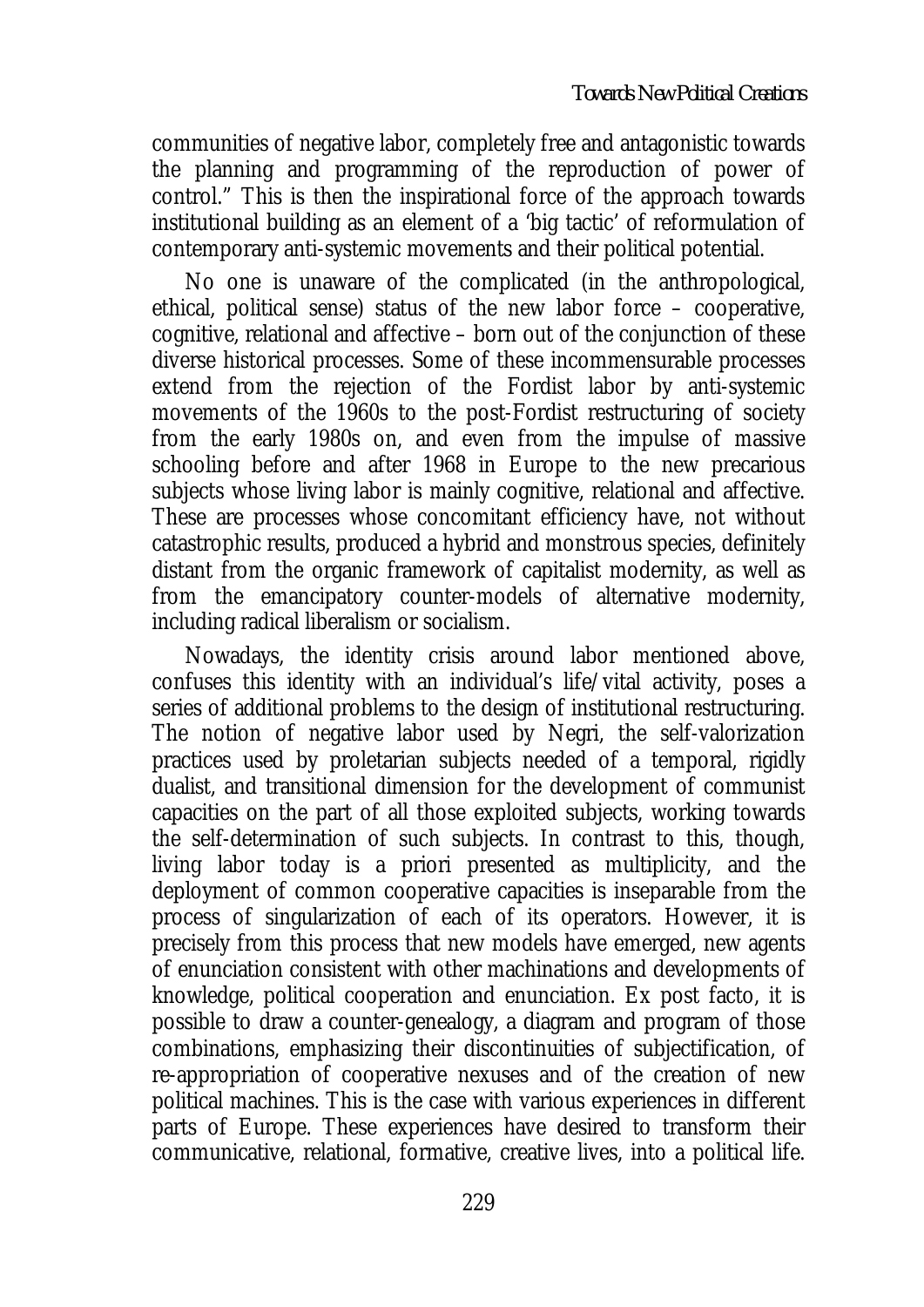That is to say, a life made of an interface between singularity and commonality. This is the case of institutions such as squatted/occupied social centers; the political forms of global activism; internet use and the inverted juridical engineering of copyleft licenses and hacker cooperatives; and action-research groups and networks that are starting to grow within the (precarious) interstices of a university system in crisis and undergoing almost definitive restructuring.

This is why the institutionalization of the movement is proposed as a means, of course. However it is a means towards self-determination, the free constitution of individual and collective subjectivity departing from a re-appropriation of the conditions of production and reproduction of the self.

It should be said that this institutional revolution is inseparable from the ability to express counter-powers. This is to say, the capacity to carry out a metropolitan strike against the total productive mobilization of the populations. Is it possible to think about defeating the regime of war/exception/emergency outside of this capacity to exercise a collective and ethically regulated potential against the violence proper of the total mobilization of the metropolis? This kind of strike is only feasible as a result of trial and error, of material processes of composition and cooperation, of multilateral networking among the multiplicities that nowadays constitute metropolitan living labor in an irreversible way.

## **Institution as a Political-productive Machine and Existential Territory: For the Immediate Present**

However, the *ex ante* multiplicity of forms of life and figures of living labor do not directly imply an antagonistic value, nor an automatic resistance to the production of forms of life subsumed by the capitalist circuit of imitation and differentiation. Our problem is precisely one of the consistency and resistance to the lamination of the production of political subjectivities, as well as its coefficients of transversality, its disposition towards an experience of metamorphosis. In order to analyze this problem adequately, we need a much richer concept of subjectivity production than those that are circulating among most political groups and movements. The most common concepts currently in circulation avoid contrasting the forms of subjectivity compatible with total productive mobilization, with pre- and trans-personal terrains. Additionally, they render invisible many everyday life experiences in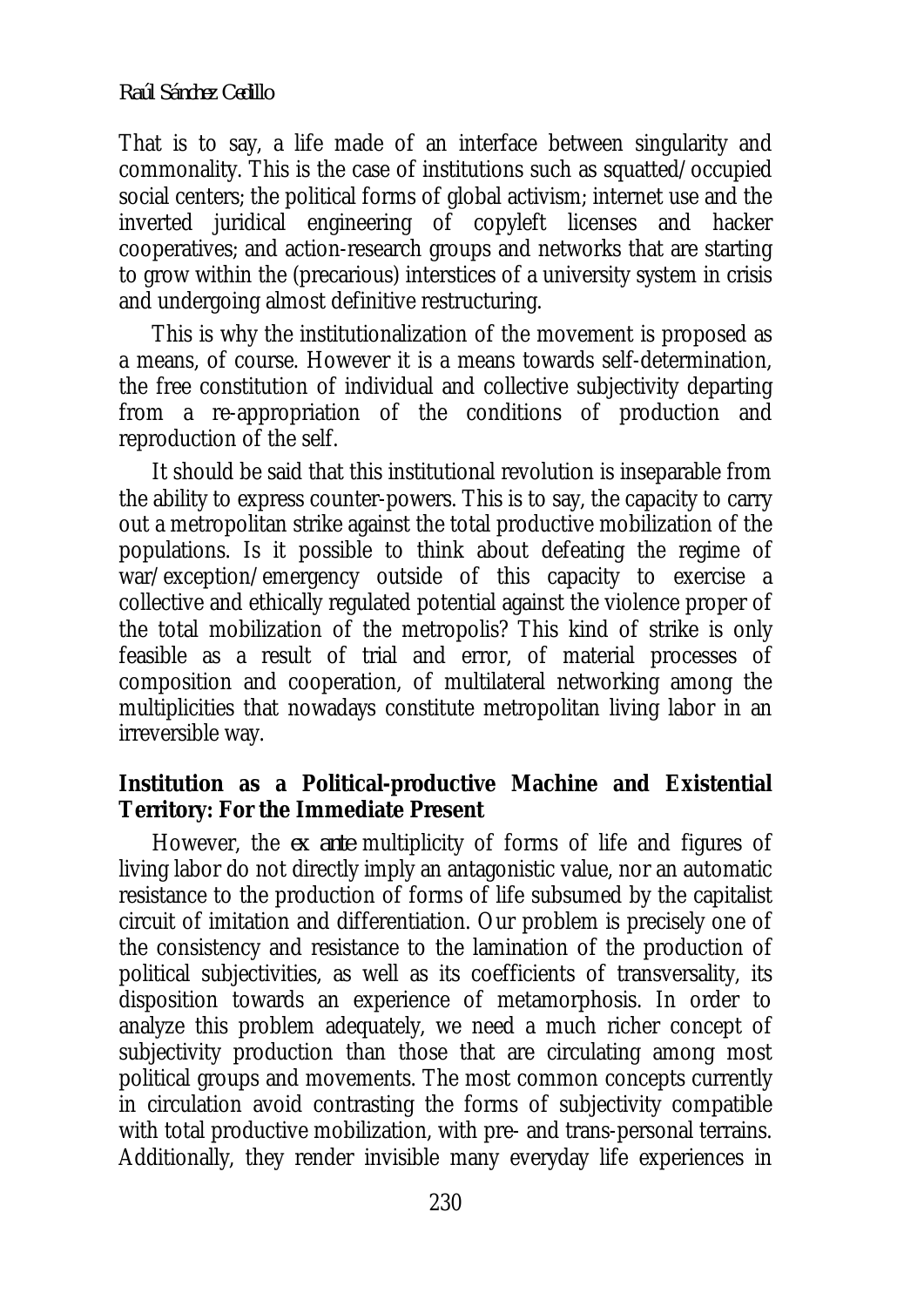which impulses of freedom and transformation are lived within the microphysical registers of perception, affect and the *agencements* of 'nonsignificant' enunciation. These are experienced by each subject in his/her relations within the productive and communicative networks that constitute the material and machinic support of the so-called 'cooperation among brains' (Lazzarato, 2006a).

Félix Guattari (1995) offers a formal definition of subjectivity production related to what he calls the procedure of 'metamodelization'. This refers to a theoretical discursivity capable of reaching the maximum number of ontological descriptions or cartographies, saving the inherent pluralism of the cartographic practice. This allows us to trespass established domains and to avoid the antiproductive restrictions of legality in each of the paradigms in dispute (Guattari, 1995). For Guattari, subjectivity is an effect of the consistence and existence of the agglomeration of entities that we can map according to four ontological functions: material and semiotic flows; concrete and abstract machines that work on those flows, the embodied universes of reference and adjacent value to each *agencements* of subjectification; and, last but not least, the existential territories marked by their precarity and finitude. These are the decisive elements in contemporary subjectivity production, and this is why they are in the center of the problematics of resistance and autonomy in new political creations. This subjectivity production, insofar as it is oriented towards rupture and battle against its capture, control and exploitation on the part of the mechanisms of new forms of capitalism, should be up to the task of being able to 'navigate' regimes of signs, and capitalist semiotics. This semiotics, in which one 'swims' and 'bathes', are concatenated in pragmatic montages, in straight-up capitalist agencies and institutions of enunciation. They saturate and distort efforts of both individual and collective singularization.

We may ask ourselves now: could the institution be a privileged site or topos for the production of non-controlled subjectivity, a topos which is also able to ethically treat that subjectivity and care for its consistency? And at the same time, would not this notion of institution imply its permanent openness, a condition of continuous process and self-critique, subordinated to the irruption of metamorphoses, by new *agencements* of enunciation and of life?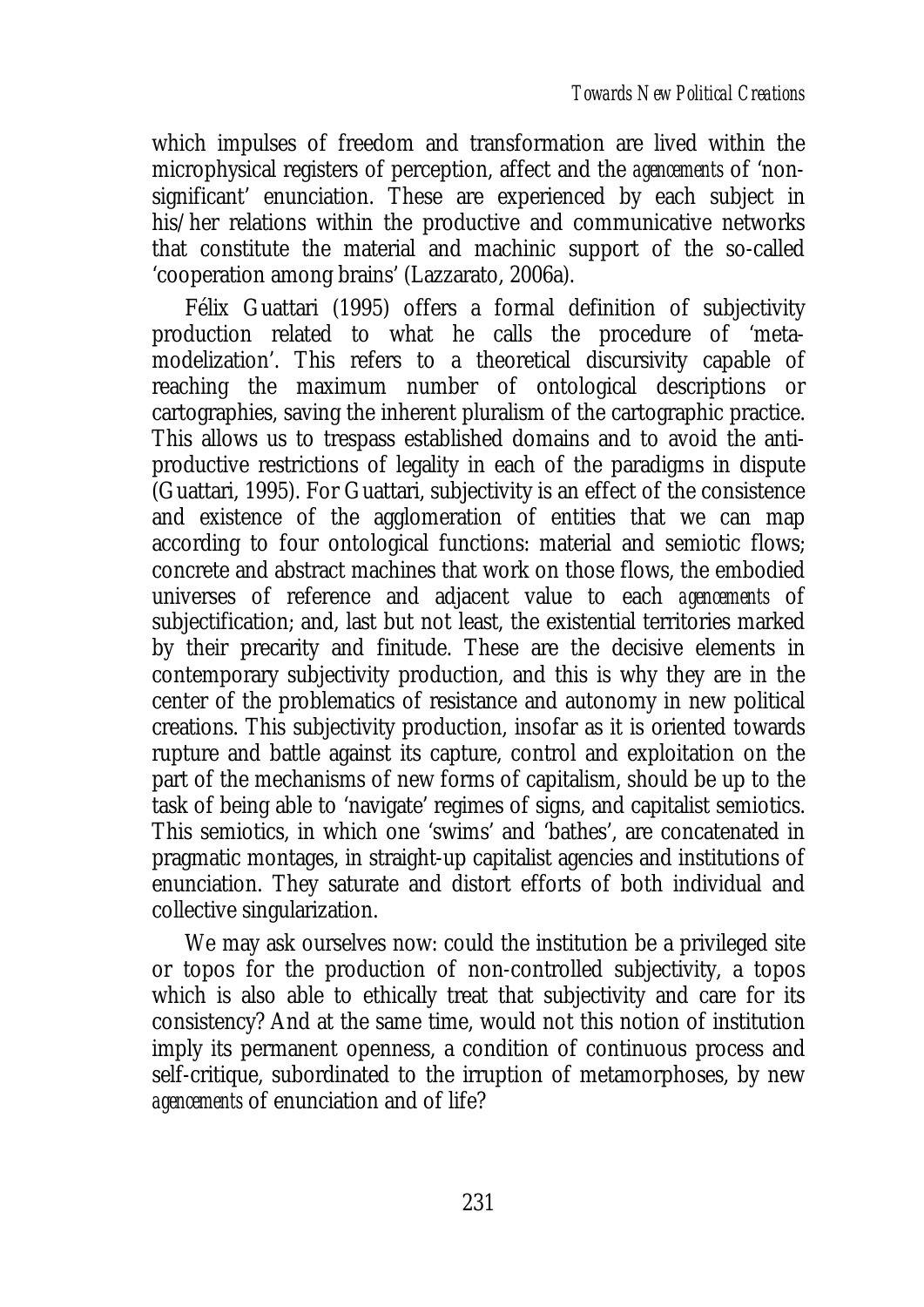#### *Raúl Sánchez Cedillo*

Experiences of institutions in this sense are not lacking. These experiences are intimately linked to the formation of cartographic tools of schizoanalysis and the coining of notions such as 'transversality' and 'group-subject'. Transversality is nowadays almost a requirement for technical use in group dynamics, in departments of human resources and so forth, although it goes without saying that these are a distortion of the original concept. We can blame this distortion in great measure on the 'systemic' and official diversion/drifting of the trend of institutional analysis, a problem of which Guattari was aware even during the same period when those notions were being elaborated. It is interesting, then, to remind ourselves that transversality "works in groups as a dimension which is both contrary to and complementary of structures that generate pyramidal hierarchies and transmission modes that sterilize messages" (Guattari, 1964).

The coining of terms such as transversality and group-subject happened in the midst of a political, institutional and existential adventure that is relatively well known. However, the particularity that the institutional invention supported by *bande à* Guattari created is not so well known. This invention intended to achieve the potential to politically act, think, write, intervene, and exit those apparatuses of capture of intellectual labor and political militancy. The most relevant and foundational experience of this domain of entrepreneurship for political minorities (minor politics) and subjectification was the CERFI (Centre de études, recherches et formation institutionnelles). According to François Fourquet, one of its founding members:

It was founded in 1967 in order to finance, thanks to contracts for social research, the functioning of a federal organ, the FGERI (Fédération des groupes d'études et de recherches institutionnelles) [...] In contrast with the paralyzed apparati of the communist party and other leftist organizations, in contrast with those activists fascinated with and fooled by the hierarchies common to those organizations [...], it was about forming a new race of militants able to encourage, not a party, but a network of autonomous groups that would discuss among themselves and would act together. Also, these groups would be able to recognize and affirm their unconscious desires, the denial of which was, for us, the main cause of the political paralysis of many leftist factions. (Fourquet, 1981)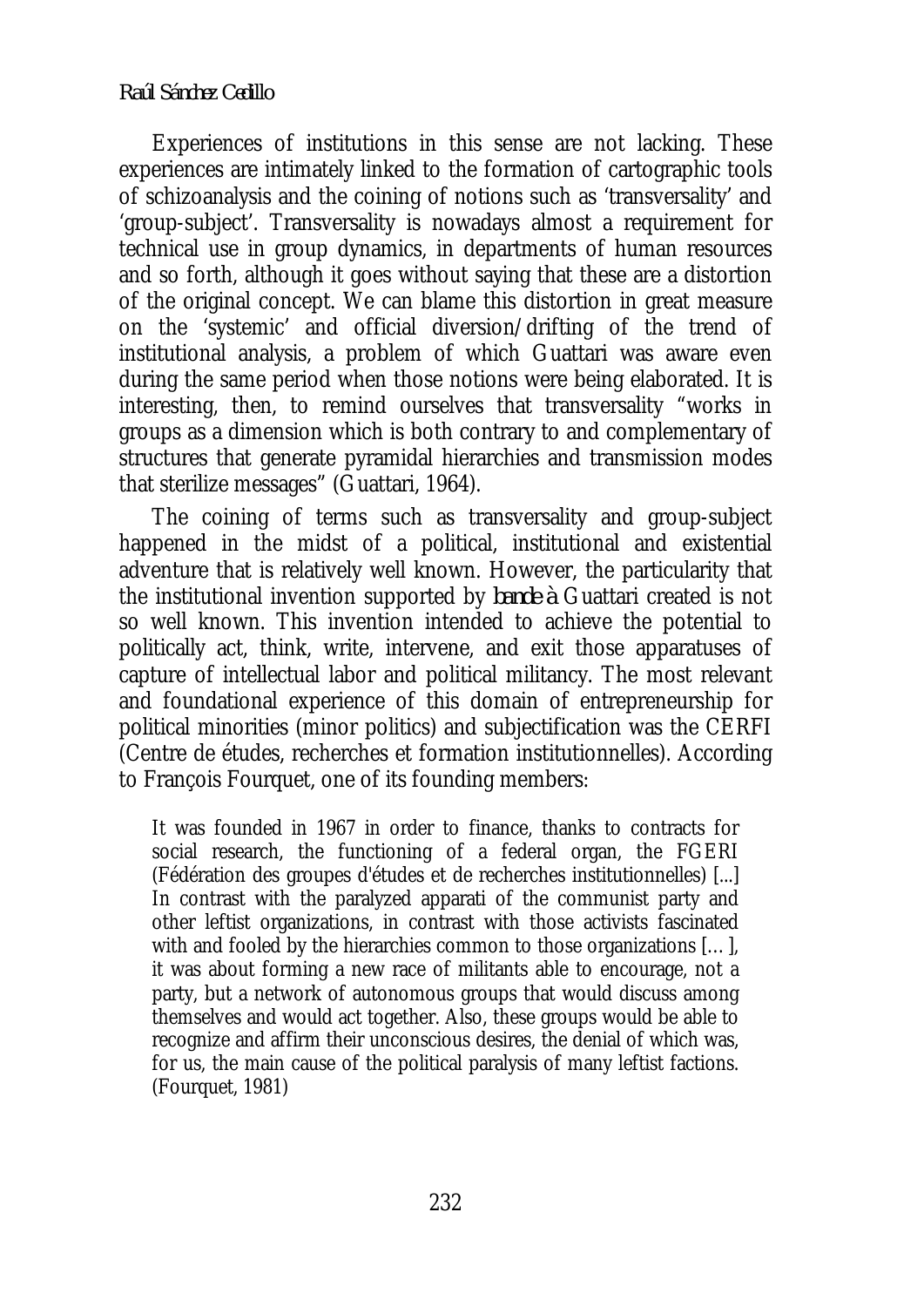Another founding member, Anne Querrien, insists on the CERFI as an *agencement* of life for a small network of activist intellectuals and technicians. Today it is difficult to understand that a small group of radicals could achieve research contracts with French public ministries, with total freedom to do what they wanted. Those contracts allowed around twenty people to live, research and organize, and even to be in charge of 'analyzing' the very unconsciousness of the State at work with the 'advanced' civil servant with whom they dealt:

In some way, the CERFI was about resisting our own tendency to become public employees, university members or part of a union's or political party's bureaucracy, […] Our lives can be perceived as failures, but also as brief testimonies that resistance was possible. […] Felix's and my own main hypothesis was that our institutional patrons were as schizophrenic as us, and that our schizoanalysis did not have to limit itself to the analysts' office, to the hospital walls or the interior of our group […] In this sense we were neither inside nor outside power structures, we had a schizoanalytic relationship with several people on the inside of different structures of power that at the same time had relations among themselves. […] The scale of our *tentatif* was too small to be able to last for a long period. The global context restructured power forces and our intellectual guerrilla may have merely contributed to reinforcing some countertendencies. (Querrien, 2002)

Today our challenge is to reinvent such gestures, impulses and modes of operating in the context of our current conditions. Our problem is very concrete: to transform those active minorities of intellectual and artistic labor into operators of a perspective capable of re-launching the movement.1

Above all it is about promoting those modalities of experimentation within those domains mentioned earlier. Those domains are related to capture of creative capacities by new forms of networked power, market institutions of cognitive capitalism and juridical structures of labor markets. Such creative potential is also captured by those modules or molds of subjective expression and identification inscribed within the new tendencies of the neo-liberal possessive individual, who is now creative, cooperative, owner of (fixed) capital which is itself inscribed mainly in her/himself, in his/her capacity for adaptation and discrimination among the possibilities offered by the market.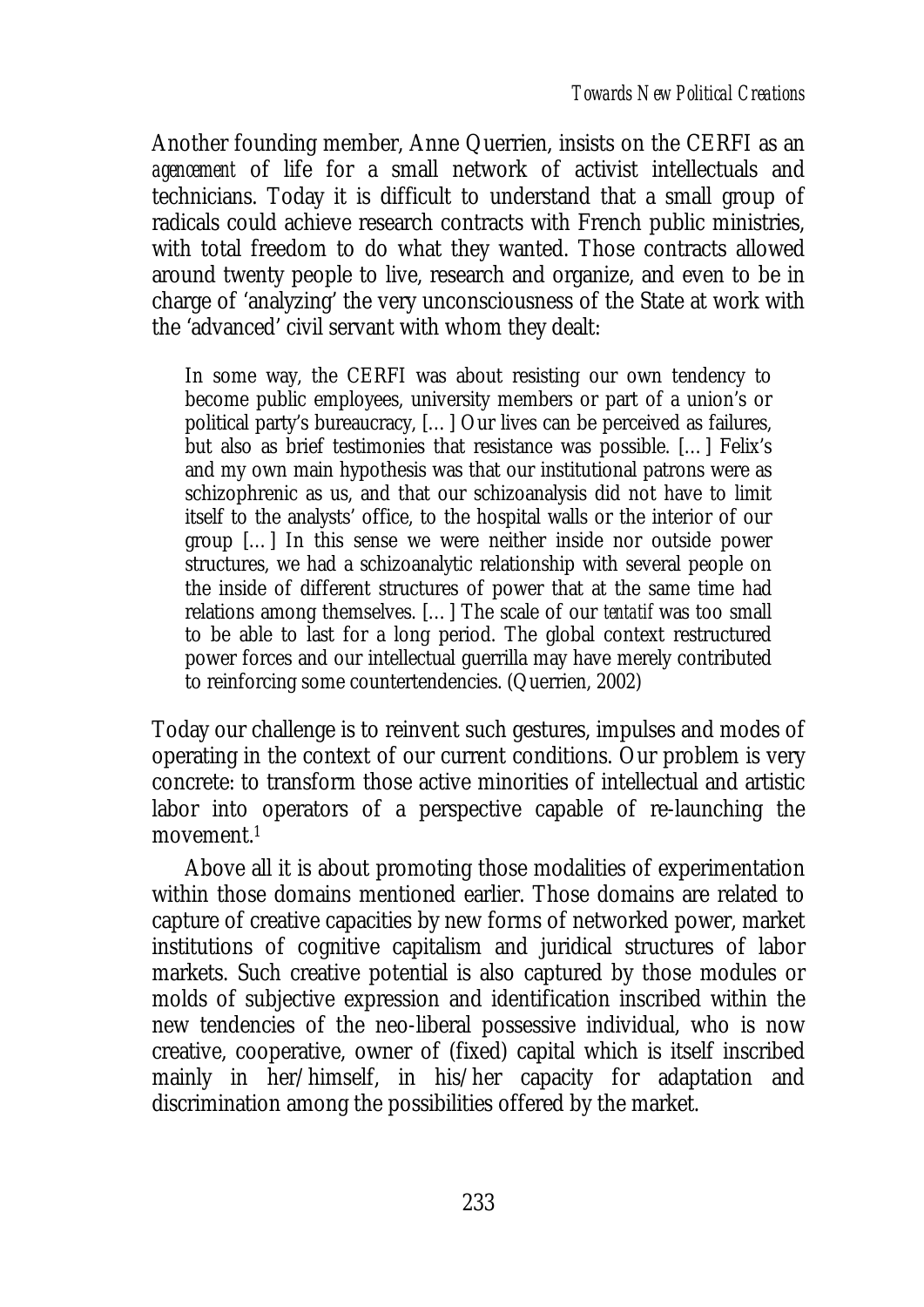#### *Raúl Sánchez Cedillo*

Another substantive problem to be resolved, according to my view, is that of forming real networks of political research, thinking and action. These networks would not be exclusive, identity-based, nor 'action-ist' nor 'campaign-ist'. Networks that would go beyond the banality of the 'new paradigm' and would passionately tackle the question of their own destructive and constitutive effectiveness. They would know how to generate and give birth to political and communicative war machines, suitable, finite and irreverent war machines.

It is time then for creating an (in many senses) unknown terrain of political invention, organization and growth. It is a terrain based on the self-organization and institutionalization of the collective production and processing of knowledges. We have also discussed that the very coextensivity of such dynamic in regards to the networking of precarious collective intelligence allow us to do certain things. For example, to apply our forces, to form our recombination values in a variety of metropolitan territories, such as: from universities to social centers, and from museums and cultural agencies to peripheries in which there of plenty of groups and cooperatives of educators, social workers and intercultural mediators. The ethical and political subjectification of those spheres is a necessity and a task that is in our hands to carry out. Given that the path walked by different collectives (hackers, 'info-artists', independent musicians, interns/researchers, etc.) is long enough to be able to overcome astonishment we can move to putting a series of initiatives into practice to change the current tide: from the propertybased offensive towards a recombination (in a public sphere yet to be created) of the communities of 'info-production', creation, research and education. It is about putting together an '*aguascalientes*', a '*caracol*' formed out of the cooperation among brains.

In the final analysis it is about creating an instrument or way of doing things, that if not literally union-like, then at least one that is capable of promoting the care and guarantee of a new set of rights and the struggles against exploitation in cognitive capitalism. This would be done on the basis of an institutional collective enunciator that is both polyphonic as well as autonomous with respect to the institutions of cognitive capitalism and the capitalization of productive and aesthetic (producers of the sensitive) excess. This instrument would put into practice new prototypes of collective subjectification based on 'class' (so to speak) capable of including within that subjectivity all the multiplicity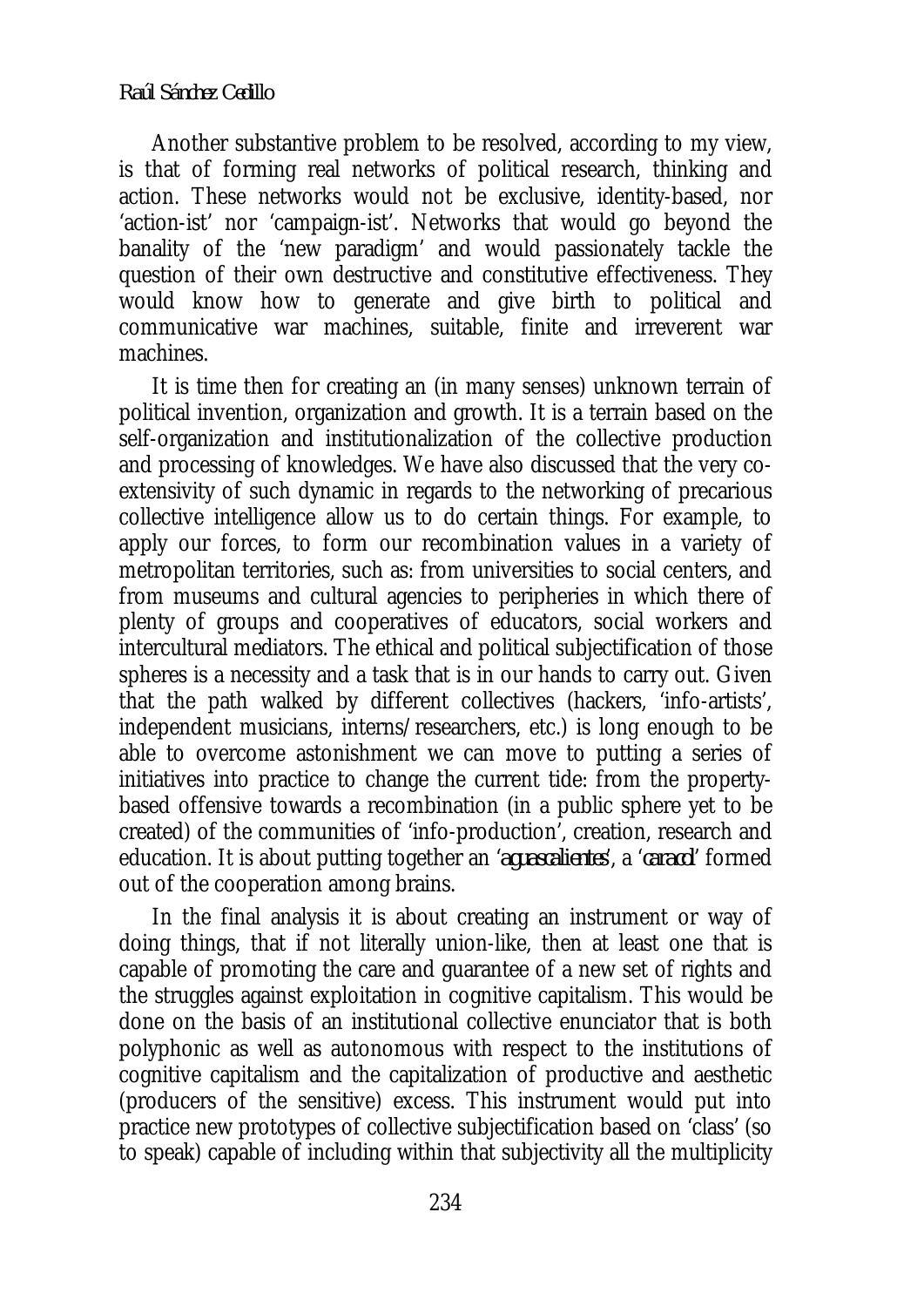and heterogeneity of the new forces of contemporary living labor. This would be done from a perspective and promotion of the maximum existential singularity of each of its components. More precisely, the attempt is to impose the statute on the basis of the networks of cooperation, breaking in the first place, the individualization of cooperation with such institutions, which constitutes one of the primary means of vulnerability and division of collective intelligence. How? By imposing from the get go, negotiation and hiring/employment as a network of cooperation, finite, concrete, but open and political in its own definition.

The figures of the curator, of the intern and researcher in break speed competition in order to obtain their project or financing, the precarious worker who is employed intermittently on crappy little jobs in museums and cultural institutions: in a few months any of these figures may come back to the same museum or institution, but this time with the status of 'artist' or 'creative activist' with better or different work conditions. Faced with these practices, we are trying to impose collective hiring/contracting and autonomous management of resources on the part of the network of cooperation and artistic-intellectualpolitical work (that, let it be understood, should make the effort to build itself as a new type of institution, not a union, not a party, note a 'creative club', but a new political machine). In second place, we are trying to make all property common: all the products of the labor of networked collective intelligence, especially of those created by members of that particular network. Daily use, the legal battles around copyleft licenses and the disputes and negotiations with operators of art and knowledge institutions over the privatization of such products are other elements of this new 'charter of rights under permanent drafting'. We could imagine that from this type of panorama of the precarization of subjectification and political organization of 'immaterial' living labor in the European metropolitan regions we could see a significant swerve in favor of the 'monstrous' return of class struggle and constitution (always multitudinous) of the commons in the coming years.

#### **Notes**

1. See Vercauteren (2007), who constructs schizoanalytic theoretical tools from the practice of militant groups, based on ten years of common work and collective experience with new movements in Belgium.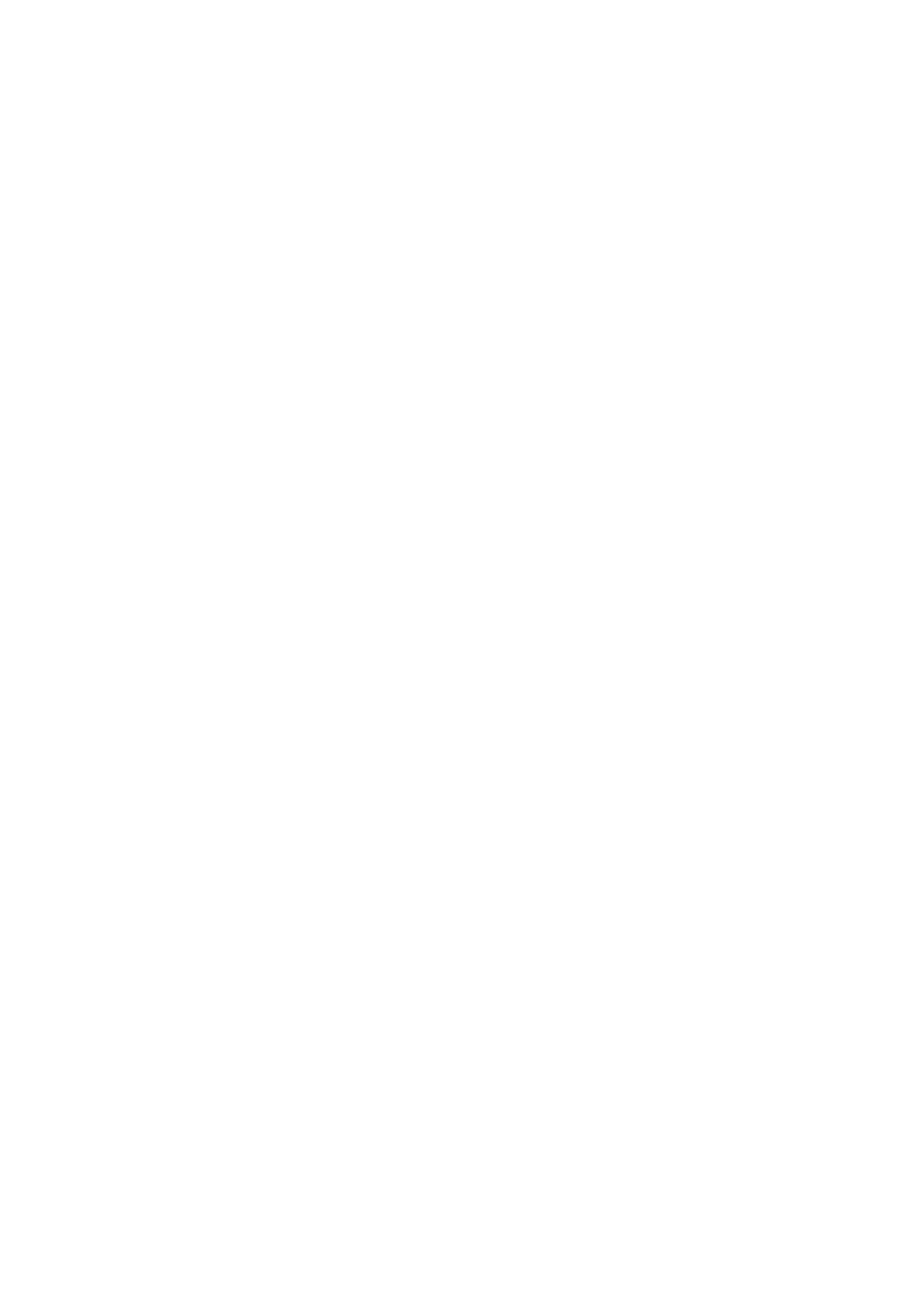## **Mental Prototypes and Monster Institutions: Some Notes by Way of an Introduction**

Universidad Nómada (Translated by Nuria Rodríguez)

#### **Mental Prototypes**

For quite a while now, a certain portmanteau word has been circulating in the Universidad Nómada's<sup>1</sup> discussions, in an attempt to sum up what we believe should be one of the results of the critical work carried out by the social movements and other post-socialist political actors. We talk about creating new mental prototypes for political action. This is due to the importance, in our eyes, of the elusive and so often unsuccessful link between cognitive diagrams and processes of political subjectivation. That is, the link between the knowledge that allows powers and potentials to be tested, on one hand, and, on the other, the semiotic, perceptual and emotional mutations that lead to the politicization of our lives, become personified in our bodies, and shape the finite existential territories that are channeled into or become available for political antagonism. We believe there is a need to create new mental prototypes because contemporary political representations, as well as many of the institutions created by the emancipatory traditions of the twentieth century, should be subjected to a serious review – at the very least – given that, in many cases, they have become part of the problem rather than the solution.

In this respect, the anniversary of the 1968 world revolution – an unavoidable reference given the month in which we are writing this text – shouldn't be used as an excuse to wallow in amorphous nostalgia for the passing of the 'age of revolutions'. Just the opposite – it should be used to demonstrate the extent to which some of the unsuitable signs of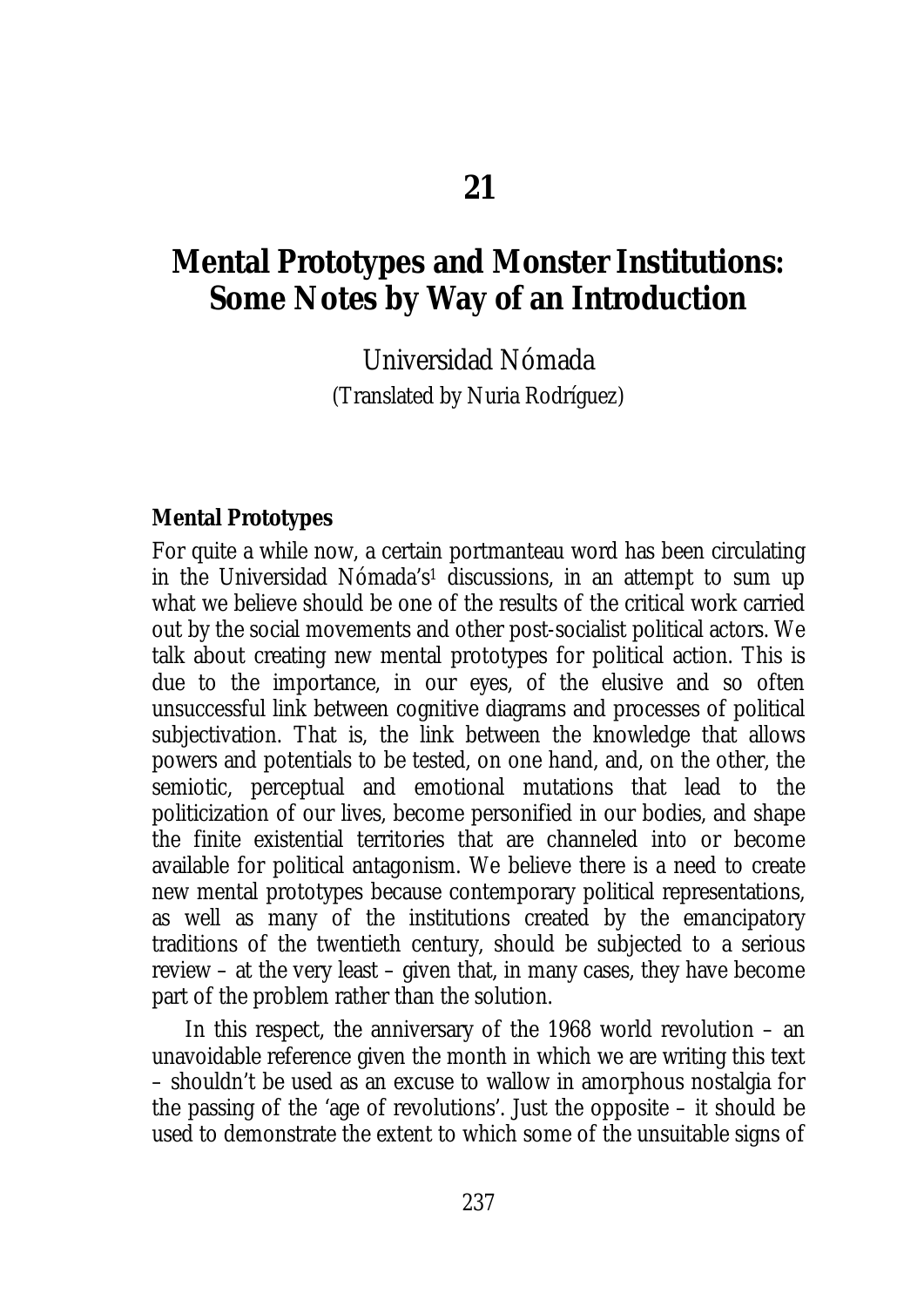#### *Universidad Nómada*

that world revolution are still present in a latent state, or, to be more precise, in a state of 'frustrated virtuality'. '68' interests us because, even though it didn't come out of the blue, it was an unforeseeable world event – a historical fork in the road that left a trail of new political creations in a great many different parts of the world. Ultimately, it motivates us because its unresolved connections and even its caricatures allow us to consider the problem of the politicization (and metamorphosis) of life as a monstrous intrusion of the unsuitable into history (the history of capitalist modernity and postmodernity).2

Over the last forty years this latency has been subject to a series of quite significant emergences. The latest and perhaps most important, the one that is generationally closest to us, is the one in which the 'movement of movements', or the global movement, played a central role. But in spite of its extraordinary power, it hasn't always been fruitful enough in terms of generating the 'mental prototypes' that we believe are so necessary. At least, it's not clear that it has been able to produce prototypes that are sophisticated, robust and complex enough to generate innovative and sustained patterns of political subjectivation and organization that make it possible to at least attempt a profound transformation of command structures, daily life and the new modes of production.3 We've decided to avoid a merely speculative approach, and to remain as far as possible from declarations of how the political forms of the movements 'should-be'; rather, we try to present a series of experimentations – not to exemplify, but more in the manner of case studies, as experiences that are being tested in practice – that are currently trying to overcome the predicaments and shortfalls that we've just mentioned.

The Universidad Nómada believes there is an urgent need to identify the differentiating features and the differentials of political and institutional innovation that exist in specific experimentations. We've chosen to place the emphasis on two aspects that implicitly constitute the two transversal themes for this diverse compilation of texts, namely: (a) we give preference to metropolitan forms of political intervention, specifically looking at one of their most frequently recurring figures – social centers; by this, we don't mean to lay claim to social centers as fossilized forms or political artefacts with an essentialized identity, but to try and explore the extent to which the 'social center form' today points the way to processes of opening up and renewal (Kurnik and Beznec, 2008), producing, for example, innovative mechanisms for the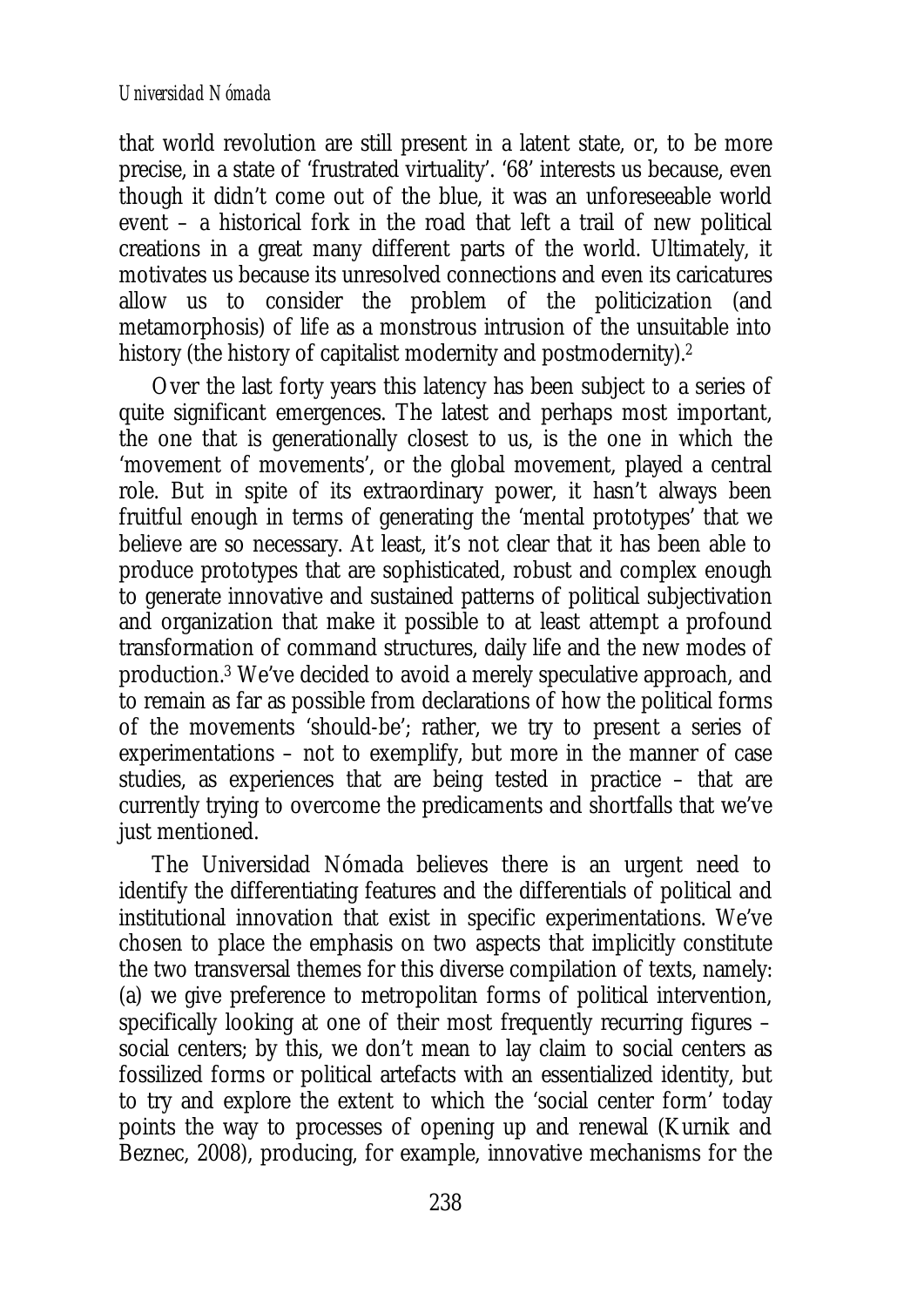enunciation of (and intervention in) the galaxy of the precariat; and at the same time, and partially intertwining with the above; (b) the constitution of self-education networks that are developing in – and perhaps result from? – the crisis of Europe's public university system.4 Ultimately, 'Europe', not as a naturalized space for political intervention, but as a constituent process; the production of these mental prototypes and mechanisms of enunciation and intervention as an instituent process (Salvini, 2008).

## **Social Centers as 'Bodies Without Organs'**

For a long time, and in many cases still today, squatted social centers (*Centros Sociales Okupados* in Spanish) have used the abbreviation CSO or CSOA (the 'a' stands for '*autogestionados*', or 'self-managed') as a differentiating element in the public sphere, as a kind of semiotic marker of the radical nature of their project. And inevitably, some of us who participated in them were bound to notice the virtuous coincidence between this label and the Spanish for Deleuze and Guattari's 'body without organs', 'Cuerpo sin Organos' or CsO, using it to try to imagine and put into practice the un-thought and un-spoken virtualities that we believe are present in the matrix of metropolitan social centers. The considerations found in the different articles in this transversal/transform dossier are heading in that same direction, that is, they point towards the ongoing reinvention of an institutional mechanism (a form of movement institution) that has already proven its validity and, in a certain sense, its irreversibility in terms of the politics of the subaltern subjects in the metropolis. But this doesn't mean that the irreversible validity arises from a stable, self-referential, identical 'social center form' that remains always the same as itself, but just the opposite, as set out in one of the collective texts included in this monograph (Carmona et al., 2008).

Perhaps we could speak of the need to counteract the solidification of the 'social center form' through the production of 'unsuitable social centers', that is, projects of political and subjective creation based on specific powers of different configurations of the (political, cultural and 'productive') make-up of the basins of metropolitan cooperation. Creations that wouldn't therefore try to seal themselves off as autarkic rather than autonomous islands, but to transform the existing context in accordance with the variable possibilities expressed by counter-powers that would then be capable of avoiding the dialectic of the antagonism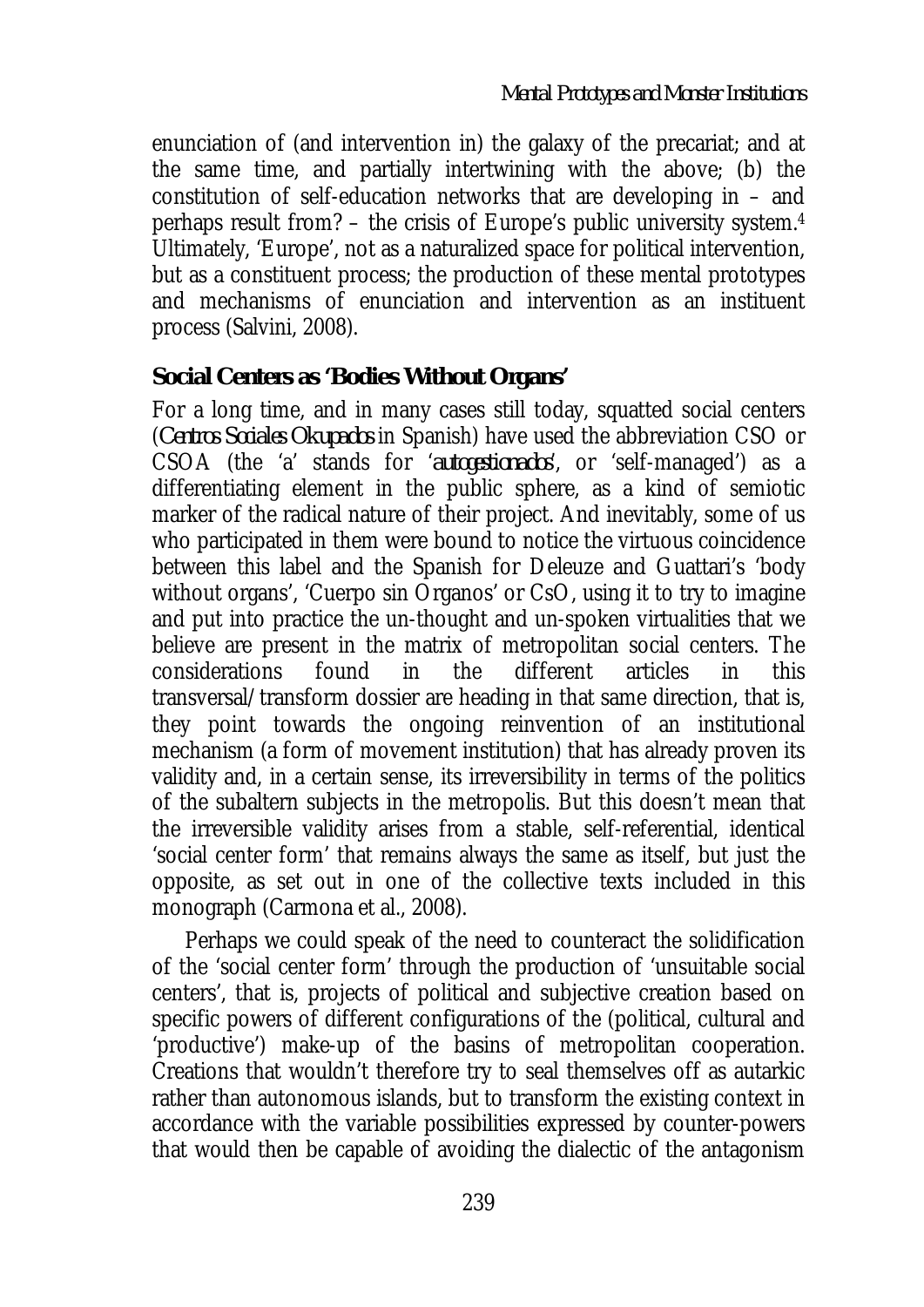between powers that tend towards equivalence.5 This would thus open up new, constituent dimensions in terms of spatial, temporal, perceptive, cooperative, normative and value-based aspects.

Some twenty years have already gone by since squatters first made their appearance in the public sphere. From squatters to *okupas* to *centros sociales okupados*, there has undeniably been progress, evolution; but the experience hasn't emerged from its neoteny stage, so to speak. There are obviously numerous reasons for this, and they may be complex enough to deserve to be fully dealt with in this dossier. In any case, this complexity should not be simplified by labeling the factors that delay its growth as 'negative', and those that implement the model without further critical consideration of its present condition as 'positive'. The problem-factor of the (politics of) identity that has characterized the social center form, with its disturbing ambivalence, is proof of this: because identity politics can be blamed for many 'evils' and we can claim that this kind of politics has considerably contributed to the underdevelopment of the experiences and to the same errors being repeated; but if we don't take into account this aspect of identity (politics), it is difficult to explain why the great majority of relevant experiences arose in the first place and persist.

### **Metropolis and Identity**

From the point of view of the production of subjectivity, the act of disobedience and direct re-appropriation of wealth ('fixed assets' – buildings, infrastructures, etc.) is and will probably remain fundamental in the evolution of the social center form (and of other things). We should keep this in mind when we confront a relatively recent issue that is generating endless tense disputes in the heart of the social movements: the negotiation of spaces – whether we're talking about negotiating the ongoing occupation of squatted social centers through dialogue, or about approaching public bodies for new spaces to be selfmanaged. Basically, how can disobedience and re-appropriation be reconciled with negotiation? Or, in other words: how is it possible to articulate the conflict/negotiation dialectic? The crucial problem is along these lines, and undoubtedly a substantial source of controversy.

There is a permanent niche of political impulses – which doesn't just affect the younger participants in social centers – that cannot do without a predetermined way of conceiving the act of disobedience and conflict as an element of political subjectivation and identity. The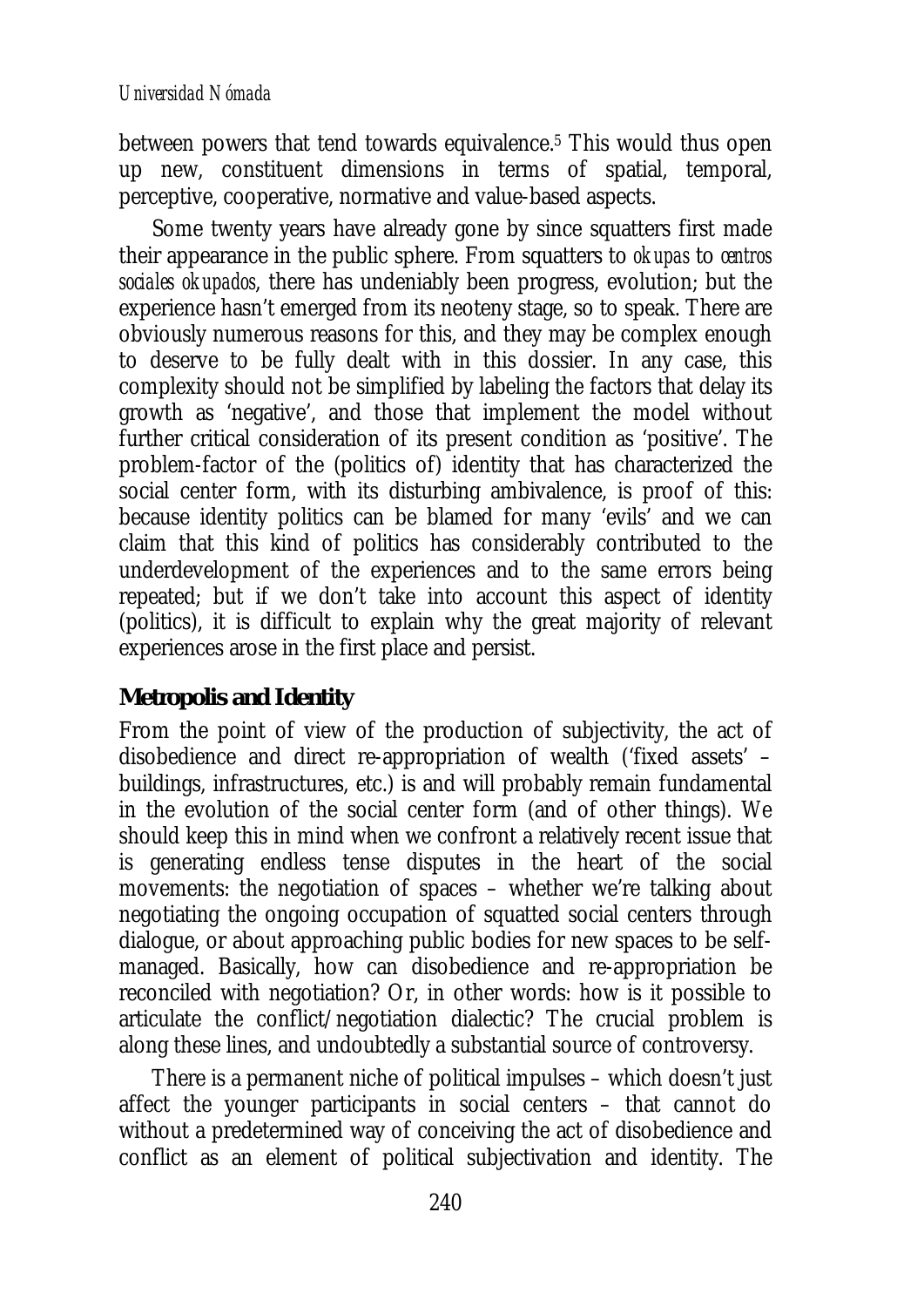political function of social centers and identity, militancy and identity, and metropolitan commons and identity thus emerge as some of the permanent problematic nodes that end up deciding whether the experience is to make progress or be annulled. That is, what's at stake here is the possibility of producing a new type of institutionality of movement that can profit from the experience gained over two decades of social centers in Europe. In this sense, the last thing we need is a new 'argument' or a new 'program'. What we need is to explicitly question the way in which we confront the 'singularization' of collective existence in the productive, cooperative and relational medium of the metropolis; a singularization that always entails – that 'normally' implies – complex processes of difference/identity. If we think there is a need to re-start a cycle of creative experimentation in relation to the social center form, it is not because of a fetishistic attachment to novelty, but precisely because the forms of singularization that we experience in our bodies and in our own lives are currently going through a phase of transformation in our cities, and inevitably require us to respond through the practice of risk-taking forms of political re-composition.

One's 'immersion' in the metropolis of total mobilization can't be simply a willing act. The development of aspects of political entrepreneurship – as foreshadowed in the social centers' production of services, aspects that are bio(syndicalist) and cooperative, based on public self-education projects and so on (López, Martínez and Toret, 2008) – requires that we confront the dead-end streets of endemic, selfmarginalized political experiences in the city. But it also implies the need to clarify what we could call the supplements of subjectivation that allow languages, value universes and collective territories to be refounded as part of a device that can continue to be subversive, particularly on the level of forms of life. This means no longer aspiring to be subversive simply in terms of a dialectic of molar confrontation between subjects that are always pre-formed, channeling us towards a binary dynamic in the face of forces that have already been counted, with results that are already taken for granted.

#### **Governance as an Adversary**

Social centers' geometry of hostility in the productive metropolis becomes fixed in accordance with the establishment of government figures that try and combine the power of centralized command with social diffusion of (metropolitan and transnational) powers. The multi-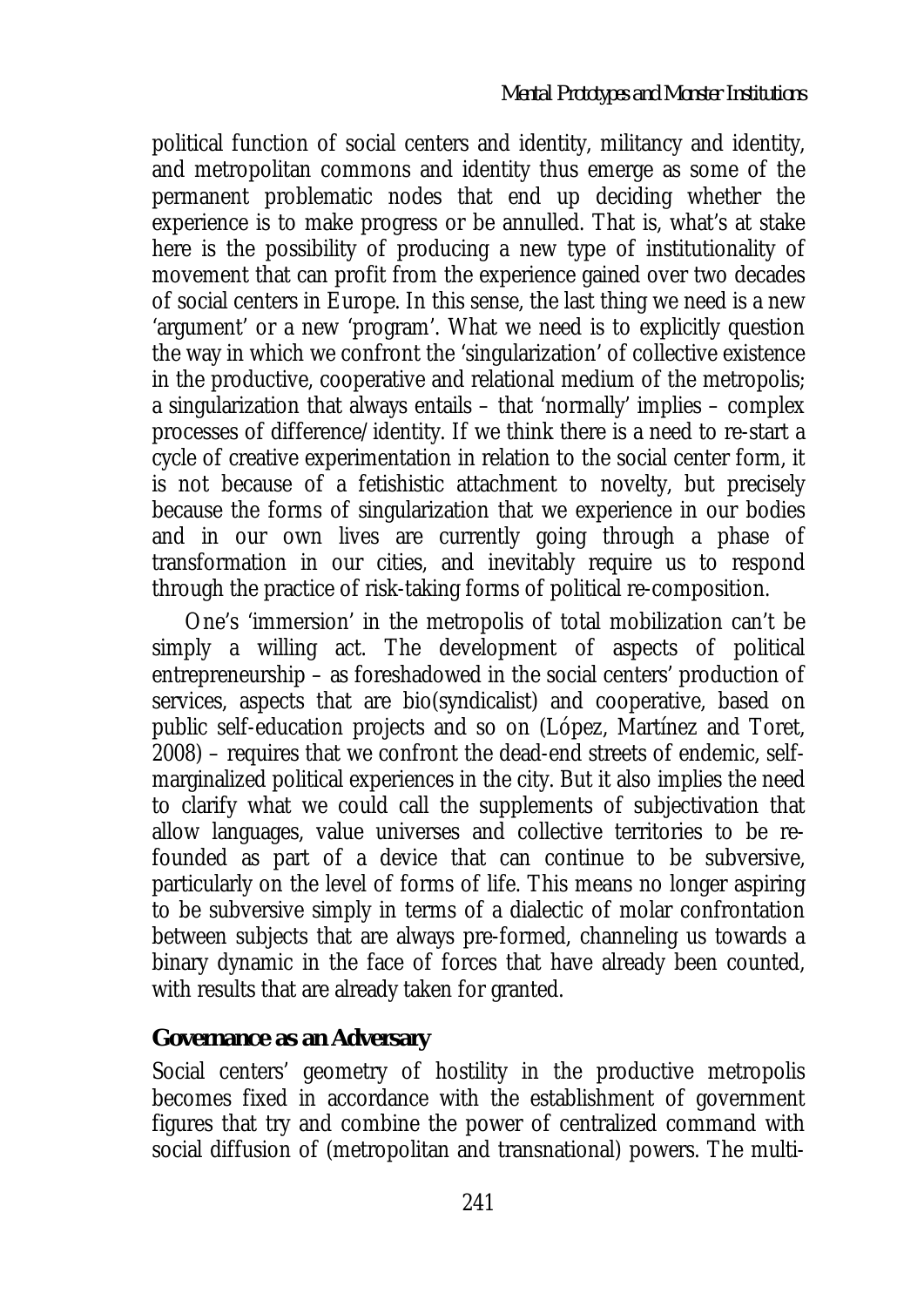#### *Universidad Nómada*

centric scheme of capitalist powers demonstrates the crisis of party-like, representative forms of integration. Governance has become its transitional mode:

Thus when we speak about metropolitan governance we are alluding to a set of public practices that represent, in the face of the harmonization of irreducible and heterogeneous interests, the response to the inability of deriving decisions from an initial process of institutional legitimization. The weakening of traditional mechanisms of social regulation and the channeling of interests has in fact rendered subjectivities impervious to the practice of government. Governance, in a certain sense, constitutes the struggle to continually produce, through variable and flexible structures, subjectivities that are consonant with the 'administrationalization' of life, where the boundaries between public and private become transient and elusive. (Atelier Occupato ESC, 2008)

Governance is the device that opposes social centers, the counterpart with productions of consensus, obedience and exclusion that have to be dismantled, destabilized and sabotaged. The main objective of metropolitan governance consists of making the shared conditions of life productive in accordance with the concept of the city-company; it consists of organizing the total mobilization of its inhabitants and of linguistic, emotional and financial flows in political and institutional terms – a total mobilization that neutralizes the political and existential valences that emerge from cooperation and from communal metropolitan life; it consists of producing a 'government of difference' based on a constant inflation of statutes, segmentations, regulations and restrictions that allow the subordinate groups to be ordered hierarchically, isolated and divided. Social centers are one of the crucial operators of practical criticism of metropolitan governance (and are destined to become even more intensely so). The fight of the social centers against governance takes place in the field of practices of deindividualization; in the re-appropriation of spaces that can then be used to configure political situations that transform the conflict arising from placing a heterogeneous mix of population singularities up against the devices of urban income into a new motor for urban dynamics; in the production of new service relationships, such as those that try out a reappropriation of the relationships involved in care provision, which can de-privatize and de-nationalize the processes of reproduction and valorization of life that remain confiscated by metropolitan biopower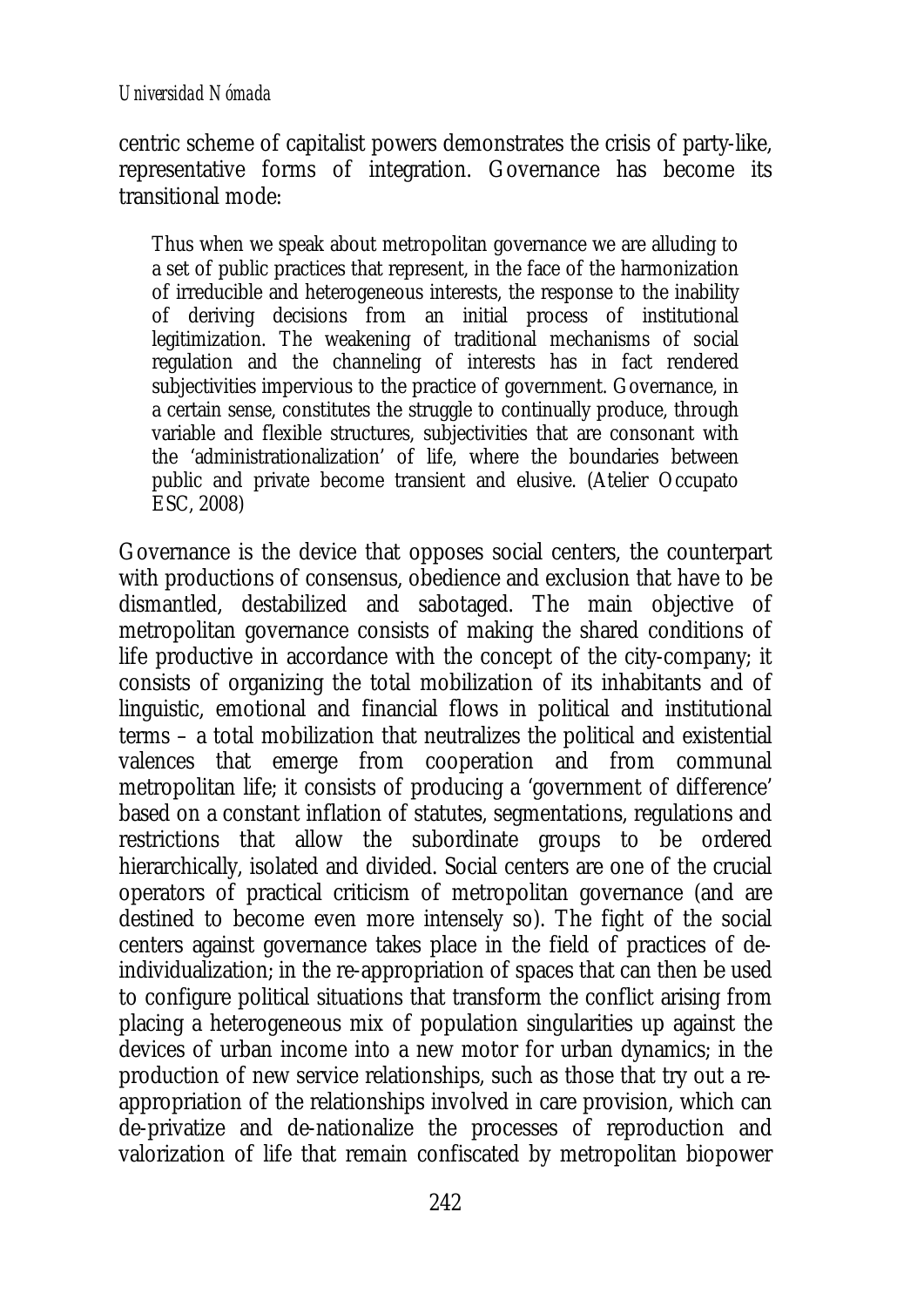institutions; and in experimentation with ways of practicing and experiencing the time of the metropolis in the face of the total mobilization of frightened, anxious individuals.

## **Education, Self-education and Research in Monster Institutions**

Ultimately, the medley of experiences that this dossier deals with reveals unequivocal traces of the monster institutions that are necessary today in order to bring about the inevitability of new manifestations of the 'frustrated virtualities' resulting from the long and unfinished sequence that followed the existential revolution of 1968: this takes us back to the beginning and closes a circular argument that considers present emergences by making the most of the virtualities of the immediate revolutionary past. Needless to say, the case studies shown here aren't exhaustive and don't inflate these virtualities. The Universidad Nómada is interested in tackling the possibility of constructing these new mental prototypes linked to the desired monstrosity, to the need to think and do another, different kind of politics based on education, self-education and research. We believe there are four basic circuits to be implemented, as follows:

(a) *A circuit of educational projects*, to be developed in order to allow the circulation of theoretical paradigms and intellectual tools suitable for producing these cognitive maps that can be used to (1) intervene in the public sphere by creating swarming points of reference and producing counter-hegemonic discourses; and, in addition, to (2) analyze existing power structures and dynamics, as well as potentials;

(b) *A circuit of co-research projects*, to be organized for the systematic study of social, economic, political and cultural life for the purpose of producing dynamic maps of social structures and dynamics that can be useful for guiding antagonist practices, redefining existing conflicts and struggles, and producing new forms of expression endowed with a new principle of social and epistemological intelligibility (Malo de Malina, 2004);

(c) *A publishing and media circuit*, to be designed with the aim of influencing the public sphere, areas of intellectual production and university teaching, for the purpose of creating intellectual-analytic laboratories and, consequently, new segments of reference and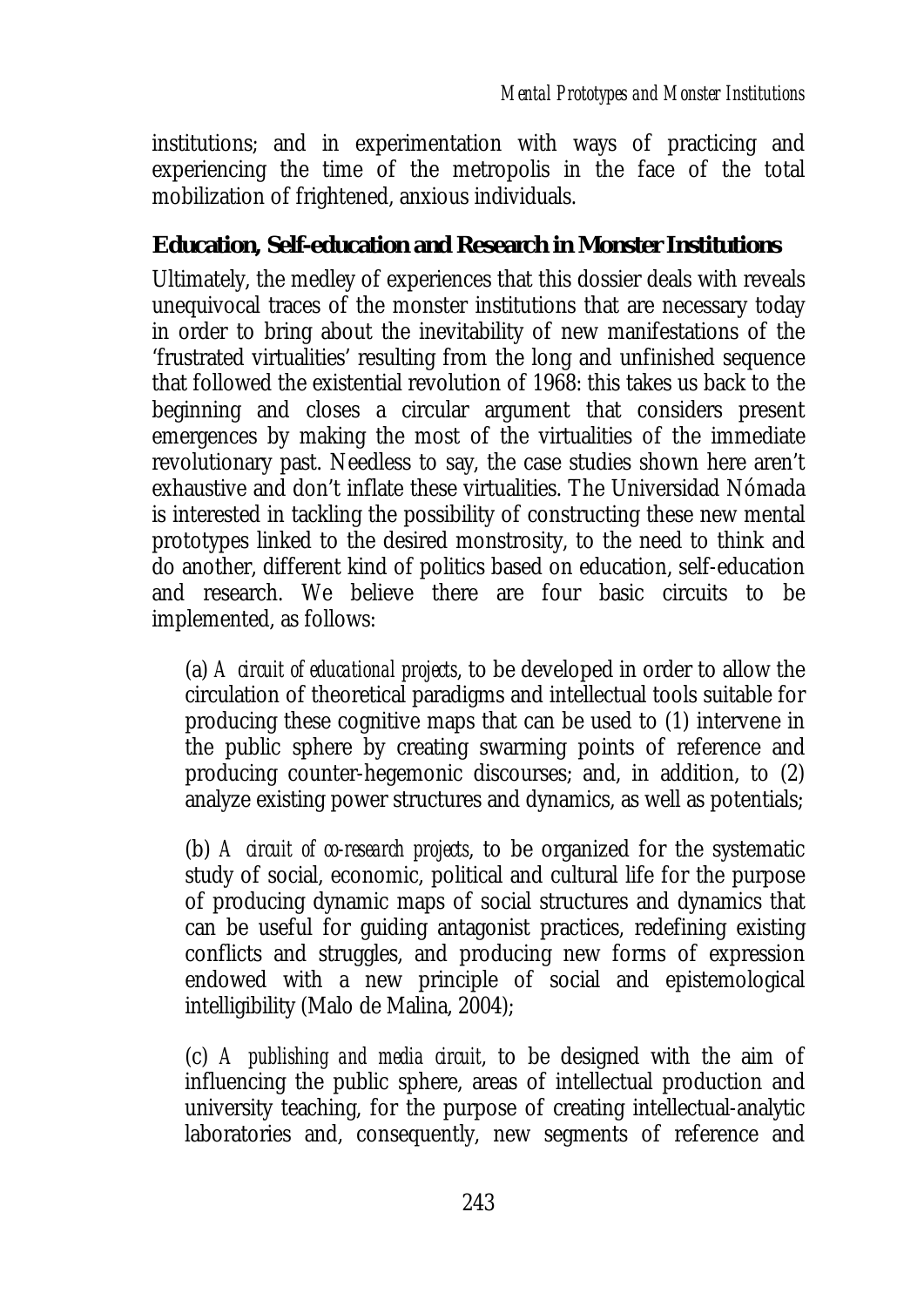criticism of hegemonic forms of knowledge and ways of conceptualizing the social situation;

(d) *A circuit of foundations, institutes and research centers*, to be devised as an autonomous infrastructure for the production of knowledge, which would constitute an embryonic stage for forms of political organization by means of the accumulation of analysis and specific proposals. Its activities should link the analysis of regional and European conditions with the global structural dynamics of the accumulation of capital and of the recreation of the global geostrategic options that are favorable to the social movements.

In some cases, the devices that make these tasks possible are already operating, and their manifestations can be found or intuited here and there, peppering the texts in the monograph we are extending with this short introduction. To finish off: we are talking about devices that are necessarily hybrid and monstrous:

*hybrid*, because right from the start they make it necessary to create networks out of resources and initiatives that are very different and contradictory in nature, that appear strange and even seemingly incongruent among themselves; these resources and initiatives mix together public and private resources, institutional relations with relations of movement, non-institutional and informal models for action with forms of representation that may be formal and representative, and struggles and forms of social existence that some would accuse of being non-political or contaminated or useless or absurd but take on a strategic aspect because they directly give a political and subjectivity-producing dimension to processes of allocation of resources and logistical elements that end up being crucial for bursting onto nationalized and/or privatized public spheres and transforming them;

*monstrous*, because they initially appear to be pre-political or simply non-political in form, but their acceleration and accumulation as described above must generate a density and a series of possibilities for intellectual creativity and collective political action that will contribute to inventing another politics;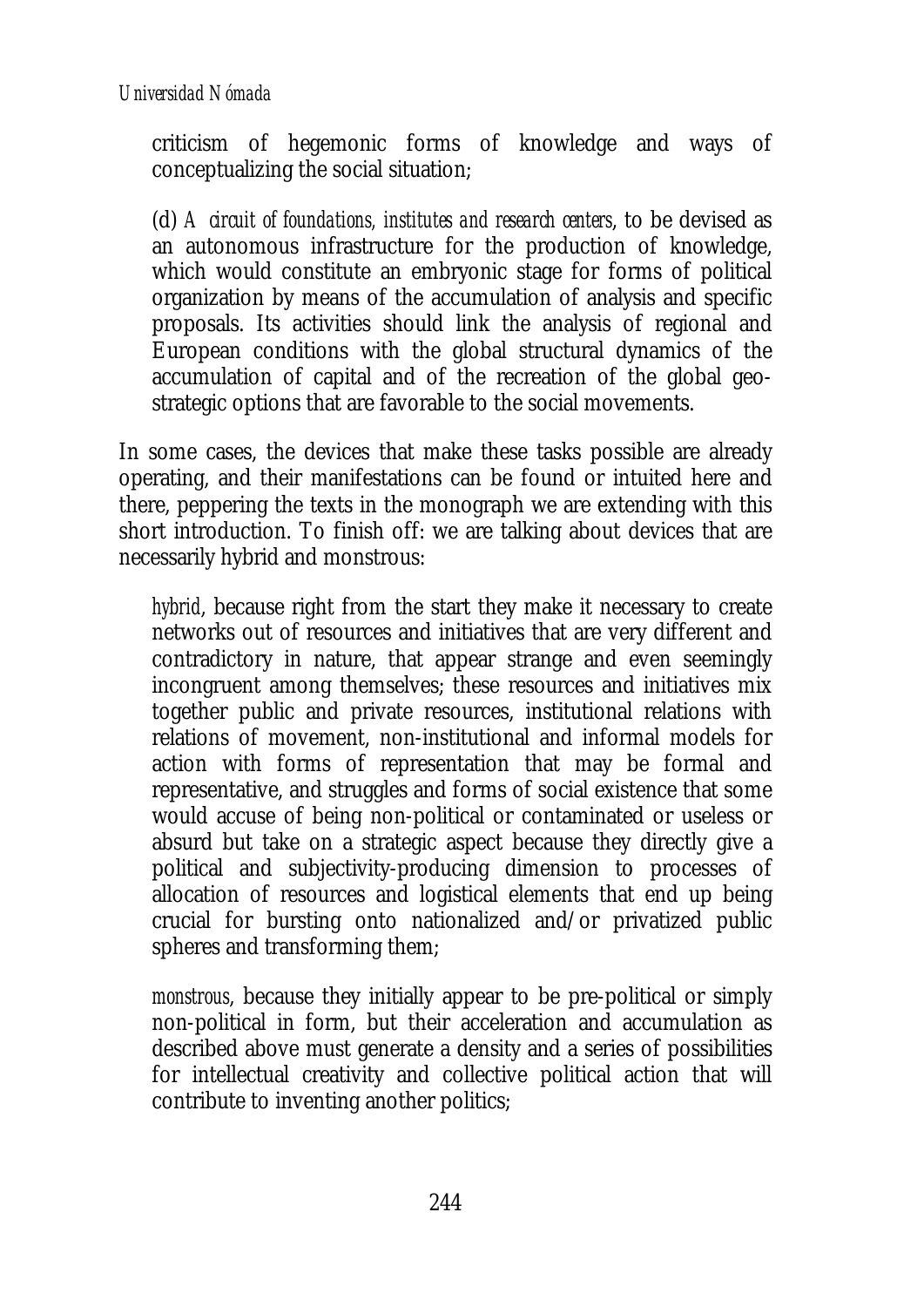*another politics*, that is, another way of translating the power of productive subjects into new forms of political behavior and, ultimately, into original paradigms for the organization of social life, for the dynamic structuring of the potential of that which is public and communal.

## **Notes**

- 1. The original document (in Spanish) presenting the Universidad Nómada is online at: http://www.universidadnomada.net/spip.php?article139. And Raúl Sánchez Cedillo's essay in this volume has become something of a summary for the new phase of the Universidad Nómada.
- 2. Along these lines, see also Raunig (2008).
- 3. This is also what Paolo Virno (2004b) seems to be saying, using an accurate image, when he states that in recent years the global movement was like a huge battery that had been charged in a short, vertiginous process, but couldn't find where to connect itself and discharge its power, and that it specifically couldn't manage to connect with "those forms of struggle that are necessary in order to transform the situation of precarious, temporary and atypical work into political assets". In any case, in these notes for (self- )critical reflection, we continue to declare that the configuration process of the global movement already constitutes the inalienable genetic code of the cycle of struggles that is currently in course.
- 4. How can we avoid mentioning the centrality of 'the university' in the 1968 world revolution, how students discerned the paradox of an institution that is in crisis in terms of its historic model, but meanwhile plays an increasingly central role in capitalist modes of production and valorisation? See, among many other recent reflections, Roggero (2007) and Atelier Occupato ESC (2008). See also two Universidad Nómada texts by Montserrat Galcerán, '¿Tiene la universidad interés para el capital?' ('Are universities already of interest to capital?') (http://www.universidadnomada.net/spip.php? article242) and 'La crisis de la universidad' ('The crisis of the university') (http://www. universidadnomada.net/spip.php?article184), both n/d.
- 5. Thus the type of asymmetry between powers and counter-powers that characterizes the movements in the new cycle of struggles that we've called 'another geometry of hostility'. See Fernández-Savater (2006).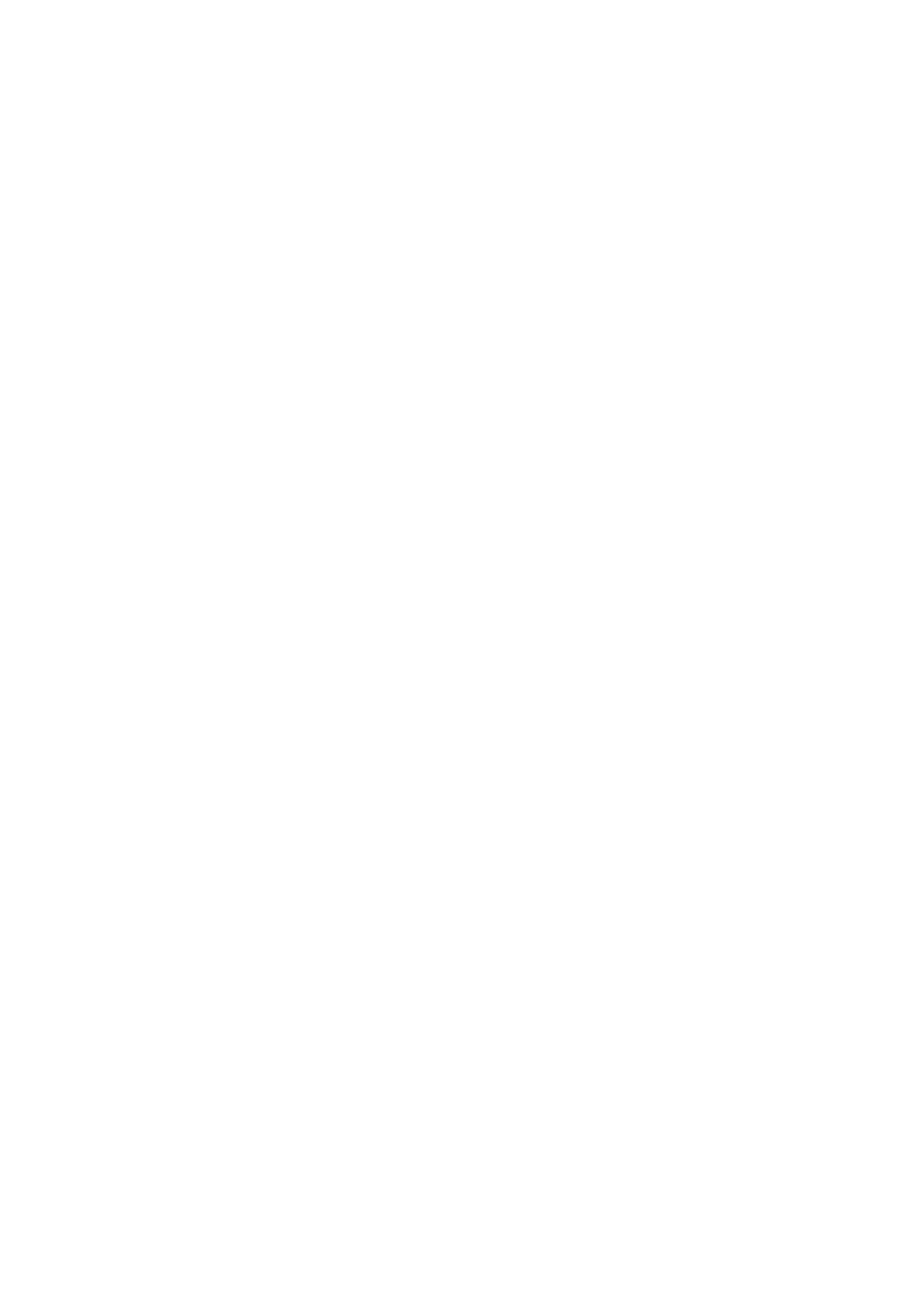# **Bibliography**

Adorno, T.W. (1975) *Negative Dialektik*. Frankfurt/Main: Suhrkamp.

- Adorno, T.W. (1992) 'Commitment', in *Notes to Literature*, vol. 2, trans. S. Weber Nicholsen. New York: Columbia University Press.
- Adorno, T.W.(1997) *Aesthetic Theory*, trans. R. Hullot-Kentor. Minneapolis: University of Minnesota.
- Agamben, G. (1999) *Remnants of Auschwitz: The Witness and the Archive*, trans. Daniel Heller-Roazen. New York: Zone Books.
- Agamben, G. (2005) *State of Exception*. Chicago: University of Chicago Press.
- Anderson, B. (1983) *Imagined Communities*. London: Verso.
- Appadurai, A. (2001) 'Grassroots globalization and the research imagination', in A. Appadurai (ed.), *Globalization*. Durham: Duke University Press.
- Araeen, R. (1997) 'Westliche Kunst kontra Dritte Welt', in P. Weibel (ed.) *Inklusion: Exklusion. Versuch einer Kartografie der Kunst im Zeitalter von Postkolonialismus und globaler Migration*. Köln: DuMont.
- Arendt, H. (1990) *On Revolution*. London: Penguin.
- Atelier Occupato ESC (2008) 'The metropolis and the so-called crisis of politics: the experience of Esc', trans. N. Dines, *transversal*, online at: http://transform.eipcp.net/transversal/0508/esc/en.
- Bataille, G. (1971) 'Musée', in *Oeuvres Complètes*, vol. 1. Paris: Gallimard.
- Benjamin, W. (1969) *Illuminations: Essays and Reflections*, trans. H. Zohn. New York: Schocken.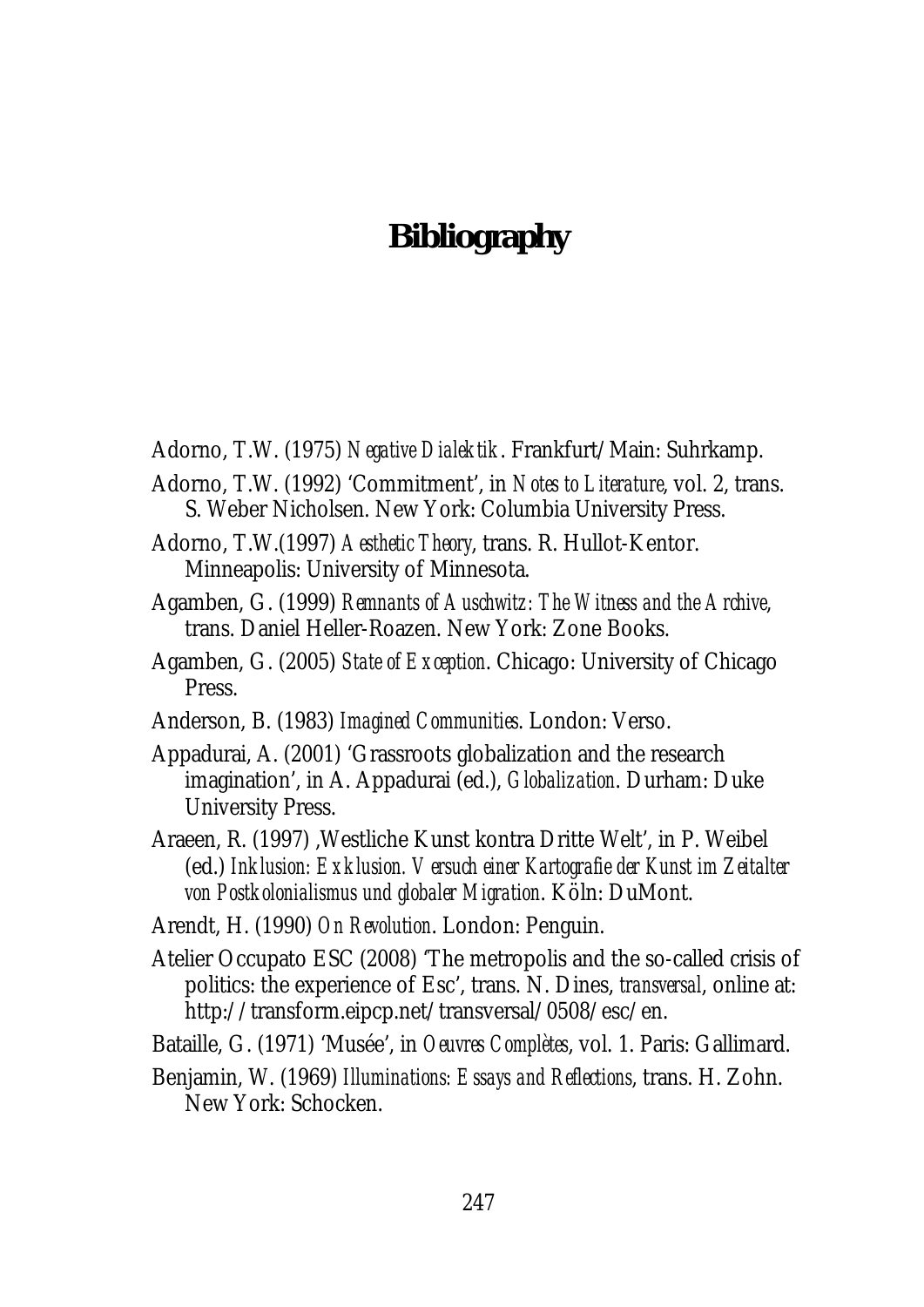- Benjamin, W. (1978) *Reflections: Essays, Aphorisms, Autobiographical Writings,* trans. E. Jephcott. New York: Schocken.
- Bennett, T. (1995) *The Birth of the Museum: History, Theory, Politics.* New York: Routledge.
- Bhabha, H.K. (1992) 'A good judge of character: men, metaphors and the common culture', in T. Morrison (ed.) *Race-ing Justice, En-gendering Power: Essays on Anita Hill, Clarence Thomas, and the Construction of Social Reality*. New York: Pantheon.
- Bismarck, B. (2006) 'Freedom I have none: Martha Rosler in der Galerie Christian Nagel', *Texte zur Kunst*, 62(June): 239-241.
- Blanchot, M. (1969) *L'entretien infini*. Paris: Gallimard.
- Böhmler, D. and P. Scheiffele (2005) 'Überlebenskunst in einer Kultur der Selbstverwertung', in F. Schultheis and C. Schulz (eds) *Gesellschaft mit beschränkter Haftung: Zumutungen und Leiden im deutschen Alltag.* Konstanz: UVK.
- Boltanski, L. and E. Chiapello (2005a) *The New Spirit of Capitalism*, trans. G. Elliott. London: Verso.
- Boltanski, L. and E. Chiapello (2005b) 'The Role of criticism in the dynamics of capitalism: Social critique vs. artistic critique', in M. Miller (ed.) *Worlds of Capitalism: Institutions, Governance, and Economic Change in the Era of Globalization.* London, New York.
- Bosma, J. et al. (1999) *Readme! Filtered by Nettime: ASCII Culture and the Revenge of Knowledge.* New York: Autonomedia.
- Bourdieu, P. (1993) *The Field of Cultural Production: Essays on Art and Literature*, trans. R. Johnson. Cambridge: Polity Press.
- Bourdieu, P. (1996) *The Rules of Art: Genesis and Structure of the Literary Field*, trans. S. Emmanuel. Stanford: Stanford University Press.
- Bourdieu, P. (2003) 'Einführung in die Soziologie des Kunstwerks', in J. Jurt (ed.) *Pierre Bourdieu*. Freiburg: Orange Press.
- Brecht, B. (2001) *The Measures Taken and Other Lehrstücke*, trans. R. Mannheim et al. New York: Arcade.
- Bröckling, U., S. Krasmann and T. Lemke (eds) (2000) *Gouvernementalität der Gegenwart: Studien zur Ökonomisierung des Sozialen.* Frankfurt/Main: Suhrkamp.
- Broodthaers, M. (1987) 'To be bien pensant… or not to be. To be blind', trans. Paul Schmidt, *October*, 42(Fall): 35.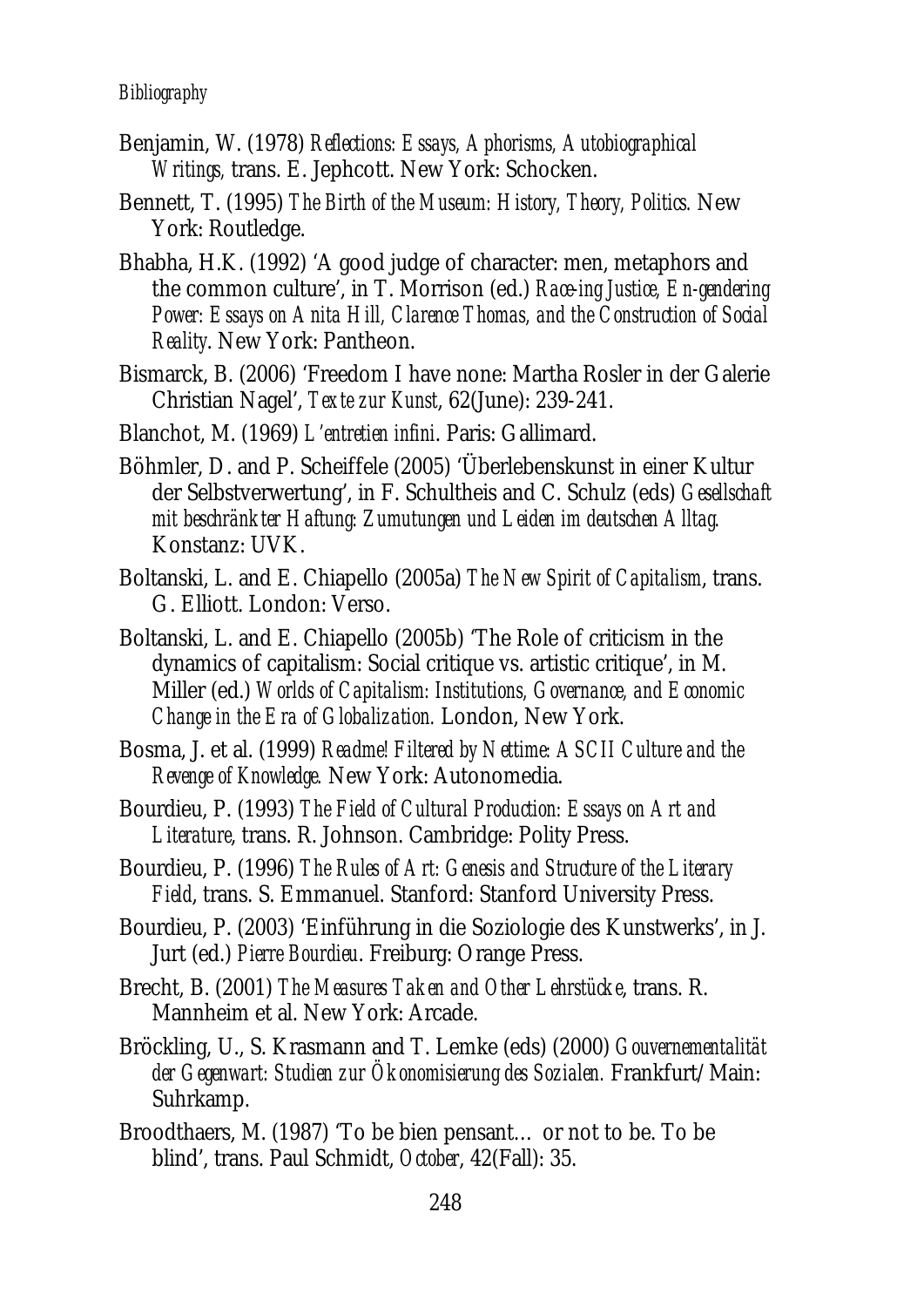Bruckner, F. (1990) *Dramen*. Vienna and Cologne: Böhlau.

- Bryan-Wilson, J. (2003) 'A curriculum of institutional critique', in J. Ekeberg (ed.) *New Institutionalism*. Oslo: OCA/verksted.
- Buchloh, B. (1990) 'Conceptual art, 1962-1969: from the aesthetics of administration to the critique of institutions', *October*, 55(Winter): 60- 82.
- Buchmann, S. (2006) 'Kritik der Institution und/oder Institutionskritik? (Neu-)Betrachtung eines historischen Dilemmas', in *Bildpunkt: Zeitschrift der IG Bildende Kunst* (Autumn): 22-23.
- Bürger, P. (1984) *Theory of the Avant-Garde*, trans. Michael Shaw. Minneapolis: University of Minnesota Press.
- Butler, J. (2002) 'What is critique?' in D. Ingram (ed.) *The Political: Readings in Continental Philosophy*. London: Basil Blackwell, and online at http://eipcp.net/transversal/0806/butler/en.
- Carmona, P. et al. (2008) 'Social centres: monsters and political machines for a new generation of movement institutions', *transversal*, online at:

http://transform.eipcp.net/transversal/0508/carmonaetal/en.

- Castel, R. (2005) *Die Stärkung des Sozialen: Leben im neuen Wohlfahrtsstaat*. Hamburg: Hamburger Edition.
- Cixous, H. (1981) 'The laugh of the Medusa', in E. Marks and I. de Courtivron (eds) *New French Feminisms: An Anthology.* New York: Schocken.
- Cohn, N. (1970) *The Pursuit of the Millennium*. Oxford: Oxford University Press.
- Colectivo Situaciones (2003) *¡Que se vayan todos! Krise und Widerstand in Argentinien.* Berlin: Assoziation A.
- Crimp, D. (1993) *On the Musuem's Ruins*. Cambridge, Massachusetts: **MIT Press.**
- Dany, H-C. (1996) 'Was Park alles sein könnte: Ein Gespräch mit Christoph Schäfer und Cathy Skene', *Kritik*, 2(Dezember): 56.
- De Martino, E. (1977) *La fine del mondo: Contributo all'analisi delle apocalissi culturali*. Turin: Einaudi.
- Debord, G. (1994) *The Society of the Spectacle*, trans. D. Nicholson-Smith. New York: Zone.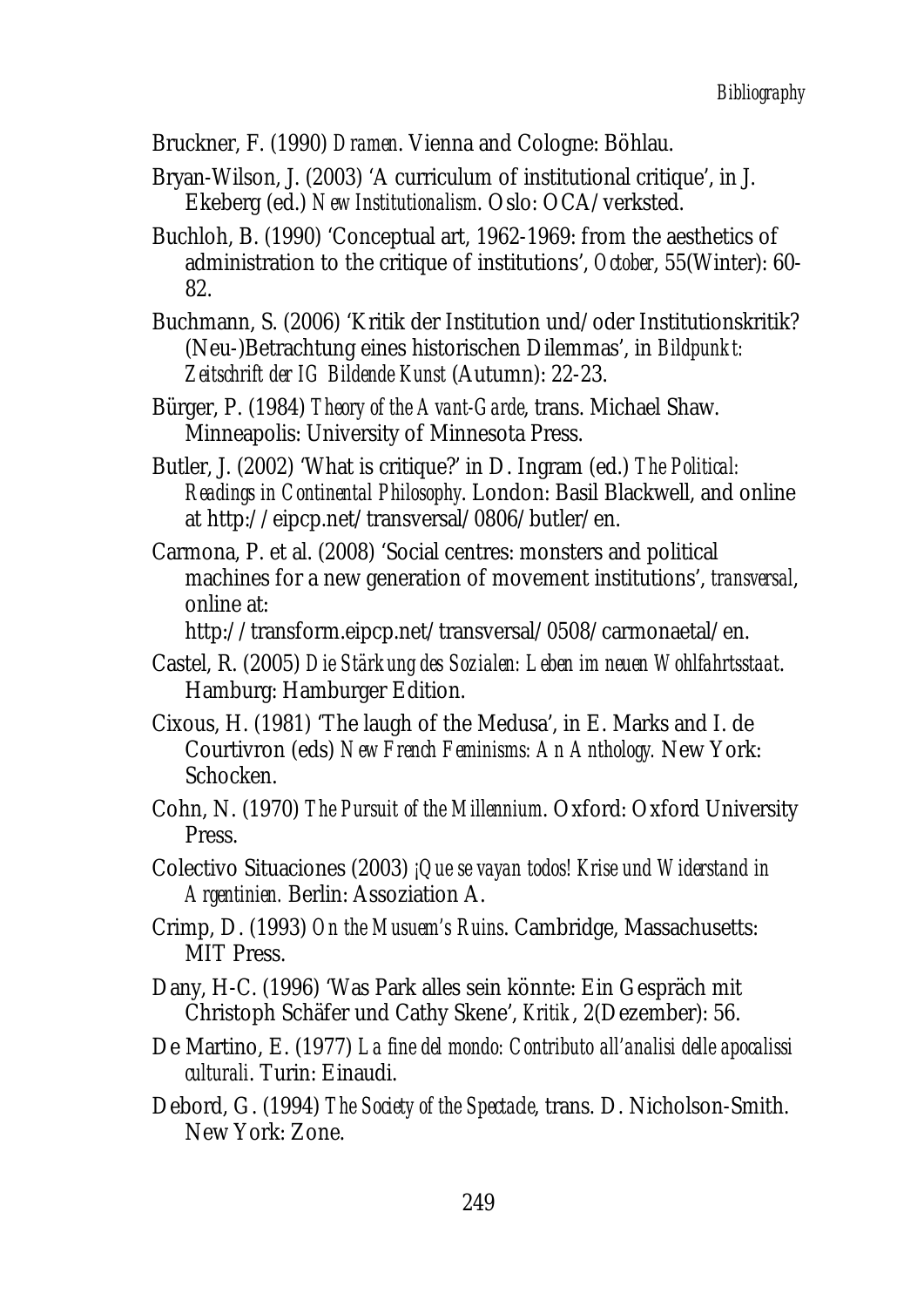- Deleuze, G. (1988) *Foucault*, trans. S. Hand. Minneapolis: University of Minnesota.
- Deleuze, G. (1992) 'Postscript on the societies of control', *October*, 59(Winter): 3-7.
- Deleuze, G. (2004a) *Desert Islands and Other Texts, 1953-1974*, trans. M. Taormina. Los Angeles: Semiotext(e).
- Deleuze, G. (2004b) *Difference and Repetition*, trans. P. Patton. London: Continuum.
- Deleuze, G. and C. Parnet (2002) *Dialogues*, trans. H. Tomlinson and B. Habberjam. New York: Columbia University.
- Deleuze, G. and F. Guattari (1984) 'May 68 did not take place', online at http://illogicaloperation.com/textz/deleuze\_gilles\_guattari\_felix\_m ay\_68.htm.
- Deleuze, G. and F. Guattari (1987) *A Thousand Plateaus: Capitalism and Schizophrenia*, trans. B. Massumi. Minneapolis: University of Minnesota Press.
- Demirovic, A. (1997) *Demokratie und Herrschaft: Aspekte kritischer Gesellschaftstheorie*. Münster: Westfälisches Dampfboot.
- Dinzelbacher, P. (1993) *Mittelalterliche Frauenmystik*. Paderborn: Schöningh.
- Dinzelbacher, P. (1998) 'Die christliche Mystik und die Frauen: Zur Einführung', in W. Beutin and T. Bütow (eds.) *Europäische Mystik vom Hochmittelalter zum Barock: Eine Schlüsselepoche in der europäischen Mentalitäts-, Spiritualitäts- und Individuationsentwicklung*. Frankfurt/Main and Berlin: Peter Lang.
- Duncan, C. (1995) *Civilizing Rituals: Inside Public Art Museums*. New York : Routledge.
- Ekeberg, J. (ed.) (2003) *New Institutionalism*. Oslo: Office for Contemporary Art.
- Enzensberger, U. (2004) 'Warum brennst du, Konsument?' in *Die Tageszeitung*, Berlin, 29 April, online at http://www.taz.de/pt/2004/09/25/a0315.1/text (21.07.2006).
- Fernández-Savater, A. et al. (2006) 'Ingredientes de una onda global', *Desacuerdos* 2. Barcelona: Macbe, Unia and Arteleku.
- Fiori, R. (1996*) Homo sacer: Dinamica politico-constituzionale di una sanzione giuridico-religiosa.* Napoli: Jovene Editore.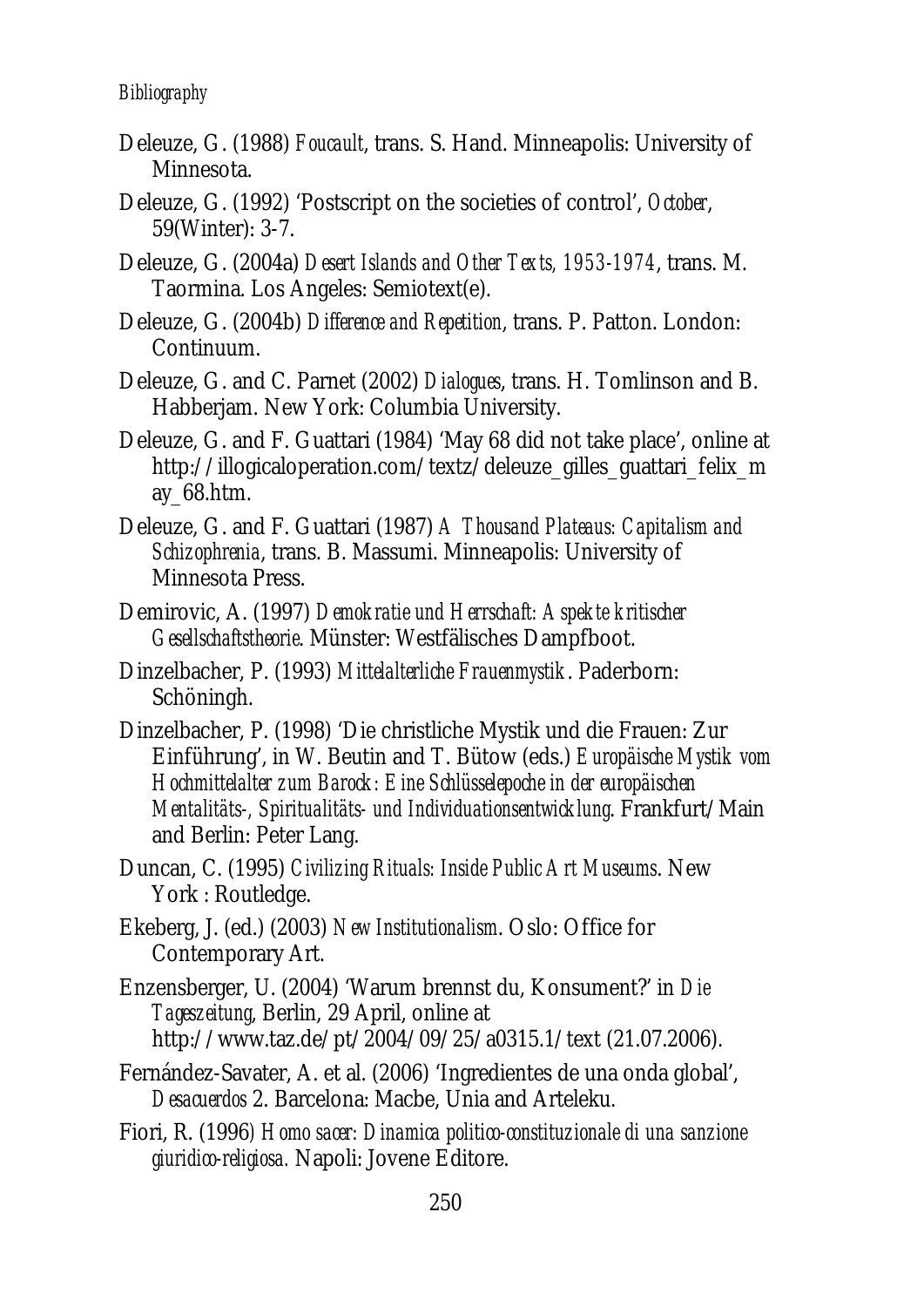- Foltin, R. (2004) *Und Wir Bewegen Uns Doch: Soziale Bewegungen in Österreich*. Vienna: Edition Grundrisse.
- Foster, H., R. Krauss, B. Buchloh and Y-A. Bois (2004) *Art Since 1900: Modernism, Antimodernism, Postmodernism*. New York: Thames & Hudson.
- Foucault, M. (1979) *Discipline and Punish: The Birth of the Prison,* trans. A. Sheridan. New York: Random House.
- Foucault, M. (1980) *The History of Sexuality I: An Introduction*, trans. R. Hurley. New York: Vintage.
- Foucault, M. (1985) *The Use of Pleasure*, trans. R. Hurley. New York: Vintage.
- Foucault, M. (1991) 'Governmentality', in G. Burchell et al. (eds) *The Foucault Effect: Studies in Governmentality*. Chicago.
- Foucault, M. (1997a) *The Politics of Truth,* ed. S. Lotringer and L. Hochroch. New York: Semiotext(e).
- Foucault, M. (1997b) *Diskurs und Wahrheit*, trans. M. Köller. Berlin: Merve (1996), and online at http://foucault.info/documents/parrhesia/.
- Foucault, M. (1999) *In Verteidigung der Gesellschaft: Vorlesungen am Collège de France (1975-76)*, trans. M. Ott. Frankfurt/Main: Suhrkamp.
- Foucault, M. (2000) *Power*, ed. J. Faubion, trans. R. Hurley et al. New York: The New Press.
- Foucault, M. (2003) *Dits et Ecrits: Schriften in vier Bänden*, vol. 3. Frankfurt/Main.
- Foucault, M. (2004a) *Geschichte der Gouvernementalität I. Sicherheit, Territorium, Bevölkerung: Vorlesungen am Collège de France 1977-78*, trans. C. Brede-Konersmann and J. Schröder. Frankfurt/Main: Suhrkamp.
- Foucault, M. (2004b) *Geschichte der Gouvernementalität II. Die Geburt der Biopolitik: Vorlesungen am Collège de France 1978-79*, trans. J. Schröder. Frankfurt/Main: Suhrkamp.
- Foucault, M. (2005) 'Was ist Aufklärung?' trans. H. Gondek, in *Dits et Ecrits: Schriften in vier Bänden*, vol. 4. Frankfurt am Main.
- Fourquet, F. (1981) 'La acumulation du pouvoir ou le désir d'État', online at: http://multitudes.samizdat.net/article2751.html.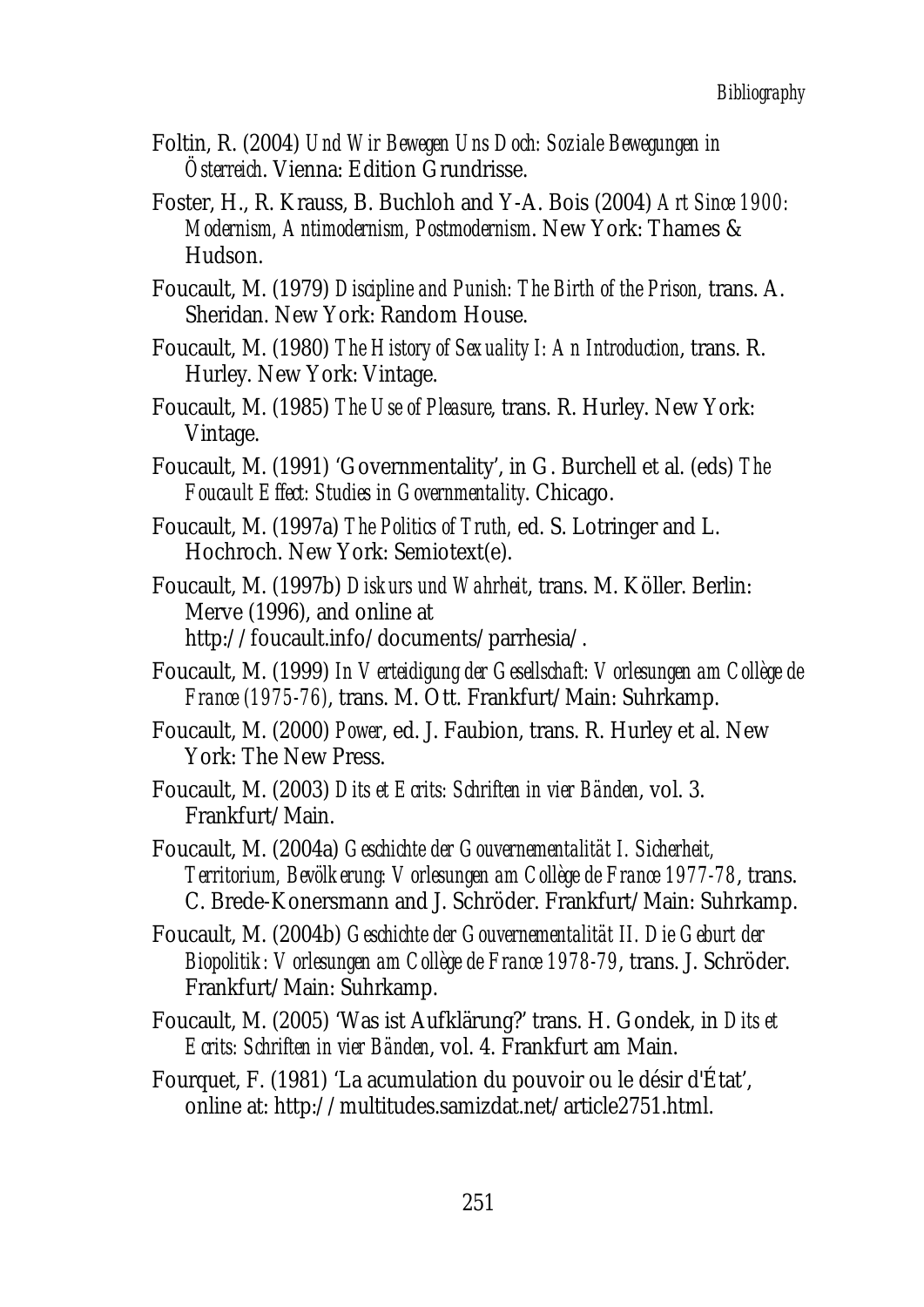#### *Bibliography*

- Franke, A. (ed.) (2005) *B-Zone: Becoming Europe and Beyond.* Berlin: KW/Actar.
- Fraser, A. (1985) 'In and out of place', *Art in America*, 73(6): 122-129.
- Fraser, A. (2005) 'From the critique of institutions to an institution of critique', *Artforum,* 44(1): 278-283.
- Freud, S. (1960) *Jokes and Their Relation to the Unconscious*. New York: Norton.
- Freud, S. (2000), Vorlesungen zur Einführung in die Psychoanalyse', *Freud Studienausgabe*, Band 1. Frankfurt/Main: Fischer Verlag.
- Fukuyama, F (1992) *The End of History and the Last Man*. New York: Avon Books.
- Gallese, V. (2003) 'Neuroscienza delle relazioni sociali', in F. Ferretti (ed.) *La mente degli altri: Prospettive teoriche sull'autismo*. Rome: Editori Riuniti.
- Gehlen, A. (1985) *L'uomo: La sua natura e il suo posto nel mondo.* Milan: Feltrinelli.
- Gilcher-Holtey, I. (2003) *Die 68er Bewegung: Deutschland Westeuropa USA*. Munich: C.H. Beck.
- Gnädinger, L. (1987) 'Margareta Porete, eine Begine', in M. Porete *Der Spiegel der einfachen Seelen*, trans. L. Gnädinger. Zürich: Artemis.
- Godfrey, T. (2005) *Konzeptuelle Kunst*. Berlin: Phaidon.
- Graw, I. (2005) 'Jenseits der Institutionskritik: ein Vortrag im Los Angeles County Museum of Art', *Texte zur Kunst*, 59(September): 40- 53.
- Gross, K. (1992) *The Dream of the Moving Statue.* Ithaca: Cornell University Press.
- Guattari, F. (1964) 'La transversalidad', in *Psicoanálisis y transversalidad*, XXI. Buenos Aires.
- Guattari, F. (1995) *Chaosmosis: An Ethico-Aesthetic Paradigm*, trans. J. Pefanis. Indianapolis: Indiana University Press.
- Guattari, F. (2003) *Psychanalyse et transversalité: Essais d'analyse institutionnelle*. Paris: La Découverte.
- Gürses, H. (2006) 'On the topography of critique', online at http://eipcp.net/transversal/0806/guerses/en.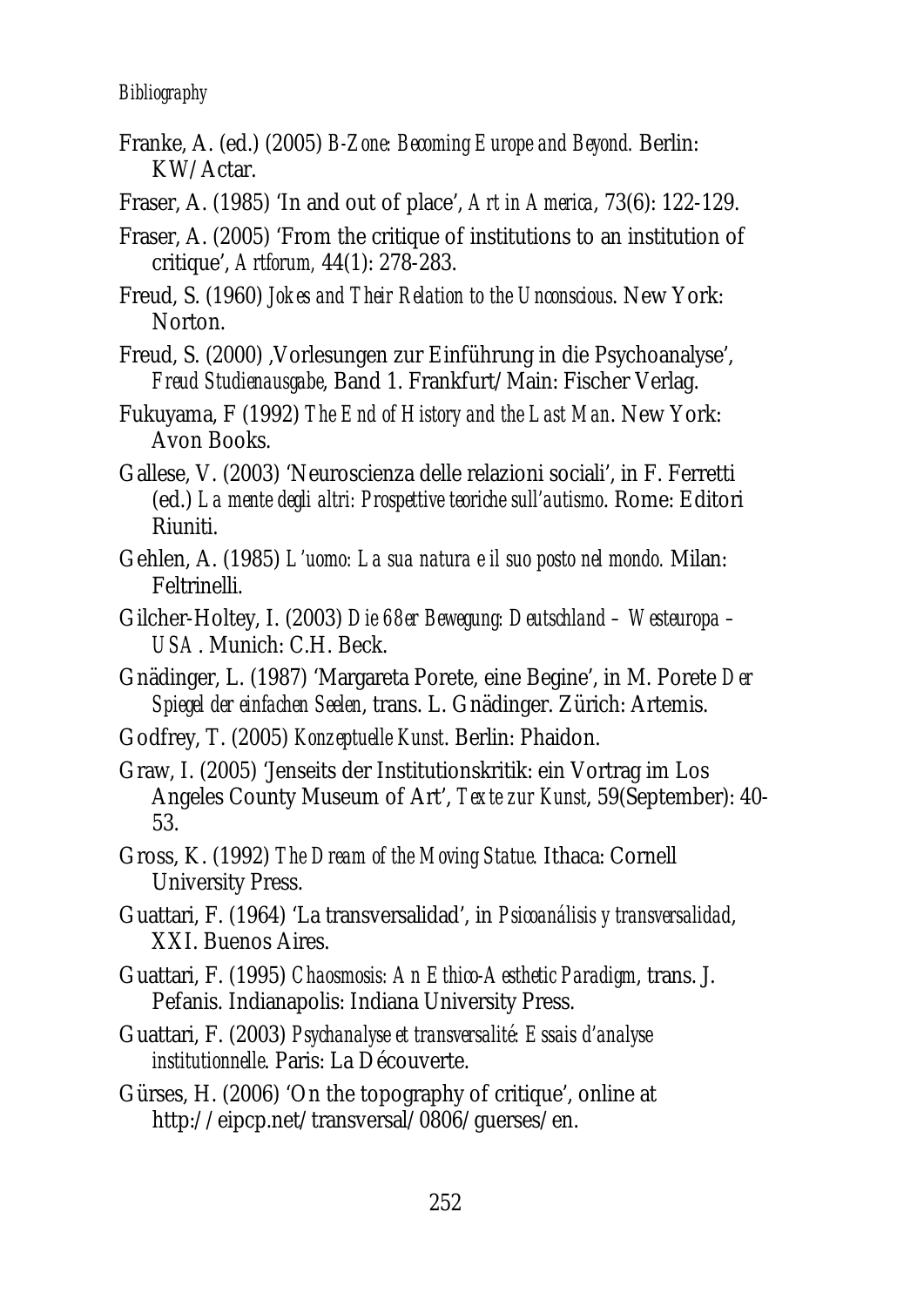- Hall, S. (1997) 'The spectacle on the 'other'', in S. Hall (ed.) *Representation: Cultural Representations and Signifying Practices.* London: Sage.
- Hamacher, W. (1994) 'Afformativ, Streik', in C. Hart Nibbrig (ed.) *Was heißt 'Darstellen'?* Frankfurt/Main: Suhrkamp.
- Hardt, M. and A. Negri (2000) *Empire*. Cambridge, MA: Harvard University Press.
- Hierlmeier, J. (2002) *Internationalismus: Eine Einführung in die Ideengeschichte des Internationalismus von Vietnam bis Genua.* Stuttgart: Schmetterling Verlag.
- Höller, C. (2006) 'Tun, Sein, Sehen, Sagen: Über drei Neuerscheinungen von Jacques Rancière', *Texte zur Kunst*, 63(September): 180-183.
- Holmes, B. (2001) 'L'extradisciplinaire', in H-U. Obrist and L. Bossé (eds) *Traversées*. Paris : Musée d'art moderne de la Ville de Paris.
- Horkheimer, M. and T.W. Adorno (2002) *Dialectic of Enlightenment: Philosophical Fragments*, trans. E. Jephcott. Stanford: Stanford University Press.
- Howard, K. (ed.) (1994) *The Metropolitan Museum of Art Guide.* New York: Metropolitan Musuem of Art.
- Jacobs, R. (1997) *Which Way the Wind Blew: A Biography of the Weather Underground*. London: Verso.
- Jantzen, G. (2001) 'Disrupting the sacred: religion and gender in the city', in J. Ruffing (ed.) *Mysticism & Social Transformation*. Syracuse: Syracuse University Press.
- Kaller-Dietrich, M. and D. Mayer (undated) *Geschichte Lateinamerikas im 19. und 20. Jahrhundert: Ein historischer Überblick*, online at http://www.lateinamerika-studien.at/content/geschichtepolitik/ geschichte/geschichte-titel.html.
- Kant, I. (2000) *Political Writings*, trans. H.B. Nisbet. Cambridge: Cambridge University Press.
- Kant, I. (n.d.) *Handschriftlicher Nachlaß*, Logik/, Refl. 2665. Akademie-Ausgabe, Vol. 16, 459, http://www.ikp.uni-bonn.de/kant/aa16/ 459.html
- Kleines Postfordistisches Drama/kpD (2005a) 'Prekäre Subjektivierung: Interview', *Malmoe*, 7: 20.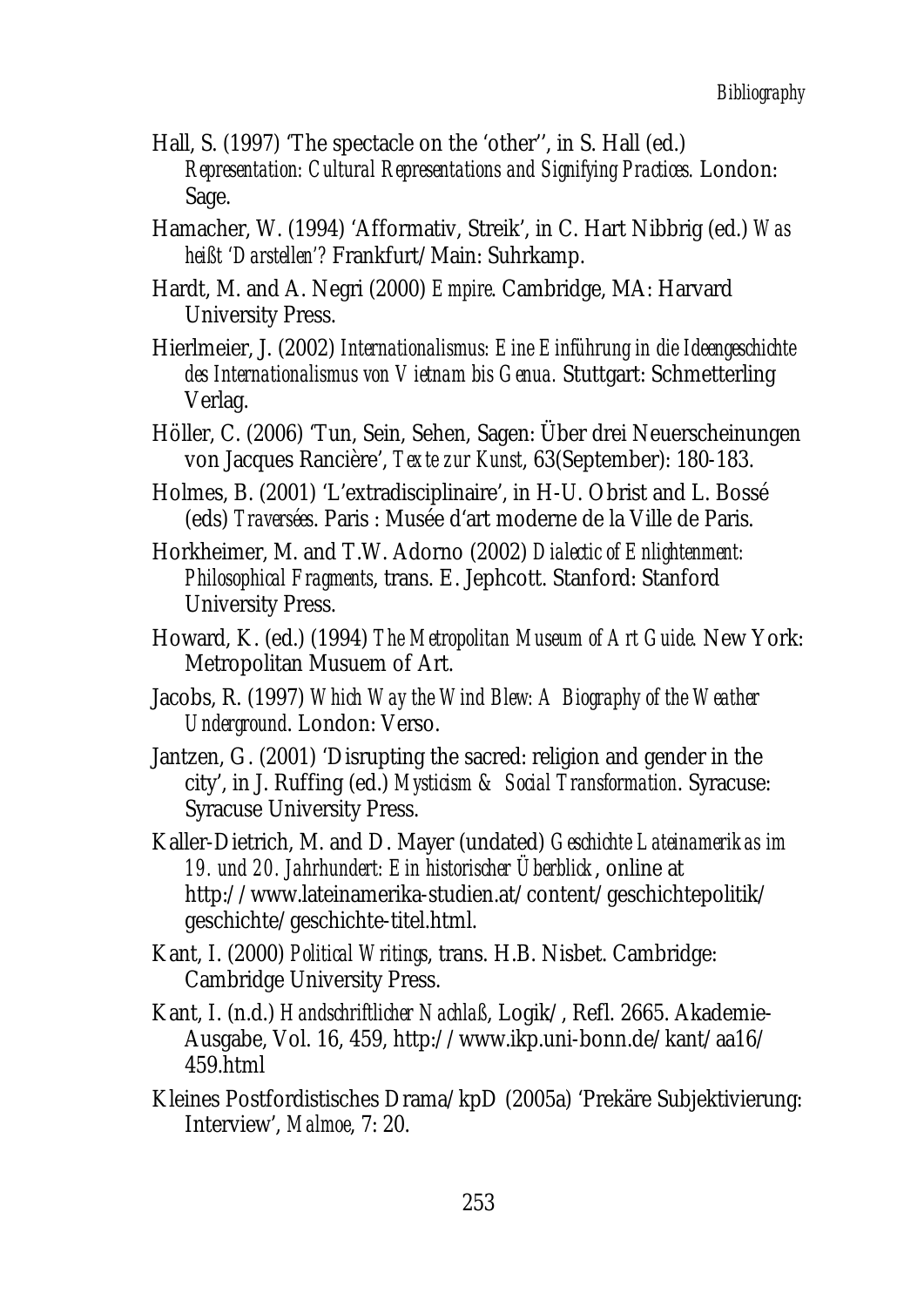#### *Bibliography*

- Kleines Postfordistisches Drama/kpD (2005b) 'Prekarisierung von KulturproduzentInnen und das ausbleibende 'gute Leben'', *arranca!*, 32(Summer): 23-25.
- Kofman, S. (1987) *Paroles suffoquées*. Paris: Galilée.
- Kolbowski, S. (2005) 'Diary of a Buren spectator', *Texte zur Kunst*, 59(September): 138-143.
- Kosseleck, R. (1976) *Kritik und Krise*. Frankfurt/Main: Suhrkamp.
- Kress, S. (1991) *Bird Life: A Guide to the Behavior and Biology of Birds*. New York: St. Martin's Press.
- Kurnik, A. and B. Beznec (2008) 'Rog: struggle in the City', *transversal,*  online at:

*http*://transform.eipcp.net/transversal/0508/kurnikbeznec/en.

- Kuster, B. (2006) 'Die eigenwillige Freiwilligkeit der Prekarisierung', *Grundrisse, Zeitschrift für linke Theorie & Debatte*, 18: 12-15.
- Lacan, J. (1978) *Écrits*, trans. A. Sheridan. New York: Norton.
- Latour, B. and P. Weibel (eds) (2005) *Making Things Public: Atmospheres of Democracy*. Karlsruhe: ZKM.
- Lawler, L. (2000) *An Arrangement of Pictures*. New York: Assouline.
- Lazzarato, M. (2006a) 'The machine', online at: http://eipcp.net/transversal/1106/lazzarato/en.
- Lazzarato, M. (2006b) *Por una política menor*. Madrid: Traficantes de Sueños.
- Leicht, I. (1999) *Marguerite Porete eine fromme Intellektuelle und die Inquisition.* Freiburg: Herder.
- Lemke, T. (2004) 'Räume der Regierung: Kunst und Kritik der Menschenführung', in P. Gente (ed.) *Foucault und die Künste.* Frankfurt/Main: Suhrkamp.
- Lemke, T., S. Krasmann and U. Bröckling (2000) 'Gouvernementalität, Neoliberalismus und Selbsttechnologien', in U. Bröckling, S. Krasmann and T. Lemke (eds) *Gouvernementalität der Gegenwart: Studien zur Ökonomisierung des Sozialen*. Frankfurt/Main: Suhrkamp.
- Linker, K. (1986) 'Rites of exchange', *Artforum*, 25(November): 99-100.
- Locke, J. (1823) *Two Treatises of Government,* from *The Works of John Locke. A New Edition,* vol. 5. London, online at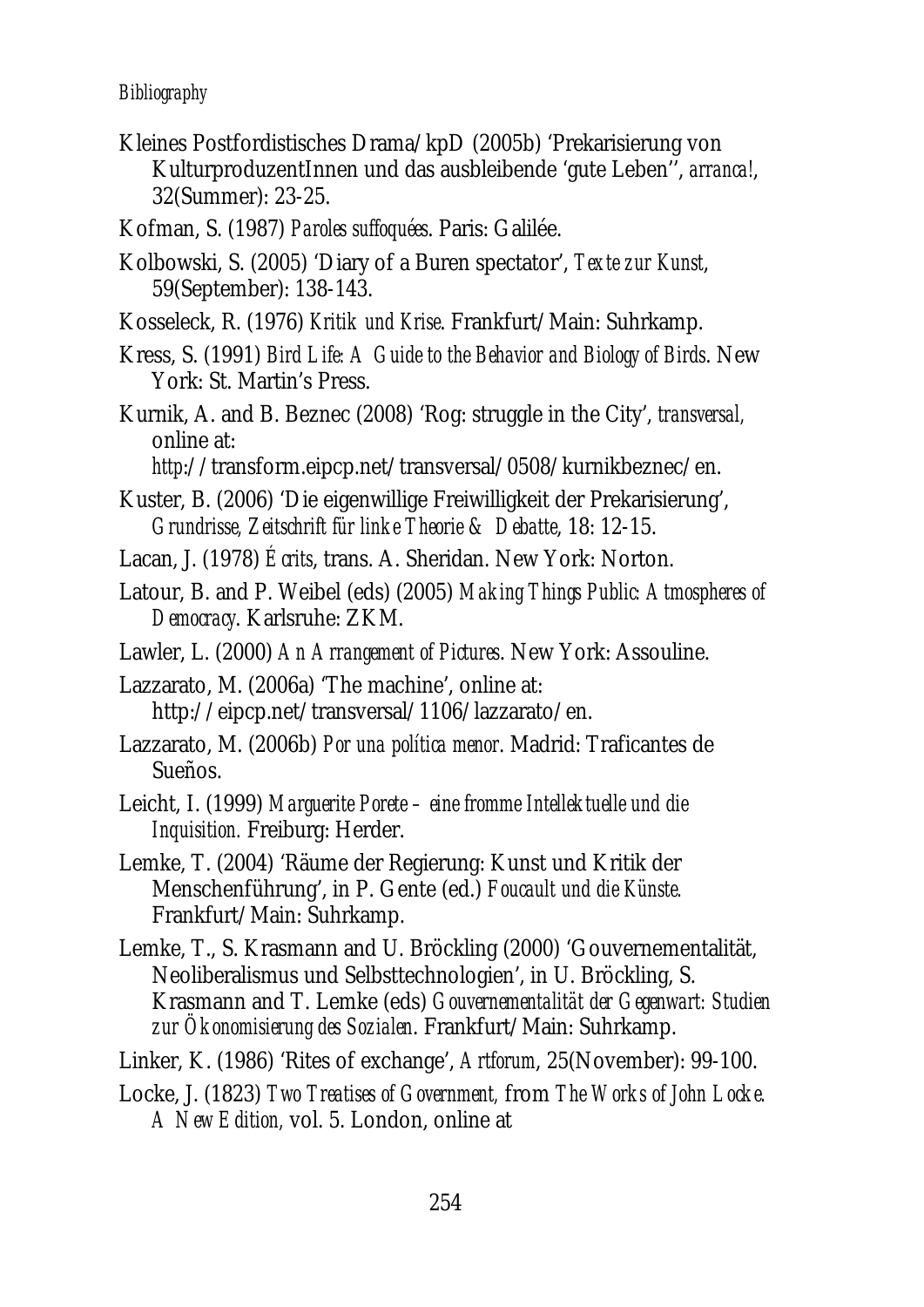http://socserv2.mcmaster.ca/~econ/ugcm/3ll3/locke/government .pdf.

López, S., X. Martínez and J. Toret (2008) 'Las Oficinas de Derechos Sociales: Experiences of Political Enunciation and Organisation in Times of Precarity', *transversal*, online at: http://transform.eipcp.net/transversal/0508/lopezetal/en.

Lorenz, K. (2005) *L'aggressività*. Milan: il Saggiatore.

Lorey, I. (2006a) 'Als das Leben in die Politik eintrat. Die biopolitisch gouvernementale Moderne, Foucault und Agamben', in M. Pieper et al. (eds) *Empire und die biopolitische Wende.* Frankfurt/Main: Campus.

Lorey, I. (2006b) 'Der weiße Körper als feministischer Fetisch: Konsequenzen aus der Ausblendung des deutschen Kolonialismus', in M. Tißberger et al. (eds) *Weiß, Weißsein, Whiteness: Critical Studies on Gender an Racism.* Frankfurt/Main: Peter Lang.

Lorey, I. (2007) 'The dream of the governable city: on plague, policey and raison d'état', *transversal*, online at: http://eipcp.net/transversal/1007/lorey/en

Macpherson, C. (1962) *Political Theory of Possessive Individualism: Hobbes to Locke.* Oxford: Oxford University Press.

Malo de Molina, M. (2004) 'Nociones comunes', in *Nociones comunes: Experiencias y ensayos entre investigación y militancia*. Madrid: Traficantes de Sueños.

Marcuse, H. (1968) *Negations: Essays in Critical Theory*, trans. J. Shapiro. Boston: Beacon Press.

Marler, P. and C. Evans (1995) 'Birdcalls: just emotional displays or something more?' *Ibis*, 138(1): 26-33.

Marx, K. (1975) *Early Writings*, trans. R. Livingstone and G. Benton. New York: Vintage.

Marx, K. (1999) *A Contribution to the Critique of Political Economy*, online at http://www.marxists.org/archive/marx/works/1859/critique-poleconomy/index.htm.

Marx, K. and F. Engels (1998) *The Communist Manifesto: A Modern Edition*. London: Verso.

McRobbie, A. (2001): ''Everyone is creative': artists as new economy pioneers?' online at http://www.opendemocracy.net/arts/article\_652.jsp (10/18/2005).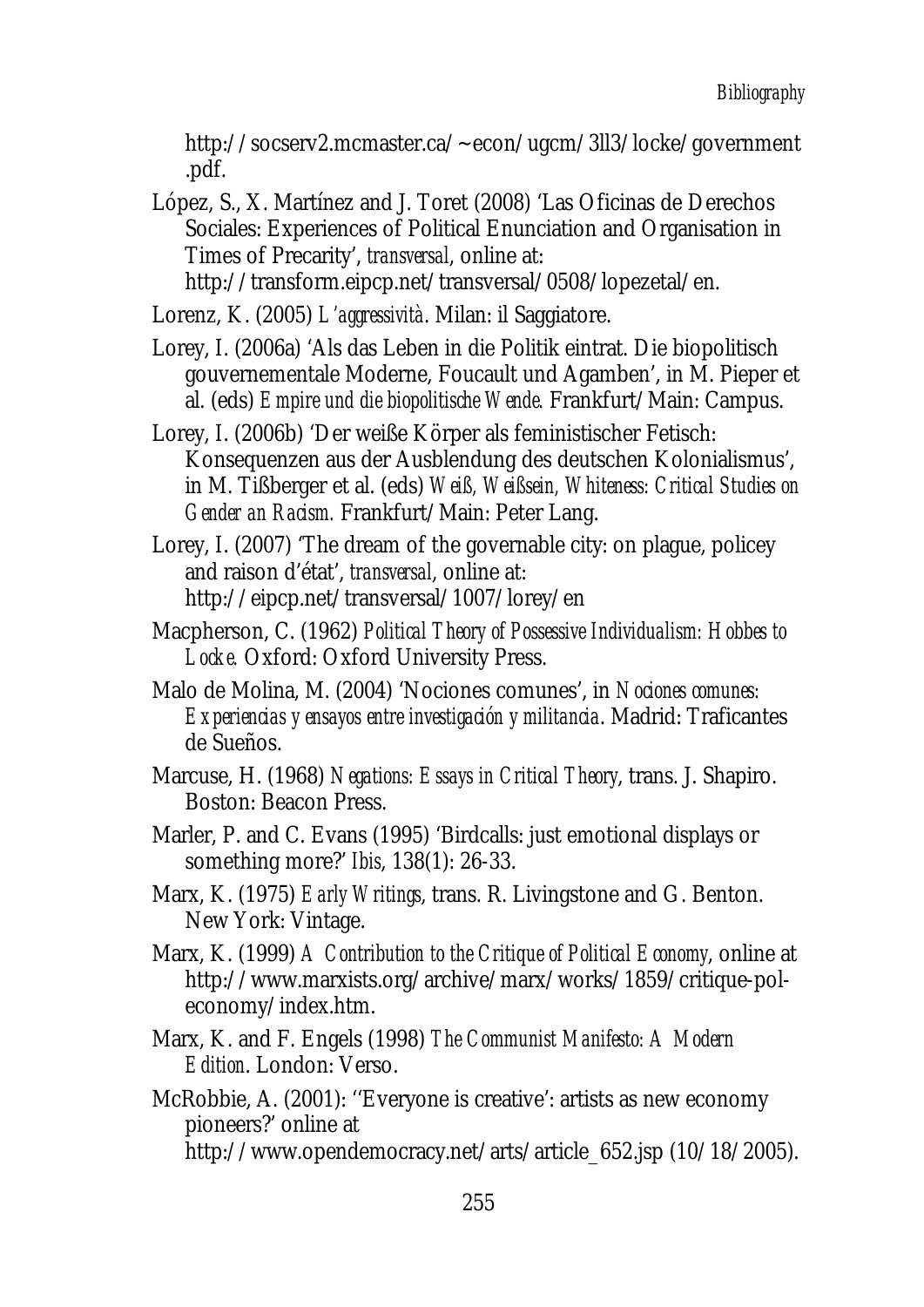#### *Bibliography*

- Mecheril, P. (2003) *Prekäre Verhältnisse: Über natio-ethno-kulturelle Mehrfachzugehörigkeit.* Münster: Waxmann.
- Merleau-Ponty, M. (2003) *L'institution, La passivité: Notes de cours au Collège de France* (1954/55). Paris: Belin.
- Metz, C. (1999) 'Photography and fetish', in C. Squiers (ed.) *Overexposed: Essays on Contemporary Photography*. New York: New Press.
- Meyer, J. (1993) 'Whatever happened to institutional critique?' in P. Weibel (ed.) *Kontext Kunst*. Köln: DuMont.
- Mommsen, T. (1971) *Römisches Staatsrecht*. Darmstadt: Wiss. Buchgesellschaft.
- Moreno, H. (2005) *Le désastre argentin: Péronisme, politique et violence sociale (1930–2001).* Paris: Editions Syllepse.
- Mulvey, L. (1989) *Visual and Other Pleasures*. Indianapolis: Indiana University Press.
- Negri, A. (1980) *Politica di classe: Le cinque campagne.* Milan: Macchina Libri Edizioni.
- Negri, A. (1999) *Insurgencies: Constituent Power and the Modern State*. Minneapolis: University of Minnesota Press.
- Negri, A. (2003) 'Constituent Republic', in W. Bonefeld (ed.) *Revolutionary Writing: Common Sense Essays in Post-Political Politics*. New York: Autonomedia.
- Negri, A. (2007) 'Critique of the italian edition of the book *19 and 20. Notes for the new social protagonism* by Colectivo Situaciones', online at: www.generation-online.org/t/sitcol.htm
- Negri, A., M. Lazzarato and P. Virno (1998) *Umherschweifende Produzenten: Immaterielle Arbeit und Subversion*. Berlin: ID.
- Nixon, M. (2005) *Fantastic Reality: Louise Bourgeois and a Story of Modern Art*. Cambridge, Massachusetts: MIT Press.
- Nochlin, L. (1971) 'Why have there been no great women artists?' *Art News*, 69(January).
- Nottebohn, F. (2005) 'Hitting the right note', *Nature*, 435(May)- 146.
- Nowotny, S. (2003a) ''Kultur' und Machtanalyse', in S. Nowotny and M. Staudigl (eds) *Grenzen des Kulturkonzepts: Meta-Genealogien*. Vienna: Turia  $+$  Kant.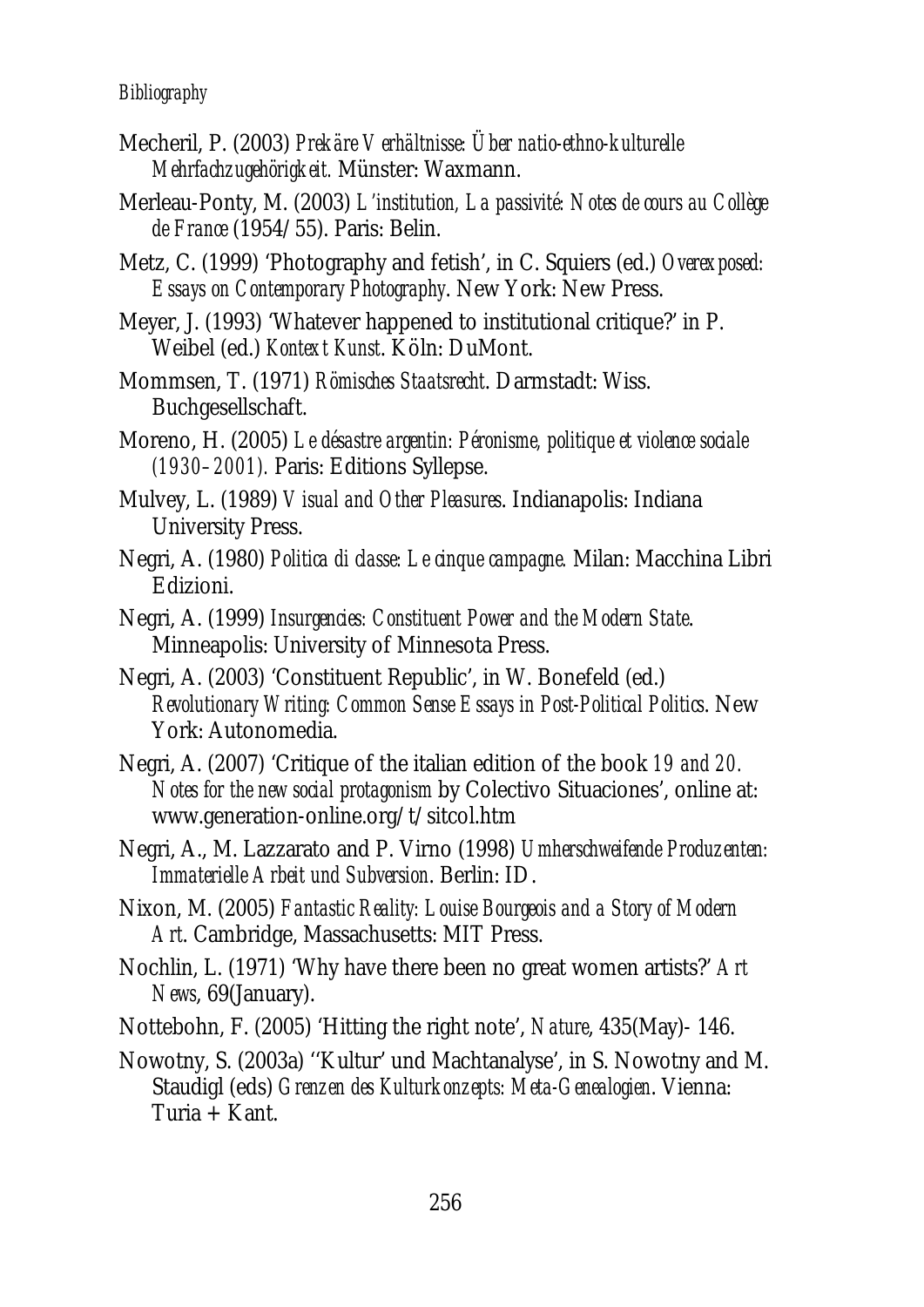- Nowotny, S. (2003b) 'The condition of becoming public', *transversal*, online at: http://eipcp.net/transversal/1203/nowotny/en
- Nowotny, S. (2005) 'Polizierte Betrachtung: Zur Funktion und Funktionsgeschichte von Ausstellungstexten', in B. Jaschke, C. Martinz-Turek and N. Sternfeld (eds) *Wer spricht? Authorität und Authorschaft in Ausstellungen*. Vienna: Turia + Kant.

O'Doherty, B. (1986) *Inside the White Cube: The Ideology of the Gallery Space.*  Berkeley: University of California Press.

Ott, C. (1997) 'Lust, Geschlecht und Generativität: Zum Zusammenhang von gesellschaftlicher Organisation von Sexualität und Geschlechterhierarchie', in I. Dölling and B. Krais (eds) *Ein alltägliches Spiel: Geschlechterkonstruktionen in der sozialen Praxis*. Frankfurt/Main: Suhrkamp.

Panagiotidis, E. (2005) 'DenkerInnenzelle X: Prekarisierung, Mobilität, Exodus', *arranca!*, 32(Summer): 12-14.

Panagiotidis, E. and V. Tsianos (2004) 'Reflexive Prekarisierung: Eine Introspektion aus dem Alltag von Projektlinken', *Fantômas*, 6(Winter): 18-19.

Pechriggl, A. (2007) 'Destituting, instituting, constituting... and the De/Formative Power of Affective Investment', *transversal*, online at: http://eipcp.net/transversal/0507/pechriggl/en.

Pelzer, B. (2004) 'Interpositions: the work of Louise Lawler', in *Louise Lawler and Others*. Basel: Hatje Cantz and Kunstmuseum Basel.

Pieper, M. and E. Gutiérrez Rodríguez(eds) (2003) *Gouvernementalität: Ein sozialwissenschaftliches Konzept im Anschluss an Foucault.* Frankfurt/Main: Campus.

Piper, A. (2001) 'Power relations within existing art institutions', in C. Kravagna, Kunsthaus Bregenz (eds) *The Museum as Arena: Artists on Institutional Critique*. Cologne: König.

Pühl, K. (2003) 'Der Bericht der Hartz-Kommission und die 'Unternehmerin ihrer selbst': Geschlechterverhältnisse, Gouvernementalität und Neoliberalismus', in M. Pieper and E. Gutiérrez Rodríguez (eds*) Gouvernementalität. Ein sozialwissenschaftliches Konzept im Anschluss an Foucault.* Frankfurt/Main: Campus.

Querrien, A. (2002) *Cerfi, 1965-1987*. Online at: http://www.criticalsecret.com.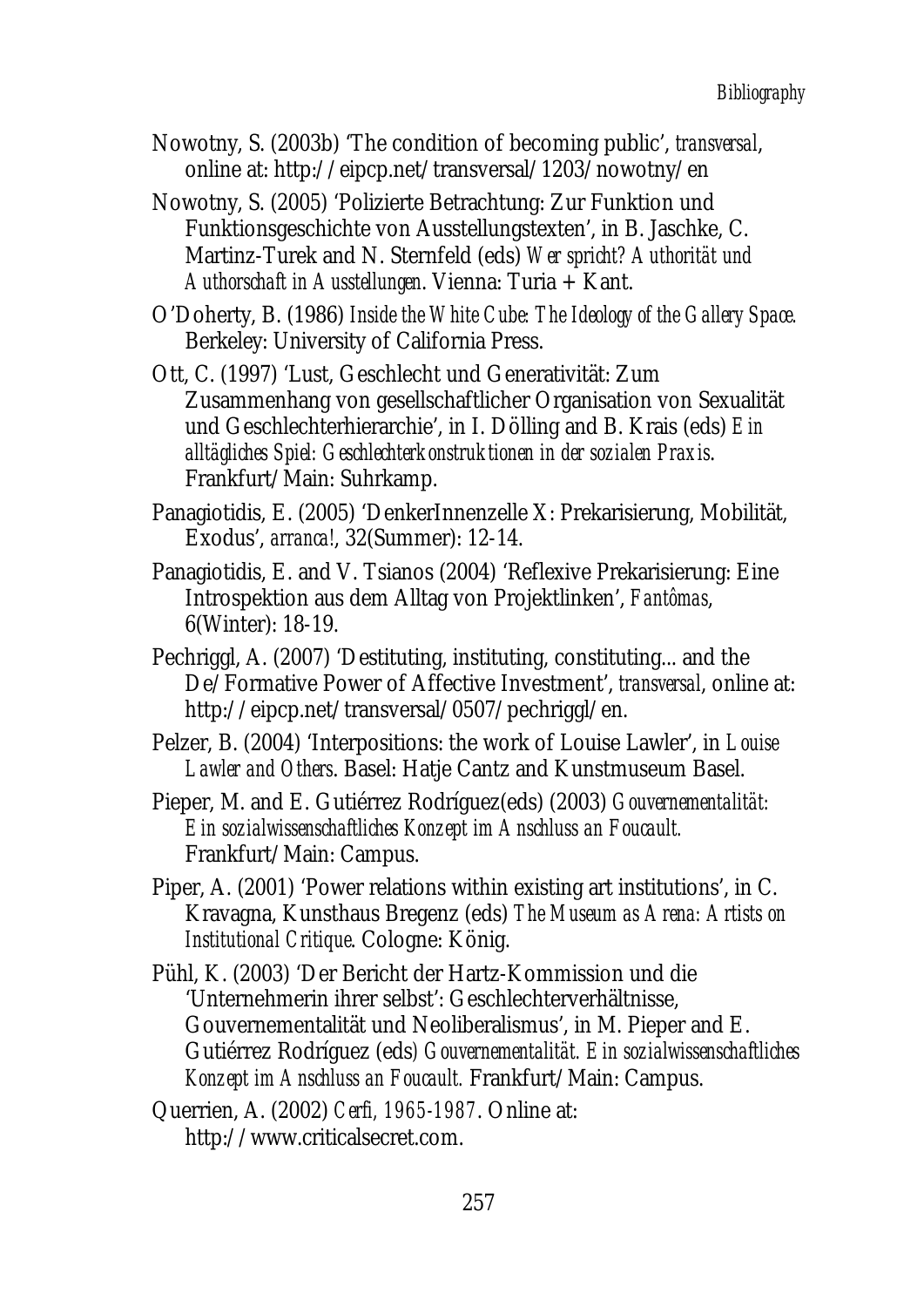- Rambach, A. and M. Rambach (2001) *Les intellos précaires.* Paris.
- Rancière, J. (2000) 'Konsens, Dissens, Gewalt', in M. Dabag, A. Kapust and B. Waldenfels (eds) *Gewalt: Strukturen, Formen, Repräsentationen.*  Munich: Fink.
- Rancière, J. (2002) *Das Unvernehmen: Politik und Philosophie*. Frankfurt/Main: Suhrkamp.
- Rancière, J. (2006) 'Die Politik der Kunst und ihre Paradoxien', in Rancière, J., *Die Aufteilung des Sinnlichen: Die Politik der Kunst und ihre Paradoxien*, ed. Maria Muhle. Berlin: b\_books/Polypen.
- Rancière, J. (2006) *The Politics of Aesthetics: The Distribution of the Sensible*, trans. G. Rockhill. New York: Continuum.
- Rancière, J. (2007) 'Entsorgung der Demokratie', *springerin*, 3.
- Raunig, G. (2004) 'The double criticism of *parrhesia*: answering the question 'What is a progressive (art) institution?'', *transversal*, online at http://eipcp.net/transversal/0504/raunig/en.
- Raunig, G. (2005) 'Ein Bolivarianischer Prozess für Europa!' online at: http://eipcp.net/policies/dpie/raunig1/de.
- Raunig, G. (2007) *Art and Revolution: Transversal Activism in the Long Twentieth Century*, trans. Aileen Derieg. Los Angeles: Semiotext(e).
- Raunig, G. (2008) 'On the breach', online at: ttp://transform.eipcp.net/correspondence/1209407525.
- Roggero, G. (2007) 'The autonomy of the living knowledge in the metropolis-university', *transversal*, online at: http://transform.eipcp.net/transversal/0707/roggero/en.
- Rosler, M. (1999) 'Drinnen, Drumherum und nachträgliche Gedanken (zur Dokumentarfotografie)', in S. Breitwieser (ed.) *Martha Rosler: Positionen in der Lebenswelt*. Vienna: Generali Foundation.
- Rossiter, N. (2006) *Organized Networks: Media Theory, Creative Labour, New Institutions*. Rotterdam.
- Rossiter, N. (2007) 'Can Organized Networks Make Money for Designers?' online at http://summit.kein.org/node/309.
- Rousseau, J.J. (1966) *Émile, ou de l'éducation*, ed. M. Launay. Paris: Garnier Flammarion.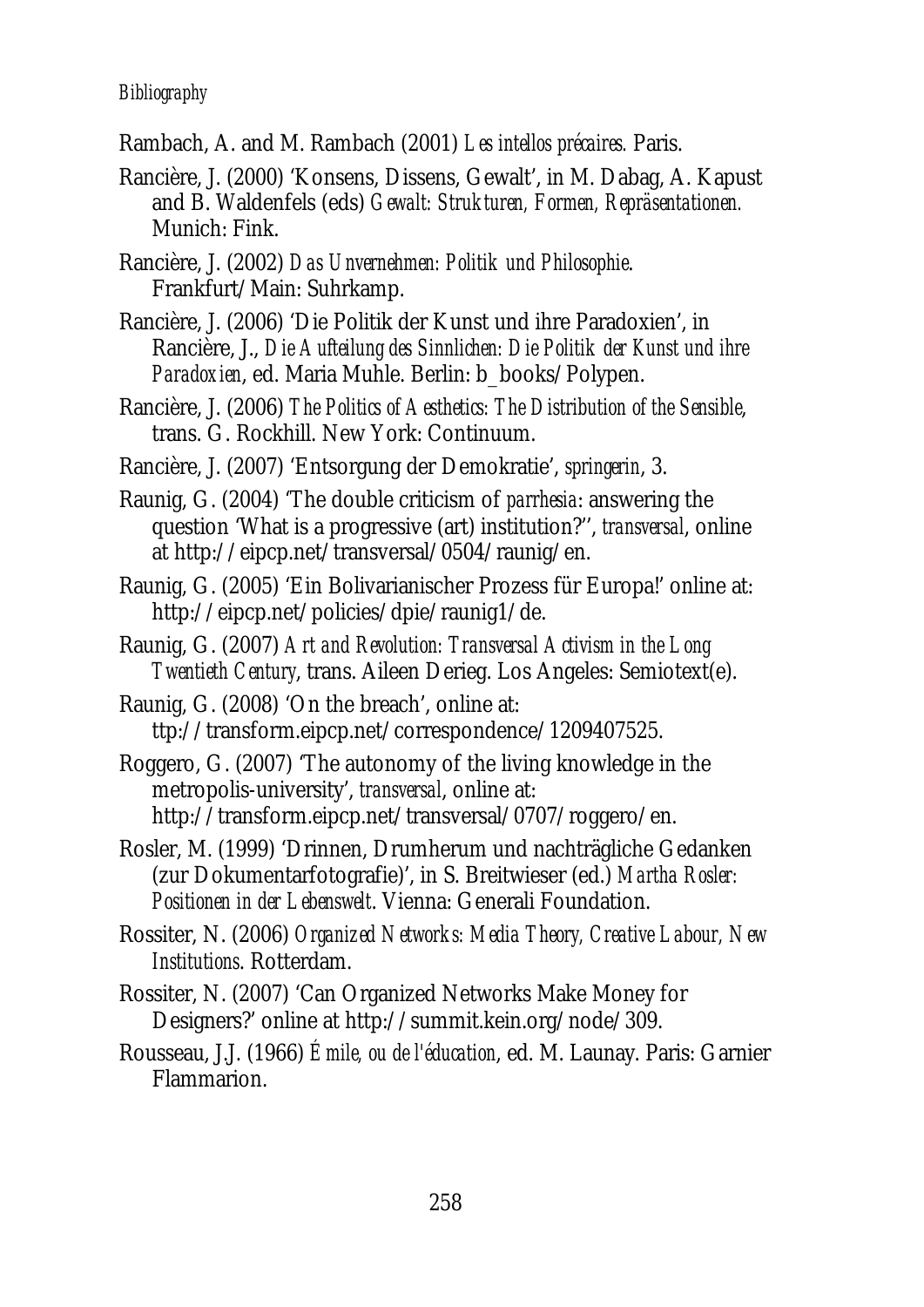- Salvini, F. (2008) 'The moons of Jupiter: networked institutions in the productive transformations of Europe', *transversal*, online at: http://transform.eipcp.net/transversal/0508/salvini/en.
- Sarasin, P. (2001) *Reizbare Maschinen. Eine Geschichte des Körpers 1765-1914*. Frankfurt/Main: Suhrkamp.
- Saussure, F. (2002) *Cours de linguistique générale*. Paris: Gallimard.
- Schäfer, C. (2001) 'Der Garten des bescheidenen Politikers', in *Kulturrisse*, 2: 28-30.
- Schmitt, C. (1996) *The Concept of the Political*, trans. G. Schwab. Chicago: University of Chicago Press.
- Schor, N. (1987) *Reading in Detail: Aesthetics and the Feminine*. London: Methuen.
- Situationist International (1958) 'Definitions', trans. K. Knabb, online at: http://www.cddc.vt.edu/sionline/si/definitions.html.
- Situationist International (1960) 'The theory of moments and the construction of situations', trans. P. Hammond, online at: http://www.cddc.vt.edu/sionline/si/moments.html.
- Situationist International (2002) 'Editorial notes: the avant-garde of presence', trans. J. Shepley, in T. McDonough (eds.) *Guy Debord and the Situationist International*. Cambridge, Massachusetts: MIT Press.
- Smithson, R. (1996) 'Cultural confinement', in *Robert Smithson: The Collected Writings*, ed. J. Flam. Berkeley: University of California Press.
- Smithson, R. (2001) 'Cultural confinement', in C. Kravagna and Kunsthaus Bregenz (eds.) *The Museum as Arena: Artists on Institutional Critique*. Cologne: König.
- Stirner, M. (1927) *Der Einzige und sein Eigentum*. Leipzig: Zenith.
- Stirner, M. (2001) *The Ego and Ist Own*, trans. S. Byington et al., online at: http://www.lsr-projekt.de/poly/enee.html#secondii2.
- Stolle, G. (1736) *Anleitung zur Historie der Gelahrtheit, denen zum besten, so den Freyen Künsten und der Philosophie obliegen.* Jena: Meyer.
- Ungern-Sternberg, J. (2001) 'Secessio', in H. Cancik (ed.) *Der Neue Pauly: Enzyklopädie der Antike*, vol. 11. Stuttgart: Metzger.
- Vaneigem, R. (1993) *La résistance au christianisme: les hérésie des origines au XVIIIe siècle*. Paris: Fayard.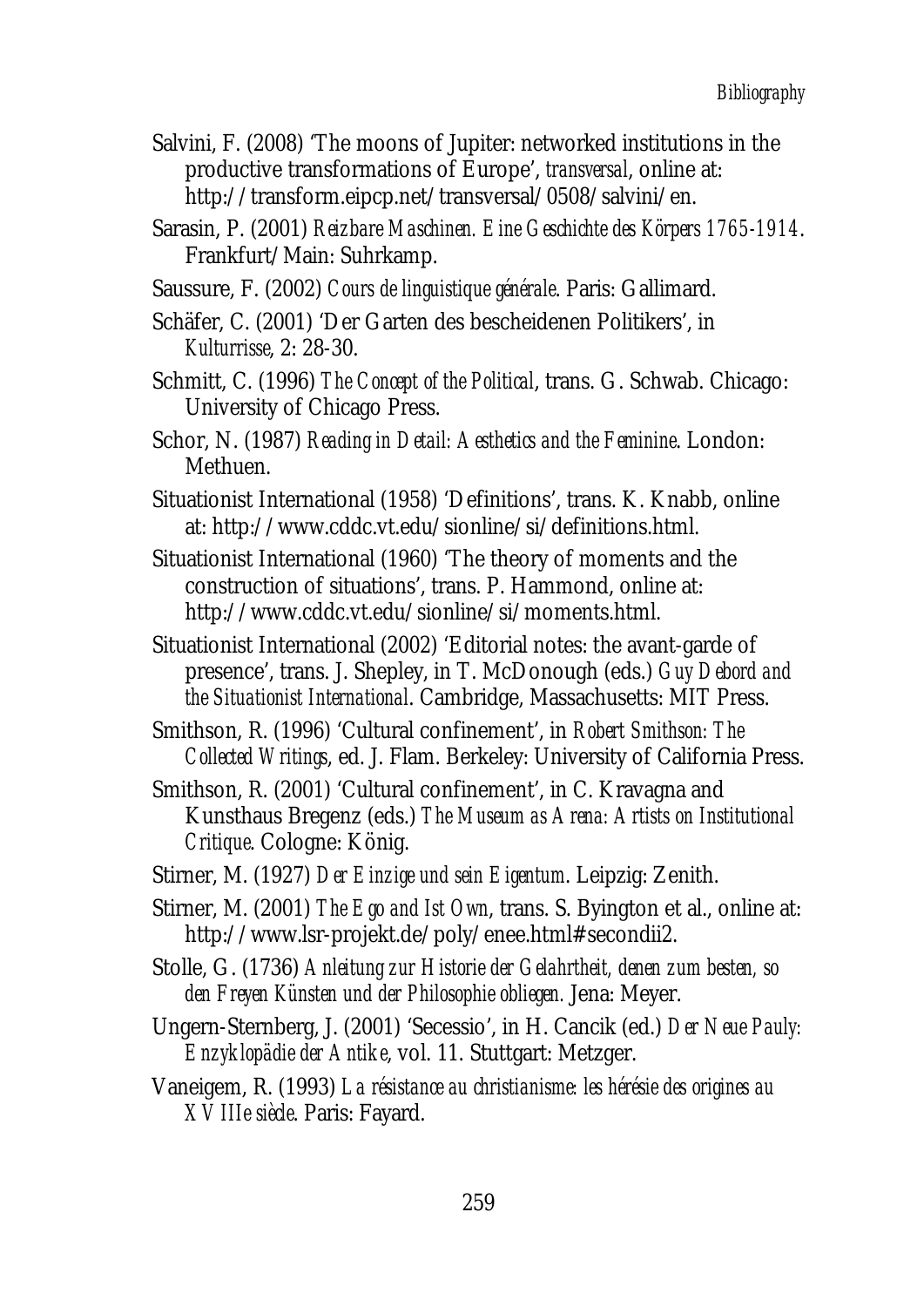#### *Bibliography*

- Vercauteren, D. (2007) *Micropolitique des groupes* (in collaboration with T Müller and O. Crabbé). Forcalquier: HB Editions.
- Virno, P. (2004a) *A Grammar of the Multitude: For an Analysis of Contemporary Forms of Life*, trans. I. Bertoletti, J. Cascaito and A. Casson. Los Angeles: Semiotext(e).
- Virno, P. (2004b) 'Un movimento performativo', *transversal*, online at: http://eipcp.net/transversal/0704/virno/it.
- Virno, P. (2005) *Grammatik der Multitude*, trans. Klaus Neundlinger. Vienna: Turia + Kant.
- Wallenstein, S. (2006) 'Institutional Desires', in N. Möntmann (ed.) *Art and Its Institutions.* London: Black Dog Publishing.
- Walzer, M. (1986) *Exodus and Revolution*. New York: Basic Books.
- Weizman, E. (2007) 'Walking through walls', *transversal*, online at http://transform.eipcp.net/transversal/0507.
- Wieacker, F. (1988*) Römische Rechtsgeschichte: 1. Absch. Handbuch der Altertumswissenschaft*. Munich: Beck'sche Verlagsbuchhandlung.
- Woolf, V. (1938) *Three Guineas*. London: Harcourt.
- Zahner, N. (2006) Die neuen Regeln der Kunst: Andy Warhol und der Umbau des Kunstbetriebs im 20. Jahrhundert. Frankfurt/Main: Campus Verlag.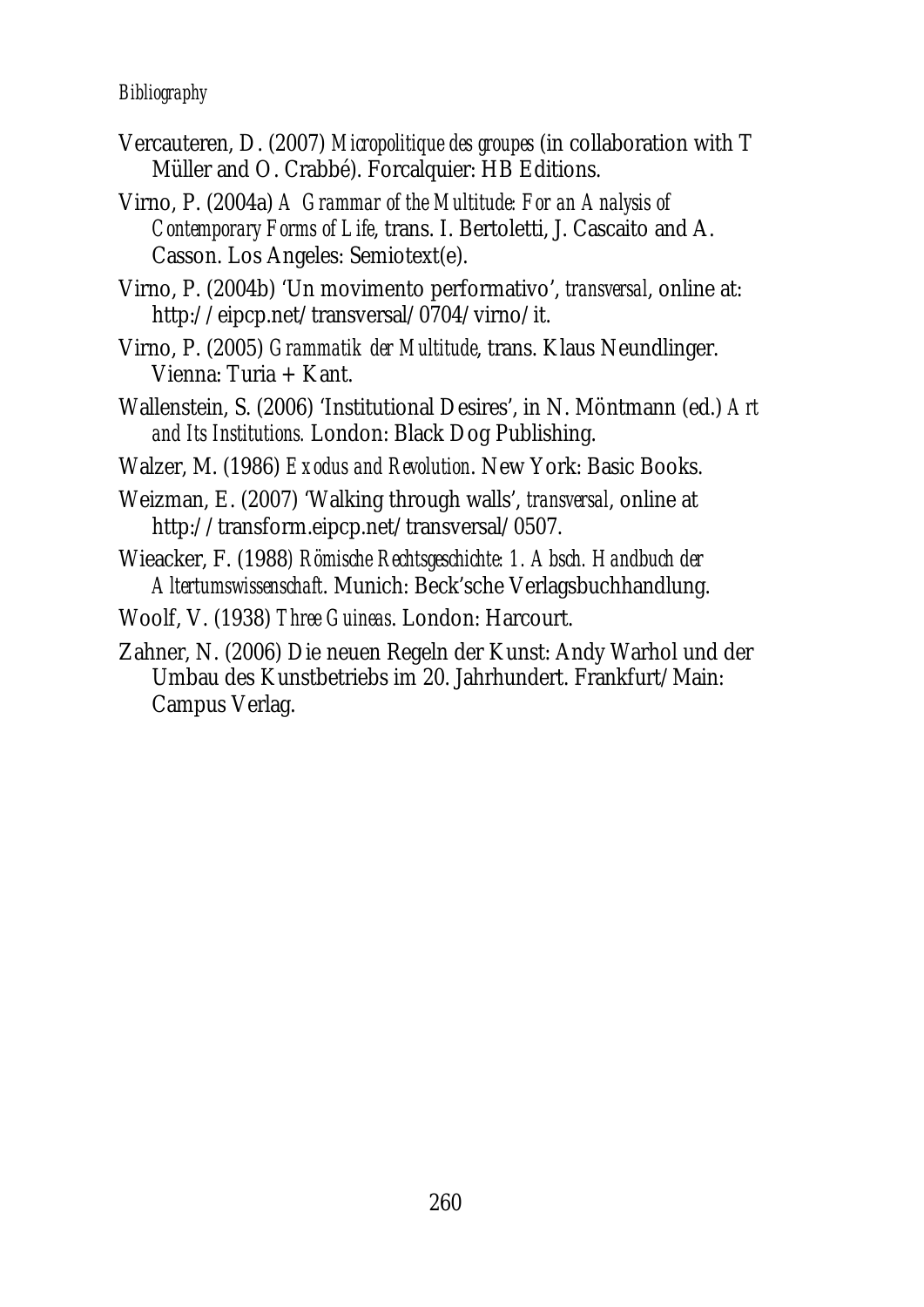## **The Transform Project issues of** *transversal*

#### **do you remember institutional critique?**

01/2006, http://eipcp.net/transversal/0106

brumaria: 'Art. Radical Political Imagination'

Boris Buden: 'Criticism without Crisis: Crisis without Criticism'

Rosalyn Deutsche: 'Louise Lawler's Rude Museum'

Brian Holmes: 'Extradisciplinary Investigations: Towards a New Critique of Institutions'

Jens Kastner: 'Artistic Internationalism and Institutional Critique'

Nina Möntmann: 'The Enterprise of the Art Institution in Late Capitalism' Stefan Nowotny: 'Anti-Canonization: The Differential Knowledge of Institutional Critique'

Gerald Raunig: 'Instituent Practices: Fleeing, Instituting, Transforming' Simon Sheikh: 'Notes on Institutional Critique'

Hito Steyerl: 'The Institution of Critique'

Stephen Zepke: 'Towards an Ecology of Institutional Critique'

#### **militant research**

04/2006, http://eipcp.net/transversal/0406

Colectivo Situaciones: 'On the Researcher-Militant'

Antonella Corsani: 'Knowledge production and new forms of political action' Alice Creischer/Andreas Siekmann: 'Steps for Fleeing from Work to Action' Marcelo Expósito: 'Differences and Antagonims'

Kleines postfordistisches Drama: 'The Precarization of Cultural Producers and the Missing 'Good Life''

Robert Foltin: 'Resistance and Organization in Post-Fordism'

Marta Malo de Molina: 'Common notions, part 1: workers-inquiry, co-research, consciousness-raising'

Antonio Negri: 'Logic and Theory of Inquiry'

Raniero Panzieri: 'Socialist use of workers' inquiry'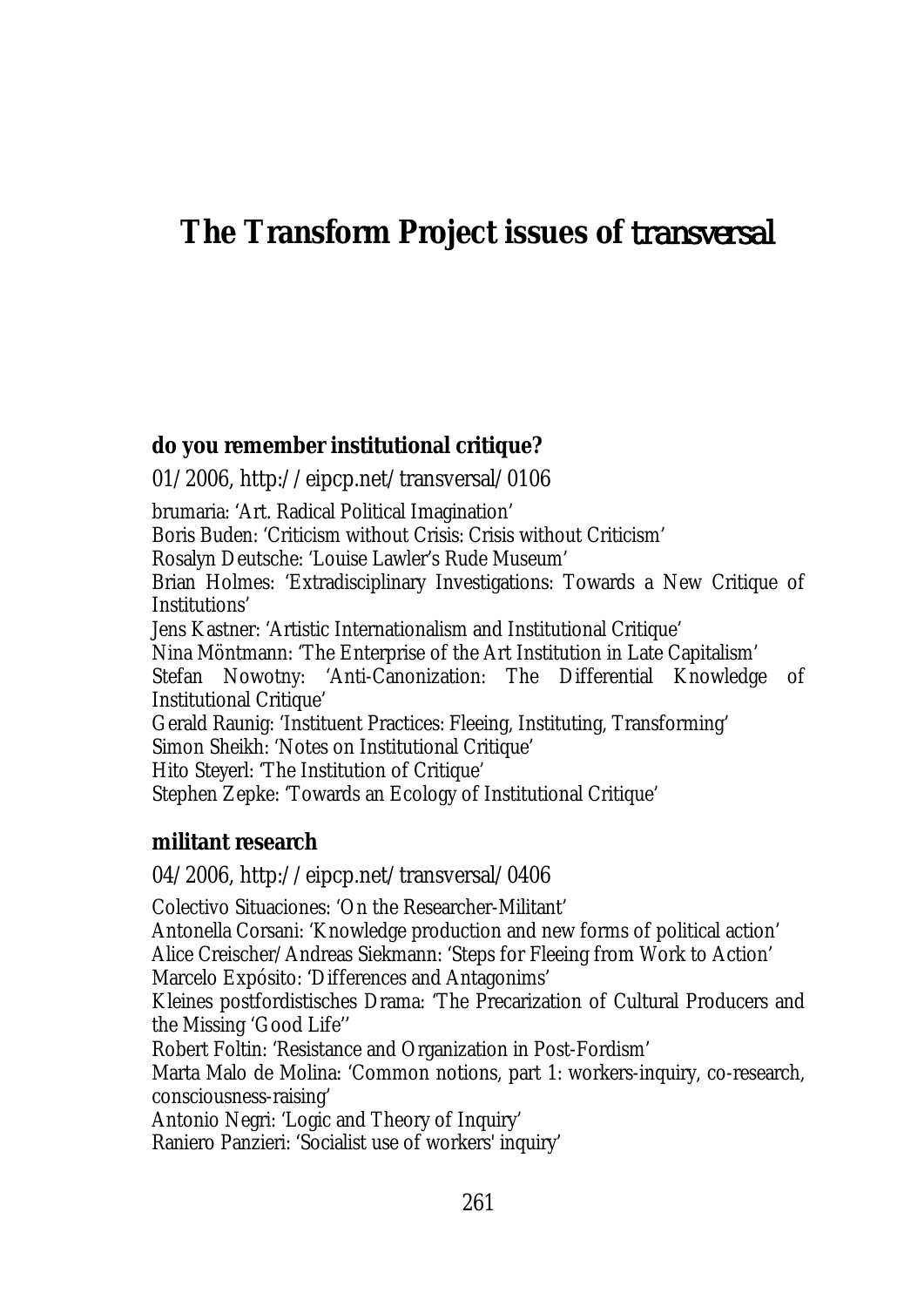Javier Toret / Nicolás Sguiglia: 'Cartography and war machine'

## **critique**

08/2006, http://eipcp.net/transversal/0806

Judith Butler: 'What is Critique? An Essay on Foucault's Virtue'

Alex Demirovic: 'On the Re-Formation of Critical Knowledge'

Marina Garcés: 'To Embody Critique'

Hakan Gürses: 'On the Topography of Critique'

Isabell Lorey: 'Critique and Category: On the limitations of political practice through recent theorems of intersectionality, interdependence and critical whiteness studies'

Artemy Magun: 'Torn between Objectivity and Utopia'

Gene Ray: 'Toward a Critical Art Theory'

David Riff: 'Criticality of Truth'

Irit Rogoff: 'From Criticism to Critique to Criticality / 'Smuggling' - An Embodied Criticality'

Loïc Wacquant: 'Critical Thought as Solvent of Doxa'

## **machines and subjectivation**

11/2006, http://eipcp.net/transversal/1106

Katja Diefenbach: 'The Spectral Form of Value: Ghost-Things and Relations of Forces'

Brian Holmes: 'The Flexible Personality: For a New Cultural Critique' Maurizio Lazzarato: 'The Machine'

Isabell Lorey: 'Governmentality and Self-Precarization: On the Normalization of Cultural Producers'

Gerald Raunig: 'A Few Fragments on Machines'

Gerald Raunig: 'Bicycles'

Suely Rolnik: 'The Geopolitics of Pimping'

Simon Sheikh: 'Domination, Competition and Exploitation: An Introduction to the Socialization of Capital (and How It Fails Us)'

Vassilis Tsianos/Dimitris Papadopoulos: 'Precarity: A Savage Journey to the Heart of Embodied Capitalism'

## **creativity hypes**

02/2007, http://eipcp.net/transversal/0207

Brigitta Kuster/Vassilis Tsianos: 'Experiences Without Me or the Uncanny Grin of Precarity'

Maurizio Lazzarato: 'The Misfortunes of the 'Artistic Critique' and of Cultural Employment'

Esther Leslie: 'Add Value to Contents: the Valorization of Culture Today'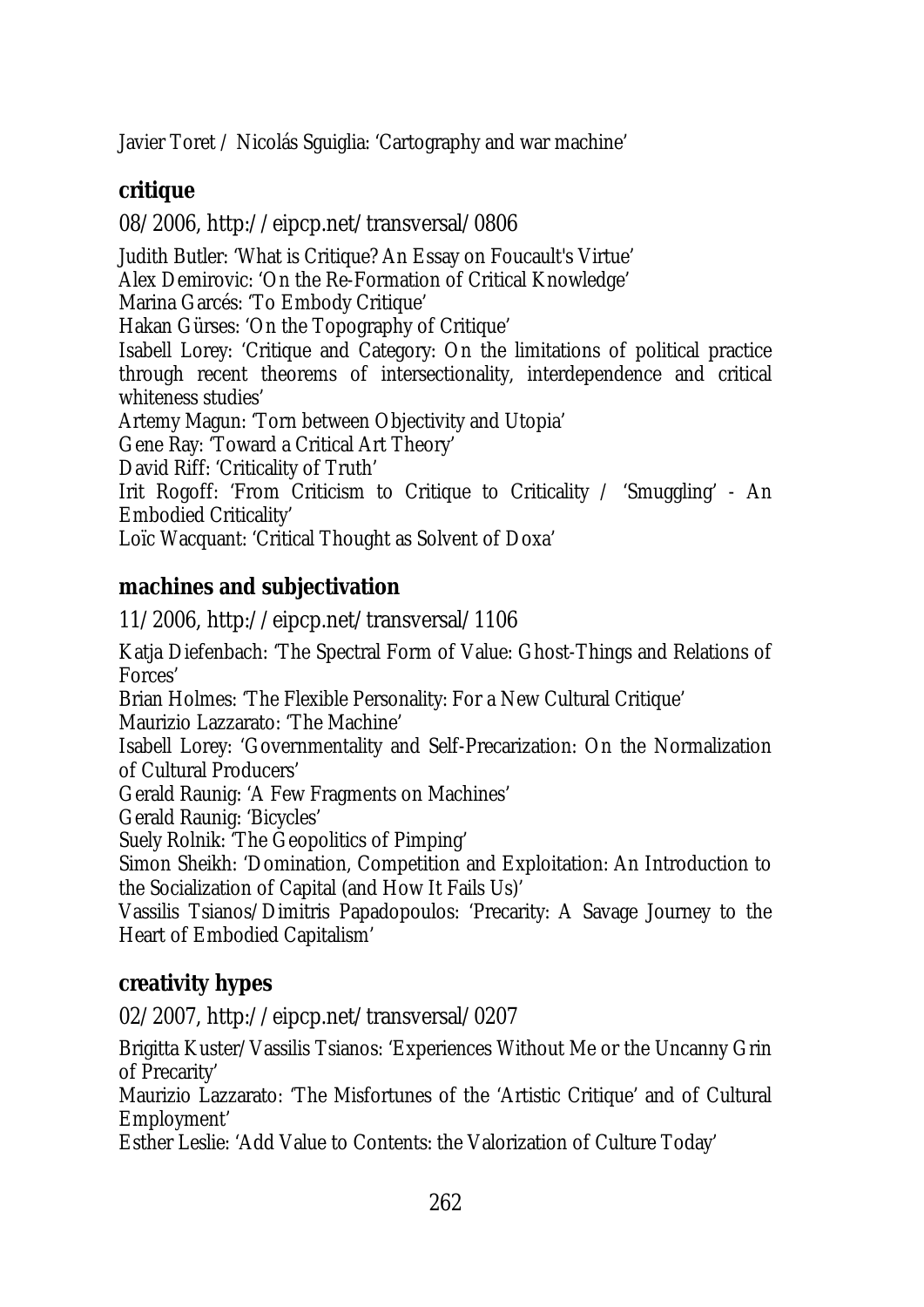Isabell Lorey: 'Virtuosos of Freedom: On the implosion of political virtuosity and productive labor'

Angela McRobbie: 'The Los Angelization of London'

Stefan Nowotny: 'Immanent Effects: Notes on Cre-activity'

Marion von Osten: 'Unpredictable Outcomes/Unpredictable Outcasts'

Gerald Raunig: 'Creative Industries as Mass Deception'

Paolo Virno: 'Wit and Innovation'

## **progressive institutions**

04/2007, http://eipcp.net/transversal/0407

Boris Buden: 'What is the eipcp? An Attempt at Interpretation'

Branka Curčić: 'Autonomous Spaces of Deregulation and Critique: Is a Cooperation with Neoliberal Art Institutions Possible?'

Marcelo Expósito: 'Inside and Outside the Art Institution: Self-Valorization and Montage in Contemporary Art'

Nina Möntmann: 'The Rise and Fall of New Institutionalism: Perspectives on a Possible Future'

Paolo Virno: 'Anthropology and Theory of Institutions'

## **extradisciplinaire**

05/2007, http://eipcp.net/transversal/0507

Brian Holmes: 'The Speculative Performance: Art's Financial Futures'

Stefan Nowotny: 'The Double Meaning of Destitution'

Alice Pechriggl: 'Destituting, Instituting, Constituting ... and the De/Formative Power of Affective Investment'

Claire Pentecost: 'When Art Becomes Life: Artist-Researchers and Biotechnology'

Gerald Raunig: 'Instituent Practices, No. 2. Institutional Critique, Constituent Power, and the Persistence of Instituting'

Suely Rolnik: 'The Body's Contagious Memory: Lygia Clark's Return to the Museum'

Eyal Weizman: 'Walking Through Walls'

### **instituent practices**

07/2007, http://eipcp.net/transversal/0707

Cátedra experimental sobre producción de subjetividad: 'From Knowledge of Self-Management to the Self-Management of Knowledge'

Aileen Derieg: 'Tech Women Crashing Computers and Preconceptions'

Frank John, Efthimia Panagiotidis, Vassilis Tsianos (PRECLAB Hamburg): 'The Fear at Eleven Meters: On the Attempt to Realize a Different Society'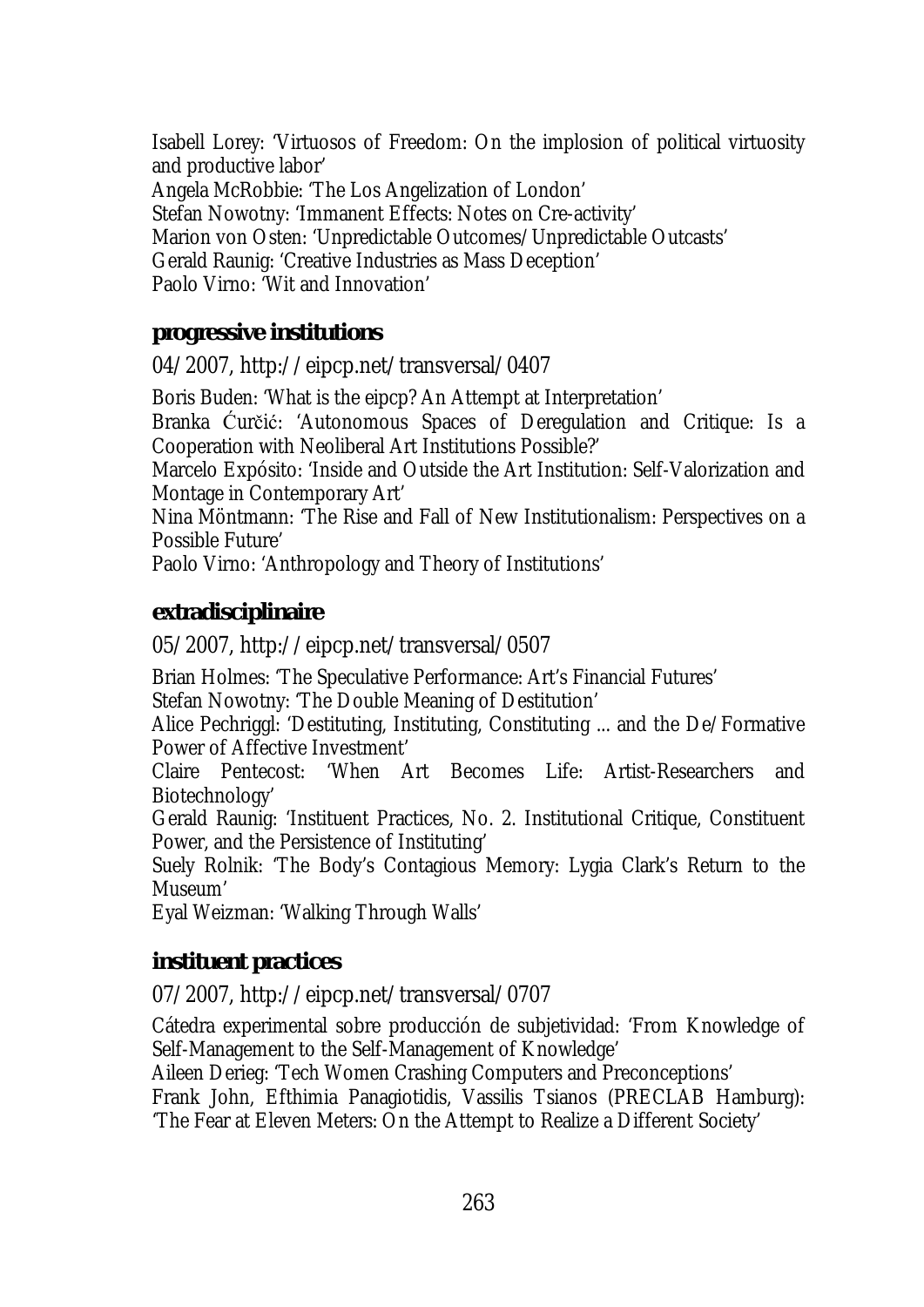Jens Kastner: ''... Without Becoming Hypnotized in this Questioning Process': Conceptualizing Autonomy, Localizing Instituting?'

Maurizio Lazzarato: 'The Political Form of Coordination'

Marta Malo de Molina: 'Common Notions, Part 2: Institutional Analysis, Participatory Action-Research, Militant Research'

Rodrigo Nunes: 'Pessimism of the Intellect, Optimism of the General Intellect? Some Remarks on Organisation'

Gerald Raunig: '*eventum et medium*: Event and orgiastic representation in media activism'

Gigi Roggero: 'The Autonomy of the Living Knowledge in the Metropolis-University'

Raúl Sánchez Cedillo: 'Towards New Political Creations: Movements, Institutions, New Militancy'

## **art and police**

10/2007, http://eipcp.net/transversal/1007

Franco Berardi aka Bifo: 'Pathologies of Hyper-Expression'

John Jordan: 'Notes Whilst Walking on 'How to Break the Heart of Empire''

Brigitta Kuster: 'Sous les yeux vigilants / Under the Watchful Eyes: On the international colonial exhibition in Paris 1931'

Isabell Lorey: 'The Dream of the Governable City: On Plague, Policey and Raison d'état'

Gerald Raunig: 'Instituting and Distributing: On the Relationship Between Politics and Police Following Rancière as a Development of the Problem of Distribution with Deleuze'

Hito Steyerl: 'The Empire of Senses: Police as art and the crisis of representation'

Tiziana Terranova: 'Failure to comply: Bioart, security and the market'

## **the post-yugoslavian condition of institutional critique**

02/2008, http://eipcp.net/transversal/0208

Damir Arsenijević: 'Against Opportunistic Criticism'

Sezgin Boynik: 'The Principle of Secrecy and the Difficulty of Institutional Critique in Kosovo'

Ljubomir Bratić: 'On the Question of the Transformation of the Elite in Eastern Europe'

Boris Buden: 'The post-Yugoslavian Condition of Institutional Critique: An Introduction. On Critique as Countercultural Translation'

Ana Dević: 'To criticize, charge for services rendered, and be thanked'

Dušan Grlja/Jelena Vesić, Prelom kolektiv: 'The Neoliberal Institution of Culture and the Critique of Culturalization'

Marina Gržinić: 'Euro-Slovenian Necrocapitalism'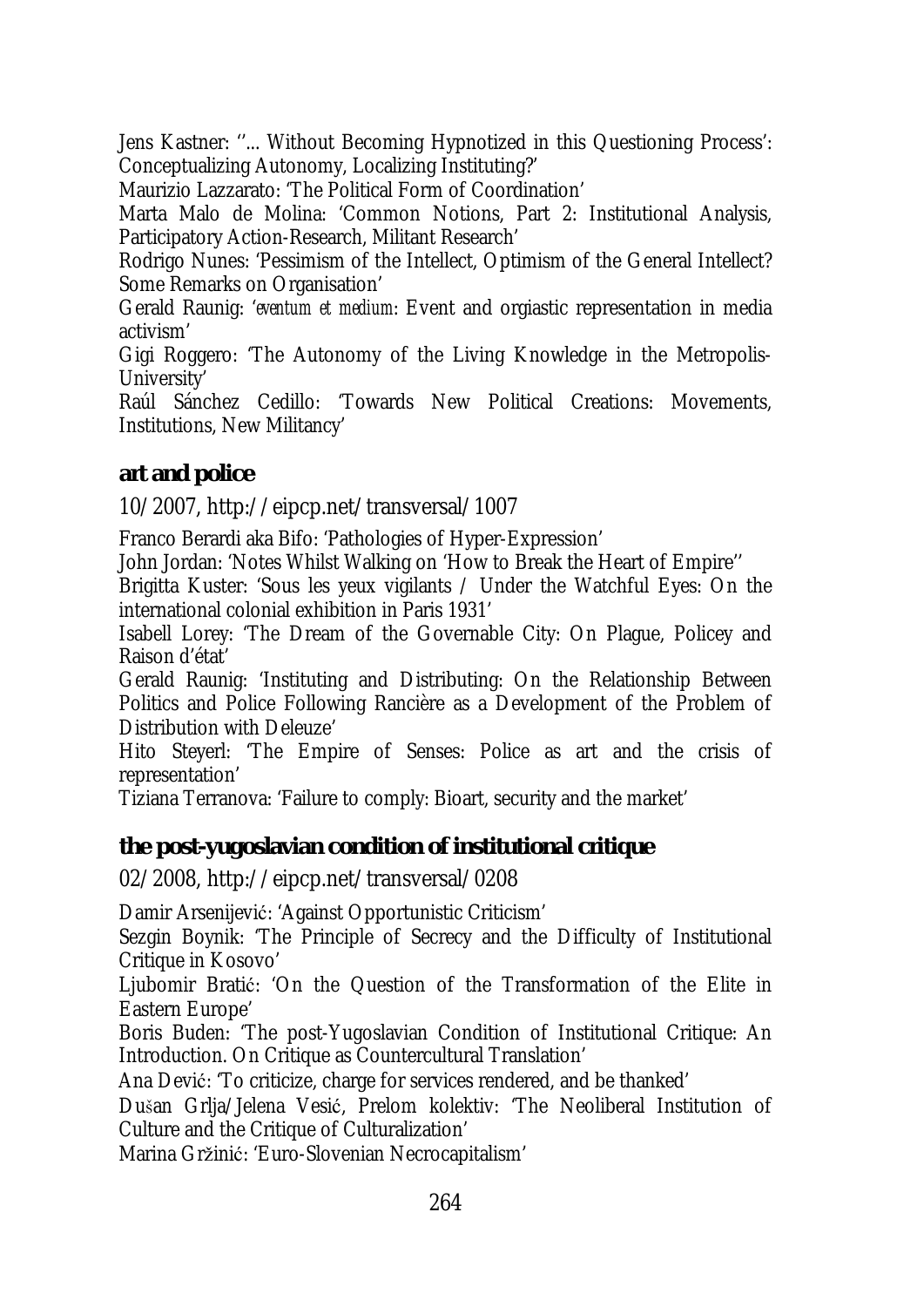Leonardo Kovačević/Vesna Vuković: 'The Landscape of Post-transformation Institutions in Zagreb and their Political Impact'

Suzana Milevska: 'Internalisation of the Discourse of Institutional Critique and its Unhappy Consciousness'

Stevan Vuković: 'Pessimism of the Intellect, Optimism of the Will: Institutional Critique in Serbia and its Lack of Organic References'

#### **monster institutions**

05/2008, http://eipcp.net/transversal/0508

Universidad Nómada: 'Mental Prototypes and Monster Institutions: Some Notes by Way of an Introduction'

Atelier Occupato ESC (Rome): 'The Metropolis and the So-Called Crisis of Politics: The Experience of Esc'

Pablo Carmona, Tomás Herreros, Raúl Sánchez Cedillo, Nicolás Sguiglia: 'Social Centres: Monsters and Political Machines for a New Generation of Movement Institutions'

Erika Doucette, Marty Huber: 'Queer-Feminist Occupations'

Andrej Kurnik, Barbara Beznec: Rog: 'Struggle in the City'

Stefen Nowotny, Gerlad Raunig: 'On Police Ghosts and Multidisciplinary Monsters'

Silvia López, Xavier Martínez, Javier Toret: 'Oficinas de Derechos Sociales: Experiences of Political Enunciation and Organisation in Times of Precarity'

Francesco Salvini: 'The Moons of Jupiter: Networked Institutions in the Productive Transformations of Europe'

## **the art of critique**

08/2008, http://eipcp.net/transversal/0808

Alexander Bikbov/Dmitry Vilensky: 'On Practice and Critique'

Alex Demirovic: 'Critique and Truth: For a new mode of critique'

Marina Garcés: 'What Are We Capable Of? From Consciousness to Embodiment in Critical Thought Today'

Hakan Gürses: 'Is an 'atopical critique' possible?'

Maurizio Lazzarato: 'From Knowledge to belief, from Critique to the Production of Subjectivity'

Isabell Lorey: 'Attempt to Think the Plebeian: Exodus and Constituting as Critique'

Chantal Mouffe: 'Critique as Counter-Hegemonic Intervention'

Patricia Purtschert: 'The Refusal to Be Governed Like This: On the relationship between anger and critcism'

Gerald Raunig: 'What is Critique? Suspension and Re-Composition in Textual and Social Machines'